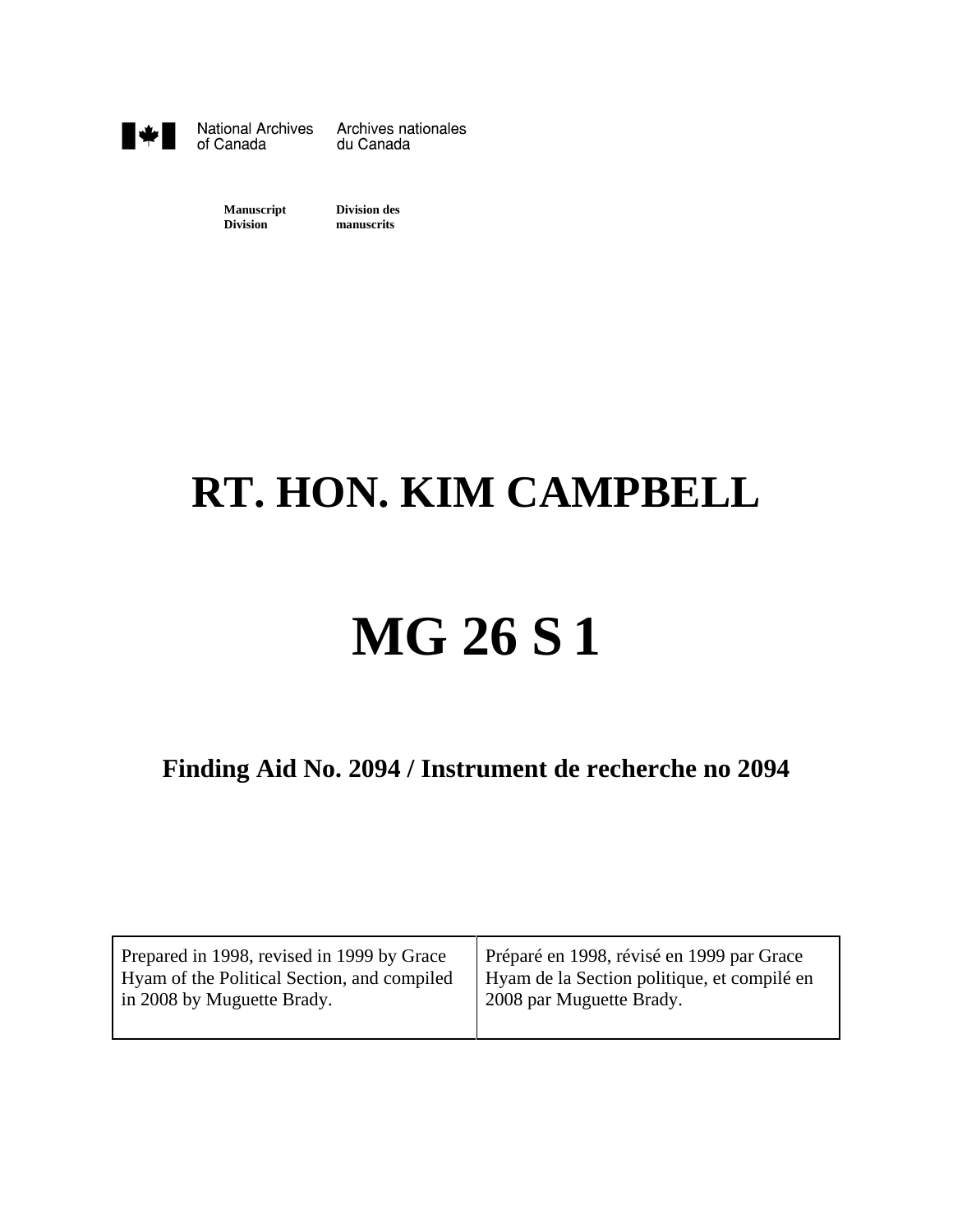### **TABLE OF CONTENT**

| <b>INDIAN AFFAIRS AND NORTHERN DEVELOPMENT SERIES  15</b> |
|-----------------------------------------------------------|
| <b>Indian Affairs and Northern Development -</b>          |
|                                                           |
| <b>Indian Affairs and Northern Development -</b>          |
|                                                           |
|                                                           |
|                                                           |
|                                                           |
|                                                           |
|                                                           |
| <b>National Defence and Veterans Affairs -</b>            |
|                                                           |
| <b>National Defence and Veterans Affairs -</b>            |
|                                                           |
| <b>National Defence and Veterans Affairs -</b>            |
|                                                           |
|                                                           |
|                                                           |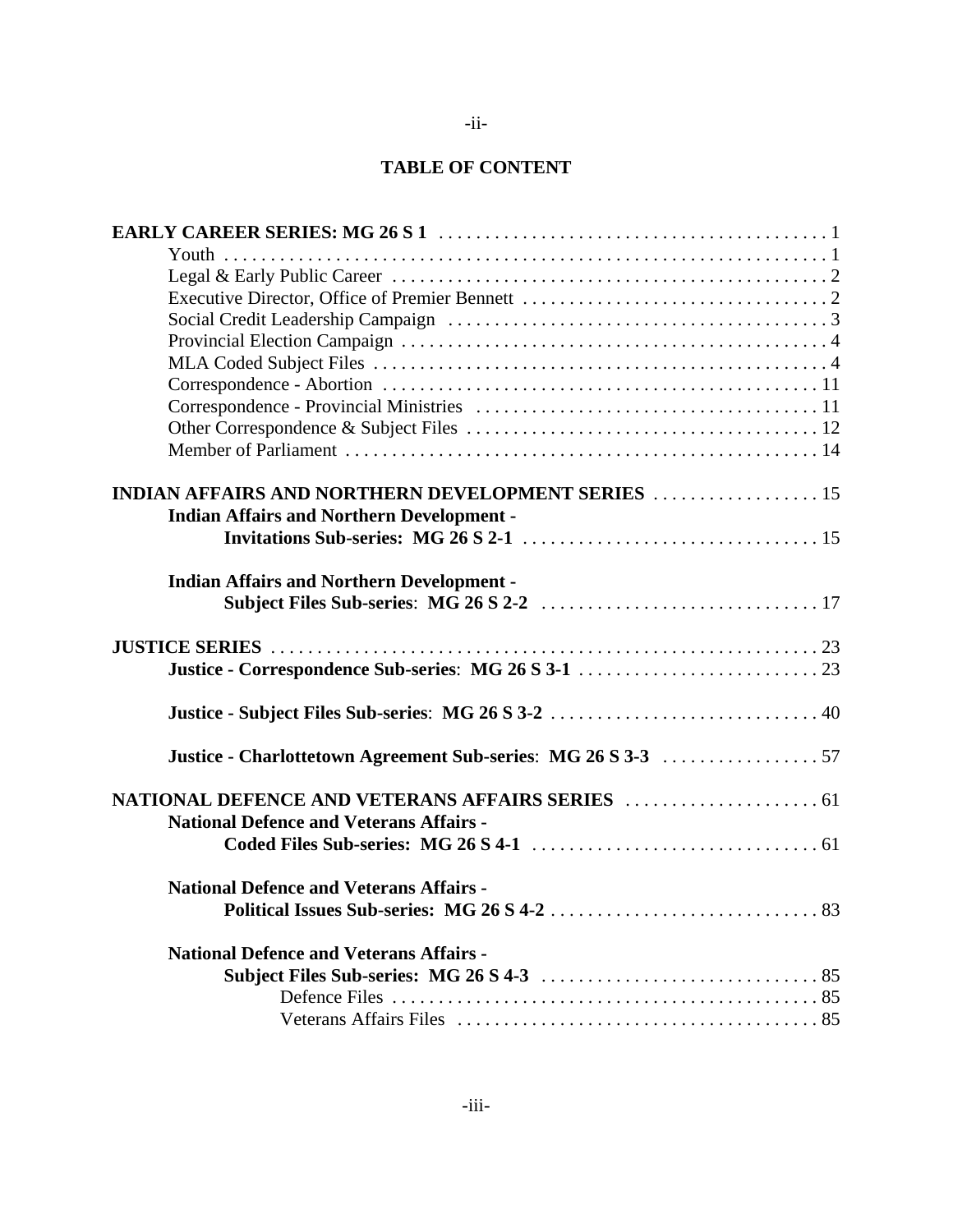| <b>PMO - Invitations and Tours Sub-series: MG 26 S 5-5 </b> 110 |  |
|-----------------------------------------------------------------|--|
|                                                                 |  |
|                                                                 |  |
|                                                                 |  |
|                                                                 |  |
|                                                                 |  |
|                                                                 |  |
|                                                                 |  |
|                                                                 |  |
|                                                                 |  |
|                                                                 |  |
|                                                                 |  |
|                                                                 |  |
| Constituency - Correspondence Sub-series: MG 26 S 6-1  131      |  |
|                                                                 |  |
|                                                                 |  |
|                                                                 |  |
|                                                                 |  |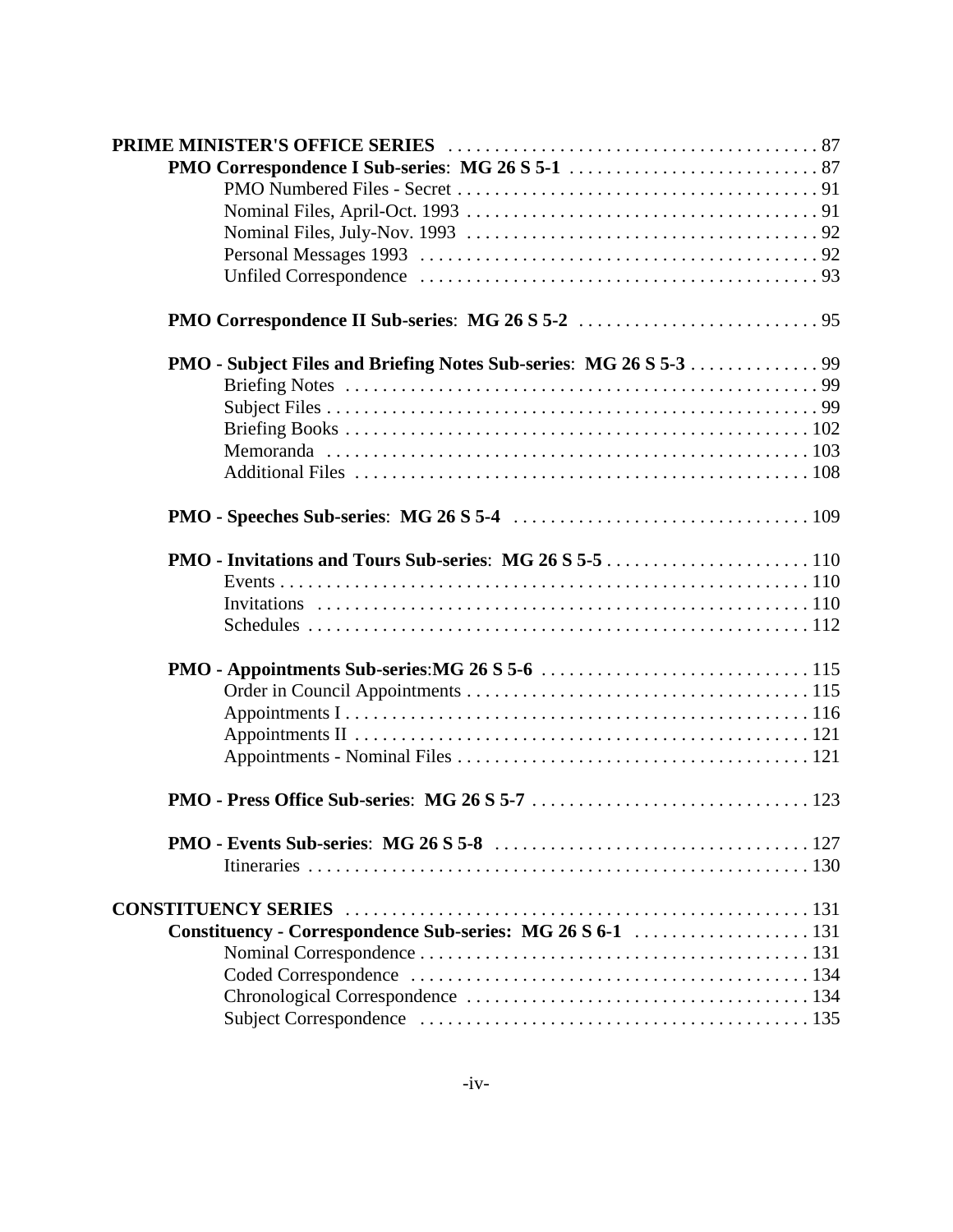| Additional Material: Overhead Transparencies re: Staff Retreat  149             |  |
|---------------------------------------------------------------------------------|--|
| <b>SCHEDULING SERIES: MG 26 S 7</b>                                             |  |
|                                                                                 |  |
|                                                                                 |  |
|                                                                                 |  |
|                                                                                 |  |
|                                                                                 |  |
|                                                                                 |  |
|                                                                                 |  |
|                                                                                 |  |
|                                                                                 |  |
| Chief of Staff - Jodi White - Correspondence Sub-series: MG 26 S 8-1  166       |  |
| Chief of Staff - Jodi White - Implementation Board Sub-series: MG 26 S 8-2  168 |  |
|                                                                                 |  |
|                                                                                 |  |
| Leadership and Election Campaigns - Subject Files Sub-series: MG 26 S 9-1 173   |  |
|                                                                                 |  |
|                                                                                 |  |
| <b>Leadership and Election Campaigns -</b>                                      |  |
|                                                                                 |  |
| Leadership and Election Campaigns - Media Sub-series: MG 26 S 9-3  183          |  |
|                                                                                 |  |
|                                                                                 |  |
|                                                                                 |  |
|                                                                                 |  |
|                                                                                 |  |
|                                                                                 |  |
|                                                                                 |  |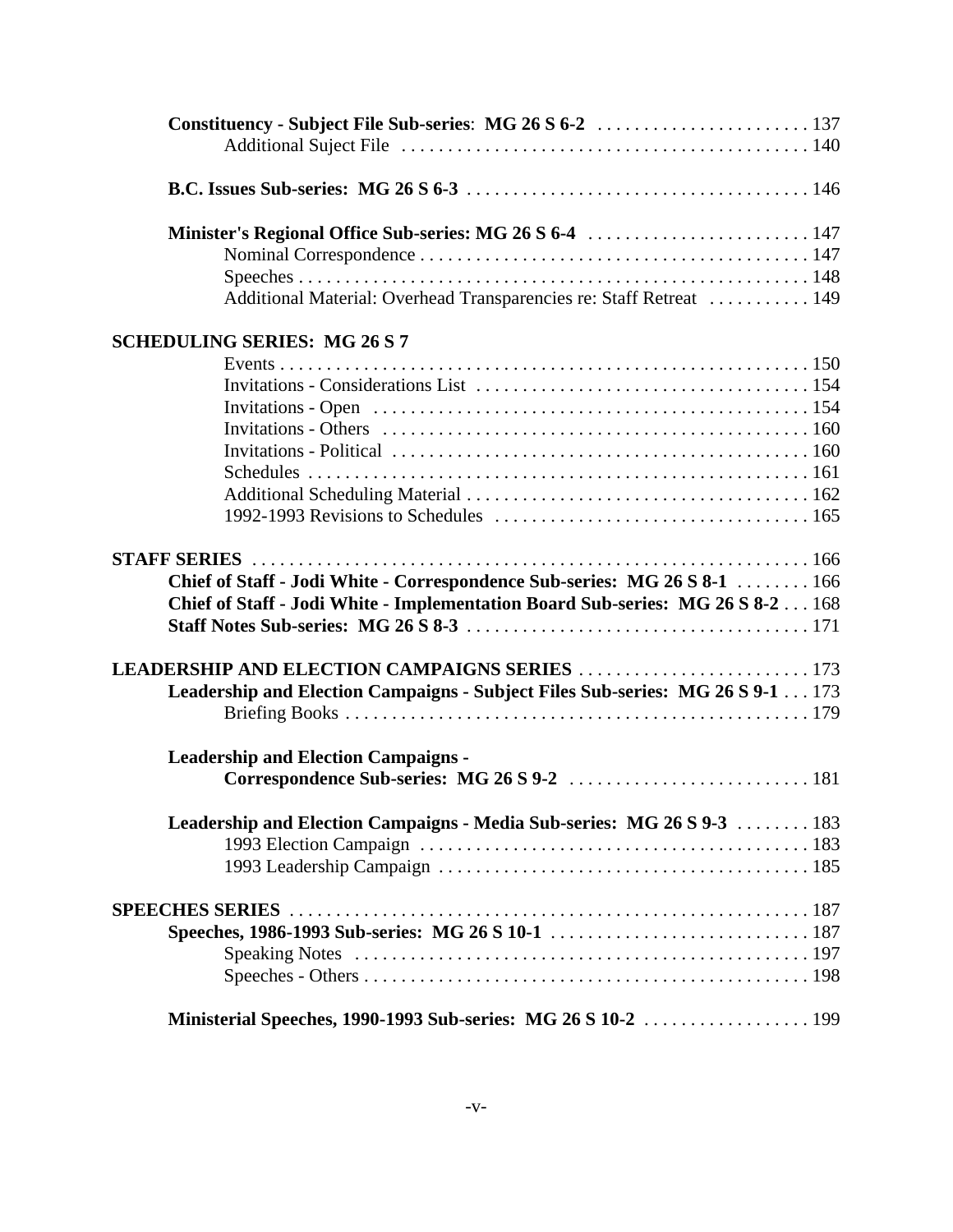| <b>CABINET COMMITTEES AND CORRESPONDENCE SERIES: MG 26 S 11  220</b> |  |
|----------------------------------------------------------------------|--|
|                                                                      |  |
|                                                                      |  |
|                                                                      |  |
|                                                                      |  |
|                                                                      |  |
|                                                                      |  |
|                                                                      |  |
|                                                                      |  |
|                                                                      |  |
|                                                                      |  |
|                                                                      |  |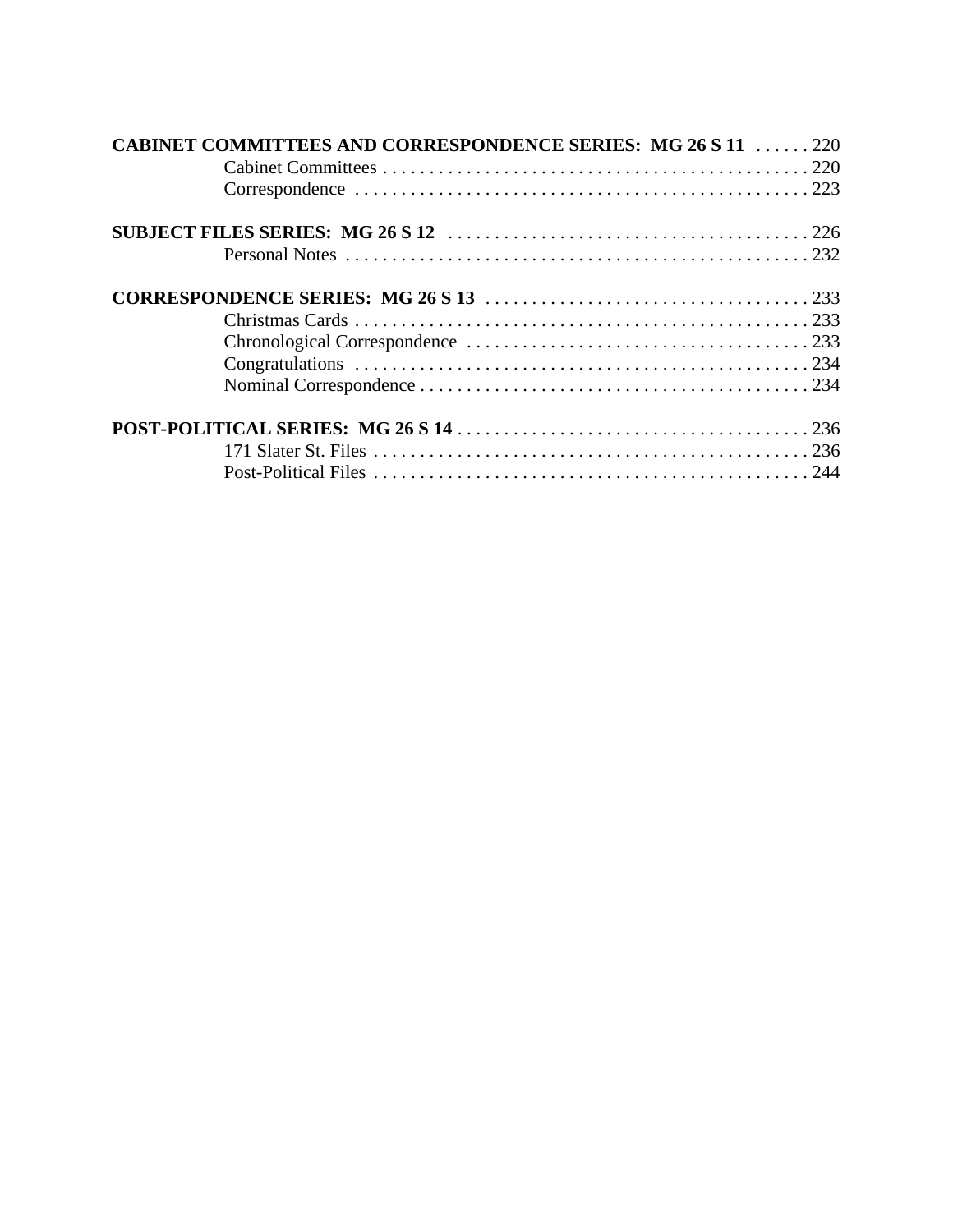## **MG 26 S 1**

## **EARLY CAREER SERIES**

| Vol.         | <b>File/Dossier</b> | Subject/Sujet                                             | <b>Date</b> |
|--------------|---------------------|-----------------------------------------------------------|-------------|
|              |                     | Youth                                                     |             |
| $\mathbf{1}$ | $\mathbf{1}$        | Girlhood                                                  | 1947-1960   |
| 1            | $\overline{2}$      | <b>High School</b>                                        | 1961-1964   |
| 1            | 3                   | High School - Newsletter                                  | 1963-1964   |
| 1            | $\overline{4}$      | High School - Order of DeMolay                            | 1962-1963   |
| 1            | 5                   | High School - Yearbook                                    | 1961        |
| 1            | 6                   | High School - Yearbook                                    | 1962        |
| 1            | 7                   | High School - Yearbook                                    | 1963        |
| 1            | 8                   | High School - Yearbook                                    | 1964        |
| 1            | 9                   | University                                                | 1964-1967   |
| 1            | 10                  | University                                                | 1967-1969   |
| 1            | 11                  | University - Student Newspaper                            | 1964        |
| 1            | 12                  | University - Student Newspaper                            | 1965        |
| 1            | 13                  | University - Yearbook                                     | 1965        |
| $\mathbf{1}$ | $14 - 15$           | University - XXXI Congress, Canadian Union<br>of Students | 1967        |
| 1            | 16                  | University - Graduate Work                                | 1969-1970   |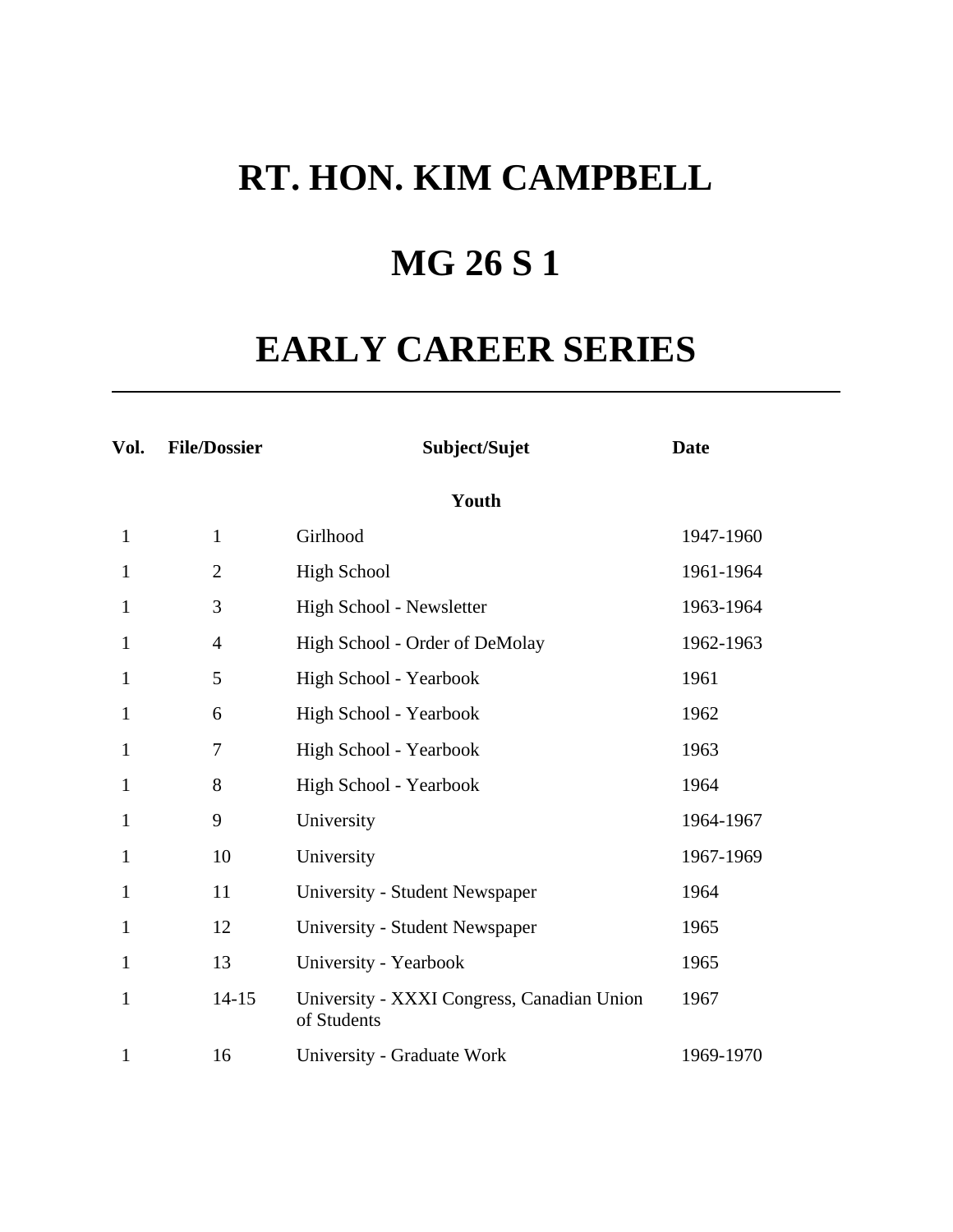| Vol.<br><b>File/Dossier</b> |                | Subject/Sujet                                                     | <b>Date</b>     |  |
|-----------------------------|----------------|-------------------------------------------------------------------|-----------------|--|
|                             |                | <b>Legal &amp; Early Public Career</b>                            |                 |  |
| $\overline{2}$              | $\mathbf{1}$   | Ladner Downs - Articling Student                                  | 1982-1984       |  |
| 2                           | $\overline{2}$ | Ladner Downs - Associate Lawyer                                   | 1984-1985       |  |
| $\overline{2}$              | 3              | <b>Ladner Downs - Litigation Meetings</b>                         | 1984-1985       |  |
| 2                           | $\overline{4}$ | Vancouver School Board                                            | 1984            |  |
| $\overline{2}$              | 5              | Newspaper Clippings                                               | 1982-1985       |  |
|                             |                | <b>Executive Director, Office of Premier Bennett</b>              |                 |  |
| $\overline{2}$              | $6 - 14$       | Background and Briefing Material (files 1-9 of<br>12)             | 1985-1986       |  |
| 3                           | $1 - 3$        | Background and Briefing Material (files 10-12<br>of $12)$         | 1985-1986       |  |
| 3                           | $\overline{4}$ | Briefing Book - Aboriginal Issues, First<br>Ministers' Conference | [1983]          |  |
| 3                           | 5              | Briefing Book - Aboriginal Issues, First<br>Ministers' Conference | 1985            |  |
| 3                           | 6              | Briefing Book - Aboriginal Title in B.C.                          | 1985            |  |
| 3                           | 7              | Correspondence                                                    | Aug.-Sept. 1985 |  |
| 3                           | 8              | Correspondence                                                    | Oct. 1985       |  |
| 3                           | 9              | Correspondence                                                    | Nov. 1985       |  |
| 3                           | 10             | Correspondence                                                    | Dec. 1985       |  |
| 3                           | 11             | Correspondence                                                    | Jan.-Feb. 1986  |  |
| 3                           | 12             | Correspondence                                                    | Mar.-May 1986   |  |
| 3                           | 13             | <b>Invitations and Programs</b>                                   | 1986            |  |
| 3                           | 14             | Newspaper and other articles                                      | 1985-1986       |  |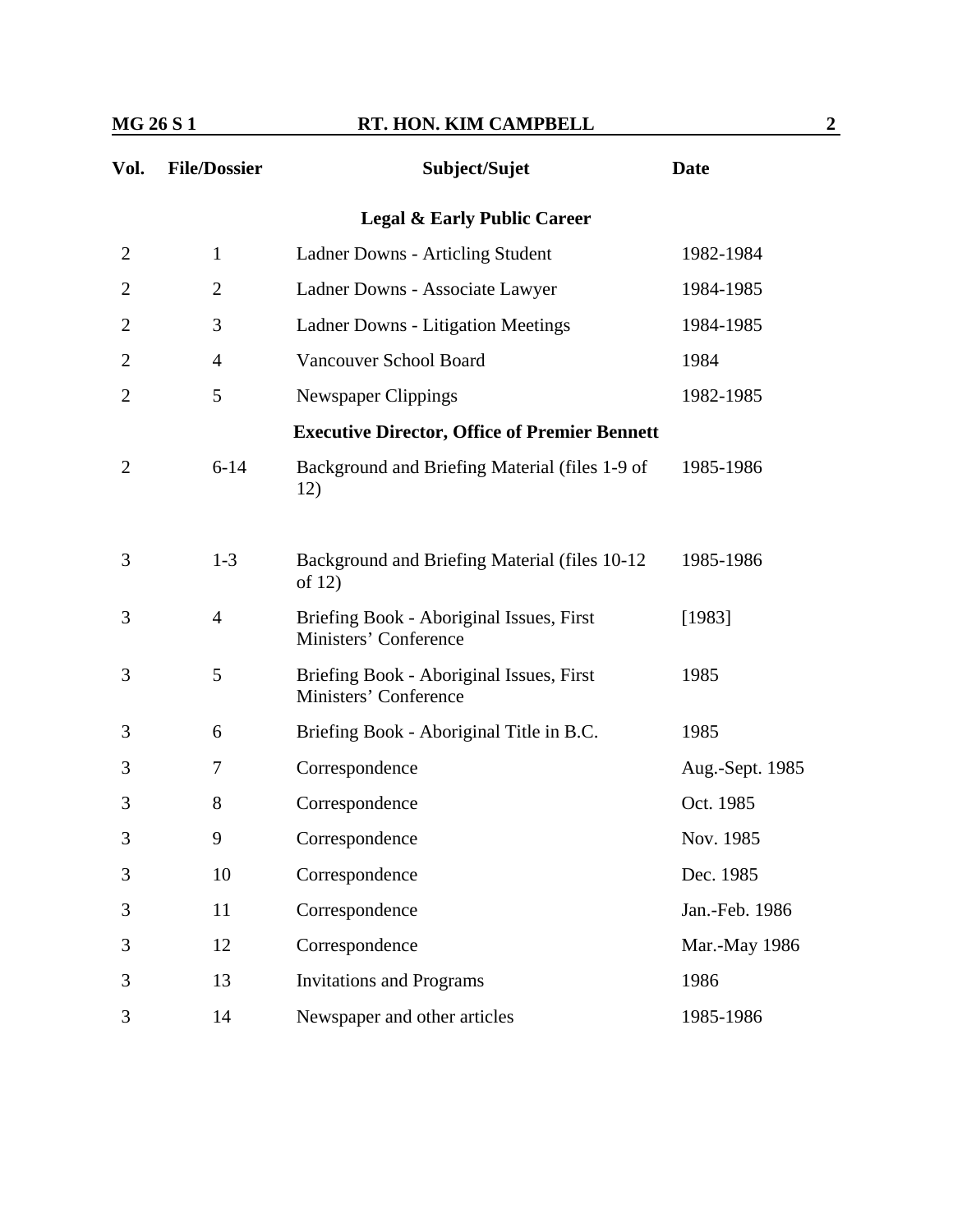| $\mathbf{3}$   |                     | RT. HON. KIM CAMPBELL                    |             | <b>MG 26 S 1</b> |
|----------------|---------------------|------------------------------------------|-------------|------------------|
| Vol.           | <b>File/Dossier</b> | Subject/Sujet                            | <b>Date</b> |                  |
|                |                     | <b>Social Credit Leadership Campaign</b> |             |                  |
| 3              | 15                  | <b>Burnaby-Edmonds</b>                   | 1986        |                  |
| 3              | $16-17$             | <b>Computer Delegate Tracking</b>        | 1986        |                  |
| 3              | 18                  | Convention                               | 1986        |                  |
| 3              | 19                  | Correspondence (file 1 of 2)             | 1986        |                  |
| 4              | $\mathbf{1}$        | Correspondence (file 2 of 2)             | 1986        |                  |
| 4              | $\overline{2}$      | <b>Delegate Selection Meetings</b>       | 1986        |                  |
| 4              | 3                   | Delegates                                | 1986        |                  |
| 4              | $\overline{4}$      | Fundraiser                               | 1986        |                  |
| 4              | 5                   | In progress                              | 1986        |                  |
| 4              | 6                   | Miscellaneous Communications             | 1986        |                  |
| 4              | $\tau$              | <b>Newspaper Articles</b>                | 1986        |                  |
| 4              | 8                   | <b>Nomination Papers</b>                 | 1986        |                  |
| 4              | 9                   | Office Close-up                          | 1986        |                  |
| 4              | 10                  | <b>Office Organization</b>               | 1986        |                  |
| 4              | 11                  | Phone Calls (by volunteers)              | 1986        |                  |
| $\overline{4}$ | 12                  | <b>Policy Statements</b>                 | 1986        |                  |
| 4              | 13                  | <b>Polling Questionnaires</b>            | 1986        |                  |
| 4              | 14                  | <b>Registration Kit</b>                  | 1986        |                  |
| 4              | 15                  | Scheduling                               | 1986        |                  |
| 4              | 16                  | <b>Speech Material</b>                   | 1986        |                  |
| 4              | 17                  | Vancouver - Little Mountain              | 1986        |                  |
| 4              | 18-19               | Vancouver - Point Grey                   | 1986        |                  |
| 4              | 20                  | Volunteers                               | 1986        |                  |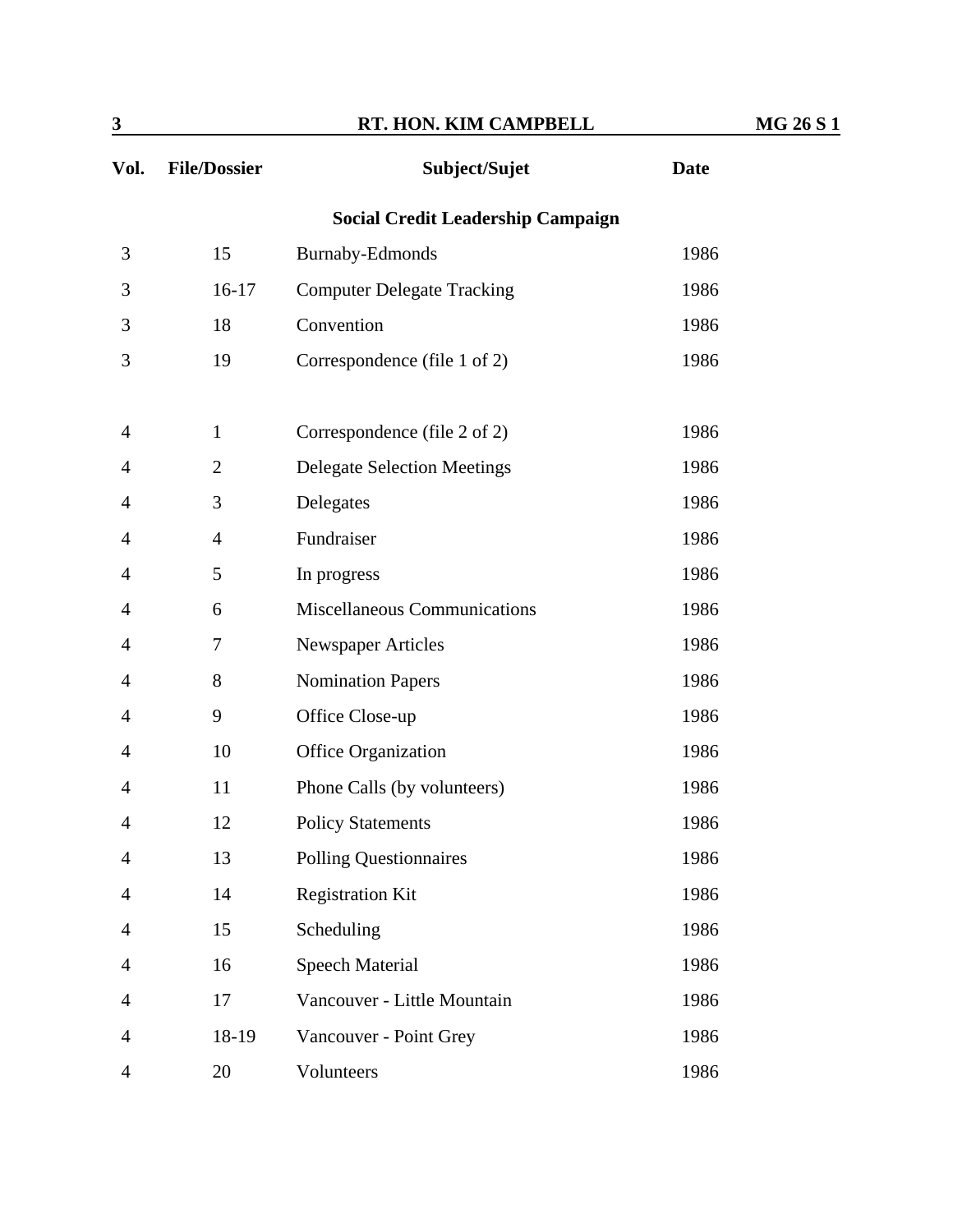| Vol.           | <b>File/Dossier</b> | Subject/Sujet                                  | <b>Date</b> |
|----------------|---------------------|------------------------------------------------|-------------|
| $\overline{4}$ | 21                  | Women's Auxiliary, Social Credit Party         | 1986        |
|                |                     | <b>Provincial Election Campaign</b>            |             |
| 4              | 22                  | <b>Burnaby</b> - Edmonds                       | 1986        |
| 4              | 23                  | Campaign Binder                                | 1986        |
| 4              | 24                  | Campaign Literature                            | 1986        |
| 5              | $\mathbf{1}$        | <b>Campaign Planning</b>                       | 1982        |
| 5              | $\overline{2}$      | Campaign Update                                | 1986        |
| 5              | 3                   | <b>Financial Disclosure</b>                    | 1986        |
| 5              | $4 - 5$             | List of Constituents                           | 1986        |
| 5              | 6                   | Membership List                                | 1986        |
| 5              | 7                   | <b>Newspaper Articles</b>                      | 1986        |
| 5              | 8                   | <b>Nomination Meetings</b>                     | 1986        |
| 5              | 9                   | <b>Poll Results</b>                            | 1986        |
| 5              | 10                  | Résumés                                        | 1986        |
| 5              | 11                  | Speech                                         | 1986        |
| 5              | 12                  | Telephone Campaign                             | 1986        |
| 5              | 13                  | Vancouver-Point Grey                           | 1986        |
|                |                     | <b>MLA Coded Subject Files</b>                 |             |
| 6              | $\mathbf{1}$        | 201-03<br>Caucus - Research Material           | 1983-1988   |
| 6              | $\overline{2}$      | 202<br>Clerk                                   | 1984-1988   |
| 6              | 3                   | 203-00<br><b>Standing Committees - General</b> | 1987-1988   |
| 6              | $4 - 5$             | 203-01<br>Labour, Justice and IGR              | 1987-1988   |
| 6              | $6 - 7$             | 203-01-01 Builders Lien Act                    | 1987-1988   |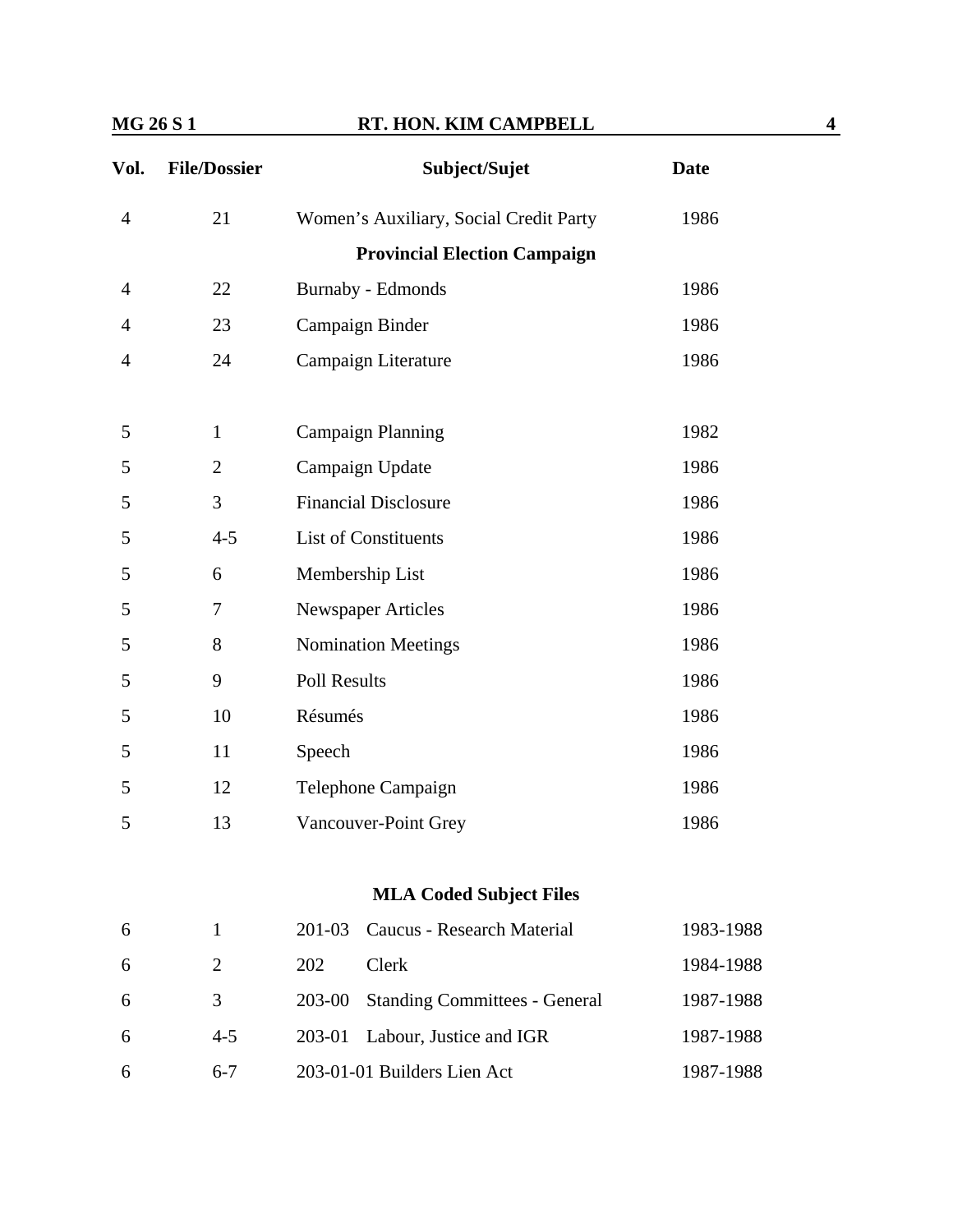| 5      |                     |                              | RT. HON. KIM CAMPBELL                     | <b>MG 26 S 1</b> |
|--------|---------------------|------------------------------|-------------------------------------------|------------------|
| Vol.   | <b>File/Dossier</b> |                              | Subject/Sujet                             | <b>Date</b>      |
| 6      | 8                   | 203-02                       | Forest & Lands                            | 1987-1988        |
| 6      | $\mathbf{9}$        | 204-00                       | Hansard                                   | 1987-1988        |
| 6      | 10                  | 205-00                       | Library                                   | 1983-1987        |
| 6      | 11                  | 206-00                       | Opposition                                | 1986-1988        |
| 7      | $1-4$               | 300-00                       | <b>Constituency Correspondence</b>        | 1987-1988        |
| 7      | 5                   | 300-04                       | Letters of Thanks                         | 1988             |
| $\tau$ | 6                   | 300-05                       | Correspondence - Premier                  | 1988             |
| 7      | $\overline{7}$      | 301-00                       | Conferences (Participating)               | 1987             |
| 7      | $8-9$               | 302-00                       | Invitations (Accepted)                    | 1986-1988        |
| 7      | $10 - 11$           | 302-01                       | Invitations (Regrets)                     | 1986-1988        |
| 7      | $12 - 13$           | 303-00                       | G.V.R.D. - General                        | 1986-1988        |
| 7      | 14                  | 303-01                       | Mayor's Correspondence                    | 1986-1988        |
| 7      | 15                  | 303-02                       | <b>City Caucus Meetings</b>               | 1987-1988        |
| 7      | $16-17$             | 303-03<br>(files $1-2$ of 3) | Mayor & Council Meeting                   | 1987-1988        |
| 8      | 1                   | 303-03                       | Mayor & Council Meetings (file 3 of<br>3) | 1987-1988        |
| $8\,$  | $\overline{2}$      | 303-04                       | Parks Board                               | 1986-1988        |
| 8      | 3                   | 304-00                       | School / Universities / Colleges          | 1986-1988        |
| 8      | $\overline{4}$      | 304-01                       | <b>School Board</b>                       | 1986-1988        |
| 8      | 5                   | 304-02                       | List of Schools                           | 1988             |
| 8      | 6                   | 305-00                       | Science World                             | 1987             |
| 8      | $7 - 8$             | 305-03                       | U.B.C.                                    | 1986-1988        |
| $8\,$  | $\mathbf{9}$        |                              | 305-03-01 U.B.C. - Congratulations        | 1987-1988        |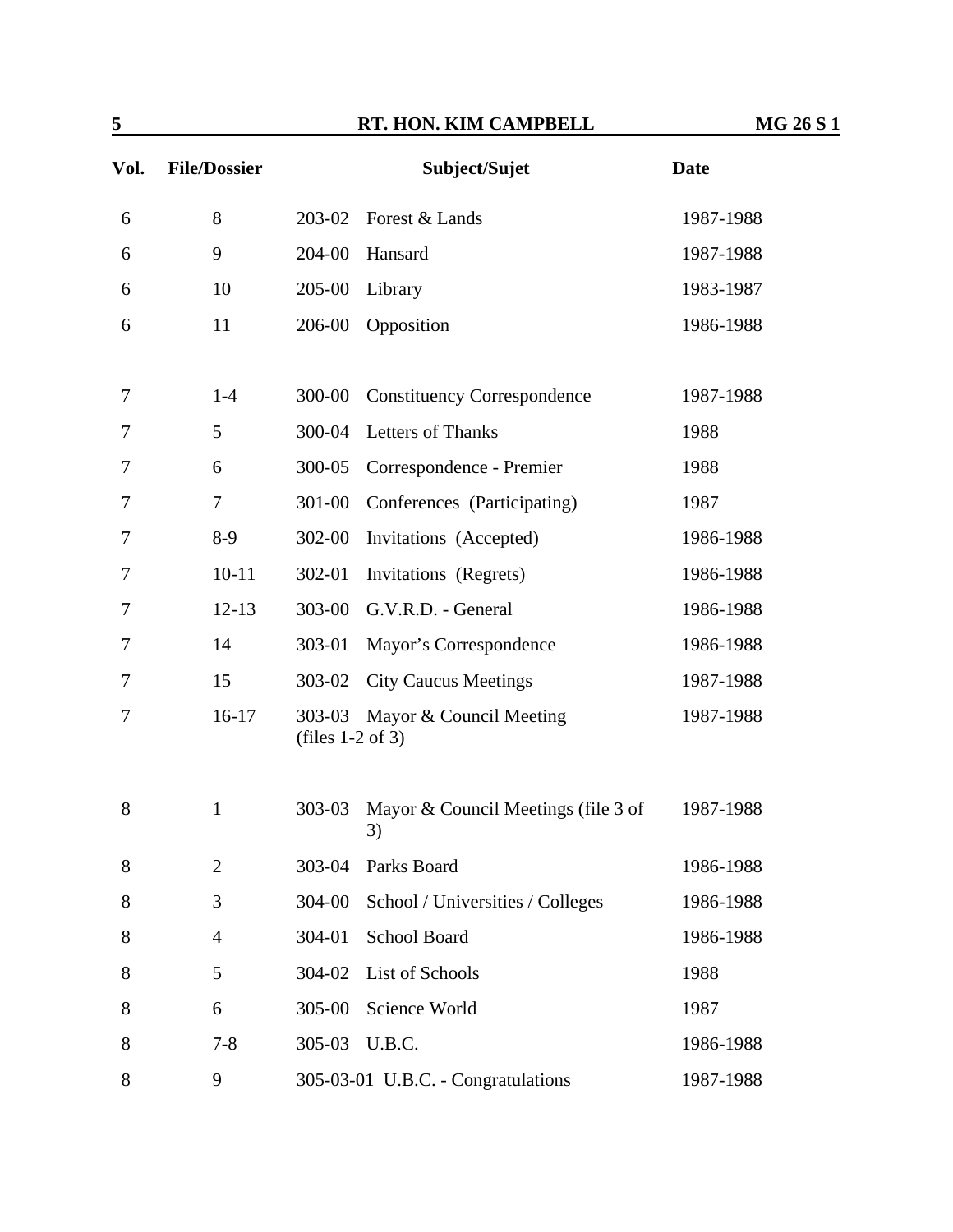| Vol. | <b>File/Dossier</b> |        | Subject/Sujet                           | <b>Date</b> |
|------|---------------------|--------|-----------------------------------------|-------------|
| 8    | 10                  |        | 305-03-02 Childcare Facility            | 1986-1988   |
| 8    | 11                  | 307-00 | <b>TRIUMF</b>                           | 1987-1988   |
| 8    | $12 - 14$           | 308-00 | <b>University Endowment Lands</b>       | 1987-1988   |
| 8    | 15                  | 308-01 | Miscellaneous Items                     | 1986-1988   |
| 8    | 16                  | 308-02 | <b>Community Plan</b>                   | 1987-1988   |
|      |                     |        |                                         |             |
| 9    | $1 - 5$             | 308-03 | General Correspondence                  | 1987-1988   |
| 9    | 6                   | 308-04 | <b>News Articles</b>                    | 1987-1988   |
| 9    | 7                   | 308-05 | U.E.L. Village - Seelig                 | 1988        |
| 9    | 8                   | 309-00 | Woburn Academy (Arthur Bethell)         | 1987        |
| 9    | 9                   | 310-00 | $4th$ & Alma                            | 1987        |
| 9    | 10                  | 311-00 | Darby Dawes                             | 1987        |
| 9    | 11                  | 312-00 | Olaf Klassen (Finn-Est Institute)       | 1986-1987   |
| 9    | 12                  | 313-00 | Frog & Peach (Wolsak)                   | 1987        |
| 9    | 13                  | 314-00 | Natalya Gunde                           | 1986-1987   |
| 9    | 14                  | 315-00 | Taxi Licencing                          | 1987        |
| 9    | 15                  | 316-00 | Canadian / Vancouver Jewish<br>Congress | 1987-1988   |
| 9    | 16                  | 317-00 | <b>Constituents - Pension</b>           | 1987        |
| 9    | 17                  | 318-00 | Hugh G. Stark                           | 1987        |
| 9    | 18                  | 319-00 | Dick Woodsworth                         | 1987        |
| 9    | 19                  | 320-00 | Arts Umbrella                           | 1986-1988   |
| 9    | 20                  | 321-00 | <b>Esther Benbassat</b>                 | 1987        |
| 9    | 21                  | 322-00 | S.C.R.A.P.S.                            | 1987        |
| 9    | 22                  | 323-00 | Dr. Seraphin                            | 1987-1988   |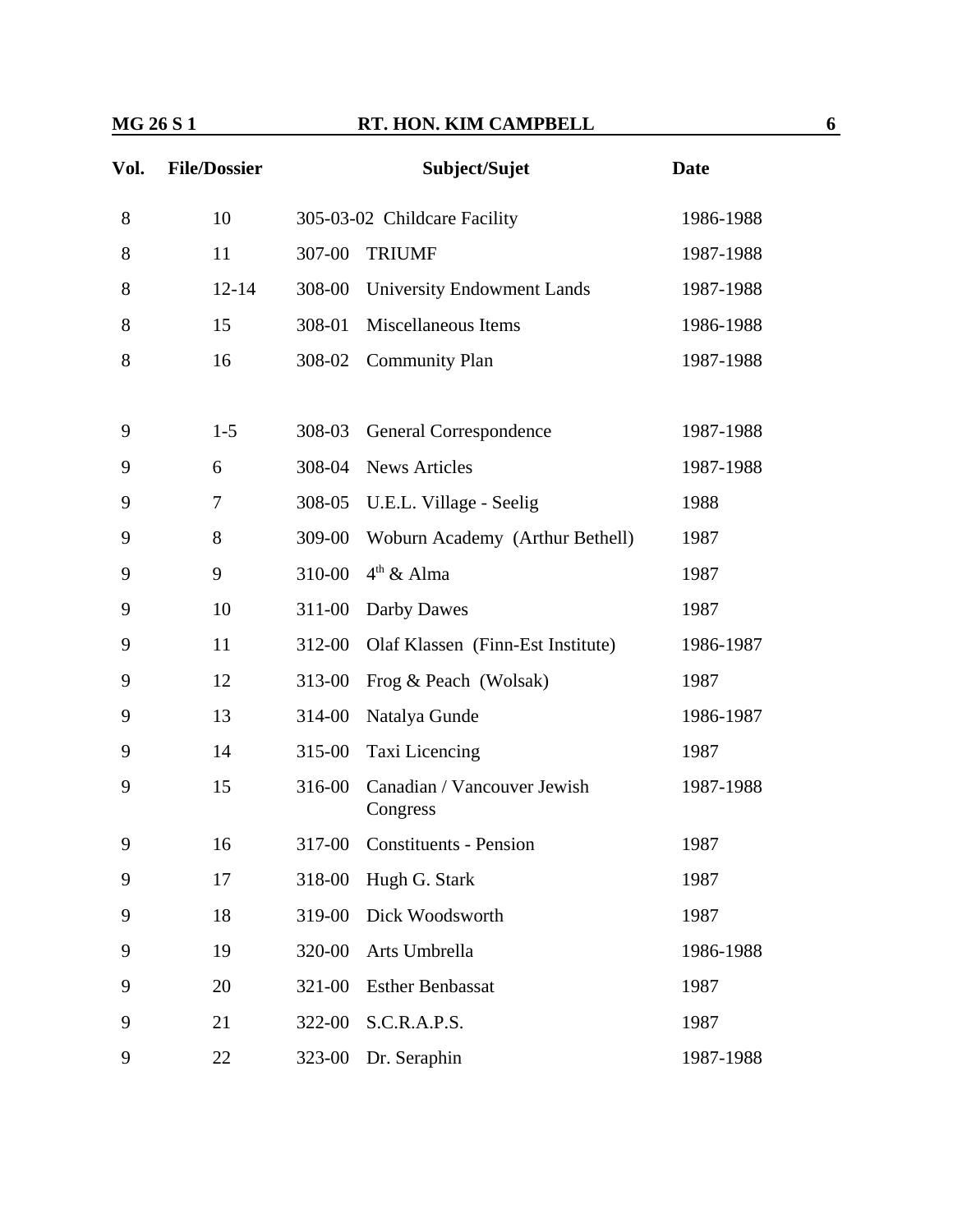| 7    | RT. HON. KIM CAMPBELL<br><b>MG 26 S 1</b> |        |                                     |             |  |
|------|-------------------------------------------|--------|-------------------------------------|-------------|--|
| Vol. | <b>File/Dossier</b>                       |        | Subject/Sujet                       | <b>Date</b> |  |
| 10   | $\mathbf{1}$                              | 324-00 | <b>Empire Stadium</b>               | 1987        |  |
| 10   | $\overline{2}$                            | 325-00 | Miscellaneous Constituency Items    | 1987-1988   |  |
| 10   | 3                                         | 326-00 | Side Door Cabaret                   | 1987-1988   |  |
| 10   | $\overline{4}$                            | 328-00 | Program on Parenting (E. Paget)     | 1987        |  |
| 10   | 5                                         | 329-00 | <b>Bob Peck</b>                     | 1987        |  |
| 10   | 6                                         | 331-00 | <b>Airport Noise</b>                | 1987-1988   |  |
| 10   | $\boldsymbol{7}$                          | 333-00 | Southlands                          | 1987-1988   |  |
| 10   | 8                                         | 500-00 | Premiers                            | 1986-1988   |  |
| 10   | 9                                         | 500-02 | Decentralization                    | 1987        |  |
| 10   | 10                                        | 500-03 | <b>Cabinet Secretariat</b>          | [1987]      |  |
| 10   | 11                                        | 501-00 | <b>Agriculture and Fisheries</b>    | 1986-1988   |  |
| 10   | 12                                        | 502-00 | <b>Attorney General</b>             | 1986-1988   |  |
| 10   | 13                                        | 502-01 | <b>Briefing Material</b>            | 1986-1988   |  |
| 10   | 14                                        | 502-02 | Gambling                            | 1985-1988   |  |
| 10   | 15                                        | 502-03 | <b>Skilex</b>                       | 1987-1988   |  |
|      |                                           |        |                                     |             |  |
| 11   | $\mathbf{1}$                              | 502-04 | Attorney General - Legal Profession | 1987-1988   |  |
| 11   | $\overline{2}$                            | 502-05 | <b>Mandatory Retirement</b>         | 1987-1988   |  |
| 11   | 3                                         | 502-99 | Law Society of British Columbia     | 1984-1988   |  |
| 11   | $\overline{4}$                            | 503-00 | Advanced Education and Job Training | 1987-1988   |  |
| 11   | 5                                         | 503-02 | Women's Issues                      | 1986-1988   |  |
| 11   | 6                                         | 503-03 | University of Victoria              | 1987-1988   |  |
| 11   | 7                                         | 504-04 | Student Aid (Byron Barrie)          | 1987        |  |
| 11   | 8                                         | 503-05 | <b>Simon Fraser University</b>      | 1987-1988   |  |
| 11   | 9                                         | 503-06 | B.C. Youth Advisory Council         | 1987        |  |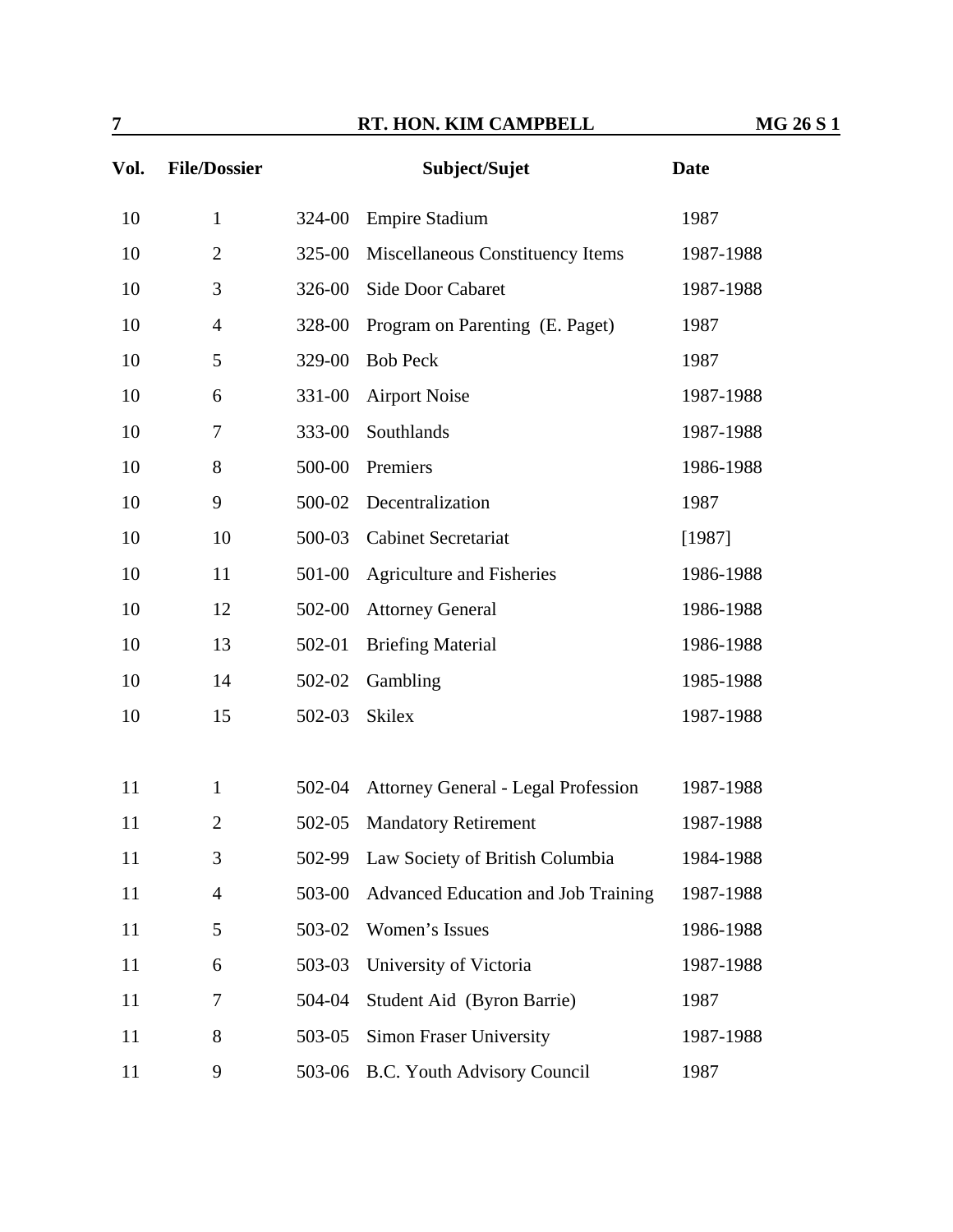| Vol. | <b>File/Dossier</b> |                   |                  | Subject/Sujet                          | <b>Date</b> |
|------|---------------------|-------------------|------------------|----------------------------------------|-------------|
| 11   | 10                  | 503-07            | B.C.I.T.         |                                        | 1987-1988   |
| 11   | 11                  | 504-00            |                  | Economic Development                   | 1987-1988   |
| 11   | 12                  | 504-02            |                  | <b>Employee Share Ownership</b>        | 1987-1988   |
| 11   | 13                  | 504-03            |                  | <b>Balshine Inuit Art Collection</b>   | 1987        |
| 11   | $14 - 15$           | 505-00            | Education        |                                        | 1987-1988   |
| 11   | 16                  | 505-01            |                  | <b>Briefing Material</b>               | 1987-1988   |
| 11   | 17                  | 505-02            |                  | Royal Commission on Education          | 1987-1988   |
| 11   | 18                  | 505-04            |                  | Bill 20 - Correspondence               | 1987        |
| 11   | 19                  | 505-05            | Legislation      |                                        | 1987        |
| 11   | 20                  | 505-06            |                  | Teachers' College (Karen Till)         | [1987]      |
| 11   | 21                  | 505-07            |                  | <b>Independent Schools</b>             | 1986-1988   |
|      |                     |                   |                  |                                        |             |
| 12   | $\mathbf{1}$        | 505-99            |                  | B.C. Teachers' Federation              | 1987-1988   |
| 12   | $\overline{2}$      | 506-00            |                  | Energy, Mines & Petroleum Resources    | 1986-1988   |
| 12   | 3                   | 507-00            |                  | <b>Environment &amp; Parks</b>         | 1987-1988   |
| 12   | $\overline{4}$      | 507-01            |                  | <b>Briefing Material</b>               | 1987        |
| 12   | $5 - 6$             | 508-00            |                  | Finance & Corporate Affairs            | 1987-1988   |
| 12   | 7                   | 508-01            |                  | <b>Briefing Material</b>               | 1987-1988   |
| 12   | 8                   | 508-03 Pharmacare |                  |                                        | 1987        |
| 12   | 9                   | 508-04            |                  | <b>Property Purchase Tax</b>           | 1987-1988   |
| 12   | 10                  | 508-05            | <b>User Fees</b> |                                        | 1987        |
| 12   | 11                  | 508-06            |                  | <b>Municipal Contributions</b>         | 1988        |
| 12   | 12                  | 508-99            |                  | Certified General Accountants of B.C.  | 1987-1988   |
| 12   | 13                  | 508-99 VSE        |                  | Finance (Vancouver Stock)<br>Exchange) | 1988        |
| 12   | 14                  | 509-00            |                  | Forests & Lands                        | 1987-1988   |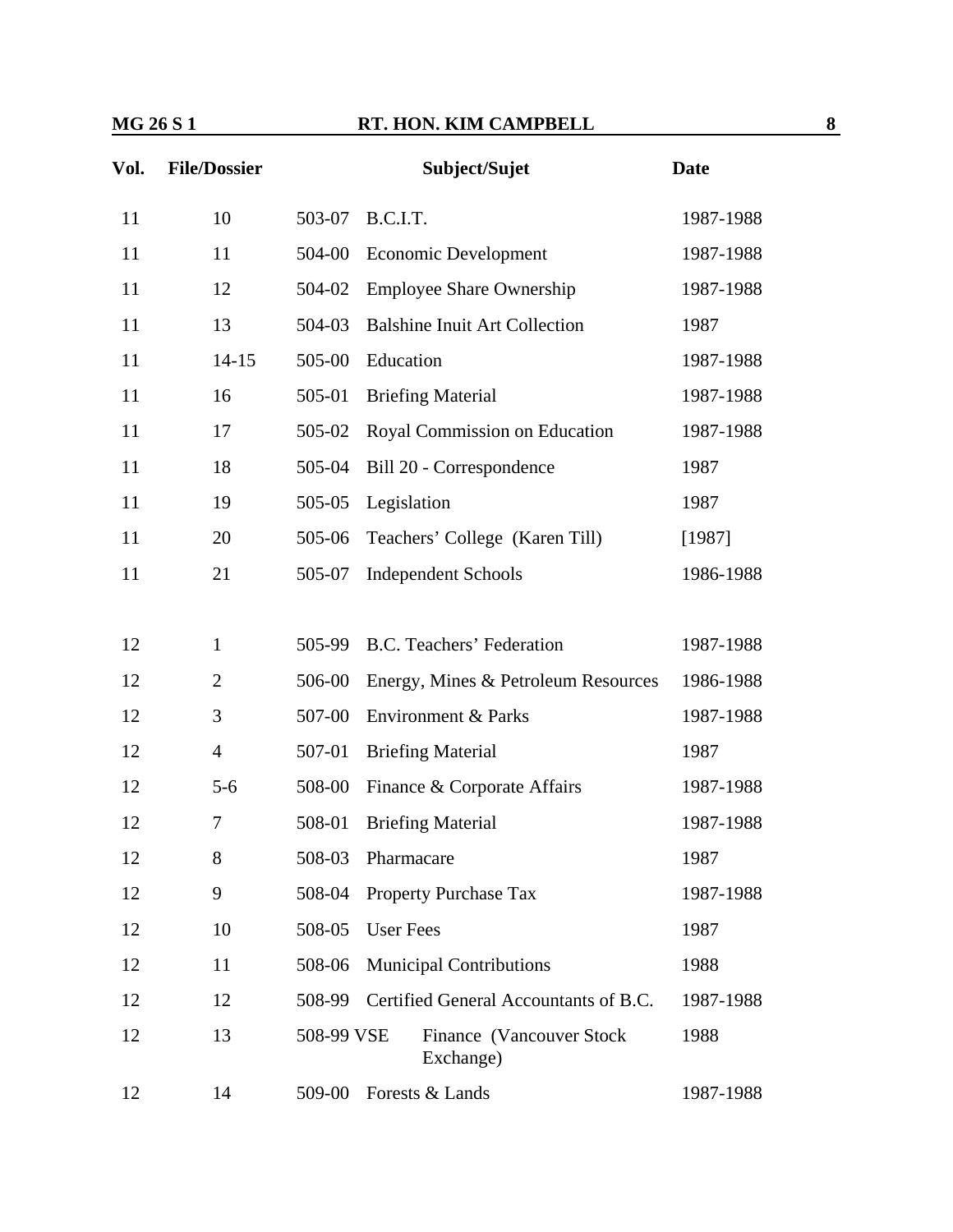| 9    | RT. HON. KIM CAMPBELL |        | <b>MG 26 S 1</b>                        |             |  |
|------|-----------------------|--------|-----------------------------------------|-------------|--|
| Vol. | <b>File/Dossier</b>   |        | Subject/Sujet                           | <b>Date</b> |  |
| 12   | $15-17$               | 509-01 | <b>Briefing Material</b>                | 1987-1988   |  |
| 13   | $\mathbf{1}$          | 509-99 | MacMillan Bloedel                       | 1986-1987   |  |
| 13   | $2 - 3$               | 510-00 | Health                                  | 1987-1988   |  |
| 13   | $4 - 5$               | 510-01 | <b>Briefing Material</b>                | 1986-1988   |  |
| 13   | $6 - 7$               | 510-02 | Abortion                                | 1987-1988   |  |
| 13   | 8                     | 510-03 | Physiotherapy                           | 1986-1988   |  |
| 13   | 9                     | 510-04 | Chiropractors                           | 1987-1988   |  |
| 13   | $10 - 11$             | 510-05 | <b>Massage Therapists Presentations</b> | 1987-1988   |  |
| 13   | 12                    | 510-06 | Children's Hospital                     | 1987-1988   |  |
| 13   | 13                    | 510-07 | St. Vincent's Arbutus Hospital          | 1987-1988   |  |
| 13   | 14                    | 510-08 | <b>Hospitals General</b>                | 1986-1988   |  |
| 13   | 15                    | 510-09 | <b>AIDS</b>                             | 1987-1988   |  |
| 13   | 16                    |        | Constituency - Dr. Sweeney (Bill 41)    | 1987-1988   |  |
| 13   | 17                    | 510-10 | <b>Doctors - Billing Numbers</b>        | 1987-1988   |  |
| 13   | 18                    | 510-11 | Acupuncture                             | 1986, 1988  |  |
| 13   | 19                    | 510-12 | Pacific Post Partum Society             | 1987-1988   |  |
| 13   | 20                    | 510-13 | Mental Health                           | 1985-1988   |  |
|      |                       |        |                                         |             |  |
| 14   | $\mathbf{1}$          | 510-14 | Long-term Care Facilities               | 1988        |  |
| 14   | $\overline{2}$        | 510-99 | Associations                            | 1987-1988   |  |
| 14   | 3                     | 510-99 | <b>Blenheim Health Association</b>      | 1988        |  |
| 14   | $\overline{4}$        |        | Association - B.C. Federation of Labour | 1987        |  |
| 14   | $5-6$                 | 511-00 | Labour & Consumer Services              | 1986-1988   |  |
| 14   | 7                     | 511-02 | <b>Bill 19</b>                          | 1987        |  |
| 14   | 8                     | 511-03 | <b>Liquor Licencing</b>                 | 1987-1988   |  |
|      |                       |        |                                         |             |  |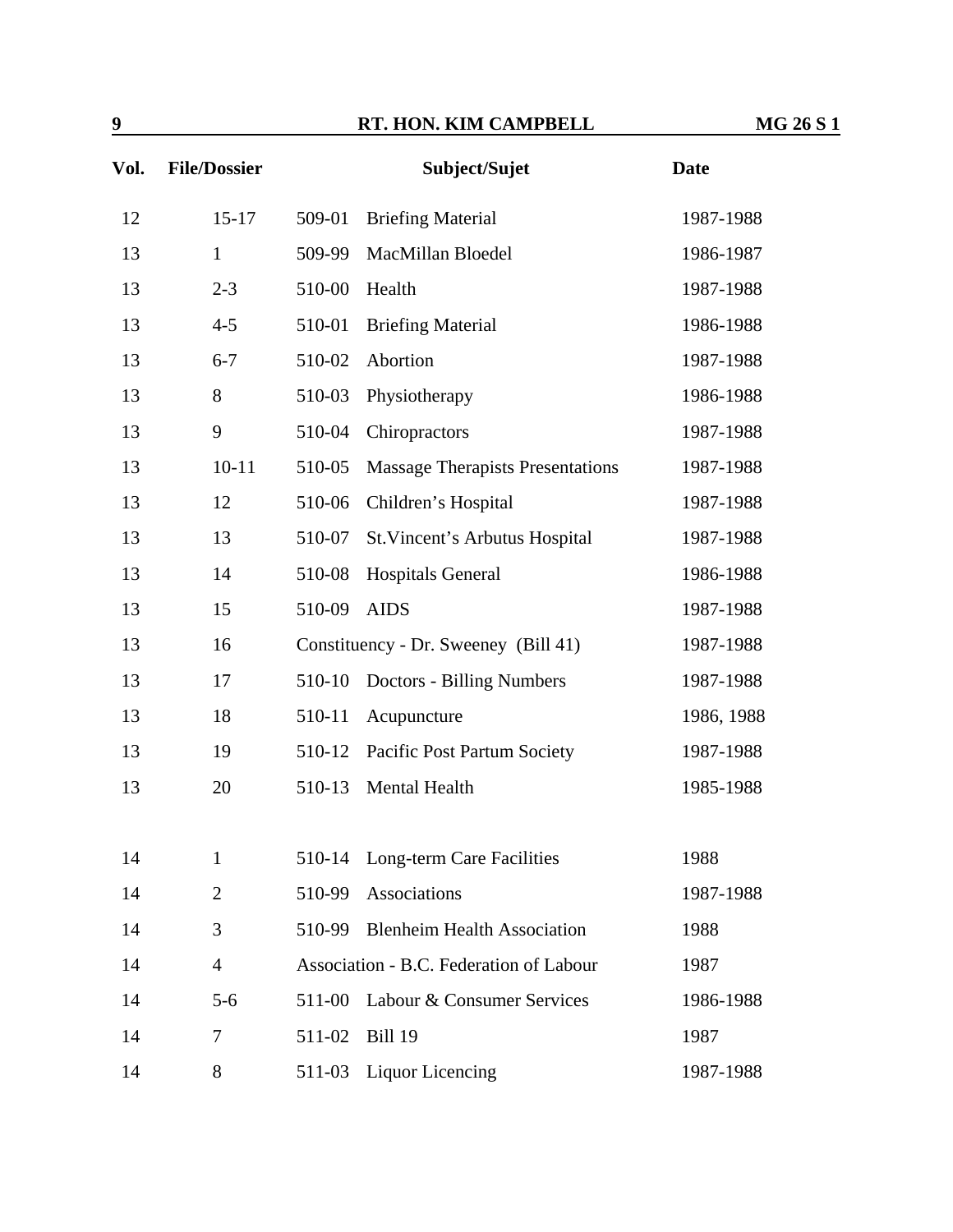| Vol. | <b>File/Dossier</b> |        | Subject/Sujet                                                    | <b>Date</b> |
|------|---------------------|--------|------------------------------------------------------------------|-------------|
| 14   | $9-10$              | 511-03 | B.C. Federation of Labour                                        | 1987        |
| 14   | 11                  | 512-00 | <b>Municipal Affairs</b>                                         | 1986-1988   |
| 14   | 12                  | 512-01 | <b>Briefing Material</b>                                         | 1987        |
| 14   | 13                  | 512-02 | <b>Downtown Revitalization</b>                                   | 1987-1988   |
| 14   | 14                  | 513-00 | Provincial Secretary & Minister of<br><b>Government Services</b> | 1986-1988   |
| 14   | 15                  | 513-01 | <b>Briefing Material</b>                                         | 1987-1988   |
| 14   | 16                  | 513-02 | <b>Electoral Boundaries Commissions</b>                          | 1987-1988   |
| 14   | 17                  | 513-03 | Bill 28 (Section 80 Votes)                                       | 1987        |
| 14   | 18-19               | 513-03 | <b>Lottery Grants</b>                                            | 1986-1988   |
|      |                     |        |                                                                  |             |
| 15   | $1 - 3$             | 514-00 | Social Services and Housing                                      | 1986-1988   |
| 15   | $\overline{4}$      | 514-01 | <b>Briefing Material</b>                                         | 1987-1988   |
| 15   | 5                   | 514-02 | Daycare                                                          | 1986-1988   |
| 15   | 6                   | 514-03 | Services for the Handicapped                                     | 1987-1988   |
| 15   | 7                   | 514-04 | Children                                                         | 1988        |
| 15   | 8                   | 514-05 | Social Services & Housing<br>Voluntarism                         | 1988        |
| 15   | 9                   | 515-00 | Tourism, Recreation and Culture                                  | 1987-1988   |
| 15   | 10                  | 515-01 | <b>Briefing Materials</b>                                        | 1988        |
| 15   | 11                  | 515-02 | <b>Cultural Services</b>                                         | 1986-1987   |
| 15   | 12                  | 515-03 | Tourism - Film Industry                                          | 1987        |
| 15   | 13                  | 515-03 | B.C. Recreation & Parks Association                              | 1987        |
| 15   | $14 - 15$           | 515-05 | Project Pride                                                    | 1982-1988   |
| 15   | 16                  | 515-06 | Multiculturalism                                                 | 1986-1989   |
| 15   | 17                  | 515-07 | <b>CIRKIDS</b> (Children's Performing<br>Circus)                 | n.d., 1988  |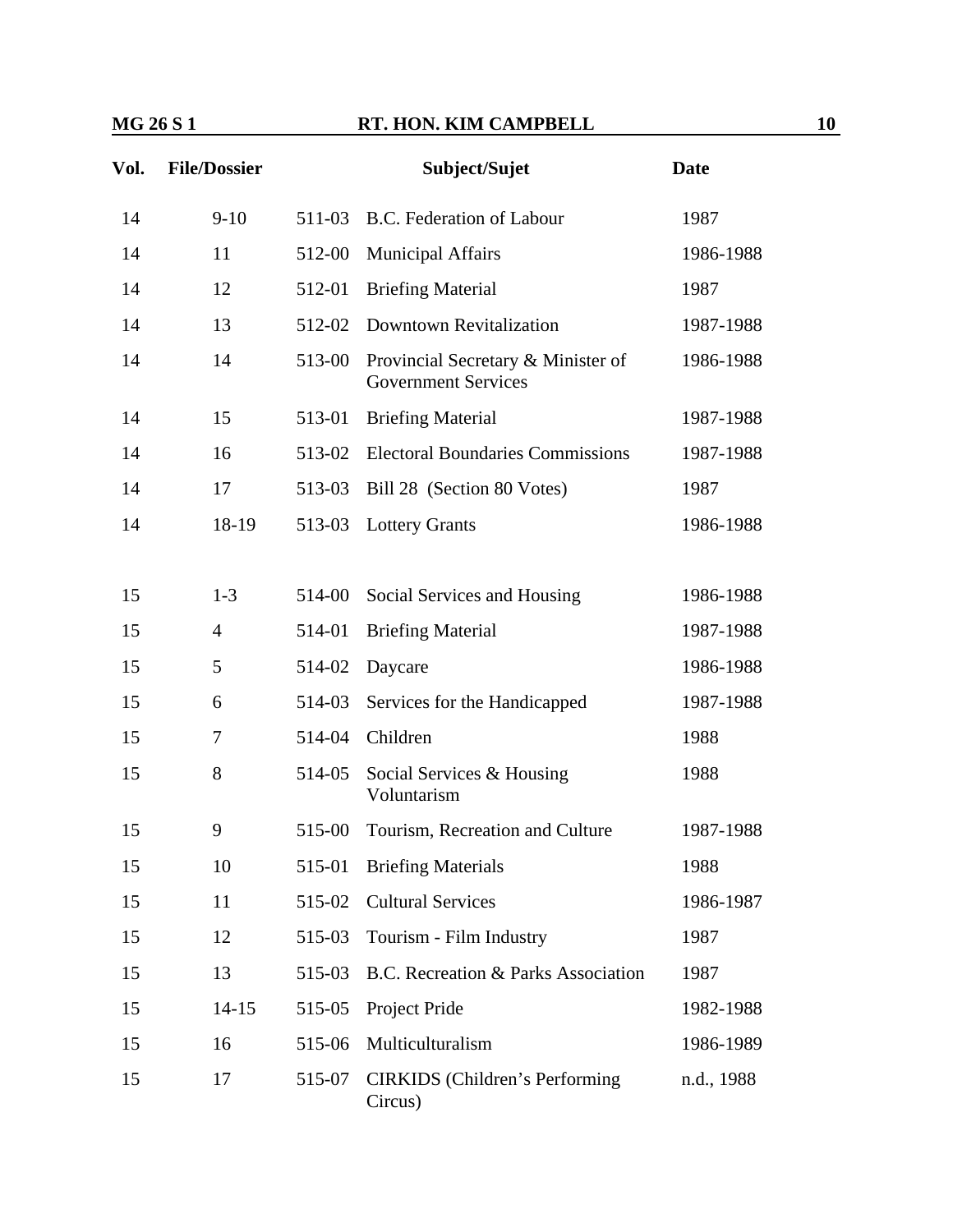| 11   |                     | RT. HON. KIM CAMPBELL |                                               | <b>MG 26 S 1</b> |  |
|------|---------------------|-----------------------|-----------------------------------------------|------------------|--|
| Vol. | <b>File/Dossier</b> |                       | Subject/Sujet                                 | <b>Date</b>      |  |
| 16   | $\mathbf{1}$        | 516-00                | <b>Transportation and Highways</b>            | 1986-1988        |  |
| 16   | $\overline{2}$      | 516-01                | <b>Briefing Material</b>                      | 1986-1987        |  |
| 16   | 3                   | 516-02                | <b>Airport Development</b>                    | 1986             |  |
| 16   | $\overline{4}$      | 516-03                | Island Highway                                | 1986             |  |
| 16   | 5                   | 516-04                | <b>Native Affairs</b>                         | 1986-1988        |  |
| 16   | 6                   | 516-05                | <b>Short Link</b>                             | 1987-1988        |  |
| 16   | 7                   | 600-00                | <b>Federal Government Correspondence</b>      | 1986-1988        |  |
| 16   | 8                   | 601-00                | <b>Press Release</b>                          | 1987             |  |
| 16   | 9                   | 602-00                | Vancouver-Kingsway Riding                     | 1987-1988        |  |
| 16   | 10                  | 603-00                | Liberals                                      | 1987-1988        |  |
| 16   | 11                  | 700-00                | Associations / Corporations /<br>Commissions  | 1988             |  |
| 16   | $12 - 13$           | 700-00                | Corporations / Associations /<br>Commissions  | 1988             |  |
| 16   | 14                  | 701-00                | La Fédération des Franco-Colombiens           | 1987-1988        |  |
| 16   | $15 - 16$           |                       | Associations - Miscellaneous Correspondence   | 1987             |  |
|      |                     |                       | <b>Correspondence - Abortion</b>              |                  |  |
| 17   | $1-9$               |                       | <b>Support for Campbell</b>                   | 1988             |  |
| 17   | $10 - 14$           |                       | <b>Opposition to Campbell</b>                 | 1988             |  |
|      |                     |                       | <b>Correspondence - Provincial Ministries</b> |                  |  |
| 17   | 15                  |                       | Advanced Education and Job Training           | 1986-1988        |  |
| 17   | 16                  |                       | Agriculture & Fisheries                       | 1987-1988        |  |
| 17   | 17                  |                       | <b>Attorney General</b>                       | 1987-1988        |  |
| 17   | 18                  |                       | <b>Economic Development</b>                   | 1986-1987        |  |
| 17   | 19                  |                       | Energy, Mines and Petroleum Resources         | 1986-1988        |  |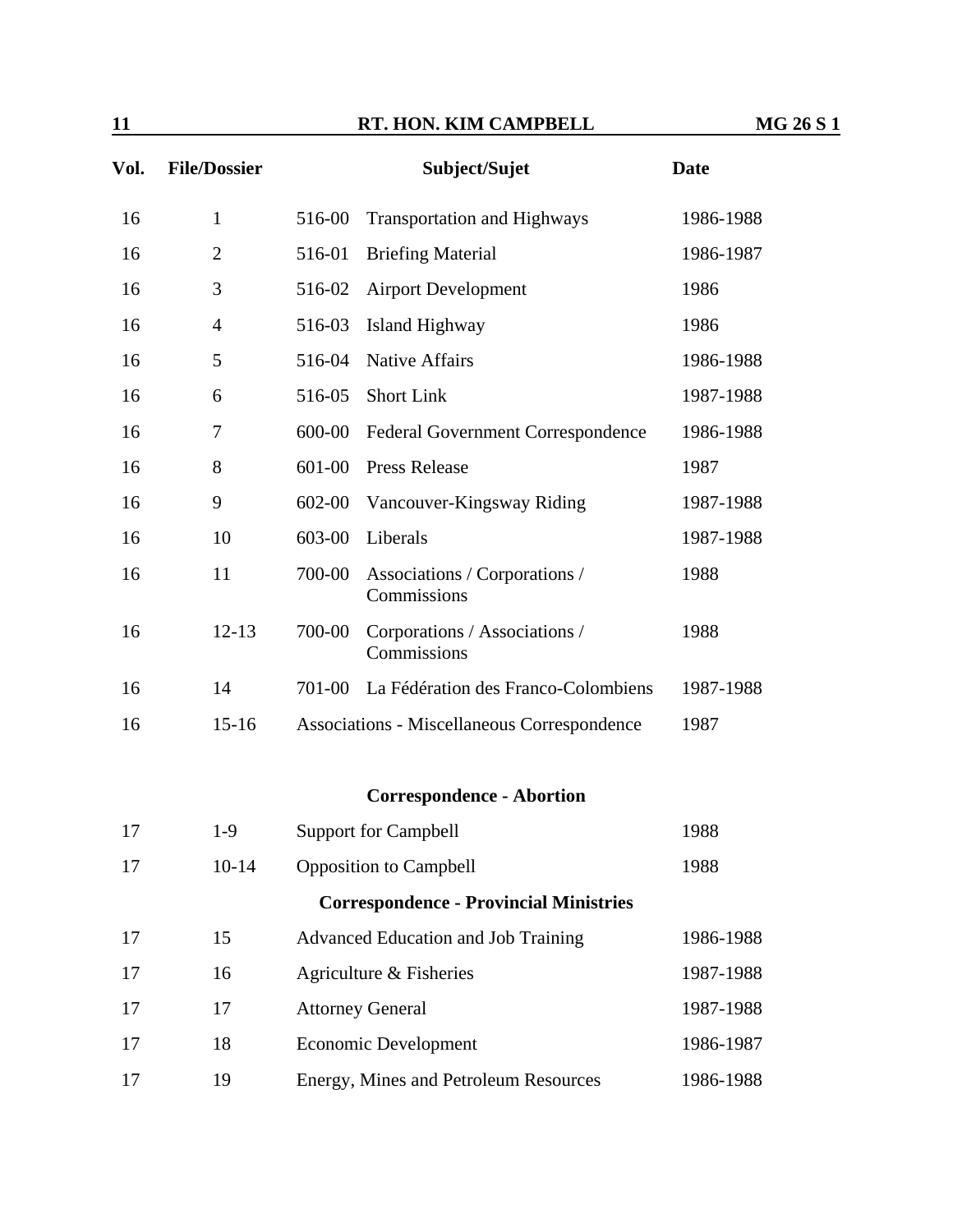| Vol. | <b>File/Dossier</b> | Subject/Sujet                                   | <b>Date</b> |
|------|---------------------|-------------------------------------------------|-------------|
| 17   | 20                  | <b>Environment and Parks</b>                    | 1987-188    |
| 17   | 21                  | Finance (file 1 of 2)                           | 1987-1988   |
|      | $\mathbf{1}$        |                                                 |             |
| 18   | $\overline{2}$      | Finance (file $2$ of $2$ )                      | 1987-1988   |
| 18   |                     | Forests and Lands                               | 1985-1988   |
| 18   | $3 - 4$             | Health                                          | 1987-1988   |
| 18   | $5-6$               | Labour & Consumer Services                      | 1987-1988   |
| 18   | 7                   | <b>Municipal Affairs</b>                        | 1987-1988   |
| 18   | 8                   | Provincial Secretary                            | 1987-1988   |
| 18   | 9                   | Social Services & Housing                       | 1987-1988   |
| 18   | 10                  | Tourism, Recreation & Culture                   | 1987-1988   |
| 18   | 11                  | Transportation & Highways                       | 1987-1988   |
| 18   | 12                  | Unfiled                                         | 1986-1988   |
|      |                     | <b>Other Correspondence &amp; Subject Files</b> |             |
| 18   | 13                  | Agenda                                          | 1986        |
| 18   | 14                  | Agenda                                          | 1987        |
| 18   | 15                  | Agenda                                          | 1988        |
| 18   | 16                  | <b>Background Information</b>                   | 1987-1988   |
| 18   | 17                  | Biography                                       | 1986-1988   |
| 18   | 18                  | Chiropractors                                   | 1987-1988   |
| 18   | 19                  | Constituency                                    | 1988        |
|      |                     |                                                 |             |
| 19   | $\mathbf{1}$        | <b>Constituency - Calendar of Events</b>        | Nov. 1988   |
| 19   | $\overline{2}$      | <b>Constituency Case Files</b>                  | 1987-1988   |
| 19   | 3                   | Correspondence                                  | Oct. 1986   |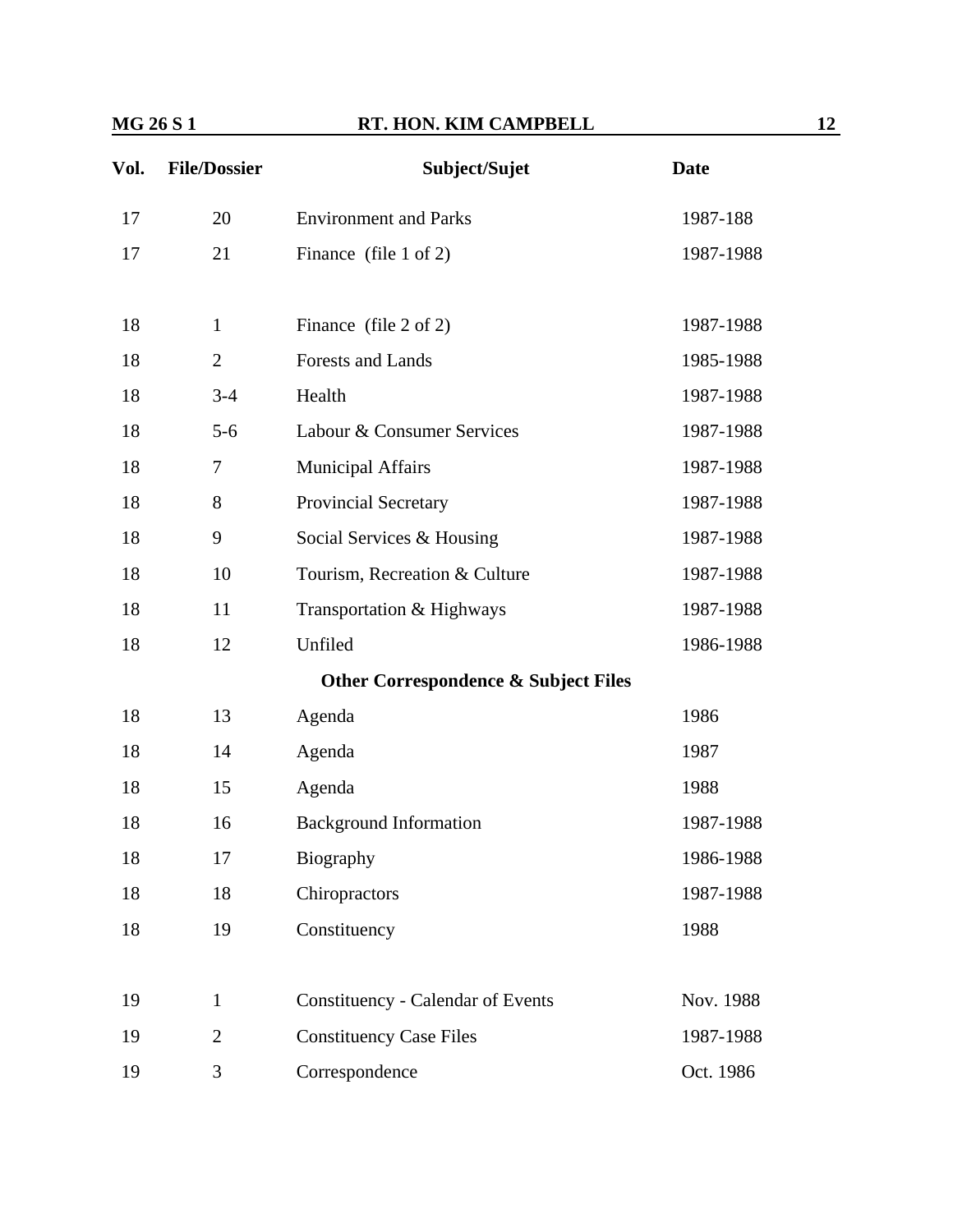| Vol. | <b>File/Dossier</b> | Subject/Sujet                           | <b>Date</b>      |
|------|---------------------|-----------------------------------------|------------------|
| 19   | $\overline{4}$      | Correspondence                          | Nov. 1986        |
| 19   | 5                   | Correspondence                          | 1987             |
| 19   | 6                   | Correspondence                          | Jan.-June 1988   |
| 19   | 7                   | Correspondence                          | <b>July 1988</b> |
| 19   | 8                   | Correspondence                          | Aug. 1988        |
| 19   | 9                   | Correspondence                          | Sept. 1988       |
| 19   | 10                  | Correspondence                          | Oct.-Nov. 1988   |
| 19   | 11                  | Correspondence - No need for reply      | 1988             |
| 19   | $12 - 13$           | Correspondence - Personal               | 1986-1988        |
| 19   | 14                  | <b>Disclosure Papers</b>                | 1987-1988        |
| 19   | 15                  | Ethnic Groups                           | 1987-1988        |
| 19   | 16                  | European Community's Visitors Programme | 1988             |
| 19   | 17                  | <b>Health Associations</b>              | 1986-1988        |
|      |                     |                                         |                  |
| 20   | $\mathbf{1}$        | <b>Health Societies</b>                 | 1986-1988        |
| 20   | $\overline{2}$      | <b>Household Mailers</b>                | 1986-1988        |
| 20   | 3                   | I.C.B.C                                 | 1987-1988        |
| 20   | $\overline{4}$      | <b>Invitations and Programs</b>         | 1987             |
| 20   | 5                   | <b>Media Comments</b>                   | 1987-1988        |
| 20   | 6                   | <b>Municipal Government</b>             | 1987-1988        |
| 20   | 7                   | Museum of Anthropology                  | 1987             |
| 20   | 8                   | <b>Native Groups</b>                    | 1987             |
| 20   | 9                   | Newspaper and other articles            | 1986-1988        |
| 20   | 10                  | <b>Notes</b>                            | $[1986-1988]$    |
| 20   | $11 - 14$           | Project Pride                           | 1987             |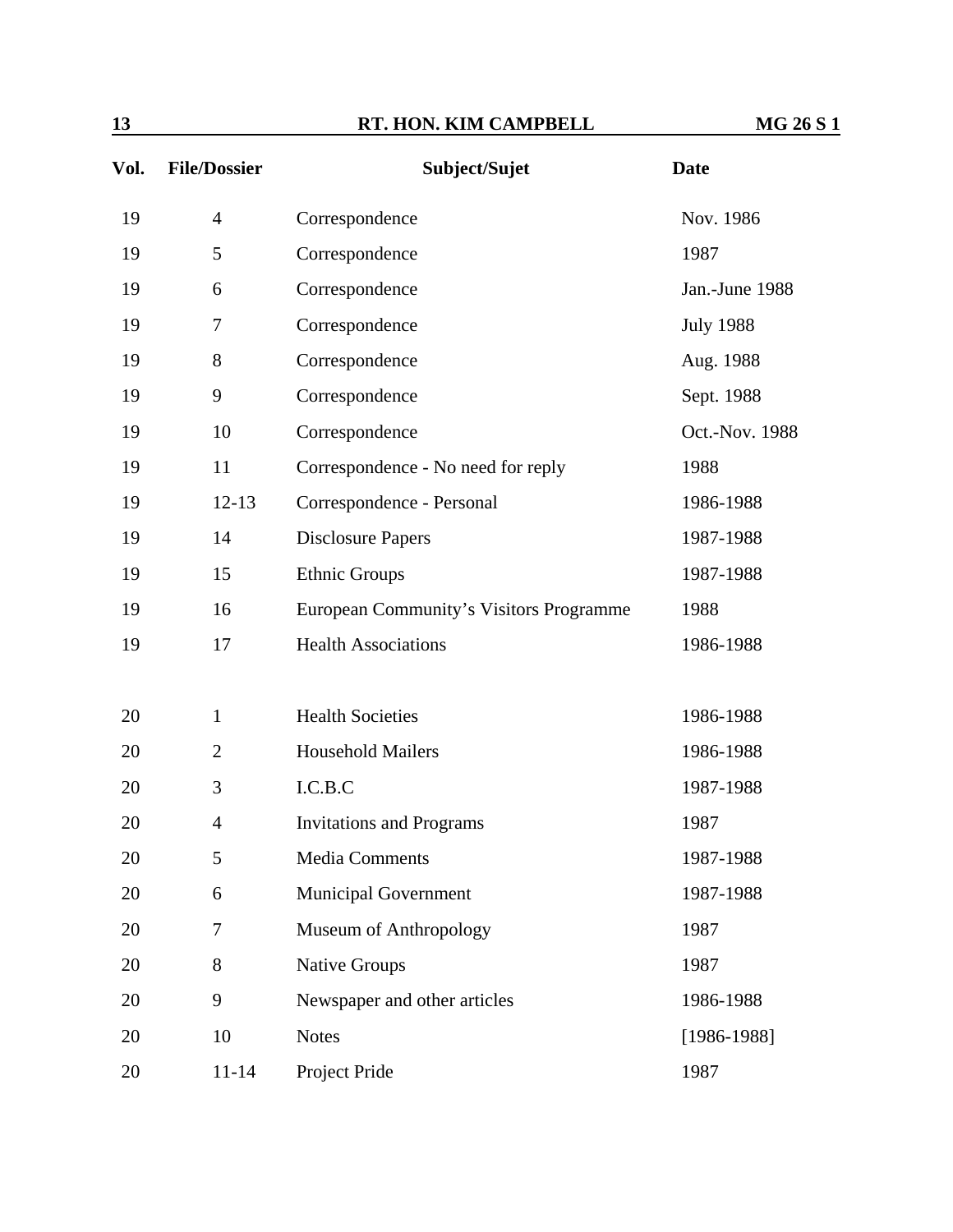| Vol. | <b>File/Dossier</b> | Subject/Sujet                                                               | <b>Date</b> |
|------|---------------------|-----------------------------------------------------------------------------|-------------|
| 20   | $15 - 22$           | Project Pride - Briefs and Submissions<br>(files $1-8$ of 9)                | 1987        |
| 21   | $\mathbf{1}$        | Project Pride - Briefs and Submissions (file 9 of<br>9)                     | 1987        |
| 21   | $\overline{2}$      | Résumés                                                                     | 1986-1988   |
| 21   | 3                   | Social Credit                                                               | 1986        |
| 21   | 4                   | <b>Social Organizations</b>                                                 | 1987-1988   |
| 21   | 5                   | Songhees Development Project                                                | 1987-1988   |
| 21   | $6 - 8$             | Speech Material (3 files)                                                   | 1986-1988   |
| 21   | 9                   | Toodoggone Mining Region Access Road                                        | 1986-1988   |
| 21   | 10                  | U.B.C.                                                                      | 1986-1988   |
| 21   | $11 - 13$           | <b>University Endowment Lands</b>                                           | 1986-1988   |
| 21   | 14                  | Women's Issues                                                              | 1987        |
| 21   | 15                  | Unfiled                                                                     | 1988        |
|      |                     | <b>Member of Parliament</b>                                                 |             |
| 21   | 16                  | 1988 Election - Campaign Material                                           | 1988        |
| 21   | 17                  | 1988 Election - Correspondence                                              | 1988        |
| 21   | 18                  | 1988 Election - Media                                                       | 1988        |
| 21   | 19                  | <b>Member of Parliament</b>                                                 | 1988-1989   |
| 21   | 20                  | Member of Parliament - Briefing material for<br>the British Columbia Caucus | 1989        |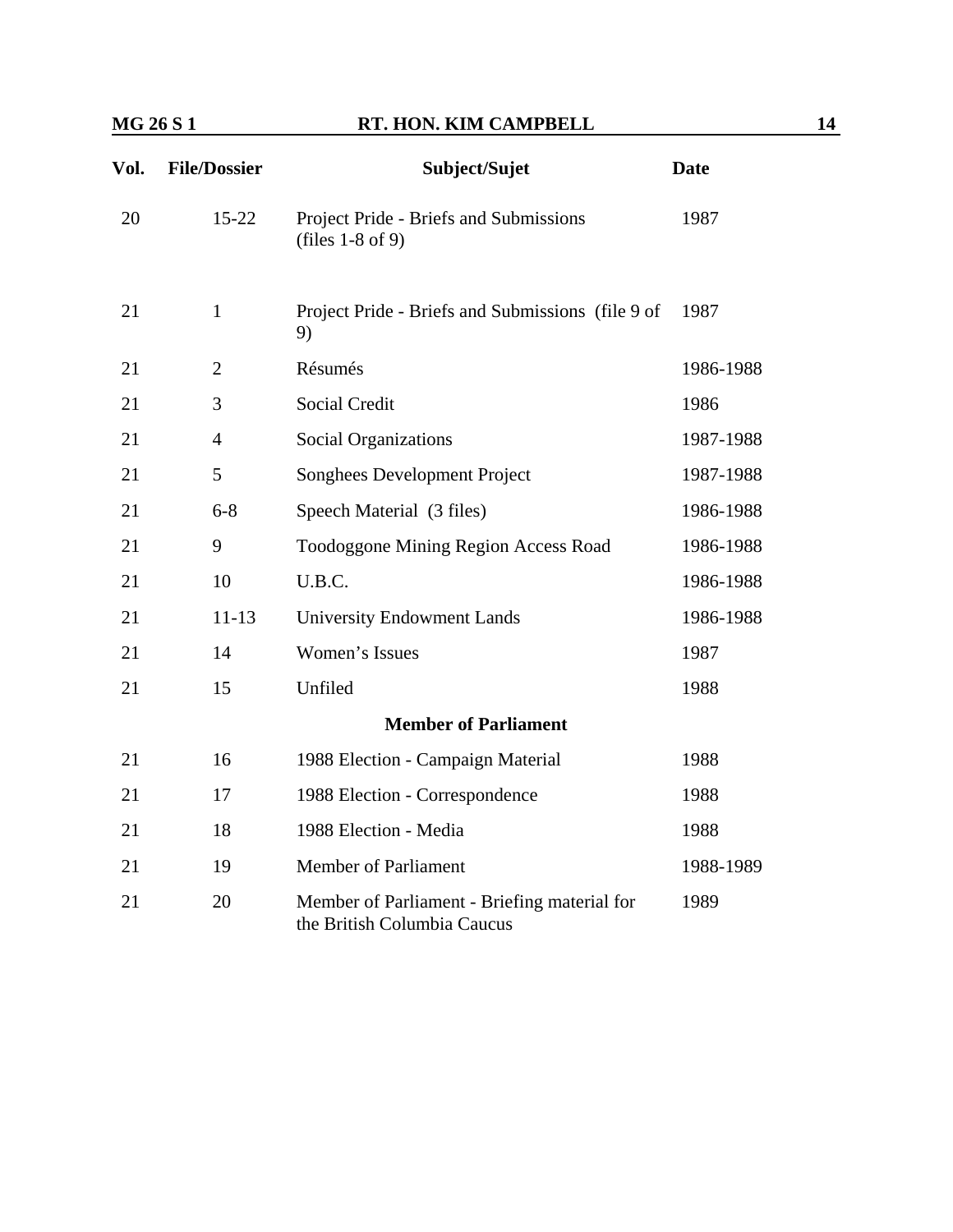## **MG 26 S 2**

## **INDIAN AFFAIRS AND NORTHERN DEVELOPMENT SERIES**

| <b>MG 26 S 2-1</b> |                     | <b>Indian Affairs and Northern Development</b><br>- Invitations Sub-series |             |
|--------------------|---------------------|----------------------------------------------------------------------------|-------------|
| Vol.               | <b>File/Dossier</b> | Subject/Sujet                                                              | <b>Date</b> |
|                    |                     | <b>Invitations</b>                                                         |             |
| $\mathbf{1}$       | $1 - 2$             | <b>Invitations Accepted - March 1989</b>                                   | 1989        |
| $\mathbf{1}$       | 3                   | <b>Invitations Declined - March 1989</b>                                   | 1989        |
| $\mathbf{1}$       | $\overline{4}$      | <b>Invitations Accepted - April 1989</b>                                   | 1989        |
| $\mathbf{1}$       | $5 - 6$             | <b>Invitations Declined - April 1989</b>                                   | 1989        |
| 1                  | $7 - 8$             | <b>Invitations Accepted - May 1989</b>                                     | 1989        |
| $\mathbf{1}$       | $9 - 11$            | <b>Invitations Declined - May 1989</b>                                     | 1989        |
| 1                  | $12 - 15$           | Invitations Accepted - June 1989 (files 1-4 of 5)                          | 1989        |
| $\overline{2}$     | $\mathbf{1}$        | Invitations Accepted - June 1989 (file 5 of 5)                             | 1989        |
| $\overline{2}$     | $2 - 4$             | <b>Invitations Declined - June 1989</b>                                    | 1989        |
| $\overline{2}$     | 5                   | <b>Invitations Accepted - July 1989</b>                                    | 1989        |
| $\overline{2}$     | 6                   | <b>Invitations Declined - July 1989</b>                                    | 1989        |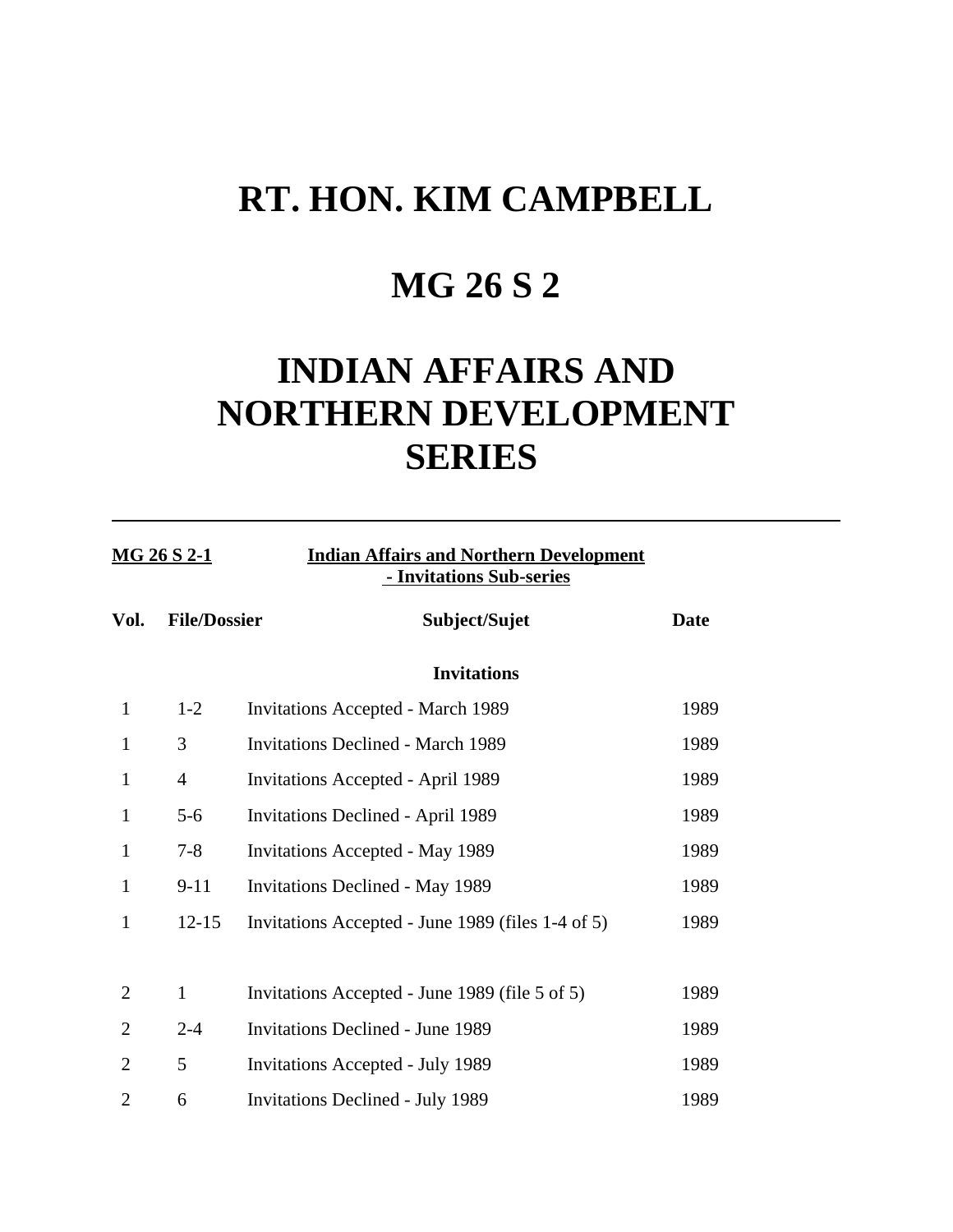| Vol.           | <b>File/Dossier</b> | Subject/Sujet                                     | <b>Date</b>     |  |
|----------------|---------------------|---------------------------------------------------|-----------------|--|
| $\mathfrak{2}$ | 7                   | Invitations Accepted - Aug. 1989                  | 1989            |  |
| $\overline{2}$ | 8                   | Invitations Declined - Aug. 1989                  | 1989            |  |
| $\overline{2}$ | $9 - 11$            | Invitations Accepted - Sept. 1989                 | 1989            |  |
| $\overline{c}$ | $12 - 13$           | Invitations Declined - Sept. 1989                 | 1989            |  |
| $\overline{2}$ | $14 - 16$           | Invitations Accepted - Oct. 1989                  | 1989            |  |
| $\overline{2}$ | $17 - 18$           | Invitations Declined - Oct. 1989 (files 1-2 of 4) | 1989            |  |
|                |                     |                                                   |                 |  |
| 3              | $1-2$               | Invitations Declined - Oct. 1989 (files 3-4 of 4) | 1989            |  |
| 3              | 3                   | Invitations Accepted - Nov. 1989                  | 1989            |  |
| 3              | $4 - 5$             | <b>Invitations Declined - Nov. 1989</b>           | 1989            |  |
| 3              | 6                   | Invitations Accepted - Dec. 1989                  | 1989            |  |
| 3              | 7                   | <b>Invitations Declined - Dec. 1989</b>           | 1989            |  |
| 3              | 8                   | Invitations Accepted - Jan. 1990                  | 1989-1990       |  |
| 3              | $9-10$              | Invitations Declined - Jan. 1990                  | 1989-1990       |  |
| 3              | 11                  | Invitations Accepted - Feb. 1990                  | 1988, 1989-1990 |  |
| 3              | 12                  | <b>Invitations Declined - Feb. 1990</b>           | 1989-1990       |  |
|                |                     |                                                   |                 |  |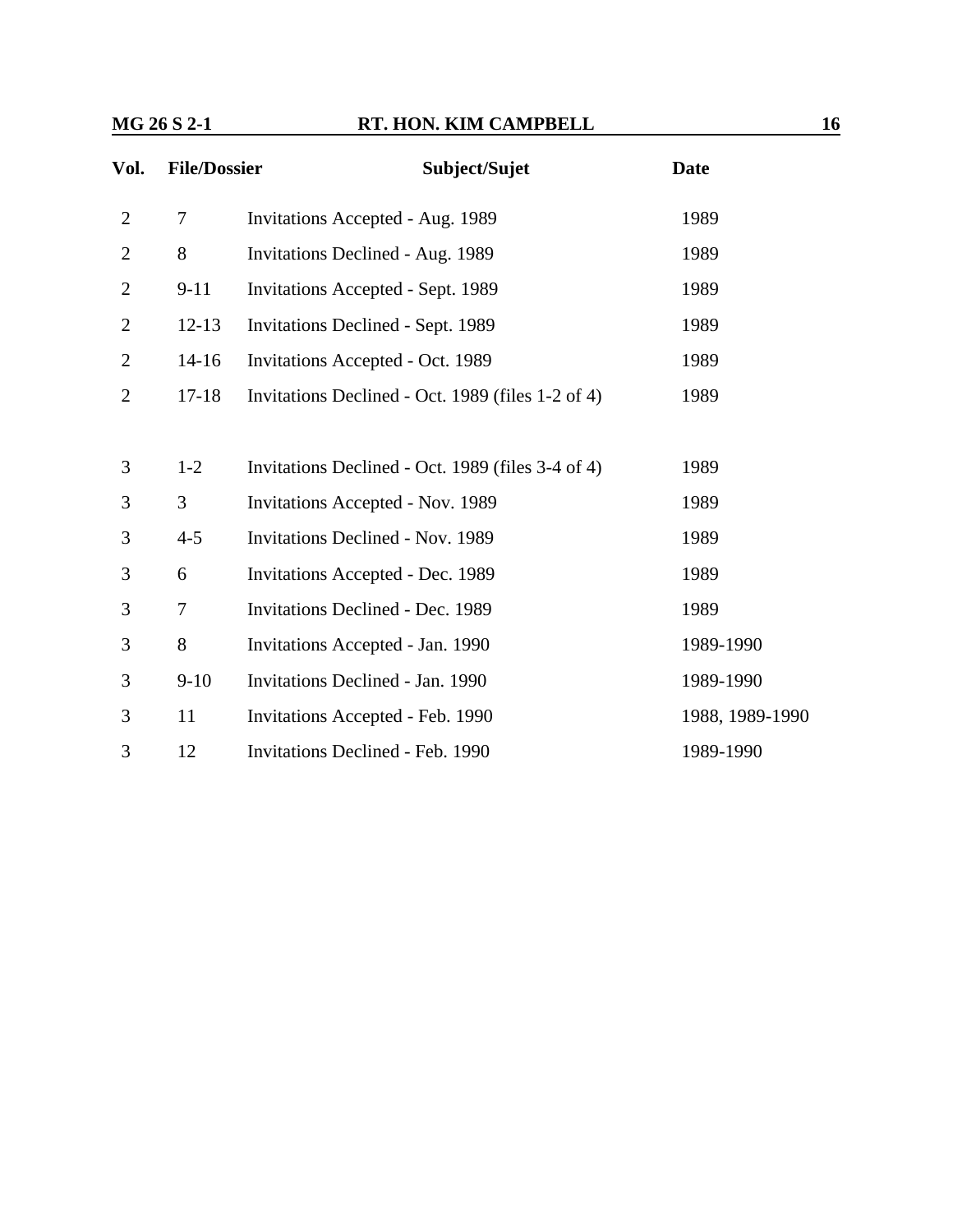## **MG 26 S 2**

## **INDIAN AFFAIRS AND NORTHERN DEVELOPMENT SERIES**

### **MG 26 S 2-2 Indian Affairs and Northern Development - Subject Files Sub-series**

| Vol.         | <b>File/Dossier</b> | Subject/Sujet                                       | <b>Date</b> |
|--------------|---------------------|-----------------------------------------------------|-------------|
| $\mathbf{1}$ | $\mathbf{1}$        | <b>Aboriginal Constitutional Process</b>            | 1989        |
| 1            | $\overline{2}$      | Aboriginal Employees - Downsizing and<br>Devolution | 1989        |
| $\mathbf{1}$ | 3                   | <b>Aboriginal Fishing Rights</b>                    | 1989        |
| 1            | 4                   | Aboriginal Justice                                  | n.d., 1990  |
| 1            | 5                   | <b>Aboriginal Rights</b>                            | 1989-1990   |
| $\mathbf{1}$ | 6                   | Aboriginal Self-Government                          | 1989        |
| 1            | 7                   | Alexander Self-Government Framework<br>Agreement    | 1989        |
| 1            | 8                   | <b>Alternative Funding Arrangements</b>             | 1989        |
| 1            | 9                   | Anishinabek                                         | 1989        |
| 1            | 10                  | <b>Atlantic Tour</b>                                | 1989        |
| 1            | 11                  | <b>Auditor General's Report</b>                     | 1989        |
| 1            | 12                  | <b>Band Council By-Laws</b>                         | 1989        |
| 1            | $13 - 16$           | <b>B.C.</b> Claims                                  | 1989-1990   |
| 1            | 17                  | <b>B.C. Claims Strategy Coordinating Committee</b>  | 1989        |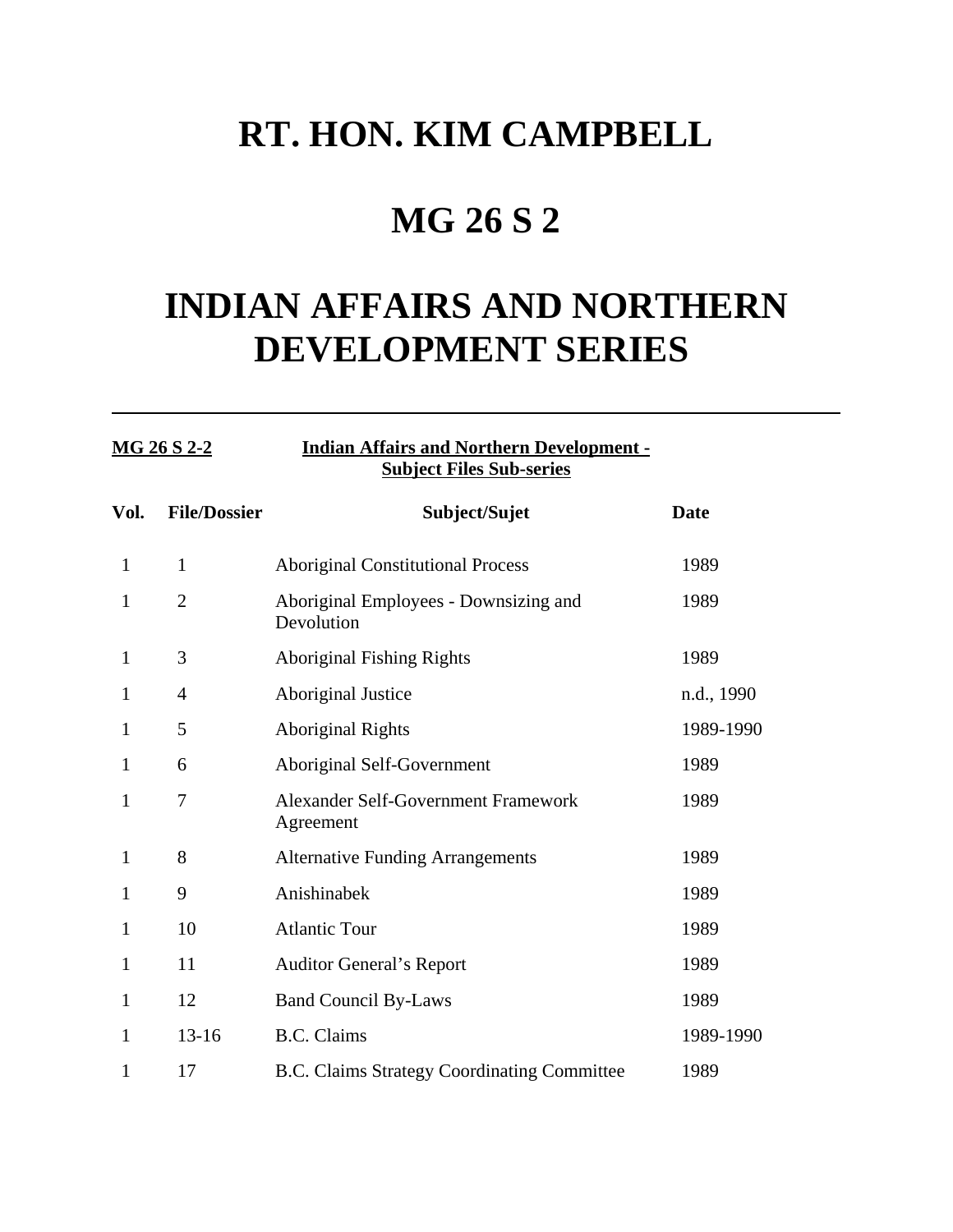| Vol.           | <b>File/Dossier</b> | Subject/Sujet                                                                | <b>Date</b> |
|----------------|---------------------|------------------------------------------------------------------------------|-------------|
| 1              | 18-22               | B.C. Indians (5 files)                                                       | 1989-1990   |
| $\mathbf{1}$   | 23                  | <b>B.C.</b> Native Issues                                                    | 1988-1989   |
| 1              | 24                  | <b>B.C.</b> Northern Region                                                  | 1989        |
| 1              | 25                  | B.C. Regional Office                                                         | n.d.        |
| $\mathbf{1}$   | 26-28               | B.C. Strategy Meeting #6                                                     | 1989        |
| 1              | 29                  | B.C. Strategy Meeting #7                                                     | 1989        |
| 1              | 30                  | <b>Beaufort Sea - Discovery Licences</b>                                     | 1989        |
| 2              | $1 - 3$             | Briefing Book - Trip to British Columbia Region,<br>2-4 August 1989          | 1989        |
| $\overline{2}$ | $\overline{4}$      | Canadian Aboriginal Economic Development<br>Strategy                         | 1989        |
| 2              | 5                   | Canadian Museum of Civilization                                              | 1989        |
| 2              | 6                   | Cape Mudge Band                                                              | 1989        |
| 2              | 7                   | <b>Charter of Rights and Freedoms</b>                                        | 1989        |
| 2              | 8                   | Cheslatta Band - Land Transfer Agreement                                     | 1989        |
| 2              | 9                   | Child Care                                                                   | 1989        |
| 2              | $10 - 11$           | Child Welfare                                                                | 1989        |
| $\overline{2}$ | 12                  | Clippings                                                                    | n.d., 1989  |
| 2              | 13                  | Clippings                                                                    | 1990        |
| 2              | 14                  | Come, Grand Chief Matthew Coon - Great Whale<br>River Hydro Electric Project | 1989        |
| 2              | 15                  | Community Negotiations and Implementation<br><b>Branch Status Report</b>     | 1990        |
| 2              | 16                  | <b>Constitutional Accord</b>                                                 | 1989        |
| 2              | 17                  | <b>Constitutional Alliance - Funding</b>                                     | 1989        |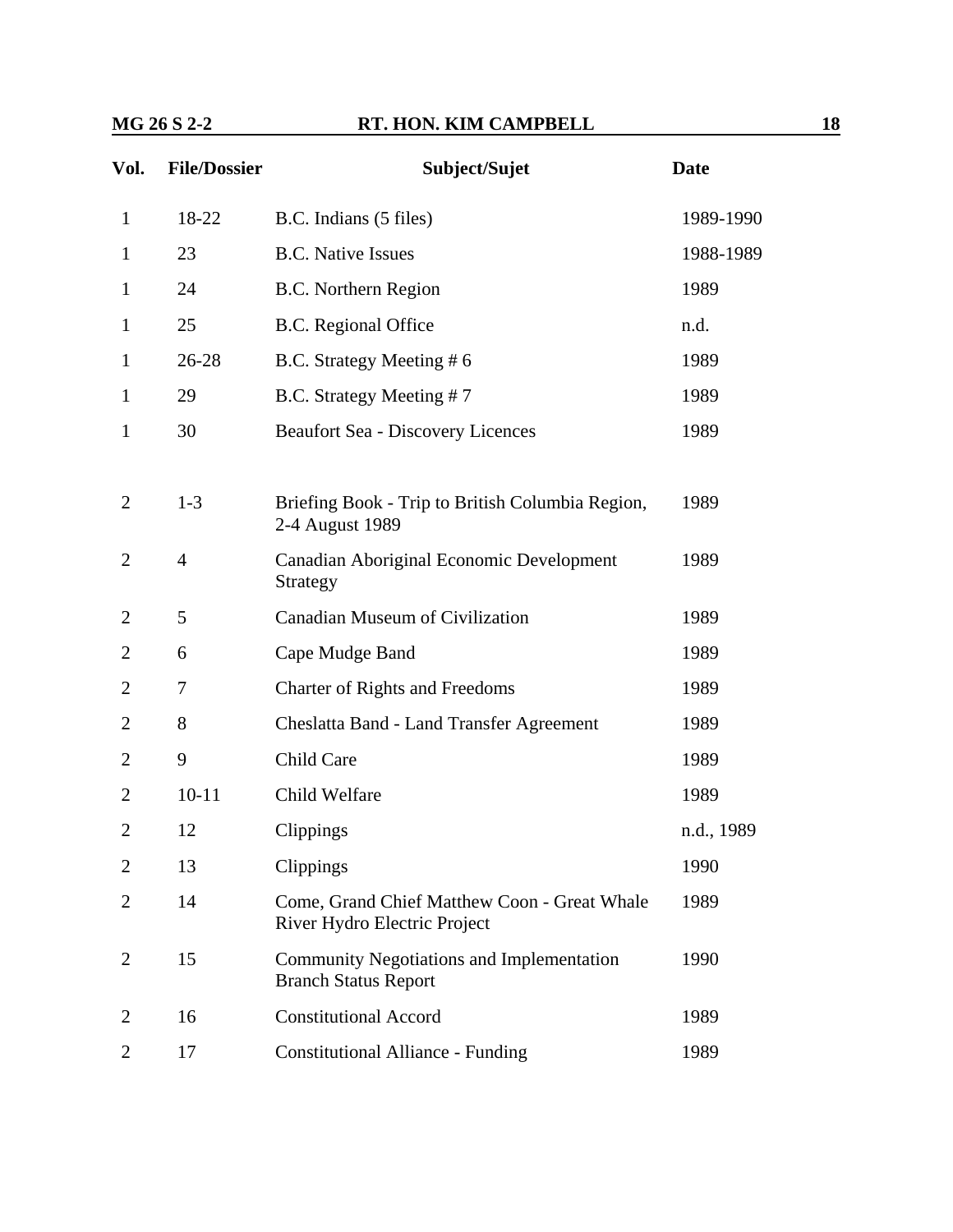| Vol.           | <b>File/Dossier</b> | Subject/Sujet                                                                  | <b>Date</b>      |
|----------------|---------------------|--------------------------------------------------------------------------------|------------------|
| $\overline{2}$ | 18                  | Contaminants in Native Diets and in Country<br>Foods                           | 1989             |
| 2              | 19                  | <b>Corporate Management Planning Framework</b>                                 | 1989             |
| $\overline{2}$ | 20                  | Council for Yukon Indians Land Claim                                           | 1989             |
| $\overline{2}$ | 21                  | D'Aquino, Thomas                                                               | 1989             |
| $\overline{2}$ | 22                  | Delgamuukw Decision                                                            | 1991             |
| $\overline{2}$ | 23                  | Dene/Metis Comprehensive Land Claims                                           | 1988             |
| $\overline{2}$ | 24                  | <b>Departmental Management Meetings</b>                                        | n.d.             |
| $\overline{2}$ | 25                  | Department of Indian Affairs and Northern<br>Development Annual Report         | 1988             |
| $\overline{2}$ | 26                  | Department of Indian Affairs and Northern<br><b>Development Main Estimates</b> | n.d.             |
| $\overline{2}$ | 27                  | <b>Economic and Social Policy</b>                                              | 1989             |
| $\overline{2}$ | 28                  | <b>Environmental Issues</b>                                                    | 1989             |
| $\overline{2}$ | 29                  | Ermineskin Band                                                                | 1990             |
| $\overline{2}$ | 30                  | Federal-Provincial Responsibilities in Ontario                                 | 1989             |
| $\overline{2}$ | 31                  | Formula Financing                                                              | 1989-1990        |
| $\overline{2}$ | 32                  | Funding                                                                        | n.d., 1989, 1991 |
| $\overline{2}$ | 33                  | Gitksan-Wet'suwet'en Land Claims                                               | 1988-1989        |
| $\overline{2}$ | 34                  | Gitksan-Wet'suwet'en v. Westar Timber Ltd.                                     | 1989             |
| $\overline{2}$ | 35                  | Goose Bay                                                                      | 1989             |
| $\overline{2}$ | 36                  | Goose Bay, Labrador - Visit                                                    | 1989             |
| $\overline{c}$ | 37                  | Gorbet, Fred - Discussion and Meeting                                          | n.d., 1989       |
| $\overline{2}$ | 38                  | Grand Council of the Crees: Public Opinion Poll                                | 1989             |

3 1 Haida Nation 1989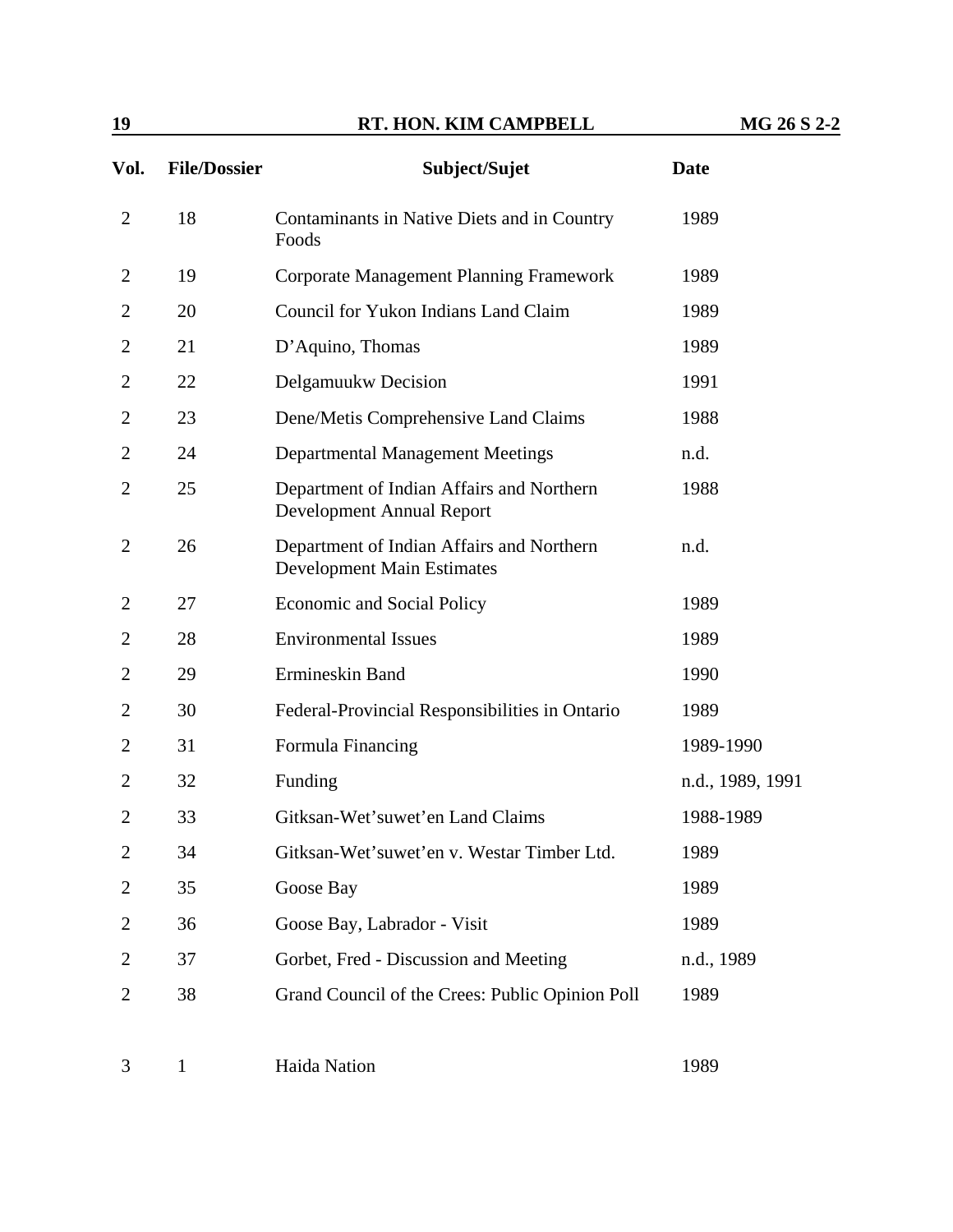| Vol. | <b>File/Dossier</b> | Subject/Sujet                                                                                                   | <b>Date</b>     |
|------|---------------------|-----------------------------------------------------------------------------------------------------------------|-----------------|
| 3    | $\overline{2}$      | Haida Nation, Kitimat Village - Impact of Alcan<br>Kemano Completion Project                                    | 1988-1989       |
| 3    | 3                   | Hudson's Bay Company Fish Deals                                                                                 | n.d.            |
| 3    | $\overline{4}$      | <b>Indian Act Amendments</b>                                                                                    | 1988            |
| 3    | 5                   | Indian Economic Development Fund - Native<br><b>Fishing Association</b>                                         | 1989            |
| 3    | 6                   | <b>Indian Education</b>                                                                                         | 1988-1989       |
| 3    | 7                   | <b>Indian Fisheries - Boldt Decision</b>                                                                        | 1989            |
| 3    | 8                   | <b>Indian Housing</b>                                                                                           | n.d., 1989-1990 |
| 3    | 9                   | <b>Indian Policing Policy Review</b>                                                                            | 1989-1990       |
| 3    | $10-12$             | <b>Indian Taxation</b>                                                                                          | 1989-1990       |
| 3    | 13                  | Industrial Expansion in Northern Alberta and<br>Potential Water Quality Impacts in the Northwest<br>Territories | 1989            |
| 3    | 14                  | Ingenika                                                                                                        | 1989            |
| 3    | 15                  | Innu of Labrador - Court Case Against Low Level<br><b>Military Flights</b>                                      | 1989            |
| 3    | 16                  | International Commission on Folk Law and Legal<br>Pluralism                                                     | 1989            |
| 3    | 17                  | Kahnawake - Talking Points                                                                                      | 1989            |
| 3    | 18                  | Kanesatake - Land Claims                                                                                        | 1986-1988       |
| 3    | 19                  | Kelowna and Kamloops, B.C. - Visit                                                                              | 1989            |
| 3    | 20                  | Kootenay Nation                                                                                                 | 1989            |
| 3    | 21                  | <b>Kwakiutl-Band Capital Funds</b>                                                                              | 1989            |
| 3    | 22                  | Lake Babine Band                                                                                                | 1990            |
| 3    | 23                  | Legislative Mandate                                                                                             | n.d., 1989      |
| 3    | 24                  | Mackenzie River Basin General Agreement                                                                         | 1989            |
| 3    | 25                  | McLeod Lake Band                                                                                                | 1987-1989       |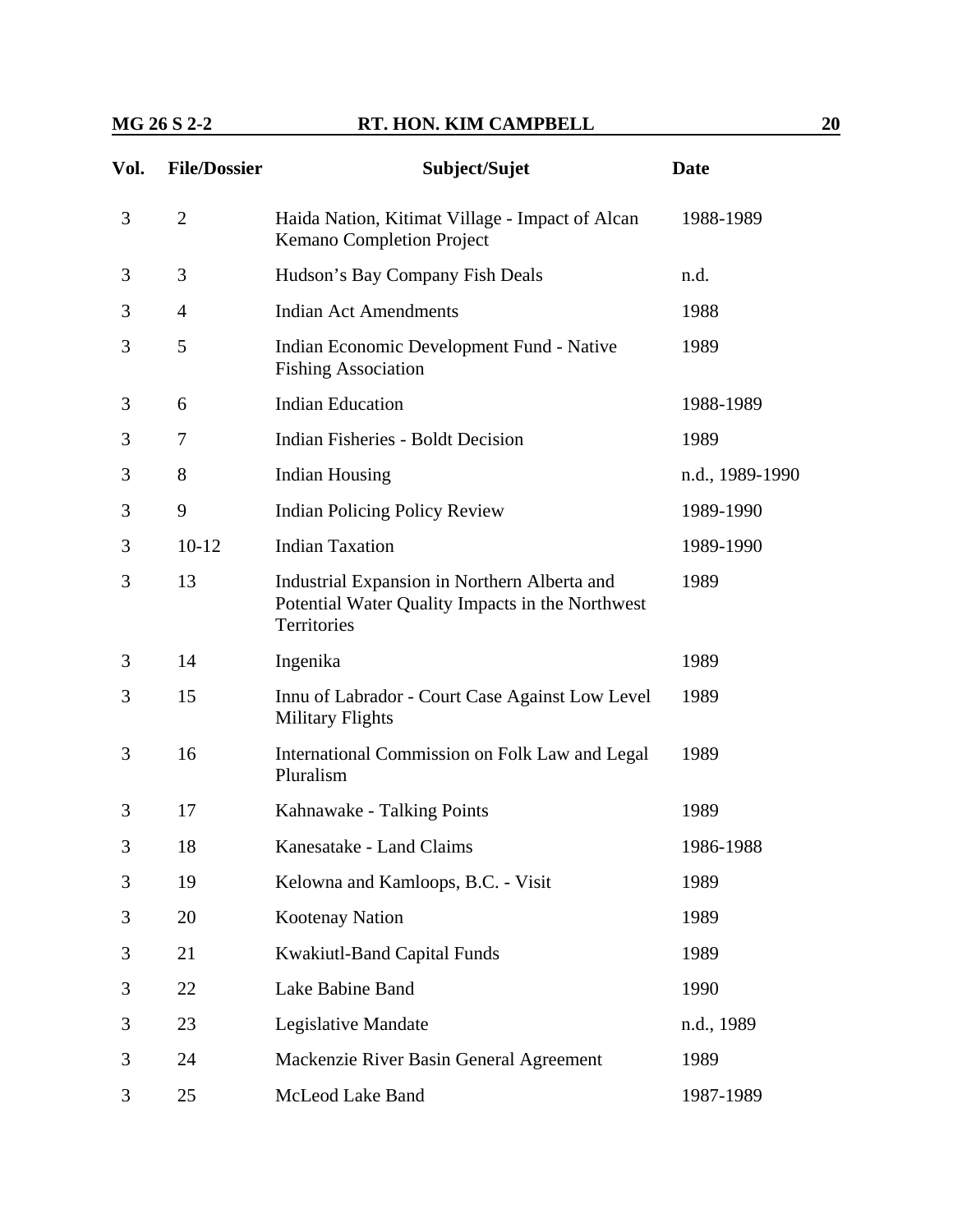| $\overline{21}$ |                     | RT. HON. KIM CAMPBELL                                 | MG 26 S 2-2     |
|-----------------|---------------------|-------------------------------------------------------|-----------------|
| Vol.            | <b>File/Dossier</b> | Subject/Sujet                                         | <b>Date</b>     |
| 3               | 26                  | Meech Lake Accord and Aboriginal People               | 1989            |
| 3               | 27                  | <b>Meeting Request</b>                                | 1989            |
| 3               | 28                  | Membertou Band                                        | 1989            |
| 3               | 29                  | Ministerial Opportunities Planning List               | 1989            |
| 3               | 30                  | Montagnais and Atikamekw                              | 1989            |
| 3               | 31                  | Native Fisheries in B.C.                              | n.d., 1986-1990 |
| 3               | 32                  | <b>Native Issues</b>                                  | 1990            |
| 3               | 33                  | Native Investment and Trade Centre                    | 1989            |
| 3               | 34                  | <b>News Releases and Bulletins</b>                    | 1990-1991       |
| 3               | 35                  | <b>Native Rights Survey</b>                           | 1989            |
| 3               | 36                  | Nisga'a                                               | 1983-1989       |
| 3               | 37                  | Nisga'a                                               | 1989            |
| 3               | 38                  | Nisga'a                                               | 1989-1990       |
| 3               | 39                  | Nisga'a - Comprehensive Land Claim                    | 1989            |
| 3               | 40                  | Nishnawbe - Aski Nation                               | 1989            |
| 3               | 41                  | Northern Accord                                       | 1988            |
| 3               | 42                  | Northwest Territories Native Co-operative<br>Movement | 1989            |
| 3               | 43                  | Okanagan Tribal Council                               | n.d.            |
| 3               | 44                  | Pasco and Oregon Creek Band - Supreme Court<br>Suit   | 1989            |
| 3               | 45                  | PCB Contamination of DEW Line Sites                   | 1989            |
| 3               | 46                  | Policy Orientations for the Mandate                   | 1989            |
| 4               | $1 - 2$             | Post-Secondary Student Assistance Program             | n.d., 1988-1989 |
| 4               | 3                   | Post-Secondary Student Assistance Policy              | 1989            |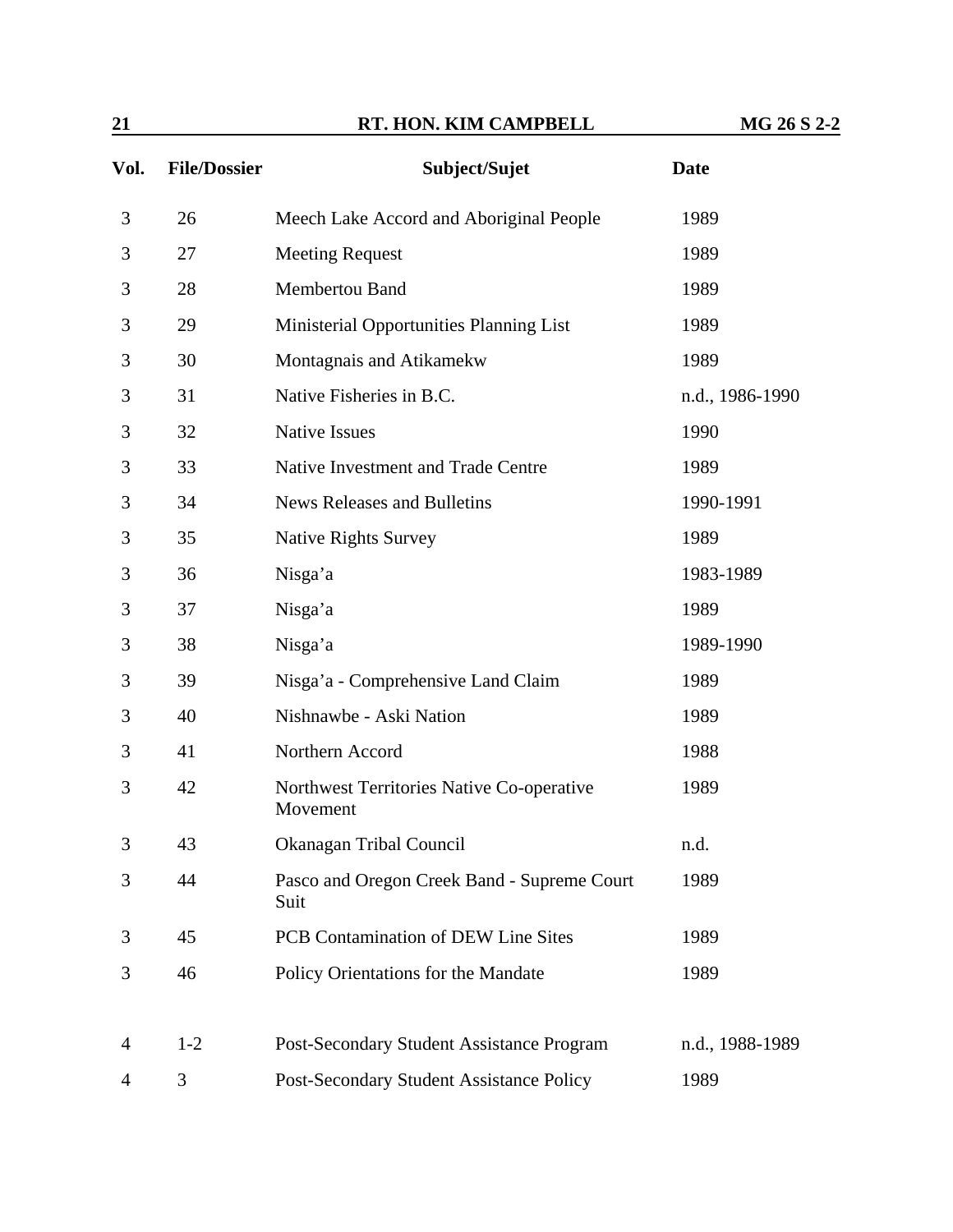| Vol.           | <b>File/Dossier</b> | Subject/Sujet                                                      | <b>Date</b> |
|----------------|---------------------|--------------------------------------------------------------------|-------------|
| $\overline{4}$ | $\overline{4}$      | <b>Public Accounts Committee</b>                                   | 1988        |
| 4              | 5                   | Pulp and Paper Industry                                            | n.d.        |
| 4              | 6                   | Quebec Region                                                      | n.d.        |
| 4              | 7                   | Reports from the Library of Parliament on Native<br><b>Issues</b>  | 1984-1989   |
| 4              | 8                   | Retirement of the Commissioner of the Northwest<br>Territories     | 1989        |
| 4              | 9                   | <b>Review of Ministerial Statements</b>                            | 1989        |
| 4              | 10                  | Saddle Lake Tribal Administration - Proposal on<br>Self-Government | 1989        |
| 4              | 11                  | Sardis, British Columbia                                           | 1989        |
| 4              | 12                  | Self-Government                                                    | 1989        |
| 4              | 13                  | <b>Six Nations Reserve</b>                                         | 1989-1990   |
| $\overline{4}$ | 14                  | South Island Tribal Council                                        | 1988-1989   |
| 4              | $15 - 17$           | <b>Standing Committee on Aboriginal Affairs</b>                    | 1989        |
| 4              | 18                  | <b>Standing Committee Topics</b>                                   | 1989        |
| 4              | 19                  | St. Mary's Student Residence Property, Mission,<br>B.C.            | 1988-1989   |
| 4              | 20                  | Swain, Harry                                                       | 1989        |
| 4              | 21                  | Swain, Harry                                                       | 1989-1990   |
| 4              | 22                  | Swain, Harry - Speech                                              | 1989        |
| 4              | 23                  | Temagami Band                                                      | 1989        |
| 4              | 24                  | Transfer of Arctic B & C Airports                                  | 1989        |
| 4              | 25                  | <b>Transfer of Mine Safety Program</b>                             | 1989        |
| 4              | 26                  | Tungavik Federation of Nunavut                                     | 1989        |
| 4              | 27                  | Union of Ontario Indians                                           | 1989        |
| 4              | 28                  | <b>Westbank Band</b>                                               | 1989        |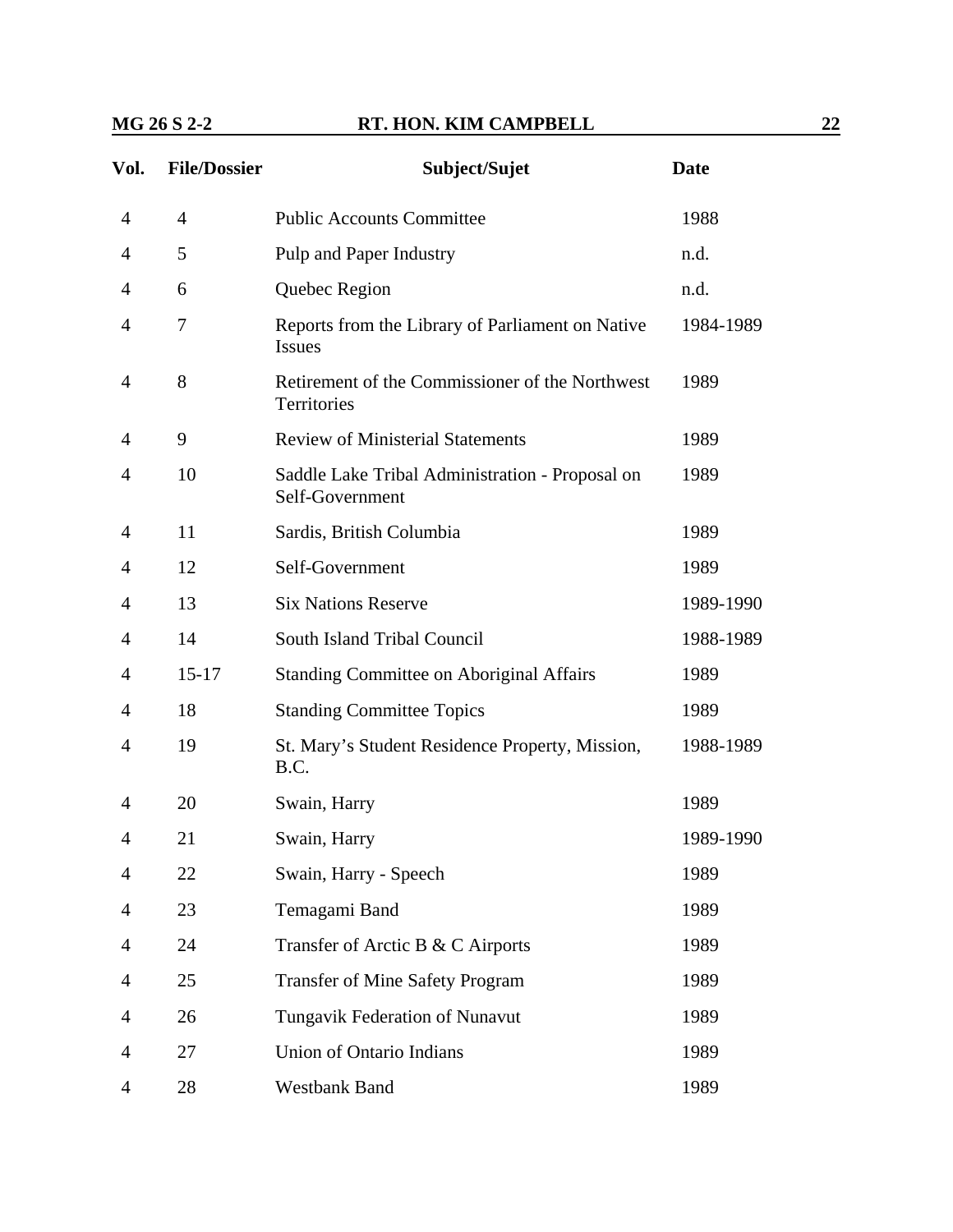## **MG 26 S 3**

## **JUSTICE SERIES**

| MG 26 S 3-1    |                     | <b>Justice - Correspondence Sub-Series</b>                                  |                                      |
|----------------|---------------------|-----------------------------------------------------------------------------|--------------------------------------|
| Vol.           | <b>File/Dossier</b> | Subject/Sujet                                                               | <b>Date</b>                          |
| $\mathbf{1}$   | $\mathbf{1}$        | 41-00-01 Vol. 1, Personnel - General                                        | n.d., 1991-1992                      |
| $\mathbf{1}$   | $\overline{2}$      | 41-00-02 Vol. 1, Personnel - Conflict of Interest                           | 1992                                 |
| $\mathbf{1}$   | 3                   | 41-00-03 Vol. 1, Personnel - Exempt Staff                                   | 1990-1992                            |
| $\mathbf{1}$   | $4 - 6$             | 41-00-04 Vol. 1, Personnel - Employment - General                           | n.d., 1966, 1985-<br>1986, 1990-1991 |
| $\mathbf{1}$   | $7 - 8$             | 41-00-04 Vol. 2, Personnel - Employment - General                           | 1991-1992                            |
| $\mathbf{1}$   | $9 - 10$            | 41-00-05 Vol. 1, Personnel - Employment - Federal<br>Government             | 1990-1992                            |
| $\mathbf{1}$   | $11 - 13$           | 41-00-06 Vol. 1, Personnel - Employment - M.P.'s<br>Office                  | 1975-1978,<br>1986-1991              |
| $\overline{2}$ | $1 - 3$             | 41-00-06 Vol. 2, Personnel - Employment - M.P.'s<br>Office                  | 1981-1991                            |
| $\overline{2}$ | $4 - 7$             | 41-00-06 Vol. 3, Personnel - Employment - M.P.'s<br>Office                  | 1979-1981                            |
| $\overline{2}$ | $8 - 11$            | 41-00-06 Vol. 4, Personnel - Employment - M.P.'s<br>Office                  | 1988-1991                            |
| $\overline{2}$ | 12                  | 41-00-06 Vol. 5, Personnel - Employment - M.P.'s<br>Office (file 1 of 3)    | 1990-1992                            |
| 3              | $1 - 2$             | 41-00-06 Vol. 5, Personnel - Employment - M.P.'s<br>Office (files 2-3 of 3) | 1990-1992                            |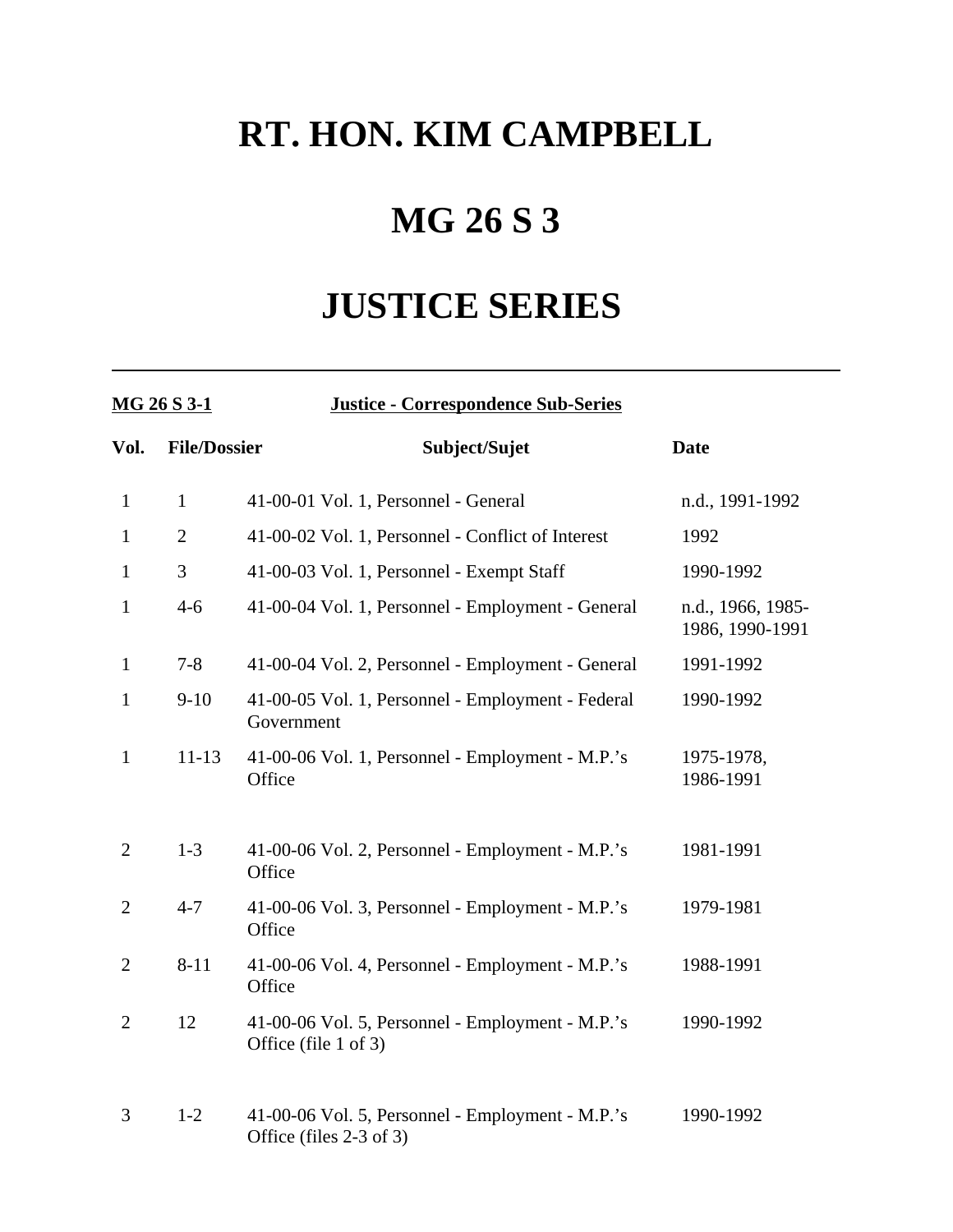| Vol.           | <b>File/Dossier</b> | Subject/Sujet                                                             | <b>Date</b>              |
|----------------|---------------------|---------------------------------------------------------------------------|--------------------------|
| 3              | $3 - 6$             | 41-00-06 Vol. 6, Personnel - Employment - M.P.'s<br>Office                | n.d., 1990-1992          |
| 3              | $7-10$              | 41-00-06 Vol. 7, Personnel - Employment - M.P.'s<br>Office                | 1978-1980,<br>1987-1992  |
| 3              | $11 - 13$           | 41-00-07 Vol. 1, Personnel - Employment - Summer                          | 1988-1992                |
| 3              | $14 - 15$           | 41-00-08 Vol. 1, Personnel - Offer of Services                            | n.d., 1990-1992          |
| $\overline{4}$ | $\mathbf{1}$        | 41-00-08 Vol. 1, Personnel - Offer of Services                            | n.d., 1990-1992          |
| $\overline{4}$ | $2 - 3$             | 41-01-01 Vol. 1, Personal - General                                       | n.d., 1984-1993          |
| $\overline{4}$ | $\overline{4}$      | 41-01-01 Vol. 1, Personal - General                                       | n.d., 1990-1992          |
| $\overline{4}$ | 5                   | 41-01-02 Vol. 1, Personal - Autographs/Photos                             | 1989-1992                |
| 4              | 6                   | 41-01-03 Vol. 1, Personal - Biography                                     | 1990-1992                |
| $\overline{4}$ | $7 - 8$             | 41-01-04 Personal - Gifts and Donations                                   | 1990-1992                |
| $\overline{4}$ | 9                   | 41-01-05 Vol. 1, Personal - Trips & Engagements                           | n.d., 1990-1991          |
| $\overline{4}$ | $10-12$             | 41-01-06 Vol. 1, Personal - Requests for Assistance                       | n.d., 1985-1991          |
| $\overline{4}$ | $13 - 14$           | 41-01-06 Vol. 1, Personal - Requests for Assistance<br>(files $1-2$ of 3) | 1965-1992                |
| 5              | 1                   | 41-01-06 Vol. 1, Personal - Requests for Assistance<br>(file 3 of 3)      | 1965-1992                |
| 5              | $2 - 4$             | 41-01-06 Vol. 2, Personal - Requests for Assistance                       | n.d., 1982,<br>1991-1992 |
| 5              | $5-6$               | 41-01-07 Vol. 1, Personal - Criticism/Praise                              | n.d., 1990-1991          |
| 5              | $7-9$               | 41-01-08 Vol. 1, Personal - Congratulations<br>Received/Sent              | n.d., 1989-1991          |
| 5              | 10                  | 41-01-08 Vol. 1, Personal - Congratulations<br>Received/Sent              | n.d., 1990               |
| 5              | $11 - 14$           | 41-01-09 Vol. 1, Personal - Thank You Letters<br>Received/Sent            | 1989-1992                |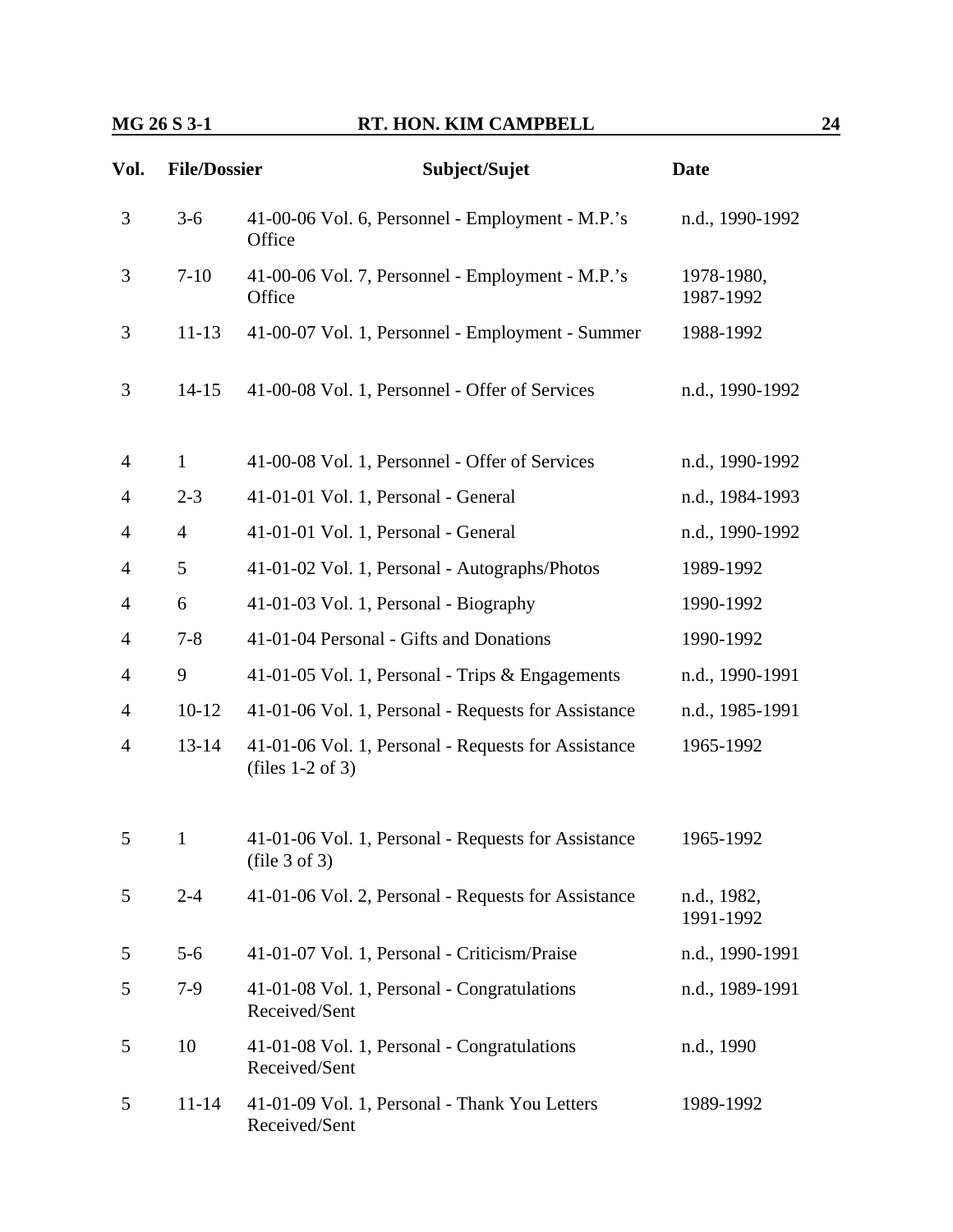| Vol. | <b>File/Dossier</b> | Subject/Sujet                                                            | <b>Date</b>     |
|------|---------------------|--------------------------------------------------------------------------|-----------------|
| 6    | $\mathbf{1}$        | 41-01-09 Vol. 1, Personal - Congratulatory Messages -<br>Thank You Cards | n.d., 1991-1992 |
| 6    | $\overline{2}$      | 41-01-10 Vol. 1, Personal - Requests for Written<br><b>Messages</b>      | n.d., 1990-1992 |
| 6    | $3 - 5$             | 41-02-01 Vol. 1, Information - General                                   | 1990            |
| 6    | 6                   | 41-02-01 Vol. 1, Information - General                                   | 1990            |
| 6    | $\tau$              | 41-02-01 Vol. 1, Information - General                                   | 1990            |
| 6    | $8 - 10$            | 41-02-01 Vol. 2, Information - General                                   | n.d., 1990-1992 |
| 6    | $11 - 12$           | 41-02-01 Vol. 2, Information - General                                   | 1991-1992       |
|      |                     |                                                                          |                 |
| 7    | $1 - 3$             | 41-02-01 Vol. 3, Information - General                                   | 1990-1992       |
| 7    | $\overline{4}$      | 41-02-01 Vol. 4, Information - General                                   | 1992            |
| 7    | $5-6$               | 41-02-02 Vol. 1, Information - Advertising                               | n.d., 1989-1992 |
| 7    | 7                   | 41-02-02 Vol. 1, Information - Advertising                               | 1991-1992       |
| 7    | 8                   | 41-02-03 Vol. 1, Information - Publications                              | 1990-1991       |
| 7    | 9                   | 41-02-03 Vol. 1, Information - Publications                              | 1990-1992       |
| 7    | 10                  | 41-02-03 Vol. 2, Information - Publications                              | 1990-1991       |
| 7    | 11                  | 41-02-03 Vol. 2, Information - Publications                              | 1991-1992       |
| 7    | $12 - 13$           | 41-02-03 Vol. 2, Information - Publications                              | 1991-1992       |
| 7    | 14                  | 41-02-03 Vol. 3, Information - Publications                              | 1990, 1992      |
| 7    | 15                  | 41-02-03 Vol. 3, Information - Publications                              | 1991-1992       |
| 7    | 16                  | 41-02-03 Vol. 4, Information - Publications                              | 1991-1992       |
| 7    | $17 - 18$           | 41-02-04 Vol. 1, Information - Questionnaires                            | 1990-1992       |
| 7    | 19                  | 41-02-05 Vol. 1, Information - Subscriptions and<br>Memberships          | 1990-1991       |
| 7    | $20 - 21$           | 42-02-05 Vol. 1, Information - Subscriptions and<br>Memberships          | 1990-1992       |
| 7    | 22                  | 41-02-06 Vol. 1, Information - Speeches and<br>Itineraries               | 1990            |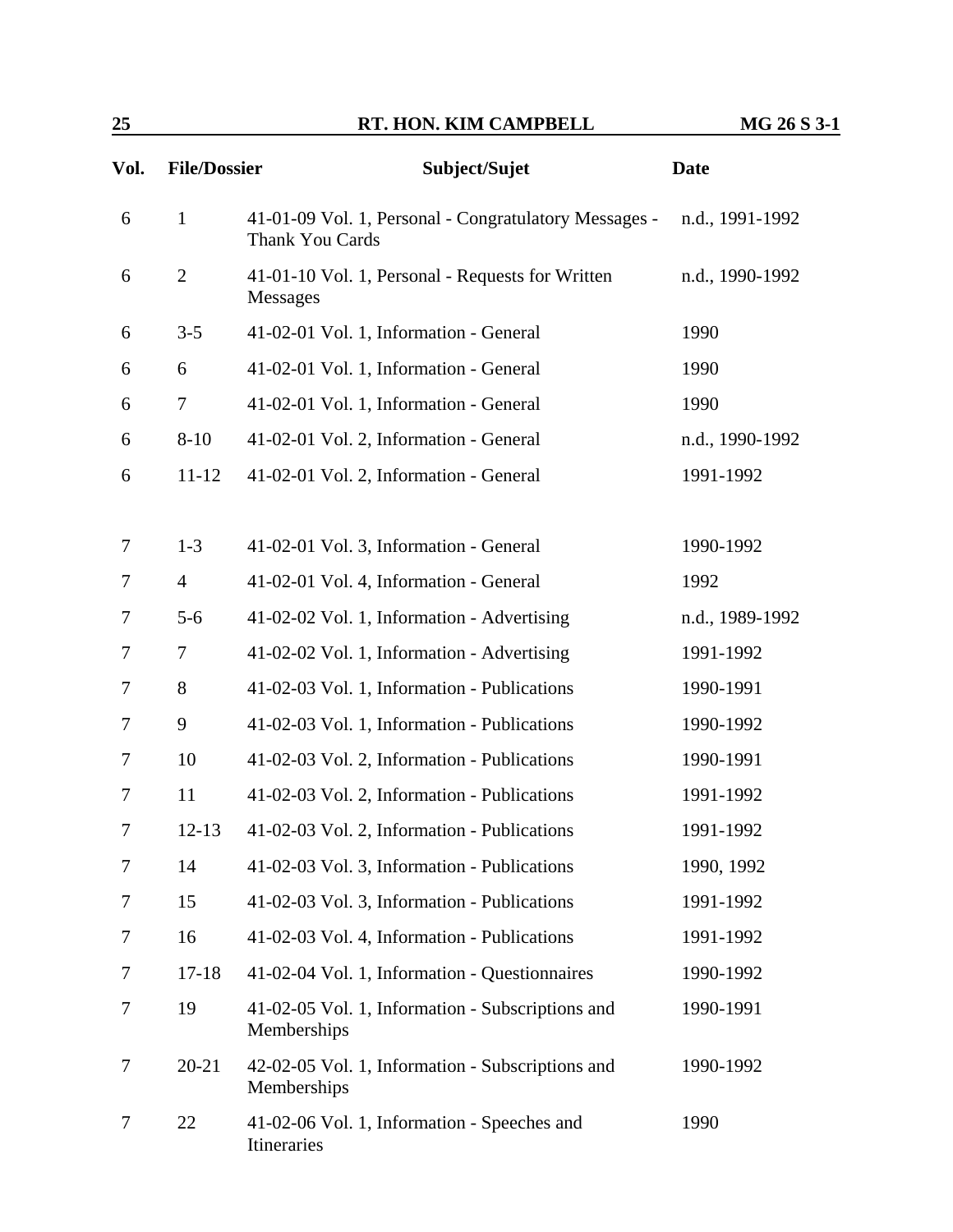| Vol. | <b>File/Dossier</b> | Subject/Sujet                                                             | <b>Date</b>              |
|------|---------------------|---------------------------------------------------------------------------|--------------------------|
| 7    | $23 - 24$           | 41-02-06 Vol. 1, Information - Speeches                                   | 1990-1992                |
| 8    | $\mathbf{1}$        | 41-02-07 Vol. 1, Information - School Projects                            | 1990-1992                |
| 8    | $2 - 8$             | 41-03-01 Vol. 1, Information - General                                    | 1989-1991                |
| 8    | $9 - 12$            | 41-03-01 Vol. 1, Invitations - General                                    | 1990-1991                |
|      |                     |                                                                           |                          |
| 9    | $1-6$               | 41-03-01 Vol. 1, Invitations - General                                    | 1989-1991                |
| 9    | $7-9$               | 41-03-01 Vol. 2, Invitations - General                                    | 1991-1992                |
| 9    | $10-12$             | 41-03-01 Vol. 3, Invitations - General                                    | n.d., 1991               |
| 9    | 13                  | 41-03-01 Vol. 4, Invitations - General (file 1 of 5)                      | 1991-1992                |
| 10   | $1-4$               | 41-03-01 Vol. 4, Invitations - General (files 2-5 of 5)                   | 1991-1992                |
| 10   | $5 - 7$             | 41-03-01 Invitations - General                                            | n.d., 1990-1991          |
| 10   | 8                   | 41-03-01 Invitations - General                                            | 1991-1992                |
| 10   | $9 - 11$            | 41-03-02 Vol. 1, Invitations - Social Engagements                         | n.d., 1990-1992          |
| 10   | $12 - 14$           | 41-03-02 Vol. 1, Invitations - Social Engagements                         | n.d., 1990-1992          |
| 10   | 15                  | 41-03-03 Vol. 1, Invitations - Meetings (file 1 of 2)                     | n.d., 1985,<br>1990-1992 |
|      |                     |                                                                           |                          |
| 11   | $\mathbf{1}$        | 41-03-03 Vol. 1, Invitations - Meetings (file 2 of 2)                     | n.d., 1985,<br>1990-1992 |
| 11   | $2 - 5$             | 41-03-03 Vol. 1, Invitations - Meetings                                   | n.d., 1990-1991          |
| 11   | $6 - 8$             | 41-03-03 Vol. 2, Invitations - Meetings                                   | 1991-1992                |
| 11   | $9 - 10$            | 41-03-03 Vol. 3, Invitations - Meetings                                   | 1992                     |
| 11   | 11                  | 41-03-04 Vol. 1, Invitations - Speaking Engagements<br>(file 1 of 4)      | n.d., 1990-1992          |
|      |                     |                                                                           |                          |
| 12   | $1 - 3$             | 41-03-04 Vol. 1, Invitations - Speaking Engagements<br>(files $2-4$ of 4) | n.d., 1990-1992          |
| 12   | 4                   | 41-03-04 Vol. 2, Invitations - Speaking Engagements                       | 1992                     |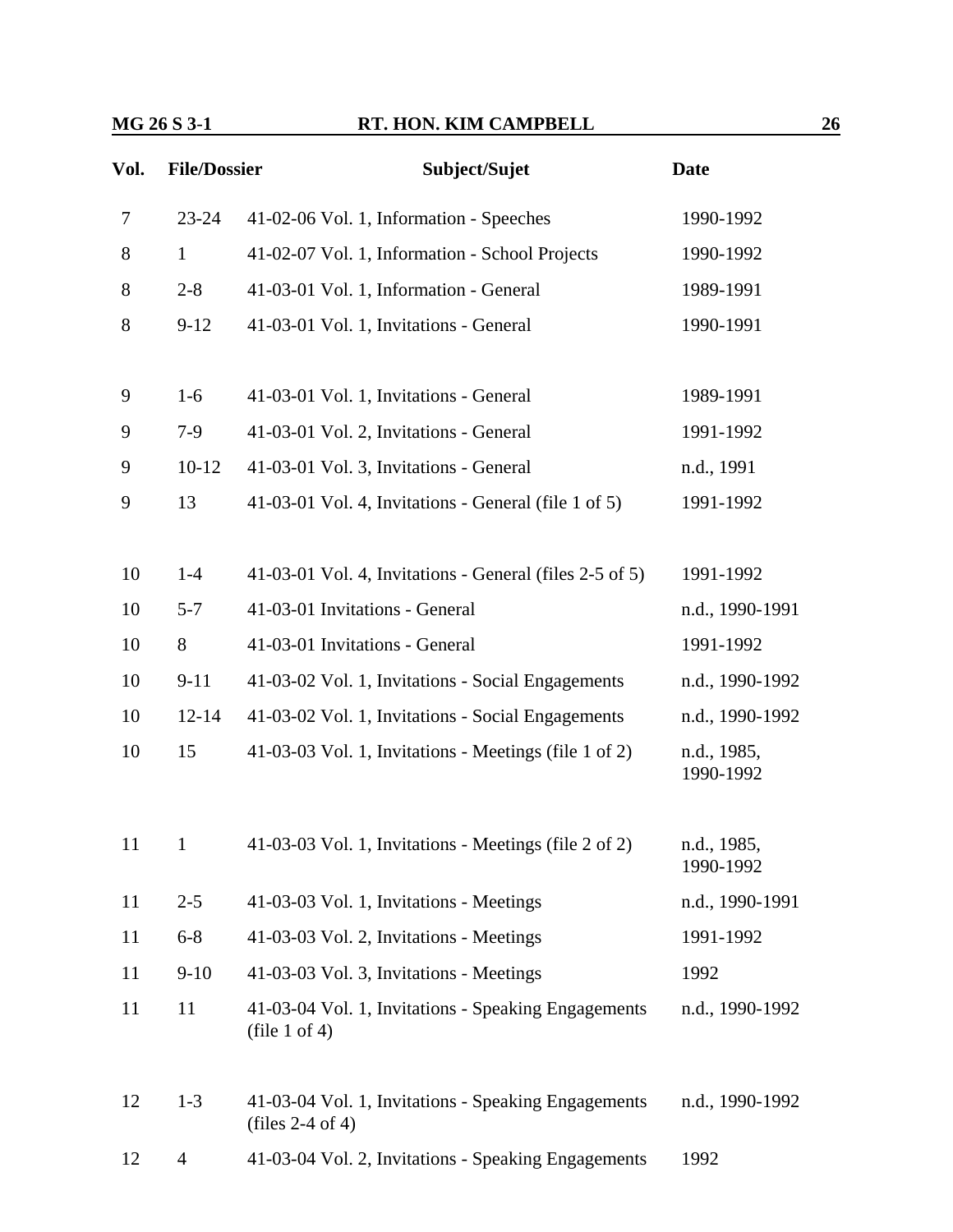| 27   |                     | RT. HON. KIM CAMPBELL                                                    | MG 26 S 3-1              |
|------|---------------------|--------------------------------------------------------------------------|--------------------------|
| Vol. | <b>File/Dossier</b> | Subject/Sujet                                                            | <b>Date</b>              |
| 12   | 5                   | 41-03-05 Vol. 1, Invitations Sent by Minister                            | 1990-1992                |
| 12   | 6                   | 41-04-01 Vol. 1, Constituency - General                                  | 1966-1992                |
| 12   | $7-9$               | 41-04-01 Vol. 1, Constituency - General                                  | n.d., 1986,<br>1989-1992 |
| 12   | $10-13$             | 41-04-02 Vol. 1, Constituency - Municipal &<br><b>Provincial Matters</b> | n.d., 1989-1992          |
| 12   | 14                  | 41-04-02 Vol. 1, Constituency - Municipal &<br><b>Provincial Matters</b> | 1990-1992                |
| 12   | $15 - 17$           | 41-04-02 Vol. 2, Constituency - Municipal &<br><b>Provincial Matters</b> | n.d., 1991-1992          |
| 13   | $1 - 2$             | 42-00-01 Vol. 1, Agriculture - General                                   | n.d., 1989-1992          |
| 13   | $3-6$               | 42-00-01 Vol. 1, Agriculture - General                                   | n.d., 1991-1992          |
| 13   | $\tau$              | 42-00-02 Vol. 1, Agriculture - Dairy Products                            | 1990-1991                |
| 13   | 8                   | 42-00-03 Vol. 1, Agriculture - Farm Matters                              | 1991-1992                |
| 13   | 9                   | 42-00-04 Vol. 1, Agriculture - Grain Producer Matters                    | 1991-1992                |
| 13   | 10                  | 42-00-04 Agriculture - Grain Producer Matters                            | 1990, 1991               |
| 13   | $11 - 13$           | 42-01-01 Vol. 1, Communications - General                                | 1985, 1989-<br>1991      |
| 13   | 14                  | 42-01-01 Vol. 1, Communications - General                                | 1990-1992                |
| 14   | $1 - 2$             | 42-01-01 Vol. 2, Communications - General                                | 1991-1992                |
| 14   | $3 - 5$             | 42-01-02 Vol. 1, Communications - Funding                                | 1990-1992                |
| 14   | 6                   | 42-01-02 Vol. 1, Communications - Funding                                | n.d., 1991-1992          |
| 14   | $7 - 10$            | 42-01-03 Vol. 1, Communications - CRTC                                   | n.d., 1990-1992          |
| 14   | 11                  | 42-01-03 Vol. 1, Communications - CRTC                                   | 1990-1991                |

14 12 42-01-04 Vol. 1, Communications - National Museums 1990-1992 of Canada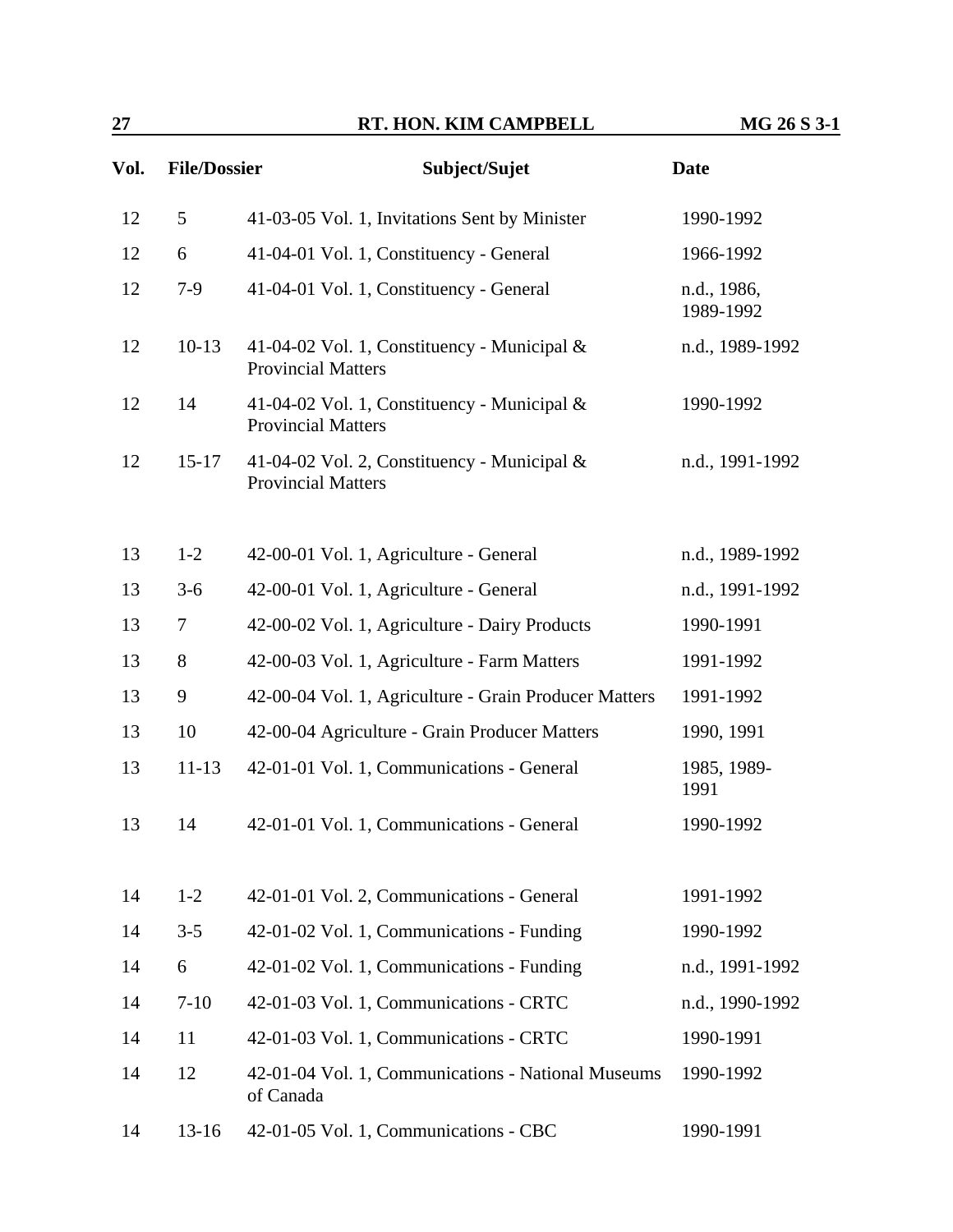| Vol. | <b>File/Dossier</b> | Subject/Sujet                                                                | <b>Date</b>              |
|------|---------------------|------------------------------------------------------------------------------|--------------------------|
| 15   | $1-2$               | 42-01-05 Vol. 2, Communications - CBC                                        | n.d., 1990-1992          |
| 15   | $3 - 4$             | 42-02-01 Vol. 1, Consumer & Corporate Affairs -<br>General                   | n.d., 1990-1992          |
| 15   | 5                   | 42-02-01 Vol. 1, Consumer & Corporate Affairs -<br>General                   | 1990-1992                |
| 15   | 6                   | 42-02-02 Vol. 1, Consumer & Corporate Affairs -<br>Bankruptcy                | 1991-1992                |
| 15   | $7 - 8$             | 42-02-03 Vol. 1, Consumer & Corporate Affairs -<br>Copyright                 | 1990-1992                |
| 15   | 9                   | 42-02-03 Consumer & Corporate Affairs - Copyright                            | 1991-1992                |
| 15   | 10                  | 42-02-04 Vol. 1, Consumer & Corporate Affairs -<br><b>Hazardous Products</b> | 1991-1992                |
| 15   | 11                  | 42-02-05 Vol. 1, Consumer & Corporate Affairs -<br>Patent Act                | 1990-1992                |
| 15   | $12 - 15$           | 42-02-06 Vol. 1, Consumer & Corporate Affairs -<br>Canada Post               | n.d., 1988-1991          |
| 15   | 16                  | 42-02-06 Vol. 1, Consumer & Corporate Affairs -<br>Canada Post               | 1989-1991                |
| 15   | 17                  | 42-02-06 Vol. 2, Consumer & Corporate Affairs -<br>Canada Post               | 1990-1992                |
| 16   | $1 - 3$             | 42-03-01 Vol. 1, Employment & Immigration -<br>General                       | 1989-1992                |
| 16   | $4 - 5$             | 42-03-02 Vol. 1, Employment & Immigration -<br><b>Employment Programs</b>    | 1990-1992                |
| 16   | $6 - 7$             | 42-03-03 Vol. 1, Employment & Immigration -<br><b>Training Programs</b>      | n.d., 1990-1992          |
| 16   | $8 - 11$            | 42-03-04 Vol. 1, Employment & Immigration -<br><b>Unemployment Insurance</b> | 1989-1993                |
| 16   | $12 - 15$           | 42-03-05 Vol. 1, Employment & Immigration -<br>Immigration                   | n.d., 1986-1991          |
| 16   | $16-17$             | 42-03-05 Vol. 1, Employment & Immigration -<br>Immigration (files 1-2 of 4)  | n.d., 1988,<br>1989-1992 |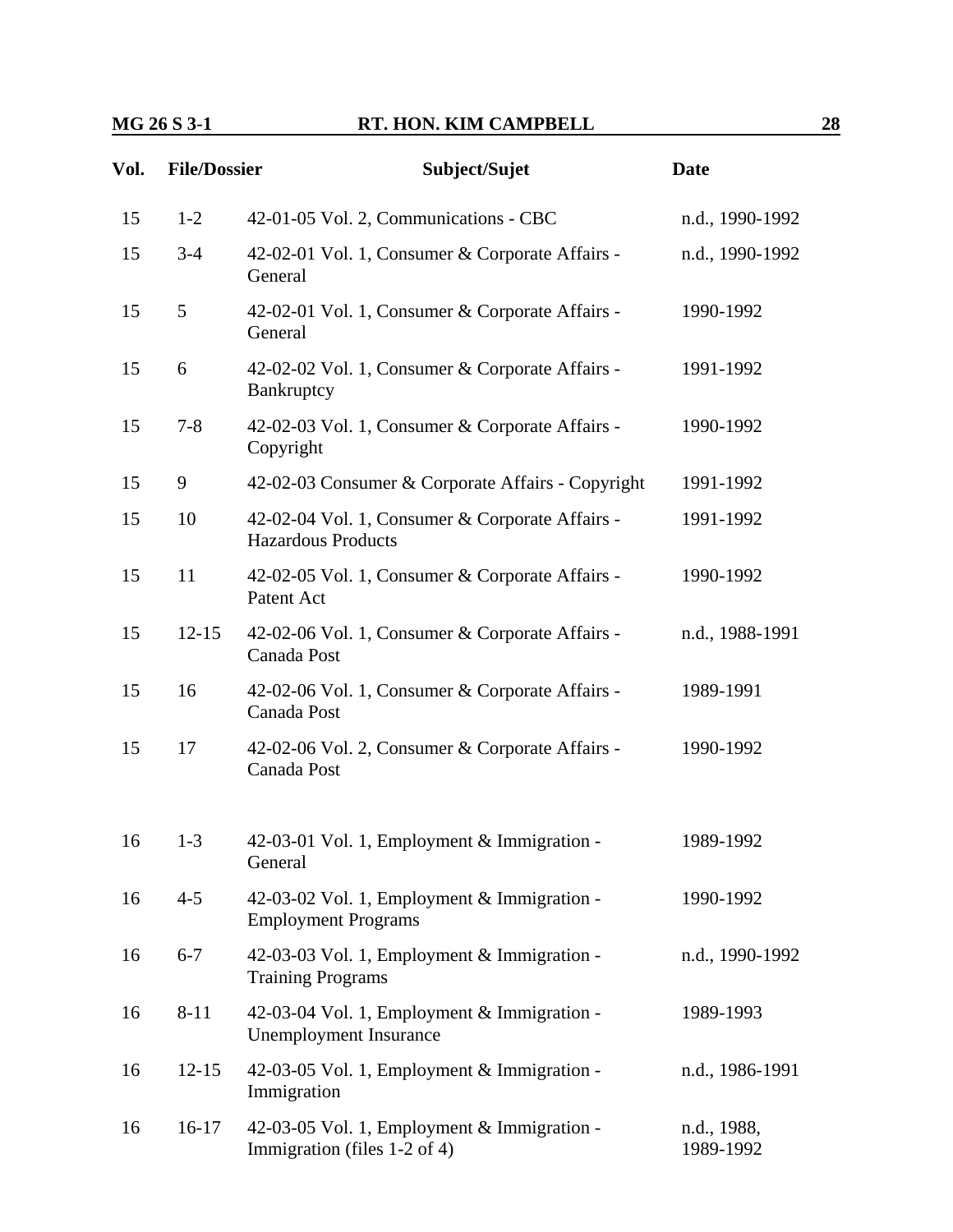| Vol. |                | <b>File/Dossier</b><br>Subject/Sujet                                         | <b>Date</b>     |  |
|------|----------------|------------------------------------------------------------------------------|-----------------|--|
| 17   | $1 - 2$        | 42-03-05 Vol. 1, Employment & Immigration -                                  | n.d., 1988,     |  |
|      |                | Immigration (files 3-4 of 4)                                                 | 1989-1992       |  |
| 17   | $3 - 5$        | 42-03-05 Vol. 2, Employment & Immigration -<br>Immigration                   | 1990-1992       |  |
| 17   | $6 - 8$        | 42-03-05 Vol. 3, Employment & Immigration -<br>Immigration                   | 1989-1993       |  |
| 17   | $9-10$         | 42-03-06 Vol. 1, Employment & Immigration -<br>Refugees                      | 1990-1993       |  |
| 17   | $11 - 13$      | 42-04-01 Vol. 1, Energy, Mines & Resources - General                         | 1988, 1990-1992 |  |
| 17   | 14             | 42-04-02 Vol. 1, Energy, Mines & Resources - Oil &<br>Gas (file $1$ of $2$ ) | 1988, 1990-1992 |  |
| 18   | $\mathbf{1}$   | 42-04-02 Vol. 1, Energy, Mines & Resources - Oil &<br>Gas (file 2 of 2)      | 1988, 1990-1992 |  |
| 18   | $\overline{2}$ | 42-04-02 Vol. 1, Energy, Mines & Resources - Oil &<br>Gas                    | 1988-1992       |  |
| 18   | 3              | 42-04-03 Vol. 1, Energy, Mines & Resources - Mine<br><b>Matters</b>          | 1990            |  |
| 18   | $4 - 5$        | 42-04-03 Energy, Mines & Resources - Mine Matters                            | n.d., 1989-1991 |  |
| 18   | $6-9$          | 42-05-01 Vol. 1, Environment - General                                       | n.d., 1989-1992 |  |
| 18   | $10-13$        | 42-05-01 Vol. 1, Environment - General                                       | n.d., 1989-1992 |  |
| 18   | $14 - 16$      | 42-05-02 Vol. 1, Environment - Forestry Matters                              | n.d., 1990-1992 |  |
| 19   | $\mathbf{1}$   | 42-05-02 Vol. 1, Environment - Forestry Matters                              | n.d., 1990-1992 |  |
| 19   | $2 - 3$        | 42-05-03 Vol. 1, Environment - Pollution                                     | 1990-1992       |  |
| 19   | $\overline{4}$ | 42-05-04 Vol. 1, Environment - National Parks                                | 1990-1992       |  |
| 19   | $5-9$          | 42-06-01 Vol. 1, External Affairs - General                                  | n.d., 1989-1992 |  |
| 19   | 10             | 42-06-01 Vol. 1, External Affairs - General - Forms                          | 1990-1991       |  |
| 19   | 11             | 42-06-02 Vol. 1, External Affairs - Africa                                   | 1989-1993       |  |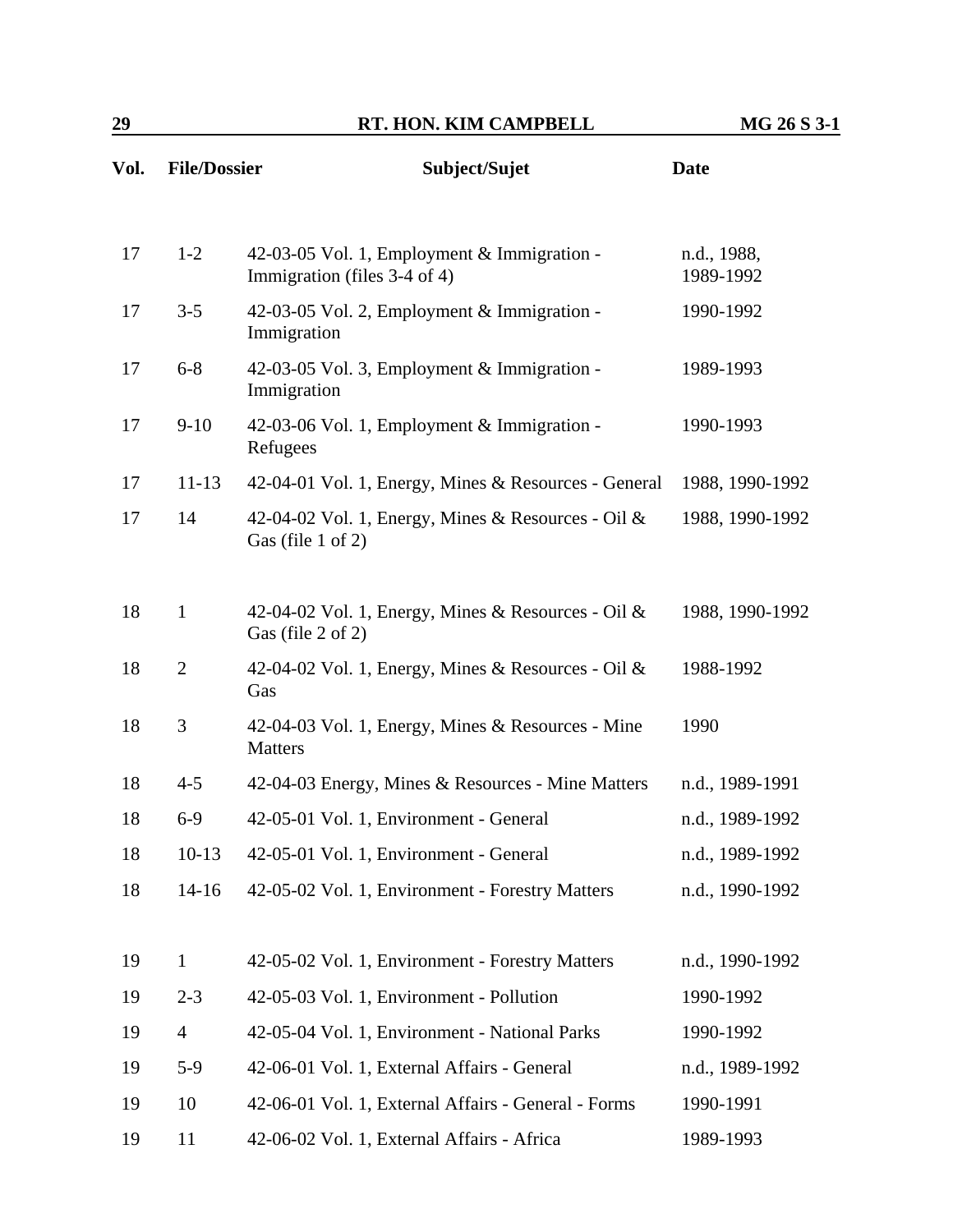| Vol. | <b>File/Dossier</b> | Subject/Sujet                                                                  | <b>Date</b>     |  |
|------|---------------------|--------------------------------------------------------------------------------|-----------------|--|
| 19   | 12                  | 42-06-02 Vol. 1, External Affairs - Africa                                     | 1991            |  |
| 19   | 13                  | 42-06-03 Vol. 1, External Affairs - Soviet & East<br><b>European Countries</b> | 1990-1992       |  |
| 19   | 14                  | 42-06-03 External Affairs - Soviet & East European<br>Countries                | 1991-1992       |  |
| 19   | $15 - 16$           | 42-06-04 Vol. 1, External Affairs - CIDA                                       | 1990-1992       |  |
| 19   | 17                  | 42-06-04 External Affairs - CIDA                                               | 1990-1992       |  |
| 20   | $1 - 4$             | 42-06-05 Vol. 1, External Affairs - External Relations                         | 1990-1992       |  |
| 20   | 5                   | 42-06-05 External Affairs - External Relations                                 | 1990-1992       |  |
| 20   | 6                   | 42-06-06 Vol. 1, External Affairs - Persian Gulf Crisis                        | 1990-1991       |  |
| 20   | $7-10$              | 42-06-06 Vol. 1, External Affairs - Persian Gulf Crisis                        | 1990-1991       |  |
| 20   | 11                  | 42-06-06 Vol. 1, External Affairs - Persian Gulf Crisis                        | n.d., 1991      |  |
| 20   | $12 - 14$           | 42-06-06 Vol. 2, External Affairs - Persian Gulf Crisis                        | 1990-1991       |  |
| 20   | $15 - 16$           | 42-06-06 Vol. 3, External Affairs - Persian Gulf Crisis<br>(files $1-2$ of 3)  | n.d., 1991      |  |
| 21   | $\mathbf{1}$        | 42-06-06 Vol. 3, External Affairs - Persian Gulf Crisis<br>(file 3 of 3)       | n.d., 1991      |  |
| 21   | $\overline{2}$      | 42-06-06 Vol. 4, External Affairs - Persian Gulf Crisis                        | 1991-1992       |  |
| 21   | 3                   | 42-06-06 External Affairs - Persian Gulf Crisis                                | n.d., 1990      |  |
| 21   | $4 - 7$             | 42-07-01 Vol. 1, Finance - General                                             | 1989-1992       |  |
| 21   | 8                   | 42-07-01 Finance - General                                                     | n.d., 1989-1990 |  |
| 21   | 9                   | 42-07-02 Vol. 1, Finance - General                                             | n.d., 1989-1992 |  |
| 21   | $10-12$             | 42-07-03 Vol. 1, Finance - Budget                                              | 1990-1992       |  |
| 21   | 13                  | 42-07-04 Vol. 1, Finance - Insurance                                           | 1990-1992       |  |
| 21   | 14                  | 42-07-05 Vol. 1, Finance - Tax Matters                                         | n.d., 1989-1992 |  |
| 21   | $15 - 17$           | 42-07-05 Vol. 1, Finance - Tax Matters                                         | 1990-1992       |  |
| 21   | 18                  | 42-07-06 Vol. 1, Finance - Deficit (file 1 of 3)                               | n.d., 1990-1992 |  |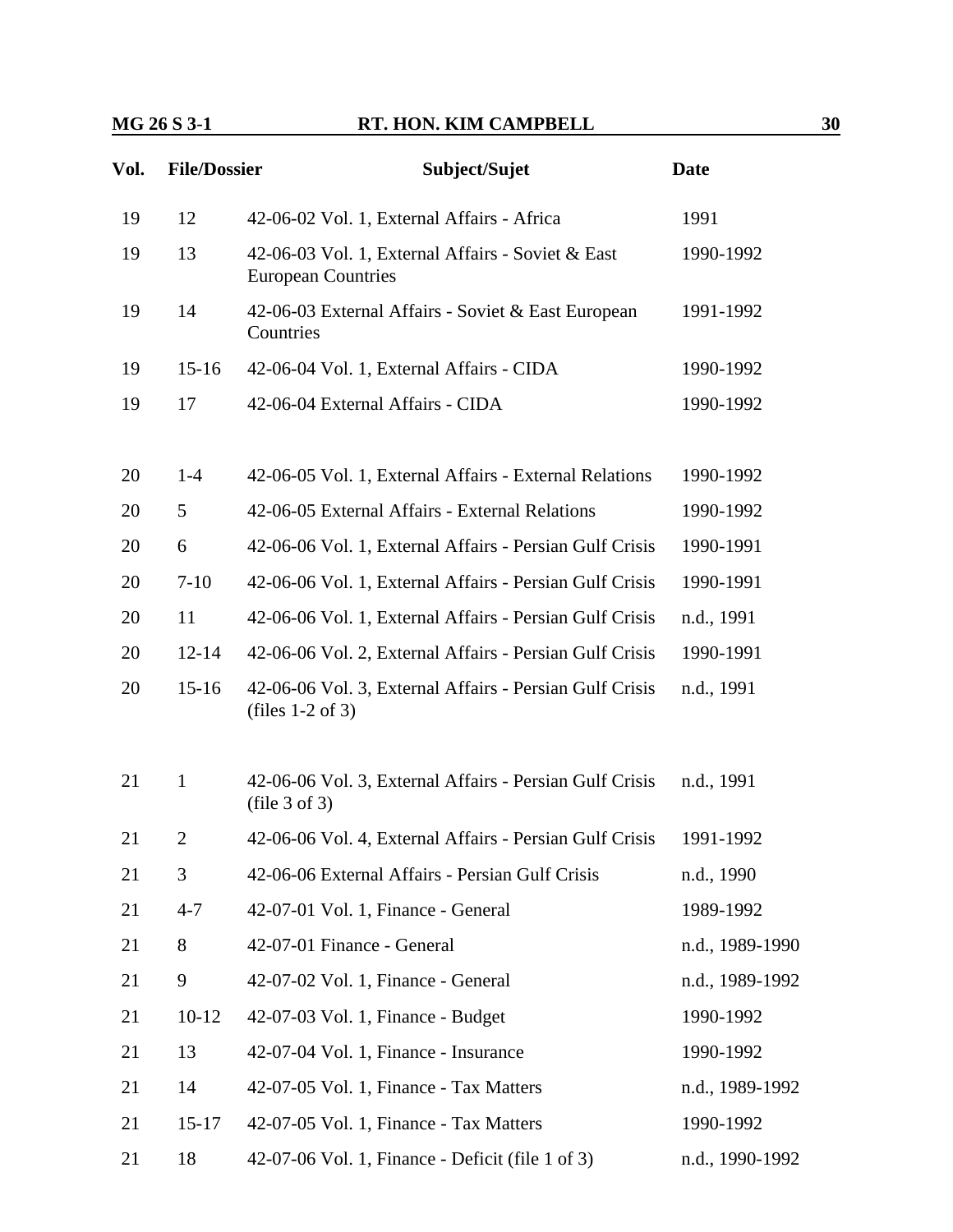| Vol. | <b>File/Dossier</b> | Subject/Sujet                                                                             | <b>Date</b>                    |
|------|---------------------|-------------------------------------------------------------------------------------------|--------------------------------|
|      |                     |                                                                                           |                                |
| 22   | $1 - 2$             | 42-07-06 Vol. 1, Finance - Deficit (files 2-3 of 3)                                       | n.d., 1990-1992                |
| 22   | $3-6$               | 42-07-07 Vol. 1, Finance - Goods & Services Tax                                           | 1989-1990                      |
| 22   | $7-10$              | 42-07-07 Vol. 2, Finance - Goods & Services Tax                                           | n.d., 1989-1990                |
| 22   | $11 - 13$           | 42-07-07 Vol. 3, Finance - Goods & Services Tax                                           | n.d., 1989                     |
|      |                     |                                                                                           |                                |
| 23   | $1-4$               | 42-07-07 Vol. 4, Finance - Goods & Services Tax                                           | 1988-1990                      |
| 23   | $5 - 8$             | 42-07-07 Vol. 5, Finance - Goods & Services Tax                                           | n.d., 1990-1991                |
| 23   | $9 - 11$            | 42-07-07 Vol. 6, Finance - Goods & Services Tax                                           | 1990-1992                      |
| 23   | 12                  | 42-07-07 Finance - Goods & Services Tax                                                   | 1990                           |
| 23   | 13                  | 42-07-07 Finance - Goods & Services Tax                                                   | 1990-1991                      |
| 23   | $14 - 15$           | 42-08-01 Vol. 1, Fisheries & Oceans - General                                             | 1990-1992                      |
| 23   | 16                  | 42-09-01 Vol. 1, Fitness & Amateur Sports                                                 | n.d., 1989-1992                |
|      |                     |                                                                                           |                                |
| 24   | $\mathbf{1}$        | 42-09-01 Vol. 1, Fitness & Amateur Sports - Winter<br><b>Games and Summer Universiade</b> | 1991-1992                      |
| 24   | $2 - 4$             | 42-10-01 Vol. 1, Health & Welfare - General                                               | n.d., 1989-1991                |
| 24   | 5                   | 42-10-01 Vol. 1, Health & Welfare - General                                               | 1990-1992                      |
| 24   | $6 - 7$             | 42-10-02 Vol. 1, Health & Welfare - Income Security                                       | n.d., 1976-<br>1979, 1989-1992 |
| 24   | 8                   | 42-10-03 Vol. 1, Health & Welfare - Social Services                                       | 1990-1992                      |
| 24   | 9                   | 42-10-04 Vol.1, Health & Welfare - Child Care                                             | 1990-1992                      |
| 24   | $10 - 11$           | 42-10-05 Vol. 1, Health & Welfare - Food & Drugs                                          | n.d., 1989-1993                |
| 24   | $12 - 14$           | 42-10-07 Vol. 1, Health & Welfare - Tobacco<br>Legislation                                | 1990-1992                      |
| 24   | 15                  | 42-10-08 Vol. 1, Health & Welfare - Funding<br>(file 1 of 3)                              | 1990-1992                      |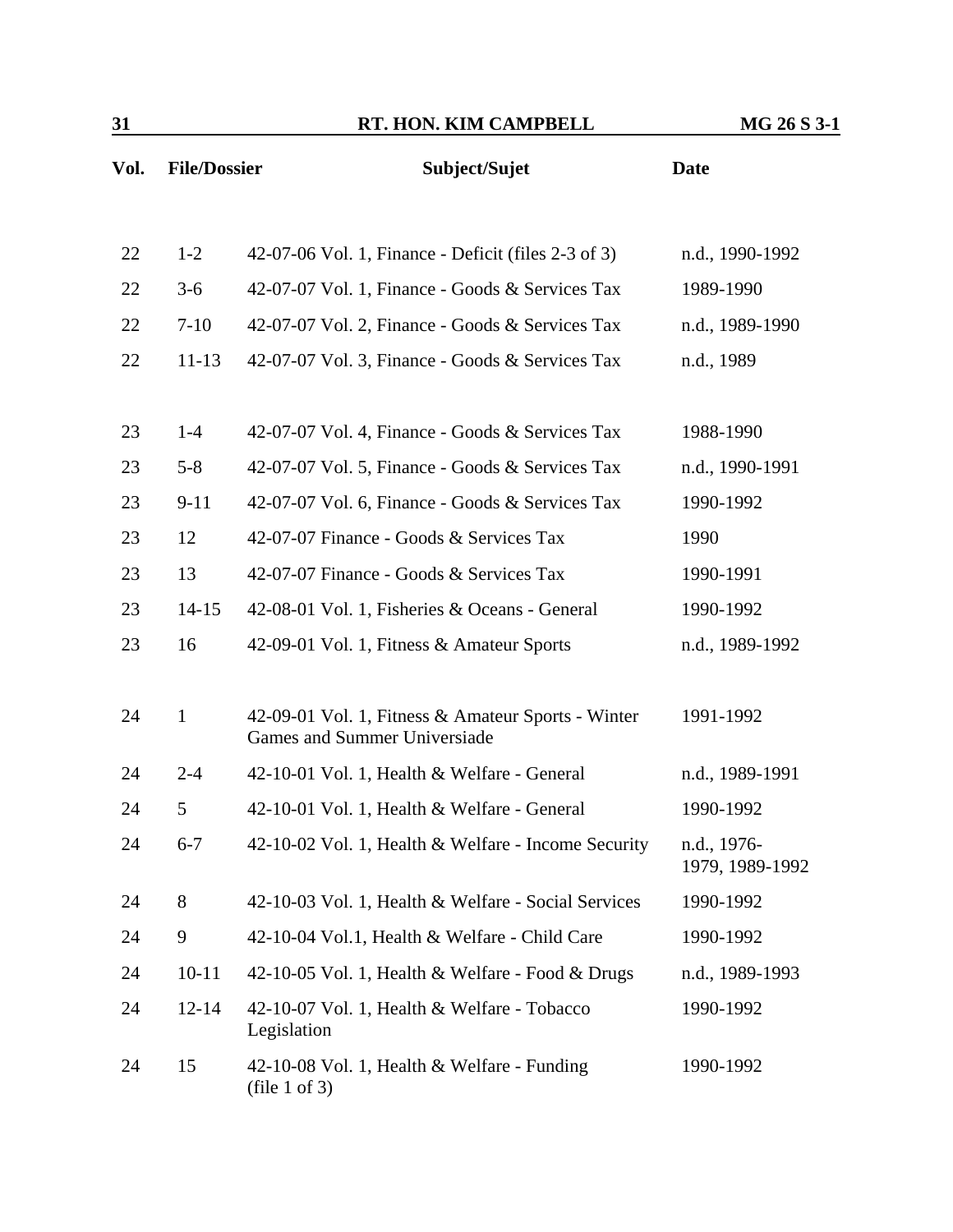| Vol. | <b>File/Dossier</b> | Subject/Sujet                                                                                                   | <b>Date</b>     |
|------|---------------------|-----------------------------------------------------------------------------------------------------------------|-----------------|
| 25   | $1-2$               | 42-10-08 Vol. 1, Health & Welfare - Funding<br>(files $2-3$ of 3)                                               | 1990-1992       |
| 25   | $3-4$               | 42-11-01 Vol. 1, Indian Affairs & Northern<br>Development - General                                             | 1989-1992       |
| 25   | $5\overline{)}$     | 42-11-01 Vol. 1, Indian Affairs & Northern<br>Development - General                                             | n.d., 1990      |
| 25   | $6-9$               | 42-11-03 Vol. 1, Indian Affairs & Northern<br>Development - Indians - Land Claims and Fishing<br>Rights         | 1990-1991       |
| 25   | 10                  | 42-11-03 Vol. 1, Indian Affairs & Northern<br>Development - Native Education - Racial Incident at<br><b>UBC</b> | 1990            |
| 25   | $11 - 12$           | 42-11-03 Vol. 2, Indian Affairs & Northern<br>Development - Indians - Oka                                       | 1990-1992       |
| 25   | $13 - 14$           | 42-12-01 Vol. 1, International Trade - General                                                                  | 1990-1992       |
| 25   | 15                  | 42-12-01 International Trade - General                                                                          | 1992            |
| 25   | $16 - 17$           | 42-12-02 Vol. 1, International Trade - Free Trade<br>Agreement                                                  | 1990-1992       |
| 26   | $\mathbf{1}$        | 42-03-04 Employment & Immigration -<br><b>Unemployment Insurance</b>                                            | 1990-1992       |
| 26   | $\overline{2}$      | 42-07-07 Vol. 1, Finance - Goods & Services Tax                                                                 | 1990-1991       |
| 26   | $3-4$               | 42-12-03 Vol. 1, International Trade - GATT                                                                     | 1992            |
| 26   | $5 - 7$             | 42-13-01 Vol. 1, Justice - General                                                                              | 1988-1991       |
| 26   | $8-9$               | 42-13-01 Vol. 1, Justice - General                                                                              | 1990-1992       |
| 26   | $10-13$             | 42-13-01 Vol. 2, Justice - General                                                                              | 1990-1992       |
| 27   | $1 - 3$             | 42-13-01 Vol. 3, Justice - General                                                                              | 1990-1993       |
| 27   | $4 - 6$             | 42-13-02 Vol. 1, Justice - Criminal Code                                                                        | n.d., 1989-1992 |
| 27   | $7 - 8$             | 42-13-02 Vol. 2, Justice - Criminal Code                                                                        | n.d., 1991-1992 |
| 27   | $9-10$              | 42-13-02 Vol. 3, Justice - Criminal Code                                                                        | n.d., 1988-1992 |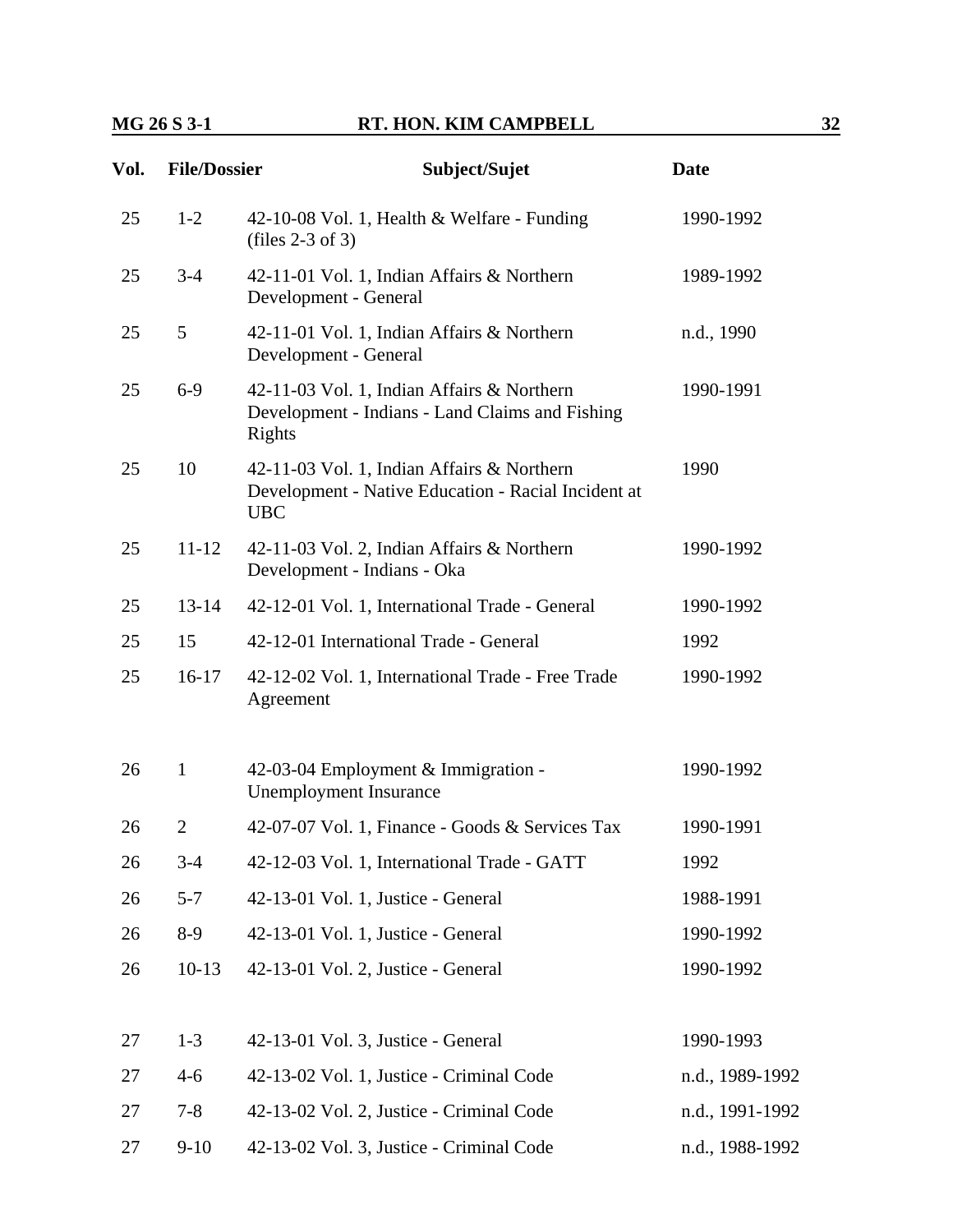| 33   |                     | RT. HON. KIM CAMPBELL                                   | MG 26 S 3-1                    |
|------|---------------------|---------------------------------------------------------|--------------------------------|
| Vol. | <b>File/Dossier</b> | Subject/Sujet                                           | <b>Date</b>                    |
| 27   | $11 - 12$           | 42-13-03 Vol. 1, Justice - Abortion                     | 1988, 1990-1992                |
| 27   | $13 - 14$           | 42-13-03 Vol. 1, Justice - Abortion (files 1-2 of 4)    | 1989-1991                      |
| 28   | $1 - 2$             | 42-13-03 Vol. 1, Justice - Abortion (files 3-4 of 4)    | 1989-1991                      |
| 28   | 3                   | 42-13-03 Vol. 2, Justice - Abortion                     | 1991-1992                      |
| 28   | $\overline{4}$      | 42-13-04 Vol. 1, Justice - Pornography                  | 1991-1992                      |
| 28   | $5 - 6$             | 42-13-05 Vol. 1, Justice - Sexual Abuse/Assault         | 1990-1993                      |
| 28   | $7-10$              | 42-13-06 Vol. 1, Justice - Constitutional Matters       | 1985, 1986, 1990-<br>1991      |
| 28   | $11 - 13$           | 42-13-06 Vol. 1, Justice - Constitutional Matters       | 1990-1992                      |
| 28   | $14 - 16$           | 42-13-06 Vol. 2, Justice - Constitutional Matters       | n.d., 1987, 1988,<br>1991-1992 |
| 28   | $17 - 18$           | 42-13-06 Vol. 3, Justice - Constitutional Matters       | 1991-1992                      |
| 29   | $\mathbf{1}$        | 42-13-06 Vol. 3, Justice - Constitutional Matters       | 1991-1992                      |
| 29   | $\overline{2}$      | 42-13-07 Vol. 1, Justice - Personal Disputes Law        | 1990-1992                      |
| 29   | 3                   | 42-13-07 Justice - Personal Disputes Law                | 1991                           |
| 29   | $\overline{4}$      | 42-13-08 Justice - Ng, Charles                          | 1990-1992                      |
| 29   | 5                   | 42-13-09 Vol. 1, Justice - Extradition                  | 1989-1992                      |
| 29   | $6 - 7$             | 42-13-10 Vol. 1, Justice - Young Offenders Act          | 1990-1992                      |
| 29   | $8-9$               | 42-13-11 Vol. 1, Justice - Gun Control                  | 1990-1991                      |
| 29   | 10                  | 42-13-11 Vol. 1, Justice - Gun Control                  | 1990-1992                      |
| 29   | $11 - 14$           | 42-13-11 Vol. 2, Justice - Gun Control                  | 1990-1992                      |
| 29   | 15                  | 42-13-11 Vol. 3, Justice - Gun Control (file 1 of 3)    | n.d., 1973, 1984,<br>1990-1992 |
| 30   | $1 - 2$             | 42-13-11 Vol. 3, Justice - Gun Control (files 2-3 of 3) | n.d., 1973, 1984,              |

30 3-6 42-13-12 Vol. 1, Justice - Sexual Orientation 1987-1992

1990-1992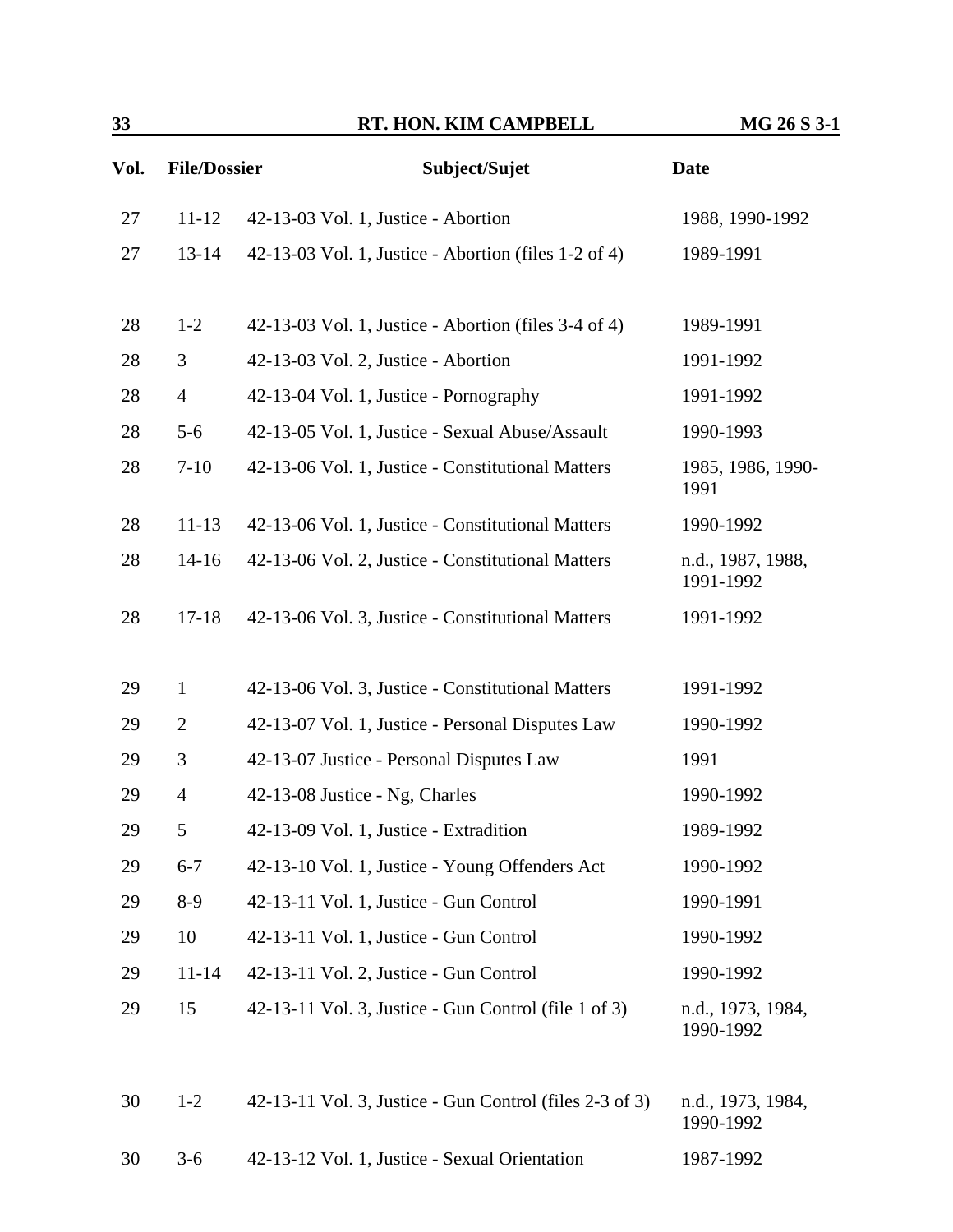| Vol. | <b>File/Dossier</b> | Subject/Sujet                                                                     | <b>Date</b>              |
|------|---------------------|-----------------------------------------------------------------------------------|--------------------------|
| 30   | $7 - 8$             | 42-13-12 Vol. 2, Justice - Sexual Orientation                                     | 1991-1992                |
| 30   | 9                   | 42-13-13 Vol. 1, Justice - Human Rights                                           | 1989-1992                |
| 30   | $10-12$             | 42-14-01 Vol. 1, Labour - General                                                 | 1988-1992                |
| 30   | 13                  | 42-14-01 Vol. 1, Labour - General                                                 | 1991-1992                |
| 30   | 14                  | 42-14-01 Labour - General                                                         | 1991-1992                |
| 31   | $1 - 3$             | 42-15-01 Vol. 1, National Defence - General                                       | n.d., 1985,<br>1990-1992 |
| 31   | $4 - 7$             | 42-15-02 Vol. 1, National Defence                                                 | n.d., 1989-1993          |
| 31   | 8                   | 42-15-02 National Defence - Armed Forces                                          | n.d., 1991-1992          |
| 31   | $9-10$              | 42-15-03 Vol. 1, National Defence - Ships & Aircraft                              | 1990-1992                |
| 31   | 11                  | 42-15-03 National Defence - Ships & Aircraft                                      | 1992                     |
| 31   | $12 - 13$           | 42-15-04 Vol. 1, National Defence - Nuclear Matters                               | n.d., 1990-1992          |
| 31   | $14 - 15$           | 42-15-04 National Defence - Nuclear Matters                                       | 1991-1992                |
| 31   | $16-17$             | 42-16-01 Vol. 1, National Revenue - General                                       | 1990-1992                |
| 32   | $1 - 3$             | 42-16-02 Vol. 1, National Revenue - Income Tax                                    | 1988-1992                |
| 32   | $4 - 7$             | 42-16-03 Vol. 1, National Revenue - Customs &<br>Excise                           | 1990-1992                |
| 32   | $8-9$               | 42-17-01 Vol. 1, Prime Minister's Office - General                                | 1990-1992                |
| 32   | 10                  | 42-18-01 Vol. 1, Privatization - General                                          | 1991                     |
| 32   | 11                  | 42-19-01 Vol. 1, Privy Council                                                    | 1992                     |
| 32   | 12                  | 42-20-01 Vol. 1, Public Works - General                                           | 1990-1992                |
| 32   | 13                  | 42-20-01 Public Works - General                                                   | n.d., 1992               |
| 32   | 14                  | 42-20-02 Public Works - Funding                                                   | n.d., 1990, 1992         |
| 32   | $15 - 17$           | 42-20-03 Vol. 1, Public Works - CMHC (Canada<br>Mortgage and Housing Corporation) | 1990                     |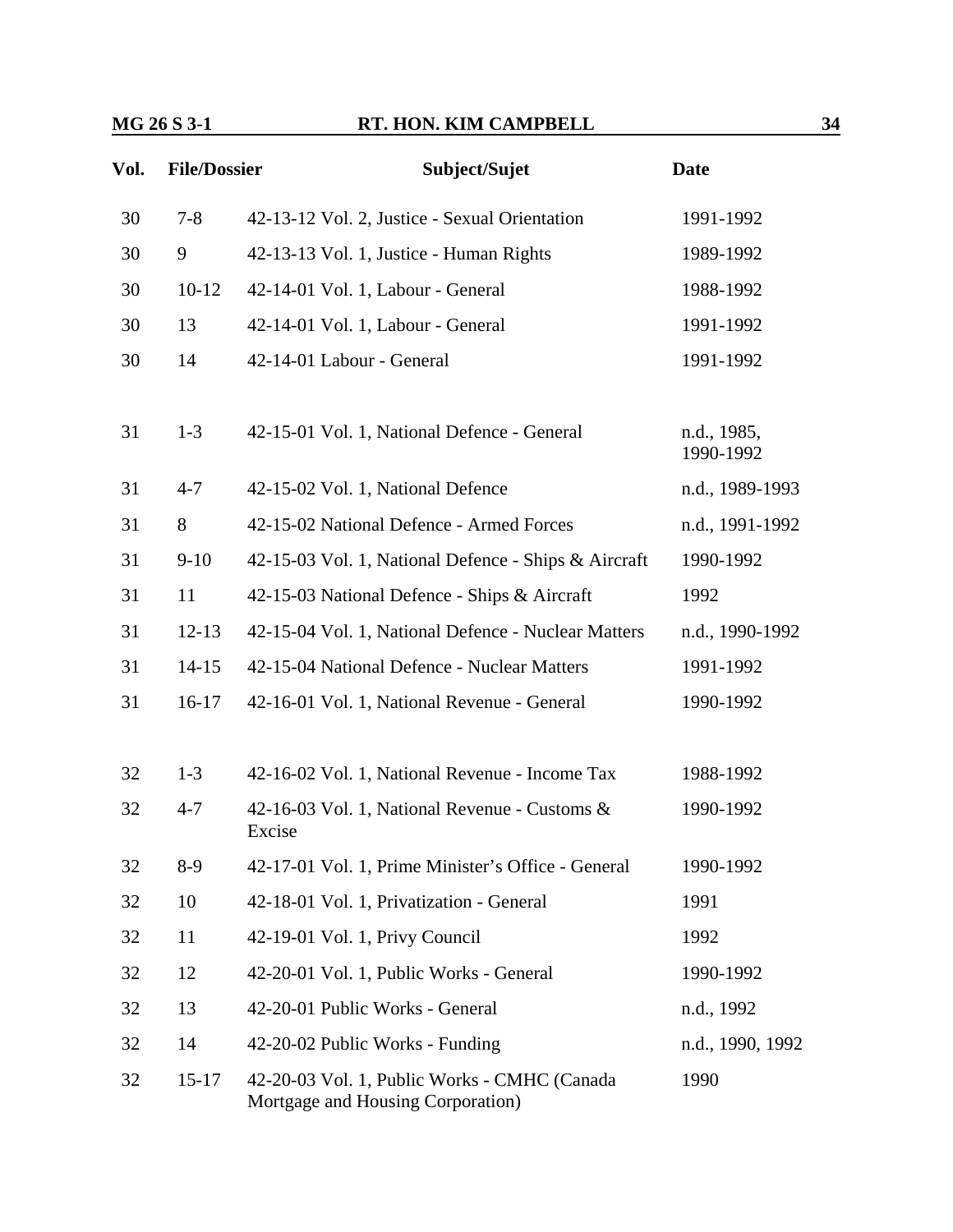| 35   |                     | RT. HON. KIM CAMPBELL                                                                 | MG 26 S 3-1     |
|------|---------------------|---------------------------------------------------------------------------------------|-----------------|
| Vol. | <b>File/Dossier</b> | Subject/Sujet                                                                         | <b>Date</b>     |
| 33   | $\mathbf{1}$        | 42-20-03 Vol. 1, Public Works - CMHC                                                  | 1990-1991       |
| 33   | $2 - 5$             | 42-20-03 Vol. 2, Public Works - CMHC                                                  | 1990-1992       |
| 33   | $6 - 8$             | 42-20-03 Vol. 3, Public Works - CMHC                                                  | 1992            |
| 33   | 9                   | 42-20-03 Public Works - CMHC                                                          | 1992            |
| 33   | 10                  | 42-21-01 Vol. 1, Regional Industrial Expansion -<br>General                           | 1990-1992       |
| 33   | 11                  | 42-21-02 Vol. 1, Regional Industrial Expansion -<br><b>Small Business and Tourism</b> | 1990-1992       |
| 33   | $12-13$             | 42-22-01 Vol. 1, Science & Technology - General                                       | 1990-1992       |
| 33   | 14                  | 42-22-01 Vol. 1, Science & Technology - General                                       | 1990-1992       |
| 33   | $15-17$             | 42-22-02 Vol. 1, Science & Technology - Research<br>Funding (files $1-3$ of 4)        | 1990-1991       |
| 34   | $\mathbf{1}$        | 42-22-02 Vol. 1, Science & Technology - Research<br>Funding (file 4 of 4)             | 1990-1991       |
| 34   | $2 - 3$             | 42-22-02 Vol. 1, Science & Technology - Funding -<br><b>TRIUMF-KAON</b>               | 1990, 1992      |
| 34   | $4 - 6$             | 42-22-02 Vol. 2, Science & Technology - Funding -<br><b>TRIUMF-KAON</b>               | 1990-1992       |
| 34   | $7 - 18$            | 42-22-02 Science & Technology - Funding -<br><b>TRIUMF-KAON</b>                       | n.d., 1990-1991 |
| 35   | $1-9$               | 42-22-02 Science & Technology - Funding - TRIUMF-<br><b>KAON</b>                      | n.d., 1990-1991 |
| 35   | $10 - 11$           | 42-22-02 Science & Technology - Funding - TRIUMF-<br><b>KAON</b>                      | 1992            |
| 35   | $12 - 13$           | 42-23-01 Vol. 1, Secretary of State of Canada -<br>General                            | n.d., 1989-1992 |
| 35   | $14 - 17$           | 42-23-02 Vol. 1, Secretary of State - Funding                                         | n.d., 1990-1991 |
| 36   | $\mathbf{1}$        | 42-23-02 Vol. 2, Secretary of State - Funding                                         | 1992            |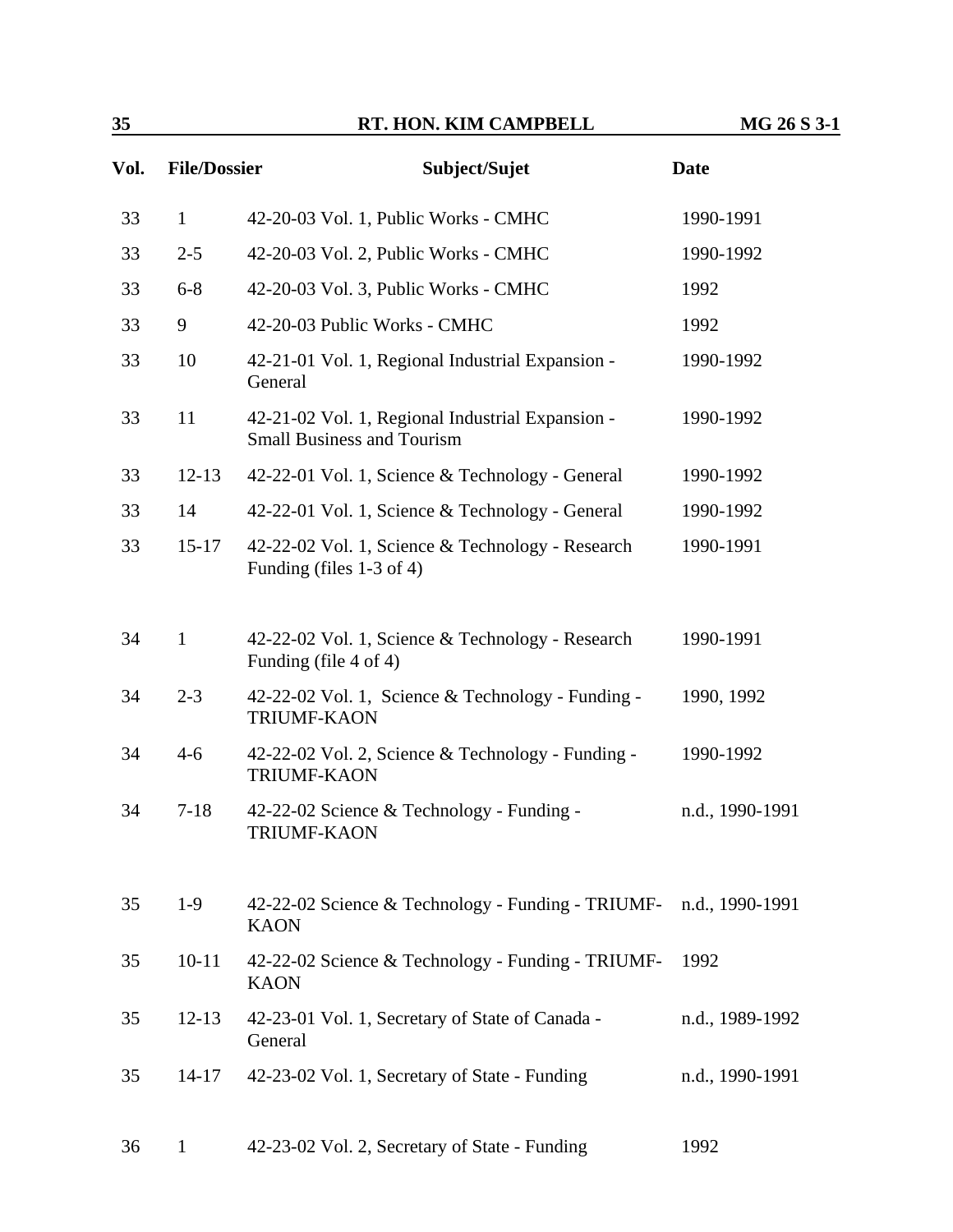| Vol. | <b>File/Dossier</b> | Subject/Sujet                                                           | <b>Date</b>              |
|------|---------------------|-------------------------------------------------------------------------|--------------------------|
| 36   | $\overline{2}$      | 42-23-03 Vol. 1, Secretary of State - Canada Student<br>Loans           | 1989-1992                |
| 36   | $3 - 4$             | 42-23-04 Vol. 1, Secretary of State - CBC                               | 1990-1991                |
| 36   | 5                   | 42-23-05 Vol. 1, Secretary of State - Citizenship &<br>Multiculturalism | 1984, 1989,<br>1992      |
| 36   | 6                   | 42-23-05 Vol. 1, Secretary of State - Citizenship &<br>Multiculturalism | 1989, 1991               |
| 36   | $7 - 11$            | 42-23-05 Vol. 1, Secretary of State - Citizenship &<br>Multiculturalism | 1990-1992                |
| 36   | 12                  | 42-23-06 Vol. 1, Secretary of State - Official<br>Languages             | 1988, 1990-1992          |
| 36   | $13 - 14$           | 42-23-07 Vol. 1, Secretary of State - Order of Canada                   | n.d., 1979,<br>1985-1992 |
| 36   | 15                  | 42-24-01 Vol. 1, Solicitor General - General                            | 1991-1992                |
| 36   | 16                  | 42-24-02 Vol. 1, Solicitor General - Criminal Records<br>Act            | 1956, 1990-1992          |
| 36   | 17                  | 42-24-03 Vol. 1, Solicitor General - Parole                             | n.d., 1989-1992          |
| 36   | 18                  | 42-24-04 Vol. 1, Solicitor General - Penitentiaries                     | 1990, 1992               |
| 37   | $1 - 2$             | 42-24-05 Vol. 1, Solicitor General - RCMP                               | n.d., 1988-1992          |
| 37   | $3 - 5$             | 42-24-05 Solicitor General - RCMP                                       | n.d., 1991               |
| 37   | 6                   | 42-25-01 Vol. 1, Status of Women - General                              | 1989-1992                |
| 37   | $\tau$              | 42-25-01 Vol. 1, Status of Women - General                              | 1990-1992                |
| 37   | 8                   | 42-25-01 Vol. 1, Status of Women - Funding                              | 1990-1991                |
| 37   | 9                   | 42-26-02 Vol. 1, Supply & Services - General                            | n.d., 1990-1992          |
| 37   | 10                  | 42-26-02 Vol. 1, Supply & Services - Tenders &<br>Contracts             | 1990-1992                |
| 37   | 11                  | 42-26-03 Vol. 1, Supply & Services - Statistics Canada                  | 1990-1992                |
| 37   | $12 - 15$           | 42-27-01 Vol. 1, Transport - General                                    | 1989-1992                |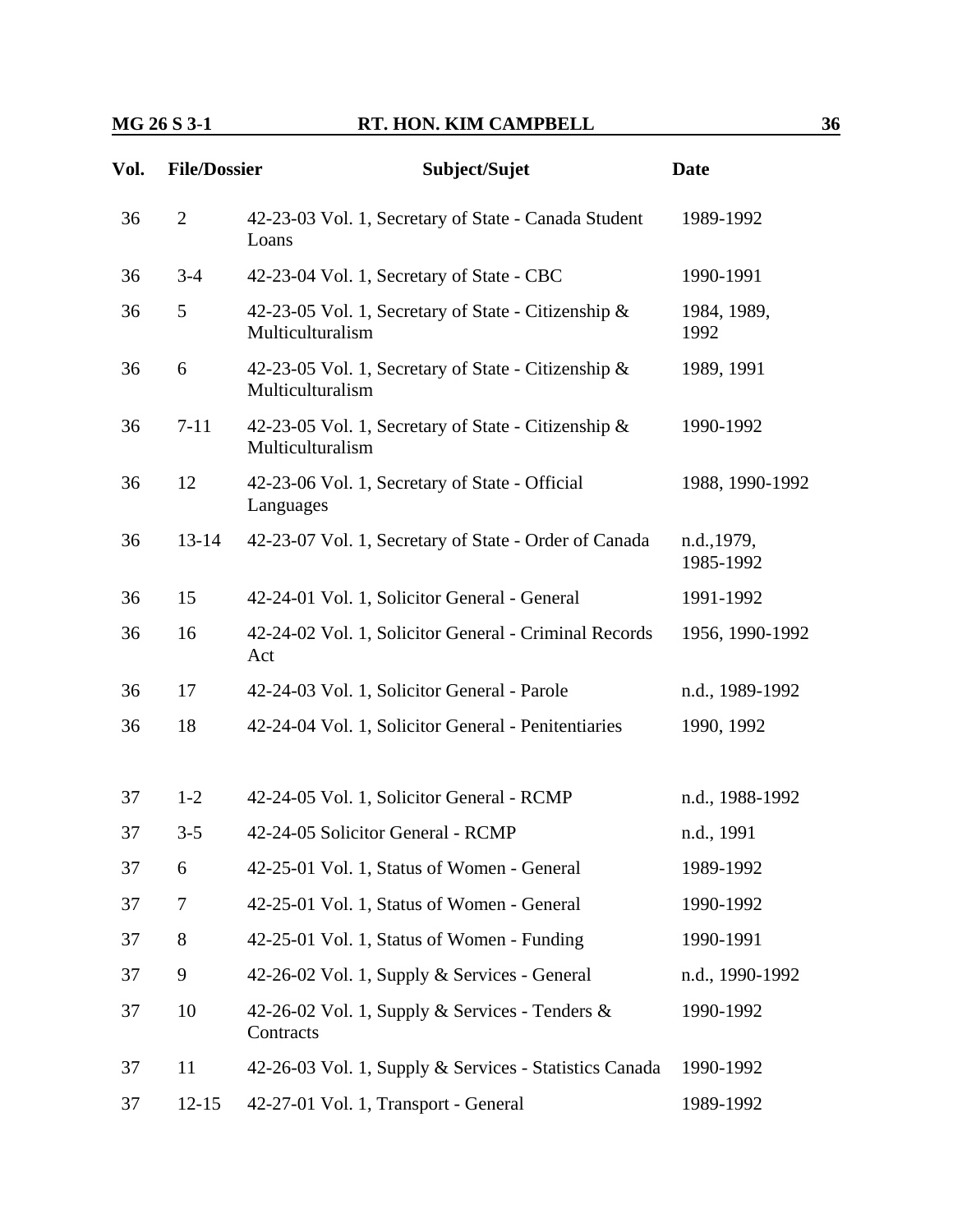| Vol. |                | <b>File/Dossier</b><br>Subject/Sujet                              | <b>Date</b>              |  |
|------|----------------|-------------------------------------------------------------------|--------------------------|--|
| 38   | $1 - 3$        | 42-27-01 Vol. 1, Transport - General                              | 1990-1992                |  |
| 38   | $\overline{4}$ | 42-27-01 Vol. 2, Transport - General                              | 1992                     |  |
| 38   | 5              | 42-27-02 Vol. 1, Transport - Freight Rates                        | 1990, 1992               |  |
| 38   | $6 - 8$        | 42-27-03 Vol. 1, Transport - Airports                             | 1989-1992                |  |
| 38   | $9-10$         | 42-27-04 Vol. 1, Transport - Airlines                             | 1990-1992                |  |
| 38   | $11 - 13$      | 42-27-04 Transport - Airlines                                     | 1992                     |  |
| 38   | $14-16$        | 42-27-04 Transport - Airlines                                     | 1992                     |  |
| 38   | 17             | 42-25-05 Vol. 1, Transport - Railway Matters                      | 1990-1992                |  |
|      |                |                                                                   |                          |  |
| 39   | $\mathbf{1}$   | 42-28-01 Vol. 1, Treasury Board - General                         | 1989-1992                |  |
| 39   | $2 - 3$        | 42-29-01 Vol. 1, Veterans Affairs - General                       | n.d., 1988-1992          |  |
| 39   | $\overline{4}$ | 42-29-02 Vol. 1, Veterans Affairs - Pensions &<br><b>Benefits</b> | n.d., 1986,<br>1989-1992 |  |
| 39   | $5-6$          | 42-30-01 Vol. 1, Western Economic Diversification -<br>General    | n.d., 1990-1992          |  |
| 39   | $7 - 8$        | 42-30-01 Vol. 1, Western Economic Diversification -<br>General    | 1990-1992                |  |
| 39   | 9              | 42-31-01 Vol. 1, Youth (Ministry of State) - General              | 1990-1992                |  |
| 39   | $10-12$        | 42-32-01 Vol. 1, General - Various Subjects                       | n.d., 1989-1991          |  |
| 39   | $13 - 15$      | 42-32-01 Vol. 2, General - Various Subjects                       | n.d., 1990-1992          |  |
| 39   | 16             | 42-32-02 Vol. 1, General - Calder, Pat                            | n.d., 1990               |  |
| 39   | 17             | 42-32-03 Vol. 1, General - Ludlow, Lawrence                       | 1989-1992                |  |
| 39   | 18             | 42-32-04 Vol. 1, General - Kilbey, Nigel                          | 1990                     |  |
| 39   | 19             | 42-32-05 Vol. 1, General - Cottman, F.                            | 1989-1992                |  |
| 39   | 20             | 43-00-01 Vol. 1, Political Parties - General                      | n.d., 1990-1992          |  |
| 40   | $\mathbf{1}$   | 43-00-02 Vol. 1, Political Parties - Liberal Party                | 1990, 1991               |  |
| 40   | $\overline{2}$ | 43-00-03 Vol. 1, Political Parties - New Democratic<br>Party      | 1989-1990                |  |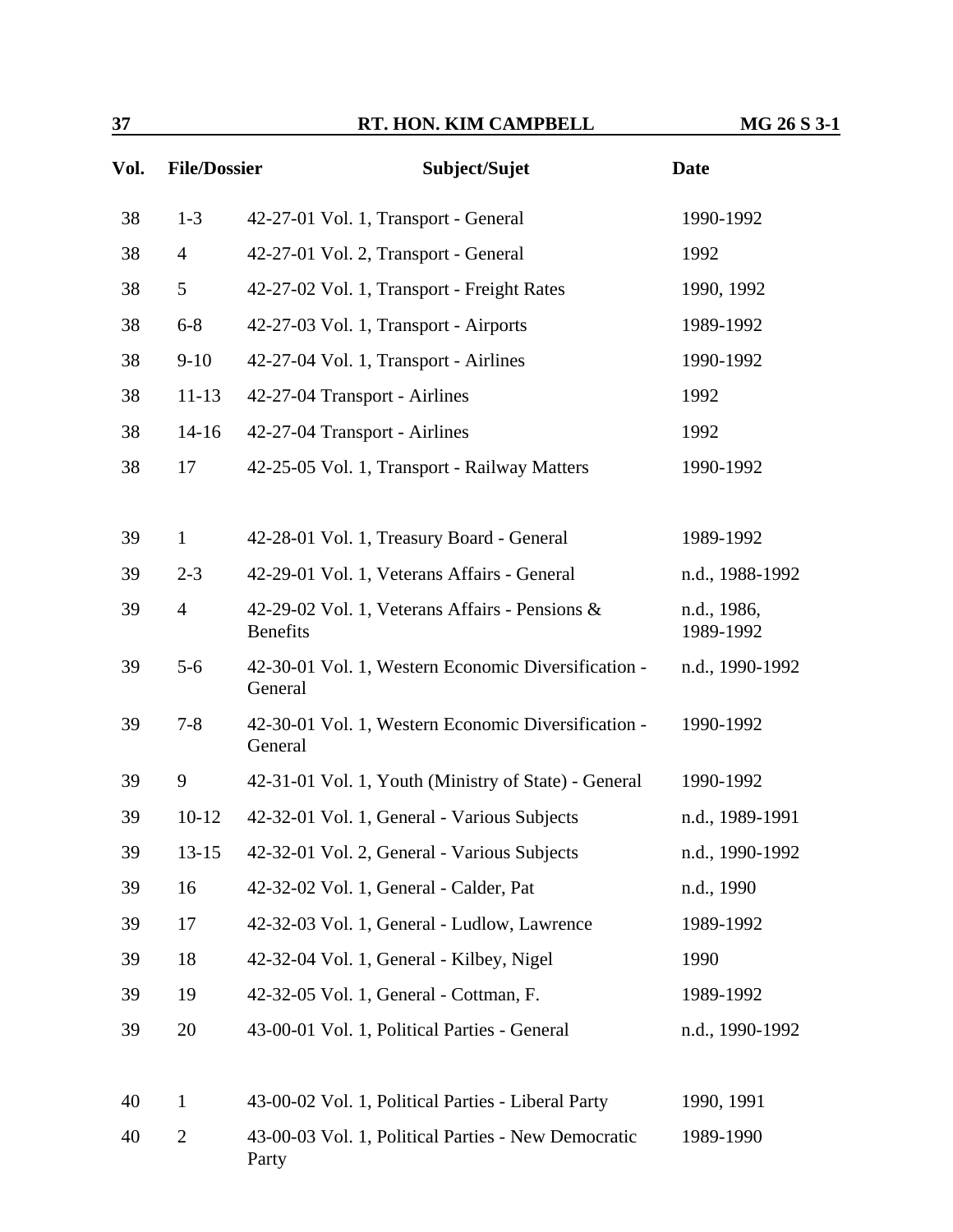| Vol. | <b>File/Dossier</b> | Subject/Sujet                                                     | <b>Date</b>              |
|------|---------------------|-------------------------------------------------------------------|--------------------------|
| 40   | 3                   | 43-00-04 Vol. 2, Political Parties - Public Opinion               | 1989-1990, 1992          |
| 40   | $4 - 7$             | 43-00-04 Vol. 2, Political Parties - Public Opinion               | 1990-1992                |
| 40   | 8                   | 43-00-05 Vol. 1, Political Parties - Elections                    | 1990-1992                |
| 40   | $9-10$              | 43-01-01 Vol. 1, Progressive Conservatives - General              | 1990-1992                |
| 40   | $11 - 12$           | 43-01-02 Vol. 1, Progressive Conservatives -<br>Information       | 1990-1992                |
| 40   | 13                  | 43-01-03 Vol. 1, Progressive Conservatives - PC<br>Canada Fund    | 1990-1992                |
| 40   | 14                  | 43-01-04 Vol. 1, Progressive Conservatives -<br>Conventions       | 1990-1992                |
| 40   | $15 - 16$           | 44-00-01 Vol. 1, Parliamentary Matters - General                  | 1990-1992                |
| 40   | 17                  | 44-00-02 Vol. 1, Parliamentary Matters - Cabinet                  | 1990, 1992               |
| 40   | 18                  | 44-00-03 Vol. 1, Parliamentary Matters - Committees               | 1988-1991                |
| 40   | 19                  | 44-00-04 Vol. 1, Parliamentary Matters - House of<br>Commons      | 1990-1992                |
| 40   | $20 - 21$           | 44-00-06 Vol. 1, Parliamentary Matters - Senate                   | n.d., 1975,<br>1990-1992 |
| 40   | 22                  | 44-00-06 Vol. 1, Parliamentary Matters - Senate                   | 1990                     |
| 41   | $1-3$               | 44-00-07 Vol. 1, Parliamentary Matters - Members of<br>Parliament | n.d., 1990-1992          |
| 41   | $\overline{4}$      | 44-00-07 Vol. 1, Parliamentary Matters - Members of<br>Parliament | n.d., 1990-1992          |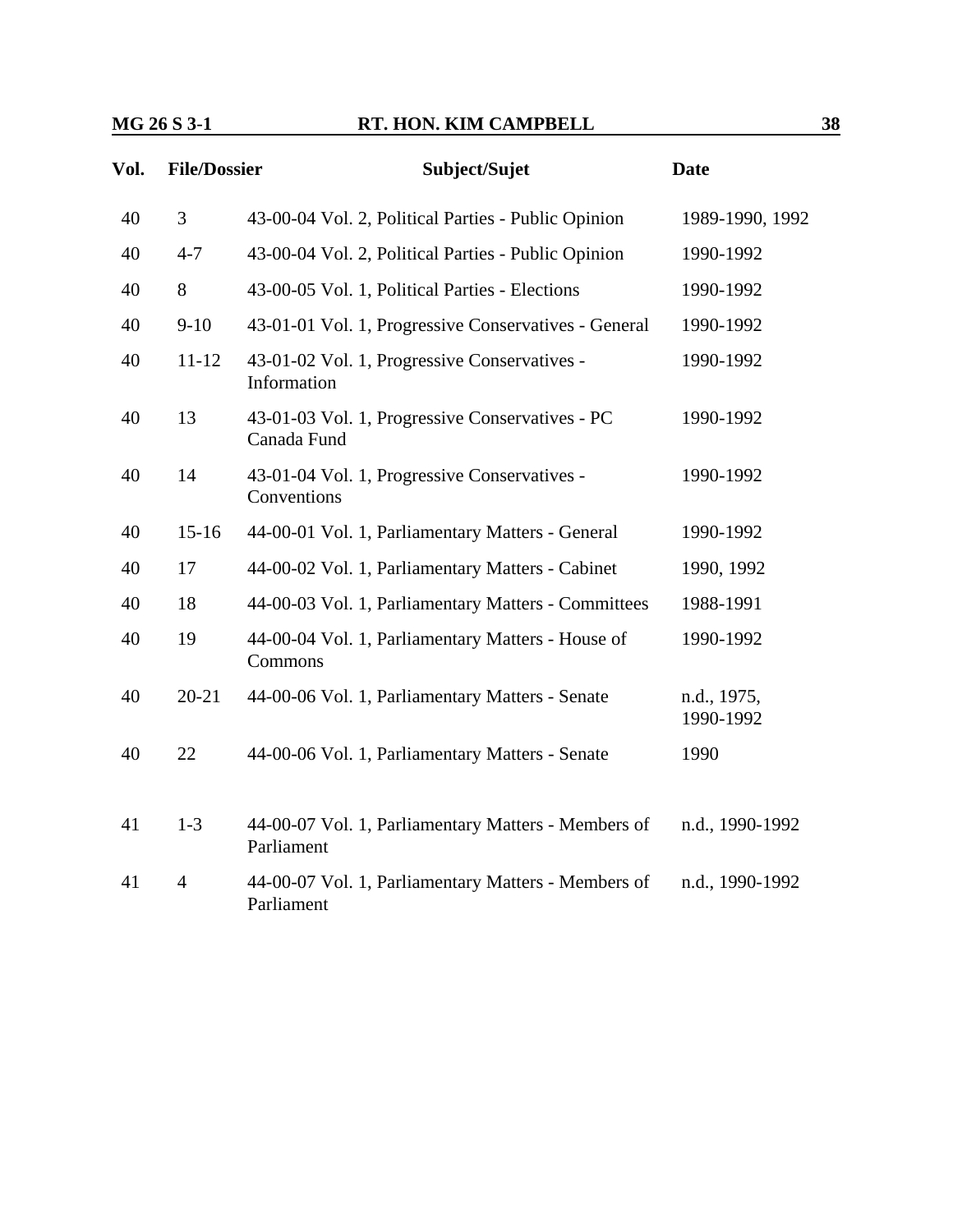# **RT. HON. KIM CAMPBELL**

## **MG 26 S 3**

# **JUSTICE SERIES**

| MG 26 S 3-2  |                     | <b>Justice - Subject Files Sub-Series</b>      |                           |  |
|--------------|---------------------|------------------------------------------------|---------------------------|--|
| Vol.         | <b>File/Dossier</b> | Subject/Sujet                                  | <b>Date</b>               |  |
| $\mathbf{1}$ | $\mathbf{1}$        | Abortion                                       | n.d., 1970,<br>1988-1991  |  |
| $\mathbf{1}$ | $2 - 4$             | Abortion (3 files)                             | n.d., 1985,<br>1988-1990  |  |
| $\mathbf{1}$ | 5                   | Abortion                                       | n.d., 1989, 1990-<br>1992 |  |
| $\mathbf{1}$ | $6 - 7$             | Abortion (2 files)                             | n.d., 1990                |  |
| $\mathbf{1}$ | 8                   | Abortion                                       | n.d., 1990                |  |
| $\mathbf{1}$ | 9                   | <b>Abortion - Access</b>                       | n.d., 1990                |  |
| $\mathbf{1}$ | 10                  | Abortion - August-September 1990               | 1988, 1990                |  |
| $\mathbf{1}$ | 11                  | <b>Abortion - Canadian Medical Association</b> | 1990                      |  |
| $\mathbf{1}$ | 12                  | <b>Abortion - Caucus Committee</b>             | n.d.                      |  |
| $\mathbf{1}$ | 13                  | <b>Abortion - Communications</b>               | n.d., 1990                |  |
| $\mathbf{1}$ | 14                  | <b>Abortion - Doctors</b>                      | 1990                      |  |
| $\mathbf{1}$ | 15                  | Abortion - Dr. Morgentaler                     | 1990                      |  |
| $\mathbf{1}$ | 16                  | <b>Abortion - General Notes</b>                | 1988-1990                 |  |
| $\mathbf{1}$ | 17                  | <b>Abortion - John Reimer</b>                  | n.d., 1990                |  |
| $\mathbf{1}$ | 18                  | <b>Abortion - Material</b>                     | n.d., 1990                |  |
| $\mathbf{1}$ | 19                  | Abortion - Media                               | 1990                      |  |
| $\mathbf{1}$ | 20                  | <b>Abortion - Meeting Information</b>          | 1989-1990                 |  |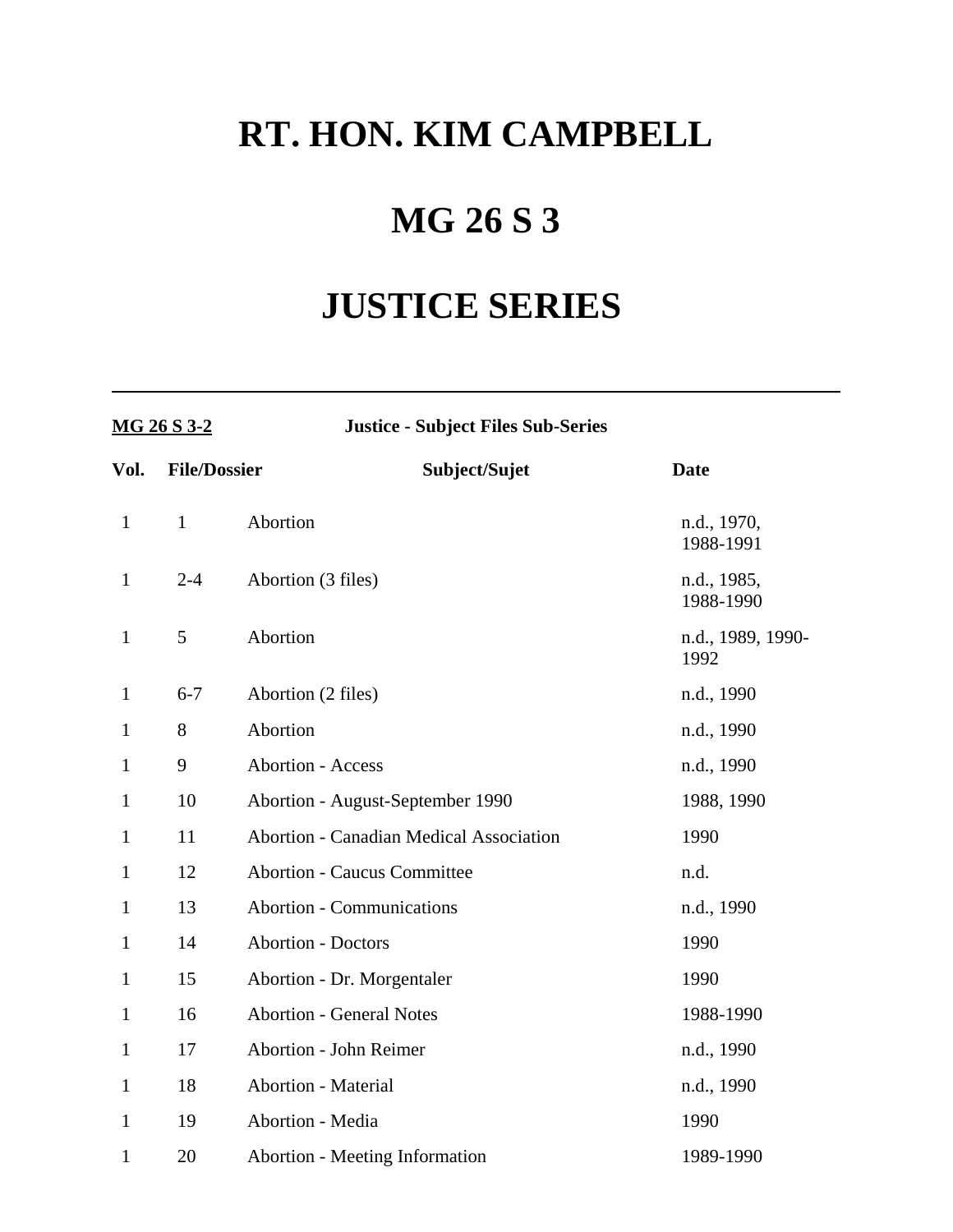| Vol.           | <b>File/Dossier</b> | Subject/Sujet                                             | <b>Date</b> |
|----------------|---------------------|-----------------------------------------------------------|-------------|
| $\mathbf{1}$   | 21                  | <b>Abortion - Miscellaneous</b>                           | n.d., 1990  |
| 1              | 22                  | <b>Abortion - Motions</b>                                 | n.d., 1990  |
| 1              | 23                  | <b>Abortion - Prosecutions</b>                            | n.d., 1990  |
| 1              | 24                  | Abortion - Report & 3rd Reading                           | 1990        |
| 1              | 25                  | <b>Abortion - Senate</b>                                  | 1990        |
| 1              | 26                  | <b>Abortion - Statistics</b>                              | n.d., 1990  |
| 1              | 27                  | Abortion - Summer 1990                                    | n.d., 1990  |
| 1              | 28                  | <b>Abortion - Territories</b>                             | 1990        |
| 1              | 29                  | Abortion - UK                                             | 1990        |
| 1              | 30                  | Abortion - 3rd Reading Vote                               | n.d., 1990  |
|                |                     |                                                           |             |
| 2              | $\mathbf{1}$        | Agriculture, Canadian - General                           | 1991-1993   |
| 2              | $\overline{2}$      | Appointments                                              | 1993        |
| $\overline{2}$ | 3                   | Bill C-58                                                 | n.d., 1989  |
| $\overline{2}$ | $\overline{4}$      | <b>Bill C-255</b>                                         | 1989        |
| $\overline{2}$ | 5                   | <b>Bill C-300</b>                                         | n.d., 1990  |
| 2              | 6                   | British Columbia - Canada Assistance Plan Appeal          | 1990        |
| $\overline{2}$ | 7                   | British Columbia - Chinese Head Tax                       | 1991-1993   |
| 2              | 8                   | <b>British Columbia - Coalition for Safer Communities</b> | 1992-1993   |
| $\overline{2}$ | 9                   | British Columbia - Education                              | 1991-1992   |
| 2              | $10 - 11$           | British Columbia - Funding Initiatives (2 files)          | 1990-1993   |
| 2              | 12                  | British Columbia - General                                | 1992-1993   |
| $\overline{2}$ | 13                  | British Columbia - Government                             | 1991-1993   |
| $\overline{2}$ | 14                  | Canada Post - General                                     | 1990, 1992  |
| 2              | 15                  | <b>Canadian Bar Association</b>                           | 1990        |
| $\overline{2}$ | 16                  | <b>Canadian Grain Commission</b>                          | 1993        |
| $\overline{2}$ | 17                  | Charter                                                   | 1989-1990   |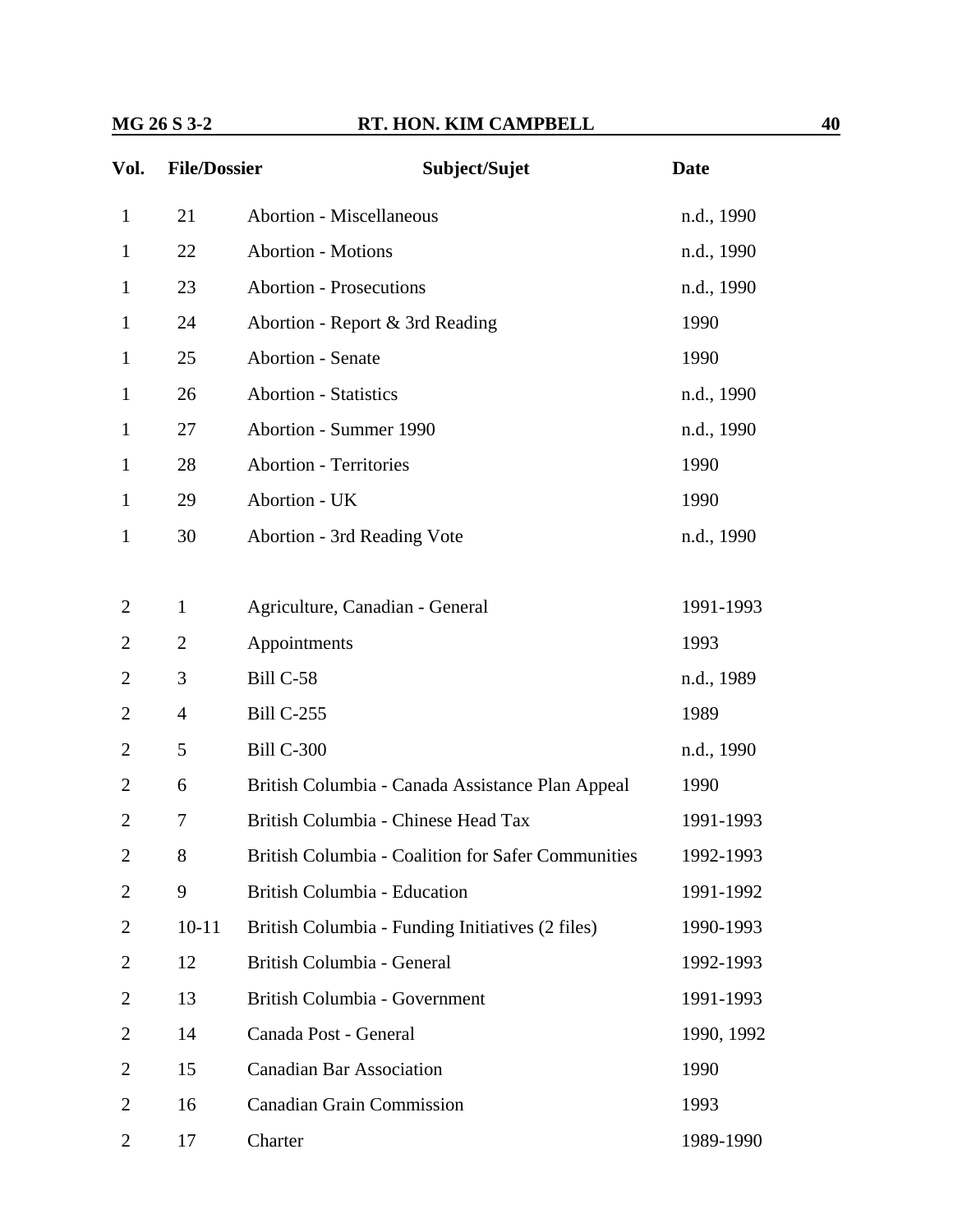| 41             |                     | RT. HON. KIM CAMPBELL                                                          | MG 26 S 3-2     |
|----------------|---------------------|--------------------------------------------------------------------------------|-----------------|
| Vol.           | <b>File/Dossier</b> | Subject/Sujet                                                                  | <b>Date</b>     |
| $\overline{2}$ | 18                  | Child Support                                                                  | n.d., 1989-1990 |
| $\overline{2}$ | 19                  | Children - Sexual Abuse                                                        | n.d., 1990      |
| $\overline{2}$ | 20                  | Circonscriptions Électorales                                                   | 1992-1993       |
| 2              | 21                  | Communications                                                                 | 1991-1992       |
| 2              | 22                  | Constituency - Administration                                                  | 1992-1993       |
| 2              | 23                  | <b>Consumer and Corporate Affairs - Pharmaceuticals</b>                        | n.d., 1991-1992 |
| 2              | 24                  | <b>Consumer and Corporate Affairs - Pharmaceuticals</b>                        | 1992            |
| 2              | 25                  | <b>Constituency - House of Commons Budget</b>                                  | 1992-1993       |
| 2              | 26                  | Constituency - Staffing - Salaries                                             | 1988-1993       |
| 2              | 27                  | Constituency - Vancouver Centre - General                                      | n.d., 1993      |
| 2              | 28                  | Constituency - Vancouver Centre - Granville Island -<br><b>PSAC</b>            | 1993            |
| $\overline{2}$ | 29                  | Constituency - Vancouver Centre - Over-the-Rainbow<br><b>Child Care Centre</b> | 1993            |
| $\overline{2}$ | 30                  | <b>Consumer and Corporate Affairs - General</b>                                | 1992            |
| 3              | $\mathbf{1}$        | Consumer and Corporate Affairs - Wolverine Tube                                | 1991-1992       |
| 3              | $\overline{2}$      | <b>Court Challenges Program</b>                                                | 1990            |
| 3              | $3-4$               | Defence - EH 101 Helicopters (2 files)                                         | n.d., 1992-1993 |
| 3              | 5                   | Defence - General                                                              | 1993            |
| 3              | 6                   | Donald Marshall, Jr., Case                                                     | n.d.            |
|                | $7 - 8$             | Employment and Immigration - General $(2 \text{ files})$                       | 1989-1993       |

|   |         |                                                 | .          |
|---|---------|-------------------------------------------------|------------|
| 3 | 6       | Donald Marshall, Jr., Case                      | n.d.       |
| 3 | $7 - 8$ | Employment and Immigration - General (2 files)  | 1989-1993  |
| 3 | 9       | Energy, Mines and Resources - General           | 1992-1993  |
| 3 | 10      | Energy, Mines and Resources - Hibernia          | 1993       |
| 3 | 11      | Environment - Alcan Kemano Project              | 1992-1993  |
| 3 | 12      | Environment - British Columbia                  | 1993       |
| 3 | 13      | Environment - Clayoquot Sound                   | 1993       |
| 3 | 14      | Environment - Cominco Lead Smelter, Trail, B.C. | n.d., 1992 |
|   |         |                                                 |            |
|   |         |                                                 |            |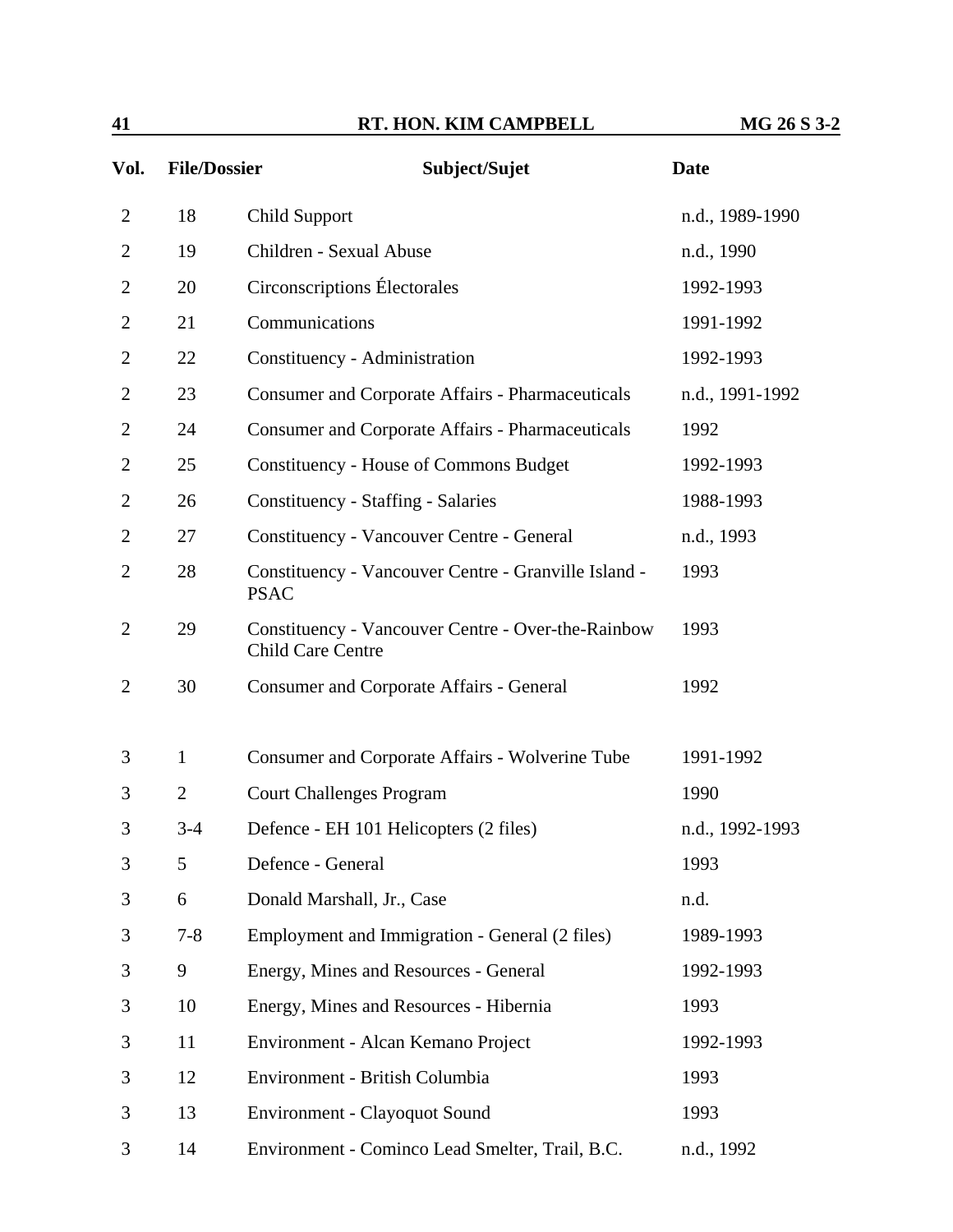| Vol. | <b>File/Dossier</b> | Subject/Sujet                                                               | <b>Date</b>               |
|------|---------------------|-----------------------------------------------------------------------------|---------------------------|
| 3    | 15                  | <b>Environment - General</b>                                                | 1992-1993                 |
| 3    | $16-17$             | Environment - GLOBE Conferences (2 files)                                   | 1992-1993                 |
| 3    | 18-19               | Environment - Kemano Project - Old Man River Dam<br>$(2 \text{ files})$     | n.d., 1991-1992           |
| 4    | $\mathbf{1}$        | Environment - Marine Pollution/Oil spills                                   | 1989-1990, 1992           |
| 4    | $\overline{2}$      | Environment - National Round Table on the<br>Environment and the Economy    | n.d., 1993                |
| 4    | 3                   | <b>Environment - Pulp and Paper</b>                                         | n.d., 1992                |
| 4    | $\overline{4}$      | <b>Environment - South Moresby</b>                                          | n.d., 1988, 1991-<br>1993 |
| 4    | $5 - 6$             | Environment - Tatshenshini Region (2 files)                                 | 1991-1993                 |
| 4    | 7                   | Environment - Wood Buffalo National Park                                    | 1992                      |
| 4    | 8                   | Euthanasia                                                                  | 1990                      |
| 4    | 9                   | External Affairs - Columbia River Treaties                                  | 1991-1992                 |
| 4    | 10                  | External Affairs - General                                                  | 1991-1993                 |
| 4    | 11                  | External Affairs - Lamont-Spencer Case                                      | 1992-1993                 |
| 4    | 12                  | Federal-Provincial Meeting, 15 June 1990                                    | 1990                      |
| 4    | 13                  | <b>Federal-Provincial Relations - General</b>                               | 1992                      |
| 4    | 14                  | Firearms Control                                                            | 1989-1990                 |
| 4    | $15 - 16$           | Firearms Control (2 files)                                                  | n.d., 1990                |
| 4    | $17 - 18$           | Fisheries and Oceans - Aboriginal Fisheries Strategy<br>$(2 \text{ files})$ | n.d., 1990,<br>1992-1993  |
| 4    | $19-20$             | Fisheries and Oceans - Aboriginal Fisheries Strategy<br>$(2 \text{ files})$ | n.d., 1992-1993           |
| 4    | 21                  | Fisheries and Oceans - Aboriginal Fisheries Strategy                        | n.d., 1992-1993           |
| 4    | 22                  | Fisheries and Oceans - Atlantic Fishery                                     | 1993                      |
| 4    | $23 - 24$           | Fisheries and Oceans - General (2 files)                                    | n.d., 1992-1993           |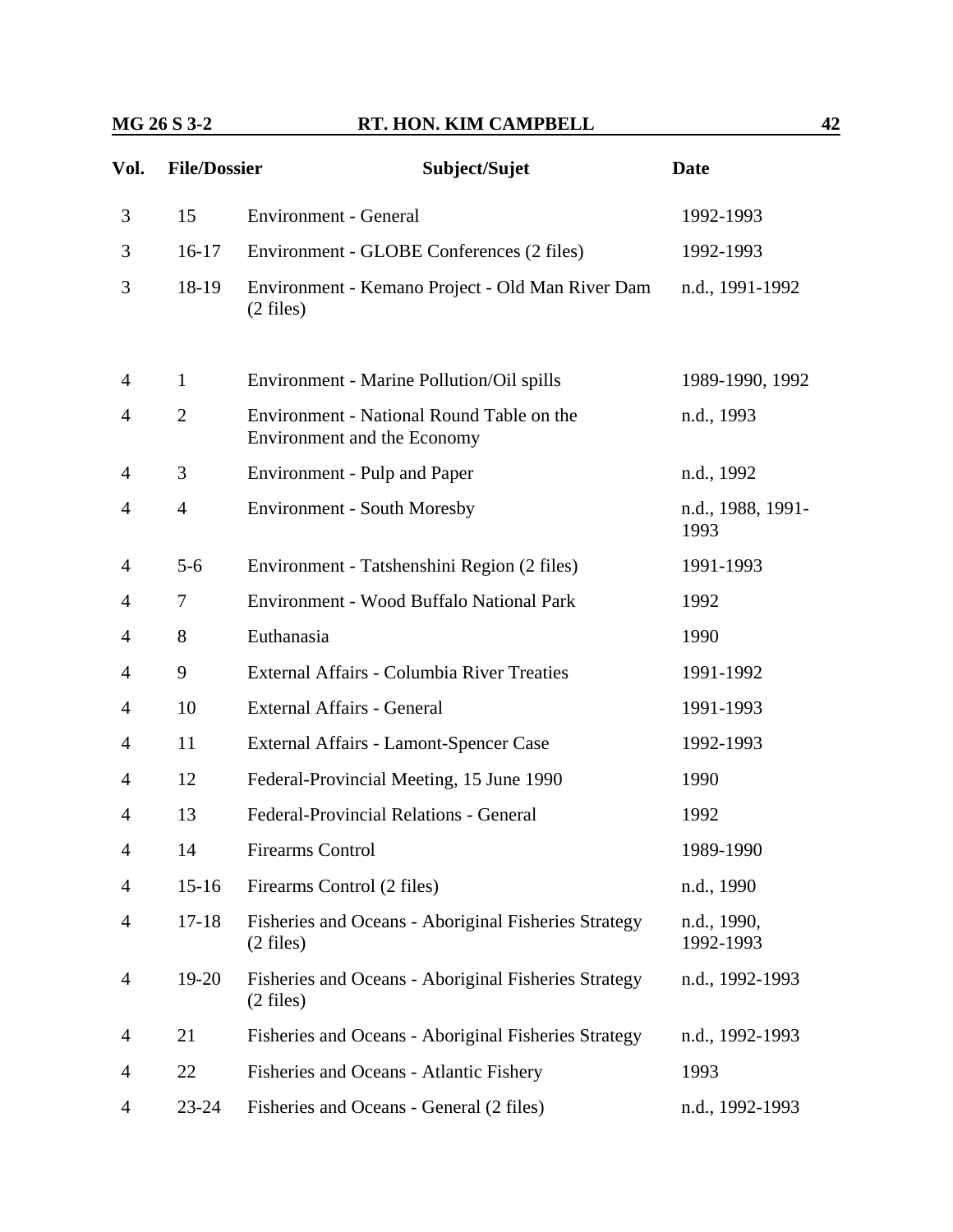| 43 | <b>HON. KIM CAMPBELL</b><br>RT. | MG 26 S 3-2 |
|----|---------------------------------|-------------|
|    |                                 |             |

| Vol. | <b>File/Dossier</b> | Subject/Sujet                                                                                           | <b>Date</b>               |
|------|---------------------|---------------------------------------------------------------------------------------------------------|---------------------------|
| 5    | $\mathbf{1}$        | Finance - General                                                                                       | 1991-1993                 |
| 5    | $\overline{2}$      | Forestry - Canfor                                                                                       | 1991-1993                 |
| 5    | $3 - 4$             | Forestry - General (2 files)                                                                            | n.d., 1992-1993           |
| 5    | 5                   | Forestry - Silviculture                                                                                 | n.d., 1991-1992           |
| 5    | 6                   | Governor in Council Appointments                                                                        | 1993                      |
| 5    | 7                   | Health and Welfare - AIDS                                                                               | n.d., 1993                |
| 5    | 8                   | Health and Welfare - General                                                                            | n.d., 1989-1993           |
| 5    | 9                   | <b>House of Commons Debates</b>                                                                         | 1988                      |
| 5    | 10                  | Housing - General                                                                                       | n.d., 1991-1992           |
| 5    | 11                  | Housing - Jericho Lands - First Nations Land Claims                                                     | n.d., 1991-1992           |
| 5    | 12                  | Human Rights Act - Briefing Book                                                                        | 1990                      |
| 5    | 13                  | Human Rights Act - Summary of Issues and<br>Recommendations                                             | n.d.                      |
| 5    | 14                  | <b>Immigration Refugee Board</b>                                                                        | 1993                      |
| 5    | $15 - 16$           | Indian Affairs and Northern Development (2 files)                                                       | n.d., 1991-1993           |
| 5    | 17                  | Industry, Science and Technology - Aerospace<br><b>Industry - Defence Industry Productivity Program</b> | n.d., 1992-1993           |
| 5    | 18                  | Industry, Science and Technology - De Havilland                                                         | 1991-1992                 |
| 5    | 19                  | Industry, Science and Technology - Earth Environment<br>Space Initiative                                | 1992-1993                 |
| 5    | $20 - 21$           | Industry, Science and Technology - General<br>$(2$ files)                                               | n.d., 1989, 1991-<br>1993 |
| 6    | $1 - 2$             | Industry, Science and Technology - TRIUMF-KAON<br>$(2$ files)                                           | 1990-1991                 |
| 6    | 3                   | Industry, Science and Technology - TRIUMF-KAON                                                          | 1990, 1992                |
| 6    | $4 - 5$             | Industry, Science and Technology - TRIUMF-KAON<br>$(2$ files)                                           | 1990, 1992                |
| 6    | $6 - 7$             | Industry, Science and Technology - TRIUMF-KAON<br>$(2$ files)                                           | 1990-1993                 |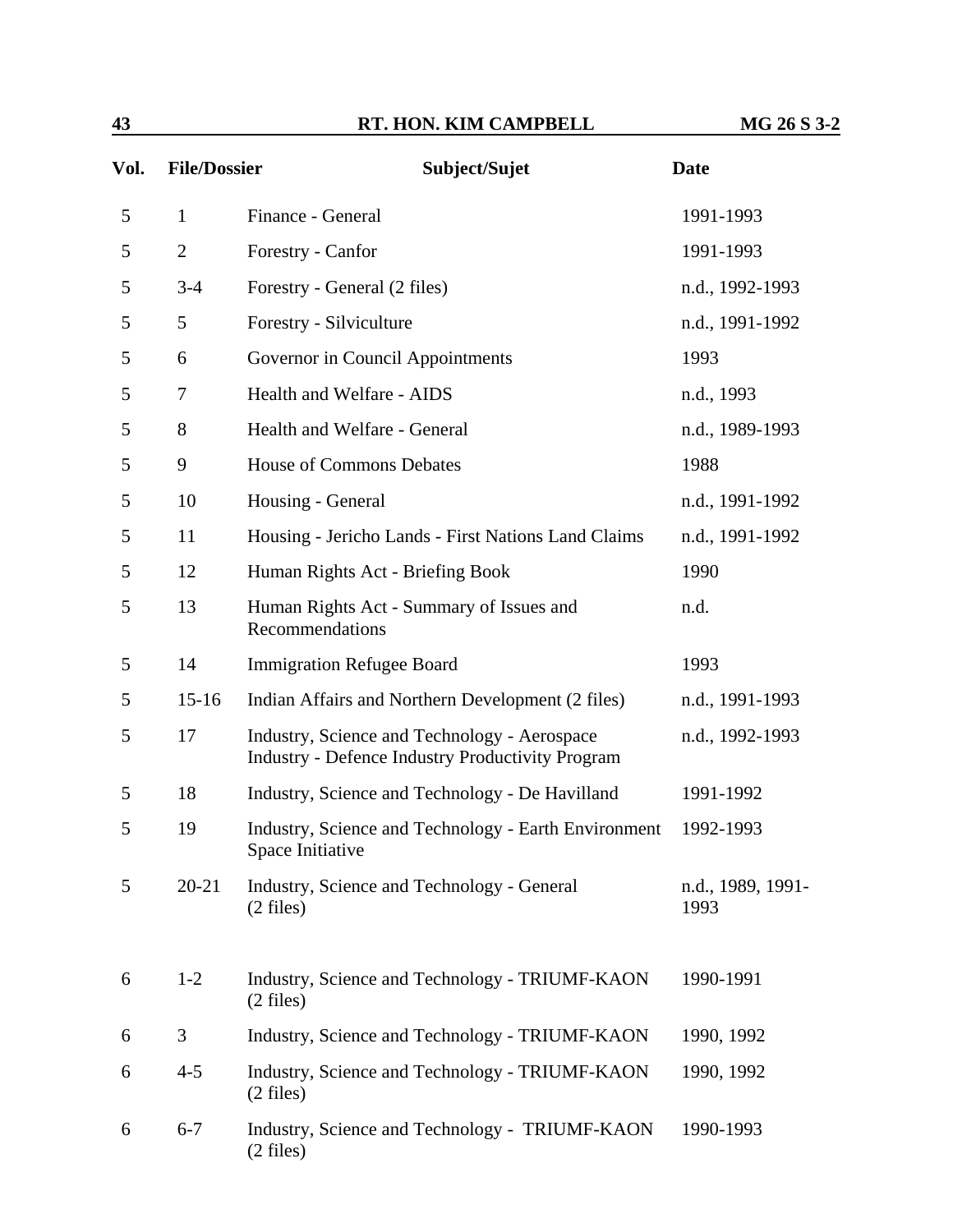| Vol. | <b>File/Dossier</b> | Subject/Sujet                                                                                      | <b>Date</b>     |
|------|---------------------|----------------------------------------------------------------------------------------------------|-----------------|
| 6    | 8                   | Interim Report of the Task Force on the Canadian<br><b>Magazine Industry - Government Response</b> | n.d., 1993      |
| 6    | 9                   | International Trade - International Maritime Centre                                                | 1991-1992       |
| 6    | 10                  | International Trade - Multilateral Trade Negotiations -<br>General Agreement on Tariffs and Trade  | 1991-1993       |
| 6    | $11 - 12$           | <b>International Trade - North American Free Trade</b><br>Agreement (2 files)                      | 1992-1993       |
| 6    | 13                  | <b>International Trade - Primorye Project</b>                                                      | n.d., 1992-1993 |
| 6    | 14                  | International Trade - Shipbuilding                                                                 | n.d., 1991      |
| 6    | $15-16$             | International Trade - Softwood Lumber (2 files)                                                    | 1991-1993       |
| 6    | $17 - 18$           | Judicial Appointments - Advisory Committee<br>$(2 \text{ files})$                                  | 1993            |
| 6    | 19                  | <b>Judicial Appointments and Vacancies</b>                                                         | 1993            |
| 7    | $\mathbf{1}$        | <b>Judicial Candidates</b>                                                                         | 1993            |
| 7    | 2                   | Justice - General                                                                                  | n.d., 1990      |
| 7    | 3                   | Justice - General                                                                                  | 1990-1993       |
| 7    | $\overline{4}$      | Justice - Information                                                                              | n.d., 1990      |
| 7    | $5 - 6$             | Justice - Issues and Cases (2 files)                                                               | n.d., 1990-1991 |
| 7    | $\tau$              | Justice - News Releases and Communiqués                                                            | 1992-1993       |
| 7    | 8                   | Justice - Staff                                                                                    | n.d., 1989-1990 |
| 7    | 9                   | Justice - Tree Spiking                                                                             | 1992            |
| 7    | 10                  | Justice Communiqué - Van Hee and Kealey                                                            | 1990            |
| 7    | $11 - 12$           | Justice Communiqués (2 files)                                                                      | n.d., 1990      |
| 7    | 13                  | Justice Communiqués                                                                                | 1991            |
| 7    | 14                  | TRIUMF-KAON - Agenda                                                                               | 1990            |
| 7    | 15                  | TRIUMF-KAON - Allocation of Science &<br><b>Technology Budget</b>                                  | n.d.            |
| 7    | 16                  | TRIUMF-KAON - Allocation of Science &<br><b>Technology Budget</b>                                  | 1991            |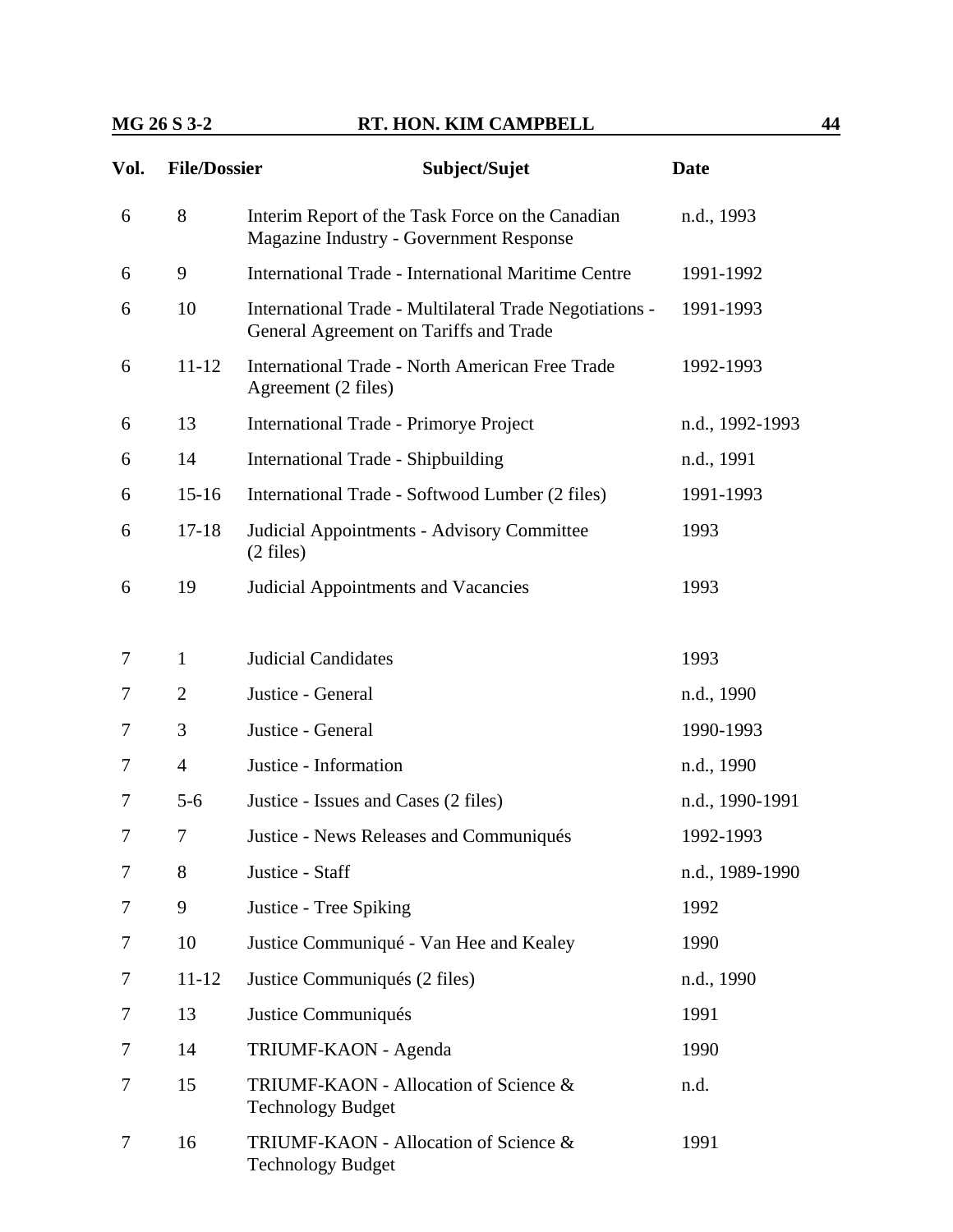| 45    |                     | RT. HON. KIM CAMPBELL                             | MG 26 S 3-2               |
|-------|---------------------|---------------------------------------------------|---------------------------|
| Vol.  | <b>File/Dossier</b> | Subject/Sujet                                     | <b>Date</b>               |
| 7     | 17-19               | TRIUMF-KAON - Briefing Book (3 files)             | n.d.                      |
| 7     | 20                  | <b>TRIUMF-KAON - Briefing Book</b>                | n.d.                      |
| 7     | $21-23$             | TRIUMF-KAON - Briefing Book (3 files)             | 1990                      |
| 8     | $\mathbf{1}$        | TRIUMF-KAON - Briefing Book                       | n.d.                      |
| 8     | $\overline{2}$      | TRIUMF-KAON - Communications Material             | n.d.                      |
| $8\,$ | 3                   | TRIUMF-KAON - Correspondence                      | 1989-1991                 |
| 8     | $\overline{4}$      | TRIUMF-KAON - Correspondence                      | 1989-1991                 |
| 8     | 5                   | TRIUMF-KAON - Correspondence                      | n.d., 1990-1991           |
| 8     | 6                   | TRIUMF-KAON - Correspondence                      | 1990-1991                 |
| 8     | 7                   | TRIUMF-KAON - Distribution of Potential Suppliers | n.d.                      |
| $8\,$ | 8                   | TRIUMF-KAON - General                             | n.d., 1986, 1990-<br>1991 |
| 8     | 9                   | TRIUMF-KAON - General                             | n.d., 1990-1991           |
| 8     | 10                  | TRIUMF-KAON - Laboratory Briefing Material        | n.d.                      |
| 8     | $11 - 13$           | TRIUMF-KAON - Political Strategy (3 files)        | n.d.                      |
| 8     | 14                  | TRIUMF-KAON - Pre-Ops Briefing Book               | 1991                      |
| 8     | 15                  | TRIUMF-KAON - Speech                              | n.d.                      |
| $8\,$ | 16                  | <b>TRIUMF-KAON - Strategy</b>                     | n.d.                      |
| $8\,$ | $17 - 18$           | TRIUMF-KAON - Strategy Binder (2 files)           | n.d.                      |
| 8     | 19                  | TRIUMF-KAON - Study Report Final Draft            | 1990                      |
| 8     | 20                  | Kealey, Glen                                      | 1991                      |
| 8     | 21                  | Labour - General                                  | 1992-1993                 |
| 8     | 22                  | <b>Legal Opinions</b>                             | 1989-1990                 |
| $8\,$ | 23                  | <b>Main Estimates</b>                             | 1989                      |
| 8     | 24                  | Media Reviews                                     | May-Aug. 1990             |
| 9     | $\mathbf{1}$        | Meech Lake                                        | n.d., 1987-1989           |
| 9     | $\overline{2}$      | Meech Lake                                        | 1987-1990                 |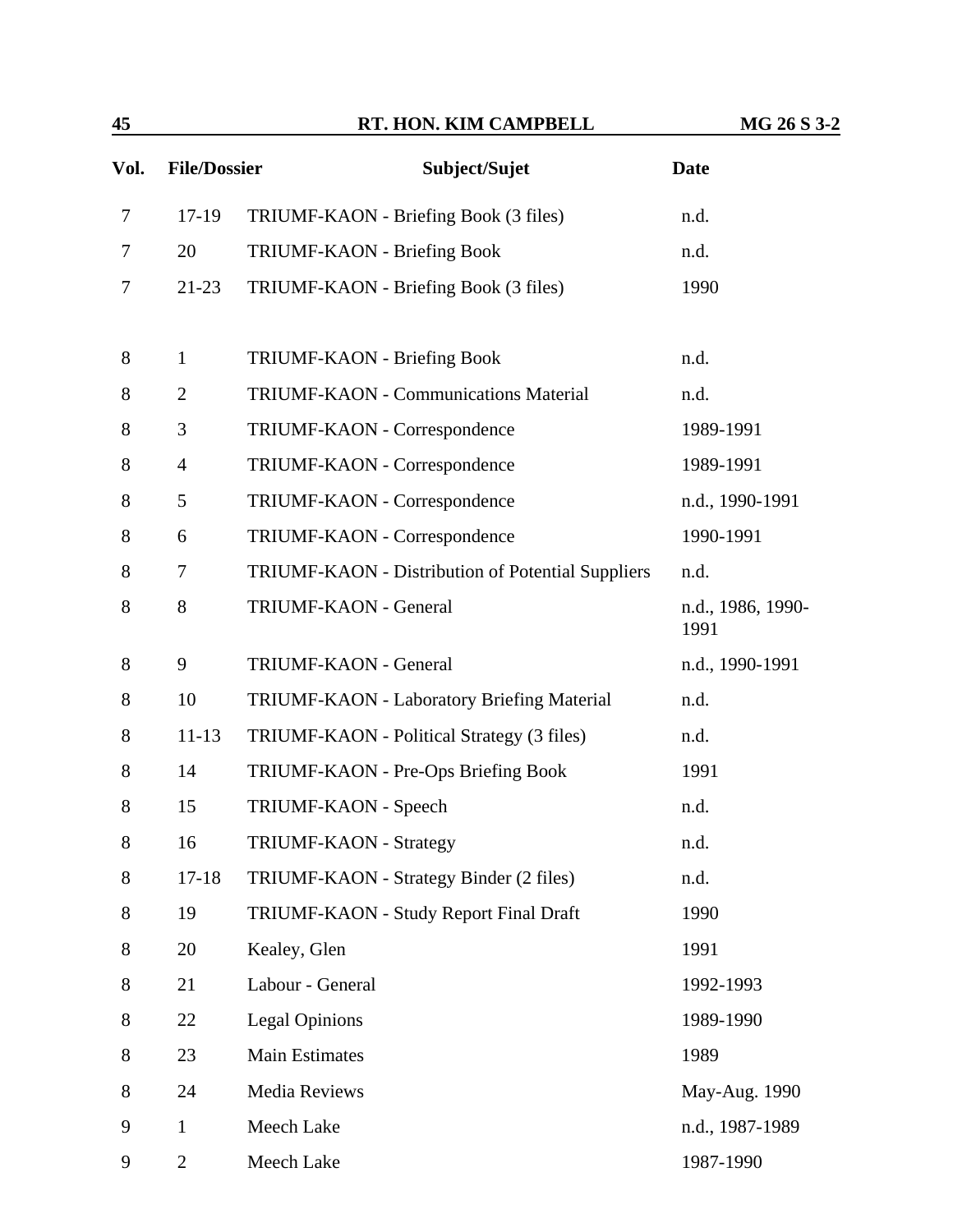| Vol. | <b>File/Dossier</b> | Subject/Sujet                    | Date       |
|------|---------------------|----------------------------------|------------|
| 9    | 3                   | Meech Lake                       | 1987-1990  |
| 9    | $\overline{4}$      | Meech Lake                       | n.d., 1989 |
| 9    | 5                   | Meech Lake - Clippings           | 1989-1990  |
| 9    | $6 - 7$             | Meech Lake - Clippings (2 files) | 1990       |
| 9    | 8                   | Meech Lake - Clyde Wells         | 1990       |
| 9    | 9                   | Meech Lake - Committee Report    | 1990       |
| 9    | 10                  | Meech Lake - Frank McKenna       | 1990       |

| 9  | $6 - 7$        | Meech Lake - Clippings (2 files)                                          | 1990            |
|----|----------------|---------------------------------------------------------------------------|-----------------|
| 9  | 8              | Meech Lake - Clyde Wells                                                  | 1990            |
| 9  | 9              | Meech Lake - Committee Report                                             | 1990            |
| 9  | 10             | Meech Lake - Frank McKenna                                                | 1990            |
| 9  | 11             | Meech Lake - General                                                      | 1989-1990       |
| 9  | 12             | Meech Lake - Newfoundland                                                 | 1990            |
| 9  | 13             | Meech Lake - Rt. Hon. P.E. Trudeau                                        | 1990            |
| 9  | 14             | Multiculturalism and Citizenship - Canadian Jewish<br>Congress            | n.d.            |
| 9  | 15             | Multiculturalism and Citizenship - Japanese-Canadian<br>Redress Agreement | 1993            |
| 9  | 16             | National Action Committee on the Status of Women                          | 1990            |
| 9  | 17             | Newfoundland - Justice Funding                                            | 1990            |
| 9  | 18             | Oka                                                                       | n.d., 1990      |
| 9  | 19             | <b>Oldman River Dam</b>                                                   | n.d.            |
| 9  | 20             | Peigan Indians                                                            | 1990            |
| 9  | 21             | Political - British Columbia                                              | n.d., 1991-1992 |
| 9  | 22             | Political - General                                                       | n.d., 1992-1993 |
| 9  | 23             | <b>Political - Opposition Parties</b>                                     | n.d., 1990-1992 |
| 9  | 24             | Political - PC Caucus of British Columbia                                 | n.d., 1990-1993 |
| 9  | $25 - 26$      | Prosperity Initiative Action Plan (2 files)                               | 1992-1993       |
| 9  | 27             | Prostitution                                                              | 1990            |
|    |                |                                                                           |                 |
| 10 | $\mathbf{1}$   | <b>Prostitution - Calgary</b>                                             | 1991            |
| 10 | $\overline{2}$ | Public Works - General                                                    | 1992            |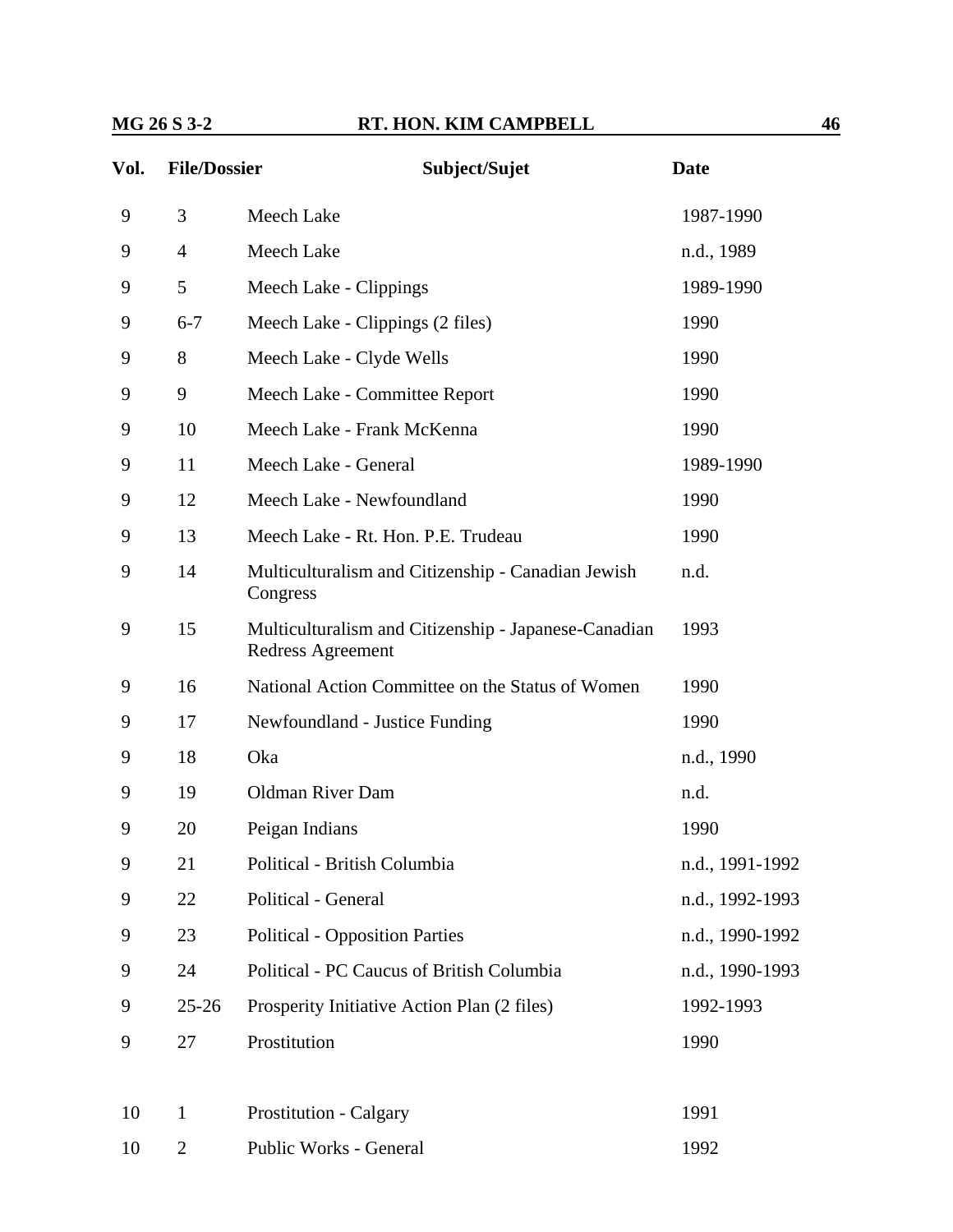| 47   |                     | RT. HON. KIM CAMPBELL                             | MG 26 S 3-2              |
|------|---------------------|---------------------------------------------------|--------------------------|
| Vol. | <b>File/Dossier</b> | Subject/Sujet                                     | <b>Date</b>              |
| 10   | 3                   | Public Works - Vancouver Public Library           | n.d., 1991-1992          |
| 10   | $\overline{4}$      | Revenue - General                                 | n.d., 1985-1992          |
| 10   | 5                   | Secretary of State - General                      | 1991-1992                |
| 10   | 6                   | Senate                                            | 1990                     |
| 10   | $\tau$              | <b>Small Business and Tourism - General</b>       | n.d., 1991-1992          |
| 10   | 8                   | Soliciting - Mt. Pleasant                         | 1990                     |
| 10   | 9                   | Sommet de la Francophonie                         | n.d., 1993               |
| 10   | $10-12$             | Sommet de la Francophonie (3 files)               | n.d., 1993               |
| 10   | 13                  | Supply and Services - General                     | n.d., 1991-1992          |
| 10   | 14                  | Transport - Canada Harbour Place Corporation      | n.d., 1989-1990          |
| 10   | $15-16$             | Transport - Canadian Airlines (2 files)           | n.d., 1991-1992          |
| 10   | 17-19               | Transport - Canadian Airlines (3 files)           | n.d., 1992               |
| 10   | 20                  | Transport - Canadian Airlines (file 1of 2)        | n.d., 1992               |
| 11   | $\mathbf{1}$        | Transport - Canadian Airlines (file 2 of 2)       | n.d., 1992               |
| 11   | $\overline{2}$      | <b>Transport - Canadian Airlines</b>              | 1992-1993                |
| 11   | 3                   | Transport - General                               | 1988-1989, 1991-<br>1993 |
| 11   | $4 - 5$             | Transport - Heli-Logging (2 files)                | n.d., 1992-1993          |
| 11   | $6 - 7$             | Transport - Highways and Railways (2 files)       | n.d., 1991-993           |
| 11   | $8-9$               | Transport - Local Airport Authority (2 files)     | n.d., 1990-1992          |
| 11   | 10                  | Transport - Marine - General                      | 1990-1992                |
| 11   | 11                  | <b>Transport - Open Skies Treaty Negotiations</b> | 1990-1993                |
| 11   | $12 - 13$           | Transport - Ports - Vancouver (2 files)           | n.d., 1988-1993          |
| 11   | 14                  | Transport - Rail                                  | n.d., 1992-1993          |
| 12   | $\mathbf{1}$        | Transport - Ridley Terminals Inc.                 | n.d., 1992               |

12 2 Transport - Round Table - Greater Vancouver n.d., 1991-1992 12 3-5 Transport - Royal Sealink Ferries (3 files) n.d., 1992-1993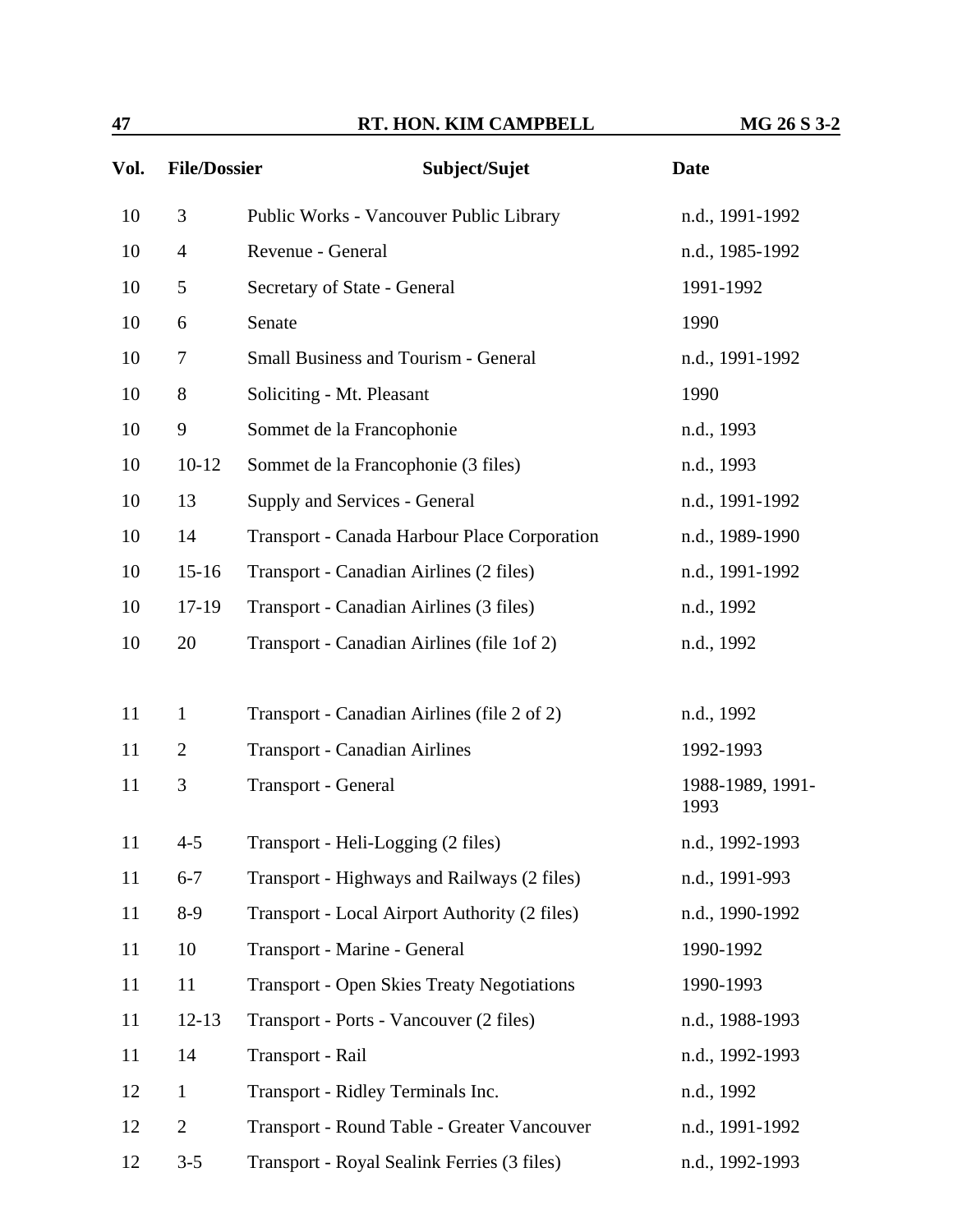| Vol. | <b>File/Dossier</b> | Subject/Sujet                                                                | <b>Date</b>                   |
|------|---------------------|------------------------------------------------------------------------------|-------------------------------|
| 12   | 6                   | Transport - Vancouver International Airport                                  | n.d., 1989-1992               |
| 12   | 7                   | Treasury Board - General                                                     | 1992                          |
| 12   | 8                   | Universities - General                                                       | 1990, 1991                    |
| 12   | 9                   | Universities - Simon Fraser University                                       | 1992                          |
| 12   | 10                  | Universities - University of British Columbia                                | 1989-1993                     |
| 12   | $11 - 12$           | Vancouver (2 files)                                                          | n.d., 1988-1989,<br>1991-1993 |
| 12   | 13                  | Vancouver City Council                                                       | 1991-1992                     |
| 12   | 14                  | Veterans Affairs - General                                                   | 1991-1993                     |
| 12   | $15 - 16$           | Veterans Affairs - "The Valour and the Horror" Series<br>$(2 \text{ files})$ | 1992                          |
| 12   | 17                  | Victoria, B.C. - General                                                     | n.d., 1988-1993               |
| 12   | 18-19               | Western Economic Diversification (2 files)                                   | n.d., 1990-1993               |
|      |                     |                                                                              |                               |
| 13   | $\mathbf{1}$        | <b>Western Economic Diversification</b>                                      | n.d., 1990-1993               |
| 13   | $\overline{2}$      | <b>Western Ministers Tour - Justice Notes</b>                                | n.d., 1990                    |
| 13   | $3 - 4$             | Women (2 files)                                                              | 1990                          |
| 13   | $5 - 6$             | Women and the Law Symposium (2 files)                                        | n.d., 1991                    |
| 13   | 7                   | Youth, Fitness and Amateur Sports - General                                  | 1990                          |
|      |                     |                                                                              |                               |
| 14   | $\mathbf{1}$        | <b>Aboriginal Constitutional Matters</b>                                     | 1990-1991                     |
| 14   | $\overline{2}$      | American Psycho                                                              | 1991                          |
| 14   | 3                   | Americas Society (April 28, 1992)                                            | 1992                          |
| 14   | $\overline{4}$      | Atlantic Groundfish Management, 1993                                         | 1993                          |
| 14   | 5                   | Abortion, 1989                                                               | 1989                          |
| 14   | 36324               | Abortion / $C-43$ (files 1-9 of 10)                                          | 1989-1990                     |

15 1 Abortion / C-43 (file 10 of 10) 1989-1990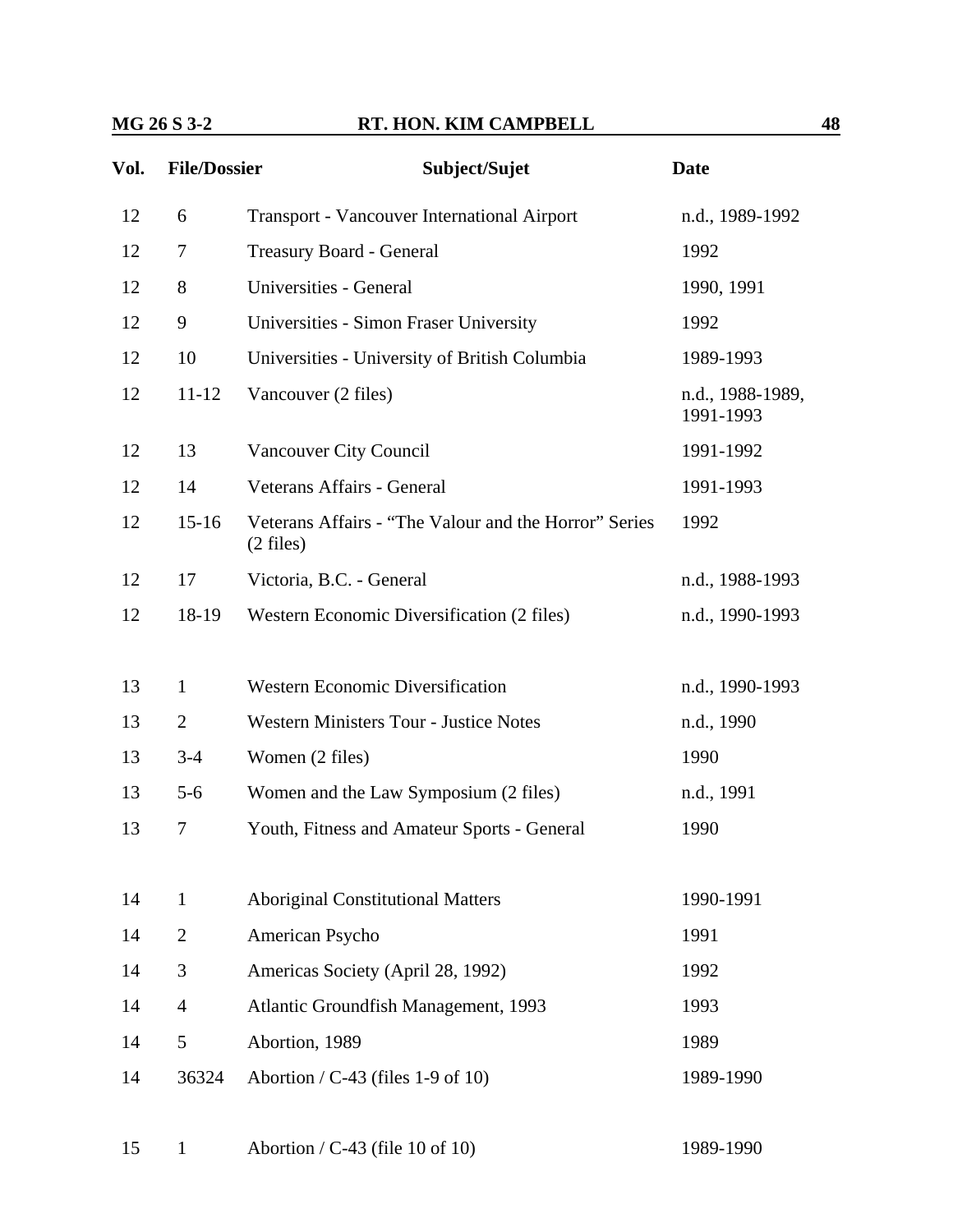| Vol. | <b>File/Dossier</b> | Subject/Sujet                                                     | <b>Date</b> |
|------|---------------------|-------------------------------------------------------------------|-------------|
| 15   | $\overline{2}$      | Ad Hoc Committee on Abortion                                      | 1990        |
| 15   | 3                   | Baird, Dr. Patricia                                               | 1991        |
| 15   | $\overline{4}$      | B'nai Brith Canada                                                | 1992        |
| 15   | 5                   | Bohnet, Gary (President), Métis Nation of the NWT                 | 1991        |
| 15   | 6                   | <b>Calendar of Legal Events</b>                                   | 1990-1991   |
| 15   | 7                   | Camp, J.J. (Meeting)                                              | 1991        |
| 15   | $8-9$               | Canada-France Maritime Boundary - New York<br>$(2 \text{ files})$ | 1991        |
| 15   | 10                  | <b>Canada-France Issues</b>                                       | 1991        |
| 15   | 11                  | <b>Canadian Bar Association Speeches</b>                          | 1990-1992   |
| 15   | 12                  | <b>Canadian Floor Millers</b>                                     | 1990        |
| 15   | $13 - 14$           | Canadian Human Rights Act (2 files)                               | 1992        |
| 15   | 15                  | <b>Canadian Judicial Council</b>                                  | 1990        |
| 15   | 16                  | Cashin (Rosanne) Case                                             | 1989-1990   |
| 15   | 17                  | <b>Child Initiatives</b>                                          | 1992        |
| 15   | 18                  | <b>Child Sexual Abuse</b>                                         | 1990        |
| 15   | 19                  | Citizenship                                                       | n.d.        |
| 15   | 20                  | Clippings                                                         | 1990        |
| 15   | 21                  | Clippings - Justice                                               | 1990-1992   |
| 15   | 22                  | Committee for the Commonwealth of Canada v. the<br>Queen          | 1991        |
| 15   | 23                  | Communications / Bill 178                                         | 1991        |
| 15   | 24                  | Compensation in the Absence of Legal or Moral<br>Responsibility   | n.d.        |
| 15   | 25                  | Concordia University                                              | 1992        |
| 15   | 26                  | Conference of European Ministers of Justice                       | 1990        |
| 15   | 27                  | Corrections and Conditional Release Act                           | 1991        |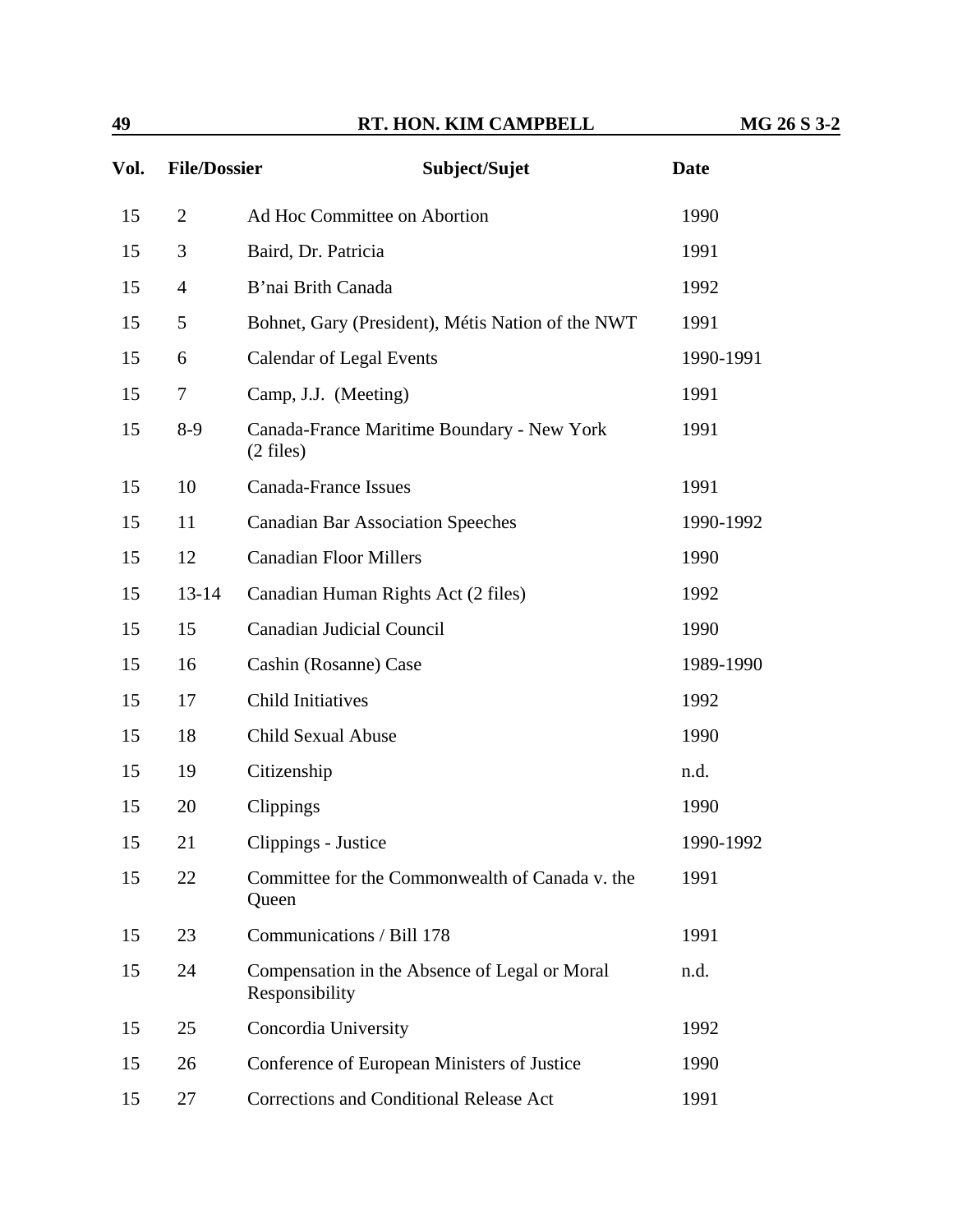| Vol. | <b>File/Dossier</b> | Subject/Sujet                                                                  | <b>Date</b> |
|------|---------------------|--------------------------------------------------------------------------------|-------------|
| 16   | $\mathbf{1}$        | "Crime, Justice and Protecting the Public"<br>(British Government Publication) | 1990        |
| 16   | 2                   | <b>Criminal Code</b>                                                           | 1989        |
| 16   | 3                   | <b>Criminal Justice Policy</b>                                                 | n.d.        |
| 16   | $\overline{4}$      | Crown Counsel Policy Manual, 1992 - Foreword                                   | 1992        |
| 16   | 5                   | <b>Deadly Force</b>                                                            | 1992        |
| 16   | 6                   | Decima Quarterly - Data on Crime                                               | 1992        |
| 16   | 7                   | Delgam Uukw v. the Queen (Gitksan)                                             | 1990        |
| 16   | 8                   | Divorce Act                                                                    | 1990        |
| 16   | 9                   | Drug Testing                                                                   | 1990        |
| 16   | 10                  | Dubin Inquiry Report                                                           | 1990        |
| 16   | 11                  | <b>Edmonton Southwest Riding Association</b>                                   | 1992        |
| 16   | 12                  | <b>Evidence of Past Sexual Conduct</b>                                         | 1991        |
| 16   | 13                  | Extradition                                                                    | 1991        |
| 16   | 14                  | <b>Family Law</b>                                                              | 1991        |
| 16   | 15                  | <b>Federal Court</b>                                                           | 1992        |
| 16   | 16                  | <b>Federal Court Appeals</b>                                                   | 1991        |
| 16   | 17                  | <b>Federal Court Challenges Program</b>                                        | 1992        |
| 16   | 18                  | Federal Ombudsman Proposal                                                     | 1991        |
| 16   | 19                  | Federal-Provincial Cost-Sharing Agreements                                     | 1990        |
| 16   | 20                  | Finlay v. the Minister of Finance et al.                                       | 1990        |
| 16   | 21-22               | Firearms (2 files)                                                             | 1991        |
| 16   | $23 - 28$           | Firearms, Bill C-80 (6 files)                                                  | 1991        |
| 16   | 29                  | Firearms / C-17 (files 1 of 3)                                                 | 1992        |
| 17   | $1 - 2$             | Firearms / $C-17$ (files 2-3 of 3)                                             | 1992        |
| 17   | 3                   | <b>Gender Equality</b>                                                         | 1991        |
| 17   | $4 - 5$             | Gitksan - B.C. Supreme Court (2 files)                                         | 1991        |
| 17   | 6                   | Goldbloom, Victor - Meeting                                                    | 1991        |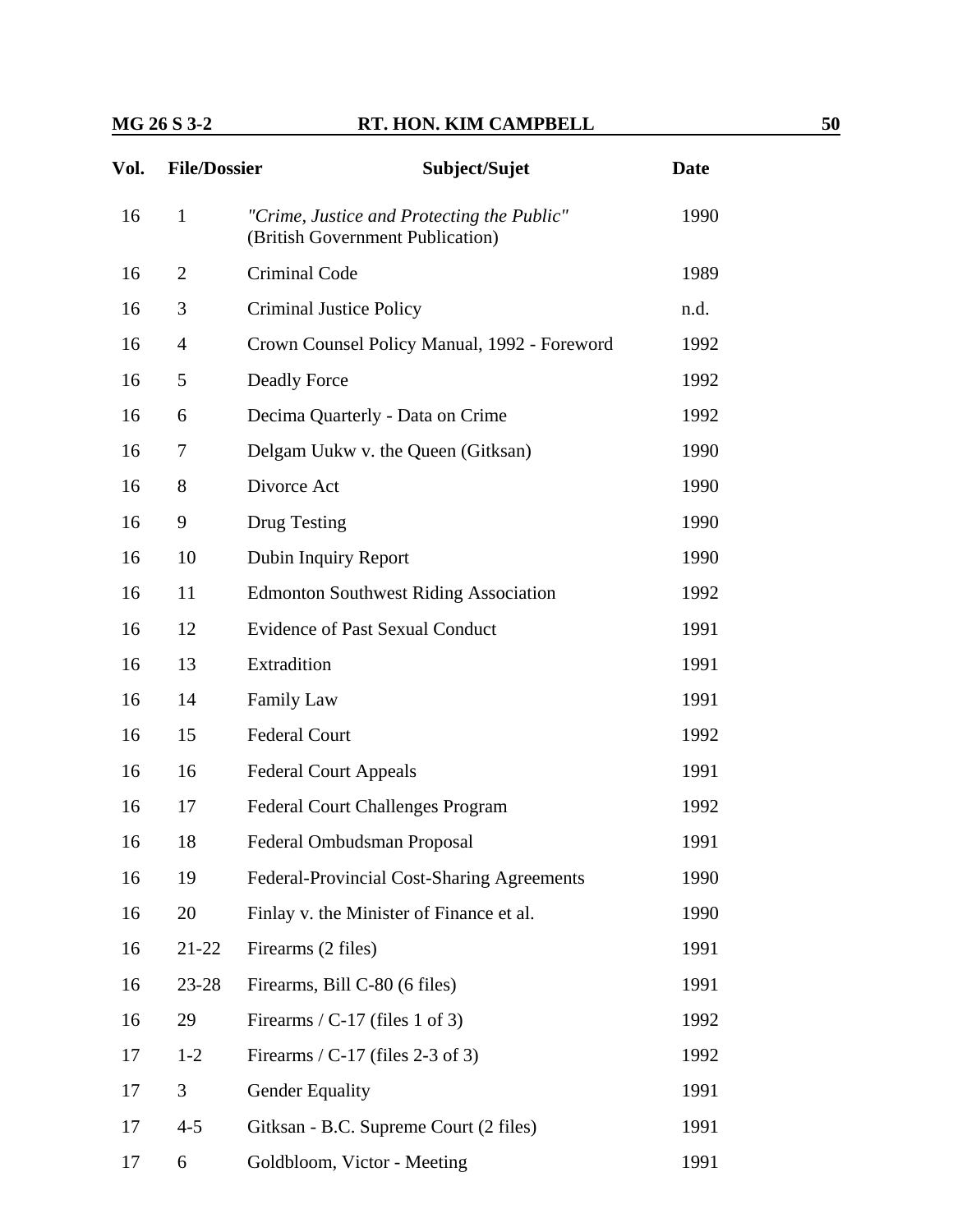| 51   |                     | RT. HON. KIM CAMPBELL                                                                                  | MG 26 S 3-2 |
|------|---------------------|--------------------------------------------------------------------------------------------------------|-------------|
| Vol. | <b>File/Dossier</b> | Subject/Sujet                                                                                          | <b>Date</b> |
| 17   | 7                   | Grandfathering                                                                                         | n.d.        |
| 17   | 8                   | Grants & Contributions Programs                                                                        | 1992        |
| 17   | 9                   | Harris, Milton - Phone Call                                                                            | 1991        |
| 17   | 10                  | Hebert et al. v. the Queen et al.                                                                      | 1991        |
| 17   | $11 - 14$           | Human Rights (4 files)                                                                                 | 1985-1992   |
| 17   | 15                  | Hyndman, Margaret                                                                                      | 1991        |
| 17   | 16                  | <b>Indian Band By-Laws</b>                                                                             | 1991        |
| 17   | $17 - 20$           | Institut international de droit d'expression française<br>(IDEF) - Congrès - Montréal (files 1-4 of 5) | 1992        |
| 18   | $\mathbf{1}$        | Institut international de droit d'expression française<br>(IDEF) - Congrès - Montréal (file 5 of 5)    | 1992        |
| 18   | $\overline{2}$      | <b>Inter Pares</b>                                                                                     | 1990-1991   |
| 18   | 3                   | James Bay and Northern Quebec Native Claims<br>Settlement Act                                          | 1991        |
| 18   | $\overline{4}$      | <b>Judges Act Amendments</b>                                                                           | 1991        |
| 18   | 5                   | Judges' Salaries and Benefits                                                                          | 1990        |
| 18   | 6                   | Judges' Salaries and Benefits                                                                          | 1990        |
| 18   | 7                   | <b>Judicial Appointments</b>                                                                           | 1990-1991   |
| 18   | 8                   | Judicial Determination of Parole Eligibility Dates                                                     | 1991        |
| 18   | 9                   | "Justice in the 1990's" - Information Package for<br><b>Employees</b>                                  | 1990        |
| 18   | 10                  | <b>KAON</b>                                                                                            | 1991-1992   |
| 18   | 11                  | <b>KAON</b>                                                                                            | 1992        |
| 18   | 12                  | Kealey, Glen                                                                                           | 1991        |
| 18   | 13                  | Kemano Litigation                                                                                      | 1991        |

18 14 Lamer, Chief Justice Antonio 1992

18 16-17 Law Reform Commission (2 files) 1990

18 15 Law Foundation of B.C. 1990-1991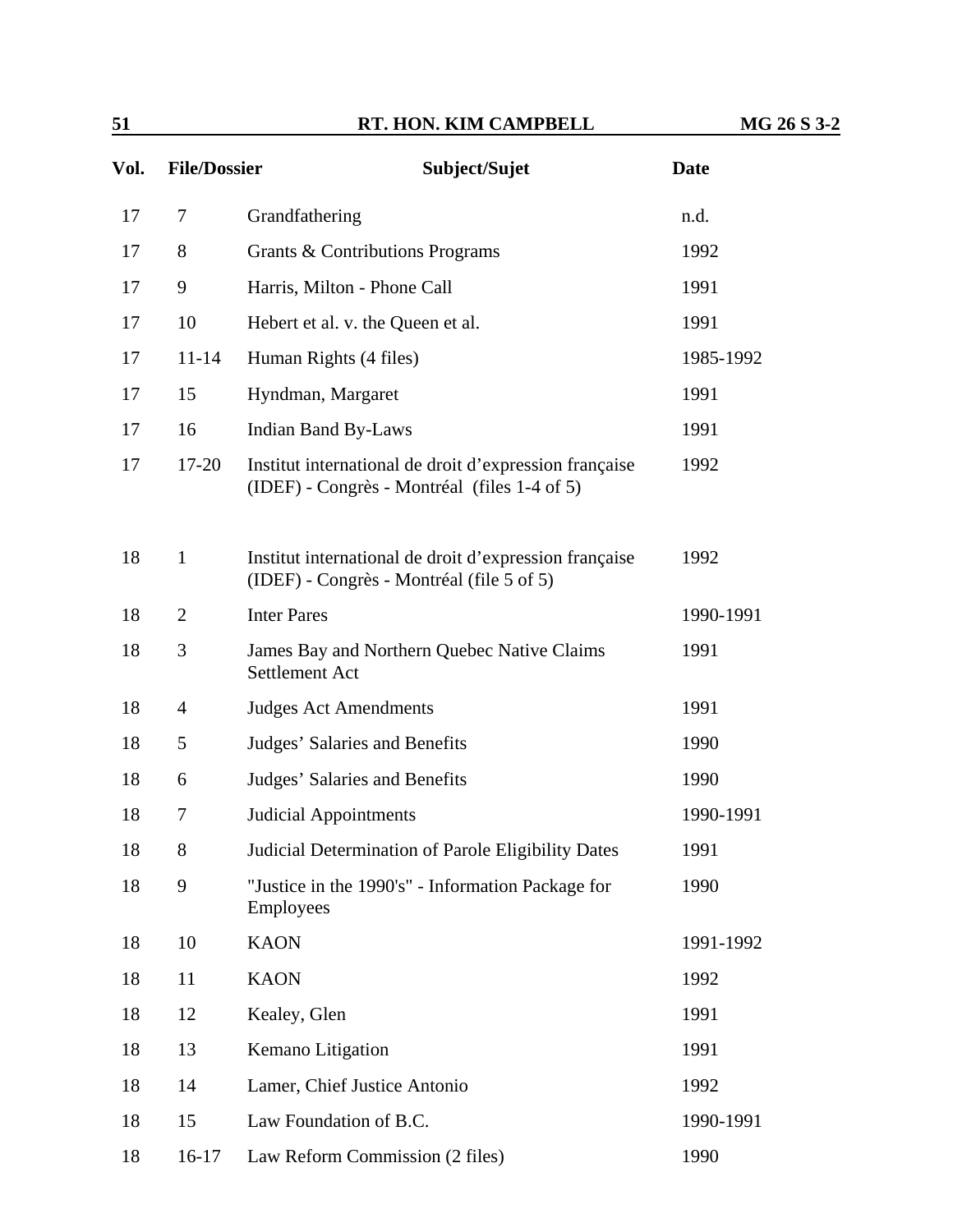| Vol. | <b>File/Dossier</b> | Subject/Sujet                                                                   | <b>Date</b>     |
|------|---------------------|---------------------------------------------------------------------------------|-----------------|
| 18   | 18                  | Maclean's Magazine                                                              | 1990            |
| 18   | 19                  | <b>Magazine Capacity Limited</b>                                                | n.d.            |
| 18   | 20                  | Manitoba Justice                                                                | 1991            |
| 18   | 21                  | Marshall, Donald - Inquiry                                                      | 1990            |
| 18   | 22                  | Marshall, Mr. Justice David                                                     | 1991            |
| 18   | 23                  | Media Tapes and Transcripts                                                     | 1990            |
| 18   | 24                  | <b>Mental Disorder</b>                                                          | 1987-1991       |
| 18   | 25                  | <b>Métis National Council</b>                                                   | 1990-1991       |
| 18   | 26                  | Métis Native Council of Canada                                                  | Mar. 1991       |
| 18   | 27                  | Metro Toronto Police Board                                                      | 1991            |
|      |                     |                                                                                 |                 |
| 19   | $\mathbf{1}$        | <b>Mental Disorder - Press Release</b>                                          | 1991            |
| 19   | $\overline{2}$      | Miscellaneous - Justice                                                         | n.d., 1990-1992 |
| 19   | 3                   | Mulroney, Brian                                                                 | 1990            |
| 19   | $\overline{4}$      | <b>Musqueam Taxation By-law Strategy</b>                                        | 1990-1991       |
| 19   | 36285               | NAFTA Briefing Book (2 files)                                                   | 1992            |
| 19   | $\overline{7}$      | <b>National Aids Strategy</b>                                                   | 1990            |
| 19   | $8-13$              | National Symposium on Women, Law and the<br>Administration of Justice (6 files) | 1990-1992       |
| 19   | 14                  | Nelles v. Ontario                                                               | 1989            |
| 19   | 15                  | Nepoose Case                                                                    | 1991            |
| 19   | 16                  | Newfoundland's Motion                                                           | 1990            |
| 19   | 17                  | News Releases and Communiqués (3 files)                                         | 1990-1992       |
| 19   | 18                  | Ng Case                                                                         | 1990            |
| 19   | 19-20               | Oka (files $1-2$ of 3)                                                          | 1990            |
|      |                     |                                                                                 |                 |
| 20   | $\mathbf{1}$        | Oka (file $3$ of $3$ )                                                          | 1990            |
| 20   | $\overline{2}$      | Obstetricians & Gynaecologists                                                  | 1990            |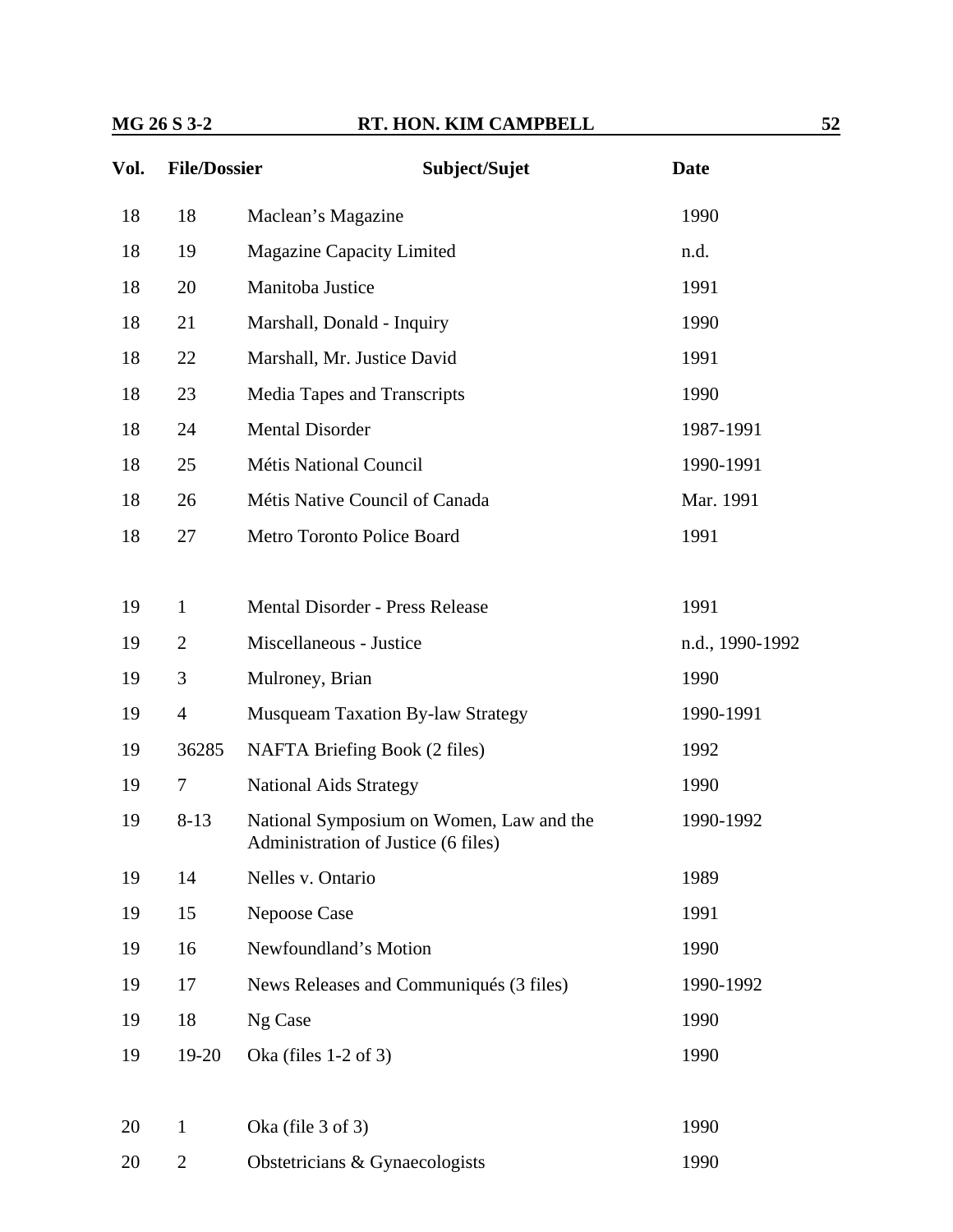| 53   |                     | RT. HON. KIM CAMPBELL                                                                                                              | MG 26 S 3-2 |
|------|---------------------|------------------------------------------------------------------------------------------------------------------------------------|-------------|
| Vol. | <b>File/Dossier</b> | Subject/Sujet                                                                                                                      | <b>Date</b> |
| 20   | 3                   | Parliament of Canada Act                                                                                                           | 1990        |
| 20   | $\overline{4}$      | Pawlowski, Michael                                                                                                                 | 1990-1992   |
| 20   | 5                   | Pornography                                                                                                                        | n.d., 1993  |
| 20   | 6                   | Prevention of Crime & Treatment of Offenders                                                                                       | 1990        |
| 20   | 7                   | Privacy Commissioner of Canada                                                                                                     | 1990        |
| 20   | 8                   | <b>Private Prosecutions</b>                                                                                                        | 1991        |
| 20   | 9                   | Proposals for Off-Reserve Self-Government and<br>Documentation on Federal Relationship with Métis and<br><b>Non-Status Indians</b> | 1991        |
| 20   | 10                  | <b>Prostitution - Soliciting</b>                                                                                                   | 1991        |
| 20   | 11                  | Protection of Society                                                                                                              | 1991        |
| 20   | 12                  | <b>Public Works Nuisances Regulations</b>                                                                                          | 1989-1990   |
| 20   | 13                  | Quebec Bill 150                                                                                                                    | 1991        |
| 20   | 14                  | Queen's Counsel                                                                                                                    | 1990        |
| 20   | 15                  | Queen v. Shalom Schachter                                                                                                          | 1990        |
| 20   | $16-20$             | Rapeshield / C-49 (5 files)                                                                                                        | 1991-1992   |
| 20   | 21                  | Report of the Royal Commission Into Deep Sleep<br>Therapy                                                                          | 1991        |
| 20   | 22                  | Resources                                                                                                                          | n.d.        |
| 20   | 23                  | Royal Commission on Aboriginal Peoples                                                                                             | 1991-1992   |
| 21   | $\mathbf{1}$        | Seaboyer, Steven v. the Queen                                                                                                      | 1991        |
| 21   | $\overline{2}$      | Segal, Hugh (Meeting with)                                                                                                         | 1992        |
| 21   | 3                   | <b>Senate Candidates</b>                                                                                                           | 1990        |
| 21   | $\overline{4}$      | Senate Litigation                                                                                                                  | 1990        |
| 21   | 5                   | Sentencing                                                                                                                         | 1990        |
| 21   | 6                   | Sentencing Patterns & Sentencing Options Relating to<br>Aboriginal Offenders                                                       | 1989-1991   |
| 21   | $\overline{7}$      | <b>Serial Trading Cards</b>                                                                                                        | 1992        |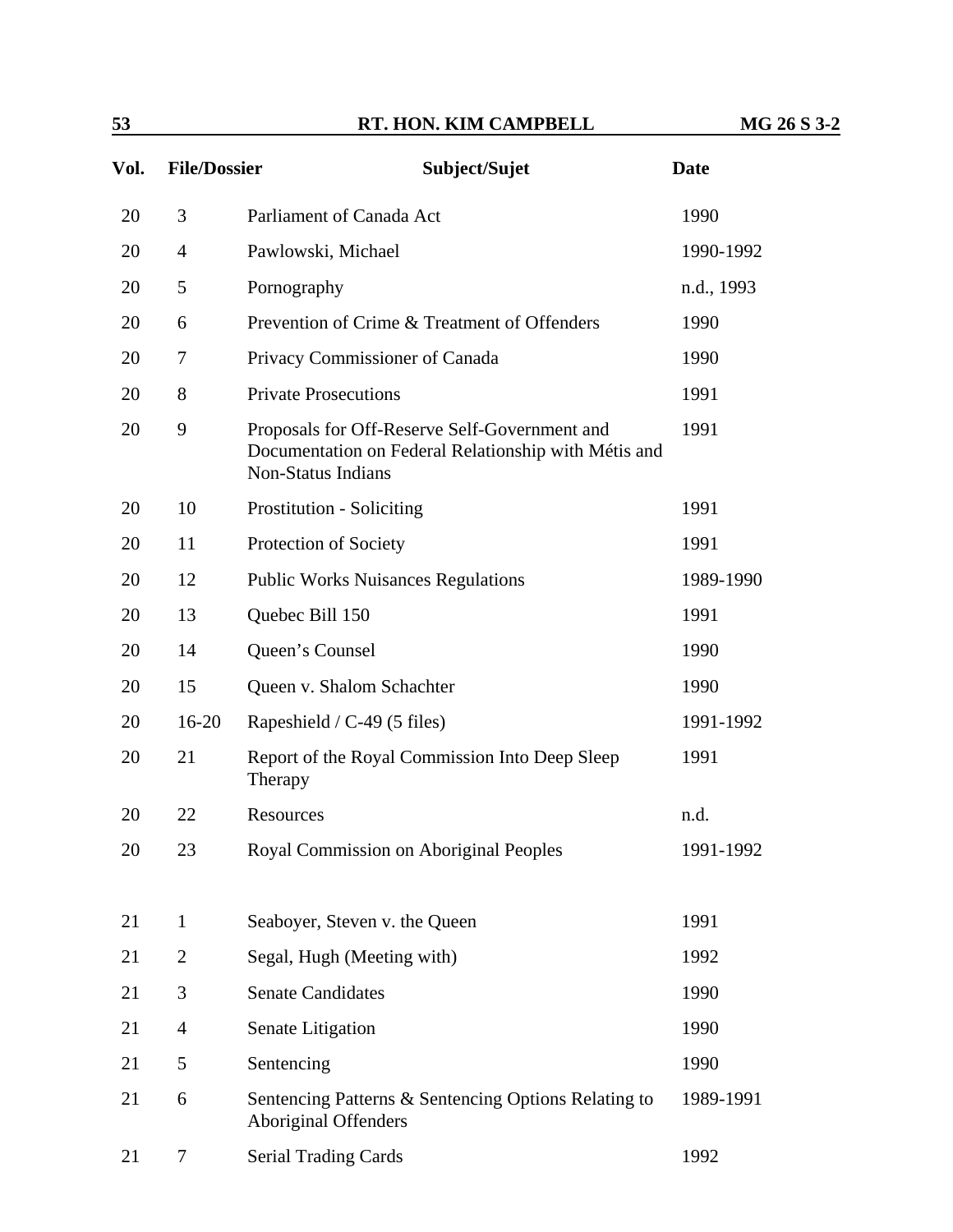| Vol. | <b>File/Dossier</b> | Subject/Sujet                                                                             | <b>Date</b>    |
|------|---------------------|-------------------------------------------------------------------------------------------|----------------|
| 21   | $8-9$               | Sexual Assault Bill (2 files)                                                             | 1992           |
| 21   | 10                  | <b>Sexual Orientation</b>                                                                 | 1991-1992      |
| 21   | 11                  | <b>Single Trial Court</b>                                                                 | 1990-1991      |
| 21   | 12                  | <b>Solicitor General</b>                                                                  | 1990           |
| 21   | 13                  | Smith, Hon. Bud - Proposal                                                                | 1989           |
| 21   | 14                  | Statutory Responsibilities of the Minister of Justice                                     | 1991           |
| 21   | 15                  | Steele v. the Queen                                                                       | 1990           |
| 21   | 16                  | Steele v. Warden of Mountain Institution                                                  | 1990           |
| 21   | 17                  | Supreme Court                                                                             | 1989-1991      |
| 21   | 18-23               | Tait, John (6 files)                                                                      | 1990-1992      |
| 21   | 24                  | Taylor, Claude re: American Airlines                                                      | 1991           |
| 21   | 25                  | Tennant, Paul (Report on the South Island Project)                                        | 1992           |
| 21   | 26                  | <b>Territorial Court Act</b>                                                              | 1990           |
| 21   | 27                  | The Life of Nancy B. - An Environmental Analysis -<br>February 1992                       | 1992           |
| 21   | 28                  | Trends on G-7 Unemployment Rates                                                          | 1992           |
| 22   | $1-2$               | Trip: Ottawa - Hamilton - Winona - Beamsville -<br>Niagara-on-the-Lake - Ottawa (2 files) | June 1992      |
| 22   | $3 - 5$             | Trip to Montreal, Toronto, Niagara Falls and<br>Vancouver (3 files)                       | Oct. 1992      |
| 22   | 6                   | Victims of Crime Compensation Act - Bill C-310                                            | 1991           |
| 22   | 7                   | War Crimes                                                                                | 1990           |
| 22   | 8                   | Young Offenders                                                                           | 1987-1991      |
| 22   | 9                   | Westar Mining Ltd.                                                                        | 1992           |
| 22   | 10                  | Western Judicial Education Centre, "The Western<br>Workshop"                              | 12-18 May 1990 |
| 22   | 11                  | <b>Westray Mine Project</b>                                                               | 1992           |
| 22   | 12                  | Women and Justice                                                                         | 1991           |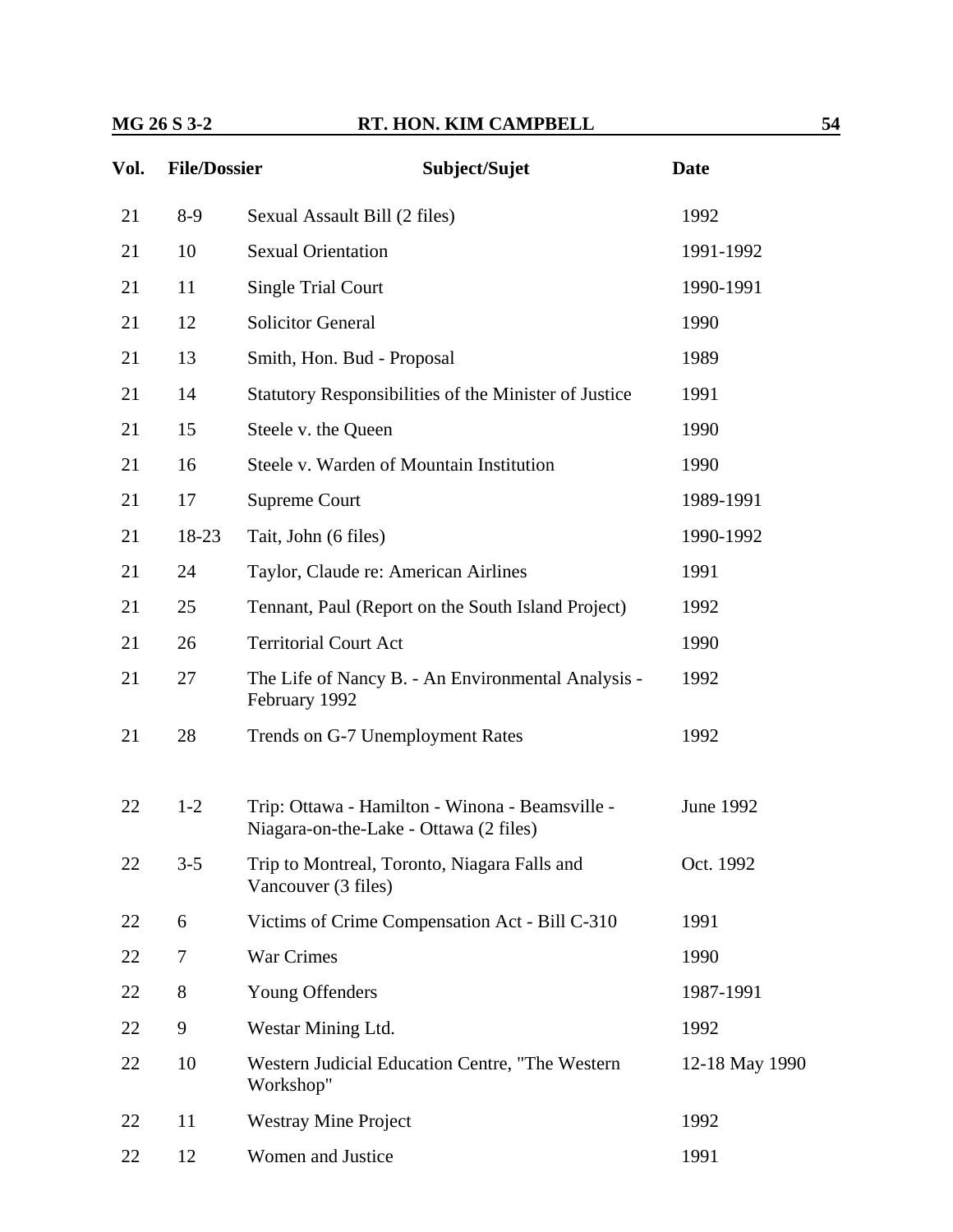| 55   |                     |                     | RT. HON. KIM CAMPBELL | MG 26 S 3-2 |
|------|---------------------|---------------------|-----------------------|-------------|
| Vol. | <b>File/Dossier</b> |                     | Subject/Sujet         | Date        |
| 22   | 13                  | Young Offenders Act |                       | 1991-1992   |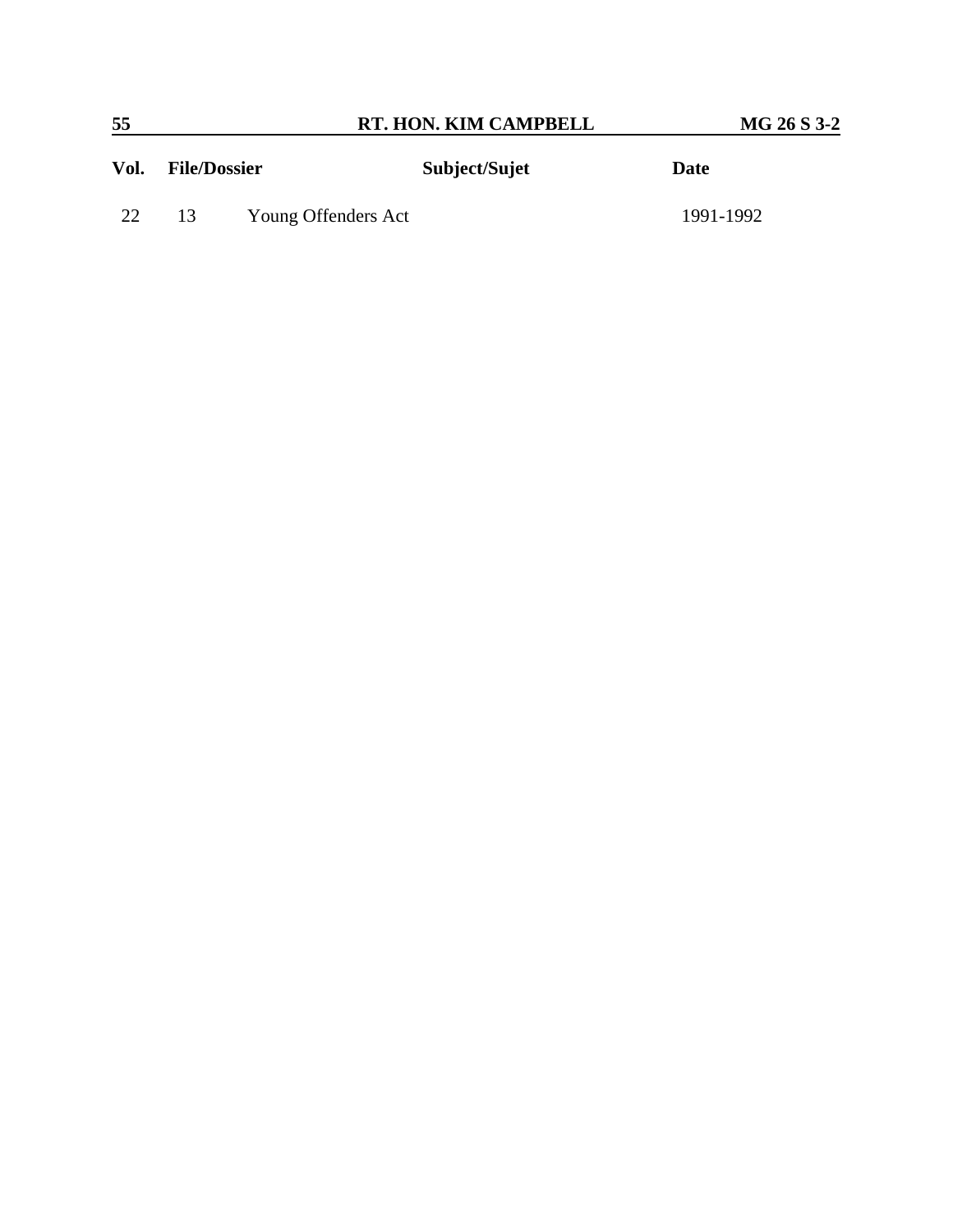# **RT. HON. KIM CAMPBELL**

# **MG 26 S 3**

# **JUSTICE SERIES**

| MG 26 S 3-3  |                     | <b>Charlottetown Agreement Sub-series</b>                              |             |
|--------------|---------------------|------------------------------------------------------------------------|-------------|
| Vol.         | <b>File/Dossier</b> | Subject/Sujet                                                          | <b>Date</b> |
| $\mathbf{1}$ | $\mathbf{1}$        | <b>Aboriginal Issues</b>                                               | n.d., 1991  |
| $\mathbf{1}$ | $\overline{2}$      | <b>British Columbia</b>                                                | 1991-1992   |
| $\mathbf{1}$ | 3                   | Cabinet Committee on Canadian Unity, 17 September<br>1990              | 1990        |
| $\mathbf{1}$ | $4 - 5$             | Cabinet Committee on Canadian Unity, 24-25 September<br>1990 (2 files) | 1990        |
| $\mathbf{1}$ | 6                   | Cabinet Committee on Canadian Unity, 18 October 1990                   | 1990        |
| $\mathbf{1}$ | 7                   | Cabinet Committee on Canadian Unity, 7 November<br>1990                | 1990        |
| $\mathbf{1}$ | 8                   | Cabinet Committee on Canadian Unity, 22 November<br>1990               | 1990        |
| $\mathbf{1}$ | 9                   | Cabinet Committee on Canadian Unity, 29 November<br>1990               | 1990        |
| $\mathbf{1}$ | 10                  | Cabinet Committee on Canadian Unity, 19 December<br>1990               | 1990        |
| $\mathbf{1}$ | 11                  | Cabinet Committee on Canadian Unity, 14 March 1991                     | 1991        |
| $\mathbf{1}$ | 12                  | Cabinet Committee on Canadian Unity, 20 March 1991                     | 1991        |
| $\mathbf{1}$ | 13                  | Cabinet Committee on Canadian Unity, 2 May 1991                        | 1991        |
| $\mathbf{1}$ | 14                  | Cabinet Committee on Canadian Unity, 10-11 May 1991                    | 1991        |
| $\mathbf{1}$ | 15                  | Cabinet Committee on Canadian Unity, 15-16 May 1991                    | 1991        |
| $\mathbf{1}$ | 16                  | Cabinet Committee on Canadian Unity, 23 May 1991                       | 1991        |
| $\mathbf{1}$ | 17                  | Cabinet Committee on Canadian Unity, 27 May 1991                       | 1991        |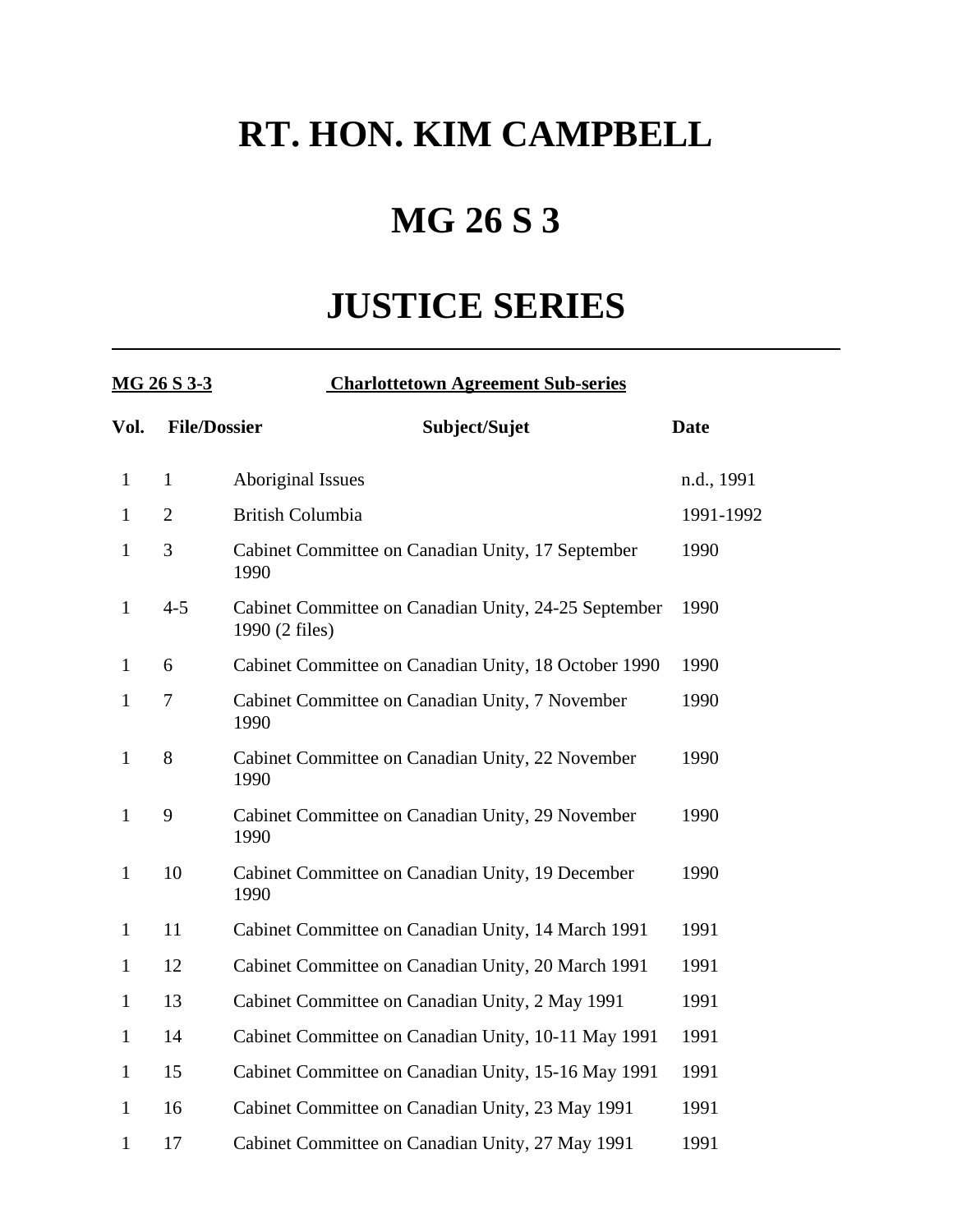| 57             |                     | RT. HON. KIM CAMPBELL                                                                         | MG 26 S 3-3 |
|----------------|---------------------|-----------------------------------------------------------------------------------------------|-------------|
| Vol.           | <b>File/Dossier</b> | Subject/Sujet                                                                                 | <b>Date</b> |
| $\mathbf{1}$   | 18                  | Cabinet Committee on Canadian Unity, 5 June 1991                                              | 1991        |
| 2              | $\mathbf{1}$        | Cabinet Committee on Canadian Unity, 10 June 1991                                             | 1991        |
| $\overline{2}$ | $\overline{2}$      | Cabinet Committee on Canadian Unity, 17 June 1991                                             | 1991        |
| $\mathbf{2}$   | 3                   | Cabinet Committee on Canadian Unity, 21 June 1991                                             | 1991        |
| $\overline{2}$ | $4 - 5$             | Cabinet Committee on Canadian Unity, 25-28 June 1991<br>$(2 \text{ files})$                   | 1991        |
| $\overline{2}$ | 6                   | Cabinet Committee on Canadian Unity, 3-4 July 1991                                            | 1991        |
| $\overline{2}$ | 7                   | Cabinet Committee on Canadian Unity, 14-16 August<br>1991                                     | 1991        |
| $\overline{2}$ | 8                   | Cabinet Committee on Canadian Unity, 9 March 1992                                             | 1992        |
| $\overline{2}$ | 9                   | Cabinet Committee on Canadian Unity, 4 May 1992                                               | 1992        |
| $\overline{c}$ | 10                  | Cabinet Committee on Government Priorities (National<br>Unity), 28 August 1990                | 1990        |
| $\overline{2}$ | 11                  | Cabinet Committee on Canadian Unity and<br><b>Constitutional Negotiations - Briefing Book</b> | 1991        |
| $\overline{2}$ | 12                  | "Canada's Choice: Crisis of Capital or Renewed<br>Federalism" by John McCallum                | 1992        |
| $\overline{2}$ | 13                  | Canadian Unity - In Brief                                                                     | 1991-1992   |
| $\mathbf{2}$   | 14                  | Canadian Unity - Miscellaneous                                                                | 1991        |
| 2              | 15                  | Canadian Unity - Reference Material                                                           | 1990-1992   |
| $\overline{c}$ | 16                  | <b>Charlottetown Agreement</b>                                                                | 1992        |
| 3              | $1 - 3$             | Co-ordinating Committee of Ministers on Canadian<br>Unity, 1991 (3 files)                     | 1991        |
| 3              | $\overline{4}$      | Council for Canadian Unity, 1992                                                              | 1992        |
| 3              | $5 - 7$             | Coyne, Deborah (3 files)                                                                      | 1992        |
| 3              | 8                   | First Peoples and the Constitution                                                            | 1992        |
| 3              | 9                   | Group of 22                                                                                   | 1991        |
| 3              | 10                  | Mair, Rafe                                                                                    | 1980-1992   |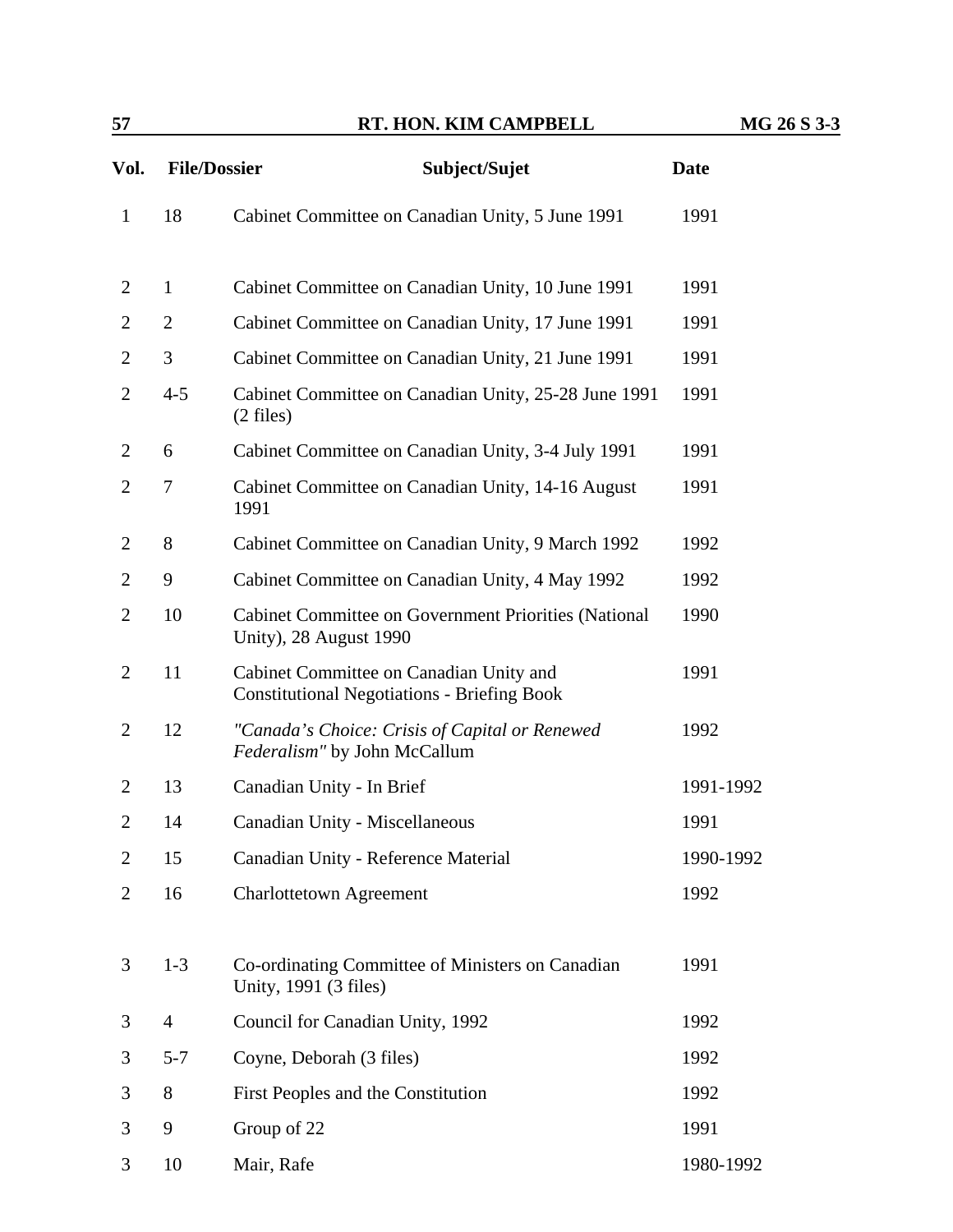| Vol. | <b>File/Dossier</b> | Subject/Sujet                                                                                                     | <b>Date</b> |
|------|---------------------|-------------------------------------------------------------------------------------------------------------------|-------------|
| 3    | 11                  | Media and Environmental Analysis on Canadian Unity,<br>1991-1992                                                  | 1991-1992   |
| 3    | 12                  | National Unity Update from Steven Greenaway                                                                       | 1992        |
| 3    | 13                  | Northumberland Group - Maritime Provinces                                                                         | 1991        |
| 3    | 14                  | <b>Parliamentary Government</b>                                                                                   | 1991        |
| 3    | 15                  | Multilateral Meeting on the Constitution                                                                          | 1992        |
| 3    | $16-18$             | P.C. General Meeting and Policy Conference, Toronto,<br>August 1991 (3 files)                                     | 1991        |
| 3    | 19                  | Publication: "Distribution of Powers and Functions in<br>Federal Systems"                                         | 1991        |
| 3    | 20                  | Publication: "La Communauté européenne : Un modèle<br>politique pour le Canada?"                                  | 1991        |
| 3    | 21                  | Publication: "Le Fédéralisme canadien et l'union<br>économique"                                                   | 1991        |
| 3    | 22                  | Publication: "Responsive Institutions for a Modern<br>Canada"                                                     | 1991        |
| 3    | 23                  | Publication: "Sharing Canada's Future Together:<br>Proposals"                                                     | 1991        |
| 3    | 24                  | Publication: "The Constitution Acts, 1867 to 1982"                                                                | 1989        |
| 3    | 25                  | Publication: "The History of Canada's Constitutional<br>Development"                                              | 1991        |
| 3    | 26                  | Question-and-Answer Book on Federal-Provincial and<br>Canadian Unity Issues, September 1990                       | 1990        |
| 4    | $1-2$               | Referendum Campaign (Yes committee) (2 files)                                                                     | 1992        |
| 4    | $3 - 5$             | Referendum Legislation (3 files)                                                                                  | 1992        |
| 4    | 6                   | Report of the Commission on the Political and<br>Constitutional Future of Québec (Bélanger-Campeau<br>Commission) | 1991        |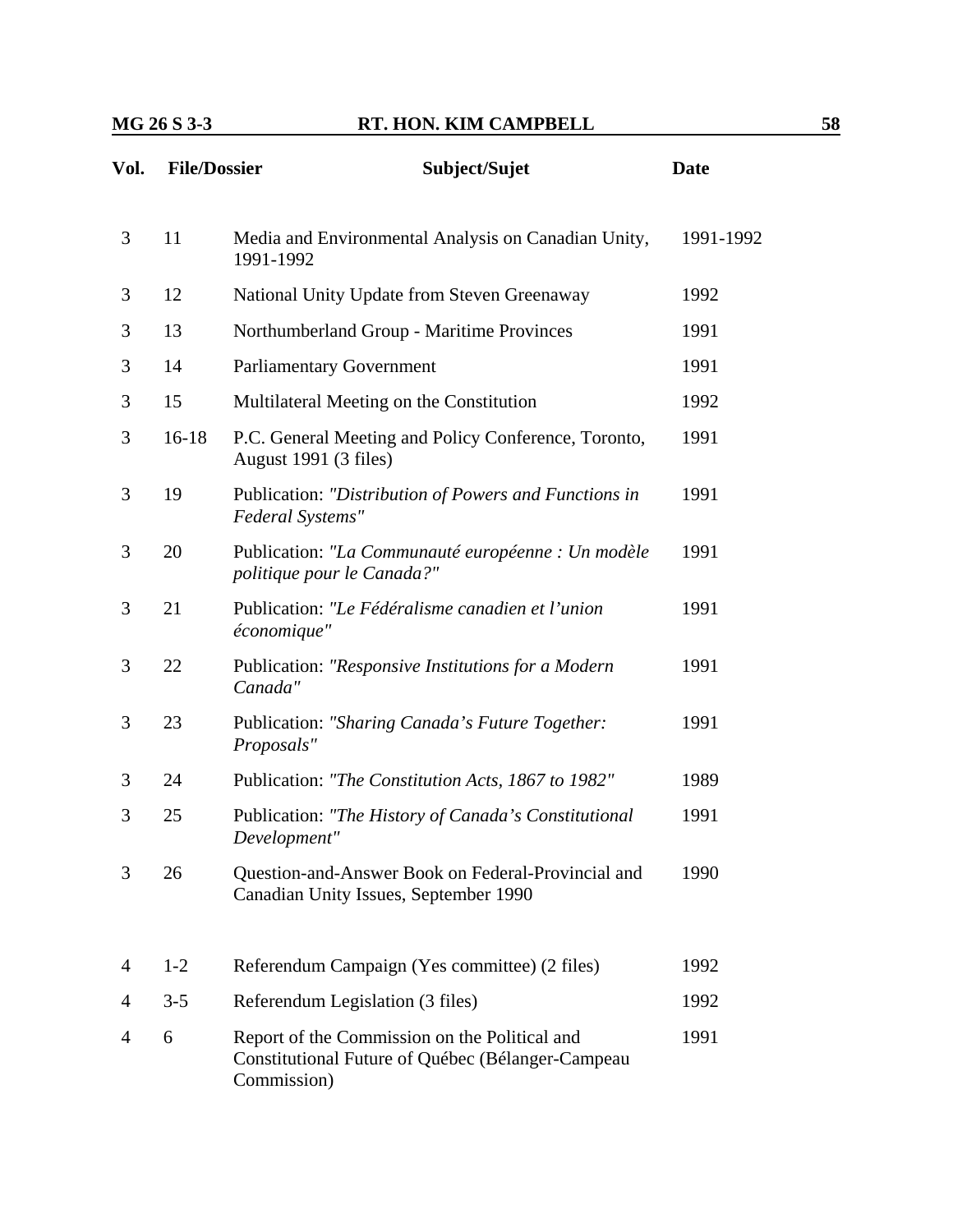| Vol.           | <b>File/Dossier</b> | Subject/Sujet                                                                                                                                                               | Date      |
|----------------|---------------------|-----------------------------------------------------------------------------------------------------------------------------------------------------------------------------|-----------|
| 4              | $\overline{7}$      | Report of the Special Joint Committee of the Senate and<br>the House of Commons (Beaudoin-Edwards Committee)<br>on the Processes for Amending the Constitution of<br>Canada | 1991      |
| 4              | 8                   | "Shared Values: The Canadian Identity"                                                                                                                                      | 1991      |
| 4              | 9                   | Special Joint Committee on the Process for Amending<br>the Constitution                                                                                                     | 1992      |
| 4              | 10                  | Taylor, Charles, "Shared and Divergent Values"                                                                                                                              | 1991      |
| 4              | 11                  | "Towards a Revitalized Canada."                                                                                                                                             | 1991      |
| $\overline{4}$ | 12                  | Tremblay, Arthur - "Bâtir ensemble l'avenir du Canada"                                                                                                                      | 1991      |
| 4              | $13 - 14$           | Unity Communications Overview (2 files)                                                                                                                                     | 1991-1992 |
|                |                     |                                                                                                                                                                             |           |
| 5              | $1-4$               | Unity / Constitution (4 files)                                                                                                                                              | 1991-1992 |
| 5              | 5                   | Unity Communications Services, November 1991                                                                                                                                | 1991      |
| 5              | 6                   | Unity Initiative - Second Launch                                                                                                                                            | 1991      |
| 5              | $\overline{7}$      | "Young People Speak" - Citizens' Forum on Canada's<br>Future                                                                                                                | 1991      |

**59 RT. HON. KIM CAMPBELL MG 26 S 3-3**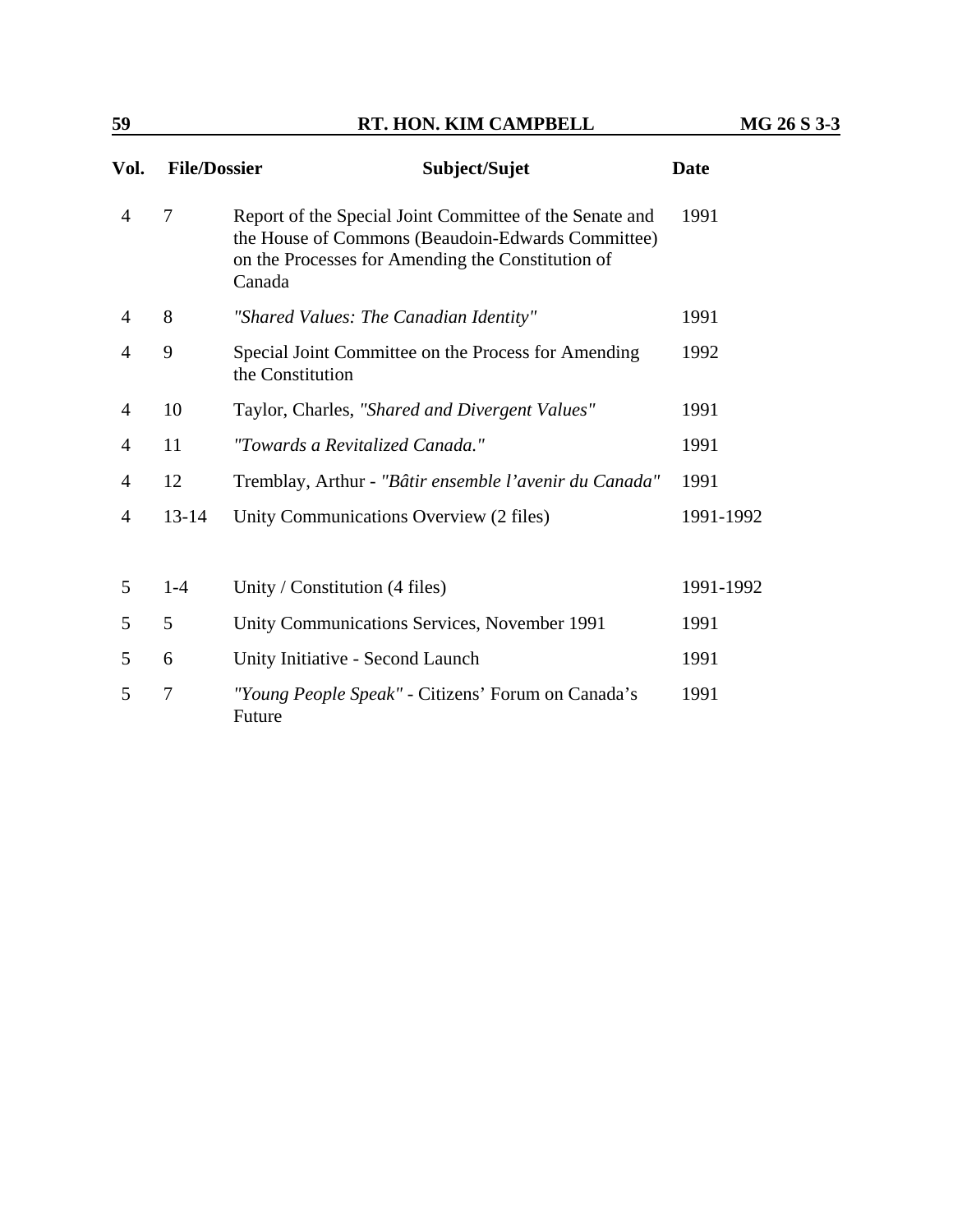## **RT. HON. KIM CAMPBELL**

## **MG 26 S 4**

# **NATIONAL DEFENCE AND VETERANS AFFAIRS SERIES**

| MG 26 S 4-1  |                     | <b>National Defence and Veterans Affairs -</b><br><b>Coded Files Sub-Series</b>           |                 |  |  |
|--------------|---------------------|-------------------------------------------------------------------------------------------|-----------------|--|--|
| Vol.         | <b>File/Dossier</b> | Subject/Sujet                                                                             | <b>Date</b>     |  |  |
| $\mathbf{1}$ | 1                   | 200-2 Vol. 1, General Administration & Management -<br>Offers of Service                  | n.d., 1992-1993 |  |  |
| 1            | $\overline{2}$      | 200-3-1 Vol. 1, General Administration &<br>Management - General Invitations              | n.d., 1993      |  |  |
| 1            | $3-4$               | 200-3-2 Vol. 1, General Administration &<br>Management - Minister's Invitations (2 files) | n.d., 1992-1993 |  |  |
| 1            | 5                   | 200-3-2 Vol. 2, General Administration &<br>Management - Minister's Invitations           | n.d., 1993      |  |  |
| 1            | 6                   | 200-3-2 Vol. 3, General Administration &<br>Management - Minister's Invitations           | n.d., 1993      |  |  |
| 1            | $\overline{7}$      | 200-3-2 Vol. 4, General Administration &<br>Management - Minister's Invitations           | n.d., 1993      |  |  |
| 1            | $8-9$               | 200-3-2 Vol. 5, General Administration &<br>Management - Minister's Invitations (2 files) | n.d., 1992-1993 |  |  |
| $\mathbf{1}$ | 10                  | 200-3-2 Vol. 6, General Administration &<br>Management - Minister's Invitations           | n.d., 1993      |  |  |
| 1            | 11                  | 200-3-2 Vol. 7, General Administration &<br>Management - Minister's Invitations           | n.d., 1992-1993 |  |  |
| 1            | $12 - 13$           | 200-3-2 Vol. 8, General Administration &<br>Management - Minister's Invitations (2 files) | n.d., 1993      |  |  |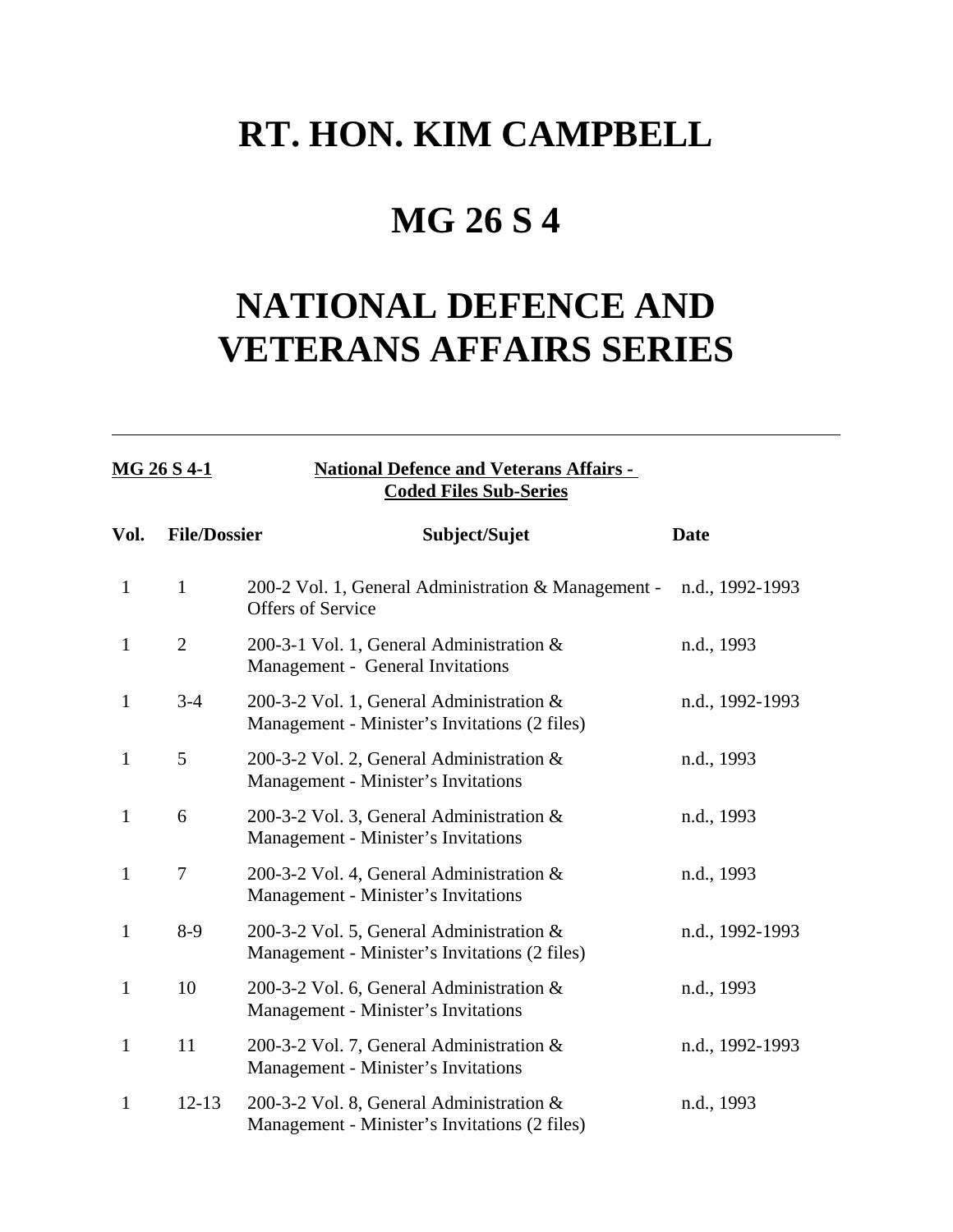| 61             |                     | RT. HON. KIM CAMPBELL                                                                                                | MG 26 S 4-1              |  |
|----------------|---------------------|----------------------------------------------------------------------------------------------------------------------|--------------------------|--|
| Vol.           | <b>File/Dossier</b> | Subject/Sujet                                                                                                        | <b>Date</b>              |  |
| $\overline{2}$ | $1-2$               | 200-3-2 Vol. 9, General Administration &<br>Management - Minister's Invitations (2 files)                            | n.d., 1993               |  |
| $\overline{2}$ | 3                   | 200-5 Vol. 1, General Administration & Management -<br>Invitations                                                   | 1993                     |  |
| $\overline{2}$ | $\overline{4}$      | 200-7 Vol. 1, General Administration & Management -<br>Letters of Condolence                                         | 1980, 1993               |  |
| $\overline{2}$ | 5                   | 212-2 Vol. 1, Appreciation, Congratulations $\&$<br>Greetings - Congratulations                                      | n.d., 1993               |  |
| $\overline{2}$ | 6                   | 212-3 Vol. 1, Appreciation, Congratulations &<br>Greetings - Letters of Appreciation & Commendation                  | n.d., 1992-1993          |  |
| $\overline{2}$ | $\overline{7}$      | 215-1 Vol. 1, Associations, Societies & Clubs -<br>General                                                           | n.d., 1992-1993          |  |
| $\overline{2}$ | 8                   | 215-1 Vol. 2, Associations, Societies & Clubs -<br>General                                                           | n.d., 1988-1993          |  |
| $\overline{2}$ | $9-10$              | 215-1 Vol. 3, Associations, Societies & Clubs -<br>General (2 files)                                                 | n.d., 1992-1993          |  |
| $\overline{2}$ | 11                  | 215-1 Vol. 4, Associations, Societies & Clubs -<br>General                                                           | n.d., 1992-1993          |  |
| 3              | $1-2$               | 215-1 Vol. 5, Associations, Societies & Clubs -<br>General (2 files)                                                 | n.d., 1993               |  |
| 3              | 3                   | 215-1 Vol. 6, Associations, Societies & Clubs -<br>General                                                           | n.d., 1993               |  |
| 3              | $\overline{4}$      | 215-2 Vol. 1, Associations, Societies & Clubs - Indian<br>& Eskimo Associations                                      | n.d., 1992-1993          |  |
| 3              | 5                   | 215-10/01 Vol. 1, Associations, Societies & Clubs -<br>Defence Industrial Preparedness Advisory Committee<br>(DIPAC) | n.d., 1990,<br>1992-1993 |  |
| 3              | 6                   | 215-10/N1 Vol. 1, Associations, Societies & Clubs -<br><b>Naval Officers Association of Canada</b>                   | n.d., 1993               |  |
| 3              | $\overline{7}$      | 215-10/N2 Vol. 1, Associations, Societies & Clubs -<br>Naval League of Canada                                        | n.d., 1992-1993          |  |
| 3              | 8                   | 215-10/R1 Vol. 1, Associations, Societies & Clubs -<br>Royal Canadian Naval Association                              | n.d., 1992-1993          |  |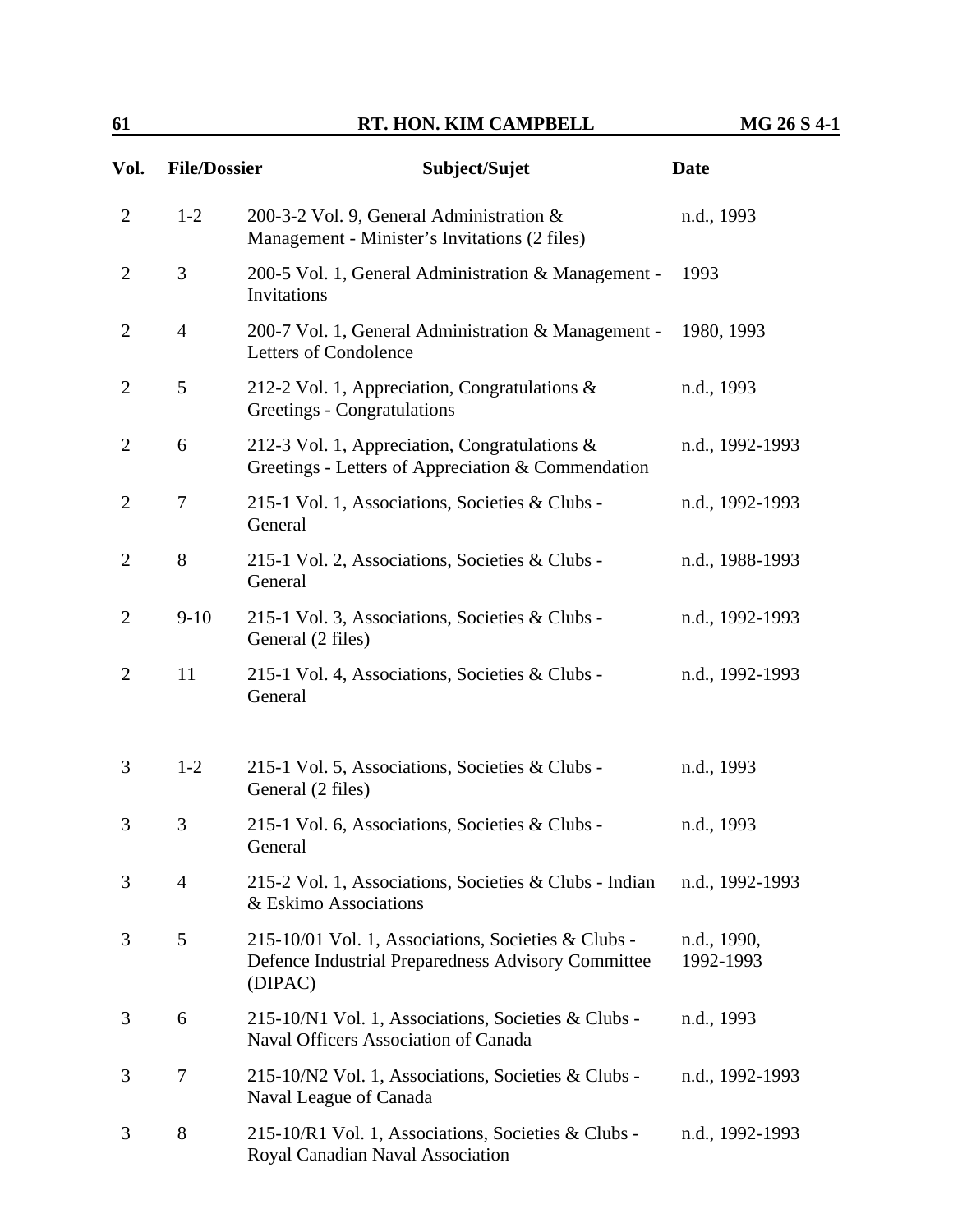| Vol.           | <b>File/Dossier</b> | Subject/Sujet                                                                                                 | <b>Date</b>              |
|----------------|---------------------|---------------------------------------------------------------------------------------------------------------|--------------------------|
| 3              | 9                   | 215-10/R2 Vol. 1, Associations, Societies & Clubs -<br>Royal Canadian Legion                                  | n.d., 1992-1993          |
| 3              | 10                  | 215-10/R3 Vol. 1, Associations, Societies & Clubs -<br>Royal Canadian Air Force Association                   | n.d., 1992-1993          |
| 3              | 11                  | 222-1 Vol. 1, Bands - General                                                                                 | n.d., 1992-1993          |
| 3              | 12                  | 222-2 Vol. 1, Bands - Requests for Bands                                                                      | n.d., 1993               |
| 3              | 13                  | 223-1 Vol. 1, Bilingualism & Biculturalism - General                                                          | 1992-1993                |
| 3              | $14 - 15$           | 225-1 Vol. 1, Cadets - General (2 files)                                                                      | n.d., 1992-1993          |
| $\overline{4}$ | $\mathbf{1}$        | 225-2 Vol. 1, Cadets - Accommodation                                                                          | 1993                     |
| $\overline{4}$ | $\overline{2}$      | 232-1 Vol. 1, Canadian Forces Exchange System<br>(CANEX) - General                                            | n.d., 1993               |
| 4              | 3                   | 235-1 Vol. 1, Ceremonies & Celebrations - General                                                             | n.d., 1993               |
| 4              | $\overline{4}$      | 235-3 Vol. 1, Ceremonies & Celebrations - Canada<br>Day                                                       | 1993                     |
| 4              | 5                   | 237-1 Vol. 1, Committees & Boards - General                                                                   | n.d., 1992-1993          |
| 4              | 6                   | 237-2 Vol. 1, Committees & Boards - Standing<br>Committee on National Defence & Veterans Affairs<br>(SCONDVA) | n.d., 1993               |
| 4              | 7                   | 237-40/C1 Vol. 1, Committees & Boards - Canadian<br>Military College Advisory Board                           | n.d., 1990,<br>1992-1993 |
| $\overline{4}$ | 8                   | 238-1 Vol. 1, Claims - General                                                                                | n.d., 1992-1993          |
| 4              | $9-10$              | 240-A Vol. 1, Companies - A Names (2 files)                                                                   | n.d., 1992-1993          |
| 4              | 11                  | 240-B Vol. 1, Companies - B Names                                                                             | n.d., 1992-1993          |
| 4              | $12 - 13$           | 240-C Vol. 1, Companies - C Names (2 files)                                                                   | n.d., 1992-1993          |
| 4              | 14                  | 240-D Vol. 1, Companies - D Names                                                                             | n.d., 1991-1993          |
| 4              | 15                  | 240-E Vol. 1, Companies - E Names                                                                             | n.d., 1993               |
| 4              | 16                  | 240-F Vol. 1, Companies - F Names                                                                             | n.d., 1992-1993          |
|                |                     |                                                                                                               |                          |

|  |  | 240-G Vol. 1, Companies - G Names | n.d., 1992-1993 |
|--|--|-----------------------------------|-----------------|
|--|--|-----------------------------------|-----------------|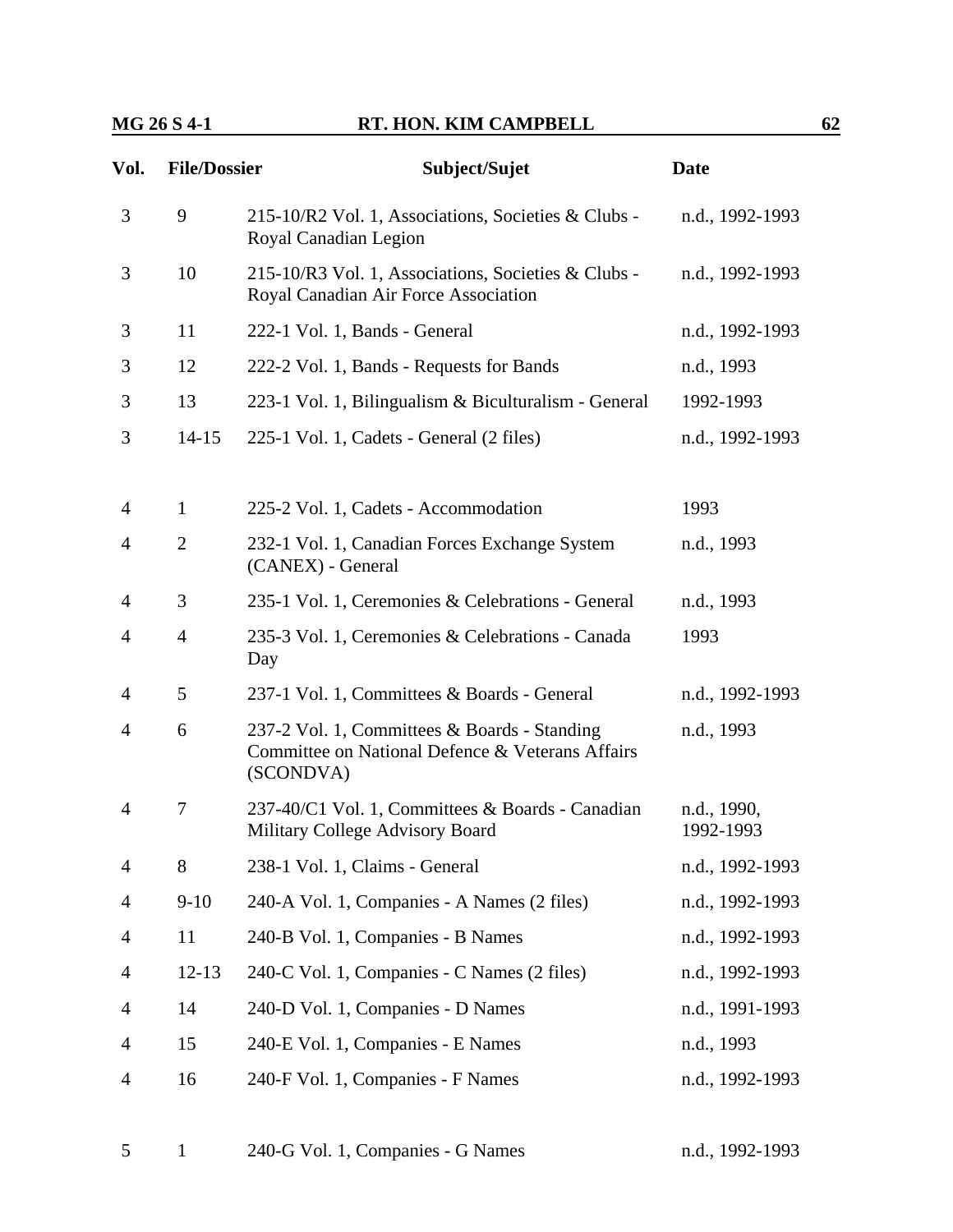| 63   |                     | RT. HON. KIM CAMPBELL                                                   | MG 26 S 4-1               |
|------|---------------------|-------------------------------------------------------------------------|---------------------------|
| Vol. | <b>File/Dossier</b> | Subject/Sujet                                                           | <b>Date</b>               |
| 5    | $\overline{2}$      | 240-H Vol. 1, Companies - H Names                                       | n.d., 1992-1993           |
| 5    | 3                   | 240-J Vol. 1, Companies - I & J Names                                   | n.d., 1991-1993           |
| 5    | $\overline{4}$      | 240-L Vol. 1, Companies - K & L Names                                   | n.d., 1992-1993           |
| 5    | 5                   | 240-M Vol. 1, Companies - M Names                                       | n.d., 1992-1993           |
| 5    | 6                   | 240-N Vol. 1, Companies - N Names                                       | n.d., 1989,<br>1991-1993  |
| 5    | $\tau$              | 240-P Vol. 1, Companies - O & P Names                                   | n.d., 1992-1993           |
| 5    | $8-9$               | 240-P Vol. 2, Companies - O & P Names (2 files)                         | n.d., 1993                |
| 5    | 10                  | 240-R Vol. 1, Companies - R Names                                       | 1993                      |
| 5    | $11 - 12$           | 240-S Vol. 1, Companies - S Names (2 files)                             | n.d., 1992-1993           |
| 5    | 13                  | 240-T Vol. 1, Companies - T Names                                       | 1992-1993                 |
| 6    | $\mathbf{1}$        | 240-U Vol. 1, Companies - U Names                                       | n.d., 1992-1993           |
| 6    | $\overline{2}$      | 240-V Vol. 1, Companies - V Names                                       | 1993                      |
| 6    | 3                   | 240-W Vol. 1, Companies - W Names                                       | n.d., 1993                |
| 6    | $\overline{4}$      | 240-Y Vol. 1, Companies - Y Names                                       | 1992-1993                 |
| 6    | 5                   | 242-2 Vol. 1, Complaints & Irregularities - Low Flying<br>& Sonic Booms | n.d., 1992-1993           |
| 6    | 6                   | 242-3 Vol. 1, Complaints & Irregularities -<br><b>Anonymous Letters</b> | 1993                      |
| 6    | $\overline{7}$      | 242-A Vol. 1, Complaints & Irregularities - A<br>Surnames               | n.d., 1993                |
| 6    | 8                   | 242-D Vol. 1, Complaints & Irregularities - D<br>Surnames               | n.d., 1993                |
| 6    | 9                   | 242-E Vol. 1, Complaints & Irregularities - E<br><b>Surnames</b>        | n.d., 1990-<br>1991, 1993 |
| 6    | 10                  | 242-H Vol. 1, Complaints & Irregularities - H<br><b>Surnames</b>        | n.d., 1993                |
| 6    | 11                  | 242-L Vol. 1, Complaints & Irregularities - L                           | 1993                      |

Surnames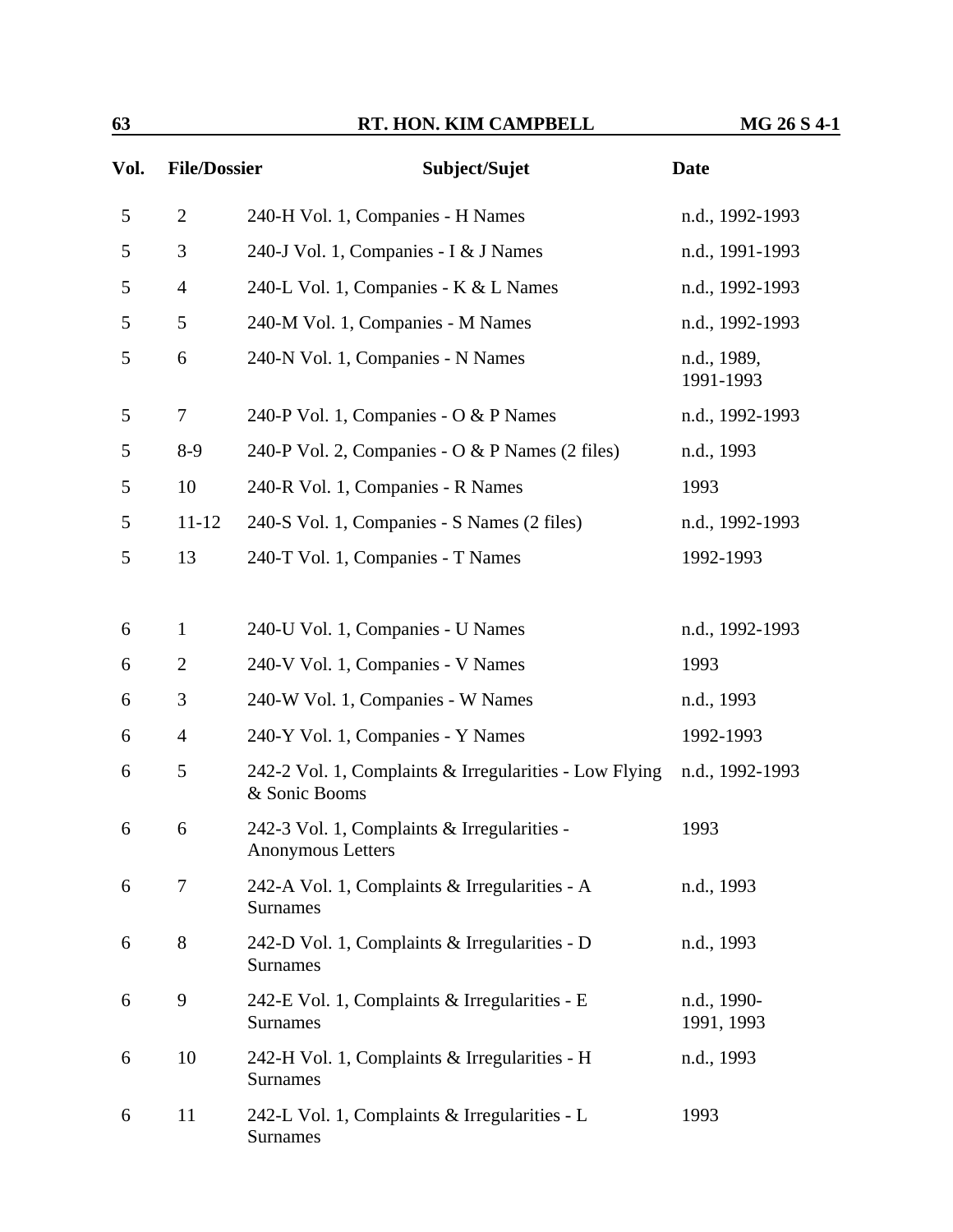| Vol.           | <b>File/Dossier</b> | Subject/Sujet                                                                              | <b>Date</b>     |
|----------------|---------------------|--------------------------------------------------------------------------------------------|-----------------|
| 6              | 12                  | 242-M Vol. 1, Complaints & Irregularities - M<br><b>Surnames</b>                           | n.d., 1992-1993 |
| 6              | 13                  | 242-P Vol. 1, Complaints & Irregularities - O & P<br><b>Surnames</b>                       | n.d., 1992-1993 |
| 6              | 14                  | 242-R Vol. 1, Complaints & Irregularities - R<br><b>Surnames</b>                           | n.d., 1993      |
| 6              | 15                  | 242-T Vol. 1, Complaints & Irregularities - T<br><b>Surnames</b>                           | 1993            |
| 6              | 16                  | 242-V Vol. 1, Complaints & Irregularities - W<br><b>Surnames</b>                           | n.d., 1992-1993 |
| 6              | $17 - 18$           | 250-1 Vol. 1, Conferences, Meetings & Seminars -<br>General (2 files)                      | n.d., 1992-1993 |
| 6              | $19-21$             | 250-2 Vol. 1, Conferences, Meetings & Seminars -<br>Meetings with the Minister (3 files)   | n.d., 1992-1993 |
| 6              | 22                  | 250-30/C1 Vol. 1, Conferences, Meetings & Seminars<br>- Conference of Defence Associations | n.d., 1992-1993 |
| 6              | 23                  | 253-1 Vol. 1, Correspondence Management - General                                          | 1993            |
| 6              | 24                  | 253-2 Vol. 1, Correspondence Management - Signing<br>Authority                             | 1993            |
| 7              | $\mathbf{1}$        | 260-1 Vol. 1, Exhibitions, Displays & Air Shows -<br>General                               | n.d., 1992-1993 |
| $\overline{7}$ | $\overline{2}$      | 260-2 Vol. 1, Exhibitions, Displays & Air Shows - Air<br><b>Shows</b>                      | n.d., 1992-1993 |
| 7              | 3                   | 260-3 Vol. 1, Exhibitions, Displays & Air Shows -<br>Snowbirds                             | n.d., 1992-1993 |
| 7              | $4 - 5$             | 260-4 Vol. 1, Exhibitions, Displays & Air Shows -<br>ARMX (2 files)                        | n.d., 1993      |
| 7              | 6                   | 263-3 Vol. 1, Exports & Imports - Dogs                                                     | 1992            |
| 7              | 7                   | 267-1 Vol. 1, Historical Matters - General                                                 | n.d., 1989-1993 |
| 7              | 8                   | 267-2 Vol. 1, Historical Matters - Heritage Buildings                                      | n.d., 1992-1993 |
| 7              | 9                   | 267-4 Vol. 1, Historical Matters - Museums                                                 | 1992-1993       |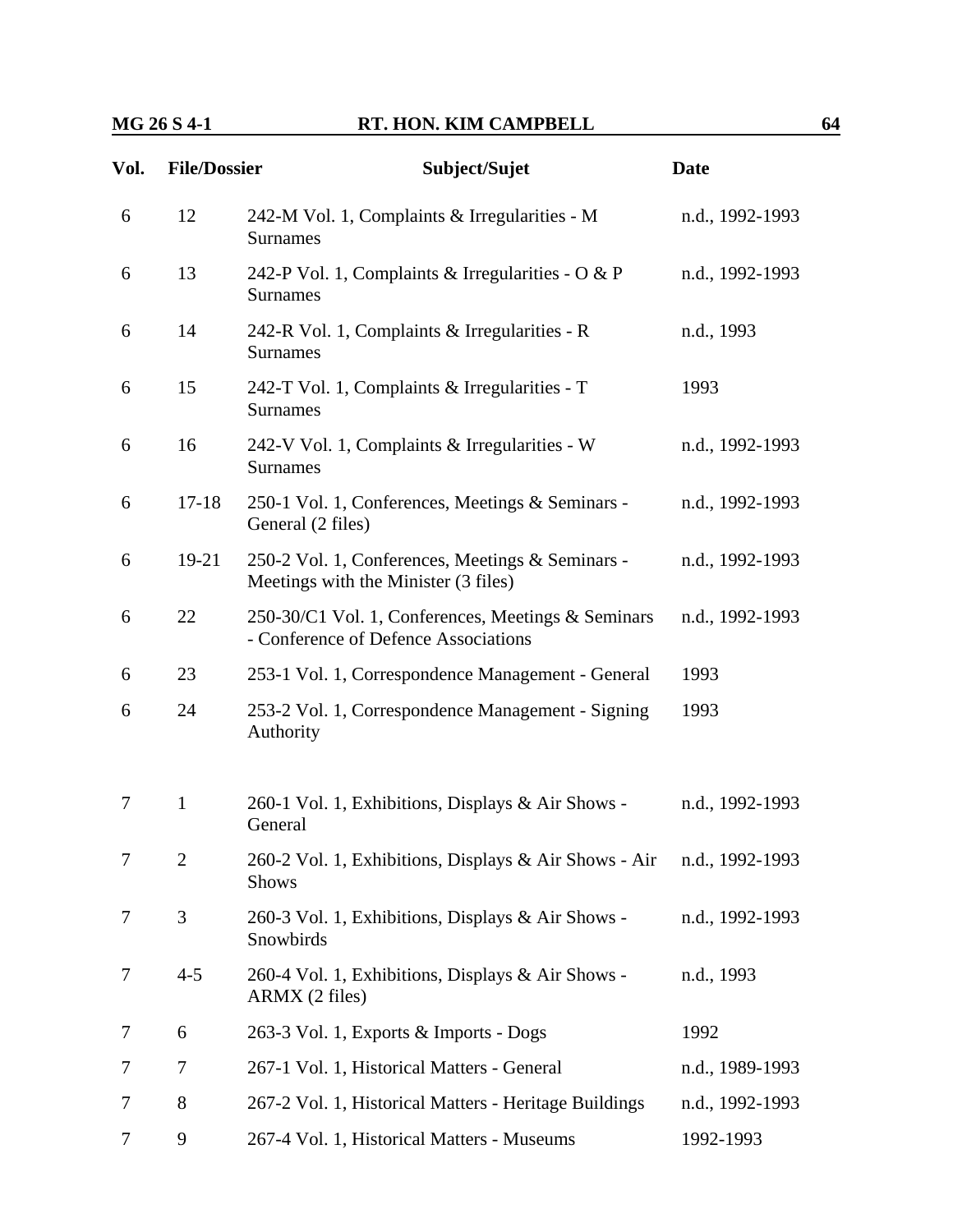| Vol. | <b>File/Dossier</b> | Subject/Sujet                                                                 | <b>Date</b>     |
|------|---------------------|-------------------------------------------------------------------------------|-----------------|
| 7    | 10                  | 269-2 Vol. 1, Information - Unsolicited Suggestions<br>and Opinions           | n.d., 1992-1993 |
| 7    | 11                  | 269-2-2 Vol. 1, Information - White Paper                                     | 1992            |
| 7    | 12                  | 269-2-3 Vol. 1, Information - Purchase of Nuclear<br>Submarines               | n.d., 1992-1993 |
| 7    | $13 - 14$           | 269-2-4 Vol. 1, Information - Cruise Missile Testing<br>$(2 \text{ files})$   | n.d., 1993      |
| 7    | 15                  | 269-2-6 Vol. 1, Information - Nuclear Arms                                    | n.d., 1992-1993 |
| 7    | 16                  | 269-2-7 Vol. 1, Information - Survey                                          | n.d., 1992-1993 |
|      |                     |                                                                               |                 |
| 8    | $\mathbf{1}$        | 269-2-7 Vol. 1, Information - Survey                                          | n.d., 1992-1993 |
| 8    | $2 - 3$             | 269-2-7 Vol. 2, Information - Survey (2 files)                                | n.d., 1993      |
| 8    | $\overline{4}$      | 269-2-7 Vol. 3, Information - Survey                                          | n.d., 1993      |
| 8    | 5                   | 269-2-9 Vol. 1, Information - Messages from the<br>Minister                   | n.d., 1992-1993 |
| 8    | 6                   | 269-2-9 Vol. 2, Information - Messages from the<br>Minister                   | n.d., 1992-1993 |
| 8    | $7 - 8$             | 269-2-9 Vol. 3, Information - Messages from the<br>Minister (2 files)         | n.d., 1992-1993 |
| 8    | $9-10$              | 269-2-9 Vol. 4, Information - Messages from the<br>Minister (2 files)         | n.d., 1992-1993 |
| 9    | $\mathbf{1}$        | 269-2-10 Vol. 1, Information - Nuclear Naval Vessels -                        | 1993            |
|      |                     | <b>Canadian Ports</b>                                                         |                 |
| 9    | $\overline{2}$      | 269-2-12 Vol. 1, Information - Homosexuality                                  | 1992-1993       |
| 9    | $3 - 4$             | 269-2-13 Vol. 1, Information - Arctic Hercules Crash -<br>Nov. 1991 (2 files) | n.d., 1993      |
| 9    | 5                   | 269-2-13 Vol. 2, Information - Arctic Hercules Crash -<br>Nov. 1991           | n.d., 1993      |
| 9    | 6                   | 269-2-4 Vol. 1, Information - Environmental<br>Protection                     | n.d., 1993      |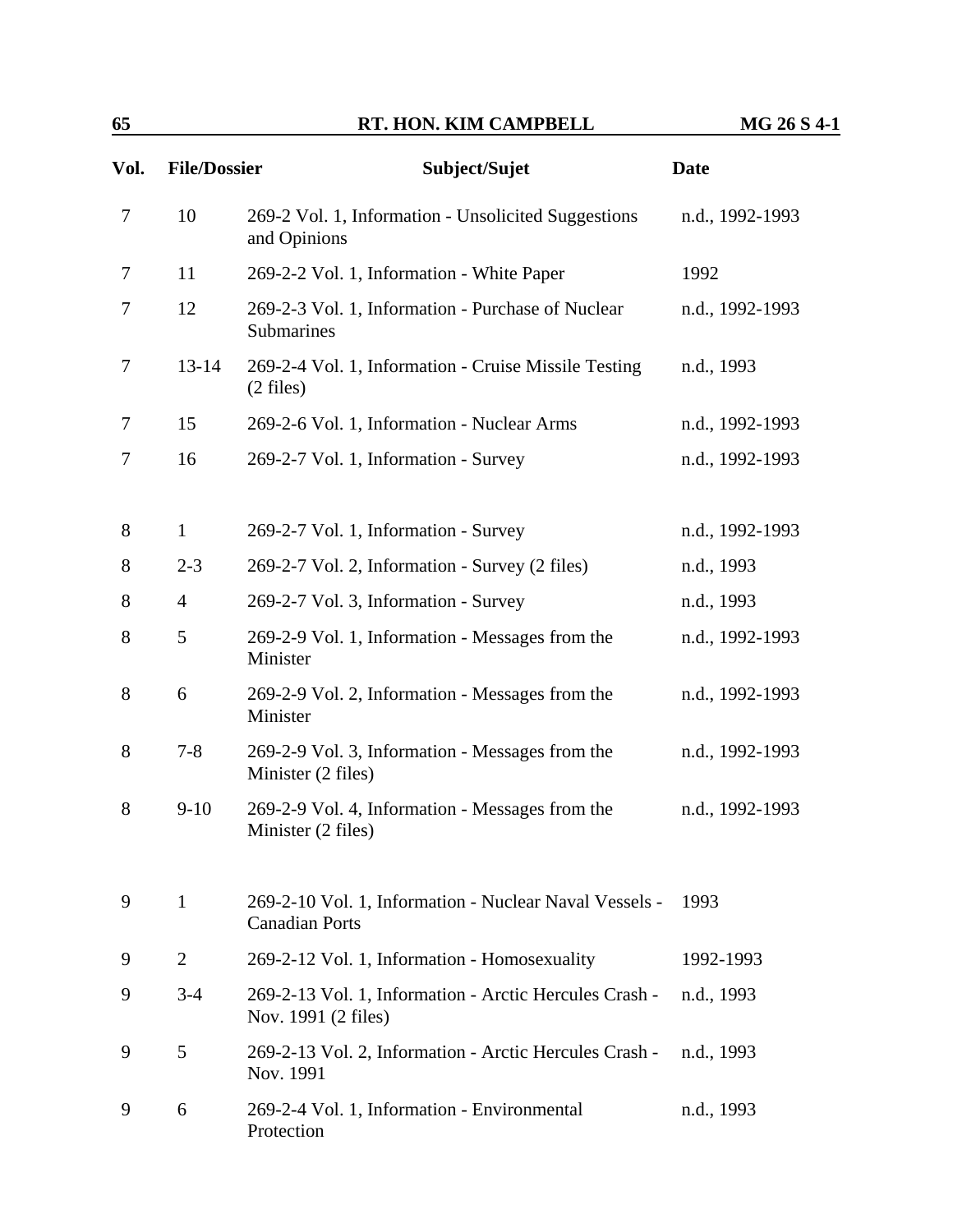| Vol. | <b>File/Dossier</b> | Subject/Sujet                                                           | <b>Date</b>     |
|------|---------------------|-------------------------------------------------------------------------|-----------------|
| 9    | $7 - 8$             | 269-2-15 Vol. 1, Information - EH-101 Helicopter<br>Purchase (2 files)  | n.d., 1992-1993 |
| 9    | $9-10$              | 269-2-15 Vol. 2, Information - EH-101 Helicopter<br>Purchase (2 files)  | n.d., 1992-1993 |
| 9    | 11                  | 269-2-15 Vol. 3, Information - EH-101 Helicopter<br>Purchase            | n.d., 1992-1993 |
| 9    | $12 - 13$           | 269-2-15 Vol. 4, Information - EH-101 Helicopter<br>Purchase (2 files)  | n.d., 1992-1993 |
| 10   | $1-2$               | 269-2-15 Vol. 5, Information - EH-101 Helicopter<br>Purchase (2 files)  | n.d., 1992-1993 |
| 10   | $3 - 4$             | 269-2-15 Vol. 6, Information - EH-101 Helicopter<br>Purchase (2 files)  | n.d., 1992-1993 |
| 10   | $5-6$               | 269-2-15 Vol. 7, Information - EH-101 Helicopter<br>Purchase (2 files)  | n.d., 1992-1993 |
| 10   | $7 - 8$             | 269-2-15 Vol. 8, Information - EH-101 Helicopter<br>Purchase (2 files)  | n.d., 1992-1993 |
| 10   | $9-10$              | 269-2-15 Vol. 9, Information - EH-101 Helicopter<br>Purchase (2 files)  | n.d., 1992-1993 |
| 10   | $11 - 12$           | 269-2-15 Vol. 10, Information - EH-101 Helicopter<br>Purchase (2 files) | n.d., 1992-1993 |
| 10   | $13 - 14$           | 269-2-15 Vol. 11, Information - EH-101 Helicopter<br>Purchase (2 files) | n.d., 1992-1993 |
| 11   | $1 - 3$             | 269-2-15 Vol. 12, Information - EH-101 Helicopter<br>Purchase (3 files) | n.d., 1992-1993 |
| 11   | $4 - 5$             | 269-2-15 Vol. 13, Information - EH-101 Helicopter<br>Purchase (2 files) | n.d., 1992-1993 |
| 11   | $6 - 7$             | 269-2-15 Vol. 14, Information - EH-101 Helicopter<br>Purchase (2 files) | n.d., 1993      |
| 11   | $8-9$               | 269-2-15 Vol. 15, Information - EH-101 Helicopter<br>Purchase (2 files) | n.d., 1993      |
| 11   | $10 - 11$           | 269-2-15 Vol. 16, Information - EH-101 Helicopter<br>Purchase (2 files) | n.d., 1993      |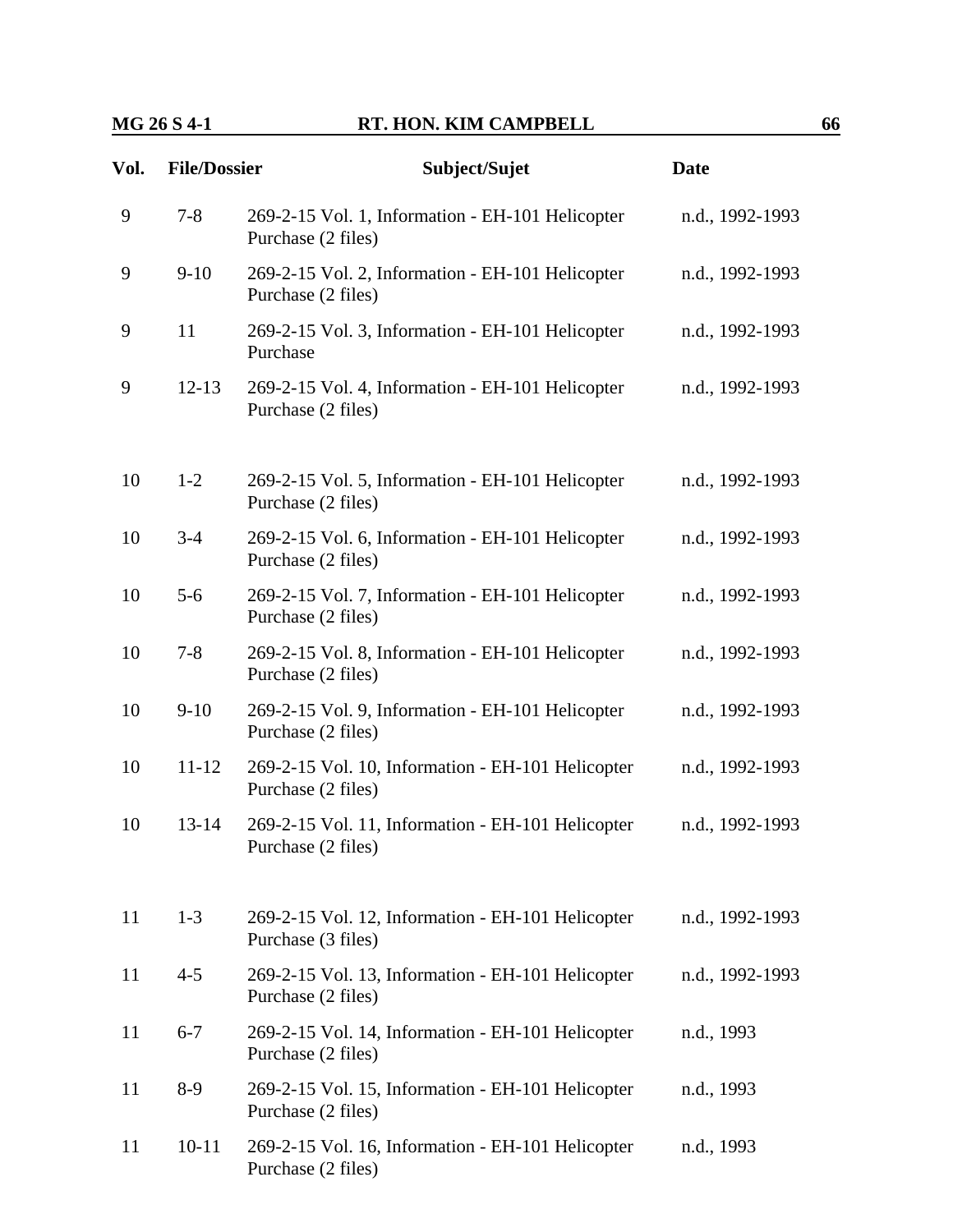| Vol. | <b>File/Dossier</b> | Subject/Sujet                                                           | <b>Date</b>     |
|------|---------------------|-------------------------------------------------------------------------|-----------------|
| 11   | 12                  | 269-2-15 Vol. 17, Information - EH-101 Helicopter<br>Purchase           | n.d., 1993      |
| 12   | $\mathbf{1}$        | 269-2-15 Vol. 17, Information - EH-101 Helicopter<br>Purchase           | n.d., 1993      |
| 12   | $2 - 3$             | 269-2-15 Vol. 18, Information - EH-101 Helicopter<br>Purchase (2 files) | n.d., 1992-1993 |
| 12   | $4 - 5$             | 269-2-15 Vol. 19, Information - EH-101 Helicopter<br>Purchase (2 files) | n.d., 1993      |
| 12   | $6 - 7$             | 269-2-15 Vol. 20, Information - EH-101 Helicopter<br>Purchase (2 files) | n.d., 1993      |
| 12   | $8-9$               | 269-2-15 Vol. 21, Information - EH-101 Helicopter<br>Purchase (2 files) | n.d., 1993      |
| 12   | $10 - 11$           | 269-2-15 Vol. 22, Information - EH-101 Helicopter<br>Purchase (2 files) | n.d., 1993      |
| 12   | $12 - 13$           | 269-2-15 Vol. 23, Information - EH-101 Helicopter<br>Purchase (2 files) | n.d., 1993      |
| 13   | $1 - 2$             | 269-2-15 Vol. 24, Information - EH-101 Helicopter<br>Purchase (2 files) | n.d., 1992-1993 |
| 13   | $3-4$               | 269-2-15 Vol. 25, Information - EH-101 Helicopter<br>Purchase (2 files) | n.d., 1993      |
| 13   | $5 - 6$             | 269-2-15 Vol. 26, Information - EH-101 Helicopter<br>Purchase (2 files) | n.d., 1993      |
| 13   | $7 - 8$             | 269-2-15 Vol. 27, Information - EH-101 Helicopter<br>Purchase (2 files) | n.d., 1993      |
| 13   | $9-10$              | 269-2-15 Vol. 28, Information - EH-101 Helicopter<br>Purchase (2 files) | n.d., 1993      |
| 13   | 11                  | 269-2-15 Vol. 29, Information - EH-101 Helicopter<br>Purchase           | 1992-1993       |
| 13   | $12 - 13$           | 269-2-15 Vol. 30, Information - EH-101 Helicopter<br>Purchase (2 files) | n.d., 1993      |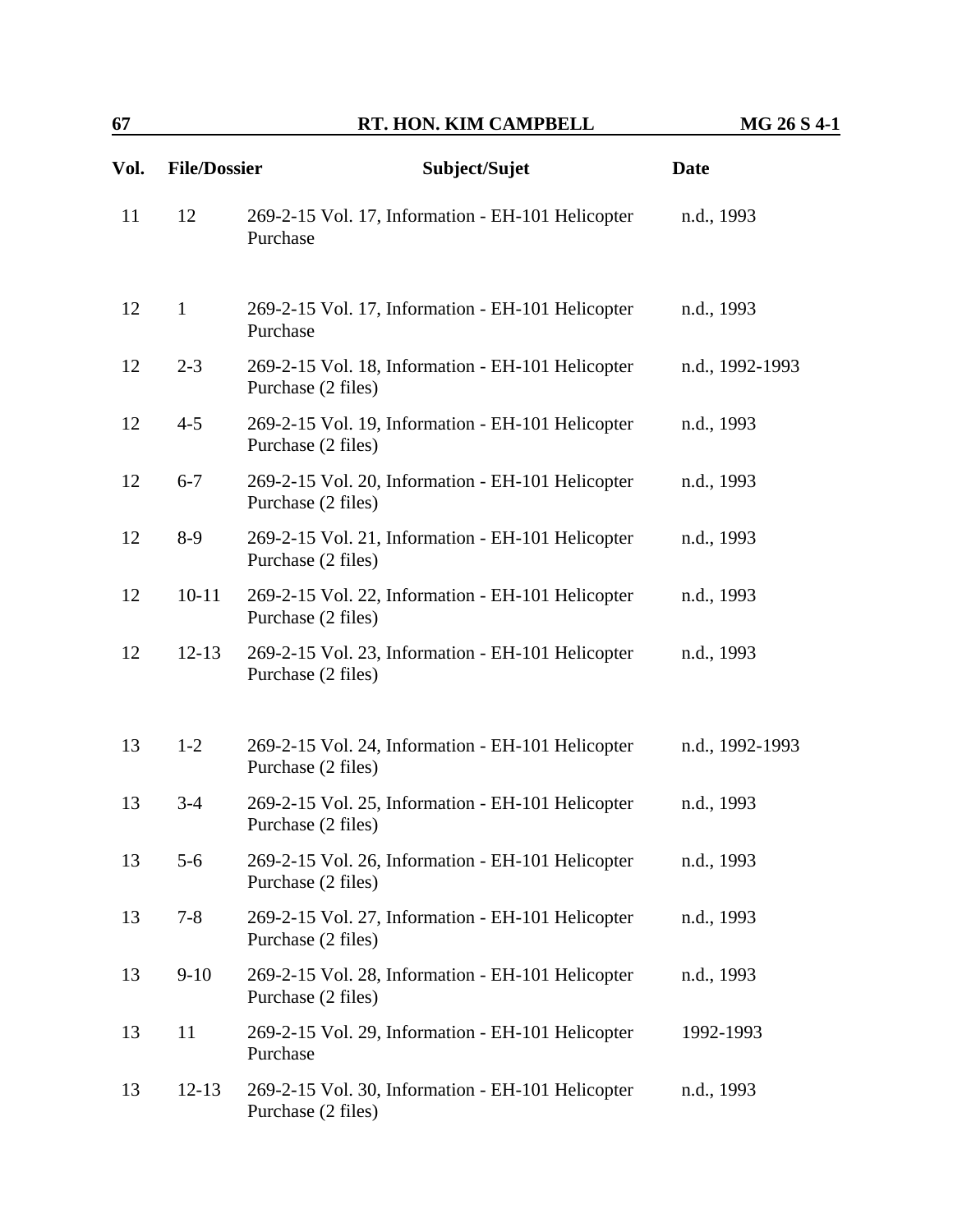| Vol. | <b>File/Dossier</b> | Subject/Sujet                                                           | <b>Date</b>                    |
|------|---------------------|-------------------------------------------------------------------------|--------------------------------|
| 14   | $1-2$               | 269-2-15 Vol. 31, Information - EH-101 Helicopter<br>Purchase (2 files) | 1992-1993                      |
| 14   | $3-4$               | 269-2-16 Vol. 1, Information - Petitions (2 files)                      | n.d., 1991-1993                |
| 14   | $5 - 6$             | 269-2-16 Vol. 2, Information - Petitions (2 files)                      | n.d., 1992-1993                |
| 14   | $7 - 8$             | 269-2-A Vol. 1, Information - A Surnames (2 files)                      | n.d., 1991-1993                |
| 14   | $9-10$              | 269-2-B Vol. 1, Information - B Surnames (2 files)                      | n.d., 1992-1993                |
| 15   | $1 - 2$             | 269-2-B Vol. 2, Information - B Surnames (2 files)                      | n.d., 1990,<br>1992-1993       |
| 15   | 3                   | 269-2-B Vol. 3, Information - B Surnames                                | n.d., 1993                     |
| 15   | $4 - 5$             | 269-2-C Vol. 1, Information - C Surnames (2 files)                      | n.d., 1977, 1985,<br>1991-1992 |
| 15   | $6 - 7$             | 269-2-C Vol. 2, Information - C Surnames (2 files)                      | n.d., 1986,<br>1992-1993       |
| 15   | $8-9$               | 269-2-C Vol. 3, Information - C Surnames (2 files)                      | n.d., 1993                     |
| 15   | $10 - 11$           | 269-2-D Vol. 1, Information - D Surnames (2 files)                      | n.d., 1959,<br>1991-1993       |
| 16   | $1 - 2$             | 269-2-D Vol.2, Information - D Surnames (2 files)                       | n.d., 1945, 1989,<br>1992-1993 |
| 16   | 3                   | 269-2-E Vol. 1, Information - E Surnames                                | n.d., 1992-1993                |
| 16   | $4 - 5$             | 269-2-F Vol. 1, Information - F Surnames (2 files)                      | n.d., 1992-1993                |
| 16   | $6 - 7$             | 269-2-G Vol. 1, Information - G Surnames (2 files)                      | n.d., 1992-1993                |
| 16   | $8-9$               | 269-2-G Vol. 2, Information - G Surnames (2 files)                      | n.d., 1987-1993                |
| 16   | $10 - 11$           | 269-2-H Vol. 1, Information - H Surnames (2 files)                      | n.d., 1945,<br>1991-1993       |
| 17   | $1 - 2$             | 269-2-H Vol. 2, Information - H Surnames (2 files)                      | n.d., 1965, 1966,<br>1991-1993 |
| 17   | 3                   | 269-2-H Vol. 3, Information - H Surnames                                | n.d., 1991-1993                |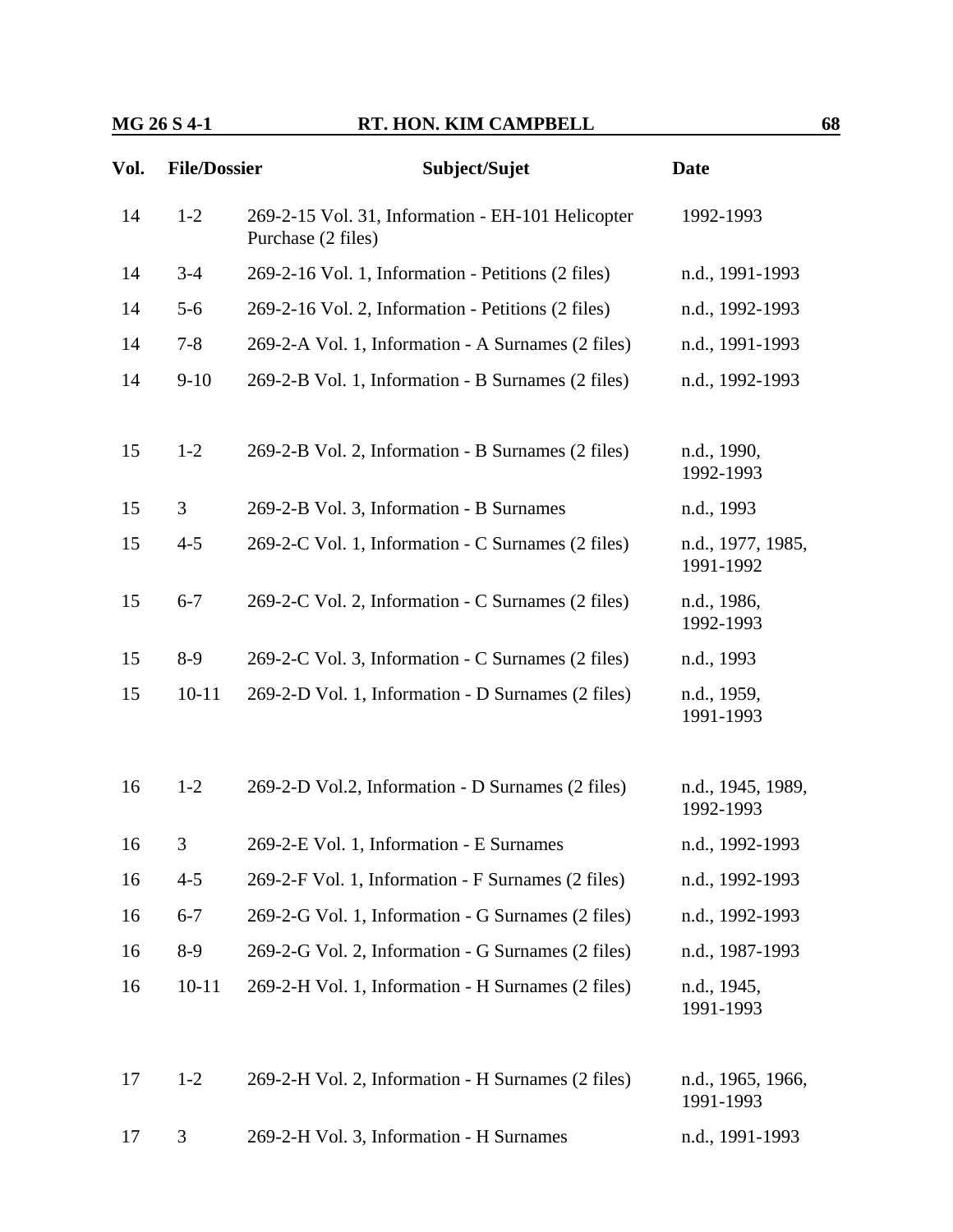| 69   |                     | RT. HON. KIM CAMPBELL                                  | MG 26 S 4-1                    |
|------|---------------------|--------------------------------------------------------|--------------------------------|
| Vol. | <b>File/Dossier</b> | Subject/Sujet                                          | <b>Date</b>                    |
| 17   | $4 - 5$             | 269-2-J Vol. 1, Information - I & J Surnames (2 files) | n.d., 1990,<br>1992-1993       |
| 17   | $6 - 7$             | 269-2-K Vol. 1, Information - K Surnames (2 files)     | n.d., 1992-1993                |
| 17   | $8-9$               | 269-2-L Vol. 1, Information - L Surnames (2 files)     | n.d., 1992-1993                |
| 17   | $10 - 11$           | 269-2-L Vol. 2, Information - L Surnames (2 files)     | n.d., 1993                     |
| 17   | $12 - 13$           | 269-2-M Vol. 1, Information - M Surnames (2 files)     | n.d., 1989,<br>1992-1993       |
| 18   | $1 - 2$             | 269-2-M Vol. 2, Information - M Surnames (2 files)     | n.d., 1944, 1971,<br>1992-1993 |
| 18   | $3 - 4$             | 269-2-M Vol. 3, Information - M Surnames (2 files)     | n.d., 1993                     |
| 18   | $5 - 6$             | 269-2-N Vol. 1, Information - N Surnames (2 files)     | n.d., 1980,<br>1992-1993       |
| 18   | $\boldsymbol{7}$    | 269-2-P Vol. 1, Information - O & P Surnames           | n.d., 1986,<br>1991-1993       |
| 18   | $8-9$               | 269-2-P Vol. 2, Information - O & P Surnames (2 files) | n.d., 1992-1993                |
| 18   | $10 - 11$           | 269-2-P Vol. 3, Information - O & P Surnames (2 files) | n.d., 1993                     |
| 19   | $\mathbf{1}$        | 269-2-Q Vol. 1, Information - Q Surnames               | n.d., 1993                     |
| 19   | $2 - 3$             | 269-2-R Vol. 1, Information - R Surnames (2 files)     | n.d., 1991-1993                |
| 19   | $4 - 5$             | 269-2-R Vol. 2, Information - R Surnames (2 files)     | n.d., 1992-1993                |
| 19   | $6 - 7$             | 269-2-S Vol. 1, Information - S Surnames (2 files)     | n.d., 1951, 1959,<br>1990-1993 |
| 19   | $8-9$               | 269-2-S Vol. 2, Information - S Surnames (2 files)     | n.d., 1992-1993                |
| 19   | $10 - 11$           | 269-2-S Vol. 3, Information - S Surnames (2 files)     | n.d., 1992-1993                |
| 19   | 12                  | 269-2-S Vol. 4, Information - S Surnames               | n.d., 1992-1993                |
| 20   | $\mathbf{1}$        | 269-2-T Vol. 1, Information - T Surnames               | n.d., 1992-1993                |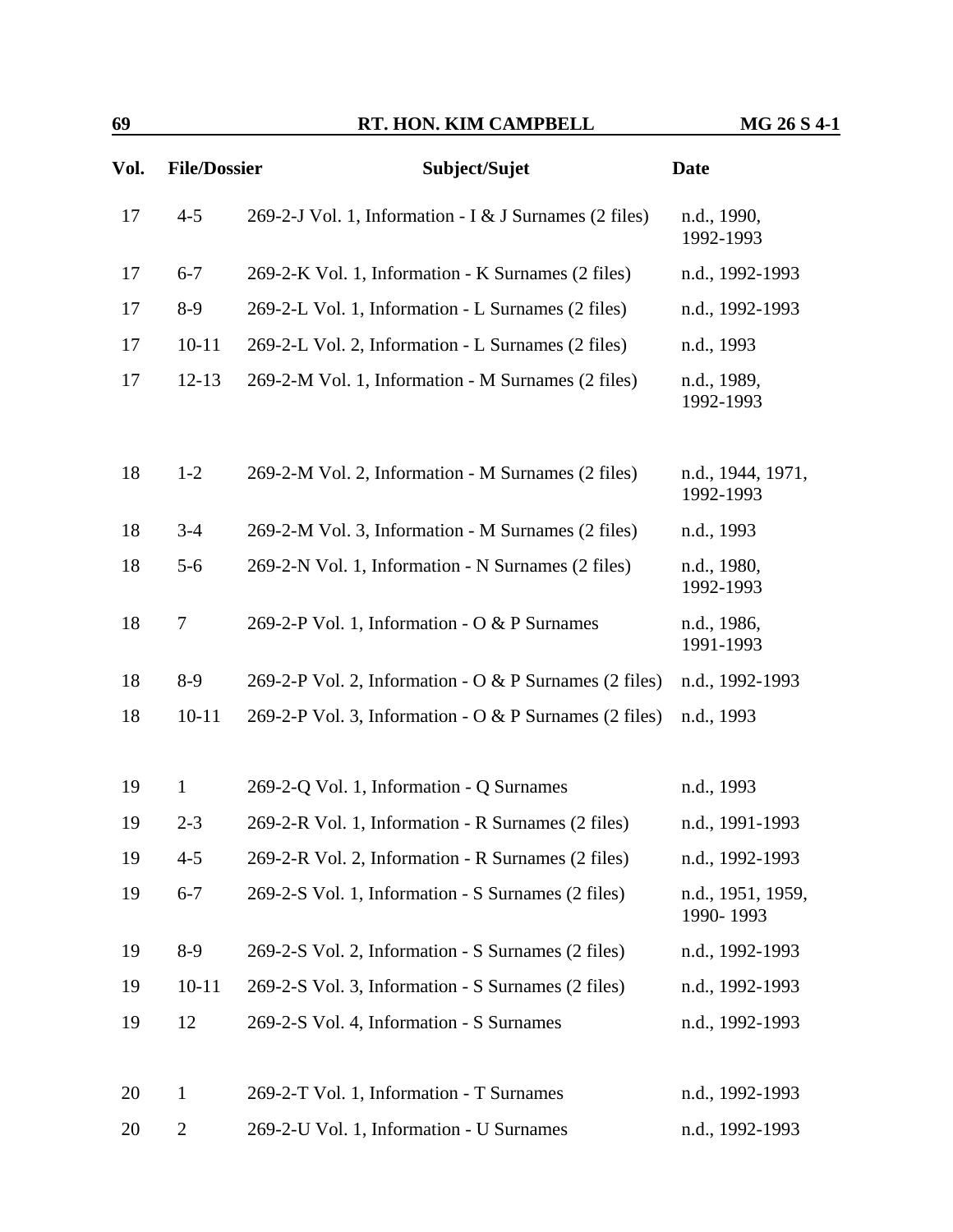## **MG 26 S 4-1 RT. HON. KIM CAMPBELL 70**

| Vol. | <b>File/Dossier</b> | Subject/Sujet                                                                            | <b>Date</b>                          |
|------|---------------------|------------------------------------------------------------------------------------------|--------------------------------------|
| 20   | 3                   | 269-2-V Vol. 1, Information - V Surnames                                                 | n.d., 1985, 1987,<br>1991, 1993      |
| 20   | $\overline{4}$      | 269-2-W Vol. 1, Information - W Surnames                                                 | n.d., 1992-1993                      |
| 20   | $5-6$               | 269-2-W Vol. 2, Information - W Surnames (2 files)                                       | n.d., 1990-1993                      |
| 20   | 7                   | 269-2-Z Vol. 1, Information - Z Surnames                                                 | n.d., 1992-1993                      |
| 20   | 8                   | 269-3 Vol. 1, Information - Information for the<br>Minister                              | n.d., 1992-1993                      |
| 20   | 9                   | 269-3 Vol. 2, Information - Information for the<br>Minister                              | n.d., 1993                           |
| 20   | $10 - 11$           | 269-3 Vol. 3, Information - Information for the<br>Minister (2 files)                    | n.d., 1992-1993                      |
| 20   | 12                  | 269-3 Vol. 4, Information - Information for the<br>Minister                              | 1993                                 |
| 20   | $13 - 14$           | 269-4 Vol. 1, Information - Requests for Information<br>from MP's and Senators (2 files) | n.d., 1985,<br>1992-1993             |
| 21   | $1-2$               | 269-4 Vol. 2, Information - Requests for Information<br>from MP's and Senators (2 files) | n.d., 1963, 1973-<br>1987, 1992-1993 |
| 21   | $3 - 4$             | 269-4 Vol. 3, Information - Requests for Information<br>from MP's and Senators (2 files) | n.d., 1992-1993                      |
| 21   | 5                   | 269-4 Vol. 4, Information - Requests for Information<br>from MP's and Senators           | n.d., 1993                           |
| 21   | 6                   | 269-9 Vol. 1, Information - Messages from the<br>Minister                                | n.d., 1992-1993                      |
| 21   | 7                   | 269-10 Vol. 1, Information - Nuclear Naval Vessels -<br><b>Canadian Ports</b>            | 1992-1993                            |
| 21   | 8                   | 269-10-3 Vol. 1, Information - Use of Dixon Entrance<br>- US Submarines                  | n.d., 1992-1993                      |
| 21   | 9                   | 269-11 Vol. 1, Information - Media Interviews and<br>Queries                             | 1993                                 |
| 21   | 10                  | 269-12 Vol. 1, Information - Women in the Forces                                         | n.d., 1992-1993                      |
| 21   | 11                  | 269-13 Vol. 1, Information - Women in Combat                                             | 1993                                 |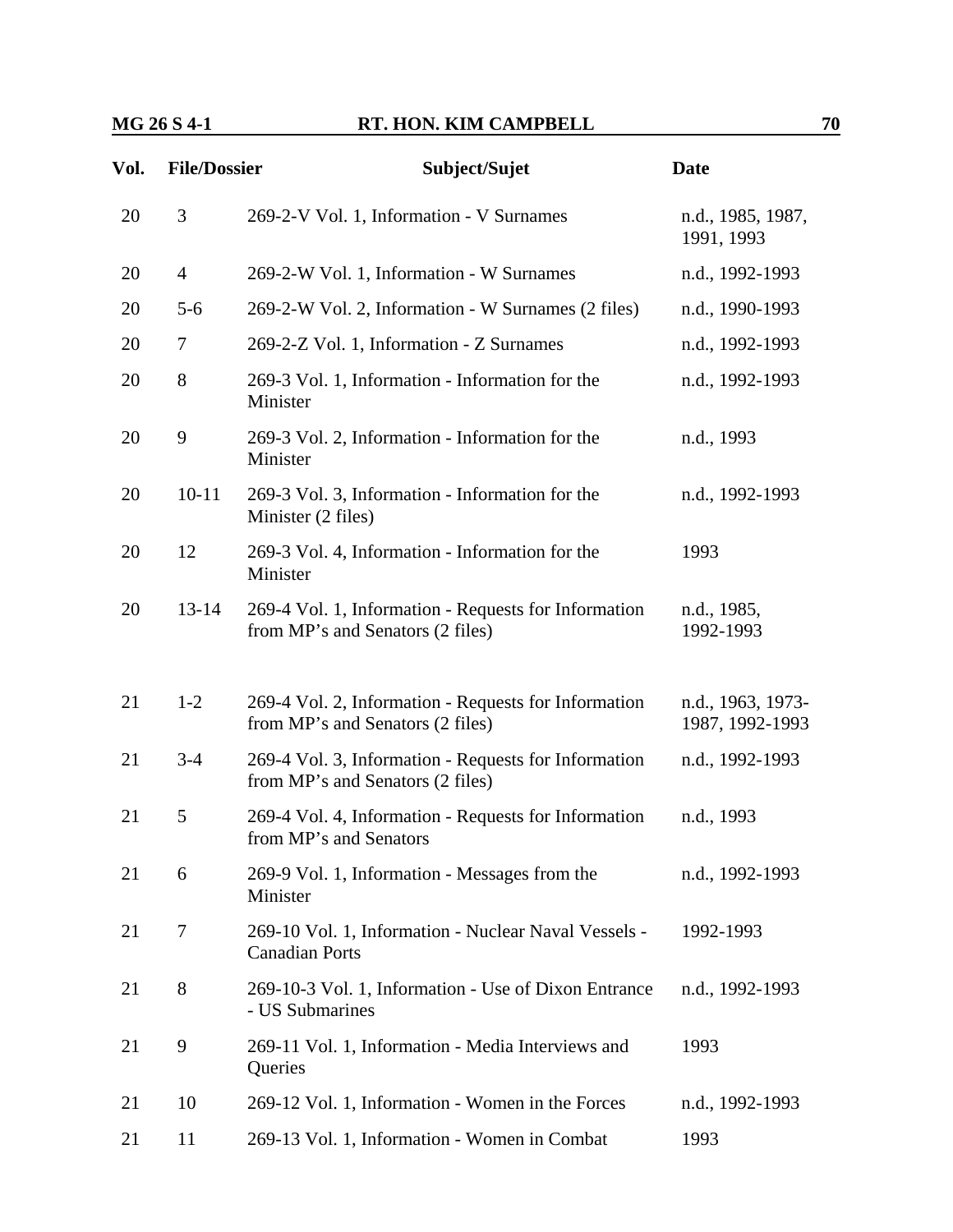| 71   |                     | RT. HON. KIM CAMPBELL                                                                                                   | MG 26 S 4-1              |
|------|---------------------|-------------------------------------------------------------------------------------------------------------------------|--------------------------|
| Vol. | <b>File/Dossier</b> | Subject/Sujet                                                                                                           | <b>Date</b>              |
| 21   | 12                  | 269-14 Vol. 1, Information - Environmental Protection                                                                   | n.d., 1992-1993          |
| 21   | 13                  | 269-15 Vol. 1, Information - Advertising                                                                                | 1990, 1992-1993          |
| 22   | $\mathbf{1}$        | 269-16 Vol. 1, Information - Petition                                                                                   | n.d., 1993               |
| 22   | $\mathbf{2}$        | 269-17 Vol. 1, Information - Speeches                                                                                   | 1993                     |
| 22   | 3                   | 272-1 Vol. 1, Lectures, Lecturers & Briefings -<br>General                                                              | 1993                     |
| 22   | $4 - 5$             | 272-2 Vol. 1, Lectures, Lecturers & Briefings -<br>Briefing Notes/Aide-Mémoires for the Minister<br>$(2$ files)         | n.d., 1991,<br>1992-1993 |
| 22   | $6 - 7$             | 272-2 Vol. 2, Lectures, Lecturers & Briefings -<br>Briefing Notes/Aide-Mémoires for the Minister<br>$(2 \text{ files})$ | n.d., 1990,<br>1992-1993 |
| 22   | $8-9$               | 272-2 Vol. 3, Lectures, Lecturers & Briefings -<br>Briefing Notes/Aide-Mémoires for the Minister<br>$(2 \text{ files})$ | n.d., 1991,<br>1992-1993 |
| 22   | $10 - 11$           | 272-2 Vol. 4, Lectures, Lecturers & Briefings -<br>Briefing Notes/Aide-Mémoires for the Minister<br>$(2 \text{ files})$ | n.d., 1992-1993          |
| 22   | $12 - 13$           | 279-1 Vol. 1, Organization & Establishment - General<br>$(2$ files)                                                     | n.d., 1992-1993          |
| 22   | 14                  | 279-2 Vol. 1, Organization & Establishment - Future<br><b>Status of Canadian Forces Bases &amp; Stations</b>            | n.d., 1992-1993          |
| 23   | $\mathbf{1}$        | 279-2 Vol. 1, Organization & Establishment - Future<br>Status of Canadian Forces Bases & Stations                       | n.d., 1992-1993          |
| 23   | $2 - 4$             | 279-2 Vol. 2, Organization & Establishment - Future<br>Status of Canadian Forces Bases & Stations (3 files)             | n.d., 1992-1993          |
| 23   | $5 - 6$             | 279-2 Vol. 3, Organization & Establishment - Future<br>Status of Canadian Forces Bases & Stations (2 files)             | n.d., 1993               |
| 23   | $7 - 8$             | 279-2/C2 Vol. 1, Organization & Establishment - CFB<br>Cornwallis (2 files)                                             | n.d., 1991-1993          |
| 23   | 9                   | 279-2/C2 Vol. 2, Organization & Establishment - CFB<br>Cornwallis                                                       | n.d., 1993               |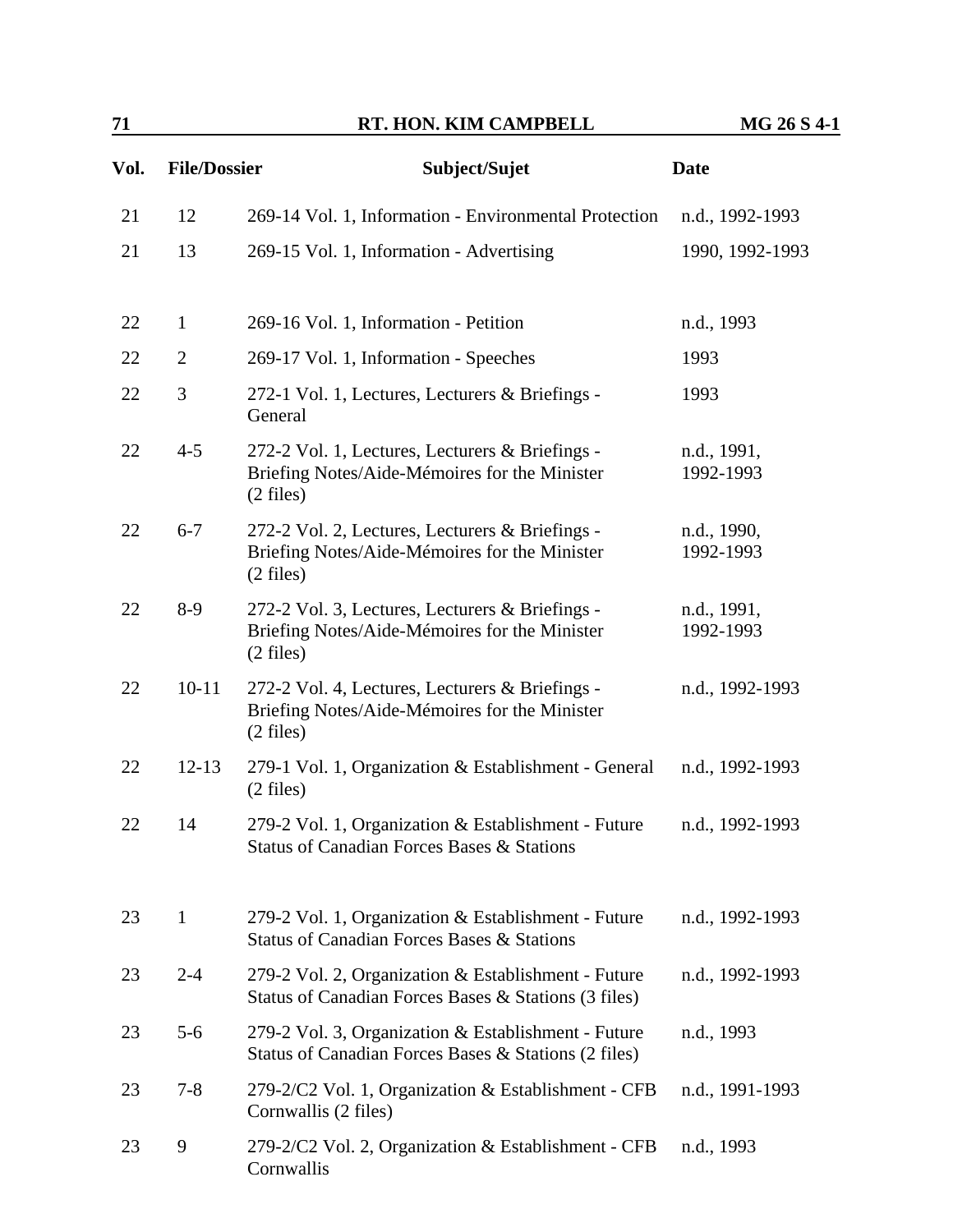| Vol. | <b>File/Dossier</b> | Subject/Sujet                                                                                             | <b>Date</b>              |
|------|---------------------|-----------------------------------------------------------------------------------------------------------|--------------------------|
| 23   | 10                  | 279-2/M1Vol. 1, Organization & Establishment -<br>Moose Jaw                                               | n.d., 1992-1993          |
| 23   | $11 - 12$           | 279-3 Vol. 1, Organization & Establishment - Reserves<br>$(2 \text{ files})$                              | n.d., 1989,<br>1992-1993 |
| 23   | 13                  | 279-3 Vol. 2, Organization & Establishment - Reserves                                                     | n.d., 1992-1993          |
| 24   | $\mathbf{1}$        | 279-3 Vol. 2, Organization & Establishment - Reserves                                                     | n.d., 1992-1993          |
| 24   | $\overline{2}$      | 279-4 Vol. 1, Organization & Establishment - NATO<br>Tactical Fighter Weapons Training Centre - Goose Bay | n.d., 1992-1993          |
| 24   | 3                   | 279-7 Vol. 1, Organization & Establishment - Militia                                                      | 1993                     |
| 24   | $\overline{4}$      | 279-8 Vol. 1, Organization & Establishment - National<br>Defence Medical Centre (NDMC)                    | n.d., 1993               |
| 24   | 5                   | 281-1 Vol. 1, Periodicals, Books, Newspapers &<br>Magazines - General                                     | n.d., 1992-1993          |
| 24   | 6                   | 281-2 Vol. 1, Periodicals, Books, Newspapers &<br><b>Magazines - Defence Publications</b>                 | n.d., 1992-1993          |
| 24   | 7                   | 283-1 Vol. 1, Physical Education, Recreation & Sports<br>- General                                        | 1993                     |
| 24   | 8                   | 284-1 Vol. 1, Photographs - General                                                                       | 1992-1993                |
| 24   | $9-10$              | 284-2 Vol. 1, Photographs - Requests (2 files)                                                            | n.d., 1979,<br>1992-1993 |
| 24   | 11-12               | 284-2 Vol. 2, Photographs - Requests (2 files)                                                            | n.d., 1993               |
| 24   | 13                  | 284-2 Vol. 3, Photographs - Requests                                                                      | 1992-1993                |
| 24   | 14                  | 287-2 Vol. 1, Bills - General                                                                             | 1993                     |
| 24   | 15                  | 287-3 Vol. 1, Political & Domestic Situation -<br>Elections                                               | n.d., 1993               |
| 24   | 16                  | 290-1 Vol. 1, Regulations & Orders - General                                                              | 1993                     |
| 24   | 17                  | 290-2 Vol. 1, Regulations & Orders - Queen's<br>Regulations & Orders                                      | n.d., 1993               |
| 24   | 18                  | 292-1 Vol. 1, Reports & Returns - General                                                                 | n.d., 1991-1993          |
| 24   | 19                  | 294-1 Vol. 1, Security - General                                                                          | n.d., 1993               |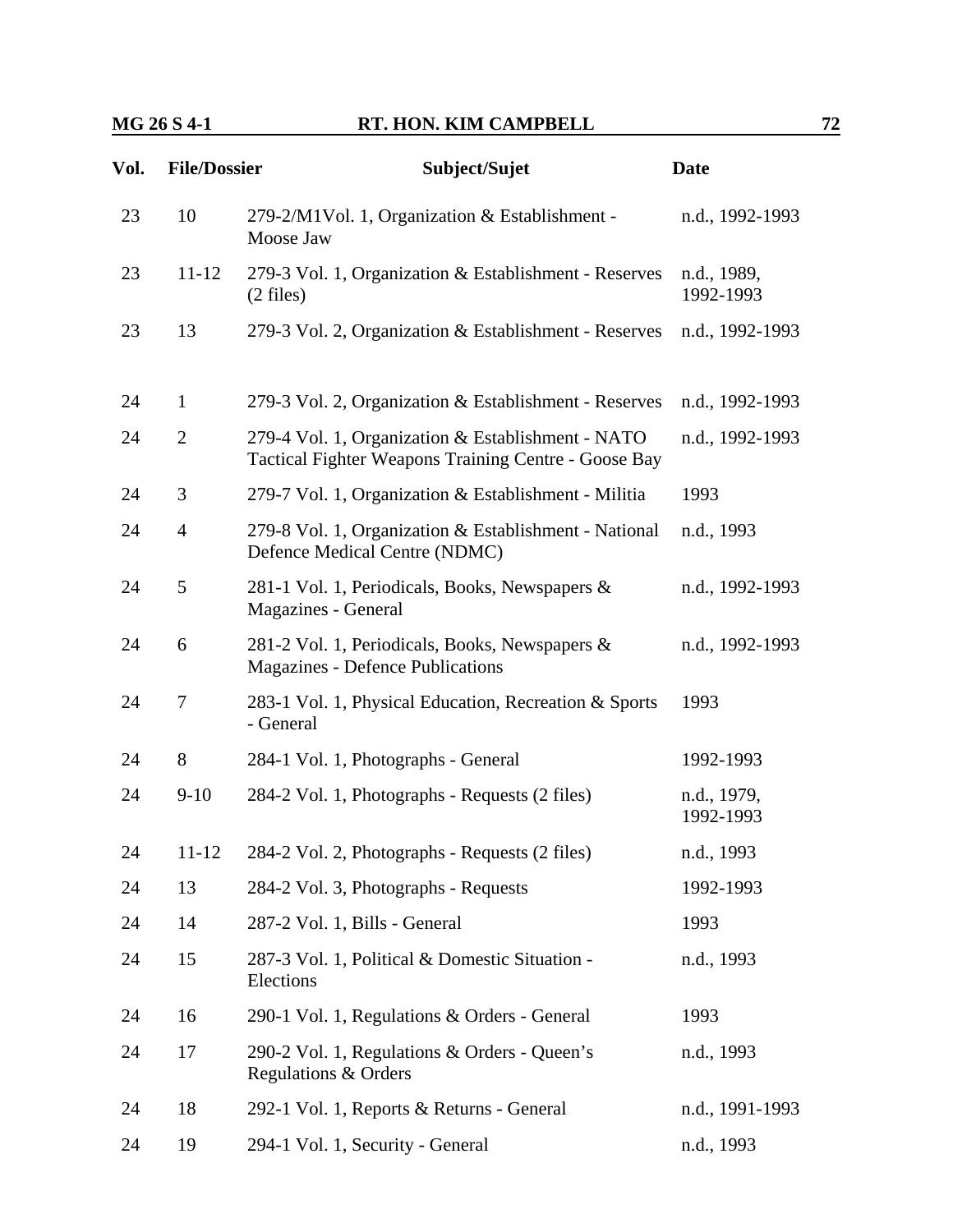| Vol. | <b>File/Dossier</b> | Subject/Sujet                                                                             | <b>Date</b>     |
|------|---------------------|-------------------------------------------------------------------------------------------|-----------------|
| 24   | 20                  | 294-2 Vol. 1, Security - Security Clearance                                               | 1993            |
| 25   | $\mathbf{1}$        | 296-1 Vol. 1, Visits - General                                                            | 1993            |
| 25   | $\overline{2}$      | 296-2 Vol. 1, Visits - Minister's Visits                                                  | 1992-1993       |
| 25   | 3                   | 296-3 Vol. 1, Visits - Ships' Visits                                                      | n.d., 1993      |
| 25   | $\overline{4}$      | 296-5 Vol. 1, Visits - Senior Representatives of Other<br>Countries                       | n.d., 1993      |
| 25   | 5                   | 300-1 Vol. 1, Plans, Operations & Readiness - General                                     | 1993            |
| 25   | 6                   | 301-2 Vol. 1, Air Defence - North American Air<br>Defence (NORAD)                         | 1993            |
| 25   | $7 - 8$             | 345-1 Vol. 1, Emergency Planning Canada - General<br>$(2 \text{ files})$                  | n.d., 1992-1993 |
| 25   | 9                   | 345-1 Vol. 2, Emergency Planning Canada - General                                         | n.d., 1993      |
| 25   | $10 - 11$           | 370-2 Vol. 1, Non-Military Activities - Military<br>Assistance (2 files)                  | n.d., 1992-1993 |
| 25   | 12                  | 375-1 Vol. 1, North Atlantic Treaty Organization -<br>General                             | 1993            |
| 25   | 13                  | 375-1 Vol. 1, North Atlantic Treaty Organization -<br><b>Nuclear Planning Group (NPC)</b> | 1993            |
| 25   | 14                  | 375-3 Vol. 1, North Atlantic Treaty Organization -<br>Defence Planning Committee (DPC)    | 1993            |
| 25   | 15                  | 380-1 Vol. 1, Operations, Exercise & Manoeuvres -<br>General                              | n.d., 1992-1993 |
| 25   | 16                  | 380-2 Vol. 1, Operations, Exercise & Manoeuvres -<br><b>Tattoo</b>                        | n.d., 1993      |
| 25   | 17                  | 382-2 Vol. 1, Relations - Canadian Relations with<br><b>Other Countries</b>               | n.d., 1993      |
| 25   | 18-19               | 387-1 Vol. 1, Search & Rescue - General (2 files)                                         | n.d., 1992-1993 |
| 25   | 20                  | 389-3 Vol. 1, United Nations - Peacekeeping                                               | n.d., 1992-1993 |
| 26   | $1 - 3$             | 389-3 Vol. 2, United Nations - Peacekeeping (3 files)                                     | n.d., 1992-1993 |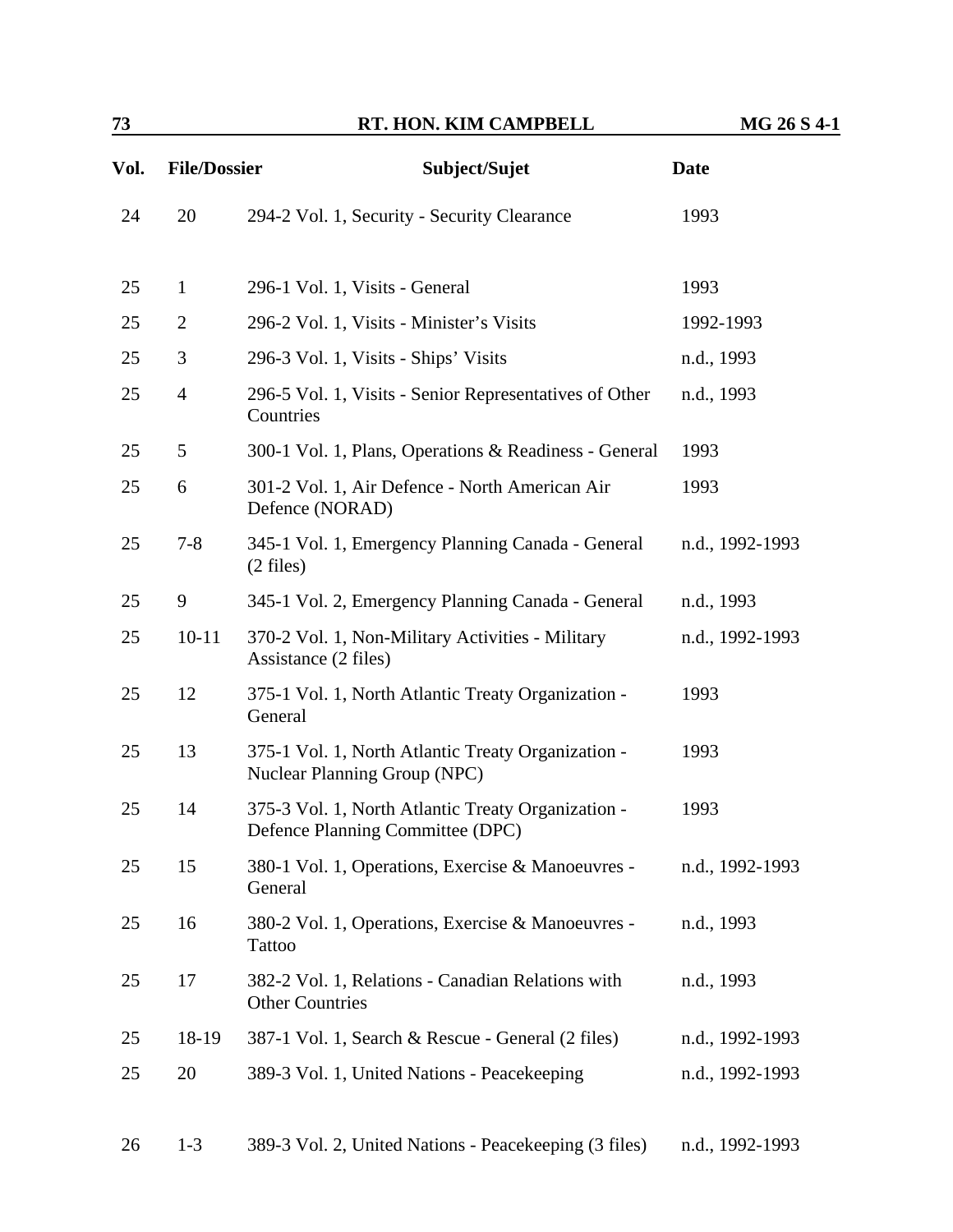### **MG 26 S 4-1 RT. HON. KIM CAMPBELL 74**

| Vol. | <b>File/Dossier</b> | Subject/Sujet                                                                           | Date             |
|------|---------------------|-----------------------------------------------------------------------------------------|------------------|
| 26   | $4 - 5$             | 389-3 Vol. 3, United Nations - Peacekeeping (2 files)                                   | n.d., 1993       |
| 26   | $6 - 7$             | 389-3 Vol. 4, United Nations - Peacekeeping (2 files)                                   | n.d., 1991, 1993 |
| 26   | 8                   | 389-3 Vol. 5, United Nations - Peacekeeping                                             | n.d., 1993       |
| 26   | 9                   | 389-8 Vol. 1, United Nations - United Nations Angola<br>Verification Mission (AUNAVEM)  | 1993             |
| 26   | 10                  | 389-9 Vol. 1, United Nations - United Nations<br>Protection Force Yugoslavia (UNPROFOR) | 1992-1993        |
| 26   | 11                  | 403-1 Vol. 1, Personnel - Appointments - General                                        | 1993             |

| 26 | 11             | 403-1 Vol. 1, Personnel - Appointments - General                                | 1993                     |
|----|----------------|---------------------------------------------------------------------------------|--------------------------|
| 26 | 12             | 403-2 Vol. 1, Personnel - Appointments - Honorary<br>Appointments               | n.d., 1992-1993          |
| 26 | 13             | 410-0 Vol. 1, Service Personnel - Policy                                        | n.d., 1993               |
| 26 | 14             | 410-1 Vol. 1, Service Personnel - General                                       | 1993                     |
| 26 | $15 - 16$      | 410-2 Vol. 1, Service Personnel - Casualties - Deaths<br>and Funerals (2 files) | n.d., 1962,<br>1972-1993 |
| 26 | 17             | 410-3 Vol. 1, Service Personnel - Chaplains                                     | n.d., 1992-1993          |
| 27 | 1              | 410-5 Vol. 1, Service Personnel - Canadian Merchant<br>Navy                     | 1992-1993                |
| 27 | $\overline{2}$ | 410-7 Vol. 1, Service Personnel - Veterans                                      | n.d., 1981,<br>1992-1993 |
| 27 | 3              | 410-8 Vol. 1, Service Personnel - CF Reduction<br>Program                       | n.d., 1992-1993          |
| 27 | $4 - 5$        | 410-9 Vol. 1, Service Personnel - CF Relocation                                 | n.d., 1992-1993          |

Program (2 files) 27 6-7 410-9 Vol. 2, Service Personnel - CF Relocation Program (2 files) n.d., 1992-1993

### 27 8-9 410-9 Vol. 3, Service Personnel - CF Relocation Program (2 files) n.d., 1992-1993  $27$  10-11  $410.9$  Vol. 4, Service Personnel CF Relocation n.d., 1992-1993

| $\angle I$ | $10-11$ $410-9$ VOI. 4, SEIVICE PEISOIIIEI - CF REIOCALIOII<br>Program (2 files) | - 11.U., 1992-1993 |
|------------|----------------------------------------------------------------------------------|--------------------|
| 27         | 410-A Vol. 1, Service Personnel - A Surnames                                     | 1981-1988.         |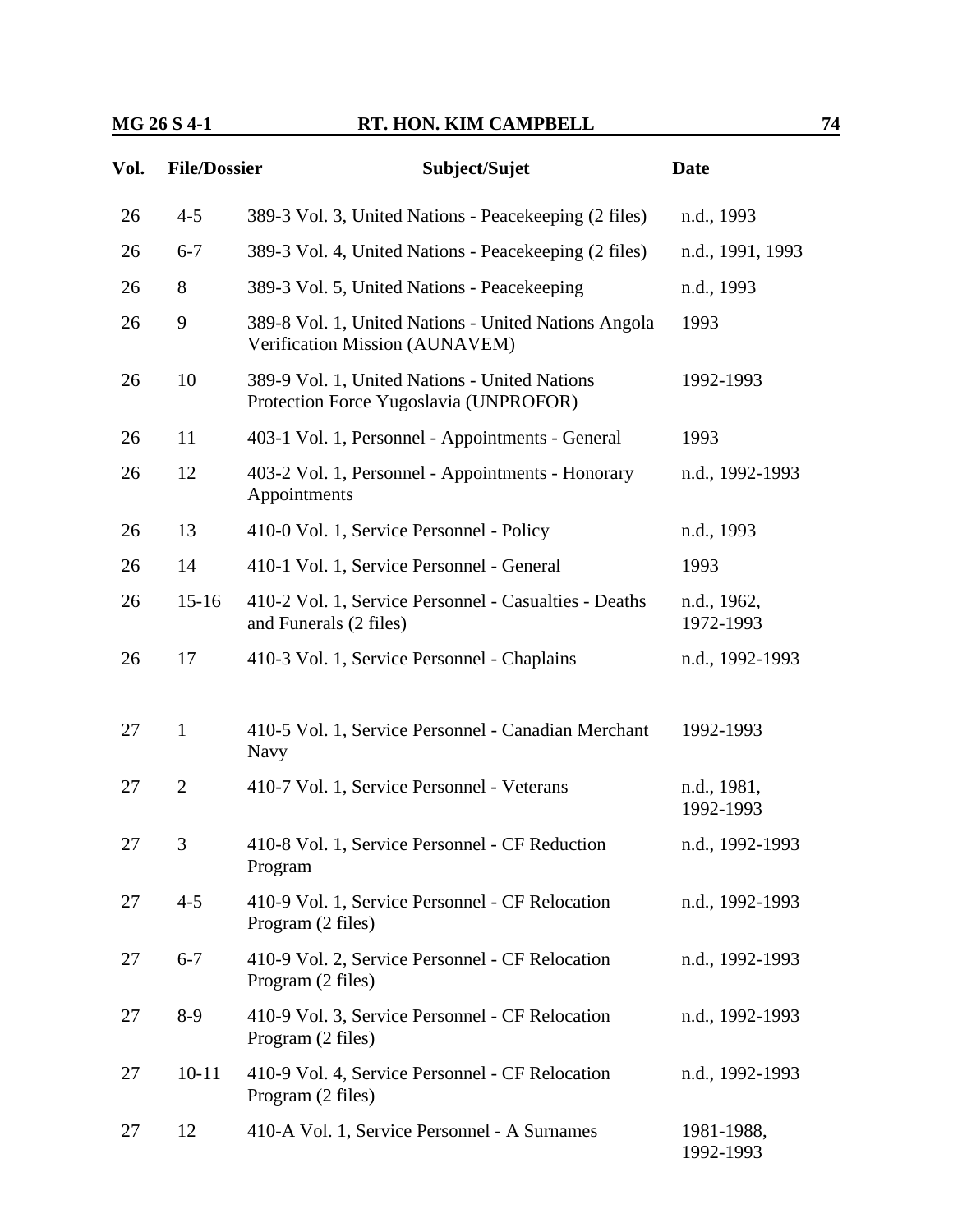| 75   |                     | RT. HON. KIM CAMPBELL                                               | MG 26 S 4-1                   |
|------|---------------------|---------------------------------------------------------------------|-------------------------------|
| Vol. | <b>File/Dossier</b> | Subject/Sujet                                                       | <b>Date</b>                   |
| 27   | 13                  | 410-B Vol. 1, Service Personnel - B Surnames                        | n.d., 1992-1993               |
| 28   | $\mathbf{1}$        | 410-B Vol. 1, Service Personnel - B Surnames                        | n.d., 1992-1993               |
| 28   | $2 - 3$             | 410-B Vol. 2, Service Personnel - B Surnames<br>$(2 \text{ files})$ | n.d., 1991,<br>1992-1993      |
| 28   | $4 - 5$             | 410-B Vol. 3, Service Personnel - B Surnames<br>$(2$ files)         | 1985, 1990-<br>1993           |
| 28   | 6                   | 410-C Vol. 1, Service Personnel - C Surnames                        | n.d., 1990-1993               |
| 28   | $7 - 8$             | 410-C Vol. 2, Service Personnel - C Surnames<br>$(2 \text{ files})$ | n.d., 1991-1993               |
| 28   | $9-10$              | 410-C Vol. 3, Service Personnel - C Surnames<br>$(2$ files)         | n.d., 1976,<br>1992-1993      |
| 28   | $11 - 12$           | 410-D Vol. 1, Service Personnel - D Surnames                        | n.d., 1989,<br>1991-1993      |
| 29   | $1 - 2$             | 410-D Vol. 2, Service Personnel - D Surnames (2 files)              | n.d., 1983-1984,<br>1989-1993 |
| 29   | 3                   | 410-D Vol. 3, Service Personnel - D Surnames                        | n.d., 1992-1993               |
| 29   | $\overline{4}$      | 410-E Vol. 1, Service Personnel - E Surnames                        | 1993                          |
| 29   | $5 - 6$             | 410-F Vol. 1, Service Personnel - F Surnames (2 files)              | n.d., 1992-1993               |
| 29   | 7                   | 410-G Vol. 1, Service Personnel - G Surnames                        | n.d., 1992-1993               |
| 29   | 8                   | 410-G Vol. 2, Service Personnel - G Surnames                        | n.d., 1991-1993               |
| 29   | 9                   | 410-G Vol. 3, Service Personnel - G Surnames                        | n.d., 1989,<br>1991-1993      |
| 29   | 10                  | 410-H Vol. 1, Service Personnel - H Surnames                        | n.d., 1989-1993               |
| 29   | $11 - 12$           | 410-H Vol. 2, Service Personnel - H Surnames (2 files)              | n.d., 1980-1993               |
| 30   | $\mathbf{1}$        | 410-J Vol. 1, Service Personnel - J Surnames                        | n.d., 1991-1993               |
| 30   | $2 - 3$             | 410-K Vol. 1, Service Personnel - K Surnames (2 files)              | n.d., 1988-1993               |
| 30   | $\overline{4}$      | 410-L Vol. 1, Service Personnel - L Surnames                        | n.d., 1991-1993               |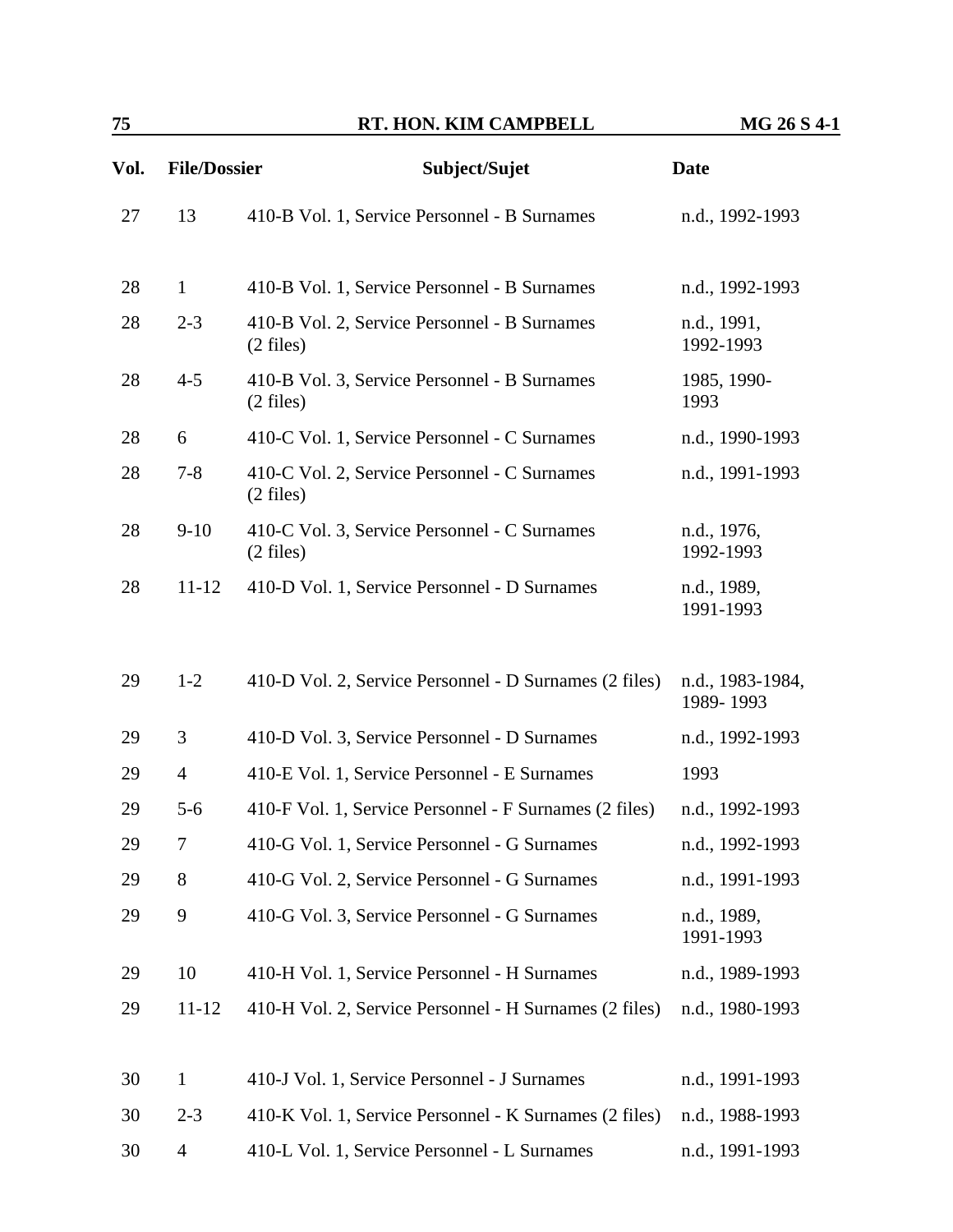| Vol. | <b>File/Dossier</b> | Subject/Sujet                                                       | <b>Date</b>                          |
|------|---------------------|---------------------------------------------------------------------|--------------------------------------|
| 30   | $5 - 7$             | 410-L Vol. 2, Service Personnel - L Surnames (3 files)              | n.d., 1984-1993                      |
| 30   | 8                   | 410-M Vol. 1, Service Personnel - M Surnames                        | n.d., 1989-1993                      |
| 30   | 9                   | 410-M Vol. 2, Service Personnel - M Surnames                        | n.d., 1991-1993                      |
| 30   | $10 - 11$           | 410-M Vol. 3, Service Personnel - M Surnames<br>$(2 \text{ files})$ | n.d., 1985-1993                      |
| 31   | $1-2$               | 410-M Vol. 4, Service Personnel - M Surnames<br>$(2 \text{ files})$ | n.d., 1991-1993                      |
| 31   | 3                   | 410-M Vol. 5, Service Personnel - M Surnames                        | n.d., 1993                           |
| 31   | $\overline{4}$      | 410-P Vol. 1, Service Personnel - P Surnames                        | n.d., 1988,<br>1991-1993             |
| 31   | $5 - 7$             | 410-P Vol. 2, Service Personnel - P Surnames (3 files)              | 1989-1993                            |
| 31   | 8                   | 410-Q Vol. 1, Service Personnel - Q Surnames                        | n.d., 1993                           |
| 31   | $9-10$              | 410-R Vol. 1, Service Personnel - R Surnames (2 files)              | n.d., 1985-1993                      |
| 31   | $11 - 12$           | 410-R Vol. 2, Service Personnel - R Surnames (2 files)              | n.d., 1985-1993                      |
|      |                     |                                                                     |                                      |
| 32   | $\mathbf{1}$        | 410-S Vol. 1, Service Personnel - S Surnames                        | n.d., 1991-1993                      |
| 32   | $2 - 3$             | 410-S Vol. 2, Service Personnel - S Surnames (2 files)              | n.d., 1916, 1919,<br>1938, 1992-1993 |
| 32   | $\overline{4}$      | 410-S Vol. 3, Service Personnel - S Surnames                        | 1982-1993                            |
| 32   | 5                   | 410-T Vol. 1, Service Personnel - T Surnames                        | n.d., 1992-1993                      |
| 32   | 6                   | 410-V Vol. 1, Service Personnel - V Surnames                        | n.d., 1980-1984,<br>1992-1993        |
| 32   | $\tau$              | 410-W Vol. 1, Service Personnel - W Surnames                        | n.d., 1989-1993                      |
| 32   | $8-9$               | 410-W Vol. 2, Service Personnel - W Surnames<br>$(2 \text{ files})$ | n.d., 1992-1993                      |
| 32   | 10                  | 410-Y Vol. 1, Service Personnel - Y Surnames                        | n.d., 1987-1992                      |
| 32   | 11                  | 410-Z Vol. 1, Service Personnel - Z Surnames                        | nd., 1992-1993                       |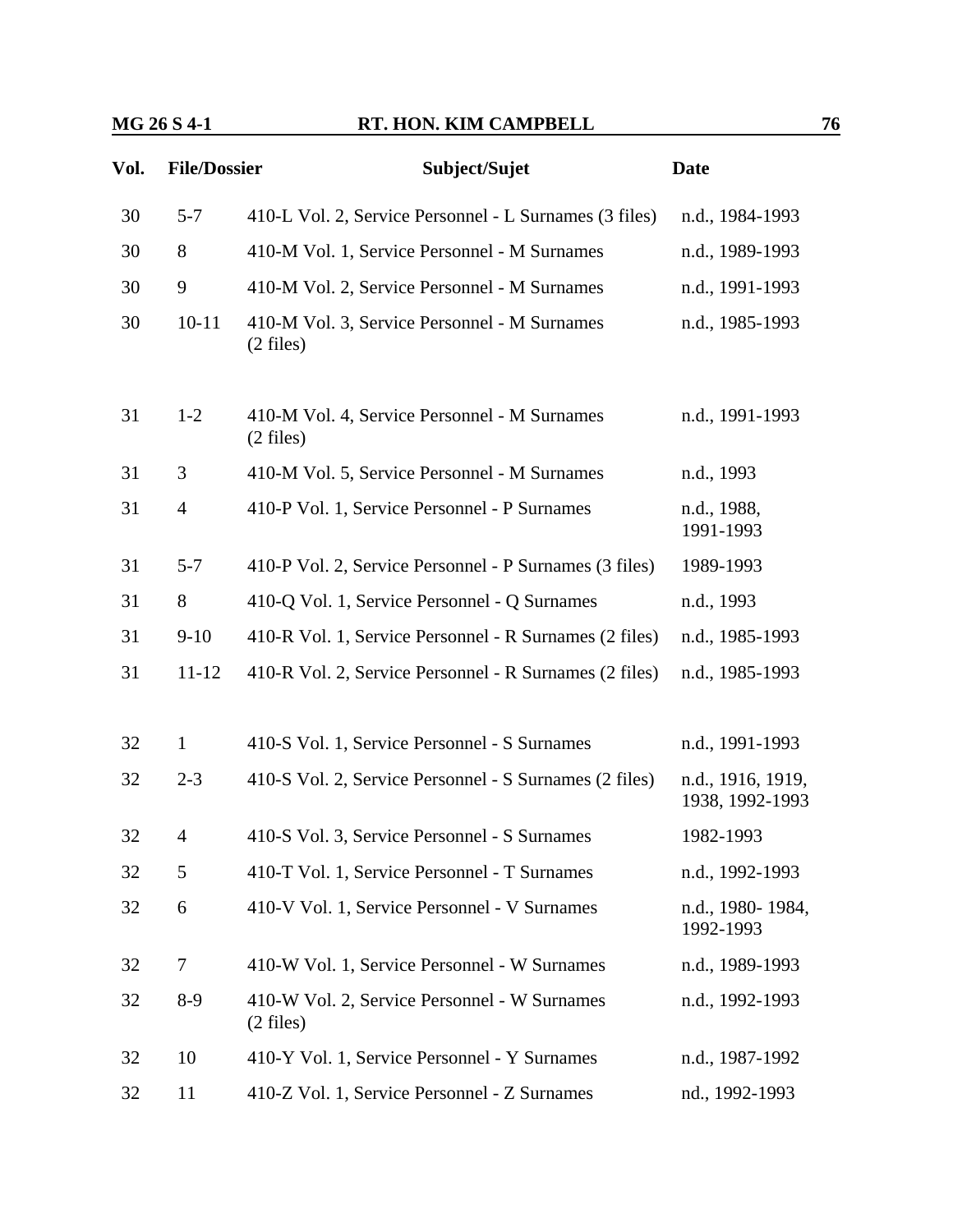## **77 RT. HON. KIM CAMPBELL MG 26 S 4-1**

| Vol. | <b>File/Dossier</b> | Subject/Sujet                                                                                            | <b>Date</b>                   |
|------|---------------------|----------------------------------------------------------------------------------------------------------|-------------------------------|
| 33   | $\mathbf{1}$        | 412-1 Vol. 1, Service Personnel - Canadian Military<br>Colleges - General                                | 1992-1993                     |
| 33   | $\overline{2}$      | 412-2 Vol. 1, Service Personnel - Canadian Military<br>Colleges - Collège Militaire Royal St-Jean        | n.d., 1991-1993               |
| 33   | $3 - 4$             | 412-3 Vol. 1, Service Personnel - Canadian Military<br>Colleges - Royal Roads Military College (2 files) | n.d, 1992-1993                |
| 33   | $5-6$               | 412-3 Vol. 2, Service Personnel - Canadian Military<br>Colleges - Royal Roads Military College (2 files) | n.d., 1992-1993               |
| 33   | $\overline{7}$      | 412-3 Vol. 3, Service Personnel - Canadian Military<br>Colleges - Royal Roads Military College           | n.d., 1992-1993               |
| 33   | $8-9$               | 412-3 Vol. 4, Service Personnel - Canadian Military<br>Colleges - Royal Roads Military College (2 files) | n.d., 1992-1993               |
| 33   | 10                  | 412-5 Vol. 1, Service Personnel - Canadian Military<br>Colleges - Royal Military College, Kingston       | n.d., 1991-1992               |
| 33   | 11                  | 415-1 Vol. 1, Service Personnel - (Education) General                                                    | n.d., 1992-1993               |
| 33   | $12 - 13$           | 426-1 Vol. 1, Service Personnel - Honours & Awards -<br>General (2 files)                                | n.d., 1970,<br>1992-1993      |
| 33   | $14 - 15$           | 426-2 Vol. 1, Service Personnel - Honours & Awards -<br>Medals (2 files)                                 | n.d., 1953-1956,<br>1992-1993 |
| 34   | $1 - 2$             | 426-2 Vol. 2, Service Personnel - Honours & Awards -<br>Medals (2 files)                                 | n.d., 1946,<br>1992-1993      |
| 34   | 3                   | 426-2-3 Vol. 1, Service Personnel - Honours &<br>Awards - Korean Medal                                   | n.d., 1993                    |
| 34   | $\overline{4}$      | 426-2-4 Vol. 1, Service Personnel - Honours &<br>Awards - Persian Gulf                                   | 1991-1993                     |
| 34   | 5                   | 426-3 Vol. 1, Service Personnel - Honours & Awards -<br>Order of Military Merit                          | n.d., 1992-1993               |
| 34   | 6                   | 426-4 Vol. 1, Service Personnel - Honours & Awards -<br>Victoria Cross                                   | n.d., 1992-1993               |
| 34   | 7                   | 460-2 Vol. 1, Civilian Personnel - DND Teachers                                                          | n.d., 1993                    |
| 34   | 8                   | 465-1 Vol. 1, Civilian Personnel - Employment -<br>General                                               | 1993                          |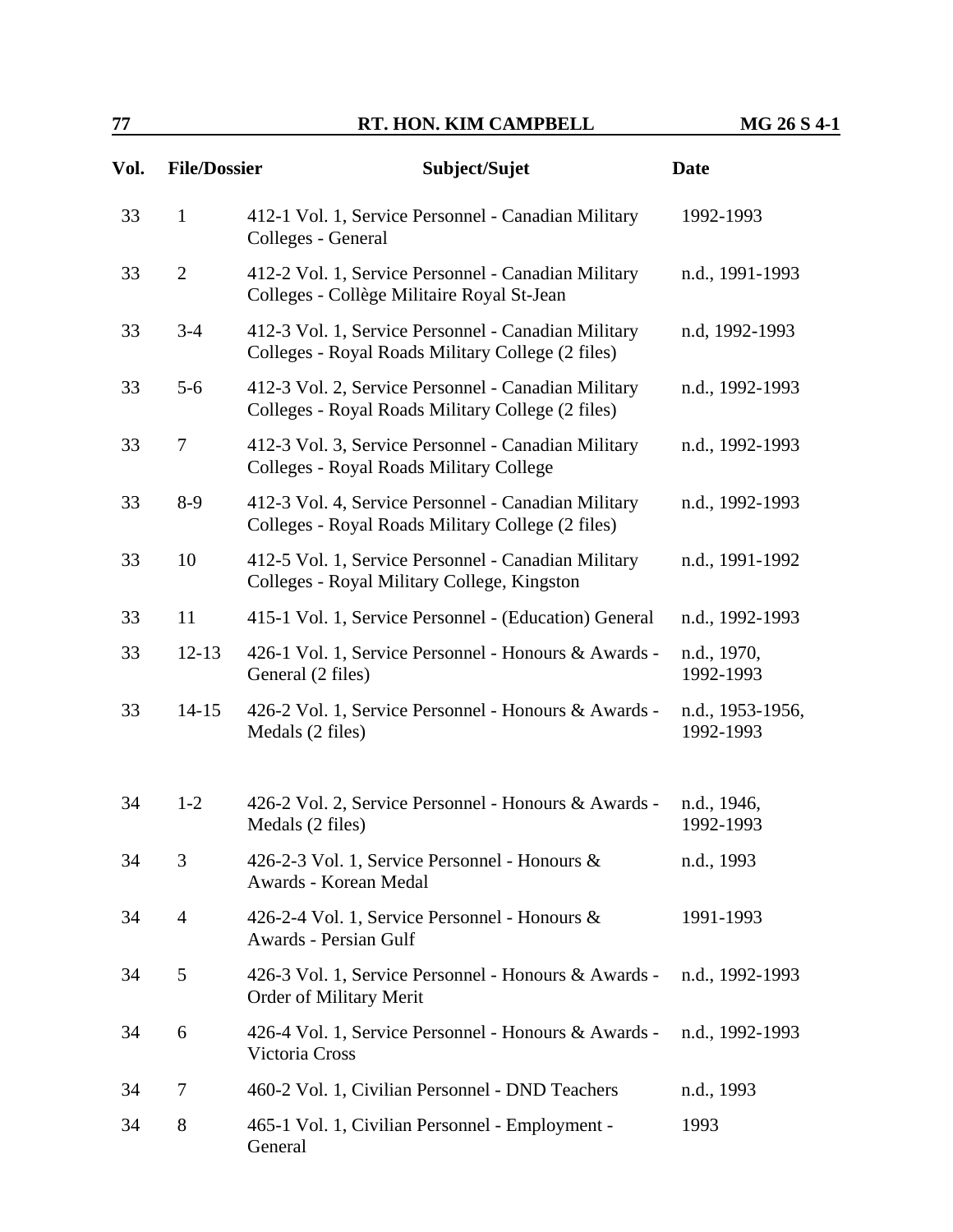| Vol. | <b>File/Dossier</b> | Subject/Sujet                                                               | <b>Date</b>                    |
|------|---------------------|-----------------------------------------------------------------------------|--------------------------------|
| 34   | 9                   | 465-3 Vol. 1, Civilian Personnel - Employment -<br><b>Summer Employment</b> | n.d., 1992-1993                |
| 34   | 10                  | 465-A Vol. 1, Civilian Personnel - Employment - A<br><b>Surnames</b>        | n.d., 1981-1993                |
| 34   | 11                  | 465-B Vol. 1, Civilian Personnel - Employment - B<br><b>Surnames</b>        | n.d., 1990-1993                |
| 34   | 12                  | 465-C Vol. 1, Civilian Personnel - Employment - C<br><b>Surnames</b>        | n.d., 1990-1993                |
| 34   | 13                  | 465-D Vol. 1, Civilian Personnel - Employment - D<br>Surnames               | n.d., 1989-1993                |
| 34   | 14                  | 465-E Vol. 1, Civilian Personnel - Employment - E<br><b>Surnames</b>        | n.d., 1992-1993                |
| 34   | 15                  | 465-F Vol. 1, Civilian Personnel - Employment - F<br>Surnames               | n.d., 1993                     |
| 34   | 16                  | 465-G Vol. 1, Civilian Personnel - Employment - G<br>Surnames               | n.d., 1993                     |
| 34   | 17                  | 465-H Vol. 1, Civilian Personnel - Employment - H<br>Surnames               | n.d., 1980,<br>1990-1993       |
| 34   | 18                  | 465-J Vol. 1, Civilian Personnel - Employment - I & J<br><b>Surnames</b>    | n.d., 1992-1993                |
| 35   | $\mathbf{1}$        | 465-L Vol. 1, Civilian Personnel - Employment - L<br><b>Surnames</b>        | n.d., 1972-1993                |
| 35   | $\overline{2}$      | 465-M Vol. 1, Civilian Personnel - Employment - M<br>Surnames               | n.d., 1965, 1988,<br>1992-1993 |
| 35   | 3                   | 465-P Vol. 1, Civilian Personnel - Employment - O &<br>P Surnames           | n.d., 1989-1993                |
| 35   | $\overline{4}$      | 465-R Vol. 1, Civilian Personnel - Employment - R<br><b>Surnames</b>        | 1988, 1992-1993                |
| 35   | 5                   | 465-S Vol. 1, Civilian Personnel - Employment - S<br><b>Surnames</b>        | n.d., 1957, 1989-<br>1993      |
| 35   | 6                   | 465-T Vol. 1, Civilian Personnel - Employment - T<br><b>Surnames</b>        | n.d., 1985-1993                |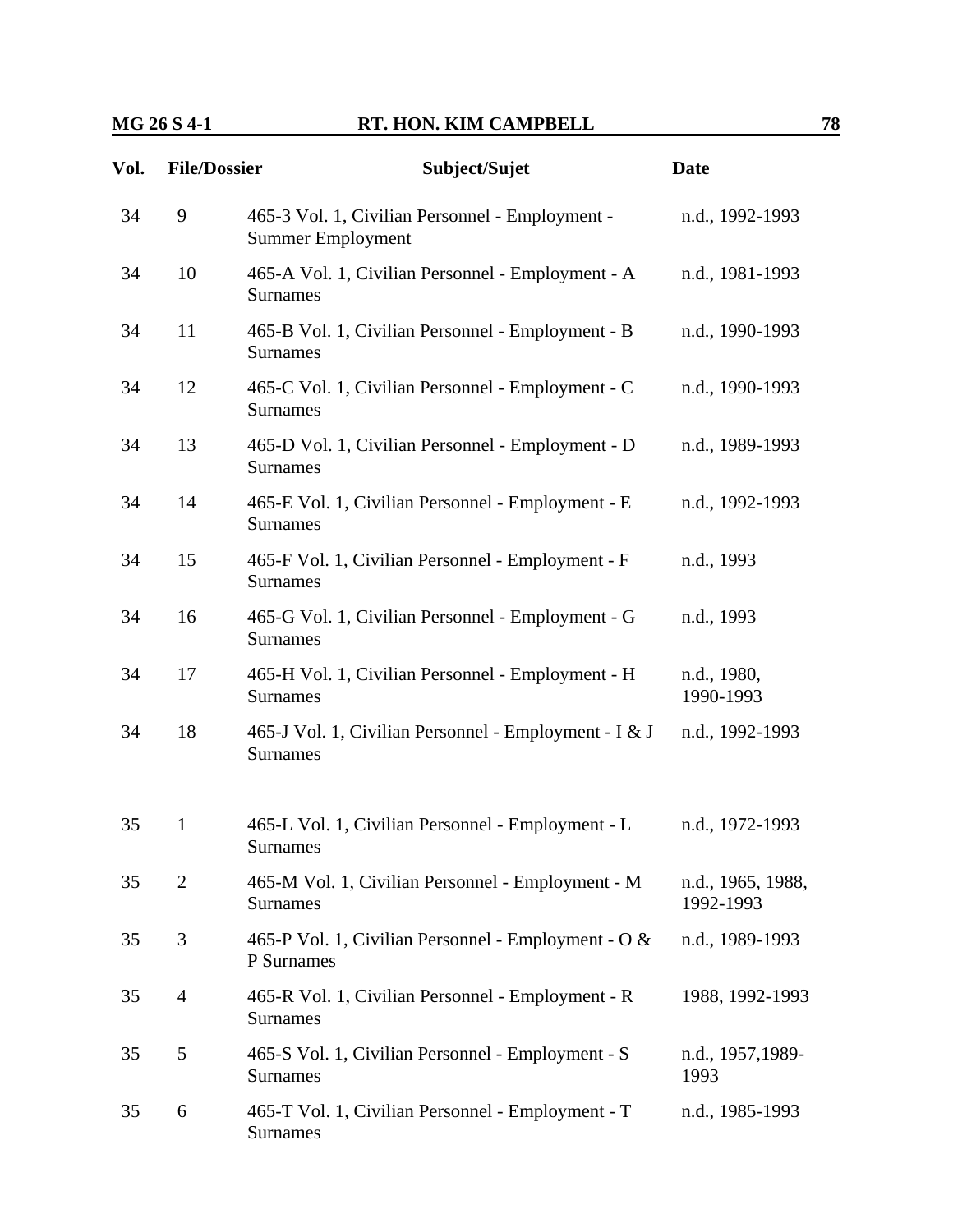| Vol. | <b>File/Dossier</b> | Subject/Sujet                                                                  | <b>Date</b>                   |
|------|---------------------|--------------------------------------------------------------------------------|-------------------------------|
| 35   | 7                   | 465-V Vol. 1, Civilian Personnel - Employment - V<br><b>Surnames</b>           | 1993                          |
| 35   | 8                   | 465-W Vol. 1, Civilian Personnel - Employment - W<br><b>Surnames</b>           | n.d., 1990-1993               |
| 35   | 9                   | 465-Y Vol. 1, Civilian Personnel - Employment - Y<br><b>Surnames</b>           | n.d., 1991-1993               |
| 35   | 10                  | 700-1 Vol. 1, Finance and Accounting - General                                 | 1993                          |
| 35   | $11 - 12$           | 700-2 Vol. 1, Finance and Accounting - Treasury<br>Board Submissions (2 files) | 1991-1993                     |
| 35   | 13                  | 700-2 Vol. 2, Finance and Accounting - Treasury<br><b>Board Submissions</b>    | 1991-1993                     |
| 35   | 14                  | 700-3 Vol. 1, Finance and Accounting - Capital<br>Projects                     | n.d., 1991-1993               |
| 35   | 15                  | 700-4 Vol. 1, Finance and Accounting - Grants                                  | n.d., 1992-1993               |
| 36   | $1 - 2$             | 700-5 Vol. 1, Finance and Accounting - Pensions<br>$(2$ files)                 | n.d., 1990-1993               |
| 36   | $3 - 4$             | 700-5 Vol. 2, Finance and Accounting - Pensions<br>$(2$ files)                 | n.d., 1984-1985,<br>1991-1993 |
| 36   | $5-6$               | 700-5 Vol. 3, Finance and Accounting - Pensions<br>$(2 \text{ files})$         | n.d., 1992-1993               |
| 36   | $7 - 8$             | 700-5 Vol. 4, Finance and Accounting - Pensions<br>$(2 \text{ files})$         | n.d., 1985,<br>1992-1993      |
| 36   | $9-10$              | 700-5 Vol. 5, Finance and Accounting - Pensions<br>$(2 \text{ files})$         | n.d., 1992-1993               |
| 36   | $11 - 12$           | 700-5 Vol. 6, Finance and Accounting - Pensions<br>$(2 \text{ files})$         | n.d., 1985,<br>1992-1993      |
| 37   | $\mathbf{1}$        | 700-6 Vol. 1, Finance and Accounting - Financial<br>Assistance                 | n.d., 1965,<br>1990-1993      |
| 37   | $\overline{2}$      | 700-7 Vol. 1, Finance and Accounting - Debts                                   | n.d., 1993                    |
| 37   | 3                   | 700-9 Vol. 1, Finance and Accounting - Budget                                  | 1992-1993                     |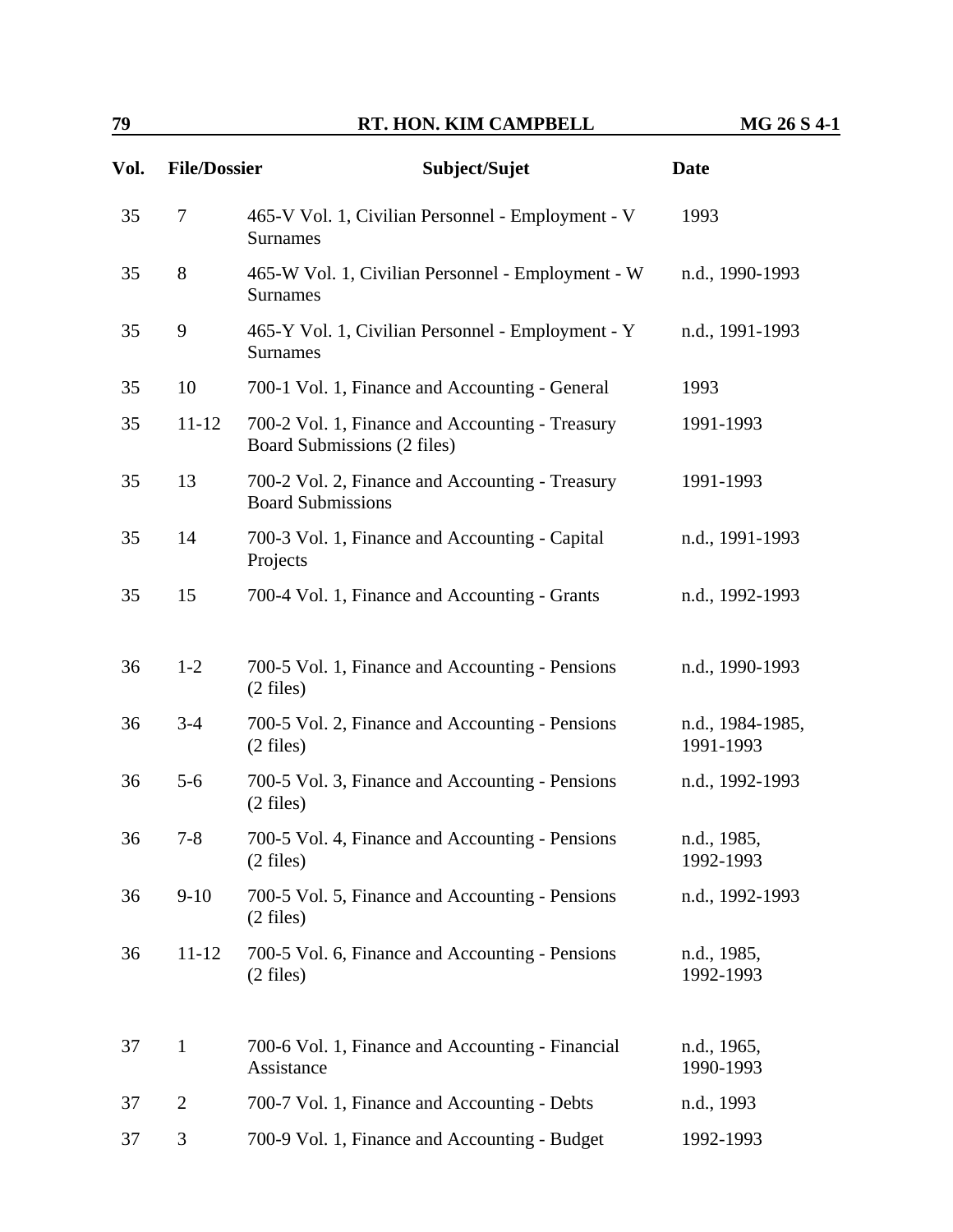### **MG 26 S 4-1 RT. HON. KIM CAMPBELL 80**

| Vol. | <b>File/Dossier</b> | Subject/Sujet                                                                                | <b>Date</b>              |
|------|---------------------|----------------------------------------------------------------------------------------------|--------------------------|
| 37   | $\overline{4}$      | 700-10 Vol. 1, Finance and Accounting - Finance                                              | n.d., 1993               |
| 37   | 5                   | 715-1 Vol. 1, Funds - General                                                                | 1993                     |
| 37   | 6                   | 740-1 Vol. 1, Transportation - General                                                       | n.d., 1992-1993          |
| 37   | $7 - 8$             | 740-3-2 Vol. 1, Transportation - By Air - Service<br>Flights (2 files)                       | n.d., 1992-1993          |
| 37   | $9-10$              | 740-3-2 Vol. 2, Transportation - By Air - Service<br>Flights (2 files)                       | n.d., 1993               |
| 37   | $11 - 12$           | 740-3-3 Vol. 1, Transportation - By Air - Special<br>Flights (2 files)                       | n.d., 1965,<br>1992-1993 |
| 37   | 13                  | 740-3-3 Vol. 2, Transportation - By Air - Special<br>Flights                                 | 1993                     |
| 37   | $14 - 15$           | 740-3-3 Vol. 3, Transportation - By Air - Special<br>Flights (2 files)                       | 1993                     |
| 38   | $1 - 2$             | 740-3-3 Vol. 4, Transportation - By Air - Service<br>Flights (2 files)                       | 1993                     |
| 38   | $3 - 4$             | 740-5 Vol. 1, Transportation - General (2 files)                                             | n.d., 1988,<br>1992-1993 |
| 38   | 5                   | 760-1 Vol. 1, Construction Engineering - General                                             | n.d., 1992-1993          |
| 38   | $6 - 7$             | 760-4 Vol. 1, Construction Engineering - Canadian<br>Forces Supply Depot (2 files)           | n.d., 1992-1993          |
| 38   | 8                   | 765-1 Vol. 1, Construction Engineering<br><b>Accommodation - General</b>                     | 1993                     |
| 38   | 9                   | 765-2 Vol. 1, Construction Engineering -<br>Accommodation - Non-Military Use of DND Property | 1993                     |
| 38   | 10                  | 770-1 Vol. 1, Construction Engineering - Airports -<br>General                               | n.d., 1990, 1993         |
| 38   | $11 - 12$           | 780-1 Vol. 1, Construction Engineering - Armouries -<br>General (2 files)                    | n.d., 1991-1993          |
| 38   | $13 - 14$           | 790-1 Vol. 1, Construction Engineering - Real<br>Property - General (2 files)                | n.d., 1987,<br>1992-1993 |
| 38   | 15                  | 790-1 Vol. 2, Construction Engineering - Real<br>Property - General                          | n.d., 1992-1993          |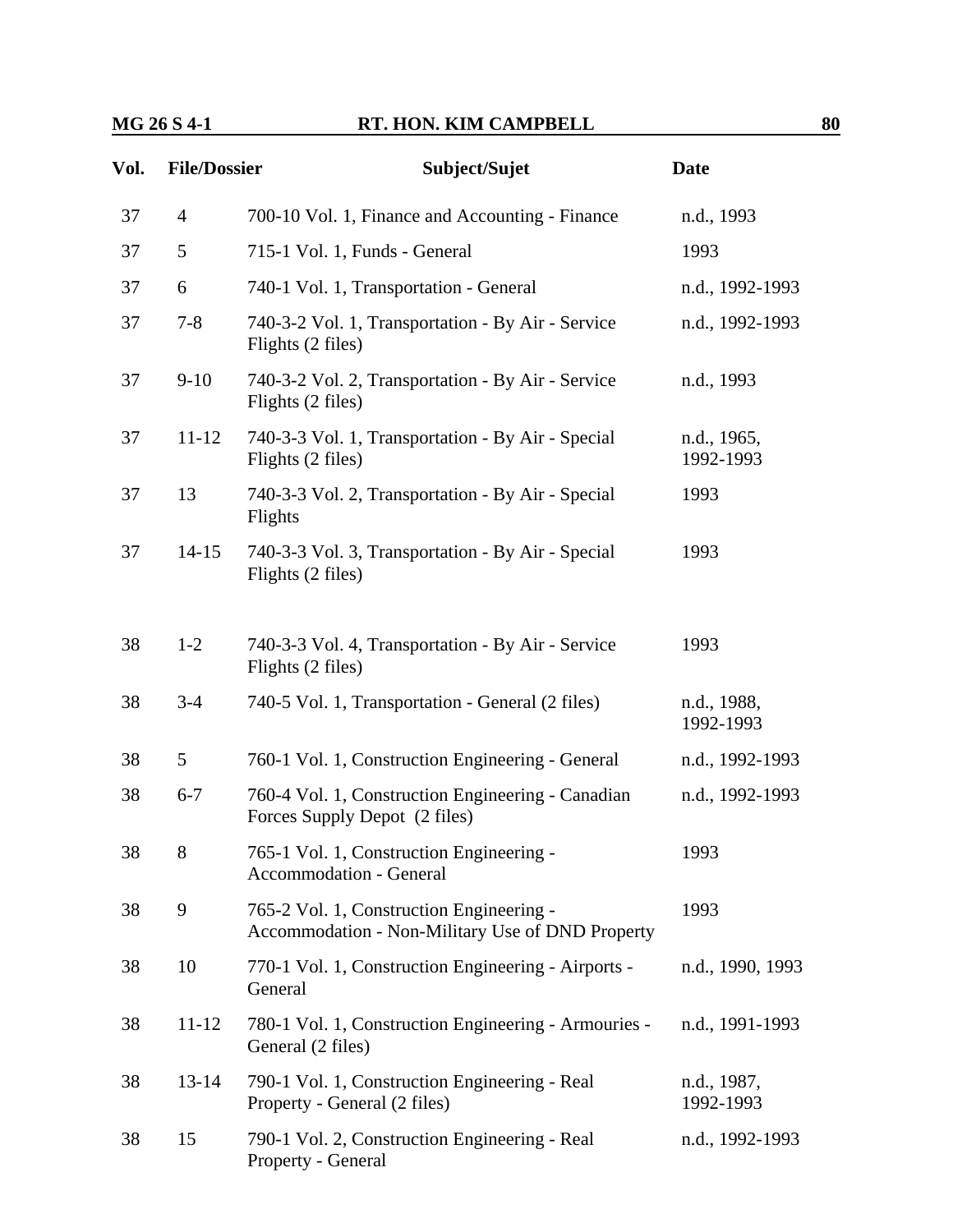| Vol. | <b>File/Dossier</b> | Subject/Sujet                                                                                    | <b>Date</b>                          |
|------|---------------------|--------------------------------------------------------------------------------------------------|--------------------------------------|
| 39   | $1-2$               | 790-1 Vol. 3, Construction Engineering - Real<br>Property - General (2 files)                    | n.d., 1992-1993                      |
| 39   | $3 - 4$             | 790-1 Vol. 4, Construction Engineering - Real<br>Property - General (2 files)                    | n.d., 1947, 1972,<br>1975, 1992-1993 |
| 39   | 5                   | 790-3 Vol. 1, Construction Engineering - Real<br>Property - Indian Land                          | n.d., 1993                           |
| 39   | $6 - 7$             | 800-1 Vol. 1, Equipment & Supplies - General (2 files)                                           | n.d., 1992-1993                      |
| 39   | 8                   | 800-2 Vol. 1, Equipment & Supplies - Contract                                                    | 1993                                 |
| 39   | 9                   | 800-3 Vol. 1, Equipment & Supplies - Request for the<br>Loan of Equipment                        | n.d., 1993                           |
| 39   | $10 - 11$           | 800-4 Vol. 1, Equipment & Supplies - Requests for<br>Equipment for Historical Purposes (2 files) | n.d., 1992-1993                      |
| 39   | $12 - 13$           | 800-5 Vol. 1, Equipment & Supplies - Surplus (2 files)                                           | n.d., 1992-1993                      |
| 40   | $\mathbf{1}$        | 800-5 Vol. 2, Equipment & Supplies - Surplus                                                     | n.d., 1992-1993                      |
| 40   | $\overline{2}$      | 815-1 Vol. 1, Equipment & Supplies - Aircraft -<br>General                                       | n.d., 1991-1993                      |
| 40   | 3                   | 850-1 Vol. 1, Equipment & Supplies - Ships - General                                             | n.d., 1941,<br>1992-1993             |
| 40   | $\overline{4}$      | 850-5 Vol. 1, Equipment & Supplies - Ships - HMCS<br>Protecteur - Refit                          | n.d., 1993                           |
|      |                     |                                                                                                  |                                      |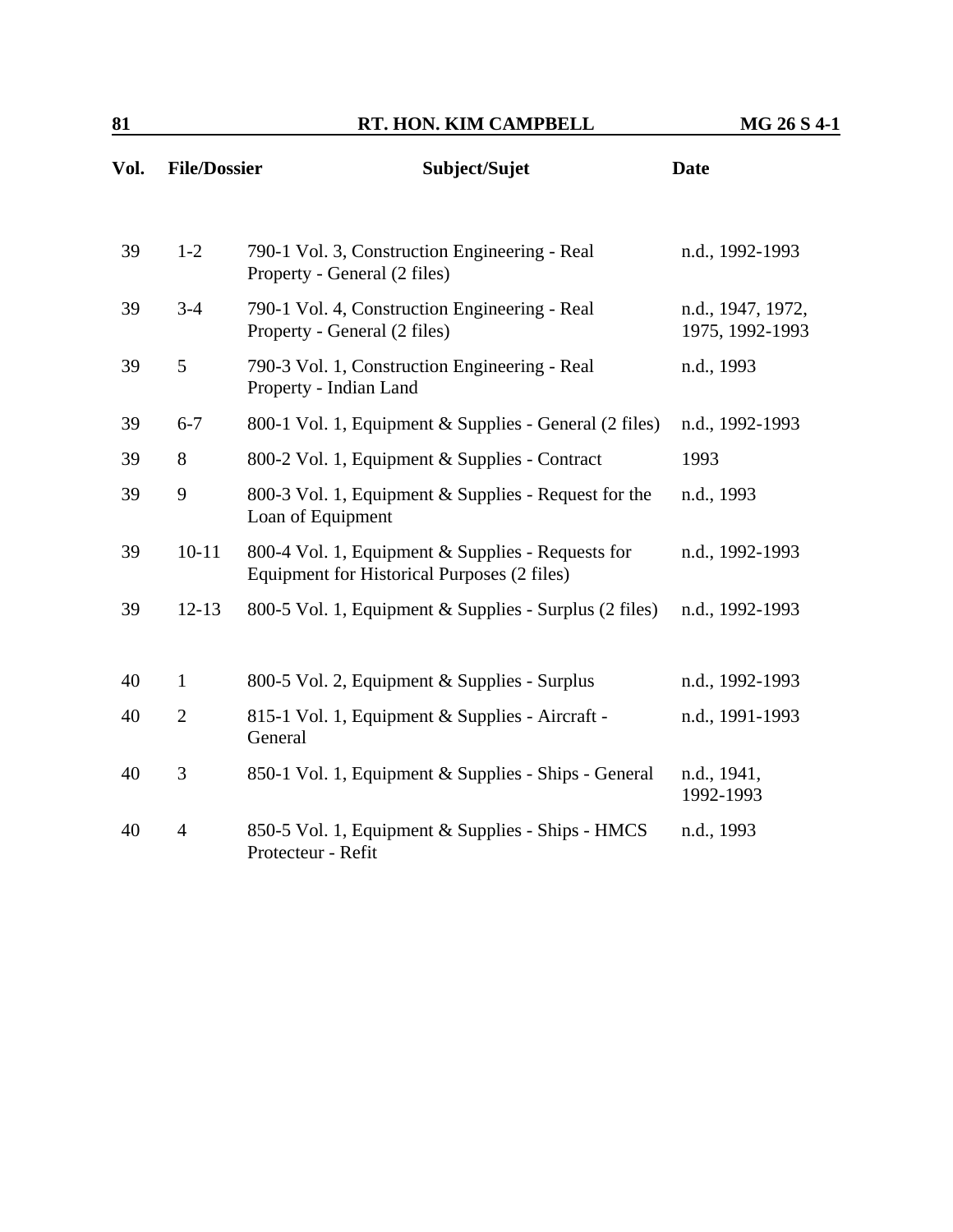## **MG 26 S 4**

# **NATIONAL DEFENCE AND VETERANS AFFAIRS SERIES**

### **MG 26 S 4-2 National Defence and Veterans Affairs - Political Issues Sub-Series**

| Vol.           | <b>File/Dossier</b> | Subject/Sujet                                                                 | <b>Date</b>     |
|----------------|---------------------|-------------------------------------------------------------------------------|-----------------|
| $\mathbf{1}$   | $1 - 2$             | Political Issues - P00185-P00894 Vol. 1 (2 files)                             | 1992-1993       |
| $\mathbf{1}$   | $3-4$               | Political Issues - P00895-P001199 Vol. 2 (2 files)                            | n.d., 1992-1993 |
| $\mathbf{1}$   | $5 - 6$             | Political Issues - P01200-P01567 Vol. 3 (2 files)                             | 1992-1993       |
| $\mathbf{1}$   | $7 - 8$             | Political Issues - P01568-P01813 Vol. 4 (2 files)                             | 1993            |
| $\mathbf{1}$   | $9-10$              | Political Issues - P01814-P02210 Vol. 5 (2 files)                             | 1992-1993       |
| $\mathbf{1}$   | 11                  | Political Issues - P02211-P02461 Vol. 6                                       | 1992-1993       |
| 1              | 12                  | Political Issues - P02462 Vol. 7 (file 1 of 2)                                | 1989-1992       |
|                |                     |                                                                               |                 |
| $\overline{2}$ | $\mathbf{1}$        | Political Issues - P02462 Vol. 7 (file 2 of 2)                                | 1989-1992       |
| $\overline{2}$ | $2 - 3$             | Political Issues - P02463-P02652 Vol. 8 (2 files)                             | 1992-1993       |
| $\overline{2}$ | $4 - 6$             | Political Issues - P02653-P03056 Vol. 9 (3 files)                             | n.d., 1991-1993 |
| $\overline{2}$ | $7 - 8$             | Political Issues - P03057-P03399 Vol. 10 (2 files)                            | 1993            |
| $\overline{2}$ | $9-10$              | Political Issues - P03400-P03755 Vol. 11 (2 files)                            | 1992-1993       |
| $\overline{2}$ | $11 - 12$           | Political Issues - P03756-P04015 Vol. 12 (2 files)                            | 1993            |
| $\overline{2}$ | 13                  | Political Issues - P04016-P04263 Vol. 13<br>$(1 \text{ of } 2 \text{ files})$ | n.d., 1993      |
| 3              | $\mathbf{1}$        | Political Issues - P04016-P04263 Vol. 13<br>$(2 \text{ of } 2 \text{ files})$ | n.d., 1993      |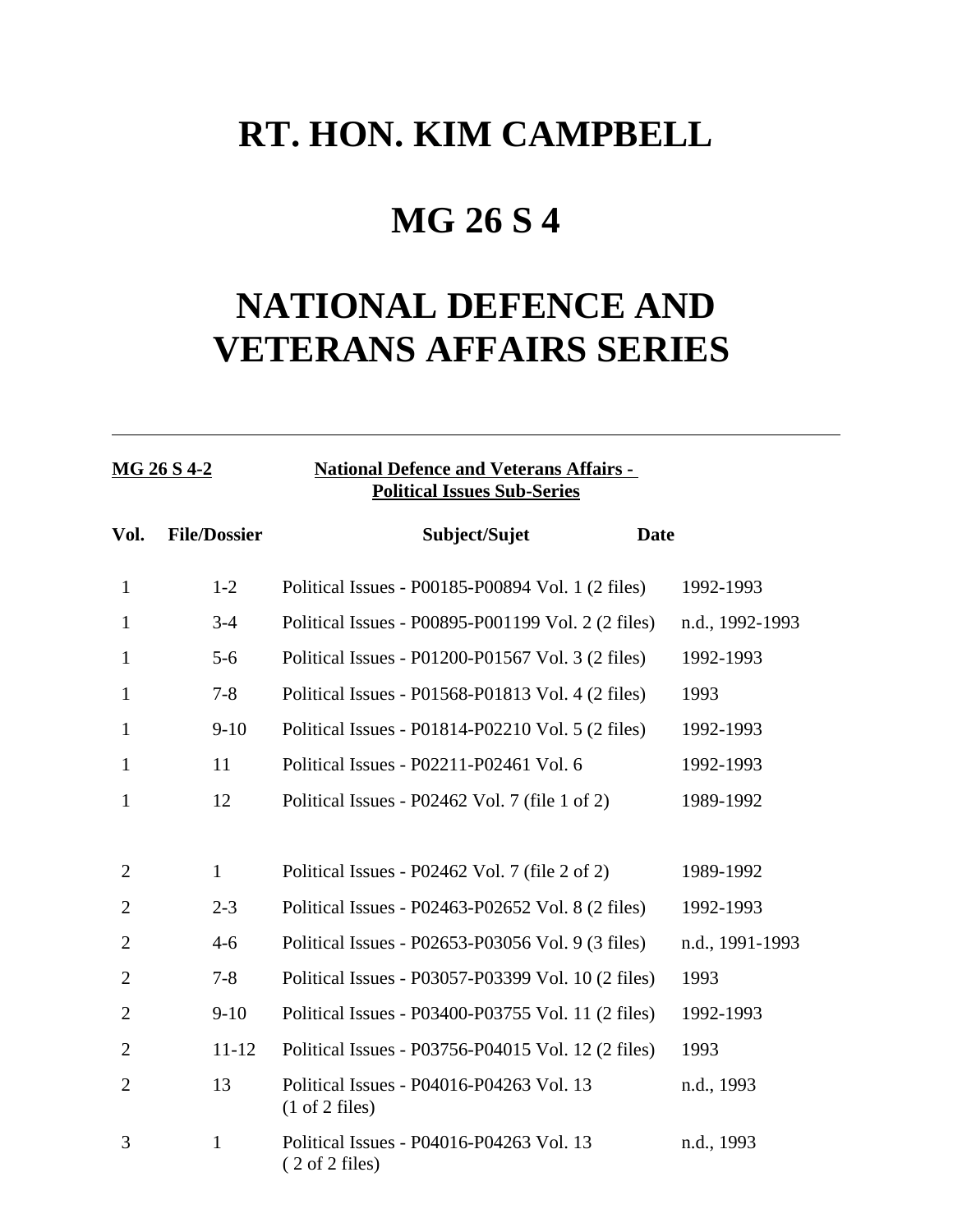| Vol.           | <b>File/Dossier</b> | Subject/Sujet                                      | <b>Date</b>              |
|----------------|---------------------|----------------------------------------------------|--------------------------|
|                |                     |                                                    |                          |
| 3              | $2 - 3$             | Political Issues - P04264-P04500 Vol. 14 (2 files) | n.d., 1992-1993          |
| 3              | $4 - 5$             | Political Issues - P04501-P04665 Vol. 15 (2 files) | n.d., 1980,<br>1992-1993 |
| 3              | $6 - 7$             | Political Issues - P04666-P05034 Vol. 16 (2 files) | 1992-1993                |
| 3              | $8-9$               | Political Issues - P05035-P05364 Vol. 17 (2 files) | 1992-1993                |
| 3              | $10 - 11$           | Political Issues - P05365-P05579 Vol. 18 (2 files) | n.d., 1992-1993          |
| 3              | $12 - 13$           | Political Issues - P05580-P05725 Vol. 19 (2 files) | n.d., 1992-1993          |
|                |                     |                                                    |                          |
| $\overline{4}$ | $1 - 2$             | Political Issues - P05726-P06054 Vol. 20 (2 files) | 1992-1993                |
| $\overline{4}$ | $3-4$               | Political Issues - P06055-P06300 Vol. 21 (2 files) | n.d., 1993               |
| 4              | $5 - 7$             | Political Issues - P06301-P06856 Vol. 22 (3 files) | n.d., 1986,<br>1992-1993 |
| $\overline{4}$ | $8 - 10$            | Political Issues - P06857-P07255 Vol. 23 (3 files) | n.d., 1993               |
| $\overline{4}$ | $11 - 12$           | Political Issues - P07256-P07600 Vol. 24 (2 files) | 1992-1993                |
| 4              | $13 - 14$           | Political Issues - P07601-P08181 Vol. 25 (2 files) | 1993                     |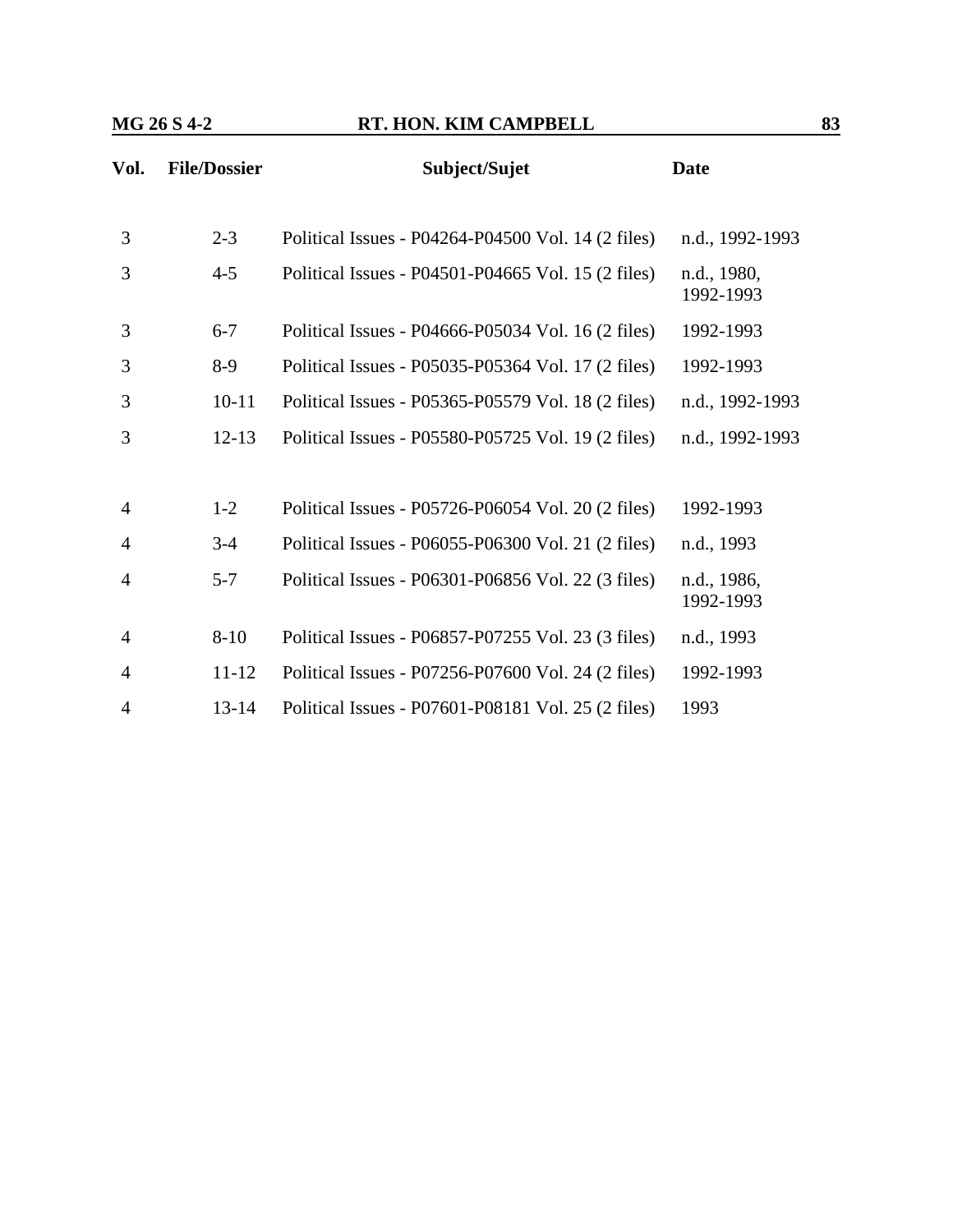## **MG 26 S 4**

# **NATIONAL DEFENCE AND VETERANS AFFAIRS SERIES**

| MG 26 S 4-3  |                   | <b>National Defence and Veterans Affairs -</b><br><b>Subject Files Sub-series</b>                                                                            |             |
|--------------|-------------------|--------------------------------------------------------------------------------------------------------------------------------------------------------------|-------------|
|              | Vol. File/Dossier | Subject/Sujet                                                                                                                                                | <b>Date</b> |
|              |                   | <b>Defence Files</b>                                                                                                                                         |             |
| $\mathbf{1}$ | $\mathbf{1}$      | <b>Defence Policy Statement 93</b>                                                                                                                           | 1993        |
| $\mathbf{1}$ | $\overline{2}$    | Briefing Book - Visit to Winnipeg, 17-18 February 1993                                                                                                       | 1993        |
| 1            | 3                 | Briefing Book - Visit to Air Command Headquarters,<br>Winnipeg, 18 February 1993                                                                             | 1993        |
| $\mathbf{1}$ | $4 - 5$           | Briefing Book - Minister's Visit Program, Defence<br>Ministers in Co-operation Session in Brussels, 27-30<br>March 1993 (NATO Confidential) (2 files)        | 1993        |
|              |                   | <b>Veterans Affairs Files</b>                                                                                                                                |             |
| $\mathbf{1}$ | 6                 | <b>Veterans Services Issues Book</b>                                                                                                                         | 1992        |
| 1            | 7                 | Minister's Book of House Questions                                                                                                                           | 1992-1993   |
| $\mathbf{1}$ | 8                 | Veterans Affairs Portfolio - Programs, Organization,<br>Personalities                                                                                        | 1992-1993   |
| $\mathbf{1}$ | 9                 | Review of the Regional Portfolio - Pacific Region                                                                                                            | 1993        |
| 1            | 10                | Standing Committee on National Defence and Veterans<br>Affairs - May 5, 1993                                                                                 | 1993        |
| $\mathbf{1}$ | 11                | Minister's Briefing Book for Standing Committee on<br>National Defence and Veterans Affairs - May 5, 1993 -<br>Main Estimates FY 1993-1994 - Minister's Copy | 1993        |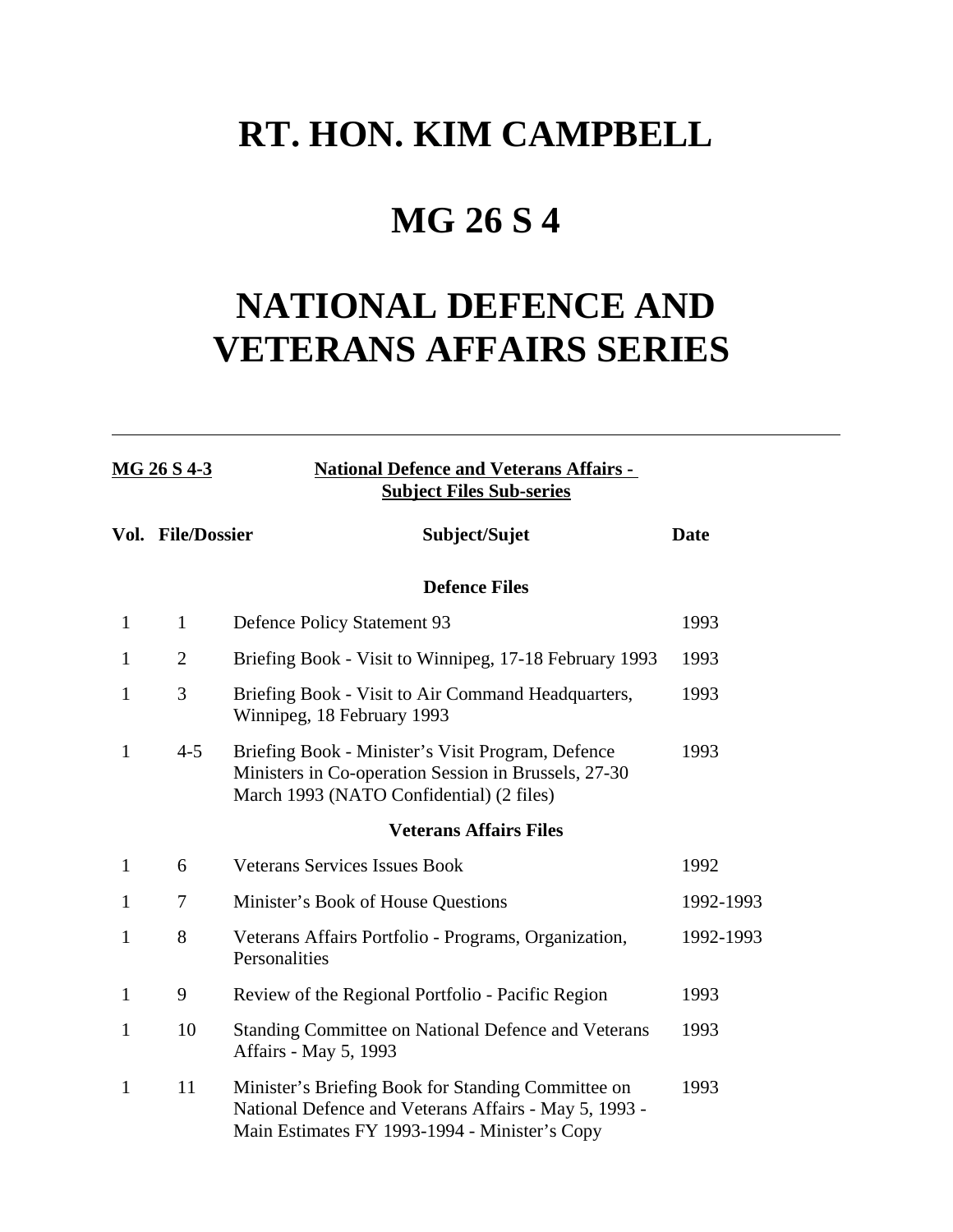| Vol. | <b>File/Dossier</b> |                                                                                                                                                                              | Subject/Sujet | Date |
|------|---------------------|------------------------------------------------------------------------------------------------------------------------------------------------------------------------------|---------------|------|
|      | 12                  | Minister's Briefing Book for Standing Committee on<br>National Defence and Veterans Affairs - May 5, 1993 -<br>Main Estimates FY 1993-1994 - Deputy Chief of Staff's<br>Copy |               | 1993 |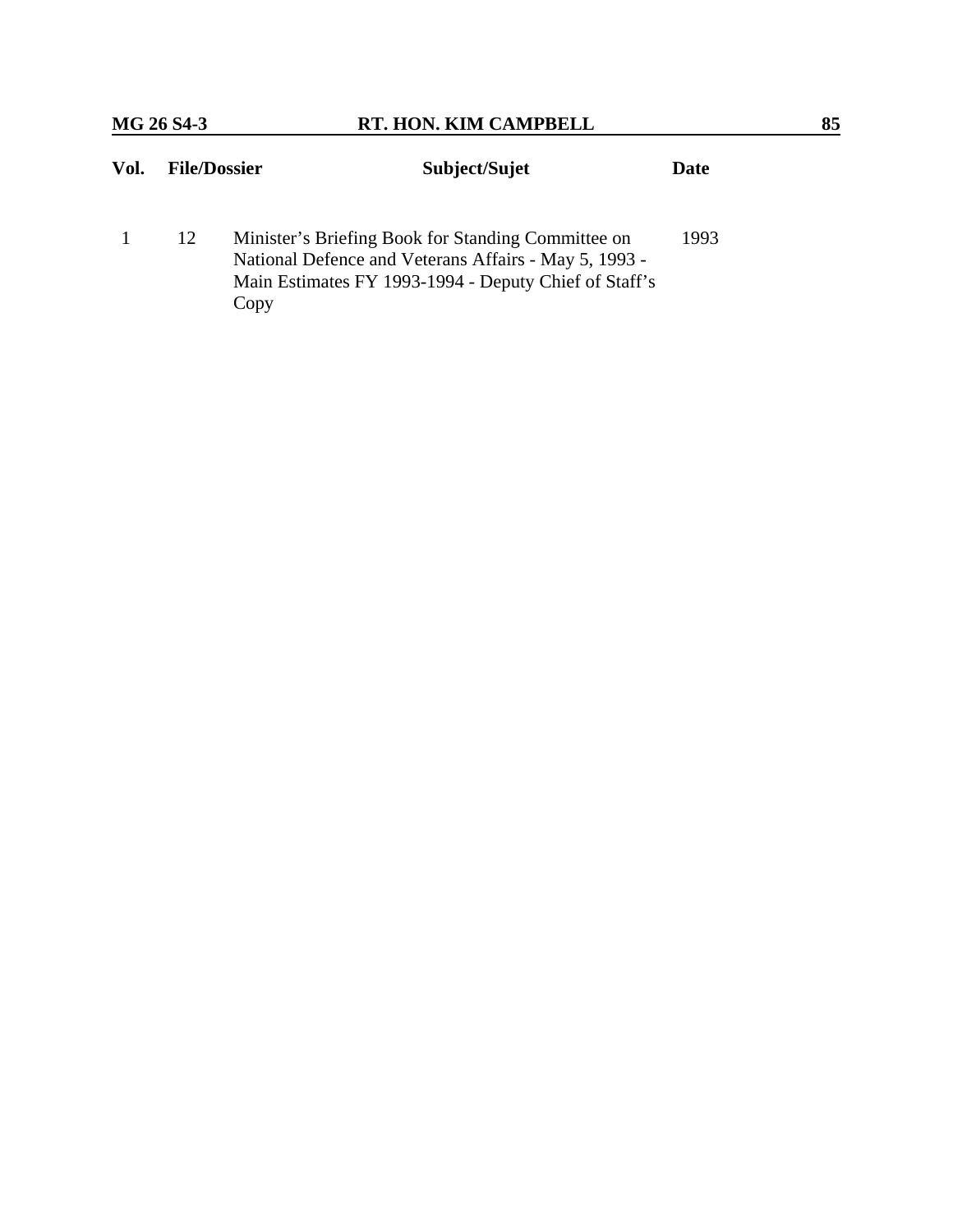# **MG 26 S 5**

# **PRIME MINISTER'S OFFICE SERIES**

| MG 26 S 5-1    |                   |                   | <b>PMO Correspondence I Sub-Series</b> |             |  |
|----------------|-------------------|-------------------|----------------------------------------|-------------|--|
|                | Vol. File/Dossier |                   | Subject/Sujet                          | <b>Date</b> |  |
| $\mathbf{1}$   | $\mathbf{1}$      | 31790001-31790099 |                                        |             |  |
| $\mathbf{1}$   | $\overline{2}$    | 31790100-31790199 |                                        |             |  |
| $\mathbf{1}$   | 3                 | 31790200-31790315 |                                        |             |  |
| $\mathbf{1}$   | $\overline{4}$    | 31790316-31790330 |                                        |             |  |
| $\mathbf{1}$   | 5                 | 31790331-31790350 |                                        |             |  |
| $\mathbf{1}$   | 6                 | 31790351-31790399 |                                        |             |  |
| $\mathbf{1}$   | $\tau$            | 31790400-31790599 |                                        |             |  |
| $\mathbf{1}$   | 8                 | 31790600-31790699 |                                        |             |  |
| $\mathbf{1}$   | 9                 | 31790700-31790799 |                                        |             |  |
| $\mathbf{1}$   | 10                | 31790800-31790899 |                                        |             |  |
|                |                   |                   |                                        |             |  |
| $\overline{2}$ | $\mathbf{1}$      | 31790900-31790949 |                                        |             |  |
| $\overline{2}$ | $\overline{2}$    | 31790951-31790999 |                                        |             |  |
| $\overline{2}$ | 3                 | 31791000-31791175 |                                        |             |  |
| $\overline{2}$ | $\overline{4}$    | 31791255-31791405 |                                        |             |  |
|                |                   |                   |                                        |             |  |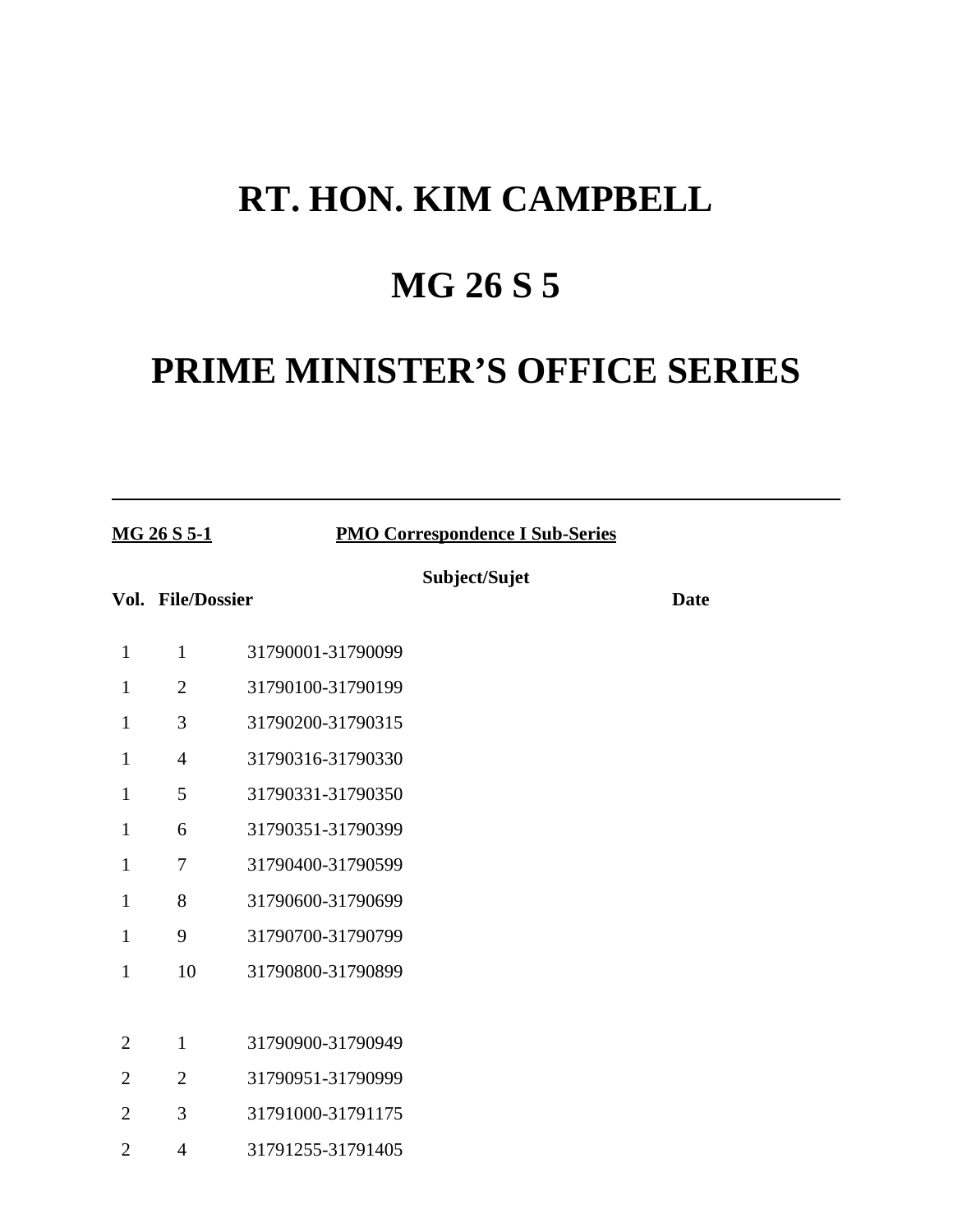| Vol.           | <b>File/dossier</b> | Subject/Sujet     | <b>Date</b> |
|----------------|---------------------|-------------------|-------------|
| $\overline{2}$ | 5                   | 31800000-31800269 |             |
| $\overline{2}$ | 6                   | 31800270-31800296 |             |
| $\overline{2}$ | $\tau$              | 31800000-31810186 |             |
| $\overline{2}$ | $8\,$               | 31810087-31810260 |             |
| $\overline{2}$ | 9                   | 31810261-31810299 |             |
|                |                     |                   |             |
| 3              | $\mathbf{1}$        | 31810300-31810357 |             |
| 3              | $\overline{2}$      | 31830000-31830084 |             |
| 3              | 3                   | 31820000-31829999 |             |
| 3              | $\overline{4}$      | 31830086-31830246 |             |
| 3              | 5                   | 31830247-31830350 |             |
| 3              | 6                   | 31860000-31860155 |             |
| 3              | 7                   | 31860163-31860224 |             |
| 3              | $8\,$               | 31870000-31870231 |             |
| 3              | 9                   | 31870232-31870408 |             |
|                |                     |                   |             |
| 4              | $\mathbf{1}$        | 31880051-31880251 |             |
| $\overline{4}$ | $\overline{2}$      | 31880252-31880298 |             |
| $\overline{4}$ | 3                   | 31880301-31880347 |             |
| $\overline{4}$ | $\overline{4}$      | 31880353-31880492 |             |
| 4              | 5                   | 31890000-31890244 |             |
| 4              | 6                   | 31900054-31900138 |             |
| 4              | 7                   | 31900139-31900277 |             |
| 4              | 8                   | 31900278-31900308 |             |
| $\overline{4}$ | 9                   | 31930000-31930100 |             |
| $\overline{4}$ | 10                  | 31930102-31930118 |             |
| 4              | 11                  | 31940000-31940359 |             |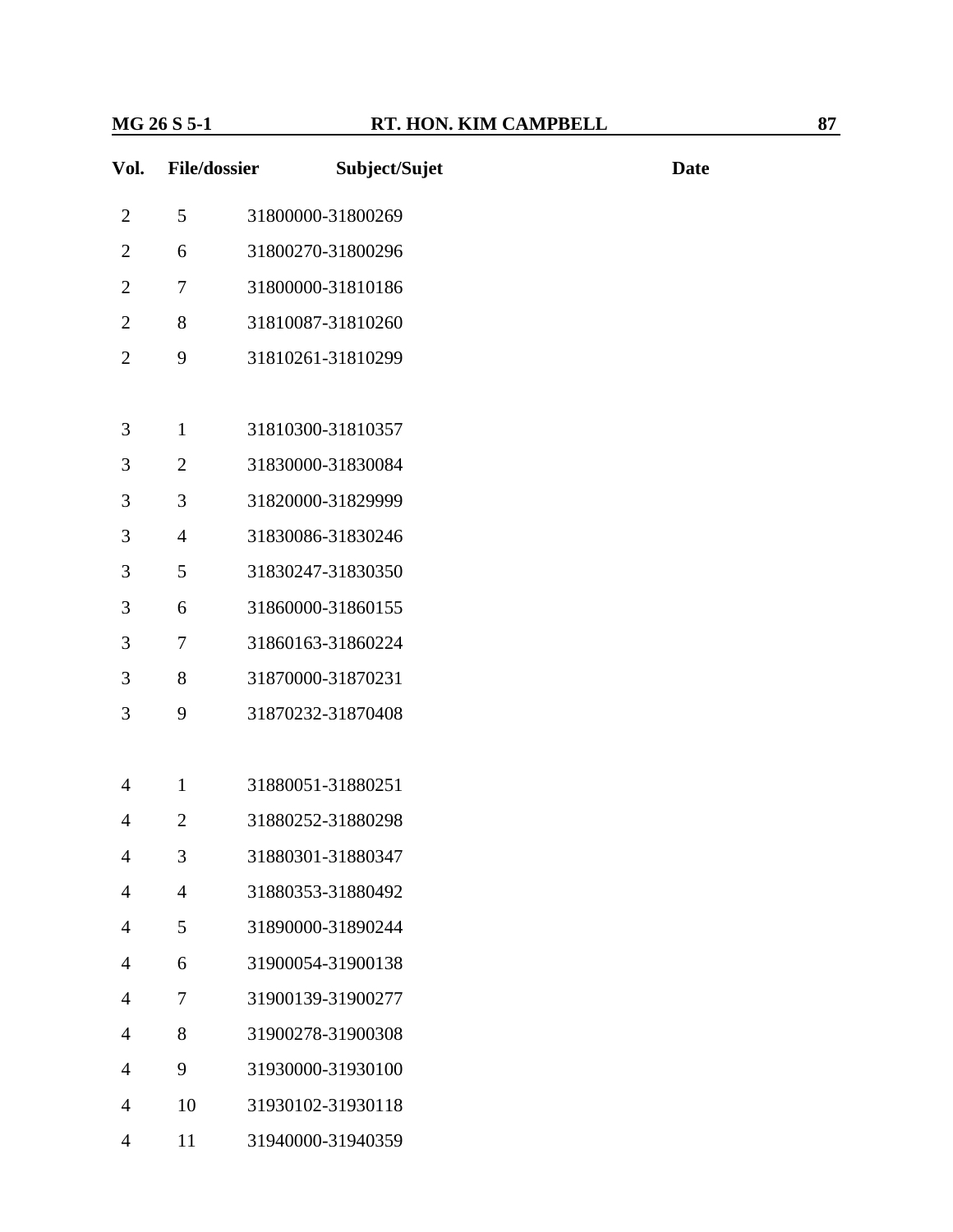|--|

| Vol.           | <b>File/Dossier</b> |                   | Subject/Sujet | <b>Date</b> |
|----------------|---------------------|-------------------|---------------|-------------|
| $\overline{4}$ | 12                  | 31940360-31940392 |               |             |
| 5              | $\mathbf{1}$        | 31950000-31959999 |               |             |
| 5              | $\overline{2}$      | 31960000-31960178 |               |             |
| 5              | 3                   | 31970000-31970100 |               |             |
|                |                     |                   |               |             |
| 5              | $\overline{4}$      | 31970101-31970280 |               |             |
| 5              | 5                   | 32000000-32000099 |               |             |
| 5              | 6                   | 32010000-32019999 |               |             |
| 5              | 7                   | 32020000-32029999 |               |             |
| 5              | 8                   | 32030000-32039999 |               |             |
| 5              | 9                   | 32040000-32049999 |               |             |
|                |                     |                   |               |             |
| 6              | $\mathbf{1}$        | 32070000-32079999 |               |             |
| 6              | $\overline{2}$      | 32080000-32089999 |               |             |
| 6              | 3                   | 32090000-32099999 |               |             |
| 6              | $\overline{4}$      | 32100000-32109999 |               |             |
| 6              | 5                   | 32110000-32119999 |               |             |
| 6              | 6                   | 32150000-32159999 |               |             |
| 6              | $\tau$              | 32160000-32169999 |               |             |
| 6              | 8                   | 32170000-32179999 |               |             |
| 6              | 9                   | 32180000-32189999 |               |             |
| 6              | 10                  | 32210000-32219999 |               |             |
| 6              | 11                  | 32220000-32229999 |               |             |
| 6              | 12                  | 32230000-32239999 |               |             |
| 6              | 13                  | 32240000-32249999 |               |             |
| 6              | 14                  | 32250000-32259999 |               |             |
| 7              | $\mathbf{1}$        | 32280000-32289999 |               |             |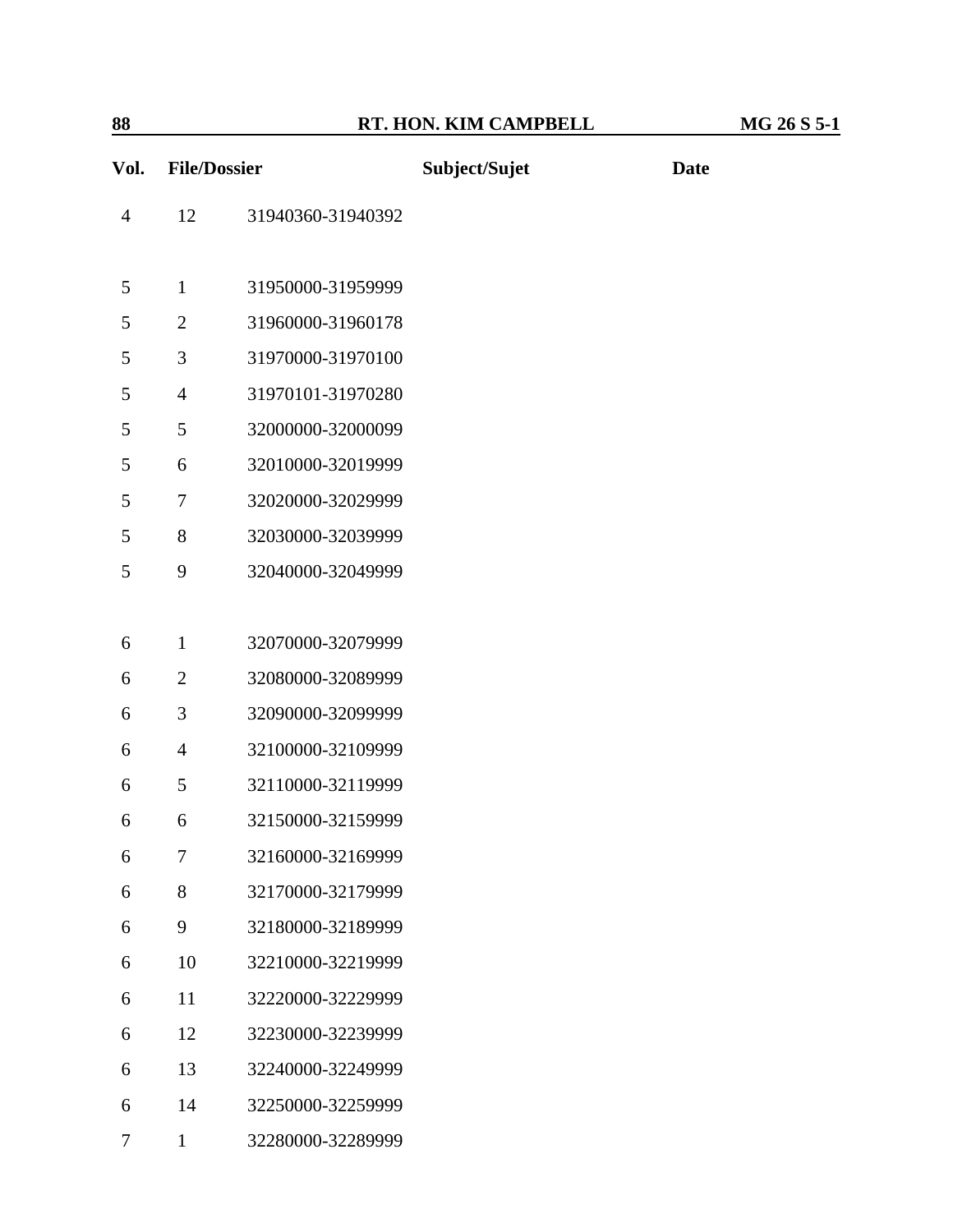| Vol.   | <b>File/dossier</b> |                   | Subject/Sujet | <b>Date</b> |
|--------|---------------------|-------------------|---------------|-------------|
| $\tau$ | $\overline{2}$      | 32290000-32299999 |               |             |
| 7      | 3                   | 32300000-32309999 |               |             |
| 7      | $\overline{4}$      | 32310000-32319999 |               |             |
| 7      | 5                   | 32320000-32329999 |               |             |
| $\tau$ | 6                   | 23260000-32369999 |               |             |
| $\tau$ | $\tau$              | 32370000-32379999 |               |             |
| 7      | 8                   | 32380000-32389999 |               |             |
| 7      | 9                   | 32390000-32399999 |               |             |
| 7      | 10                  | 32420000-32429999 |               |             |
| $\tau$ | 11                  | 32430000-32439999 |               |             |
| $\tau$ | 12                  | 32440000-32449999 |               |             |
| $\tau$ | 13                  | 32450000-32459999 |               |             |
| 7      | 14                  | 32460000-32469999 |               |             |
| 7      | 15                  | 32500000-32509999 |               |             |
| $\tau$ | 16                  | 32510000-32519999 |               |             |
| $\tau$ | 17                  | 32520000-32529999 |               |             |
| $\tau$ | 18                  | 32530000-32539999 |               |             |
| 7      | 19                  | 32560000-32569999 |               |             |
| 7      | 20                  | 32570000-32579999 |               |             |
| 7      | 21                  | 32580000-32589999 |               |             |
| 7      | 22                  | 32600000-32609999 |               |             |
| 7      | 23                  | 32630000-32639999 |               |             |
| 7      | 24                  | 32640000-32649999 |               |             |
| 7      | 25                  | 32650000-32659999 |               |             |
| $\tau$ | 26                  | 32670000-32679999 |               |             |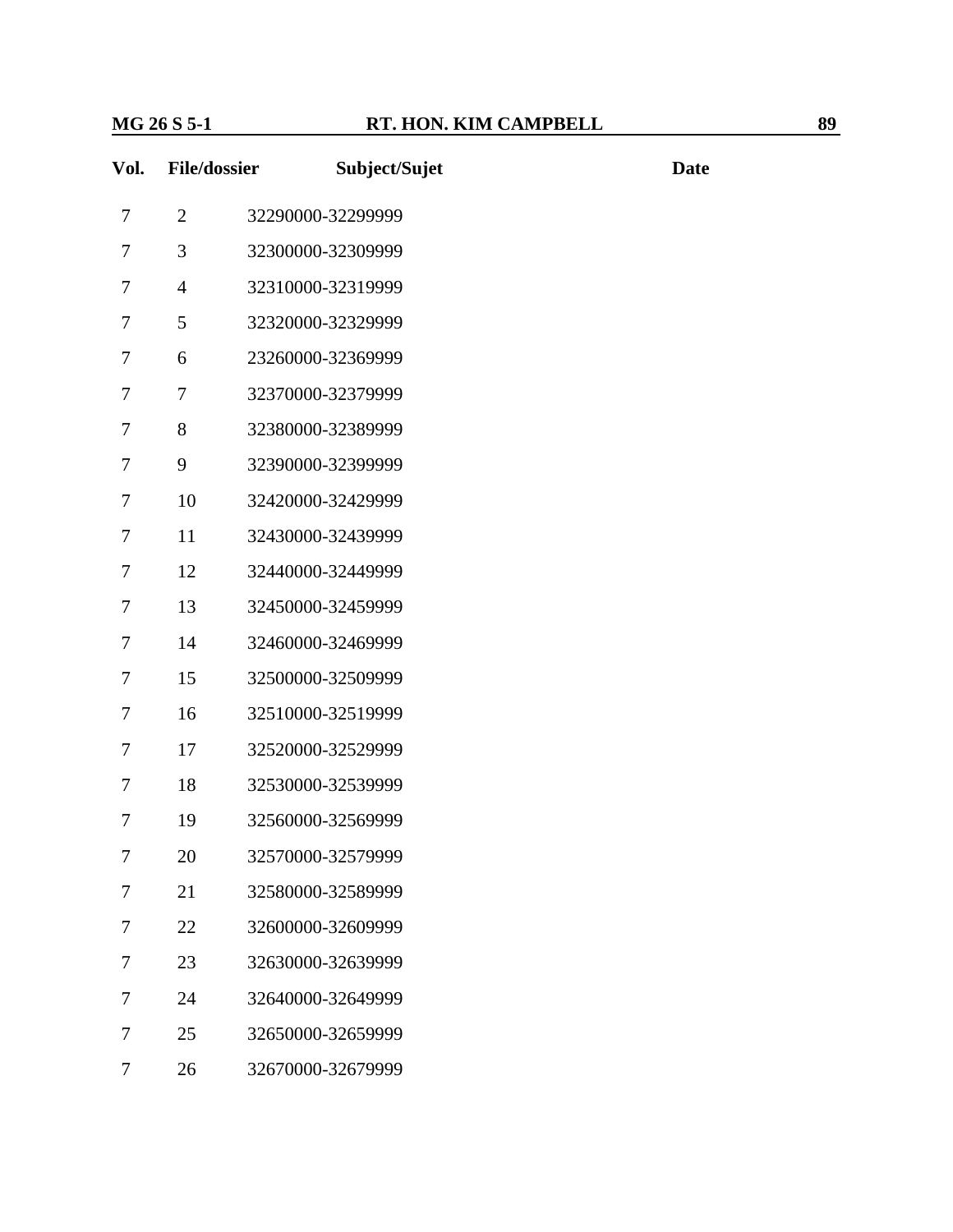| 90   |                     | RT. HON. KIM CAMPBELL                     | MG 26 S 5-1      |
|------|---------------------|-------------------------------------------|------------------|
| Vol. | <b>File/Dossier</b> | Subject/Sujet                             | <b>Date</b>      |
|      |                     | <b>PMO Numbered Files - Secret</b>        |                  |
| 8    | $\mathbf{1}$        | Secret Correspondence - 30900130-31750069 | March-June 1993  |
| 8    | $\overline{2}$      | Secret Correspondence - 31790075-31791284 | June 1993        |
| 8    | 3                   | Secret Correspondence - 31800054-31830249 | June-July 1993   |
| 8    | $\overline{4}$      | Secret Correspondence - 31860082-31880288 | <b>July 1993</b> |
| 8    | 5                   | Secret Correspondence - 31890053-31970277 | <b>July 1993</b> |
| 8    | 6                   | Secret Correspondence - 32000057-32070248 | <b>July 1993</b> |
| 8    | 7                   | Secret Correspondence - 32080064-32160082 | July-Aug. 1993   |
|      |                     |                                           |                  |
| 9    | $\mathbf{1}$        | Secret Correspondence - 32160064-32300176 | Aug. 1993        |
| 9    | $\overline{2}$      | Secret Correspondence - 32310058-32430089 | Aug.-Sept. 1993  |
| 9    | 3                   | Secret Correspondence - 32440052-32560053 | June-Oct. 1993   |
| 9    | $\overline{4}$      | Secret Correspondence - 32570058-32660186 | Sept.-Oct. 1993  |
| 9    | 5                   | Secret Correspondence - 32700051-32940131 | Sept.-Oct. 1993  |
|      |                     | <b>Nominal Files, April-Oct. 1993</b>     |                  |
| 9    | 6                   | Nominal Files: "A"                        | May-Oct. 1993    |
| 9    | $7 - 8$             | Nominal Files: "B" (2 files)              | April-Oct. 1993  |
|      |                     |                                           |                  |
| 10   | $1 - 2$             | Nominal Files: "C" (2 files)              | July-Oct. 1993   |
| 10   | $3 - 4$             | Nominal Files: "D" (2 files)              | July-Oct. 1993   |
| 10   | 5                   | Nominal Files: "E"                        | July-Oct. 1993   |
| 10   | 6                   | Nominal Files: "F"                        | July-Oct. 1993   |
| 10   | $\tau$              | Nominal Files: "G"                        | July-Oct. 1993   |
| 10   | 8                   | Nominal Files: "H"                        | July-Oct. 1993   |

10 9 Nominal Files: "I-J" June-Oct. 1993 10 10 Nominal Files: "K" June-Oct. 1993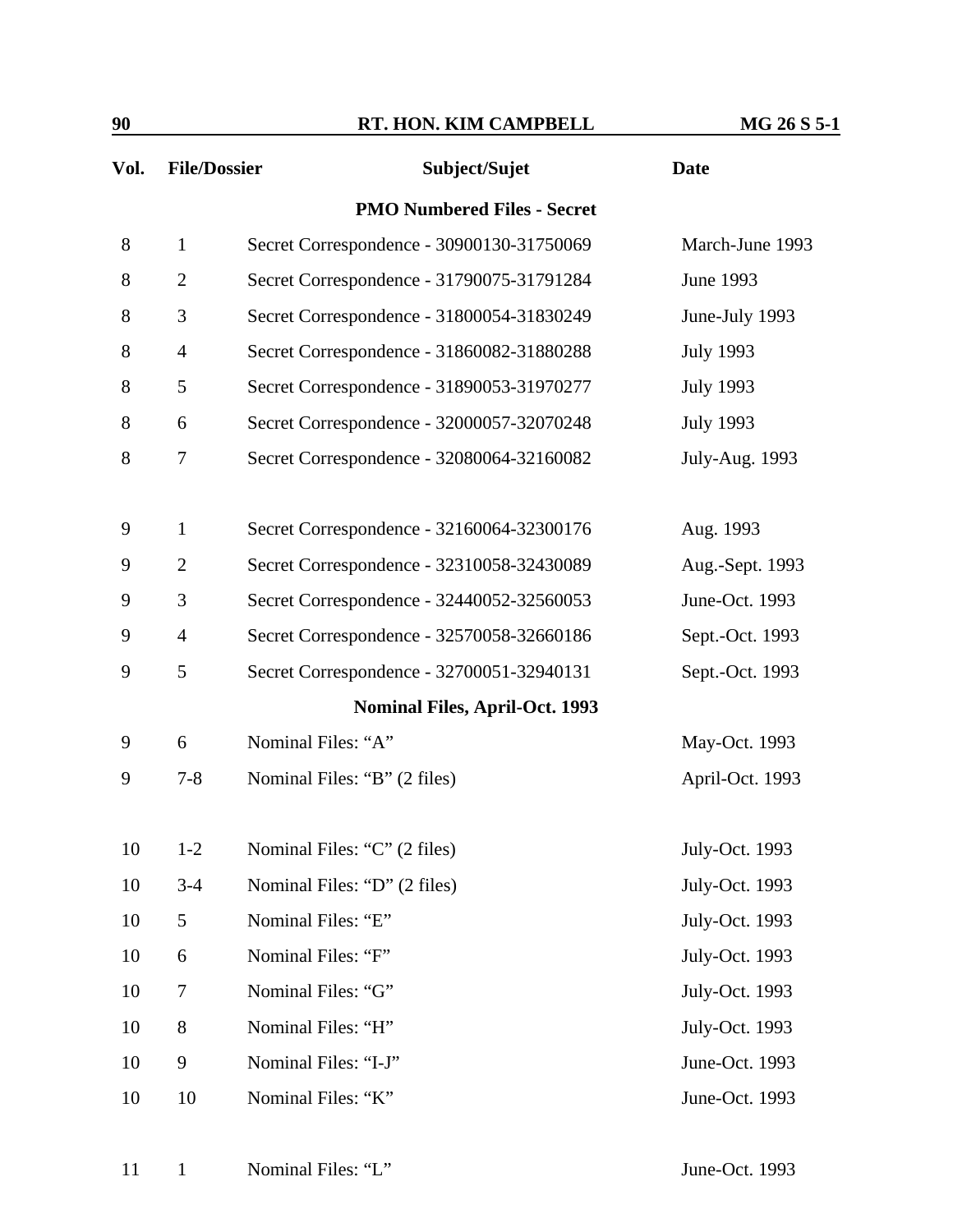## **MG 26 S 5-1 RT. HON. KIM CAMPBELL 91**

| Vol. | <b>File/Dossier</b> |                      | Subject/Sujet | <b>Date</b>    |
|------|---------------------|----------------------|---------------|----------------|
| 11   | $\overline{2}$      | Nominal Files: "M"   |               | July-Oct. 1993 |
| 11   | 3                   | Nominal Files: "N"   |               | Aug.-Oct. 1993 |
| 11   | $\overline{4}$      | Nominal Files: "O"   |               | July-Oct. 1993 |
| 11   | 5                   | Nominal Files: "P-Q" |               | May-Oct. 1993  |
| 11   | 6                   | Nominal Files: "R"   |               | June-Oct. 1993 |
| 11   | 7                   | Nominal Files: "S"   |               | June-Oct. 1993 |
| 11   | 8                   | Nominal Files: "T"   |               | July-Oct. 1993 |
| 11   | 9                   | Nominal Files: "U-V" |               | Aug.-Oct. 1993 |
| 11   | 10                  | Nominal Files: "W-Z" |               | Aug.-Oct. 1993 |

### **Nominal Files, July-Nov. 1993**

| 12 | $\mathbf{1}$   | Nominal Files: "A-B"          | July-Nov. 1993 |
|----|----------------|-------------------------------|----------------|
| 12 | $\overline{2}$ | Nominal Files: "C-D"          | July-Nov. 1993 |
| 12 | 3              | Nominal Files: "E-G"          | Oct.-Nov. 1993 |
| 12 | $\overline{4}$ | Nominal Files: "H"            | Oct.-Nov. 1993 |
| 12 | 5              | Nominal Files: "I-K"          | July-Nov. 1993 |
| 12 | 6              | Nominal Files: "L"            | Oct.-Nov. 1993 |
| 12 | 7              | Nominal Files: "M-P"          | Oct.-Nov. 1993 |
| 12 | 8              | Nominal Files: "R-S"          | Aug.-Nov. 1993 |
| 12 | 9              | Nominal Files: "T-Z"          | July-Nov. 1993 |
|    |                | <b>Personal Messages 1993</b> |                |
| 12 | 10             | Personal Messages - "A"       | 1993           |
| 12 | 11             | Personal Messages - "B"       | 1993           |
| 12 | 12             | Personal Messages - "C"       | 1993           |
| 12 | 13             | Personal Messages - "D"       | 1993           |
| 12 | 14             | Personal Messages - "E"       | 1993           |
| 12 | 15             | Personal Messages - "F"       | 1993           |
| 12 | 16             | Personal Messages - "G"       | 1993           |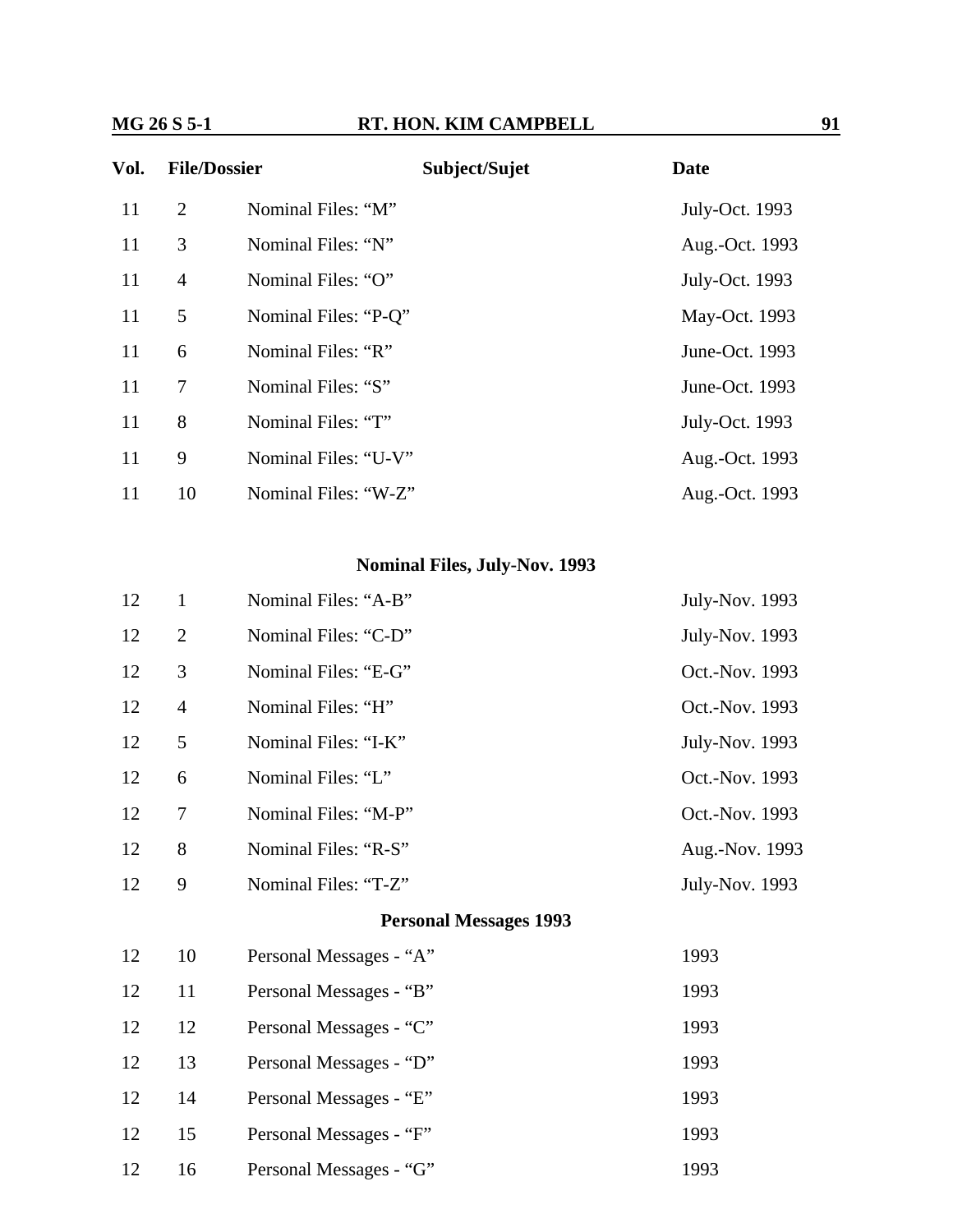## **MG 26 S 5-1 RT. HON. KIM CAMPBELL 92**

| Vol. | <b>File/Dossier</b> | Subject/Sujet                                    | <b>Date</b> |
|------|---------------------|--------------------------------------------------|-------------|
| 12   | 17                  | Personal Messages - "H"                          | 1993        |
| 12   | 18                  | Personal Messages - "I"                          | 1993        |
| 12   | 19                  | Personal Messages - "J"                          | 1993        |
| 12   | 20                  | Personal Messages - "K"                          | 1993        |
| 12   | 21                  | Personal Messages - "L"                          | 1993        |
| 12   | 22                  | Personal Messages - "M"                          | 1993        |
| 12   | 23                  | Personal Messages - "Mc or Mac"                  | 1993        |
| 12   | 24                  | Personal Messages - "N"                          | 1993        |
| 12   | 25                  | Personal Messages - "O"                          | 1993        |
| 12   | 26                  | Personal Messages - "P"                          | 1993        |
| 12   | 27                  | Personal Messages - "Q"                          | 1993        |
| 12   | 28                  | Personal Messages - "R"                          | 1993        |
| 12   | 29                  | Personal Messages - "S"                          | 1993        |
| 12   | 30                  | Personal Messages - "T"                          | 1993        |
| 12   | 31                  | Personal Messages - "U"                          | 1993        |
| 12   | 32                  | Personal Messages - "V"                          | 1993        |
| 12   | 33                  | Personal Messages - "W"                          | 1993        |
| 12   | 34                  | Personal Messages - "XYZ"                        | 1993        |
|      |                     |                                                  |             |
| 13   | 1                   | Personal Messages - Acknowledgements             | 1993        |
| 13   | $\overline{2}$      | Personal Messages - Anniversaries and Weddings   | 1993        |
| 13   | 3                   | Personal Messages - Cards                        | 1993        |
|      |                     | <b>Unfiled Correspondence</b>                    |             |
| 13   | $\overline{4}$      | Correspondence - Not Filed in PMO                | Aug. 1993   |
| 13   | $5 - 7$             | Correspondence - Not Filed in PMO (3 files)      | Oct. 1993   |
| 13   | 8                   | Correspondence - Not Filed in PMO                | Nov. 1993   |
| 13   | $9 - 11$            | Correspondence - Not Filed - DND & PMO (3 files) | 1993        |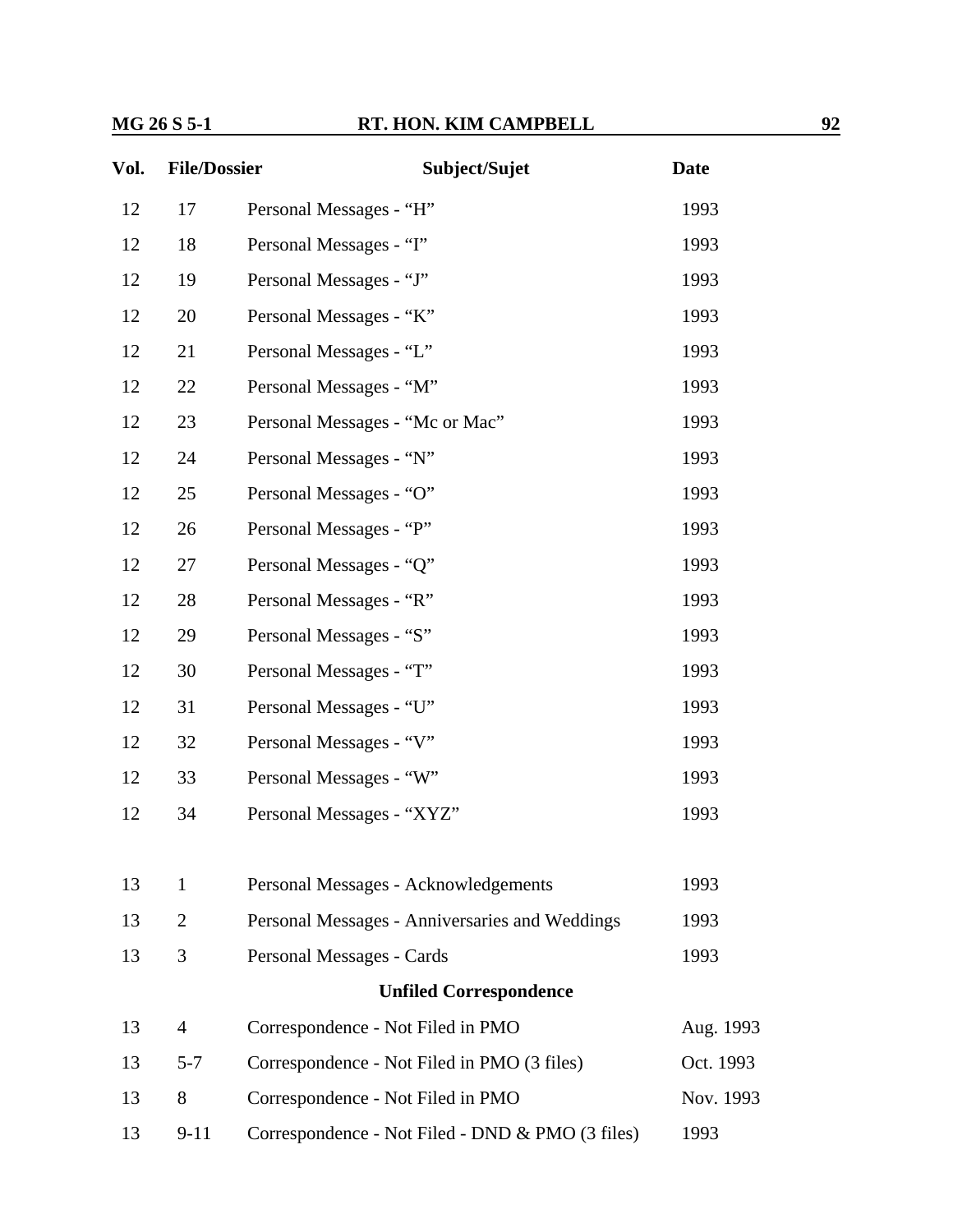| Vol. | <b>File/Dossier</b> | Subject/Sujet                                               | <b>Date</b> |
|------|---------------------|-------------------------------------------------------------|-------------|
| 13   | 12                  | Letters re Negative Advertising in the Election<br>Campaign | Oct. 1993   |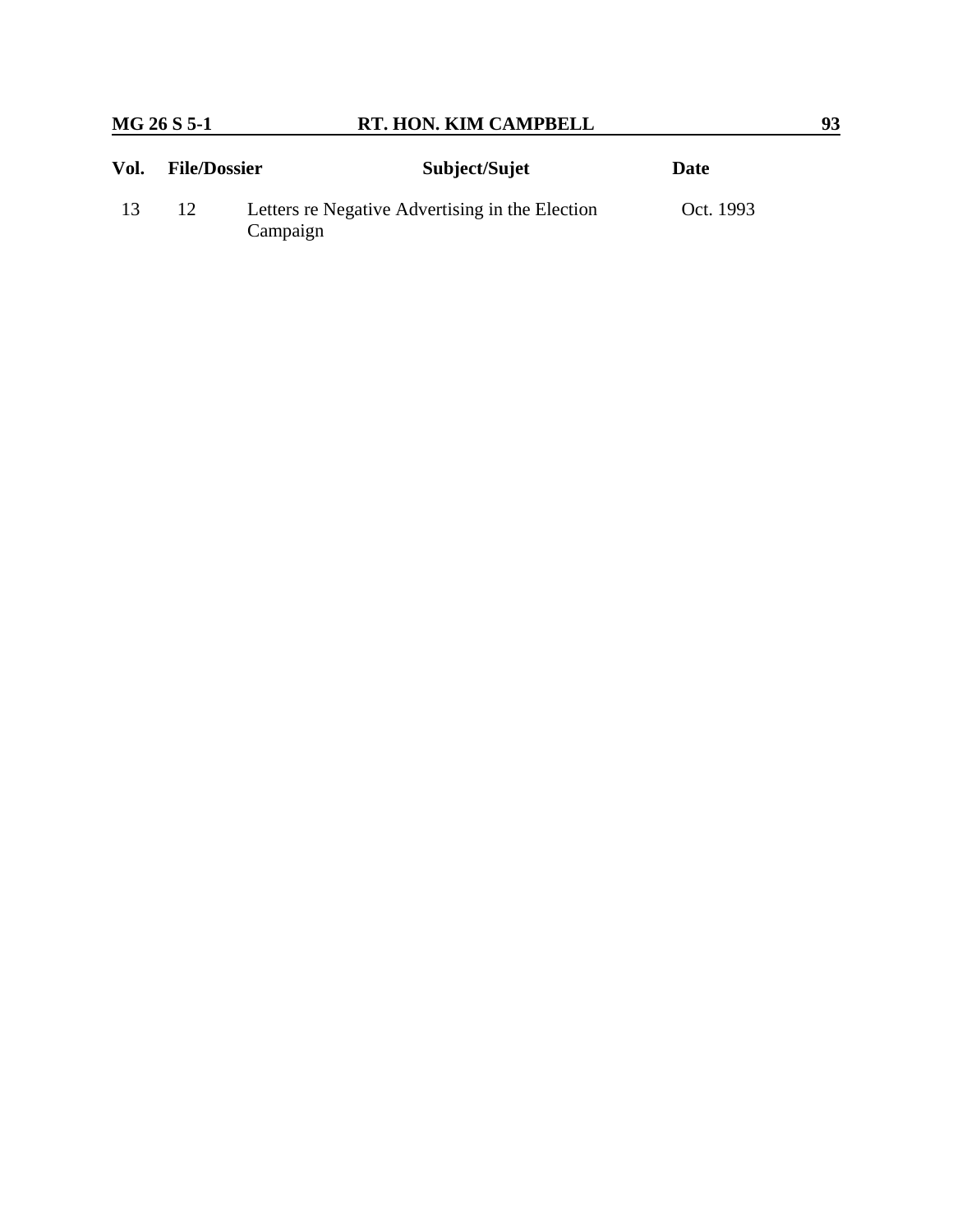## **MG 26 S 5**

## **PRIME MINISTER'S OFFICE SERIES**

### **MG 26 S 5-2 PMO Correspondence II Sub-series**

|                | Vol. File/Dossier | Subject/Sujet                                    | <b>Date</b> |
|----------------|-------------------|--------------------------------------------------|-------------|
| $\mathbf{1}$   | $\mathbf{1}$      | Correspondence - Congratulations - "A"           | 1993        |
| $\mathbf{1}$   | $2 - 3$           | Correspondence - Congratulations - "B" (2 files) | 1993        |
| 1              | $4 - 5$           | Correspondence - Congratulations - "C" (2 files) | 1993        |
| $\mathbf{1}$   | 6                 | Correspondence - Congratulations - "D"           | 1993        |
| $\mathbf{1}$   | 7                 | Correspondence - Congratulations - "E"           | 1993        |
| $\mathbf{1}$   | 8                 | Correspondence - Congratulations - "F"           | 1993        |
| $\mathbf{1}$   | 9                 | Correspondence - Congratulations - "G"           | 1993        |
| $\mathbf{1}$   | 10                | Correspondence - Congratulations - "H"           | 1993        |
| $\mathbf{1}$   | 11                | Correspondence - Congratulations - "I"           | 1993        |
| $\mathbf{1}$   | 12                | Correspondence - Congratulations - "J"           | 1993        |
| $\mathbf{1}$   | 13                | Correspondence - Congratulations - "K"           | 1993        |
| $\mathbf{1}$   | 14                | Correspondence - Congratulations - "L"           | 1993        |
|                |                   |                                                  |             |
| $\overline{2}$ | $\mathbf{1}$      | Correspondence - Congratulations - "Mac-Mc"      | 1993        |
| $\overline{2}$ | $2 - 3$           | Correspondence - Congratulations - "M" (2 files) | 1993        |
| $\overline{2}$ | $\overline{4}$    | Correspondence - Congratulations - "N"           | 1993        |
| $\overline{2}$ | 5                 | Correspondence - Congratulations - "O"           | 1993        |
| $\overline{2}$ | 6                 | Correspondence - Congratulations - "P"           | 1993        |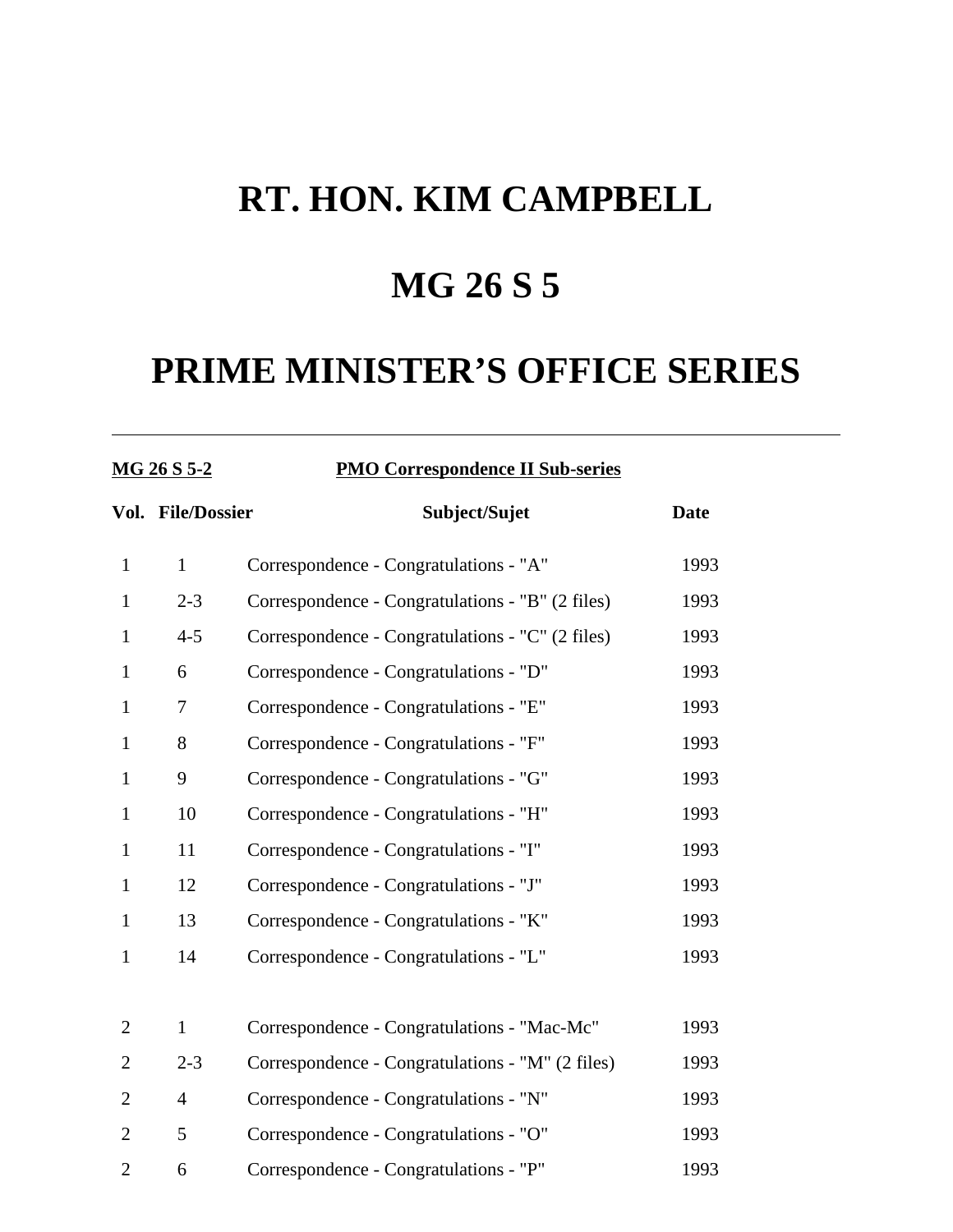| 95             |                     | RT. HON. KIM CAMPBELL                            |             | MG 26 S 5-2 |
|----------------|---------------------|--------------------------------------------------|-------------|-------------|
| Vol.           | <b>File/Dossier</b> | Subject/Sujet                                    | <b>Date</b> |             |
| $\overline{2}$ | 7                   | Correspondence - Congratulations - "Q"           | 1993        |             |
| $\mathbf{2}$   | 8                   | Correspondence - Congratulations - "R"           | 1993        |             |
| $\overline{2}$ | $9 - 10$            | Correspondence - Congratulations - "S" (2 files) | 1993        |             |
| $\overline{2}$ | 11                  | Correspondence - Congratulations - "T"           | 1993        |             |
| $\overline{2}$ | 12                  | Correspondence - Congratulations - "U"           | 1993        |             |
| $\overline{2}$ | 13                  | Correspondence - Congratulations - "V"           | 1993        |             |
| $\overline{2}$ | 14                  | Correspondence - Congratulations - "W"           | 1993        |             |
| $\overline{2}$ | 15                  | Correspondence - Congratulations - "Y"           | 1993        |             |
| $\overline{2}$ | 16                  | Correspondence - Congratulations - "Z"           | 1993        |             |
| 3              | $1 - 2$             | Correspondence - General - "A" (2 files)         | 1993        |             |
| 3              | $3-4$               | Correspondence - General - "B" (2 files)         | 1993        |             |
| 3              | $5 - 7$             | Correspondence - General - "C" (3 files)         | 1993        |             |
| 3              | 8                   | Correspondence - General - "D"                   | 1993        |             |
| 3              | 9                   | Correspondence - General - "E"                   | 1993        |             |
| 3              | 10                  | Correspondence - General - "F"                   | 1993        |             |
| 3              | 11                  | Correspondence - General - "G"                   | 1993        |             |
| 3              | 12                  | Correspondence - General - "H"                   | 1993        |             |
| 3              | 13                  | Correspondence - General - "I"                   | 1993        |             |
| 3              | 14                  | Correspondence - General - "J"                   | 1993        |             |
| 3              | 15                  | Correspondence - General - "K"                   | 1993        |             |

| 4              | $1-2$        | Correspondence - General - "L" (2 files)      | 1993 |
|----------------|--------------|-----------------------------------------------|------|
| $\overline{4}$ | $3-4$        | Correspondence - General - "Mac-Mc" (2 files) | 1993 |
| 4              | $5 - 7$      | Correspondence - General - "M" (3 files)      | 1993 |
|                | $\mathbf{8}$ | Correspondence - General - "N"                | 1993 |
|                |              | Correspondence - General - "O"                | 1993 |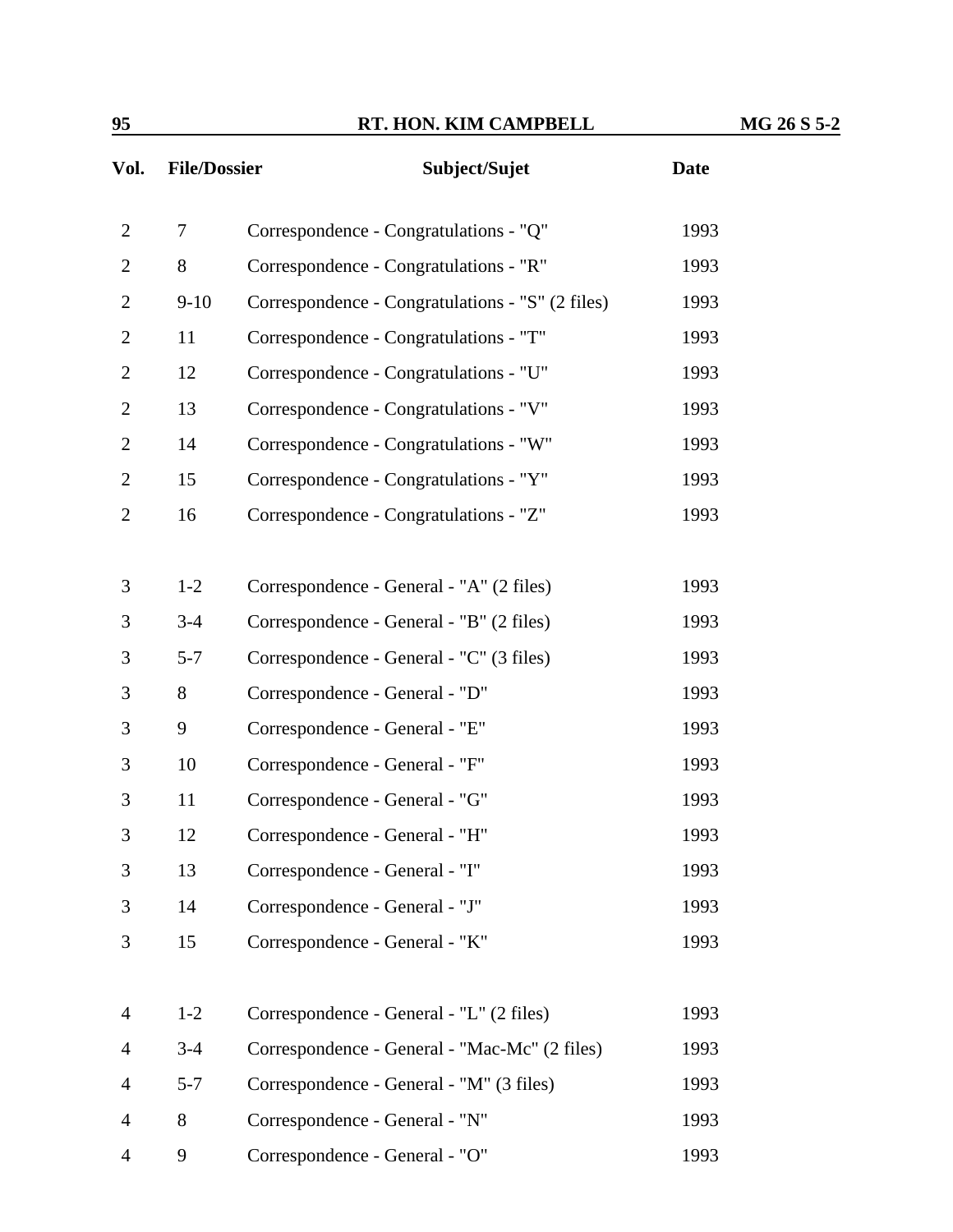### **MG 26 S 5-2 RT. HON. KIM CAMPBELL 96**

| Vol.           | <b>File/Dossier</b> | Subject/Sujet                                                                   | <b>Date</b> |
|----------------|---------------------|---------------------------------------------------------------------------------|-------------|
| $\overline{4}$ | 10                  | Correspondence - General - "P"                                                  | 1993        |
| $\overline{4}$ | $11 - 12$           | Correspondence - General - "R" (2 files)                                        | 1993        |
| $\overline{4}$ | $13 - 15$           | Correspondence - General - "S" (3 files)                                        | 1993        |
| 4              | 16                  | Correspondence - General - "T"                                                  | 1993        |
| 4              | 17                  | Correspondence - General - "U"                                                  | 1993        |
| 4              | 18                  | Correspondence - General - "V"                                                  | 1993        |
| $\overline{4}$ | 19                  | Correspondence - General - "W" (1 of 2 files)                                   | 1993        |
| 5              | $\mathbf{1}$        | Correspondence - General - "W" (file 2 of 2)                                    | 1993        |
| 5              | 2                   | Correspondence - General - "Y"                                                  | 1993        |
| 5              | 3                   | Correspondence - General - "Z"                                                  | 1993        |
| 5              | $\overline{4}$      | Correspondence - General - Appointments                                         | 1993        |
| 5              | 5                   | Correspondence - General - Atlantic Premiers                                    | 1993        |
| 5              | 6                   | Correspondence - General - Clinton, Bill, President of<br>U.S.A                 | 1993        |
| 5              | 7                   | Correspondence - General - Cook, Chuck                                          | 1993        |
| 5              | 8                   | Correspondence - General - Householders, July-Aug.<br>1993                      | 1993        |
| 5              | 9                   | Correspondence - General - Leadership Convention                                | 1993        |
| 5              | 10                  | Correspondence - General - Parliamentary Secretaries                            | 1993        |
| 5              | 11                  | Correspondence - General - Shortliffe, Glen, Clerk of<br>the Privy Council      | 1993        |
| 5              | 12                  | Correspondence - General - Thank-you letters re<br><b>Andrew Stark exercice</b> | 1993        |
| 5              | 13                  | Correspondence - General - Unfiled                                              | 1993        |
| 5              | 14                  | Election Campaign - Canadians Living Abroad                                     | 1993        |
| 5              | 15                  | Election Campaign - Candidates' messages                                        | 1993        |
| 5              | 16                  | <b>Election Campaign - Documents</b>                                            | 1993        |
| 5              | $17-19$             | Election Campaign - Endorsements of Candidates (3)<br>files)                    | 1993        |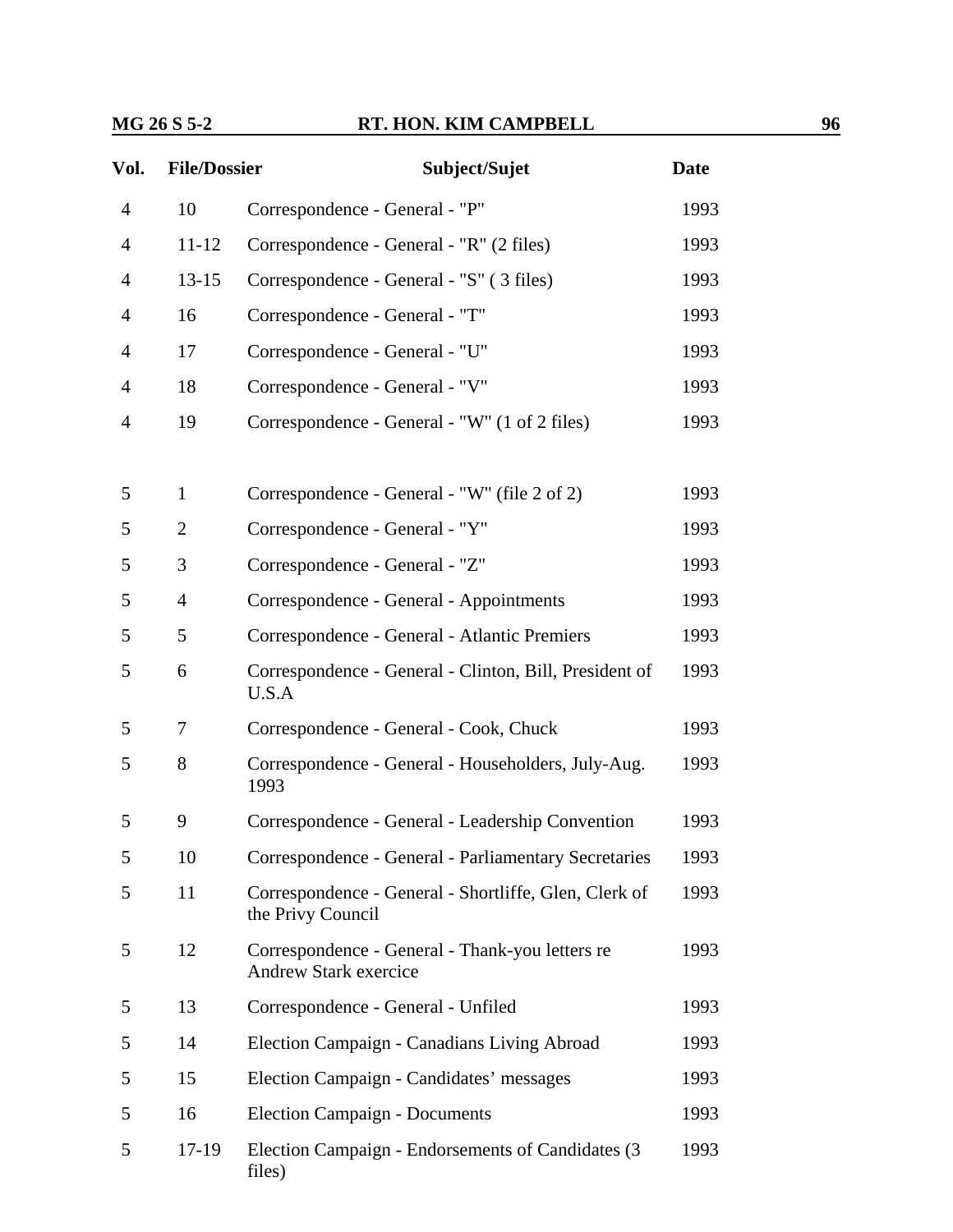| Vol. | <b>File/Dossier</b> | Subject/Sujet                                                                  | <b>Date</b> |
|------|---------------------|--------------------------------------------------------------------------------|-------------|
| 5    | 20-22               | Election Campaign - Letters to Supporters and<br><b>Donnors</b><br>$(3$ files) | 1993        |
| 5    | $23 - 25$           | Election Campaign - Thank-you letters (files 1-3 of 7)                         | 1993        |
| 6    | $1 - 4$             | Election Campaign - Thank-you letters (files 4-7 of 7)                         | 1993        |
| 6    | 5                   | <b>Election Campaign - Vancouver Centre</b>                                    | 1993        |
| 6    | 6                   | Post-election Correspondence - Shortliffe, Glen, Clerk<br>of the Privy Council | 1993        |
| 6    | 7                   | Post-election Correspondence - Thank-you letters                               | 1993        |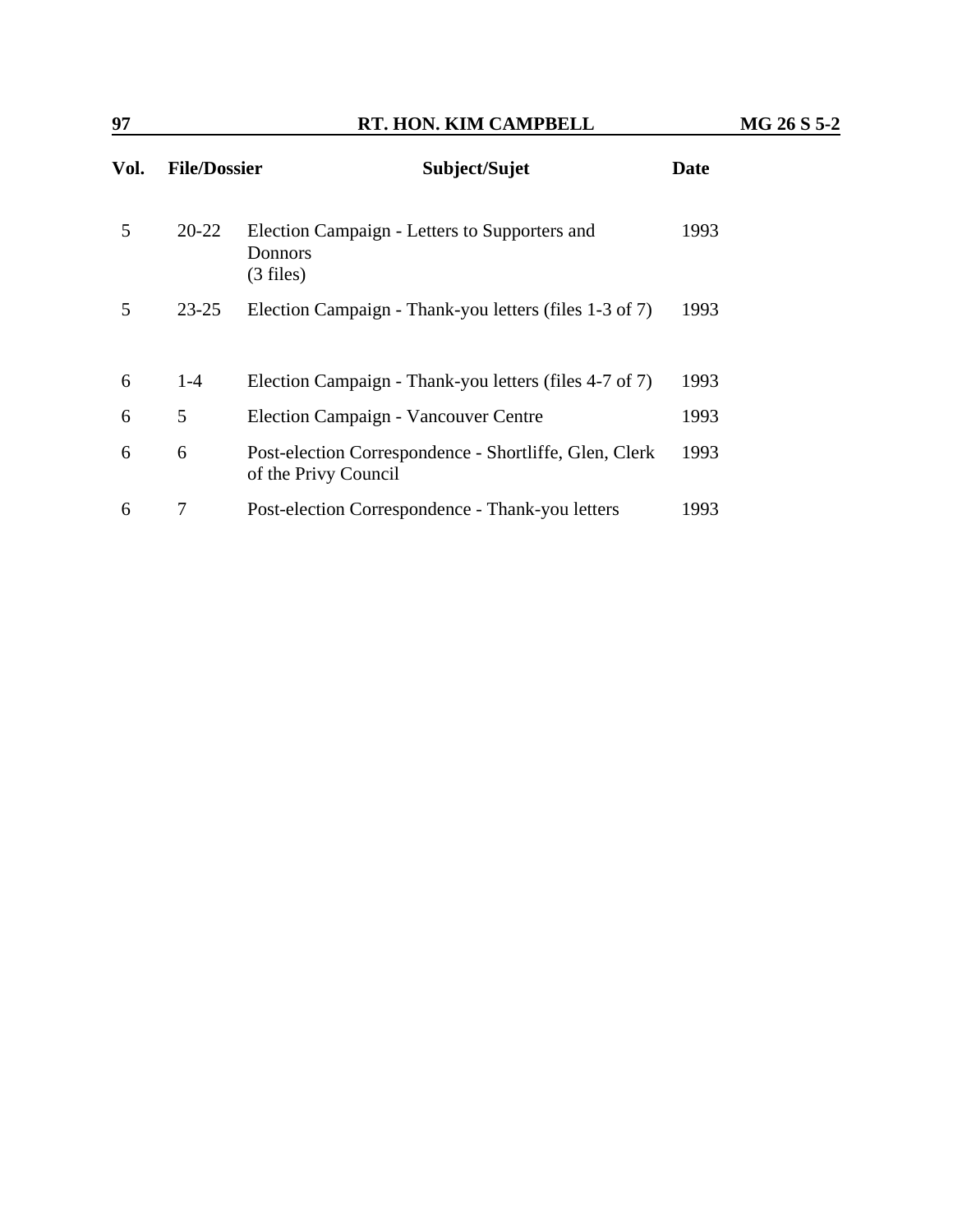# **MG 26 S 5**

## **PRIME MINISTER'S OFFICE SERIES**

| MG 26 S 5-3    |                     | <b>PMO - Subject Files and Briefing Notes Sub-series</b>   |                  |  |  |
|----------------|---------------------|------------------------------------------------------------|------------------|--|--|
| Vol.           | <b>File/Dossier</b> | Subject/Sujet                                              | <b>Date</b>      |  |  |
|                |                     | <b>Briefing Notes</b>                                      |                  |  |  |
| $\mathbf{1}$   | $1 - 2$             | Briefing Notes (2 files)                                   | June 1993        |  |  |
| $\mathbf{1}$   | $3-4$               | Briefing Notes (2 files)                                   | <b>July 1993</b> |  |  |
| $\mathbf{1}$   | $5-10$              | Briefing Notes (6 files)                                   | Aug. 1993        |  |  |
| $\mathbf{1}$   | $11 - 16$           | Briefing Notes (files 1-6 of 7)                            | Sept. 1993       |  |  |
| $\overline{2}$ | $\mathbf{1}$        | Briefing Notes (file 7 of 7)                               | Sept. 1993       |  |  |
| $\mathbf{2}$   | $2 - 3$             | Briefing Notes (2 files)                                   | Oct. 1993        |  |  |
|                |                     | <b>Subject Files</b>                                       |                  |  |  |
| 3              | $1 - 3$             | All Party Candidate Profiles (3 files)                     | 1993             |  |  |
| 3              | $\overline{4}$      | All Party Candidates - Edmonton Ridings                    | 1993             |  |  |
| 3              | 5                   | Angus Reid Survey on Women's Issues                        | n.d.             |  |  |
| 3              | 6                   | <b>Blueprint Insert</b>                                    | 1993             |  |  |
| 3              | $7 - 8$             | British Columbia Riding Profiles (2 files)                 | 1991-1993        |  |  |
| 3              | $9-10$              | Cabinet Appointments and Staffing (2 files)                | 1993             |  |  |
| 3              | 11                  | <b>Campaign Advertising</b>                                | 1993             |  |  |
| 3              | $12 - 13$           | Campaign Trail History (2 files)                           | 1994             |  |  |
| 3              | 14                  | Candidates' Multiple Choice Test on Key Economic<br>Issues | n.d.             |  |  |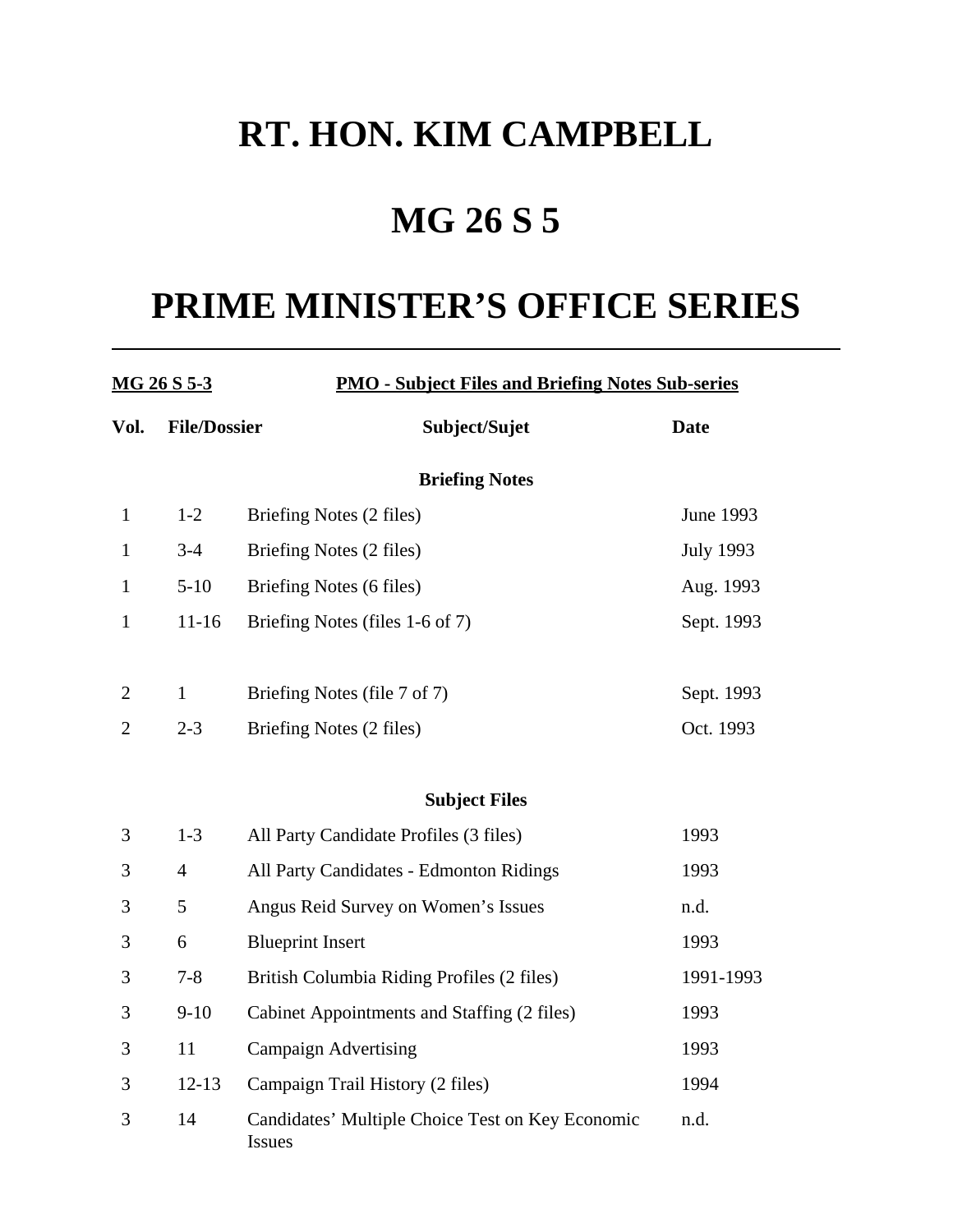### **MG 26 S 5-3 RT. HON. KIM CAMPBELL 99**

| Vol. | <b>File/Dossier</b> | Subject/Sujet                                                                | <b>Date</b> |
|------|---------------------|------------------------------------------------------------------------------|-------------|
| 3    | 15                  | Christmas Cards                                                              | 1993        |
| 3    | 16                  | Death of Archbishop Paul Cardinal Grégoire                                   | 1993        |
| 3    | 17                  | Élections Fédérales de 1993 - Promesses Libérales et<br>Estimations de Coûts | 1993        |
| 3    | 18-20               | Federal Government Facts and Figures Vol. 1 (3 files)                        | 1993        |
| 3    | 21-23               | Federal Government Facts and Figures Vol. 2 (3 files)                        | 1993        |
| 3    | 24                  | Foreign Policy and Issues                                                    | 1993        |
| 3    | 25                  | <b>Guest List - Party Officials</b>                                          | 1993        |
| 3    | 26                  | Guest List - Prime Minister's Office Staff                                   | 1993        |
| 3    | 27                  | Guest List - Women Contacts Across Canada                                    | 1993        |
| 3    | 28                  | Halifax Trip                                                                 | 1993        |
|      |                     |                                                                              |             |
| 4    | $\mathbf{1}$        | Harrington Lake Residence - Guest Book                                       | 1993        |
| 4    | $\overline{2}$      | Homemakers - Open Letter to Candidates                                       | 1993        |
| 4    | 3                   | Le Parti progressiste-conservateur du Canada, Notre<br>bilan Québec          | 1993        |
| 4    | $4 - 5$             | Media Briefing Book (2 files)                                                | 1993        |
| 4    | 6                   | Ministerial Foreign Travel                                                   | n.d.        |
| 4    | 7                   | Mementos - Cards and Seals                                                   | 1993        |
| 4    | 8                   | <b>NAFTA Briefing Material</b>                                               | 1993        |
| 4    | 9                   | Nation-Wide Radio Broadcast - Talk Show with Prime<br>Minister Kim Campbell  | 1993        |
| 4    | $10-12$             | News Releases (3 files)                                                      | 1993        |
| 4    | 13                  | Note Book                                                                    | 1993        |
| 4    | 14                  | <b>Official Photograph of Prime Minister Campbell</b>                        | 1993        |
| 4    | 15                  | <b>Official Visits to Canada</b>                                             | 1993        |
| 4    | 16                  | P.C. Canada Fund                                                             | 1993        |
| 4    | 17                  | P.C. Candidates                                                              | 1993        |
| 4    | 18                  | P.C. Candidates - Montréal                                                   | 1993        |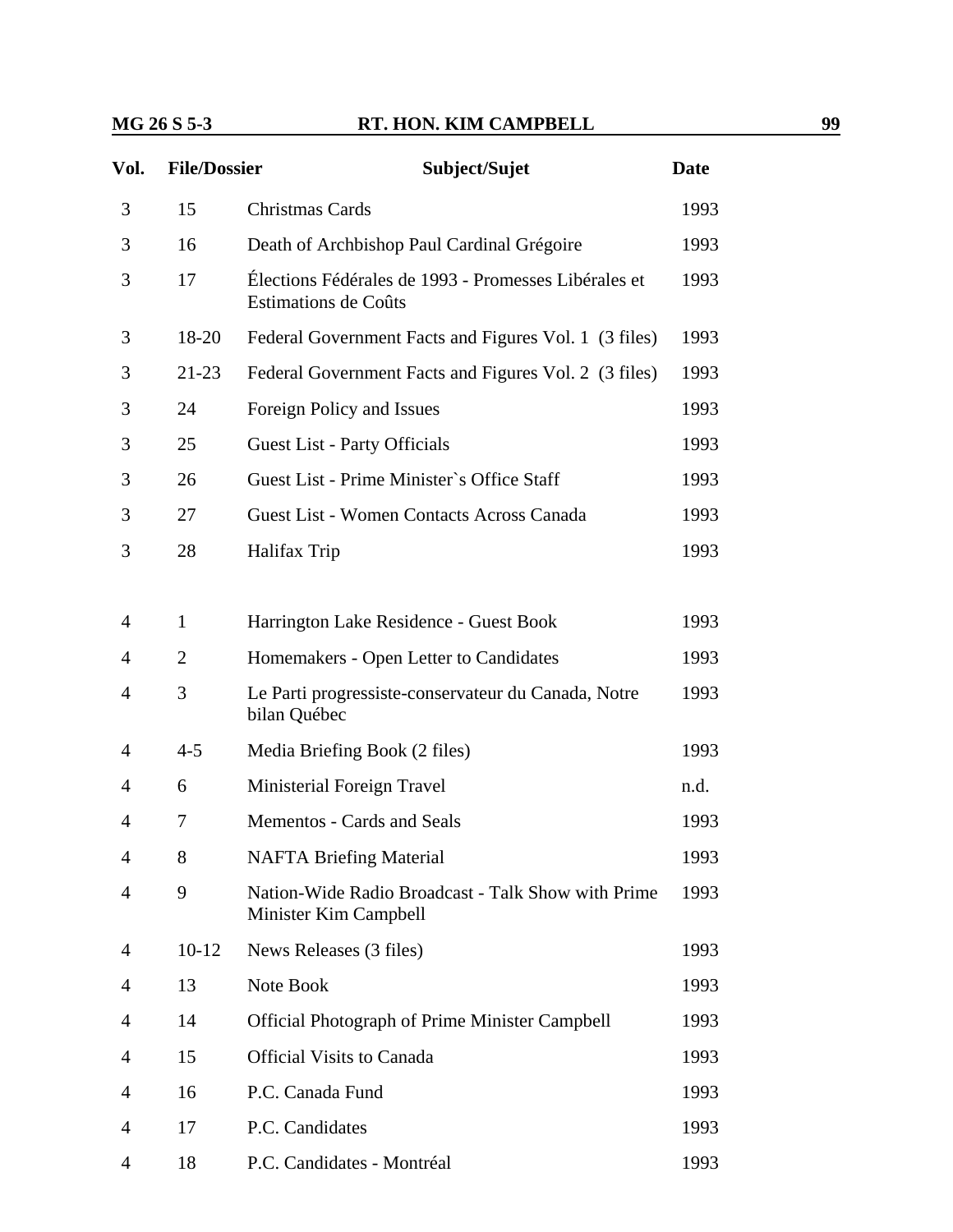| <b>100</b>     |                     | RT. HON. KIM CAMPBELL                                                                               | MG 26 S 5-3  |
|----------------|---------------------|-----------------------------------------------------------------------------------------------------|--------------|
| Vol.           | <b>File/Dossier</b> | Subject/Sujet                                                                                       | <b>Date</b>  |
| $\overline{4}$ | 19                  | <b>PMO Briefing Book</b>                                                                            |              |
| 4              | 20                  | PMO - Memoranda                                                                                     | 1993         |
| 4              | 21                  | PMO - Special Projects Management System                                                            | 1993         |
| 4              | 22                  | Policies and Issues                                                                                 | 1993         |
| 4              | 23                  | Policies and Issues - Briefing Material                                                             | 1993         |
| 4              | 24                  | Policy Agenda                                                                                       | 1993         |
| 4              | 25                  | <b>Possible Special Events</b>                                                                      | 1993         |
| 4              | 26                  | Prime Minister's Question and Answer Training                                                       | 1993         |
| 4              | 27                  | Profiles of Saskatoon and Regina                                                                    | 1993         |
| 4              | 28                  | Profile of Winnipeg                                                                                 | 1992, 1993   |
| 4              | 29-30               | Question Period (files 1-2 of 3)                                                                    | 1993         |
|                |                     |                                                                                                     |              |
| 5              | $\mathbf{1}$        | Question Period (file 3 of 3)                                                                       | 1993         |
| 5              | $\overline{2}$      | Questions and Answers for the Prime Minister                                                        | n.d.         |
| 5              | 3                   | <b>Royal Visits</b>                                                                                 | 1993         |
| 5              | $4 - 5$             | Royal Visits (2 files)                                                                              | 1993         |
| 5              | 6                   | Speeches and Addresses List                                                                         | n.d.         |
| 5              | $7-9$               | Speeches, Scrums and Interviews (3 files)                                                           | 1993         |
| 5              | 10                  | <b>Status of Bills and Motions</b>                                                                  | 23 June 1993 |
| 5              | 11                  | Summary Briefing - Advice for the Prime Minister<br>Designate, Volume 1                             | 1993         |
| 5              | 12                  | Summary Briefing - Personal Considerations for the<br>Prime Minister Designate, Volume 2            | 1993         |
| 5              | 13                  | <b>Summary Briefing - Reorganizing Government:</b><br>Options for Cabinet and Departments, Volume 3 | 1993         |
| 5              | 14                  | Summary Briefing - Portfolio Profiles for a<br>Restructured Government, Volume 4                    | 1993         |
| 5              | 15                  | Summary Briefing - Policy Agenda Overview,<br>Volume 5                                              | 1993         |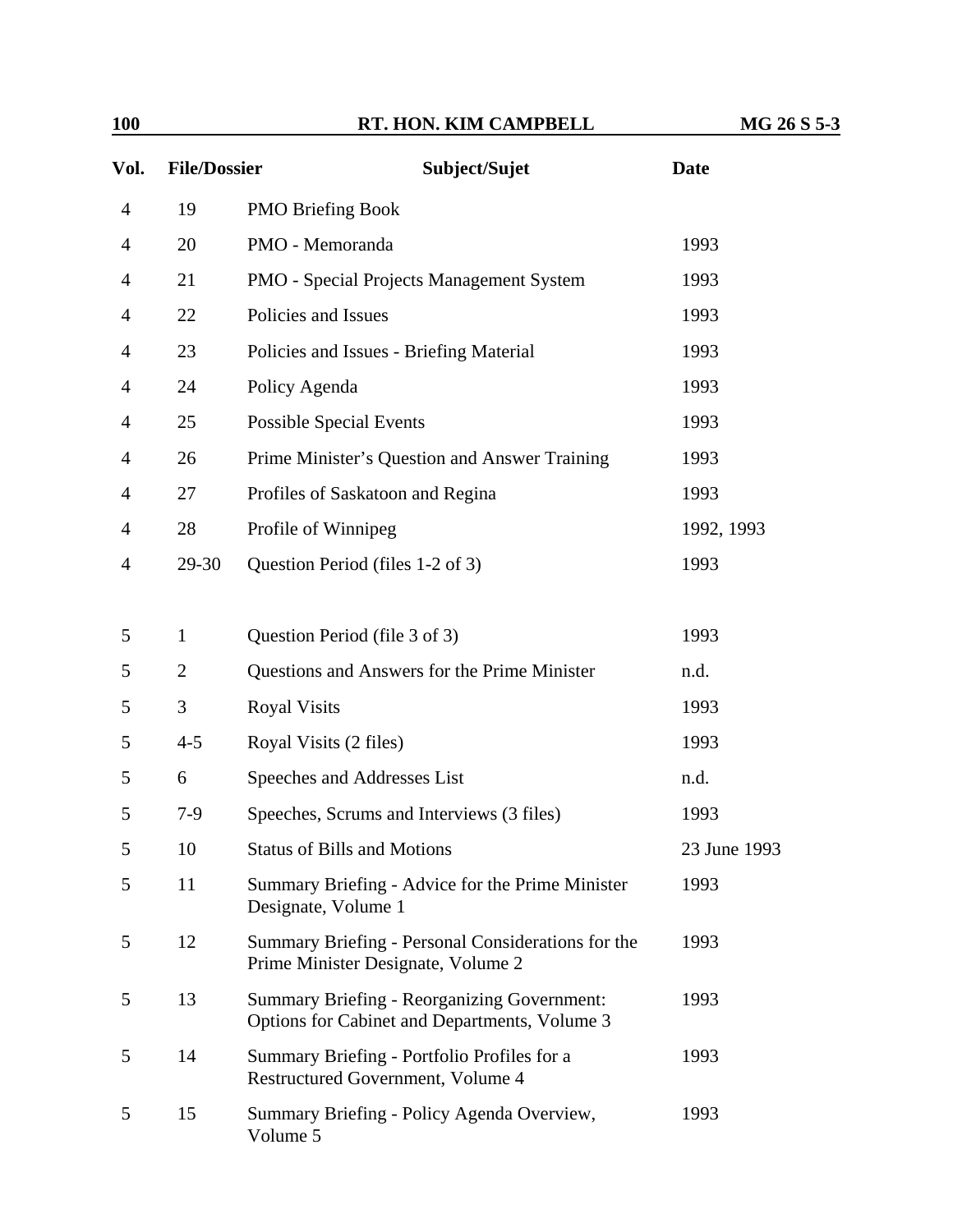### **MG 26 S 5-3 RT. HON. KIM CAMPBELL 101**

| Vol. | <b>File/Dossier</b> | Subject/Sujet                                                                      | <b>Date</b> |
|------|---------------------|------------------------------------------------------------------------------------|-------------|
| 5    | 16                  | Summary Briefing - Policy Agenda Overview,<br>Volume $5(i)$                        | 1993        |
| 5    | 17                  | Summary Briefing - Major Policy Files, Volume 6                                    | 1993        |
| 5    | 18                  | Summary Briefing - Pressing Issues, Volume 7                                       | 1993        |
| 5    | 19                  | <b>Telephone Security</b>                                                          | 1993        |
| 5    | 20                  | The Progressive Conservative Party of Canada, Our<br>Record in Manitoba            | 1993        |
| 5    | $21 - 24$           | G-7 Economic Summit, Tokyo, Japan                                                  | 1993        |
| 5    | 25                  | G-7 Economic Summit, Tokyo, Japan - Notes for a<br>1993<br><b>Press Conference</b> |             |
| 5    | 26                  | G-7 Economic Summit, Tokyo, Japan - Talking Points                                 | 1993        |
| 6    | $\mathbf{1}$        | <b>Vancouver Centre</b>                                                            | 1993        |
| 6    | $\overline{2}$      | <b>Vancouver Centre Speech</b>                                                     | n.d.        |
| 6    | 3                   | Vancouver Residence - Housekeeper                                                  | 1993        |
| 6    | $\overline{4}$      | Vancouver Residence - Theft                                                        | 1993        |
| 6    | $5 - 7$             | Weekly Correspondence Report (3 files)                                             | 1993        |
| 6    | 8                   | Weekly Schedules, June - September 1993                                            | 1993        |
|      |                     | <b>Briefing Books</b>                                                              |             |
| 6    | $9 - 13$            | Advisory Notes, Volume 1 (5 files)                                                 | 1993        |
| 6    | 14                  | Advice for the Prime Minister Designate, Volume 1                                  | 1993        |
| 6    | $15 - 17$           | Briefing Book on Major Issues (3 files)                                            | 1993        |
| 6    | 18                  | Draft Speech from the Throne                                                       | 1993        |
| 6    | 19                  | Economic and Fiscal Outlook, Volume 5(ii)                                          | 1993        |
| 6    | 20                  | Federal-Provincial Issues: An Overview, Volume<br>5(iii)                           | 1993        |
| 6    | 21                  | Foreign Policy Overview, Volume 5(iv)                                              | 1993        |
| 6    | 22                  | Major Policy Files, Volume 6                                                       | 1993        |
| 7    | $\mathbf{1}$        | P.C. Canada Fund Transition Report                                                 | 1993        |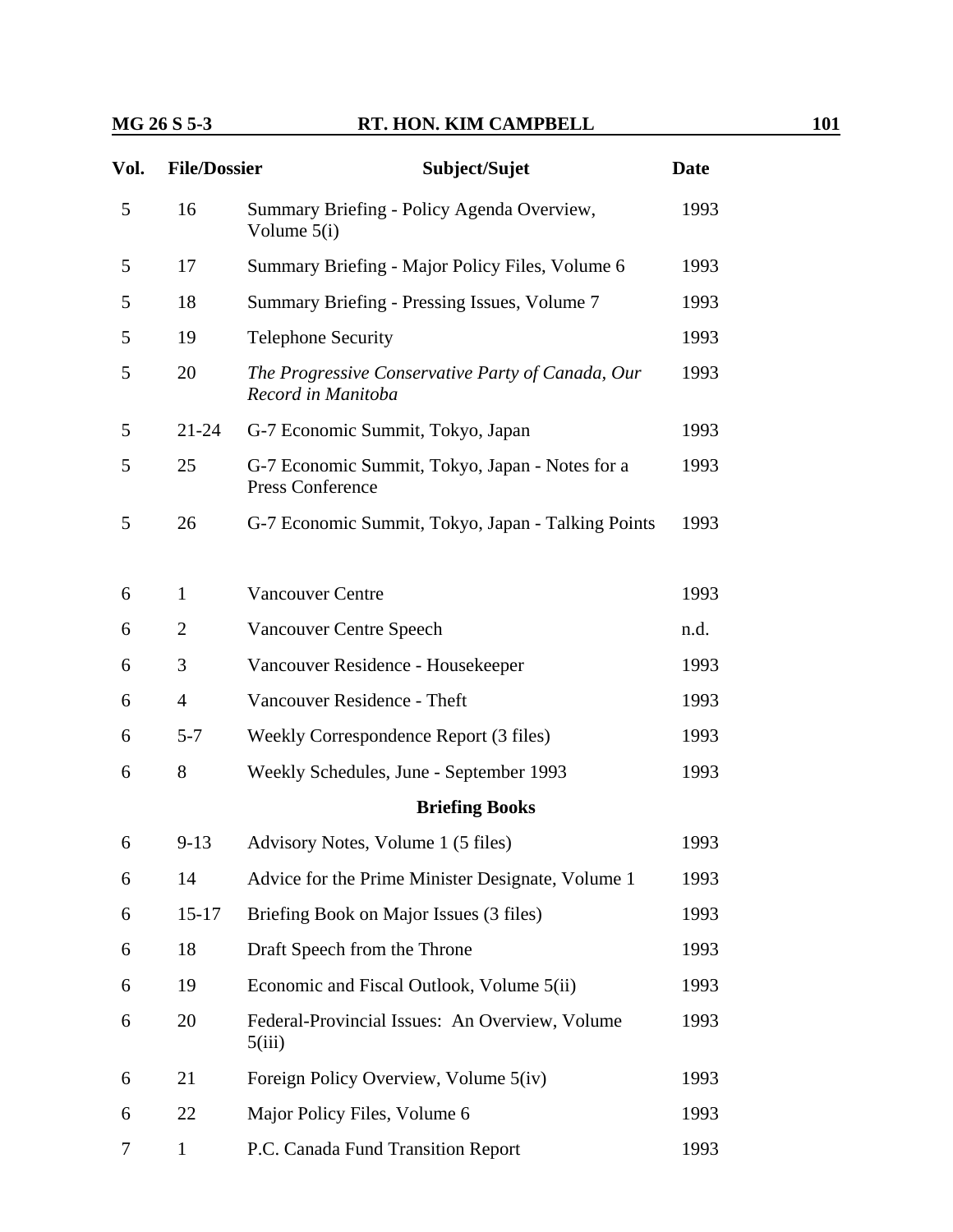| 102  |                     | RT. HON. KIM CAMPBELL                                                 | MG 26 S 5-3 |
|------|---------------------|-----------------------------------------------------------------------|-------------|
| Vol. | <b>File/Dossier</b> | Subject/Sujet                                                         | <b>Date</b> |
| 7    | $\overline{2}$      | Personal Considerations for the Prime Minister<br>Designate, Volume 2 | 1993        |
| 7    | 3                   | Portfolio Profiles, Volume 4                                          | 1993        |
| 7    | $\overline{4}$      | Portfolio Profiles for a Restructured Government,<br>Volume 4         | 1993        |
| 7    | 5                   | Pressing Issues, Volume 7                                             | 1993        |
| 7    | $6-9$               | Questions and Answers (4 files)                                       | 1993        |
| 7    | 10                  | Reorganizing Government: Options for Cabinet and<br>Departments       | 1993        |
|      |                     | Memoranda                                                             |             |
| 7    | 11                  | <b>Aboriginal Leaders</b>                                             | 1993        |
| 7    | 12                  | Aboriginal Peoples Survey 1991                                        | 1993        |
| 7    | 13                  | <b>Access to Unity Polling Information</b>                            | 1993        |
| 7    | 14                  | Acting Ministers & Acting Prime Minister                              | 1993        |
| 7    | 15                  | <b>AECL/Nordion Contract Dispute</b>                                  | 1993        |
| 7    | 16                  | Air Canada                                                            | 1993        |
| 7    | 17                  | Airlines                                                              | 1993        |
| 7    | 18                  | <b>Annual Premiers' Conference</b>                                    | 1993        |
| 7    | 19                  | Attorney General of Canada v. Reform Party of<br>Canada               | 1993        |
| 7    | 20                  | <b>B.C. Caucus Meeting</b>                                            | 1993        |
| 7    | 21                  | <b>B.C.</b> Claims                                                    | 1989-1990   |
| 7    | 22                  | Blanchard, Ambassador                                                 | 1993        |
| 7    | 23                  | Bosnia                                                                | 1993        |
| 7    | 24                  | Bourassa, Premier                                                     | 1992-1993   |
| 7    | 25                  | <b>Briefing Notes - Additional Details</b>                            | 1993        |
| 7    | 26                  | Cabinet                                                               | 1993        |
| 7    | 27                  | <b>Cabinet Notes</b>                                                  | 1993        |
| 7    | 28                  | <b>Cabinet Pre-Clearance</b>                                          | 1993        |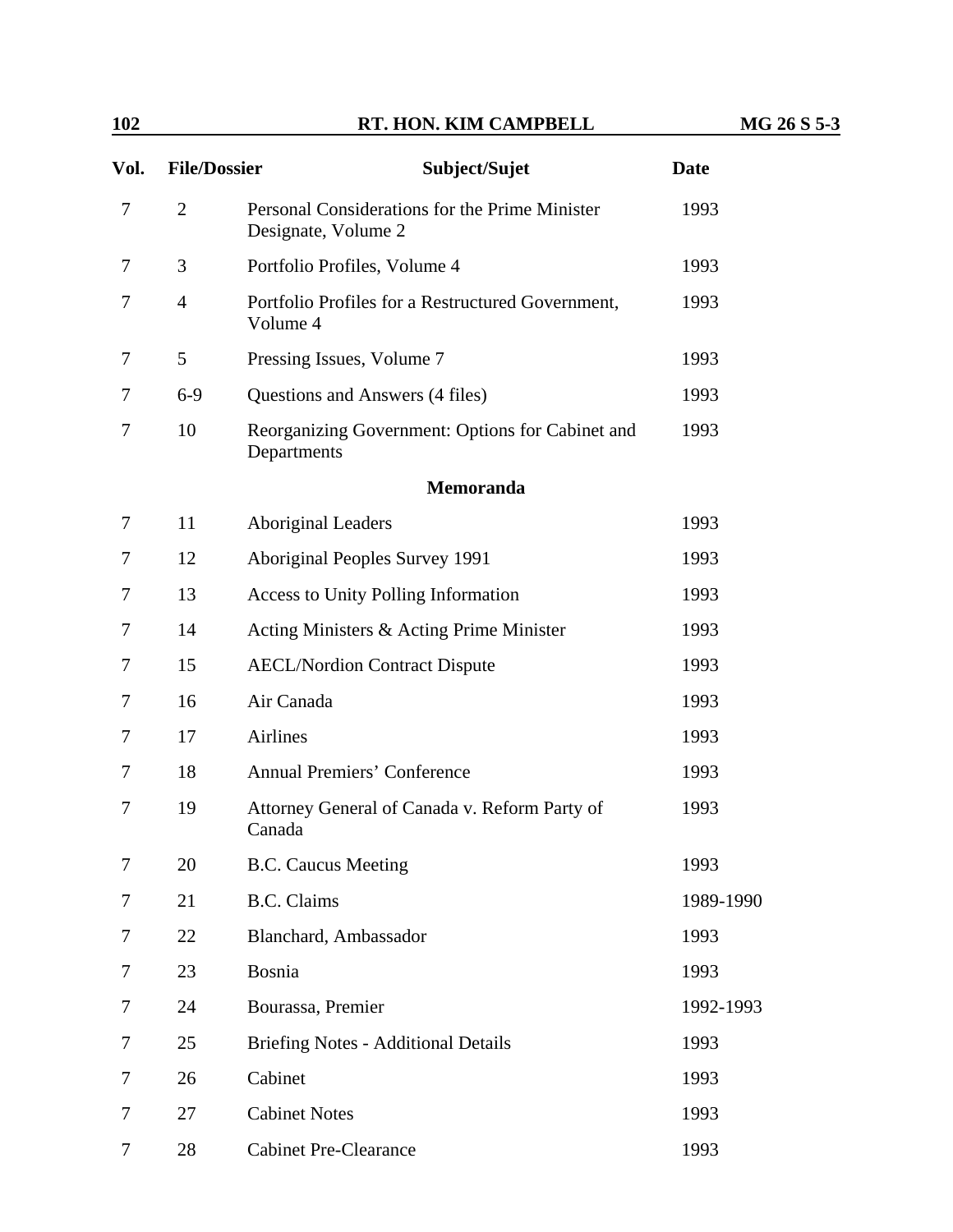### **MG 26 S 5-3 RT. HON. KIM CAMPBELL 103**

| Vol. | <b>File/Dossier</b> | Subject/Sujet                                      | <b>Date</b> |
|------|---------------------|----------------------------------------------------|-------------|
| 7    | 29                  | Camp Ipperwash                                     | 1993        |
| 7    | 30                  | Canada at a Glance                                 | 1993        |
| 7    | 31                  | Canada-U.S. Relations                              | 1993        |
| 7    | 32                  | Canadian Citizenship of Li Kashing                 | 1993        |
| 7    | 33                  | Canadian Heritage Languages Institute              | 1993        |
| 7    | 34                  | <b>Canadian Magazine Industry</b>                  | 1993        |
| 7    | 35                  | <b>Caucus Appointments</b>                         | n.d.        |
| 7    | 36                  | <b>CCGS</b> Louis St-Laurent                       | 1993        |
| 7    | 37                  | Chatelaine Woman of the Year Award                 | 1993        |
| 7    | 38                  | <b>Chief Electoral Officer</b>                     | 1993        |
| 7    | 39                  | Clippings                                          | 1993        |
| 7    | 40                  | Canada Mortgage and Housing Corporation            | 1993        |
|      |                     |                                                    |             |
| 8    | 1                   | Commonwealth Heads of Government Meeting           | 1993        |
| 8    | $\overline{2}$      | Conflict of Interest                               | 1993        |
| 8    | 3                   | <b>Consultation Process</b>                        | 1993        |
| 8    | $\overline{4}$      | Copyright Act - Home Copying                       | 1993        |
| 8    | 5                   | Correspondence from Jodi White                     | 1993        |
| 8    | 6                   | Crime Prevention                                   | 1993        |
| 8    | 7                   | <b>CRTC</b>                                        | 1993        |
| 8    | 8                   | Cuba                                               | 1993        |
| 8    | 9                   | David Somerville v. the Attorney General of Canada | 1993        |
| 8    | 10                  | Davis Inlet Relocation                             | 1993        |
| 8    | 11                  | Deficit and Debt                                   | 1993        |
| 8    | 12                  | Deportation of Clara Elizabeth Antonio Palacios    | 1993        |
| 8    | 13                  | Deportation of Ekaterini Koutsouveli               | 1993        |
| 8    | 14                  | <b>Deputy Ministers</b>                            | 1993        |
| 8    | 15                  | Dissolution of the 34th Parliament                 | 1993        |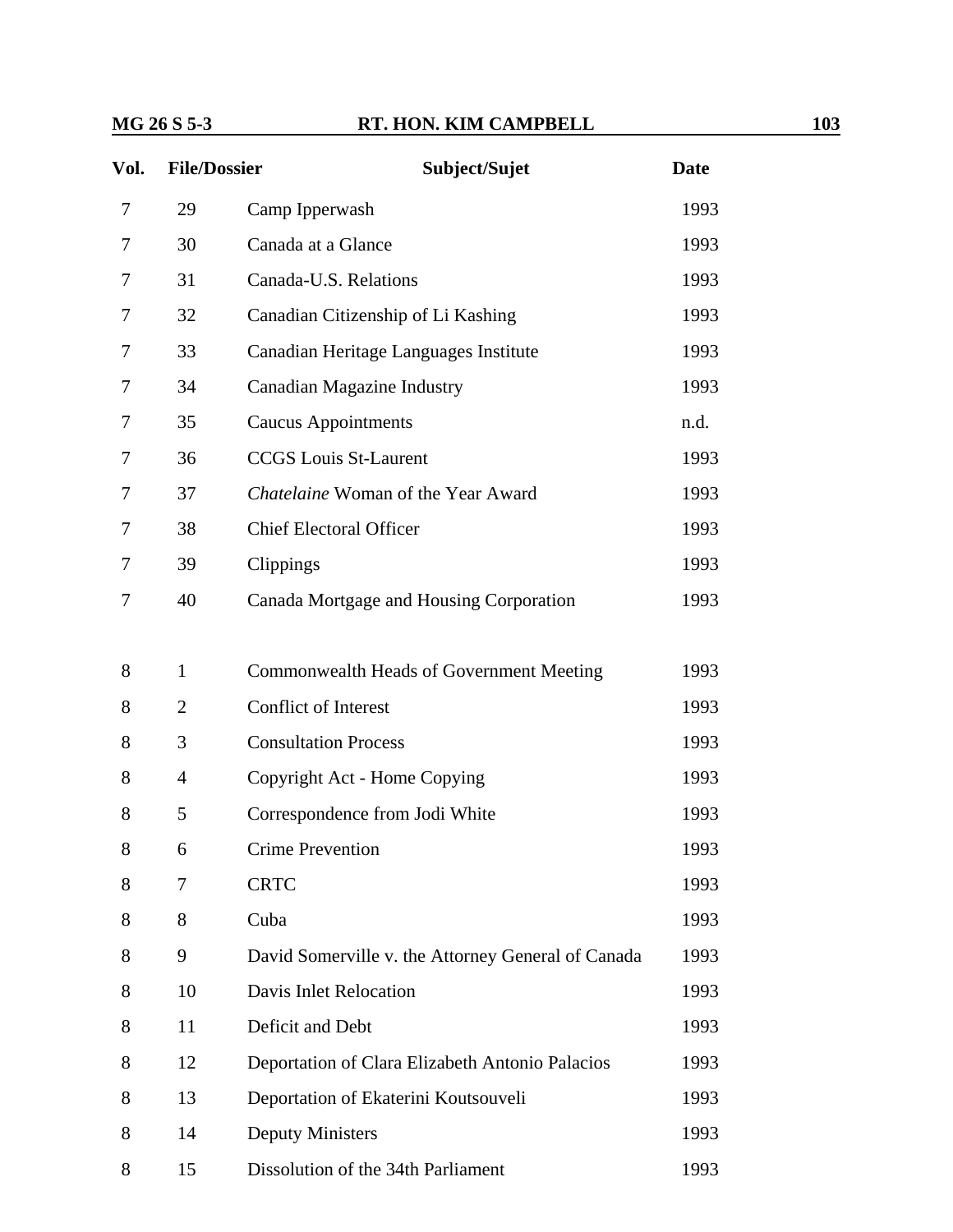| 104  |                     | RT. HON. KIM CAMPBELL                                                                 | MG 26 S 5-3 |
|------|---------------------|---------------------------------------------------------------------------------------|-------------|
| Vol. | <b>File/Dossier</b> | Subject/Sujet                                                                         | <b>Date</b> |
| 8    | 16                  | <b>Edmonton Chamber of Commerce Luncheon</b>                                          | 1993        |
| 8    | 17                  | <b>EDS</b> Canada                                                                     | 1993        |
| 8    | 18                  | Election                                                                              | 1993        |
| 8    | 19                  | Election Campaign - The First Ten Days                                                | 1993        |
| 8    | 20                  | Environment                                                                           | 1993        |
| 8    | 21                  | <b>Ethics Package</b>                                                                 | 1993        |
| 8    | 22                  | Fall 1993 IMF Forecast                                                                | 1993        |
| 8    | 23                  | Fiftieth Anniversary of the United Nations                                            | 1993        |
| 8    | 24                  | First Ministers' Conference, July, 1993                                               | 1993        |
| 8    | 25                  | Fisheries                                                                             | 1993        |
| 8    | 26                  | <b>Fixed Link Bridge</b>                                                              | 1993        |
| 8    | 27                  | <b>Funding Requests</b>                                                               | n.d., 1993  |
| 8    | 28                  | Gifts                                                                                 | 1993        |
| 8    | 29                  | Governor in Council Appointments                                                      | 1993        |
| 8    | 30                  | <b>Grande Baleine</b>                                                                 | 1993        |
| 8    | 31                  | Gros Cacouna Port                                                                     | n.d.        |
| 8    | 32                  | G.S.T.                                                                                | 1993        |
| 8    | 33                  | G-7 Summit, Naples, 1994                                                              | 1993        |
| 8    | 34                  | Haiti                                                                                 | 1993        |
| 8    | 35                  | Health Care - U.S.A.                                                                  | 1993        |
| 8    | 36                  | Health & Welfare                                                                      | 1993        |
| 8    | 37                  | Helicopters                                                                           | 1993        |
| 8    | 38                  | <b>IMAX Movie Company</b>                                                             | 1993        |
| 8    | 39                  | Immigration                                                                           | 1993        |
| 8    | 40                  | Industry & Science Canada                                                             | 1993        |
| 8    | 41                  | <b>International Agenda</b>                                                           | 1993        |
| 8    | 42                  | International Civil Aviation Organization -<br>Headquarters Project, Montréal, Québec | 1993        |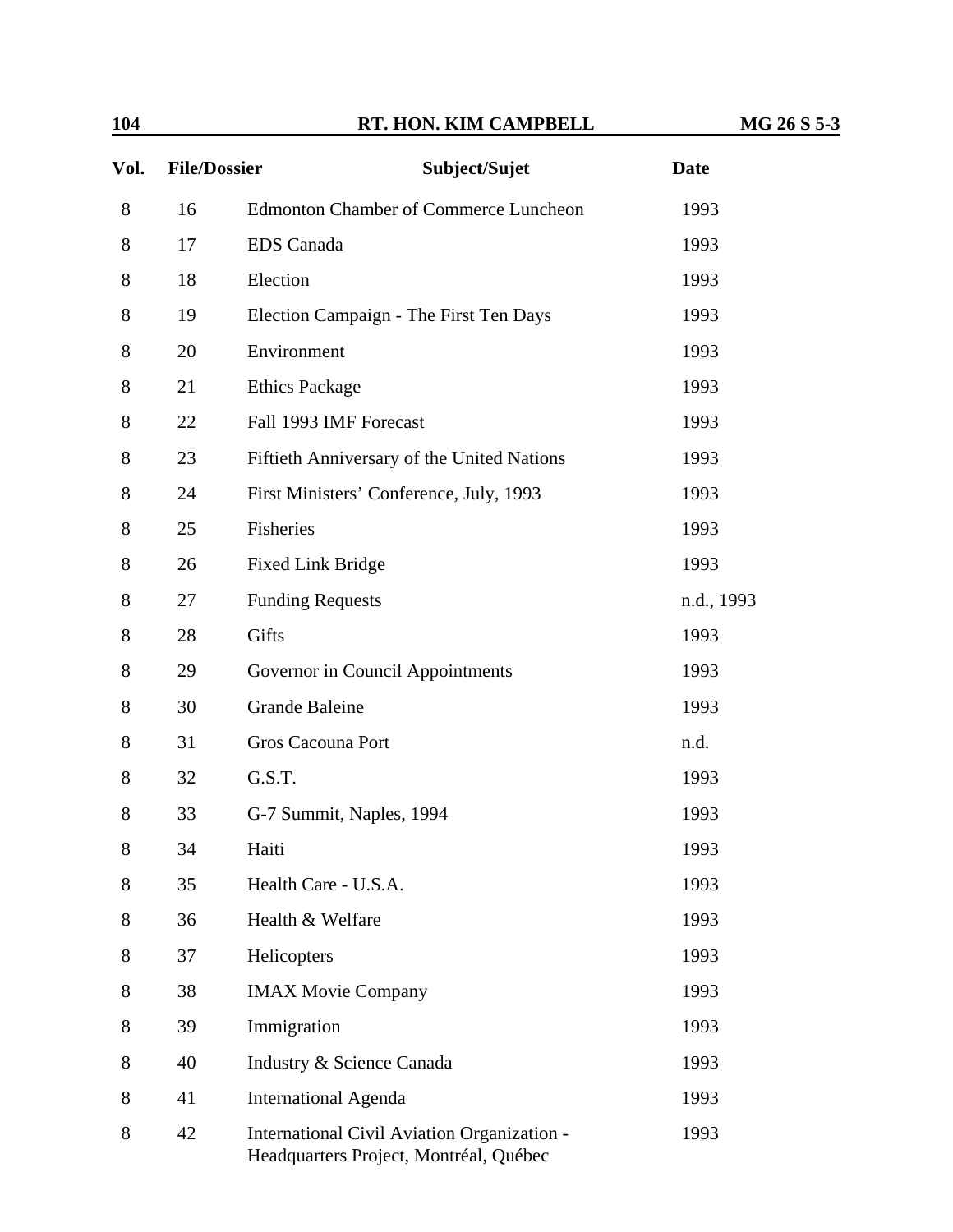#### **MG 26 S 5-3 RT. HON. KIM CAMPBELL 105**

| Vol. | <b>File/Dossier</b> | Subject/Sujet                                                                            | <b>Date</b> |
|------|---------------------|------------------------------------------------------------------------------------------|-------------|
| 8    | 43                  | Japanese Canadian Redress Agreement                                                      | 1993        |
| 8    | 44                  | <b>KAON</b>                                                                              | 1993        |
| 8    | 45                  | Labour Dispute at Granville Island                                                       | 1993        |
| 8    | 46                  | Labour Market Development File                                                           | 1993        |
| 8    | 47                  | <b>Lamont and Spencer Case</b>                                                           | 1993        |
| 8    | 48                  | <b>Land Claims</b>                                                                       | 1993        |
| 8    | 49                  | Leadership and Good Governance                                                           | 1993        |
| 8    | 50                  | Leadership Campaign Volunteers                                                           | 1993        |
| 8    | 51                  | Les Industries Thyssen                                                                   | 1993        |
| 8    | 52                  | Louis St-Laurent Building                                                                | 1993        |
| 8    | 53                  | Marine Atlantic                                                                          | 1993        |
| 8    | 54                  | McKenna, Premier                                                                         | 1993        |
| 8    | 55                  | <b>Modular Housing Project</b>                                                           | 1993        |
| 8    | 56                  | <b>NAFTA Side Agreements</b>                                                             | 1993        |
| 8    | 57                  | <b>National Defence</b>                                                                  | 1993        |
| 8    | 58                  | National Capital Commission - Purchase of Mulroney<br>Furniture                          | 1993        |
| 8    | 59                  | <b>National Transportation Agency - Regulations</b><br><b>Regarding Disabled Persons</b> | 1993        |
| 8    | 60                  | Natives' Protest in British Columbia - Aboriginal<br><b>Fisheries Strategy</b>           | 1993        |
| 8    | 61                  | Ontario/Quebec Infrastructure Program                                                    | 1993        |
| 8    | 62                  | Orders in Council                                                                        | 1993        |

8 63 Palladium Project 1993

8 64 Parliamentary Appointments n.d.

8 65 Parliamentary Secretaries 1993

8 66 P.C. Initiative for the 90's 1993

8 67 Pearson Airport 1993

8 68 Petro-Canada 1993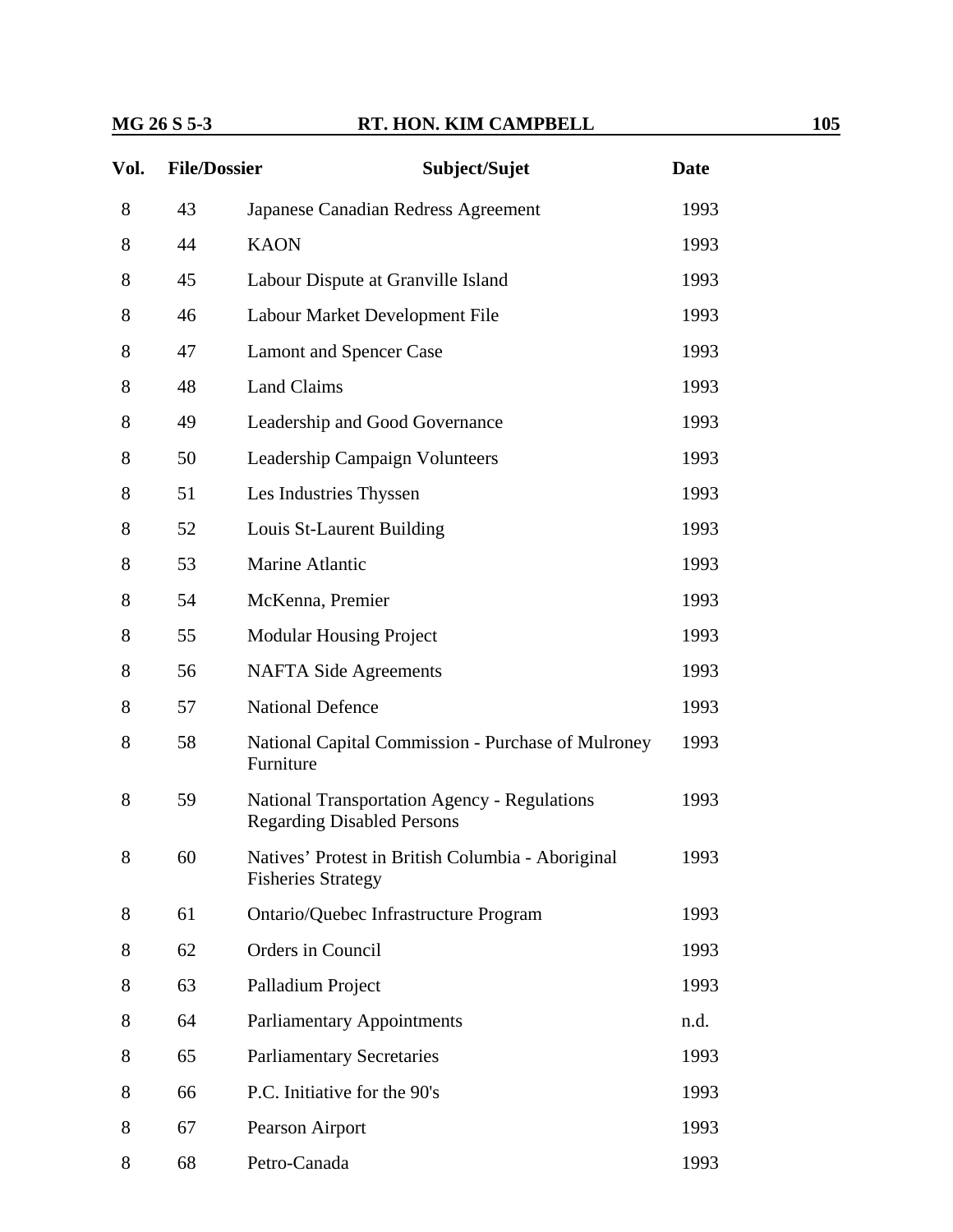| 106  |                     | RT. HON. KIM CAMPBELL                                                                                          | MG 26 S 5-3 |
|------|---------------------|----------------------------------------------------------------------------------------------------------------|-------------|
| Vol. | <b>File/Dossier</b> | Subject/Sujet                                                                                                  | <b>Date</b> |
| 8    | 69                  | <b>Public Service Growth</b>                                                                                   | 1993        |
| 8    | 70                  | Quebec Referendum - Federal Contribution                                                                       | 1993        |
| 8    | 71                  | Rae, Premier Bob                                                                                               | 1993        |
| 8    | 72                  | <b>Resource Allocation</b>                                                                                     | 1993        |
| 9    | 1                   | <b>Restructuring of Government Departments</b>                                                                 | 1993        |
| 9    | $\overline{2}$      | Russia                                                                                                         | 1993        |
| 9    | 3                   | Sainte-Marguerite River Hydro Project                                                                          | 1993        |
| 9    | $\overline{4}$      | Schedules, Itineraries, Calendars                                                                              | 1993        |
| 9    | 5                   | <b>Simon Thwaites Case</b>                                                                                     | 1993        |
| 9    | 6                   | Sommet de la Francophonie                                                                                      | 1993        |
| 9    | 7                   | South Africa                                                                                                   | 1993        |
| 9    | 8                   | Tatshenshini - Windy Craggy Mine                                                                               | 1993        |
| 9    | 9                   | Trade - Latin America and the Caribbean                                                                        | 1993        |
| 9    | 10                  | Transport                                                                                                      | 1993        |
| 9    | 11                  | Turkey                                                                                                         | 1993        |
| 9    | 12                  | <b>Unemployment Insurance</b>                                                                                  | 1993        |
| 9    | 13                  | <b>UNICEF Report / World Summit for Children</b>                                                               | 1993        |
| 9    | 14                  | <b>UN Secretary General</b>                                                                                    | 1993        |
| 9    | 15                  | U.S. Government Report, "From Red Tape to Results:<br>Creating a Government that Works Better & Costs<br>Less" | 1993        |
| 9    | 16                  | Valcourt, Minister Bernard                                                                                     | 1993        |
| 9    | 17                  | Western Economic Diversification Profiles of Federal<br><b>Electoral Districts</b>                             | 1993        |
| 9    | 18                  | Yugoslavia                                                                                                     | 1993        |
| 9    | 19                  | Yukon Territorial Government - Memorandum of<br>Understanding                                                  | 1993        |
| 9    | 20                  | 24 Sussex                                                                                                      | 1991, 1993  |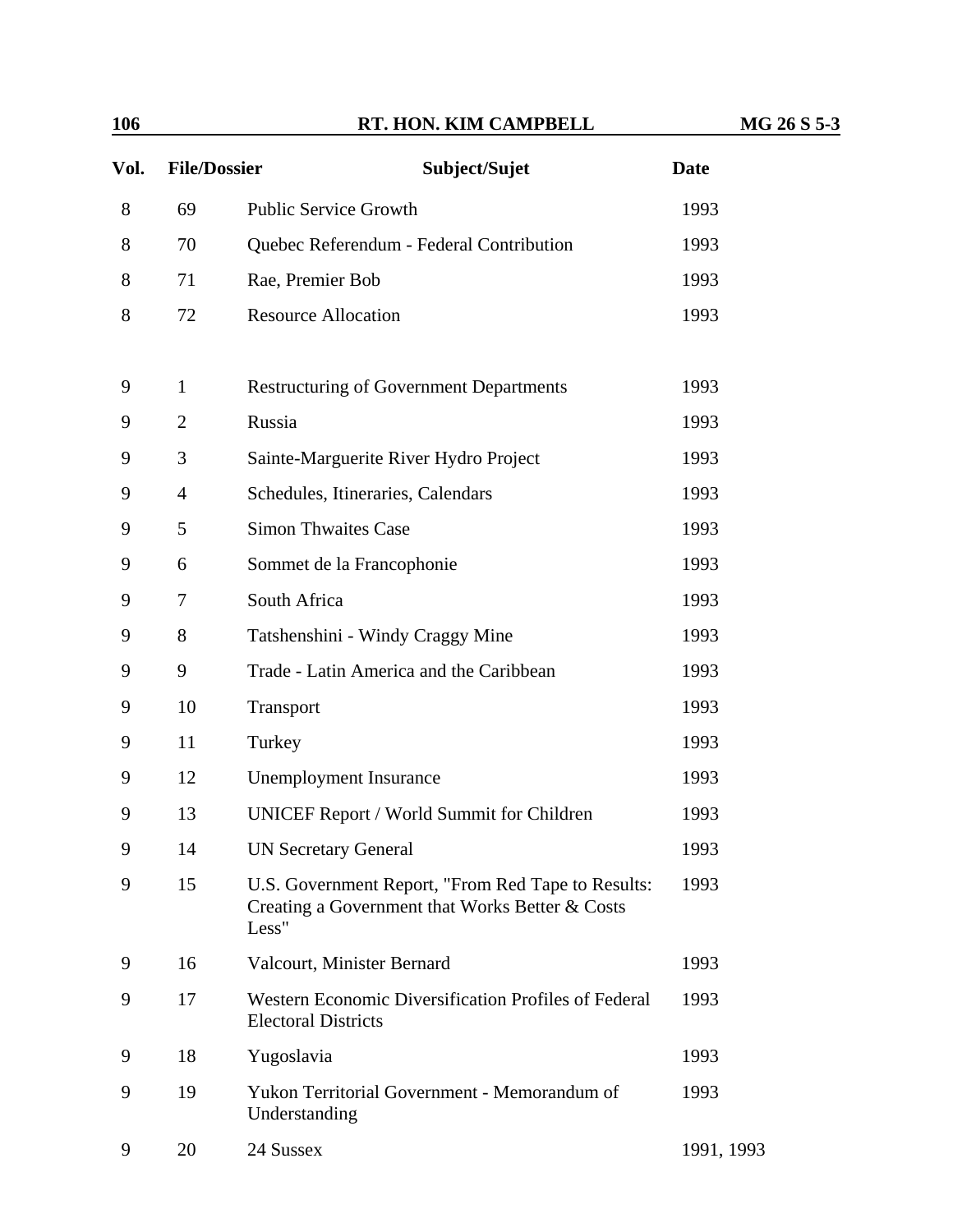| Vol. | <b>File/Dossier</b> | Subject/Sujet                                   | Date |
|------|---------------------|-------------------------------------------------|------|
|      |                     | <b>Additional Files</b>                         |      |
| 9    | 21                  | <b>PMO</b> Administration Office                | 1993 |
| 9    | 22-23               | <b>PMO</b> Structure and Organization (2 files) | 1993 |
| 9    | 24-25               | PMO Structure and Organization (2 files)        | 1993 |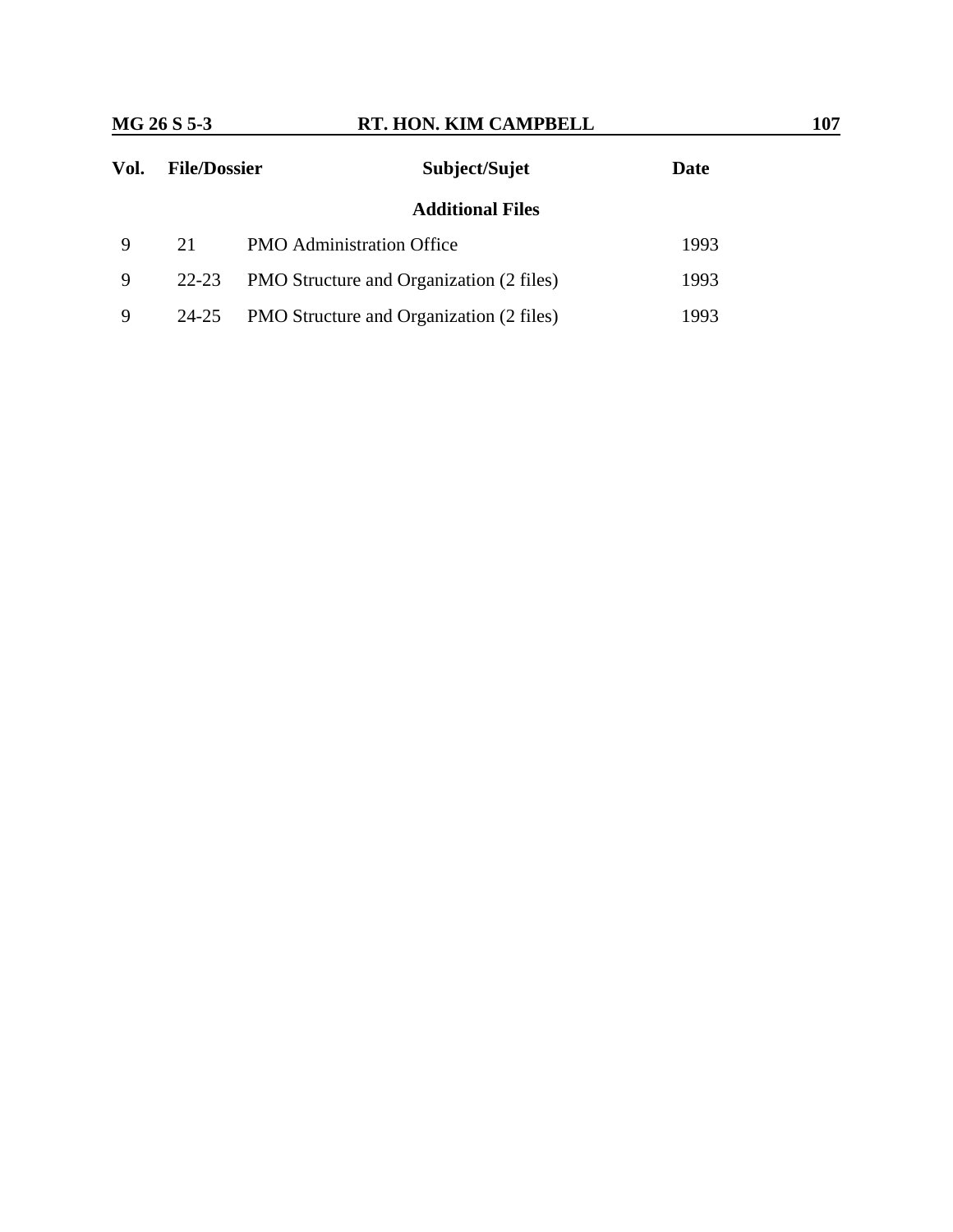## **MG 26 S 5**

| <u>MG 26 S 5-4</u> |                     | <b>PMO - Speeches Sub-series</b>                                              |             |  |  |
|--------------------|---------------------|-------------------------------------------------------------------------------|-------------|--|--|
| Vol.               | <b>File/Dossier</b> | Subject/Sujet                                                                 | <b>Date</b> |  |  |
| $\mathbf{1}$       | $\mathbf{1}$        | Speeches, Press releases and Backgrounders, June-<br>Sept. 1993 (file 1 of 3) | 1993        |  |  |
| $\mathbf{1}$       | $\overline{2}$      | Speeches, Press releases and Backgrounders, June-<br>Sept. 1993 (file 2 of 3) | 1993        |  |  |
| $\mathbf{1}$       | 3                   | Speeches, Press releases and Backgrounders, June-<br>Sept. 1993 (file 3 of 3) | 1993        |  |  |
| $\mathbf{1}$       | $\overline{4}$      | Speeches, April-August 1993                                                   | 1993        |  |  |
| 1                  | 5                   | Speeches, 2-18 September 1993                                                 | 1993        |  |  |
| $\mathbf{1}$       | 6                   | Speeches, 21-28 September 1993                                                | 1993        |  |  |
| $\mathbf{1}$       | 7                   | Speeches, 15-19 October 1993                                                  | 1993        |  |  |
| 1                  | 8                   | Speeches, 20 October 1993                                                     | 1993        |  |  |
| $\mathbf{1}$       | 9                   | Speeches, 20-21 October 1993                                                  | 1993        |  |  |
| $\mathbf{1}$       | 10                  | Speeches, 22 October 1993                                                     | 1993        |  |  |
| $\mathbf{1}$       | 11                  | Speeches, 22-23 October 1993                                                  | 1993        |  |  |
| 1                  | 12                  | Speeches, 23-26 October 1993                                                  | 1993        |  |  |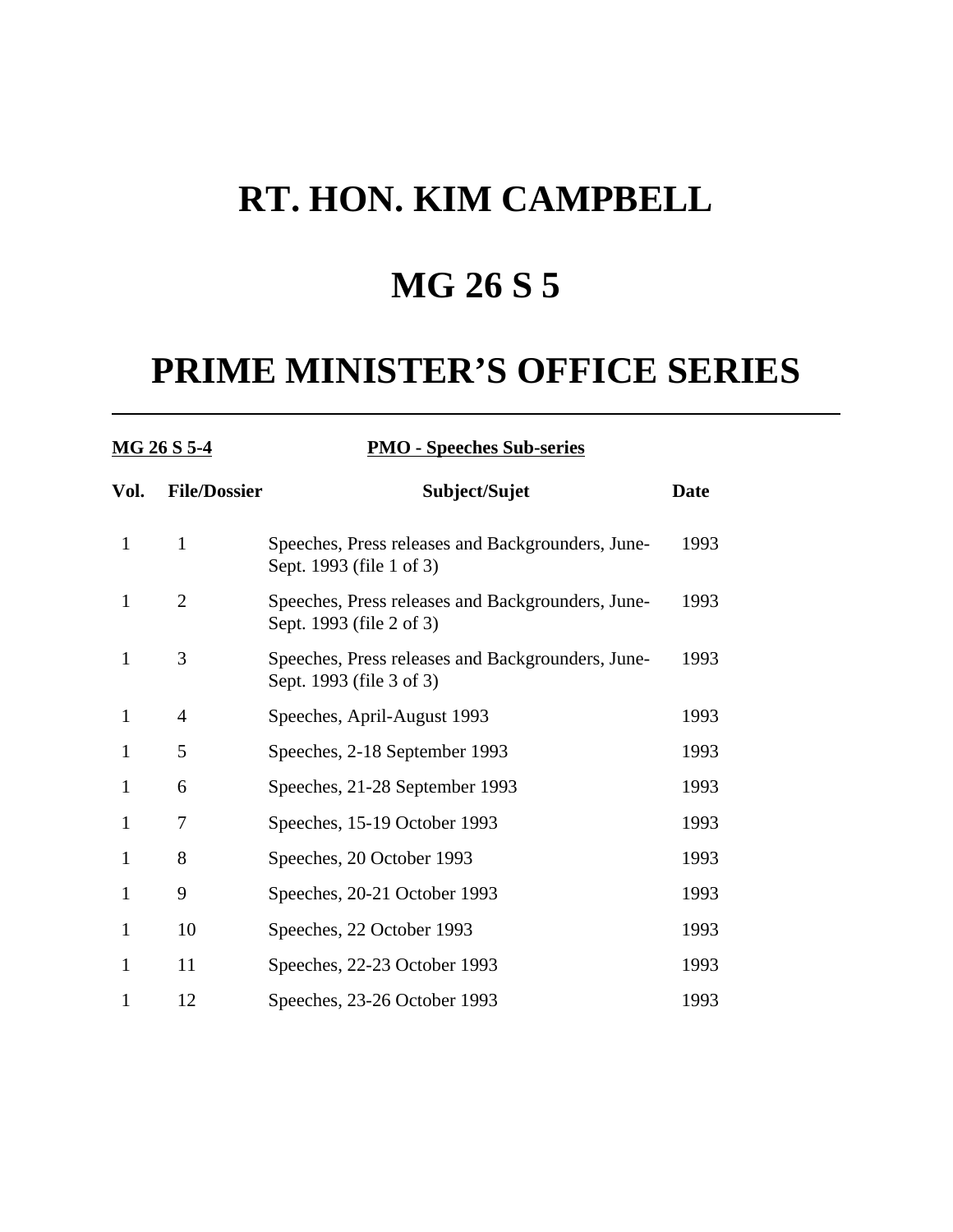## **MG 26 S 5**

| <u>MG 26 S 5-5</u> |                     | <b>PMO - Invitations and Tours Sub-Series</b>                    |              |  |  |
|--------------------|---------------------|------------------------------------------------------------------|--------------|--|--|
| Vol.               | <b>File/Dossier</b> | Subject/Sujet                                                    | <b>Date</b>  |  |  |
|                    |                     | <b>Events</b>                                                    |              |  |  |
| $\mathbf{1}$       | $\mathbf{1}$        | Prince George, Kamloops, Vancouver, 6-10 August<br>1993          | 1993         |  |  |
| $\mathbf{1}$       | $\overline{2}$      | Southwestern Ontario, 13-15 August 1993                          | 1993         |  |  |
| 1                  | 3                   | Nova Scotia - 17 August 1993                                     | 1993         |  |  |
| 1                  | $\overline{4}$      | Prince Edward Island tour - 18 August 1993                       | 1993         |  |  |
| $\mathbf{1}$       | 5                   | New Brunswick tour - 19 August 1993                              | 1993         |  |  |
| $\mathbf{1}$       | 6                   | Quebec, 21-23 August 1993                                        | 1993         |  |  |
| $\mathbf{1}$       | 7                   | Toronto, 27 August 1993                                          | 1993         |  |  |
| $\mathbf{1}$       | 8                   | Vancouver - PM's Nomination Meeting, 27 August<br>1993           | 1993         |  |  |
| $\mathbf{1}$       | 9                   | Edmonton, 30 August 1993                                         | 1993         |  |  |
| $\mathbf{1}$       | 10                  | L'Île Maurice - Sommet de la Francophonie, 16-18<br>octobre 1993 | 1992-1993    |  |  |
|                    |                     | <b>Invitations</b>                                               |              |  |  |
| $\mathbf{1}$       | 11                  | <b>Invitations</b> list                                          | 24 June 1993 |  |  |
| $\mathbf{1}$       | 12                  | <b>Invitations</b> list                                          | 28 June 1993 |  |  |
| 1                  | 13                  | <b>Invitations</b> list                                          | 14 July 1993 |  |  |
| 1                  | 14                  | <b>Invitations</b> list                                          | 26 July 1993 |  |  |
| $\mathbf{1}$       | 15                  | <b>Invitations</b> list                                          | 20 Aug. 1993 |  |  |
| $\mathbf{1}$       | 16                  | <b>Invitations</b> list                                          | 24 Aug. 1993 |  |  |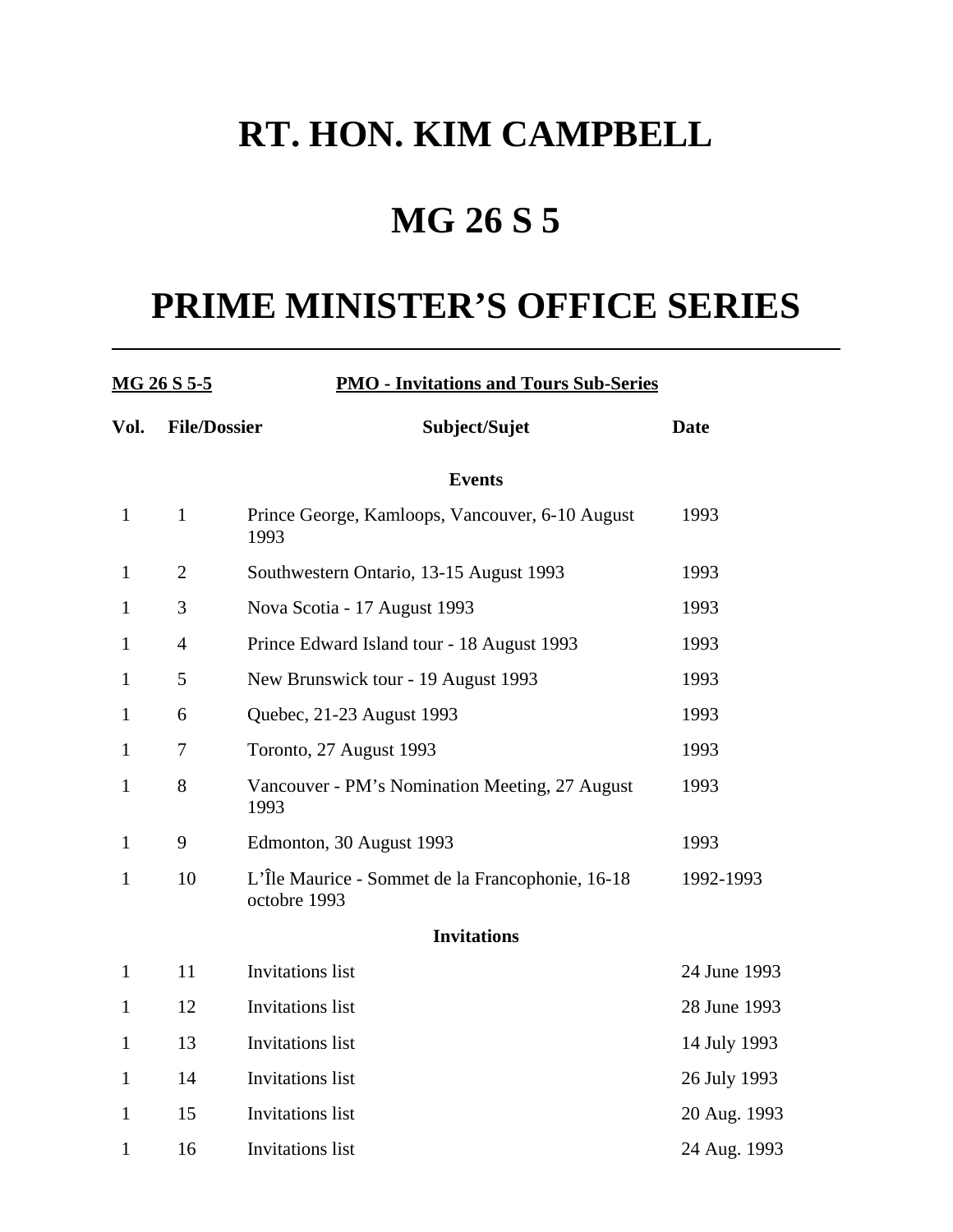| Vol.           | <b>File/Dossier</b> |                            | Subject/Sujet | <b>Date</b>     |  |
|----------------|---------------------|----------------------------|---------------|-----------------|--|
| $\mathbf{1}$   | 17                  | Invitations list           |               | 30 Aug. 1993    |  |
| $\mathbf{1}$   | 18                  | Invitations list           |               | 5 Sept. 1993    |  |
| $\mathbf{1}$   | 19                  | <b>Invitations</b> list    |               | 8 Sept. 1993    |  |
| $\mathbf{1}$   | 20                  | Invitations list           |               | 9 Sept. 1993    |  |
| $\mathbf{1}$   | 21                  | Invitations list           |               | 10 Sept. 1993   |  |
| $\mathbf{1}$   | 22                  | Invitations list           |               | 13 Sept. 1993   |  |
| $\mathbf{1}$   | 23                  | Invitations list           |               | 14 Sept. 1993   |  |
| $\mathbf{1}$   | 24                  | Invitations list           |               | 15 Sept. 1993   |  |
| $\mathbf{1}$   | 25                  | <b>Invitations</b> list    |               | 16 Sept. 1993   |  |
| $\mathbf{1}$   | 26                  | Invitations list           |               | 17 Sept. 1993   |  |
| $\mathbf{1}$   | 27                  | <b>Invitations</b> list    |               | 20 Sept. 1993   |  |
| $\mathbf{1}$   | 28                  | Invitations list           |               | 21 Sept. 1993   |  |
| $\mathbf{1}$   | 29                  | Invitations list           |               | 22 Sept. 1993   |  |
| $\mathbf{1}$   | 30                  | Invitations list           |               | 23 Sept. 1993   |  |
| $\mathbf{1}$   | 31                  | Invitations list           |               | 24 Sept. 1993   |  |
| $\mathbf{1}$   | 32                  | Invitations list           |               | 27 Sept. 1993   |  |
| $\mathbf{1}$   | 33                  | Invitations list           |               | 28 Sept. 1993   |  |
| $\mathbf{1}$   | 34                  | <b>Invitations</b> list    |               | 29 Sept. 1993   |  |
|                |                     |                            |               |                 |  |
| 2              | $\mathbf{1}$        | <b>Invitations</b> list    |               | 30 Sept. 1993   |  |
| 2              | $\overline{2}$      | <b>Invitations</b> list    |               | 1 Oct. 1993     |  |
| 2              | 3                   | <b>Invitations</b> list    |               | 4 Oct. 1993     |  |
| 2              | $\overline{4}$      | <b>Invitations</b> list    |               | 5 Oct. 1993     |  |
| 2              | 5                   | Invitations list           |               | 6 Oct. 1993     |  |
| 2              | 6                   | Invitations list           |               | 8 Oct. 1993     |  |
| $\overline{2}$ | 7                   | Invitations list           |               | 15 Oct. 1993    |  |
| $\overline{c}$ | 8                   | Invitations list - Ontario |               | 5, 7 Sept. 1993 |  |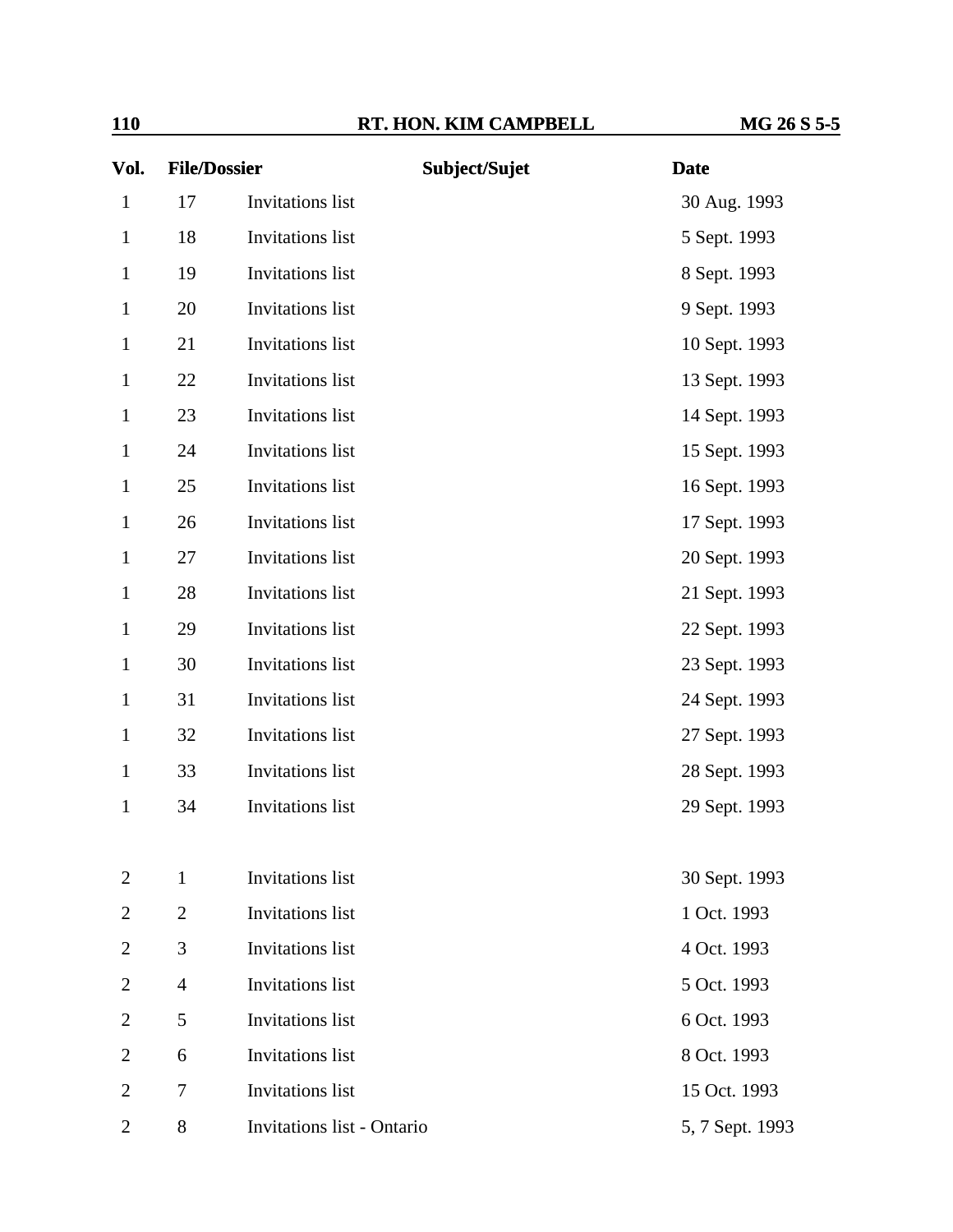#### **MG 26 S 5-5 RT. HON. KIM CAMPBELL 111**

| Vol.           | <b>File/Dossier</b> | Subject/Sujet                                                                        | <b>Date</b>   |
|----------------|---------------------|--------------------------------------------------------------------------------------|---------------|
| 2              | 9                   | <b>Invitations list - Ontario</b>                                                    | 10 Sept.1993  |
| 2              | 10                  | <b>Invitations list - Ontario</b>                                                    | 17 Sept. 1993 |
| $\overline{2}$ | 11                  | <b>Invitations list - Ontario</b>                                                    | 24 Sept. 1993 |
| 2              | 12                  | <b>Invitations list - Ontario</b>                                                    | 1 Oct. 1993   |
| 2              | 13                  | <b>Invitations list - Ontario</b>                                                    | 8 Oct. 1993   |
| $\overline{2}$ | 14                  | <b>Invitations list - Ontario</b>                                                    | 15 Oct. 1993  |
| $\overline{2}$ | 15                  | Invitations - List of debate requests                                                | 1993          |
| $\overline{2}$ | 16                  | Invitations - List of post-election invitations                                      | 1993          |
| 2              | 17                  | <b>Invitations - Pending</b>                                                         | 1993          |
| 2              | 18                  | Invitations - Significant invitations for consideration<br>for September and October | 1993          |
| 2              | 19                  | Invitations - Speaker's Bureau, Accepted, July-<br>December 1993                     | 1993          |
| $\overline{2}$ | 20                  | Invitations - Speaker's Bureau, Declined, July-<br>December 1993                     | 1993          |
| $\overline{2}$ | 21                  | Invitations - Speaker's Bureau, Screened, July-<br>December 1993                     | 1993          |
| 2              | 22                  | Miscellaneous - Media                                                                | 1993          |
| 2              | 23                  | Miscellaneous requests for PM prior to election                                      | 1993          |
| $\overline{2}$ | 24                  | PCO Foreign and Defence information                                                  | 1993          |
| $\overline{2}$ | 25                  | <b>Video Requests</b>                                                                | 1993          |
|                |                     | <b>Schedules</b>                                                                     |               |
| $\overline{2}$ | 26                  | Daily schedules - June 28-October 29, 1993                                           | 1993          |
| 2              | 27                  | Weekly schedules - 15 August-11 September 1993                                       | 1993          |
| 2              | 28                  | Weekly schedules - distributed prior to election                                     | 1993          |
| 2              | 29                  | Weekly schedules - working documents                                                 | 1993          |
| 2              | 30                  | Monthly schedules - June-September 1993                                              | 1993          |
| $\overline{2}$ | 31                  | Monthly schedules - working documents                                                | 1993          |
| $\overline{2}$ | 32                  | Election campaign schedules received from HQ                                         | 1993          |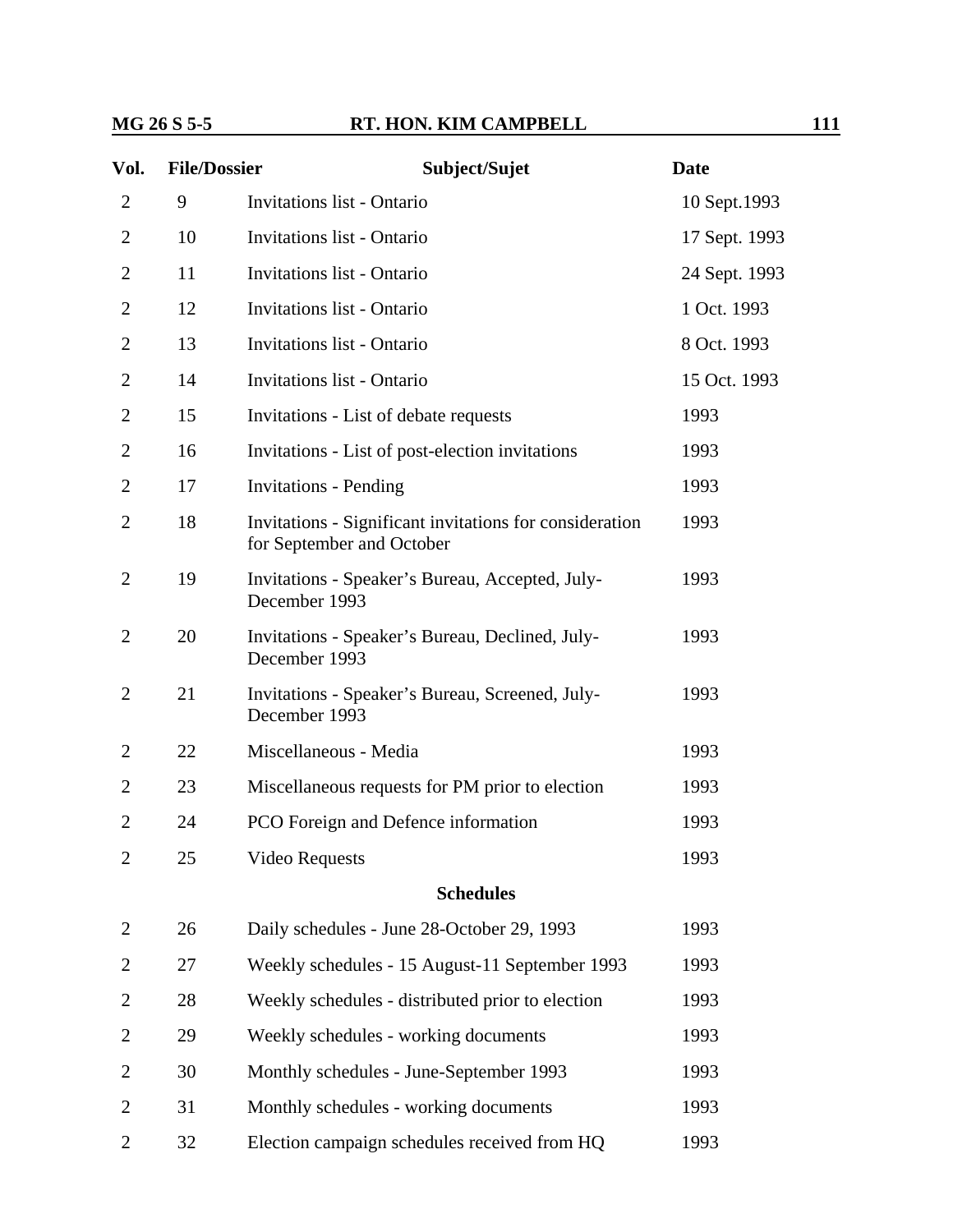| Vol.           | <b>File/Dossier</b> | Subject/Sujet                                                                              | <b>Date</b> |
|----------------|---------------------|--------------------------------------------------------------------------------------------|-------------|
| $\overline{2}$ | 33                  | Maria Grant's correspondence - memos                                                       | 1993        |
| $\overline{2}$ | 34                  | National campaign                                                                          | 1993        |
| $\overline{2}$ | 35                  | PC Canada Fund                                                                             | 1993        |
| $\overline{2}$ | 36                  | Prime Minister's schedule & tour                                                           | 1993        |
| $\overline{2}$ | 37                  | Itineraries - Salaberry-de-Valleyfield, 24 juin 1993                                       | 1993        |
| 2              | 38                  | Itineraries - Ottawa, 25 June 1993                                                         | 1993        |
| $\overline{2}$ | 39                  | Itineraries - Vancouver, 26-28 June 1993                                                   | 1993        |
| $\overline{2}$ | 40                  | Itineraries - St. John's, Ottawa, Hull, Vancouver, 30<br>June-5 July 1993                  | 1993        |
| 2              | 42                  | Itineraries - Calgary, 12-13 July 1993                                                     | 1993        |
| $\overline{2}$ | 43                  | Itineraries - Toronto and Niagara Region, 21-24 July<br>1993                               | 1993        |
| 2              | 44                  | Itineraries - Saskatchewan and Manitoba, 26-28 July<br>1993                                | 1993        |
| $\overline{2}$ | 45                  | Itineraries - St-Jean-sur-Richelieu, Joliette, Montréal,<br>Québec, 30 juillet-3 août 1993 | 1993        |
| 3              | $\mathbf{1}$        | Itineraries - Prince George, Kamloops, Vancouver, 6-<br>10 August 1993                     | 1993        |
| 3              | $\overline{2}$      | Itineraries - Southwestern Ontario, 12-14 August 1993                                      | 1993        |
| 3              | 3                   | Itineraries - Kitchener and Waterloo, 16 August 1993                                       | 1993        |
| 3              | $\overline{4}$      | Itineraries - Halifax and P.E.I., 16-19 August 1993                                        | 1993        |
| 3              | 5                   | Itineraries - Saint John and Fredericton, 19 August<br>1993                                | 1993        |
| 3              | 6                   | Itineraries - Toronto, 19-20 August 1993                                                   | 1993        |
| 3              | 7                   | Itineraries - Montéal, 21-23 août 1993                                                     | 1993        |
| 3              | 8                   | Itineraries - Toronto, 24 August 1993                                                      | 1993        |
| 3              | 9                   | Itineraries - Toronto and Vancouver, 27-30 August<br>1993                                  | 1993        |
| 3              | 10                  | Itineraries - Edmonton, 30 August 1993                                                     | 1993        |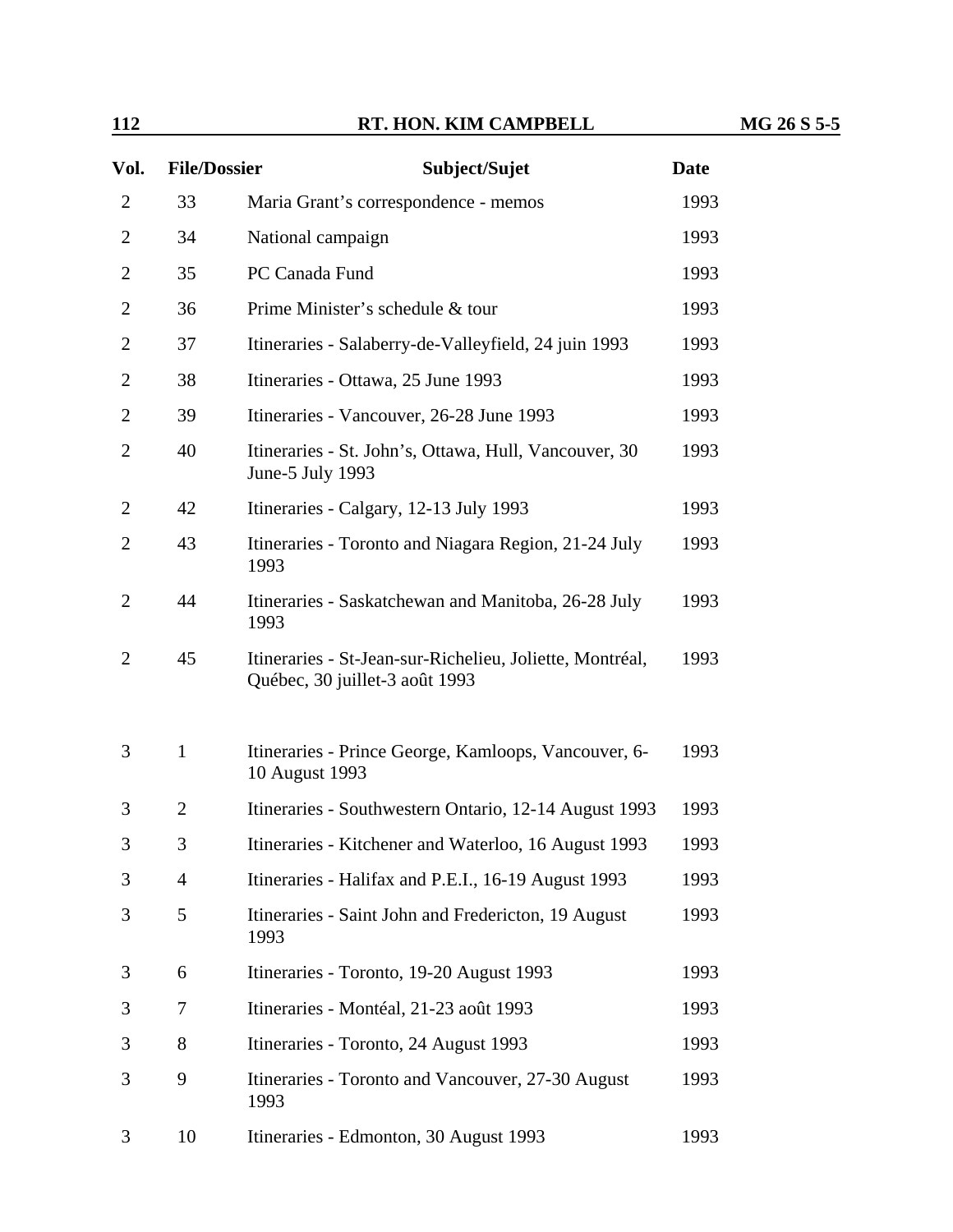| Vol. | <b>File/Dossier</b> | Subject/Sujet                                                          | Date |
|------|---------------------|------------------------------------------------------------------------|------|
|      |                     | Itineraries - Confederation Club luncheon, Ottawa, 2<br>September 1993 | 1993 |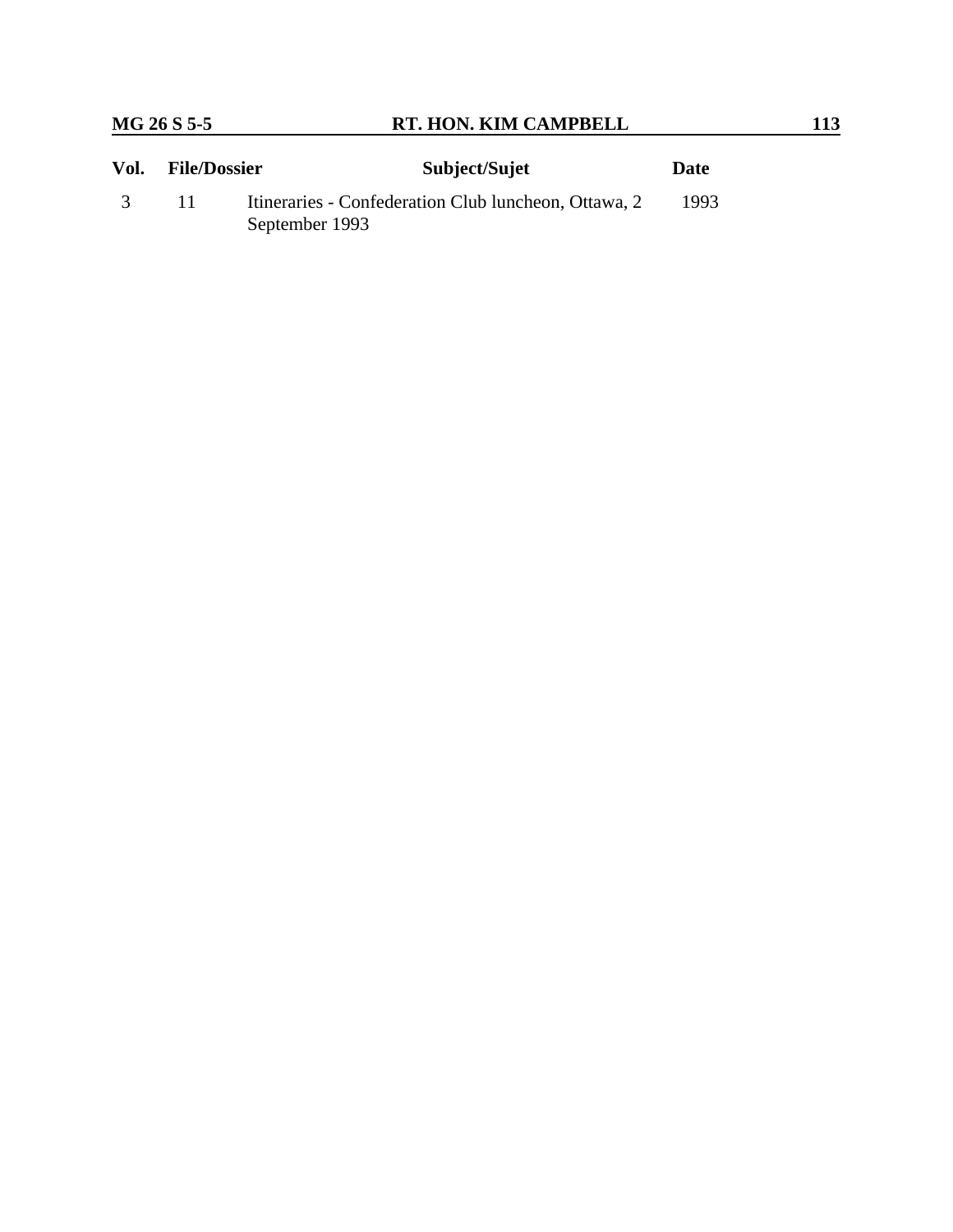# **MG 26 S 5**

| MG 26 S 5-6  |                     | <b>PMO - Appointments Sub-Series</b>                                |             |
|--------------|---------------------|---------------------------------------------------------------------|-------------|
| Vol.         | <b>File/Dossier</b> | Subject/Sujet                                                       | <b>Date</b> |
|              |                     | <b>Order in Council Appointments</b>                                |             |
| $\mathbf{1}$ | $\mathbf{1}$        | <b>Asian Development Bank</b>                                       | 1993        |
| 1            | $\overline{2}$      | <b>Cabinet Lists - Appointments</b>                                 | 1993        |
| $\mathbf{1}$ | 3                   | <b>Canadian Grain Commission</b>                                    | 1993        |
| $\mathbf{1}$ | $\overline{4}$      | Cape Breton Development Corporation                                 | 1993        |
| 1            | 5                   | <b>Energy Supplies Allocation Board</b>                             | 1993        |
| 1            | 6                   | <b>Export Development Corporation</b>                               | 1993        |
| $\mathbf{1}$ | 7                   | <b>Heads of Missions</b>                                            | 1993        |
| 1            | 8                   | Human Rights Tribunal Panel                                         | 1993        |
| $\mathbf{1}$ | 9                   | International Bank for Reconstruction and<br>Development            | 1993        |
| $\mathbf{1}$ | 10                  | International Centre for Human Rights and Democratic<br>Development | 1993        |
| $\mathbf{1}$ | 11                  | <b>Investigation and Research</b>                                   | 1993        |
| $\mathbf{1}$ | 12                  | Laurentian Pilotage Authority                                       | 1993        |
| $\mathbf{1}$ | 13                  | <b>Lieutenant Governors</b>                                         | 1993        |
| $\mathbf{1}$ | 14                  | National Blood Inquiry Commission                                   | 1993        |
| $\mathbf{1}$ | 15                  | <b>National Film Board</b>                                          | 1993        |
| $\mathbf{1}$ | 16                  | Order in Council - 1993                                             | n.d.        |
| 1            | 17                  | <b>Parliamentary Secretaries</b>                                    | 1993        |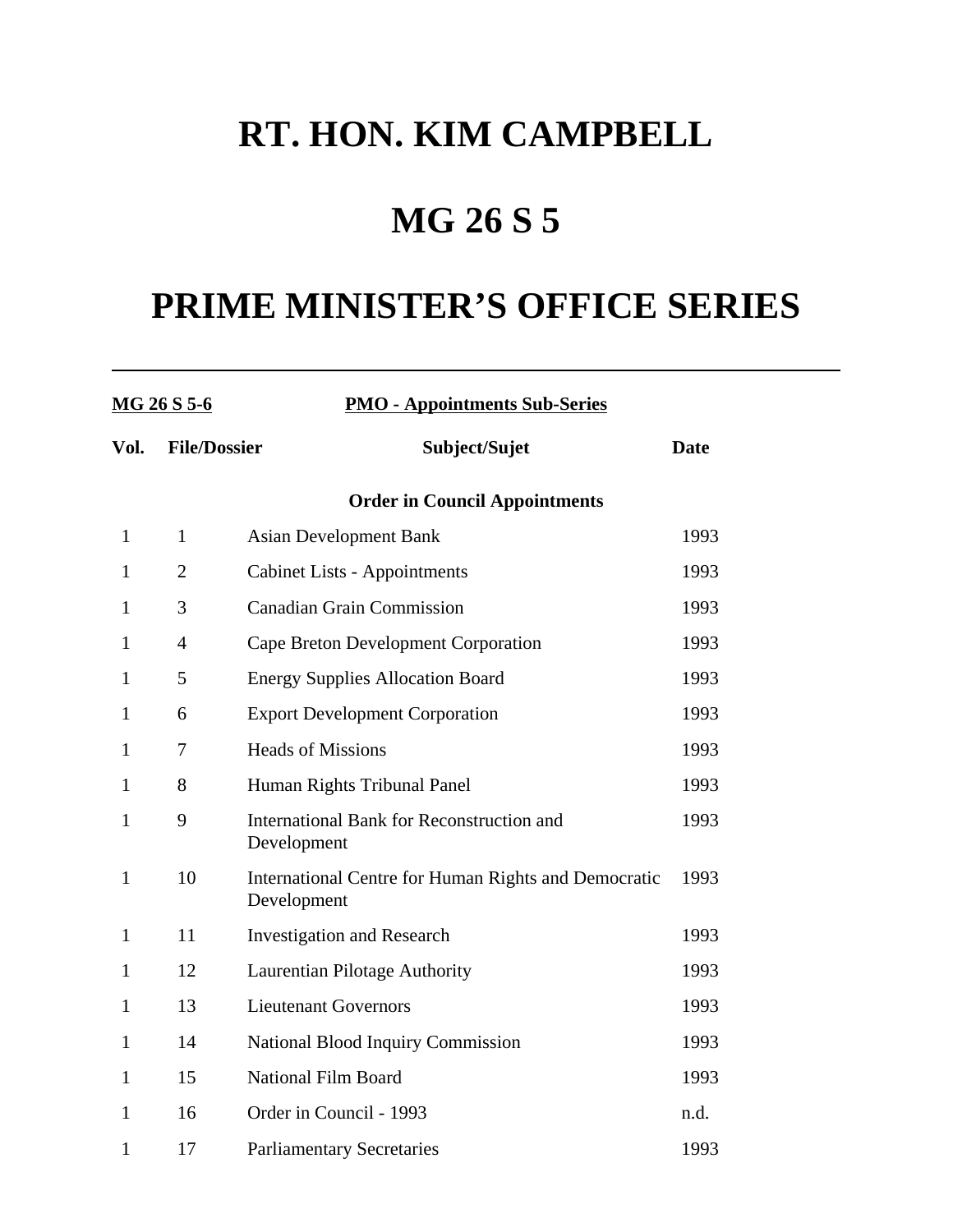| Vol.         | <b>File/Dossier</b> | Subject/Sujet                                      | <b>Date</b>               |
|--------------|---------------------|----------------------------------------------------|---------------------------|
| $\mathbf{1}$ | 18                  | <b>Returning Officers</b>                          | 1993                      |
| $\mathbf{1}$ | 19                  | Royal Canadian Mounted Police                      | 1993                      |
|              |                     | <b>Appointments I</b>                              |                           |
| $\mathbf{1}$ | 20                  | <b>Advisory Committee on Co-operatives</b>         | 1993                      |
| $\mathbf{1}$ | 21                  | Appointments                                       | n.d., 1978, 1987-<br>1988 |
| $\mathbf{1}$ | 22                  | Appointments - Procedures                          | n.d., 1988, 1993          |
| $\mathbf{1}$ | 23                  | <b>Atlantic Canada Opportunities Agency</b>        | 1993                      |
| $\mathbf{1}$ | 24                  | Atomic Energy of Canada Limited                    | 1993                      |
| $\mathbf{1}$ | 25                  | Atomic Energy of Canada Limited                    | 1993                      |
| $\mathbf{1}$ | 26                  | <b>Auditors</b>                                    | n.d., 1990-1993           |
| $\mathbf{1}$ | 27                  | <b>Blood Inquiry</b>                               | 1993                      |
| $\mathbf{1}$ | 28                  | <b>Budget</b>                                      | n.d., 1992                |
| $\mathbf{1}$ | 29                  | Canada Council                                     | 1991-1992                 |
| $\mathbf{1}$ | 30                  | <b>Canada Labour Relations Board</b>               | 1991-1993                 |
| $\mathbf{1}$ | 31                  | Canada Mortgage and Housing                        | 1990-1991                 |
| $\mathbf{1}$ | 32                  | <b>Canada Pension Plan Review Tribunal</b>         | n.d., 1989, 1991          |
| $\mathbf{1}$ | 33                  | <b>Canada Pension Plan Review Tribunal</b>         | n.d., 1990-1991           |
| $\mathbf{1}$ | 34                  | Canada Pension Plan Review Tribunal                | 1991                      |
| $\mathbf{1}$ | 35                  | Canada Pension Plan Review Tribunal - B.C.         | 1989-1992                 |
| $\mathbf{1}$ | 36                  | Canada Post                                        | 1991                      |
| $\mathbf{1}$ | 37                  | Canada-Japan 2000 Panel                            | 1991                      |
| $\mathbf{1}$ | 38                  | Canada 125                                         | n.d., 1990-1991           |
| $\mathbf{1}$ | 39                  | <b>Canadian Centre for Management Development</b>  | 1991                      |
| $\mathbf{1}$ | 40                  | Canadian Centre for Occupational Health and Safety | 1990-1991                 |
| $\mathbf{1}$ | 41                  | <b>Canadian Commercial Corporation</b>             | 1991, 1992                |
| 1            | 42                  | Canadian Council for the Blind                     | 1993                      |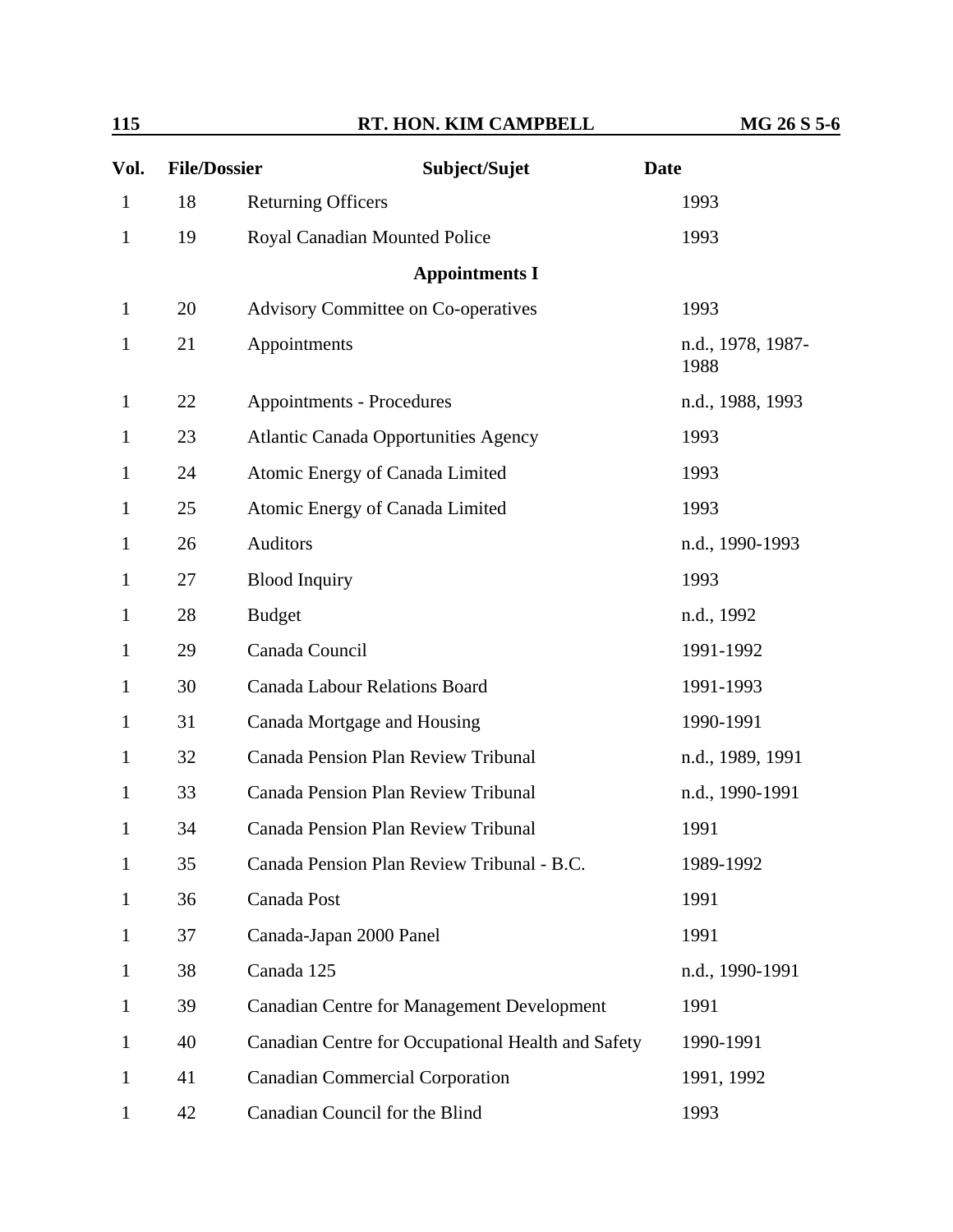#### **MG 26 S 5-6 RT. HON. KIM CAMPBELL 116**

| Vol.           | <b>File/Dossier</b> | Subject/Sujet                                                             | <b>Date</b>               |
|----------------|---------------------|---------------------------------------------------------------------------|---------------------------|
| $\mathbf{1}$   | 43                  | Canadian Council on the Status of the Artist                              | n.d., 1983, 1986,<br>1993 |
| $\mathbf{1}$   | 44                  | <b>Canadian Grain Commission</b>                                          | n.d., 1993                |
| $\mathbf{1}$   | 45                  | <b>Canadian International Trade Tribunal</b>                              | 1988, 1990-1991           |
| $\mathbf{1}$   | 46                  | <b>Canadian National</b>                                                  | 1991                      |
| $\mathbf{1}$   | 47                  | <b>Canadian Radio-Television Telecommunications</b><br>(file 1 of 3)      | n.d., 1990-1992           |
| 2              | $1 - 2$             | <b>Canadian Radio-Television Telecommunications</b><br>(files $2-3$ of 3) | n.d., 1990-1992           |
| 2              | 3                   | Citizenship                                                               | n.d., 1991-1992           |
| 2              | $\overline{4}$      | Communications                                                            | n.d., 1990-1992           |
| 2              | 5                   | Communications - André Scott                                              | n.d., 1987, 1990-<br>1991 |
| 2              | 6                   | Conflict of Interest                                                      | 1985, 1988                |
| 2              | 7                   | Correctional Investigator                                                 | 1993                      |
| 2              | 8                   | <b>Deputy Ministers</b>                                                   | n.d., 1993                |
| 2              | 9                   | <b>Diplomatic Postings</b>                                                | 1986, 1991-1992           |
| 2              | 10                  | Economic Council of Canada                                                | 1990-1991                 |
| 2              | 11                  | <b>Election Fraud</b>                                                     | 1993                      |
| $\overline{2}$ | 12                  | <b>Elections Canada</b>                                                   | 1993                      |
| 2              | 13                  | End of Term Letters                                                       | 1991-1992                 |
| 2              | 14                  | <b>Enterprise Cape Breton</b>                                             | 1990-1992                 |
| 2              | 15                  | Expo '92 - Seville                                                        | n.d., 1986,<br>1990-1991  |
| 2              | 16                  | <b>Export Development Corporation</b>                                     | 1990                      |
| 2              | 17                  | Farm Debt Review Board                                                    | n.d., 1988, 1991          |
| 2              | 18                  | Federal Economic Development Initiative                                   | n.d., 1992                |
| 2              | 19                  | Gwich'in Agreement                                                        | 1993                      |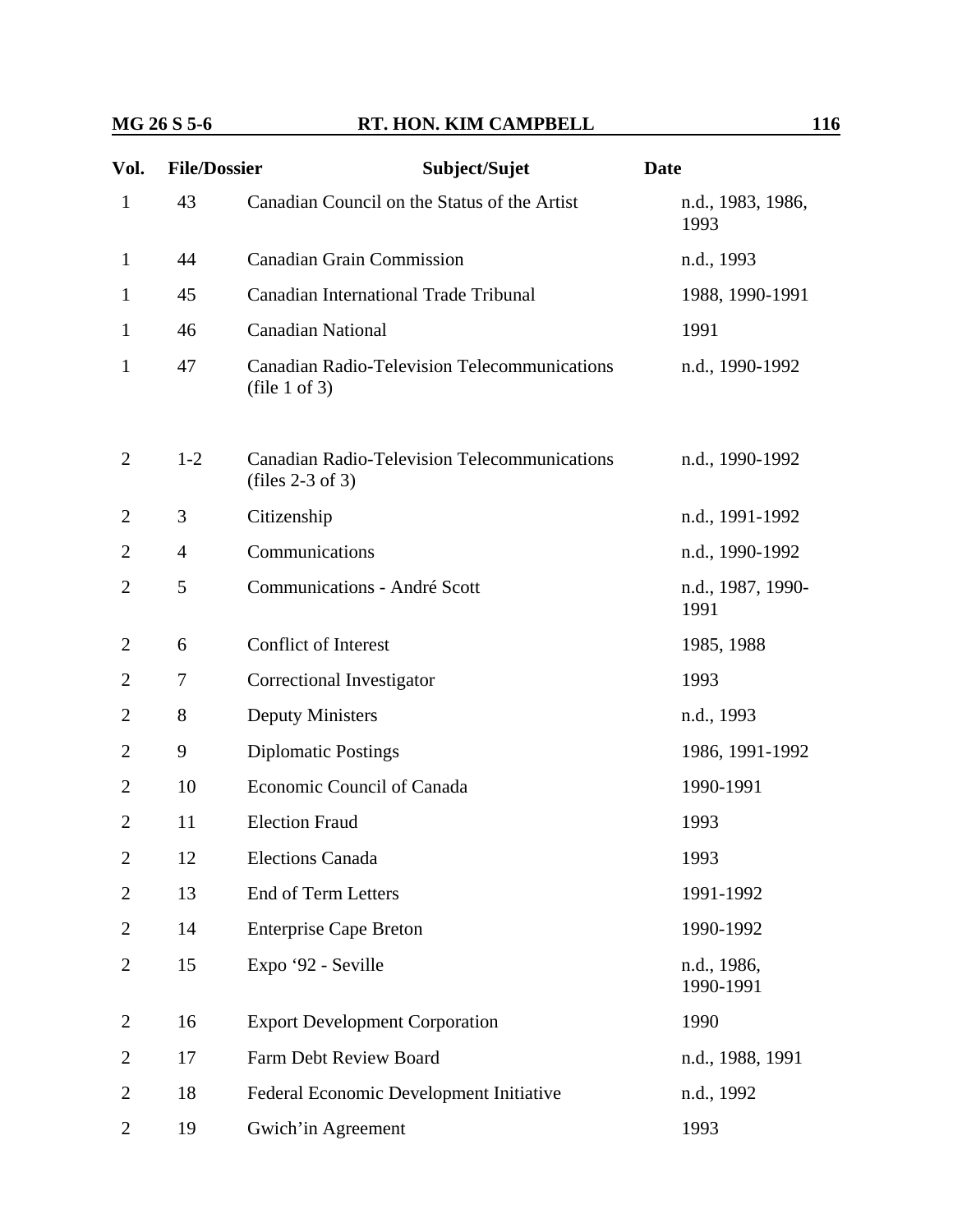| Vol.           | <b>File/Dossier</b> | Subject/Sujet                                                       | <b>Date</b>      |
|----------------|---------------------|---------------------------------------------------------------------|------------------|
| $\overline{2}$ | 20                  | <b>Heads of Missions</b>                                            | 1993             |
| 2              | 21                  | Health and Welfare                                                  | 1990-1992        |
| 2              | 22                  | Human Rights Tribunal Panel                                         | n.d., 1993       |
| $\overline{2}$ | $23 - 26$           | Immigration and Refugee Board (4 files)                             | n.d., 1989-1993  |
| 3              | $\mathbf{1}$        | <b>Information Commission</b>                                       | 1990             |
| 3              | $\overline{2}$      | International Centre for Human Rights and Democratic<br>Development | 1988-1992        |
| 3              | 3                   | <b>International Centre for Ocean Development</b>                   | 1991-1992        |
| 3              | $\overline{4}$      | <b>International Joint Commission</b>                               | 1992             |
| 3              | 5                   | Jeanne Sauvé Foundation                                             | n.d., 1990-1991  |
| 3              | 6                   | Judges                                                              | 1993             |
| 3              | 7                   | Judicial                                                            | 1991-1993        |
| 3              | 8                   | Justice                                                             | 1991-1992        |
| 3              | 9                   | Laurentian Pilotage Authority                                       | 1993             |
| 3              | 10                  | <b>Lieutenant Governor</b>                                          | n.d., 1990-1992  |
| 3              | 11                  | Lieutenant Governor - British Columbia                              | 1992-1993        |
| 3              | 12                  | Lieutenant Governor - Manitoba                                      | n.d., 1991-1993  |
| 3              | 13                  | Lieutenant Governor - New Brunswick                                 | n.d., 1992-1993  |
| 3              | 14                  | Lieutenant Governor - Newfoundland                                  | n.d., 1991, 1993 |
| 3              | 15                  | Lieutenant Governor - Ontario                                       | n.d., 1991       |
| 3              | 16                  | Lieutenant Governor - Quebec                                        | n.d., 1989       |
| 3              | 17                  | Lieutenant Governor - Saskatchewan                                  | 1993             |
| 3              | 18                  | Low Level Radiation Siting Task Force                               | 1991             |
| 3              | 19                  | Marine Atlantic Inc.                                                | 1993             |
| 3              | 20                  | <b>Medical Research Council</b>                                     | 1993             |
| 3              | 21                  | Miscellaneous                                                       | n.d., 1990-1991  |
| 3              | 22                  | Miscellaneous - Crown Corporations                                  | n.d.             |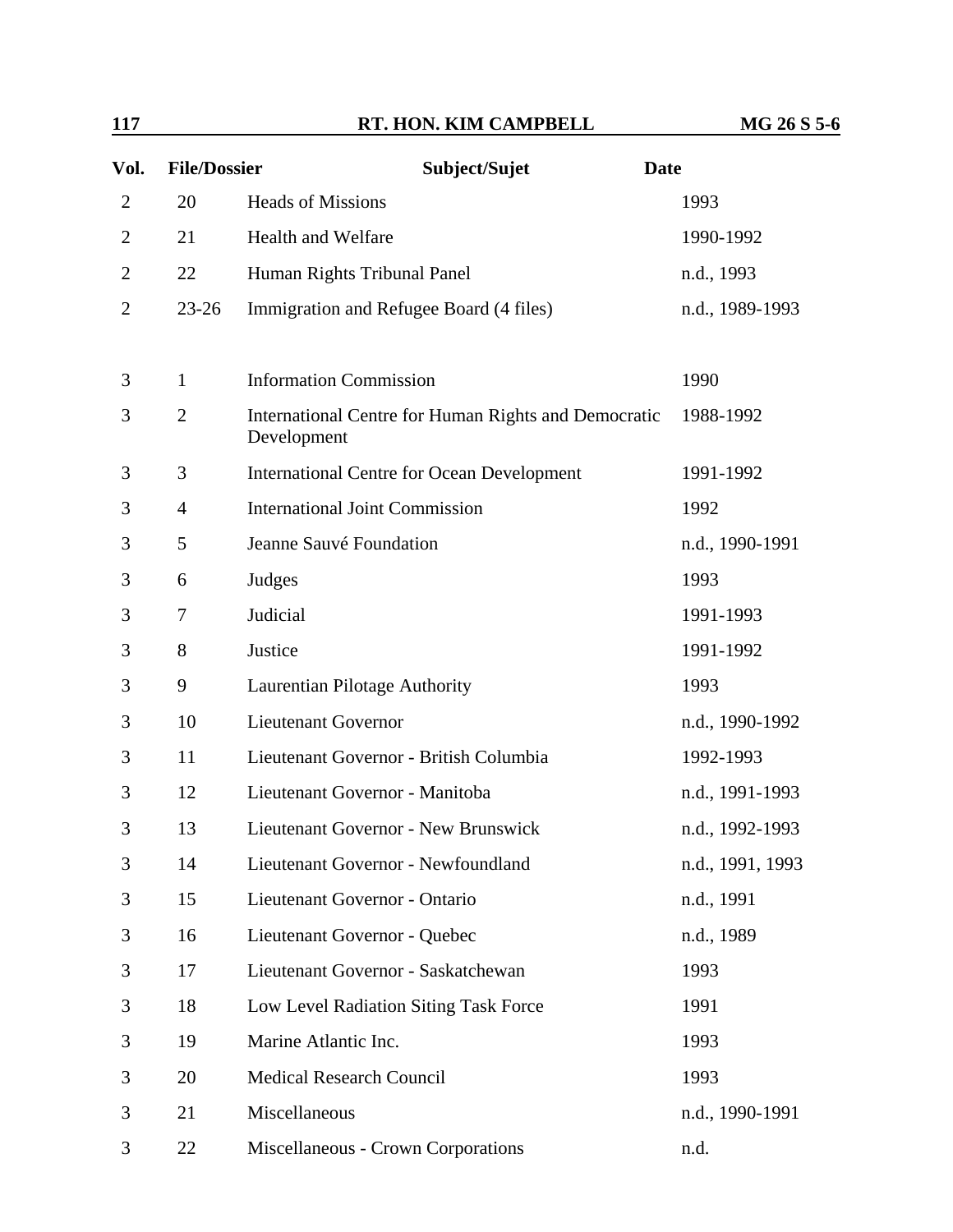| Vol. | <b>File/Dossier</b> | Subject/Sujet                                              | <b>Date</b>                   |
|------|---------------------|------------------------------------------------------------|-------------------------------|
| 3    | 23                  | National Advisory Board on Science and Technology          | n.d., 1990-1991               |
| 3    | 24                  | <b>National Capital Commission</b>                         | 1990                          |
| 3    | 25                  | <b>National Energy Board</b>                               | 1991-1992                     |
| 3    | $26 - 27$           | National Parole Board (2 files)                            | n.d., 1986, 1990-<br>1993     |
| 3    | 28                  | National Round Table on the Environment and the<br>Economy | n.d., 1993                    |
| 3    | 29                  | <b>National Transportation</b>                             | n.d., 1992                    |
| 3    | 30                  | <b>National Transportation Agency - Review Committee</b>   | 1991-1992                     |
| 3    | 31                  | National Tripartite Stabilization Committee for Apples     | 1993                          |
| 3    | 32                  | <b>Notice Letters</b>                                      | 1991                          |
| 3    | 33                  | Nunavut Wildlife Management Board                          | n.d., 1993                    |
| 3    | 34                  | <b>Official Languages</b>                                  | n.d., 1991                    |
| 3    | 35                  | <b>Official Residences</b>                                 | n.d., 1991                    |
|      |                     |                                                            |                               |
| 4    | $\mathbf{1}$        | Order of Canada                                            | 1987, 1989-1990               |
| 4    | $\overline{2}$      | Organization                                               | 1993                          |
| 4    | $3 - 4$             | PCO Meeting (2 files)                                      | 1990-1992                     |
| 4    | 5                   | Pacific Salmon Commission                                  | 1993                          |
| 4    | 6                   | Patronage                                                  | n.d., 1984-1988,<br>1992-1993 |
| 4    | 7                   | Petro Canada                                               | n.d., 1990-1992               |
| 4    | 8                   | Petro Canada - Letters of Resignation                      | 1991                          |
| 4    | 9                   | Possible Hill Staff                                        | 1991, 1993                    |
| 4    | 10                  | Private Bank Board                                         | 1991                          |
| 4    | 11                  | <b>Prosperity Steering Commission</b>                      | 1991                          |
| 4    | 12                  | <b>Public Service Staff Relations Board</b>                | 1990-1992                     |
| 4    | 13                  | Queen's Council                                            | 1991-1992                     |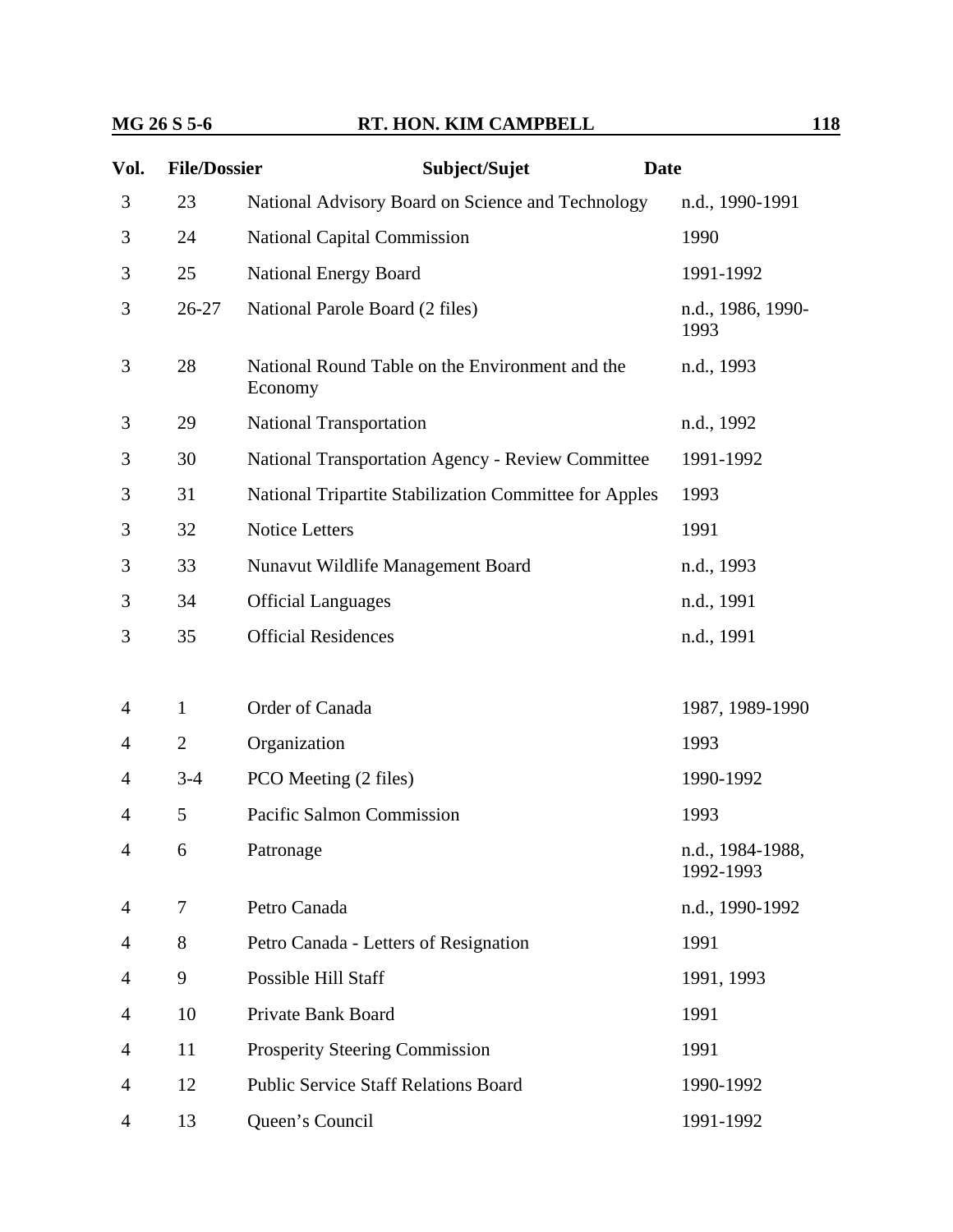| Vol.           | <b>File/Dossier</b> | Subject/Sujet                                                      | <b>Date</b>                    |
|----------------|---------------------|--------------------------------------------------------------------|--------------------------------|
| $\overline{4}$ | 14                  | Security Intelligence Review Commission                            | n.d., 1989,<br>1991-1992       |
| $\overline{4}$ | 15                  | Senior Personnel - C.V.'s                                          | 1991                           |
| 4              | 16                  | Social Science and Humanities Research Council                     | 1991                           |
| 4              | 17                  | <b>Race Relations</b>                                              | n.d., 1991-1992                |
| 4              | 18                  | Race Relations - Heritage Languages                                | n.d., 1991-1992                |
| 4              | 19                  | <b>RCMP</b> - Public Complaints                                    | 1991-1992                      |
| 4              | 20                  | <b>Remuneration Guidelines</b>                                     | n.d.                           |
| 4              | 21                  | <b>Returning Officers</b>                                          | 1991-1993                      |
| 4              | 22                  | Roosevelt-Campobello Park Commission                               | 1987, 1991-1992                |
| 4              | 23                  | Royal Commission on Aboriginal People                              | 1991                           |
| $\overline{4}$ | 24                  | Science and Technology                                             | 1990-1991                      |
| 4              | 25                  | Science Council of Canada                                          | n.d., 1991-1992                |
| 4              | 26                  | Senate                                                             | 1993                           |
| 4              | 27                  | Space Agency                                                       | 1989, 1991-1992                |
| 5              | $\mathbf{1}$        | Specific Land Claims                                               | 1991-1992                      |
| 5              | $\overline{2}$      | Special Letters - Format                                           | 1990-1991                      |
| 5              | 3                   | <b>Standards Council of Canada</b>                                 | 1992                           |
| 5              | $4 - 5$             | Tabled Appointments (2 files)                                      | 1991-1992                      |
| 5              | 6                   | Transport                                                          | 1990-1991                      |
| 5              | 7                   | Transport - Marine                                                 | 1993                           |
| 5              | $8-9$               | Unemployment Insurance Commission - Board of<br>Referees (2 files) | 1987, 1991-1992                |
| 5              | $10 - 11$           | Veterans Affairs (2 files)                                         | n.d., 1980, 1983,<br>1990-1992 |
| 5              | 12                  | <b>Veterans Appeal Board</b>                                       | 1992-1993                      |
| 5              | 13                  | VIA Rail                                                           | 1990                           |
| 5              | 14                  | Violence Against Women                                             | n.d., 1991                     |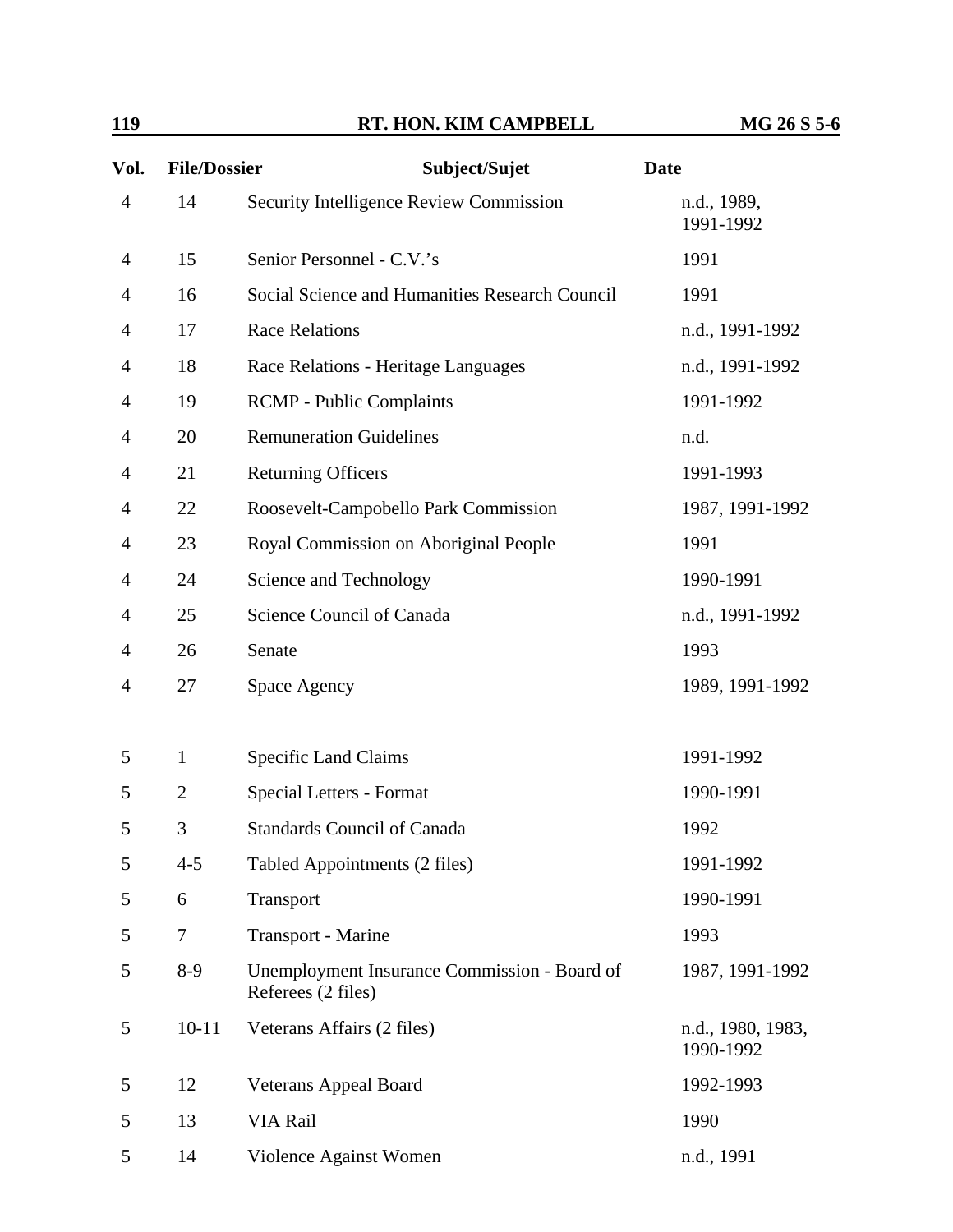| Vol. | <b>File/Dossier</b>    | Subject/Sujet                                                  | <b>Date</b>     |  |  |  |  |
|------|------------------------|----------------------------------------------------------------|-----------------|--|--|--|--|
|      | <b>Appointments II</b> |                                                                |                 |  |  |  |  |
| 5    | 15                     | Appointments                                                   | n.d., 1993      |  |  |  |  |
| 5    | 16                     | Appointments                                                   | n.d., 1993      |  |  |  |  |
| 5    | 17                     | Appointments - Correspondence and Memoranda                    | n.d., 1993      |  |  |  |  |
| 5    | 18                     | Appointments - Lists                                           | 1993            |  |  |  |  |
| 5    | 19                     | Appointments - RCMP                                            | n.d., 1993      |  |  |  |  |
| 5    | 20                     | <b>Appointments - Vacancy Advertisements</b>                   | n.d., 1993      |  |  |  |  |
| 5    | 21                     | <b>Appointments - Vacancy Advertisements</b>                   | n.d., 1993      |  |  |  |  |
| 5    | 22                     | Governor in Council Appointment Process                        | n.d., 1993      |  |  |  |  |
| 5    | 23                     | Governor in Council Appointments (file 1 of 5)                 | 1990            |  |  |  |  |
|      |                        |                                                                |                 |  |  |  |  |
| 6    | $1-4$                  | Governor in Council Appointments (files 2-5)                   | 1990            |  |  |  |  |
| 6    | $5 - 8$                | Governor in Council Appointments (4 files)                     | 1993            |  |  |  |  |
| 6    | $9 - 16$               | Ministerial Appointments (8 files)                             | n.d., 1990-1993 |  |  |  |  |
|      |                        |                                                                |                 |  |  |  |  |
| 7    | $1-4$                  | Nominations faites par le Gouverneur en Conseil<br>$(4$ files) | 1993            |  |  |  |  |
|      |                        | <b>Appointments - Nominal Files</b>                            |                 |  |  |  |  |
| 7    | 6                      | Bird, Colin                                                    | n.d., 1993      |  |  |  |  |
| 7    | $\overline{7}$         | Blackwood, Yvonne E.                                           | n.d., 1991      |  |  |  |  |
| 7    | 8                      | Blouin, Céline                                                 | n.d., 1993      |  |  |  |  |
| 7    | 9                      | Boutilier, M.E.                                                | 1993            |  |  |  |  |
| 7    | 10                     | Brown, Janet                                                   | n.d., 1989      |  |  |  |  |

7 11 Brown, Janice 1989 7 12 Brown, Rosemary 1987, 1989, 1992- 1993 7 13 Bureau, Anne 1993 7 14 Cadieux, Robert 1993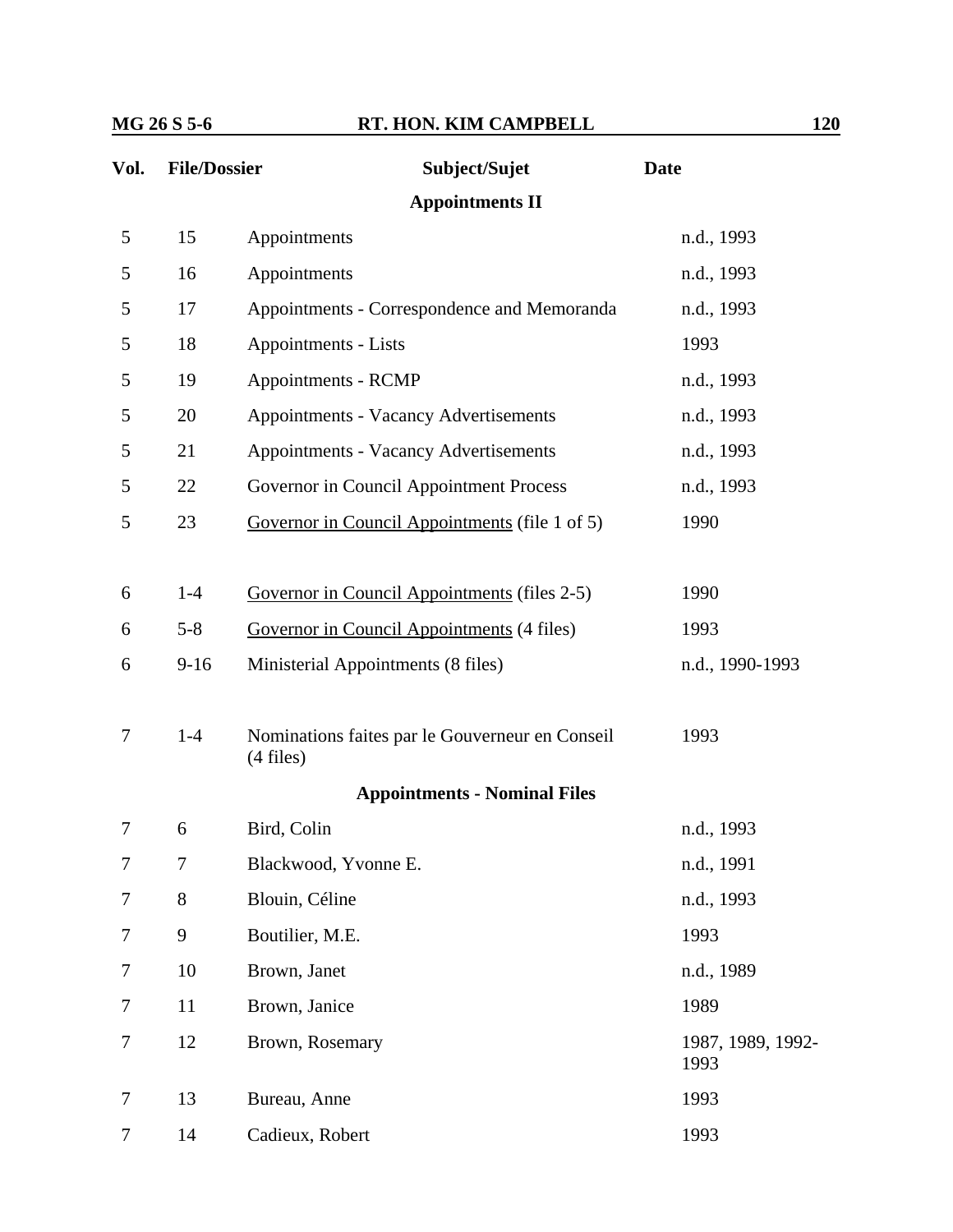| Vol. | <b>File/Dossier</b> |                     | Subject/Sujet | <b>Date</b>               |
|------|---------------------|---------------------|---------------|---------------------------|
| 7    | 15                  | Flewitt, Lynn       |               | n.d., 1987                |
| 7    | 16                  | Garvey, Terry       |               | n.d., 1992-1993           |
| 7    | 17                  | Gordon, Jean        |               | 1993                      |
| 7    | 18                  | Lam, David C.       |               | 1993                      |
| 7    | 19                  | Lamey, John G.      |               | n.d., 1985-1986           |
| 7    | 20                  | MacDonald, Adelaide |               | n.d.                      |
| 7    | 21                  | Maxim, William      |               | n.d., 1987, 1993          |
| 7    | 22                  | McQueen, Tina       |               | n.d., 1993                |
| 7    | 23                  | Morrison, Robert W. |               | 1993                      |
| 7    | 24                  | Phillips, Henry E.  |               | 1993                      |
| 7    | 25                  | Serwa, Lois Rae     |               | 1990, 1993                |
| 7    | 26                  | Sevigny, Pierre     |               | 1986, 1989, 1993          |
| 7    | 27                  | Simpson, Rosemary   |               | 1992                      |
| 7    | 28                  | Smith, Robert R.    |               | n.d., 1989, 1992-<br>1993 |
| 7    | 29                  | White, Philip C.    |               | n.d., 1985-1993           |
| 7    | 30                  | Wright, Bill        |               | n.d., 1986, 1990,<br>1993 |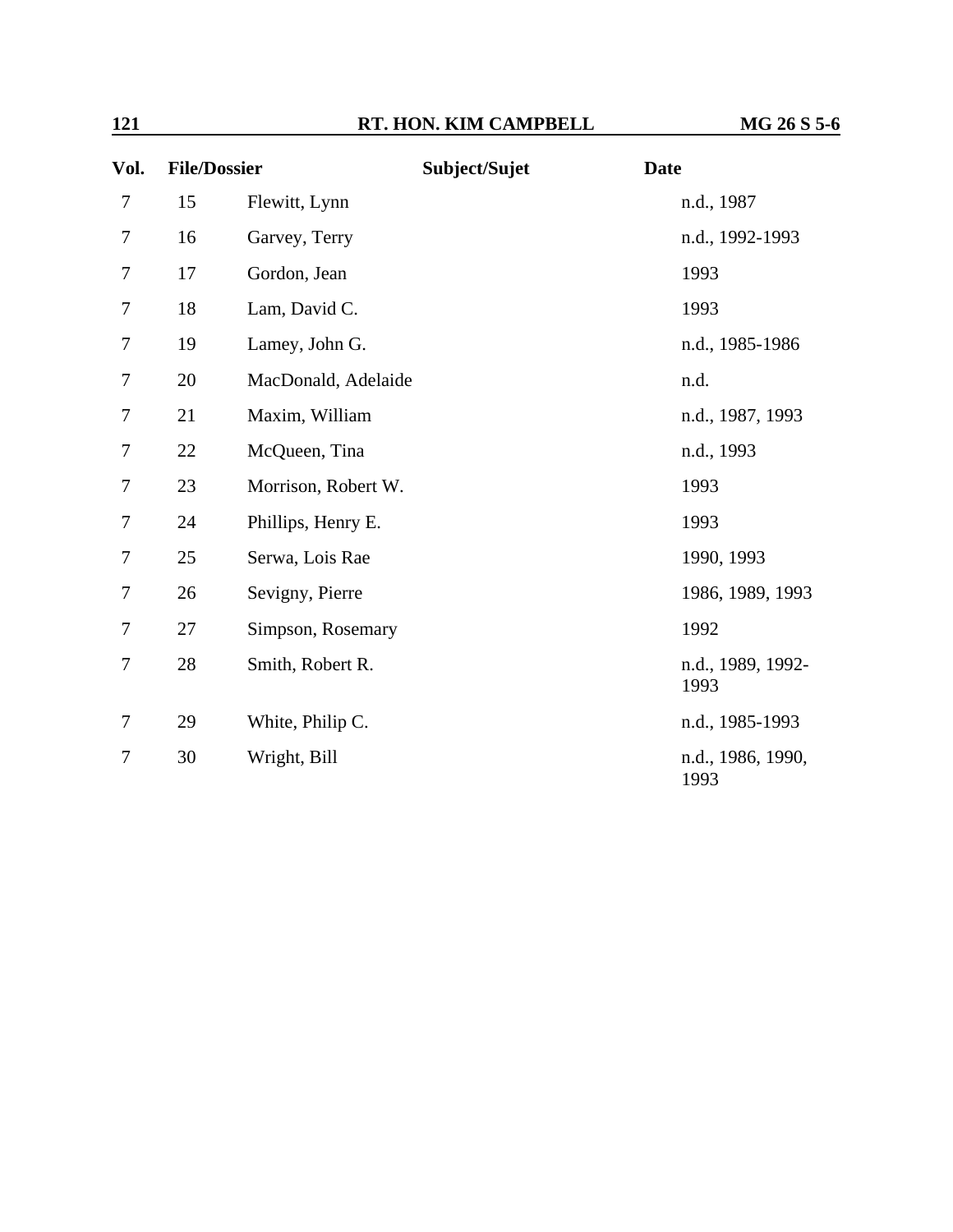### **MG 26 S 5**

| <b>MG 26 S 5-7</b> |                     | <b>PMO - Press Office Sub-series</b> |               |                       |
|--------------------|---------------------|--------------------------------------|---------------|-----------------------|
| Vol.               | <b>File/Dossier</b> |                                      | Subject/Sujet | <b>Date</b>           |
| $\mathbf{1}$       | $\mathbf{1}$        | Index to speeches                    |               | 25 June-29 Sept. 1993 |
| $\mathbf{1}$       | $\overline{2}$      | Speeches                             |               | 25 June-22 Aug. 1993  |
| $\mathbf{1}$       | 3                   | Speeches                             |               | 27 Aug.-18 Sept. 1993 |
| $\mathbf{1}$       | $\overline{4}$      | Speeches                             |               | 22-29 Sept. 1993      |
| $\mathbf{1}$       | 5                   | Index to Transcripts of Speeches     |               | 24 June-26 Oct. 1993  |
| $\mathbf{1}$       | 6                   | <b>Transcripts - Speeches</b>        |               | 24 June-24 July 1993  |
| $\mathbf{1}$       | 7                   | <b>Transcripts - Speeches</b>        |               | 26 July-9 Aug. 1993   |
| $\mathbf{1}$       | 8                   | <b>Transcripts - Speeches</b>        |               | 14-27 Aug. 1993       |
| $\mathbf{1}$       | 9                   | <b>Transcripts - Speeches</b>        |               | 29 Aug.-8 Sept. 1993  |
| $\mathbf{1}$       | 10                  | <b>Transcripts - Speeches</b>        |               | 9-15 Sept. 1993       |
| $\mathbf{1}$       | 11                  | <b>Transcripts - Speeches</b>        |               | 16-18 Sept. 1993      |
| $\mathbf{1}$       | 12                  | <b>Transcripts - Speeches</b>        |               | 22-28 Sept. 1993      |
| $\mathbf{1}$       | 13                  | <b>Transcripts - Speeches</b>        |               | 29 Sept.-6 Oct. 1993  |
| $\mathbf{1}$       | 14                  | <b>Transcripts - Speeches</b>        |               | 7-9 Oct. 1993         |
| $\mathbf{1}$       | 15                  | <b>Transcripts - Speeches</b>        |               | 11-12 Oct. 1993       |
| $\mathbf{1}$       | 16                  | <b>Transcripts - Speeches</b>        |               | 13-15 Oct. 1993       |
| $\mathbf{1}$       | 17                  | <b>Transcripts - Speeches</b>        |               | 16-18 Oct. 1993       |
| $\mathbf{1}$       | 18                  | <b>Transcripts - Speeches</b>        |               | 19-20 Oct. 1993       |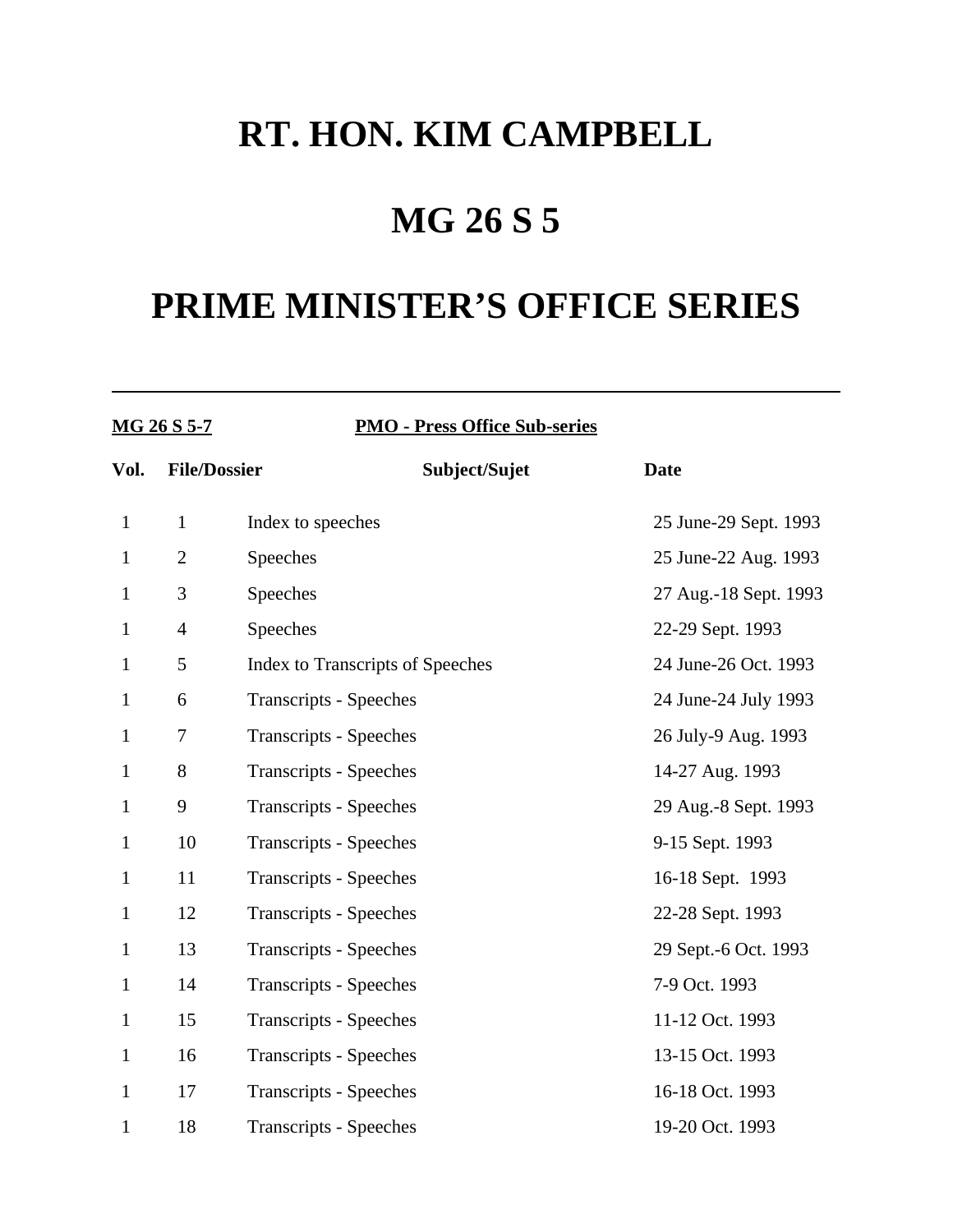| 123 | RT. HON. KIM CAMPBELL | MG 26 S 5-7 |
|-----|-----------------------|-------------|
|     |                       |             |

| Vol.           | <b>File/Dossier</b> | Subject/Sujet                         | <b>Date</b>          |
|----------------|---------------------|---------------------------------------|----------------------|
| $\mathbf{1}$   | 19                  | <b>Transcripts - Speeches</b>         | 21-22 Oct. 1993      |
|                |                     |                                       |                      |
| $\overline{c}$ | $\mathbf{1}$        | <b>Transcripts - Speeches</b>         | 23-26 Oct. 1993      |
| 2              | $\mathbf{2}$        | Index to Transcripts of Interviews    | 26 June-24 Oct. 1993 |
| 2              | 3                   | Transcripts - Interviews              | 26-27 June 1993      |
| 2              | $\overline{4}$      | Transcripts - Interviews              | 27-30 June 1993      |
| 2              | 5                   | Transcripts - Interviews              | 6-23 July 1993       |
| 2              | 6                   | Transcripts - Interviews              | 2-12 Aug. 1993       |
| 2              | 7                   | Transcripts - Interviews              | 17 Aug.-9 Sept. 1993 |
| 2              | 8                   | Transcripts - Interviews              | 10-16 Sept. 1993     |
| 2              | 9                   | Transcripts - Interviews              | 19-23 Sept. 1993     |
| 2              | 10                  | Transcripts - Interviews              | 24 Sept. 1993        |
| 2              | 11                  | Transcripts - Interviews              | 26-27 Sept. 1993     |
| 2              | 12                  | Transcripts - Interviews              | 28-29 Sept. 1993     |
| 2              | 13                  | Transcripts - Interviews              | 1-5 Oct. 1993        |
| 2              | 14                  | Transcripts - Interviews              | 6-7 Oct. 1993        |
| $\overline{2}$ | 15                  | Transcripts - Interviews              | 8-9 Oct. 1993        |
| 2              | 16                  | Transcripts - Interviews              | 10 Oct. 1993         |
| 2              | 17                  | <b>Transcripts - Interviews</b>       | 11-13 Oct. 1993      |
|                |                     |                                       |                      |
| 3              | $\mathbf{1}$        | Transcripts - Interviews              | 14-16 Oct. 1993      |
| 3              | $\overline{2}$      | Transcripts - Interviews              | 17-18 Oct. 1993      |
| 3              | 3                   | Transcripts - Interviews              | 19-20 Oct. 1993      |
| 3              | $\overline{4}$      | Transcripts - Interviews              | 21-22 Oct. 1993      |
| 3              | 5                   | Transcripts - Interviews              | 22 Oct. 1993         |
| 3              | 6                   | Transcripts - Interviews              | 23-24 Oct. 1993      |
| 3              | 7                   | <b>Index to Transcripts of Scrums</b> | 26 June-29 Oct. 1993 |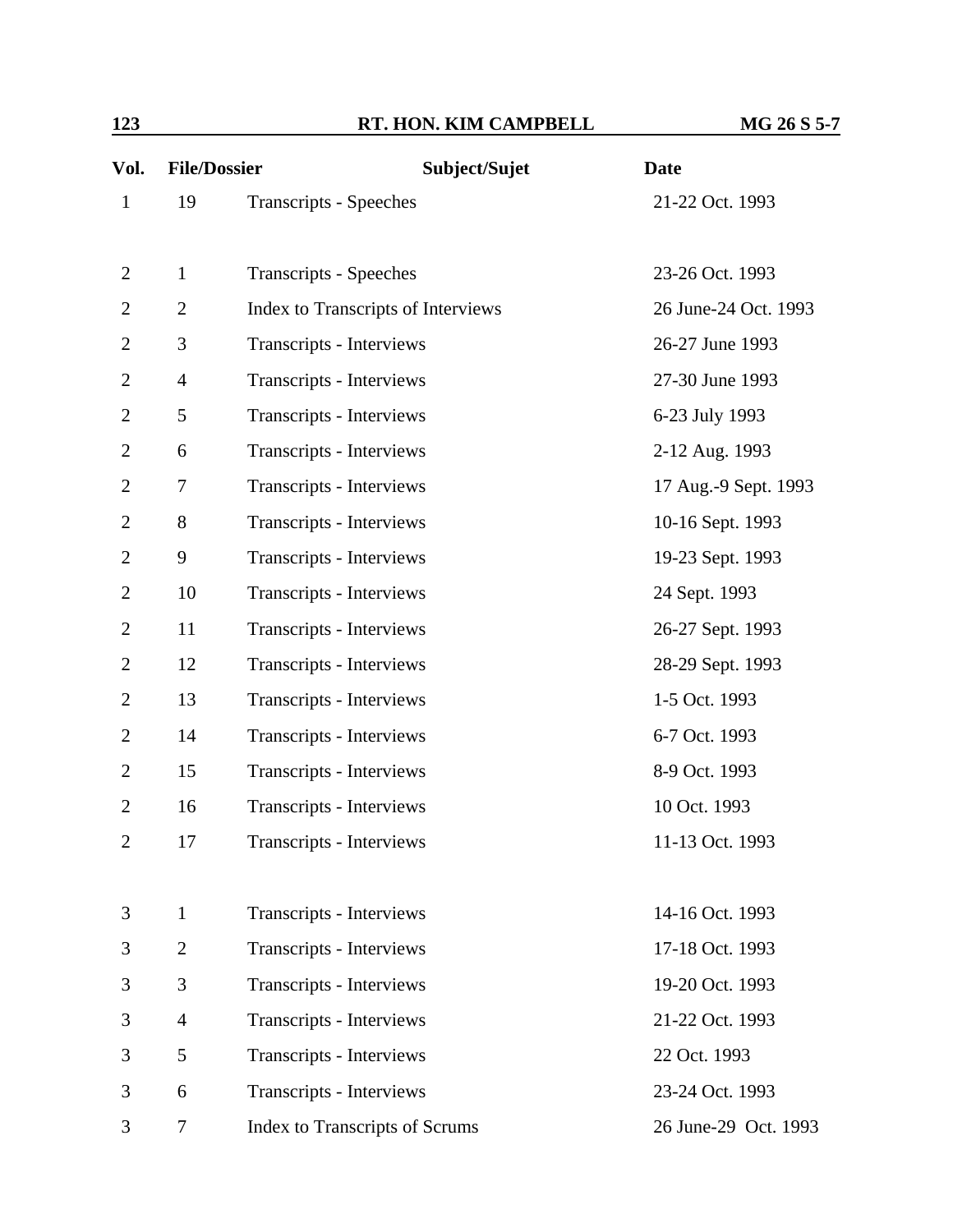#### **MG 26 S 5-7 RT. HON. KIM CAMPBELL 124**

| Vol.           | <b>File/Dossier</b> | Subject/Sujet                                                                               | <b>Date</b>            |
|----------------|---------------------|---------------------------------------------------------------------------------------------|------------------------|
| 3              | 8                   | <b>Transcripts - Scrums</b>                                                                 | 26 June-4 July 1993    |
| 3              | 9                   | <b>Transcripts - Scrums</b>                                                                 | 6-13 July 1993         |
| 3              | 10                  | <b>Transcripts - Scrums</b>                                                                 | 19-27 July 1993        |
| 3              | 11                  | Transcripts - Scrums                                                                        | 28 July-3 Aug. 1993    |
| 3              | 12                  | <b>Transcripts - Scrums</b>                                                                 | 4-16 Aug. 1993         |
| 3              | 13                  | <b>Transcripts - Scrums</b>                                                                 | 17-29 Aug. 1993        |
| 3              | 14                  | <b>Transcripts - Scrums</b>                                                                 | 30 Aug.-10 Sept. 1993  |
| 3              | 15                  | <b>Transcripts - Scrums</b>                                                                 | 11-19 Sept. 1993       |
| 3              | 16                  | <b>Transcripts - Scrums</b>                                                                 | 21-24 Sept. 1993       |
| 3              | 17                  | <b>Transcripts - Scrums</b>                                                                 | 29 Sept.-7 Oct. 1993   |
| 3              | 18                  | <b>Transcripts - Scrums</b>                                                                 | 8-13 Oct. 1993         |
|                |                     |                                                                                             |                        |
| $\overline{4}$ | $\mathbf{1}$        | <b>Transcripts - Scrums</b>                                                                 | 14-29 Oct. 1993        |
| 4              | $\overline{2}$      | <b>Index to Press Releases</b>                                                              | 24 June-23 Oct. 1993   |
| 4              | 3                   | <b>Press Releases</b>                                                                       | 24-29 June 1993        |
| 4              | $\overline{4}$      | <b>Press Releases</b>                                                                       | 20 July-23 Oct. 1993   |
| $\overline{4}$ | 5                   | Index to Press Releases re: Appointments                                                    | 24 June-7 Oct. 1993    |
| 4              | 6                   | Press Releases re: Appointments                                                             | 24-29 June 1993        |
| 4              | 7                   | Press Releases re: Appointments                                                             | 20 July-7 Oct. 1993    |
| 4              | 8                   | Media Itineraries and Index                                                                 | 5 July-27 Aug. 1993    |
| 4              | 9                   | Press Office Notices and Index                                                              | 25 June -28 Sept. 1993 |
| 4              | $10-12$             | Compilation of Tour in the Region of Toronto,<br>22-24 July 1993 (3 files)                  | 1993                   |
| 4              | $13 - 14$           | Compilation of Tour in the Region of<br>Saskatchewan/Manitoba, 26-28 July 1993 (2 files)    | 1993                   |
| 4              | $15 - 17$           | Compilation of Tour in the Region of Montréal/<br>Québec, 30 July - 3 August 1993 (3 files) | 1993                   |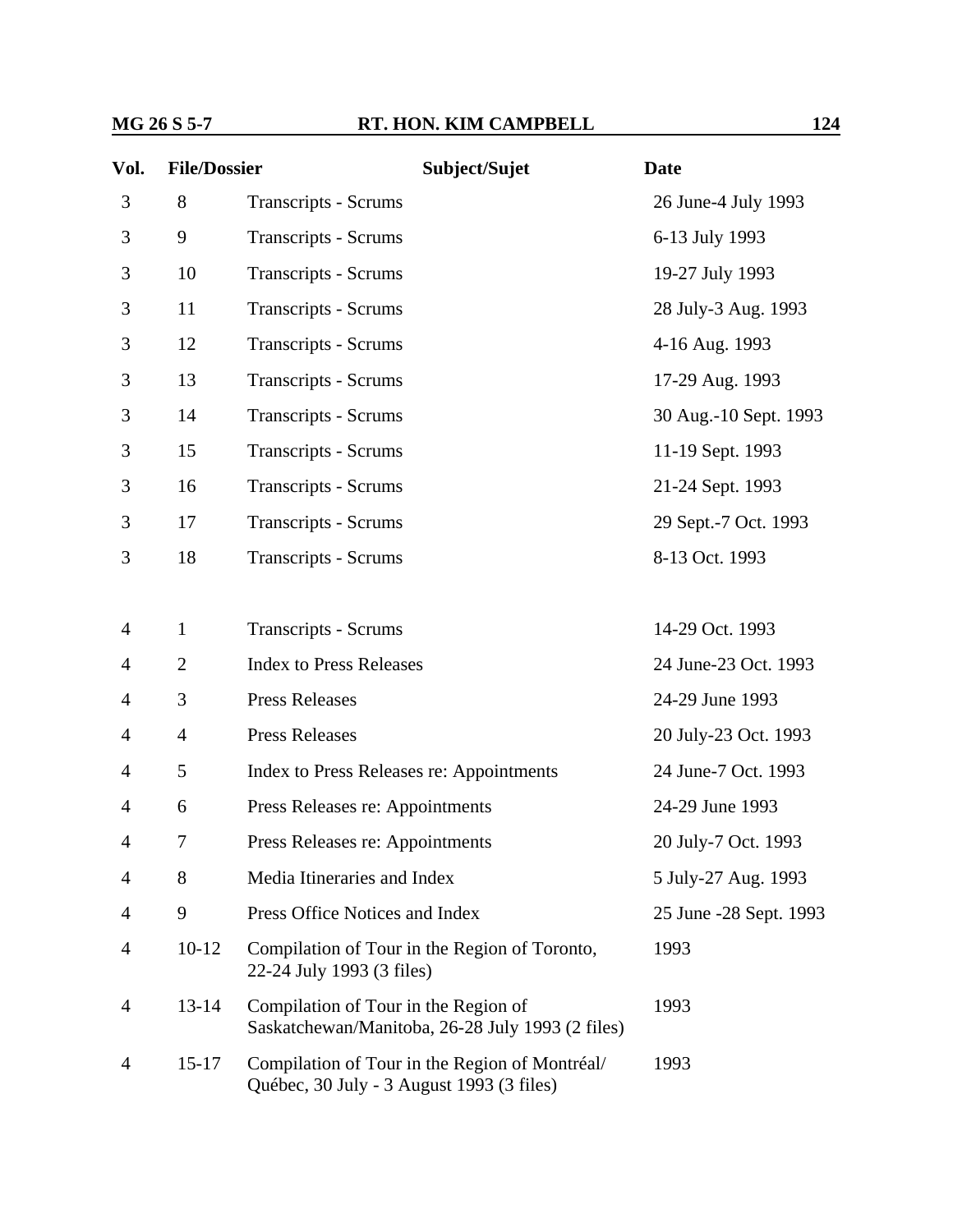#### **125 RT. HON. KIM CAMPBELL MG 26 S 5-7**

| Vol.           | <b>File/Dossier</b> | Subject/Sujet                                                                                                               | <b>Date</b> |
|----------------|---------------------|-----------------------------------------------------------------------------------------------------------------------------|-------------|
| $\overline{4}$ | 18-20               | Compilation of Tour in the Region of Prince<br>George/Kamloops/Vancouver, 6-10 August 1993,<br>Book 1 of 2 $(3$ files)      |             |
| $\overline{4}$ | $21 - 22$           | Compilation of Tour in the Region of Prince<br>George/Kamloops/Vancouver, 6-10 August 1993,<br>Book 2 of 2 (files 1-2 of 3) | 1993        |
| 5              | $\mathbf{1}$        | Compilation of Tour in the Region of Prince<br>George/Kamloops/Vancouver, 6-10 August 1993,<br>Book 2 of 2 (file 3 of 3)    | 1993        |
| 5              | $2 - 4$             | Compilation of Tour in the Region of Southern<br>Ontario, 13-16 August 1993 (3 files)                                       | 1993        |
| 5              | $5 - 8$             | Compilation of Tour in the Region of Nova<br>Scotia/New Brunswick/P.E.I., 16-19 August 1993<br>$(4$ files)                  | 1993        |
| 5              | $9 - 11$            | Compilation of Tour in the Region of Montréal,<br>21-22 August 1993 (3 files)                                               | 1993        |
| 5              | $12 - 13$           | Compilation of Meeting with Cabinet/Caucus,<br>23-26 August 1993 (2 files)                                                  | 1993        |
| 5              | $14 - 17$           | Compilation of Tour in the Region of<br>Toronto/Vancouver/Edmonton, 27-29 August 1993<br>$(4$ files)                        | 1993        |
| 6              | $1 - 2$             | Media Transcripts (2 files)                                                                                                 | March 1993  |
| 6              | $3-6$               | Media Transcripts (4 files)                                                                                                 | April 1993  |
| 6              | $7 - 10$            | Media Transcripts (4 files)                                                                                                 | May 1993    |
| 6              | 11                  | <b>Media Transcripts</b>                                                                                                    | June 1993   |
| 6              | $12 - 16$           | Media Transcripts (files 1-5 of 7)                                                                                          | Sept. 1993  |
| 7              | $1 - 2$             | Media Transcripts (files 6-7 of 7)                                                                                          | Sept. 1993  |
| 7              | $3-10$              | Media Transcripts (8 files)                                                                                                 | Oct. 1993   |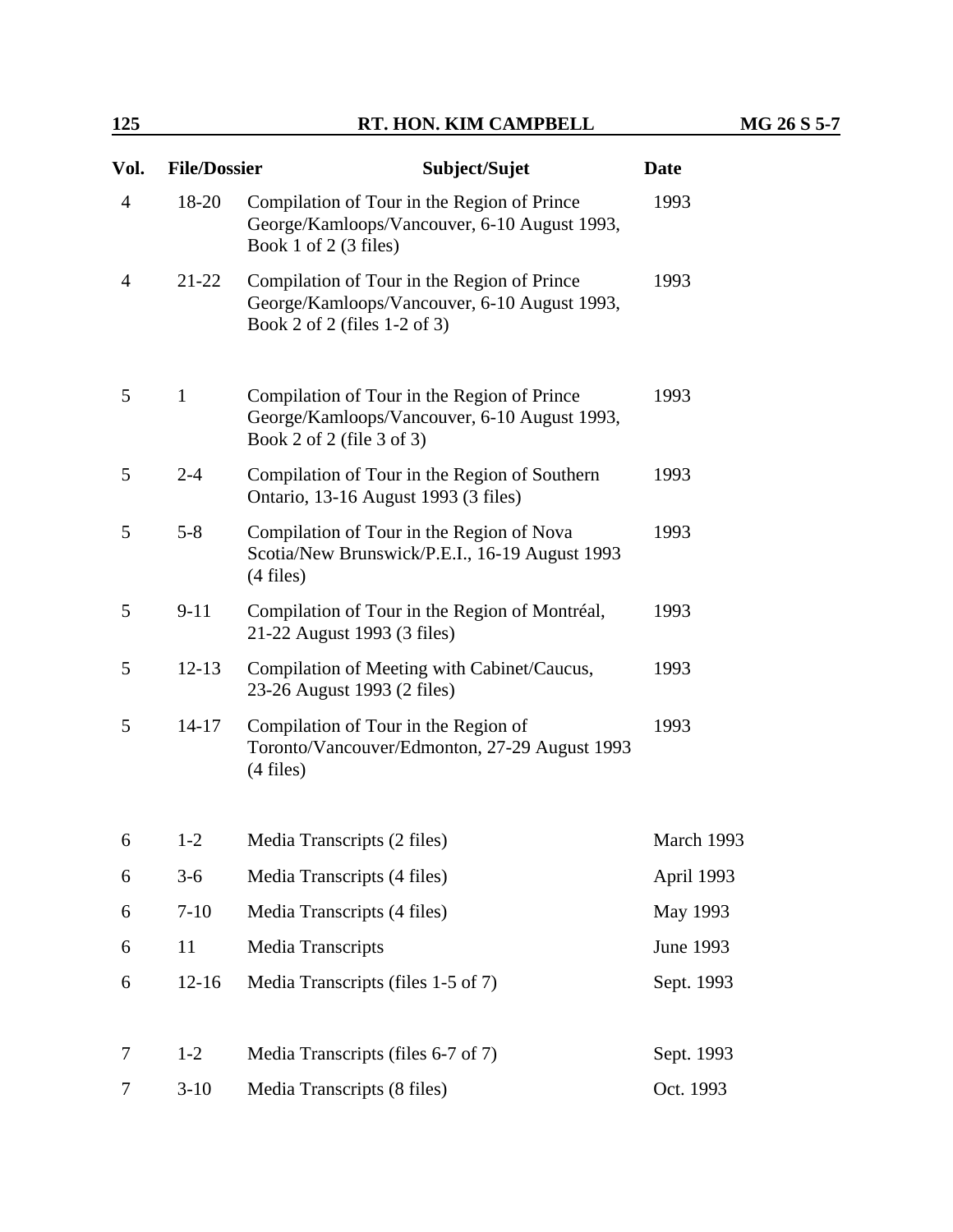## **MG 26 S 5**

| MG 26 S 5-8  |                     | <b>PMO - Events Sub-series</b>                                                 |                      |
|--------------|---------------------|--------------------------------------------------------------------------------|----------------------|
| Vol.         | <b>File/Dossier</b> | Subject/Sujet                                                                  | <b>Date</b>          |
| $\mathbf{1}$ | $\mathbf{1}$        | <b>Toronto and Niagara</b>                                                     | 21-24 June 1993      |
| $\mathbf{1}$ | $\overline{2}$      | Valleyfield, Québec                                                            | 24 June 1993         |
| $\mathbf{1}$ | 3                   | Reception at Kim Campbell's Apartment, Ottawa,<br>Ontario                      | 25 June 1993         |
| 1            | $\overline{4}$      | St. John's, Nfld.                                                              | 30 June -1 July 1993 |
| $\mathbf{1}$ | 5                   | St. John's, Ottawa, Hull, Vancouver                                            | 30 June -5 July 1993 |
| $\mathbf{1}$ | $6 - 7$             | Canada Day, Ottawa, Ontario (2 files)                                          | 1 July 1993          |
| $\mathbf{1}$ | 8                   | Prime Minister's Visit to Vancouver, B.C.                                      | 1-4 July 1993        |
| 1            | $9-10$              | First Ministers' Meeting, Vancouver, B.C. (2 files)                            | 4 July 1993          |
| $\mathbf{1}$ | 11                  | First Ministers' Meeting Dinner, Vancouver, B.C.                               | 4 July 1993          |
| $\mathbf{1}$ | $12 - 13$           | Economic Summit, Tokyo, Japan (2 files)                                        | 6-10 July 1993       |
| 1            | 14                  | Meeting with Premier Klein, Calgary, Alberta                                   | 12 July 1993         |
| $\mathbf{1}$ | $15 - 17$           | Visit to Toronto (3 files)                                                     | 21-24 July 1993      |
| $\mathbf{1}$ | 18                  | <b>Canadian-Italian Business Professional</b><br>Association, Toronto, Ontario | 22 July 1993         |
| $\mathbf{1}$ | 19                  | Meeting with Premier Rae, Toronto, Ontario                                     | 22 July 1993         |
| $\mathbf{1}$ | 20                  | Lunch at Harrington Lake                                                       | 26 July 1993         |
| 1            | 21                  | Prime Minister's Visit to Saskatchewan                                         | 26-27 July 1993      |
| $\mathbf{1}$ | $22 - 23$           | Prime Minister's Visit to Saskatchewan - Political<br>Briefing Book (2 files)  | 26-27 July 1993      |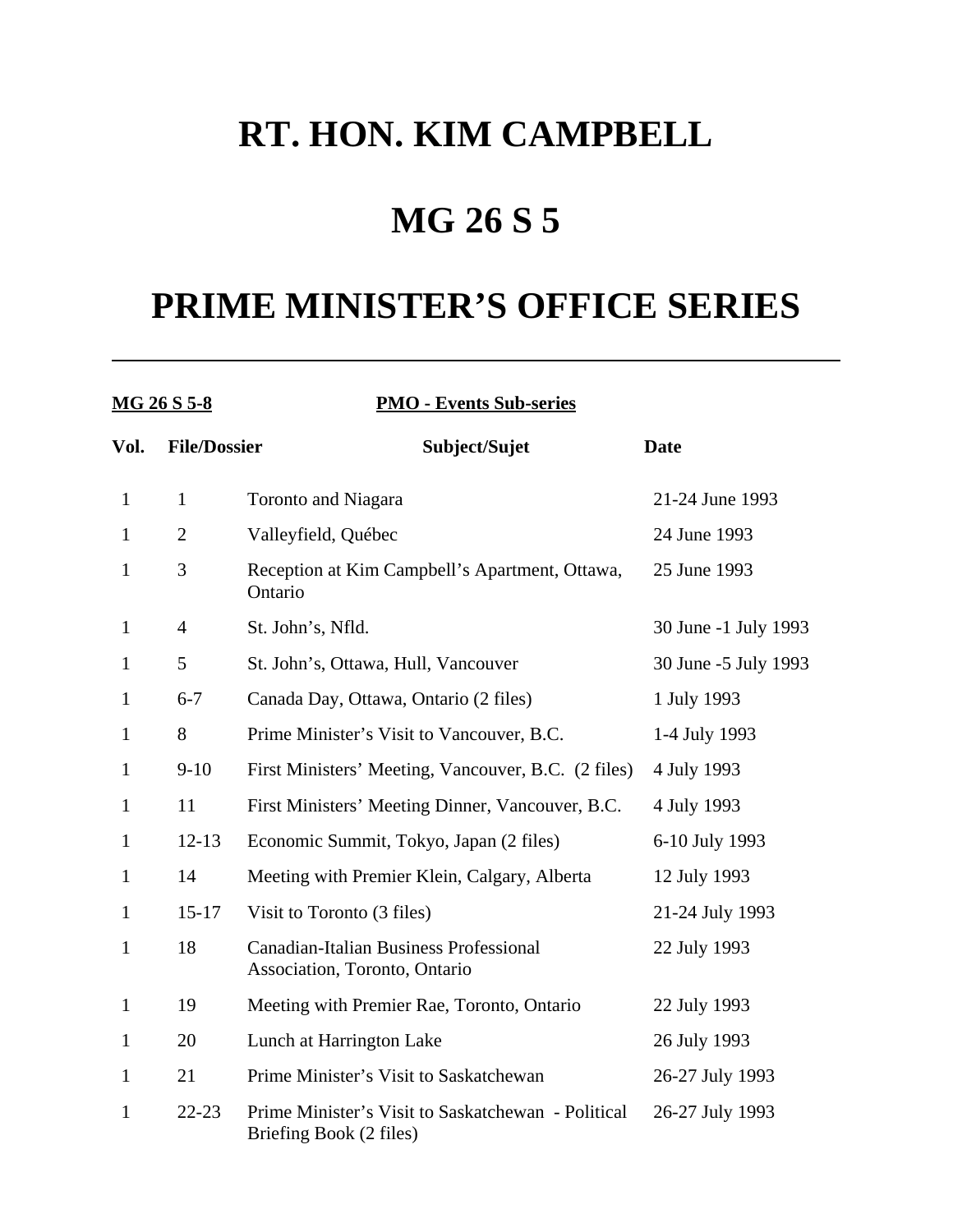| 127            |                     | RT. HON. KIM CAMPBELL                                                  | MG 26 S 5-8          |
|----------------|---------------------|------------------------------------------------------------------------|----------------------|
| Vol.           | <b>File/Dossier</b> | Subject/Sujet                                                          | <b>Date</b>          |
| $\mathbf{1}$   | $24 - 25$           | Prime Minister's Visit to Manitoba (2 files)                           | 28 July 1993         |
| $\overline{2}$ | $\mathbf{1}$        | Prime Minister's Visit to Manitoba                                     | 28 July 1993         |
| $\overline{2}$ | $2 - 6$             | Canadian Panel on Violence Against Women (5<br>files)                  | 29 July 1993         |
| 2              | $7 - 8$             | Visite de la Première Ministre au Québec (2 files)                     | 29 juil.-3 août 1993 |
| 2              | 9                   | Rencontre de la Première Ministre avec M.<br><b>Bourassa</b>           | 3 août 1993          |
| 2              | 10                  | Science Tour, British Columbia                                         | 5-6 Aug. 1993        |
| $\overline{2}$ | 11                  | Vancouver, B.C.                                                        | 9 Aug. 1993          |
| $\overline{2}$ | 12                  | Prime Minister's Visit to British Columbia                             | 6-10 Aug. 1993       |
| $\overline{2}$ | $13-16$             | Prime Minister's Visit to British Columbia (4 files)                   | 6-10 Aug. 1993       |
| $\overline{2}$ | $17 - 18$           | Prime Minister's Visit to Southwestern Ontario<br>$(2 \text{ files})$  | 12-14 Aug. 1993      |
| 2              | 19                  | Prime Minister's Visit to Nova Scotia                                  | 17 Aug. 1993         |
| $\overline{2}$ | 20                  | Prime Minister's Visit to the Atlantic Provinces<br>(file 1 of 3)      | 17-19 Aug. 1993      |
| 3              | $1 - 2$             | Prime Minister's Visit to the Atlantic Provinces<br>(files $2-3$ of 3) | 17-19 Aug. 1993      |
| 3              | 3                   | Luncheon, Charlottetown, P.E.I.                                        | 18 Aug. 1993         |
| 3              | $\overline{4}$      | Prime Minister's Visit to P.E.I.                                       | 18 Aug. 1993         |
| 3              | 5                   | Prime Minister's Visit to New Brunswick                                | 19 Aug. 1993         |
| 3              | 6                   | Visite de la Première Ministre à Montréal, Québec                      | 20-22 août 1993      |
| 3              | $7-9$               | Visite de la Première Ministre à Montréal, Québec                      | 20-22 août 1993      |

3 10 Progressive Conservative Brunch, Montréal, Québec 22 Aug. 1993 3 11 P.C. National Caucus Meeting, Ottawa, Ontario 25-26 Aug. 1993 3 12 Prime Minister's Trip to British Columbia 27 Aug. 1993

(3 files)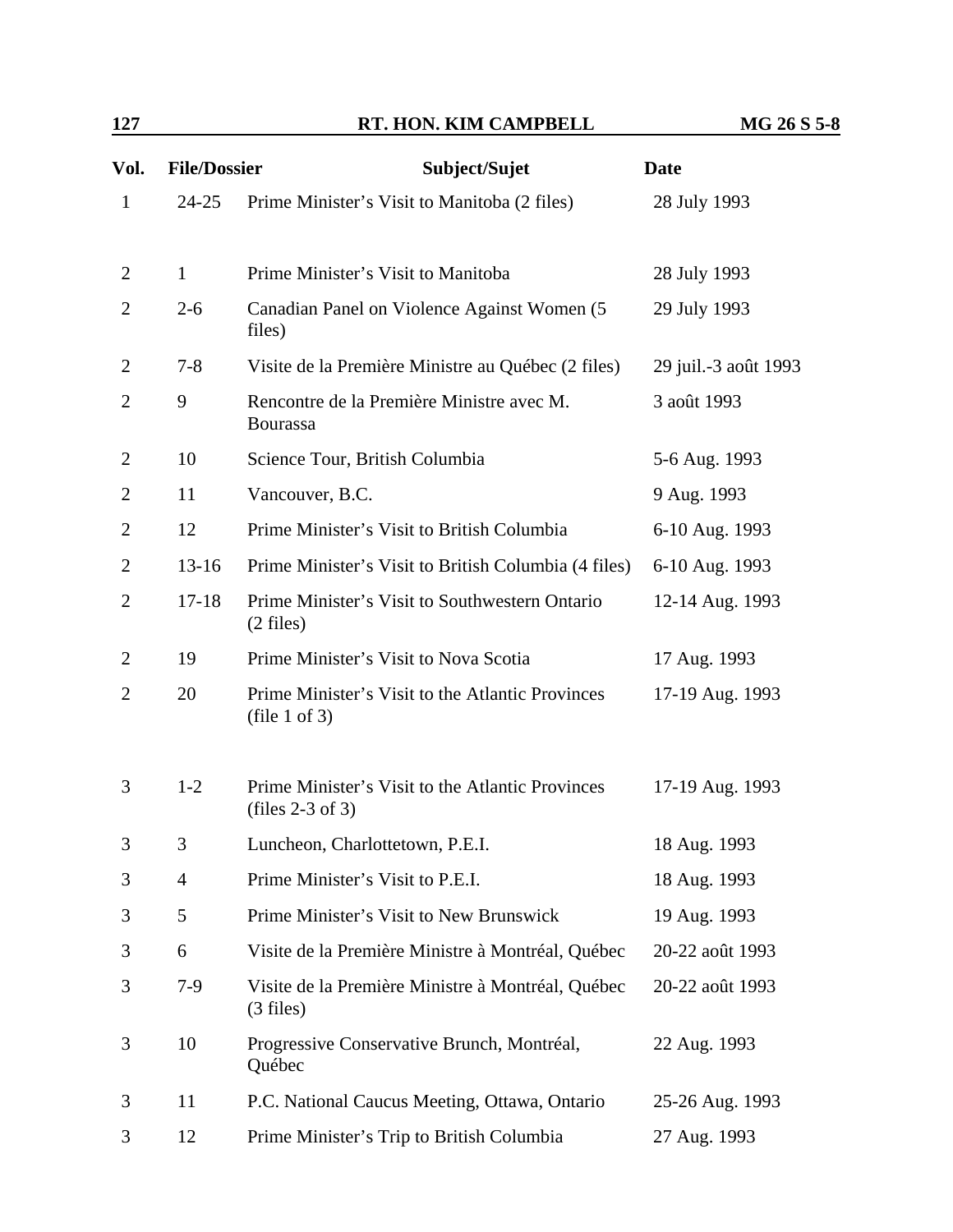#### **MG 26 S 5-8 RT. HON. KIM CAMPBELL 128**

| Vol.           | <b>File/Dossier</b> | Subject/Sujet                                                        | <b>Date</b>      |
|----------------|---------------------|----------------------------------------------------------------------|------------------|
| 3              | $13 - 17$           | Rotary Club, Toronto, Ontario (5 files)                              | 27 Aug. 1993     |
| 3              | 18                  | Prime Minister's Visit to Vancouver, B.C.                            | 27-30 Aug. 1993  |
| 3              | $19-21$             | Prime Minister's Visit to Toronto and Vancouver<br>$(3$ files)       | 27-30 Aug. 1993  |
| $\overline{4}$ | $\mathbf{1}$        | Prime Minister's Visit to Edmonton, Alberta                          | 30-31 Aug. 1993  |
| $\overline{4}$ | $2 - 4$             | Buffet Reception, National Arts Centre, Ottawa,<br>Ontario (3 files) | 2 Sept. 1993     |
| 4              | 5                   | Confederation Club, Ottawa, Ontario                                  | 2 Sept. 1993     |
| $\overline{4}$ | 6                   | Perth, Ontario                                                       | 8 Sept. 1993     |
| $\overline{4}$ | 7                   | Peterborough, Ontario                                                | 8 Sept. 1993     |
| $\overline{4}$ | 8                   | Lindsay, Ontario                                                     | 9 Sept. 1993     |
| $\overline{4}$ | 9                   | Utica, Ontario                                                       | 9 Sept. 1993     |
| $\overline{4}$ | 10                  | Pickering, Ontario                                                   | 10 Sept. 1993    |
| $\overline{4}$ | $11 - 12$           | Vernon, Kelowna, Penticton, Cranbrook (2 files)                      | 15 Sept. 1993    |
| $\overline{4}$ | $13 - 15$           | Calgary, Alberta (3 files)                                           | 16 Sept. 1993    |
| $\overline{4}$ | 16                  | Hamiota and Brandon, Manitoba                                        | 17 Sept. 1993    |
| $\overline{4}$ | 17                  | Regina and Wascana, Saskatchewan (file 1 of 2)                       | 17 Sept. 1993    |
| 5              | $\mathbf{1}$        | Regina and Wascana, Saskatchewan (file 2 of 2)                       | 17 Sept. 1993    |
| 5              | 2                   | Halifax, Nova Scotia                                                 | 18 Sept. 1993    |
| 5              | $3 - 5$             | New Brunswick Ridings (3 files)                                      | 18 Sept. 1993    |
| 5              | 6                   | United Nations General Assembly, New York                            | 19 Sept. 1993    |
| 5              | 7                   | Elgin-Norfolk and St. Thomas, Ontario                                | 21 Sept. 1993    |
| 5              | 8                   | Owen Sound, Bruce-Grey, Walkerton, Huron-<br><b>Bruce</b>            | 21 Sept. 1993    |
| 5              | 9                   | London, Ontario                                                      | 22 Sept. 1993    |
| 5              | 10                  | <b>Strathroy and Lambton Middlesex</b>                               | 22 Sept. 1993    |
| 5              | $11 - 13$           | Lower Mainland, B.C. (3 files)                                       | 26-27 Sept. 1993 |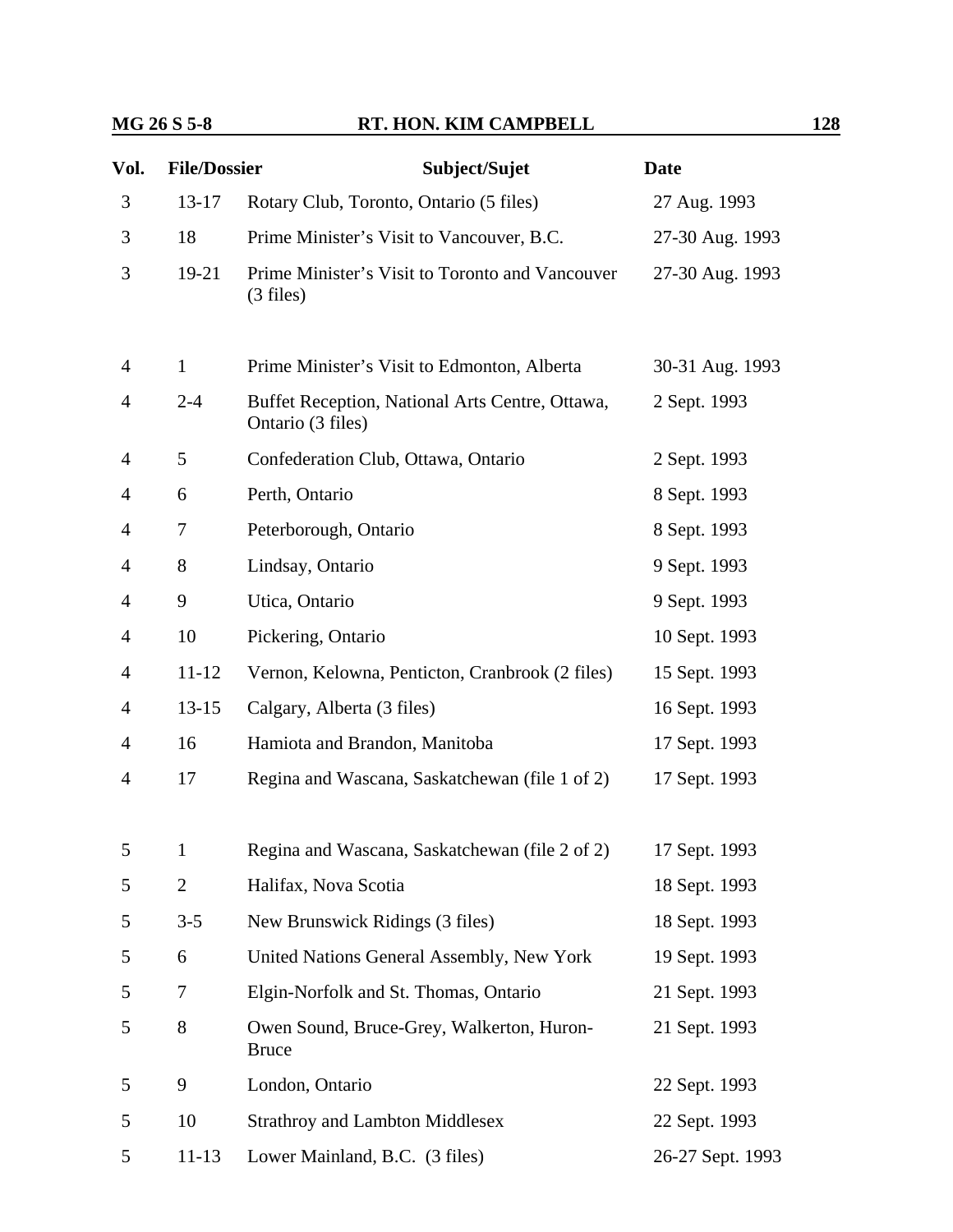| 129            |                     | RT. HON. KIM CAMPBELL                                               | MG 26 S 5-8            |
|----------------|---------------------|---------------------------------------------------------------------|------------------------|
| Vol.           | <b>File/Dossier</b> | Subject/Sujet                                                       | <b>Date</b>            |
| 5              | 14                  | Metro Toronto                                                       | 28 Sept. 1993          |
| 5              | $15-16$             | New York (2 files)                                                  | 29-30 Sept. 1993       |
| 5              | 17                  | Member States of the Council of Europe, Vienna,<br>Austria          | 8-9 Oct. 1993          |
| 5              | 18-19               | Ontario (2 files)                                                   | 18-19 Oct. 1993        |
| 5              | 20                  | Brockville, Ontario                                                 | 1993                   |
| $\mathfrak{S}$ | 21                  | Kitchener-Waterloo                                                  | 1993                   |
| 6              | $1-2$               | Prime Minister's Trip to Toronto and Niagara<br>$(2 \text{ files})$ | 1993                   |
| 6              | $3-4$               | Toronto, Ontario (2 files)                                          | 1993                   |
|                |                     | <b>Itineraries</b>                                                  |                        |
| 6              | $5 - 10$            | Itineraries (6 files)                                               | 25 June-28 July 1993   |
| 6              | $11 - 15$           | Itineraries (5 files)                                               | 30 July-2 Sept. 1993   |
| 6              | $16-19$             | Itineraries (4 files)                                               | 8 Sept. - 6 Oct. 1993  |
| 7              | $1 - 2$             | Itineraries (2 files)                                               | 7-23 Oct. 1993         |
| $\tau$         | $3 - 4$             | Media Itineraries (2 files)                                         | 8 Sept. - 26 Oct. 1993 |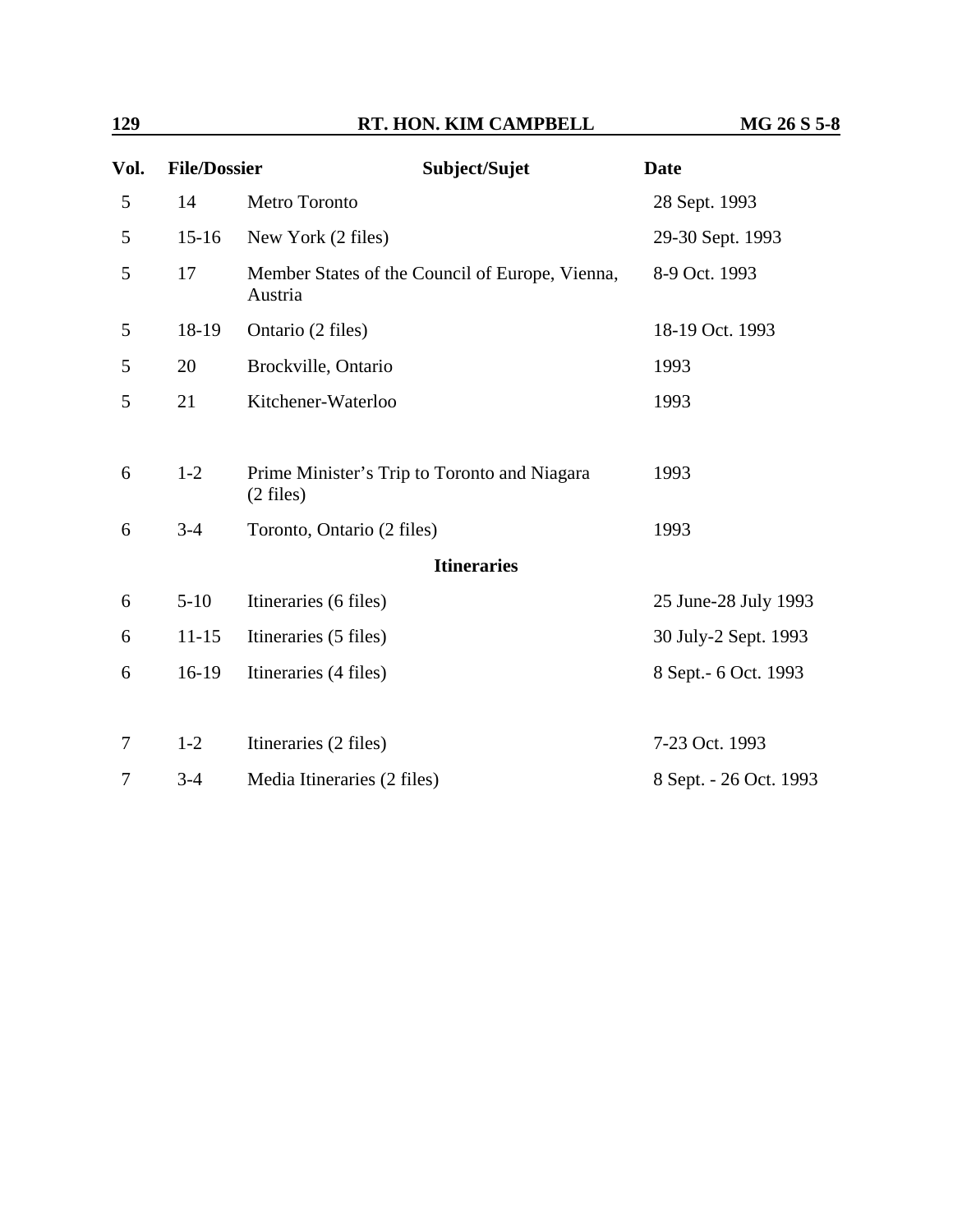## **MG 26 S 6**

# **CONSTITUENCY SERIES**

| MG 26 S 6-1    |                     | <b>Constituency - Correspondence Sub-Series</b>      |             |  |  |
|----------------|---------------------|------------------------------------------------------|-------------|--|--|
| Vol.           | <b>File/Dossier</b> | Subject/Sujet                                        | <b>Date</b> |  |  |
|                |                     | <b>Nominal Correspondence</b>                        |             |  |  |
| $\mathbf{1}$   | $\mathbf{1}$        | Constituency - Ab-Ali                                | 1988-1989   |  |  |
| $\mathbf{1}$   | $\overline{2}$      | Constituency - All                                   | 1986-1989   |  |  |
| $\mathbf{1}$   | 3                   | Constituency - Alt-And                               | 1989        |  |  |
| $\mathbf{1}$   | $\overline{4}$      | Constituency - And-Awe                               | 1988-1989   |  |  |
| $\mathbf{1}$   | 5                   | Constituency - Bac-Baz                               | 1988-1989   |  |  |
| $\mathbf{1}$   | 6                   | Constituency - B.C. Touring Council for the Disabled | 1989        |  |  |
| $\mathbf{1}$   | 7                   | Constituency - Bea-Ben                               | 1989        |  |  |
| 1              | 8                   | Constituency - Ben-Bla                               | 1988-1989   |  |  |
| $\mathbf{1}$   | 9                   | Constituency - Bla-Bou                               | 1988-1989   |  |  |
| $\mathbf{1}$   | 10                  | Constituency - Bow-Bub                               | 1988-1990   |  |  |
| $\mathbf{1}$   | 11                  | Constituency - Buc-Bye                               | 1988-1989   |  |  |
|                |                     |                                                      |             |  |  |
| $\overline{2}$ | $\mathbf{1}$        | Constituency - C-Car                                 | 1988-1990   |  |  |
| 2              | $\overline{2}$      | Constituency - Car-Chu                               | 1988-1989   |  |  |
| $\overline{2}$ | 3                   | Constituency - Civ-Col                               | 1988-1989   |  |  |
| $\overline{2}$ | $\overline{4}$      | Constituency - Com-Cut                               | 1988-1989   |  |  |
| $\overline{2}$ | 5                   | Constituency - Dal-De                                | 1988-1990   |  |  |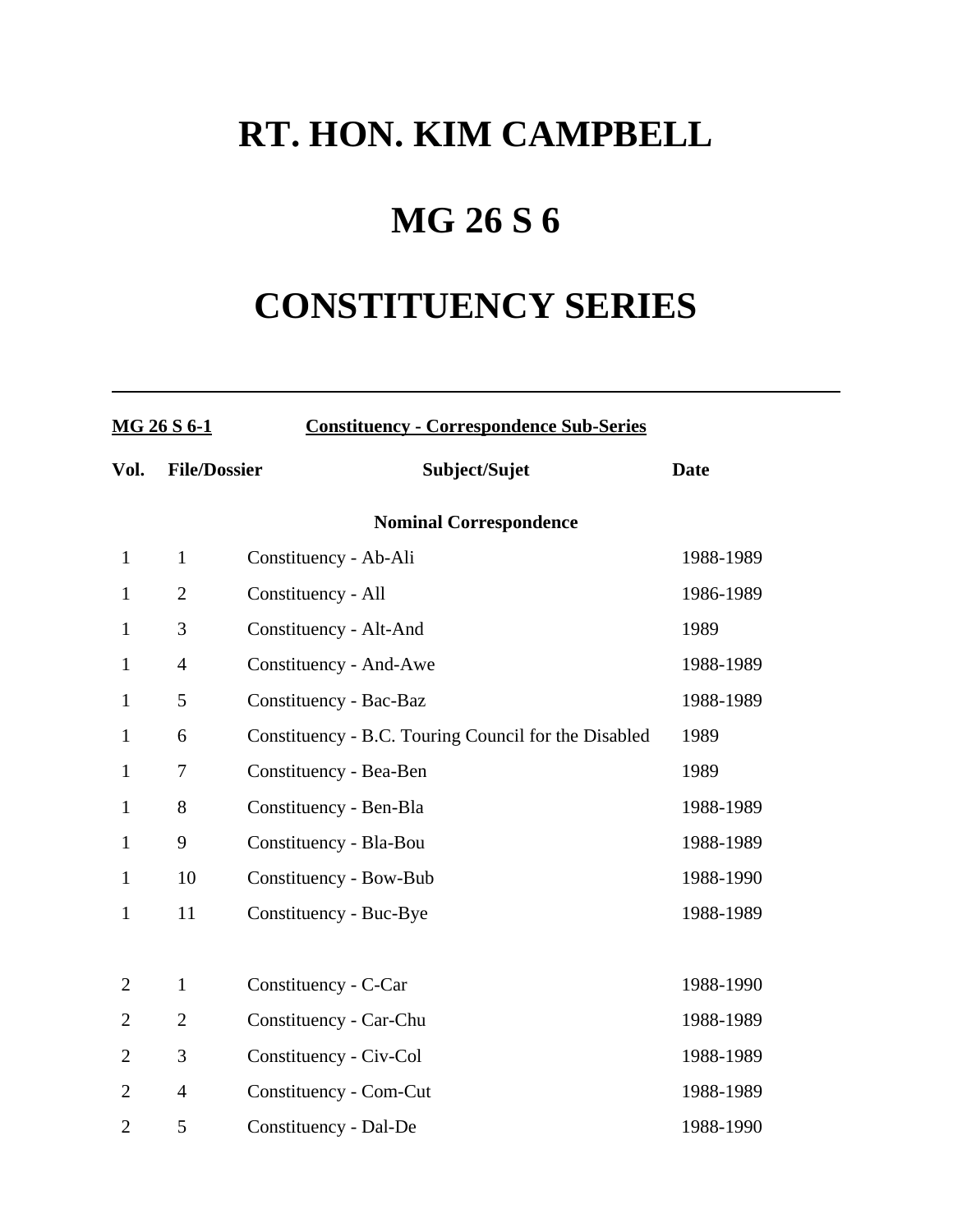| Vol.           | <b>File/Dossier</b> | Subject/Sujet          | <b>Date</b> |  |
|----------------|---------------------|------------------------|-------------|--|
| $\overline{2}$ | 6                   | Constituency - De-Dom  | 1988-1989   |  |
| $\overline{2}$ | 7                   | Constituency - Don-Duv | 1988-1989   |  |
| $\overline{2}$ | 8                   | Constituency - E       | 1988-1989   |  |
| $\overline{2}$ | 9                   | Constituency - Fad-Fra | 1989-1990   |  |
| 2              | 10                  | Constituency - Fra-Fur | 1989        |  |
| 3              | $\mathbf{1}$        | Constituency - Gal-Gil | 1989-1990   |  |
| 3              | $\overline{2}$      |                        | 1988-1990   |  |
| 3              | 3                   | Constituency - Gil-Gow |             |  |
|                |                     | Constituency - Gra-Gri | 1989-1990   |  |
| 3              | $\overline{4}$      | Constituency - Gri-Gwi | 1988-1989   |  |
| 3              | 5                   | Constituency - Hac-Har | 1988-1989   |  |
| 3              | 6                   | Constituency - Har-Haz | 1988-1989   |  |
| 3              | 7                   | Constituency - Hea-Hog | 1989-1990   |  |
| 3              | 8                   | Constituency - Hog-Hut | 1988-1990   |  |
| 3              | 9                   | Constituency - I       | 1989        |  |
| 3              | 10                  | Constituency - Jac-Jes | 1988-1990   |  |
| 3              | 11                  | Constituency - Jod-Jum | 1988-1989   |  |
| 3              | 12                  | Constituency - Kaa-Kem | 1989        |  |
| 3              | 13                  | Constituency - Kem-Kin | 1988-1989   |  |
| $\overline{4}$ | $\mathbf{1}$        | Constituency - Kay-Kym | 1989        |  |
| 4              | $\overline{2}$      | Constituency - Kle-Kou | 1989        |  |
| 4              | 3                   | Constituency - Lac-Le  | 1989        |  |
| 4              | $\overline{4}$      | Constituency - Le-Lev  | 1988-1989   |  |
| 4              | 5                   | Constituency - Lev-Loo | 1988-1989   |  |
| 4              | 6                   | Constituency - Lop-Lys | 1988-1989   |  |
| 4              | 7                   | Constituency - Mac-Mar | 1988-1989   |  |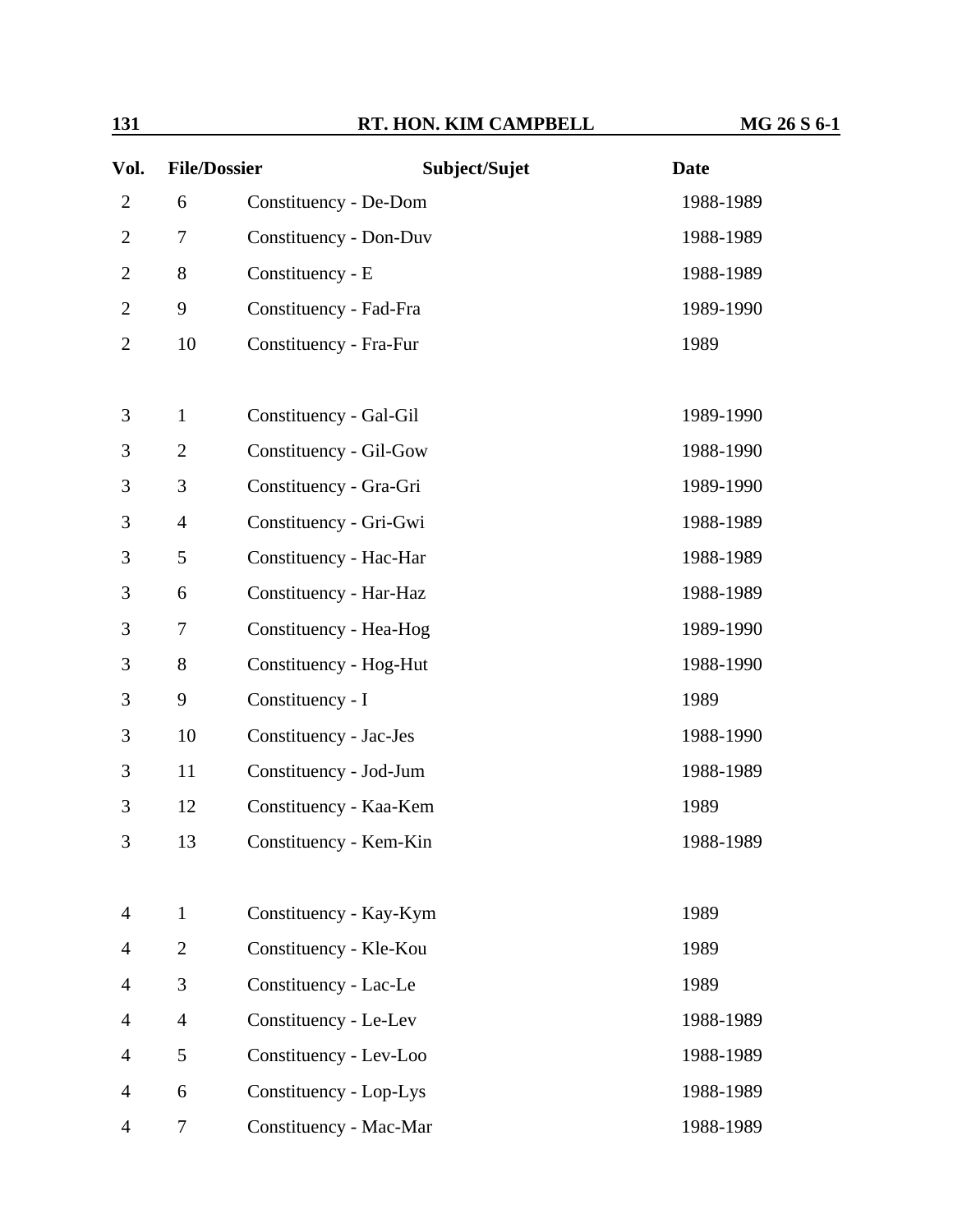| Vol.                     | <b>File/Dossier</b> | Subject/Sujet          | <b>Date</b> |
|--------------------------|---------------------|------------------------|-------------|
| $\overline{\mathcal{A}}$ | 8                   | Constituency - Mar-Maz | 1988-1991   |
| 4                        | 9                   | Constituency - Mea-Mit | 1988-1989   |
| 4                        | 10                  | Constituency - Mit-Mor | 1988-1989   |
| $\overline{4}$           | 11                  | Constituency - Mor-Myl | 1988-1989   |
|                          |                     |                        |             |
| 5                        | $\mathbf{1}$        | Constituency - McA-McC | 1988-1989   |
| 5                        | $\overline{2}$      | Constituency - McD-McK | 1988-1989   |
| 5                        | 3                   | Constituency - McK-McT | 1988-1989   |
| 5                        | $\overline{4}$      | Constituency - Nag-Nea | 1989        |
| 5                        | 5                   | Constituency - Nei-Nix | 1989-1990   |
| 5                        | 6                   | Constituency - Nof-Nyg | 1988-1990   |
| 5                        | 7                   | Constituency - O       | 1989-1990   |
| 5                        | 8                   | Constituency - Pa-Par  | 1989-1991   |
| 5                        | 9                   | Constituency - Par-Per | 1989-1990   |
| 5                        | 10                  | Constituency - Per-Plo | 1988-1989   |
| 5                        | 11                  | Constituency - Pod-Pow | 1989        |
| 5                        | 12                  | Constituency - Pow-Pur | 1989        |
|                          |                     |                        |             |
| 6                        | $\mathbf 1$         | Constituency - Rab-Rho | 1988-1989   |
| 6                        | $\overline{2}$      | Constituency - Rho-Rob | 1988-1990   |
| 6                        | 3                   | Constituency - Rob-Rus | 1988-1990   |
| 6                        | $\overline{4}$      | Constituency - Sab-See | 1988-1989   |
| 6                        | 5                   | Constituency - Ser-Sim | 1988-1989   |
| 6                        | 6                   | Constituency - Sim-Sod | 1988-1989   |
| 6                        | 7                   | Constituency - Sod-Sta | 1988-1991   |
| 6                        | 8                   | Constituency - Sta-Syl | 1988-1990   |
| 6                        | 9                   | Constituency - T-Tho   | 1988-1989   |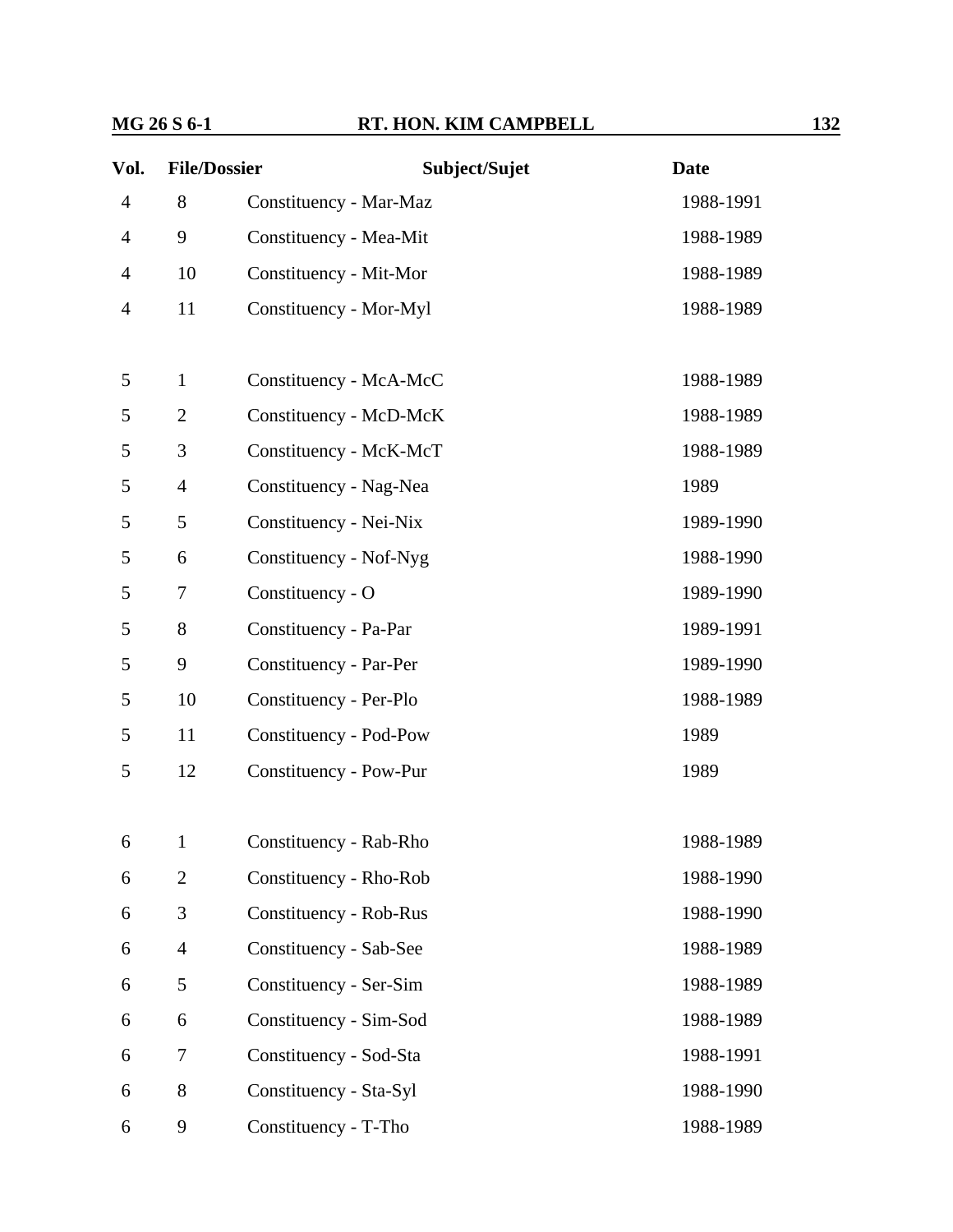| Vol. |                | <b>File/Dossier</b><br>Subject/Sujet | Date      |
|------|----------------|--------------------------------------|-----------|
| 6    | 10             | Constituency - Tho-Tis               | 1989      |
|      |                |                                      |           |
| 7    | $\mathbf{1}$   | Constituency - Tod-Tyr               | 1988-1990 |
| 7    | $\overline{2}$ | Constituency - U                     | 1989      |
| 7    | 3              | Constituency - Van-Vei               | 1988-1990 |
| 7    | $\overline{4}$ | Constituency - Ven-Vog               | 1988-1989 |
| 7    | 5              | Constituency - Vog-Vot               | 1989      |
| 7    | 6              | Constituency - Wad-Wel               | 1988-1989 |
| 7    | 7              | Constituency - Wel-Wil               | 1989      |
| 7    | 8              | Constituency - Wil-Won               | 1988-1989 |
| 7    | 9              | Constituency - Won-Wyr               | 1989      |
| 7    | 10             | Constituency - X-Y-Z                 | 1989      |
|      |                |                                      |           |

#### **Coded Correspondence**

| 9 | 9         | Correspondence                                  | n.d., 1991-1993               |
|---|-----------|-------------------------------------------------|-------------------------------|
| 9 | $6 - 8$   | Correspondence (3 files)                        | 1990-1992                     |
| 9 | 5         | Correspondence                                  | n.d., 1968, 1970<br>1989-1992 |
|   |           | <b>Chronological Correspondence</b>             |                               |
| 9 | $3 - 4$   | Constituents - C06483-C08145 - Vol. 8 (2 files) | 1992-1993                     |
| 9 | $1-2$     | Constituents - C03980-C05668 - Vol. 7 (2 files) | 1992-1993                     |
|   | $12 - 14$ | Constituents - C02893-C03979 - Vol. 6 (3 files) | 1992-1993                     |
| 8 |           |                                                 |                               |
| 8 | $10 - 11$ | Constituents - C02121-C02132 - Vol. 5 (2 files) | 1992-1993                     |
| 8 | $8-9$     | Constituents - C02110-C02120 - Vol. 4 (2 files) | 1992-1993                     |
| 8 | $6 - 7$   | Constituents - C01530-C02109 - Vol. 3 (2 files) | 1992-1993                     |
| 8 | $3 - 5$   | Constituents - C01077-C01509 - Vol. 2 (3 files) | 1992-1993                     |
| 8 | $1-2$     | Constituents - C00272-C01060 - Vol. 1 (2 files) | 1992-1993                     |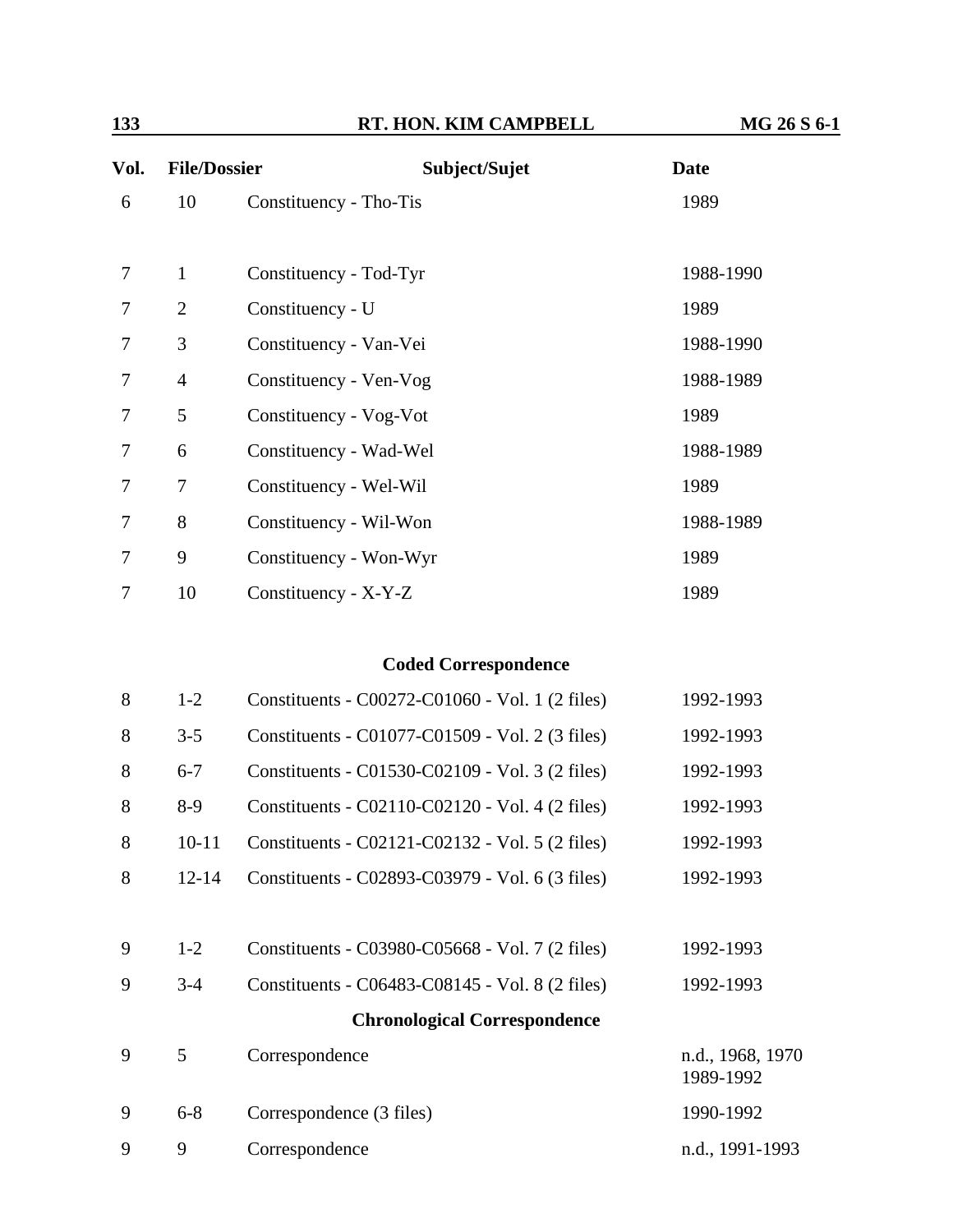| Vol. | <b>File/Dossier</b> | Subject/Sujet                                                            | <b>Date</b>              |
|------|---------------------|--------------------------------------------------------------------------|--------------------------|
| 9    | $10 - 12$           | Correspondence (3 files)                                                 | 1991-1993                |
| 9    | $13 - 15$           | Correspondence (3 files)                                                 | n.d., 1992-1993          |
| 10   | $1-9$               | Correspondence (9 files)                                                 | n.d., 1992-1993          |
| 10   | $10-16$             | Correspondence (7 files)                                                 | 1992-1993                |
| 11   | $\mathbf{1}$        | Correspondence                                                           | 1992-1993                |
| 11   | $2 - 6$             | Correspondence (5 files)                                                 | 1993                     |
|      |                     | <b>Subject Correspondence</b>                                            |                          |
| 11   | 7                   | Abortion                                                                 | n.d., 1989               |
| 11   | 8                   | Animal Research                                                          | 1989                     |
| 11   | 9                   | ARMX '89                                                                 | 1989                     |
| 11   | 10                  | B.C. Issues                                                              | n.d., 1988-1990,<br>1993 |
| 11   | 11                  | <b>CBC</b>                                                               | n.d., 1990               |
| 11   | 12                  | <b>CBC</b> - Resource Reduction                                          | n.d., 1990-1991          |
| 11   | 13                  | Co-Op Housing                                                            | 1990                     |
| 11   | 14                  | External Relations and International Development -<br><b>Budget Cuts</b> | n.d., 1989               |
| 11   | 15                  | <b>Family Issues</b>                                                     | n.d., 1989-1990,<br>1992 |
| 11   | 16                  | <b>Firearms</b> Legislation                                              | 1989                     |
| 11   | 17                  | Forestry                                                                 | 1988-1989, 1992          |
| 11   | 18                  | <b>GST</b>                                                               | n.d., 1989               |
| 11   | 19                  | <b>GST</b> - Senior Citizens                                             | n.d.                     |
| 11   | 20                  | <b>GST</b> - Small Business                                              | n.d., 1990               |
| 11   | 21                  | GST - Tourism Industry                                                   | n.d., 1990               |
| 11   | 22                  | <b>GST</b> - Veterinary Services                                         | n.d., 1990               |
| 11   | 23                  | Gulf War                                                                 | 1990-1991                |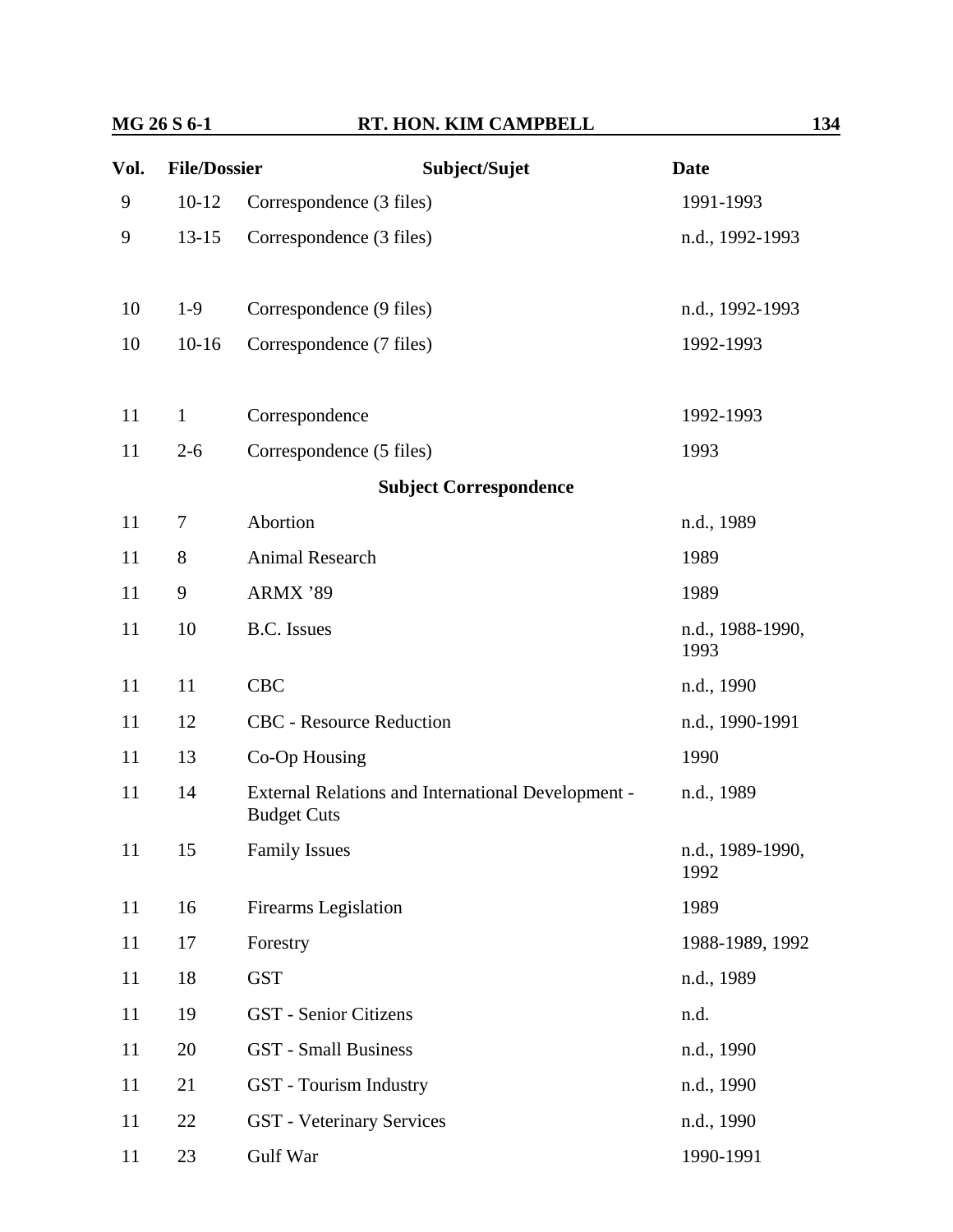| Vol. | <b>File/Dossier</b> | Subject/Sujet                                                      | <b>Date</b> |
|------|---------------------|--------------------------------------------------------------------|-------------|
| 11   | 24                  | Joe Gall Case                                                      | 1989-1993   |
| 11   | 25                  | Members of Parliament - Correspondence                             | 1989-1990   |
| 11   | 26                  | <b>Nuclear Submarines</b>                                          | n.d.        |
| 11   | 27                  | <b>Nuclear Weapons</b>                                             | 1989        |
| 11   | 28                  | Old Age Pension Clawback                                           | n.d., 1990  |
| 11   | 29                  | PC Delegates - Support - Signatures                                | 1993        |
| 11   | 30                  | Quebec Language Issue                                              | 1989        |
| 11   | 31                  | R.E.A.L. Women                                                     | n.d., 1989  |
| 11   | 32                  | <b>Sexual Orientation</b>                                          | n.d., 1989  |
| 11   | 33                  | <b>Unemployment Insurance Act</b>                                  | n.d.        |
| 11   | 34                  | United Nations Draft Convention on the Rights of the<br>Child      | n.d.        |
| 11   | 35                  | VIA Rail                                                           | n.d., 1989  |
| 11   | 36                  | Western Diversification Office - Funding - Control of<br>Acid Rain | 1987, 1989  |

#### **135 RT. HON. KIM CAMPBELL MG 26 S 6-1**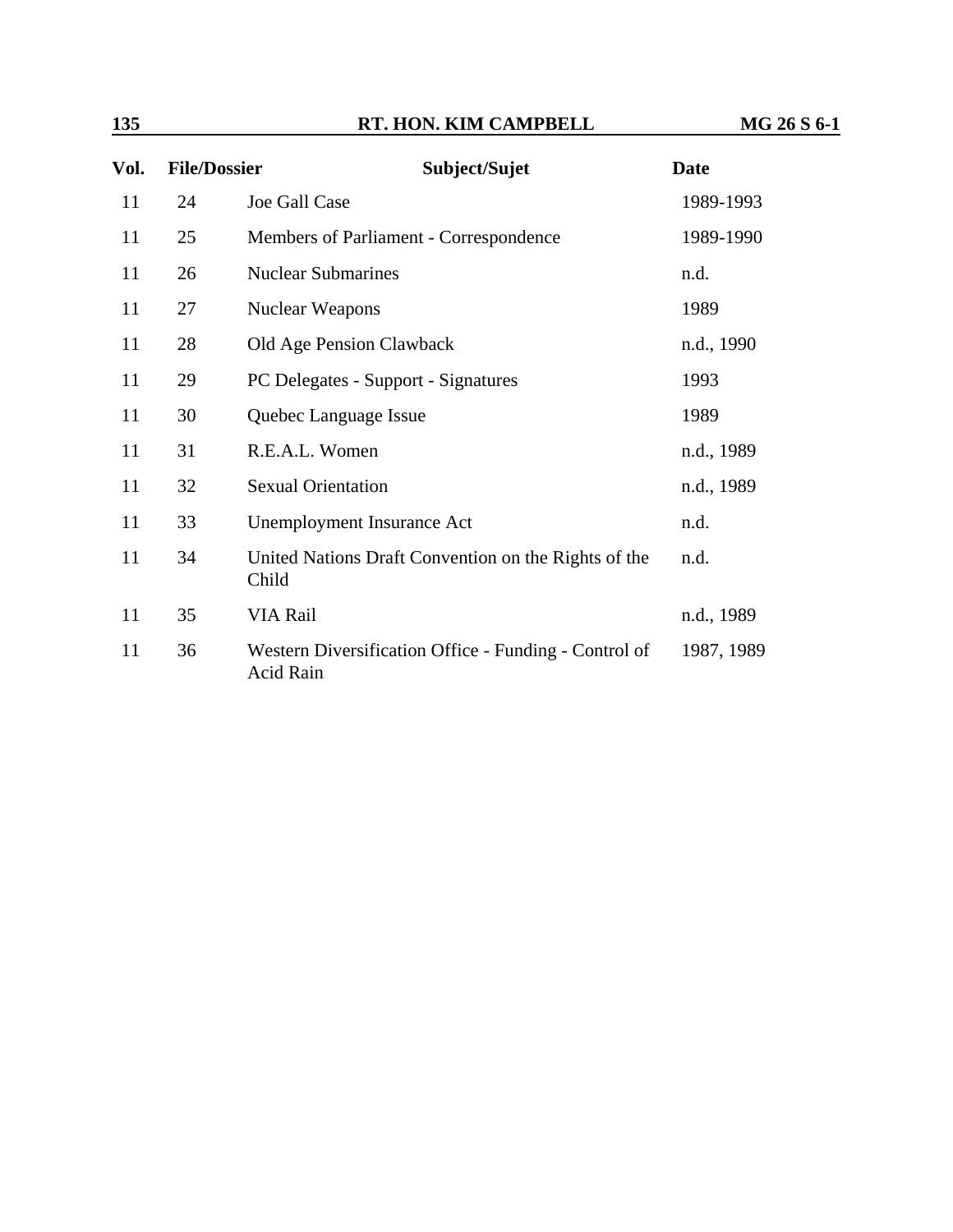## **MG 26 S 6**

# **CONSTITUENCY SERIES**

| MG 26 S 6-2  |                     | <b>Constituency - Subject Files Sub-series</b>                         |                 |  |  |
|--------------|---------------------|------------------------------------------------------------------------|-----------------|--|--|
| Vol.         | <b>File/Dossier</b> | Subject/Sujet                                                          | <b>Date</b>     |  |  |
| $\mathbf{1}$ | $\mathbf{1}$        | <b>Abbotsford Air Show</b>                                             | 1988-1989       |  |  |
| $\mathbf{1}$ | $\overline{2}$      | Affiliation of Multicultural Societies and Service<br>Agencies of B.C. | n.d., 1992-1993 |  |  |
| $\mathbf{1}$ | $3-4$               | AIDS (2 files)                                                         | 1989-1991       |  |  |
| $\mathbf{1}$ | 5                   | Appointments                                                           | 1989            |  |  |
| $\mathbf{1}$ | 6                   | Asbestos                                                               | 1989, 1990      |  |  |
| 1            | 7                   | <b>B.C.</b> Appointments                                               | 1989            |  |  |
| $\mathbf{1}$ | 8                   | B.C. Caucus - Correspondence                                           | 1989            |  |  |
| $\mathbf{1}$ | 9                   | <b>B.C. Caucus - General</b>                                           | n.d., 1992      |  |  |
| $\mathbf{1}$ | 10                  | B.C. Issues - Access to Education                                      | 1988-1989       |  |  |
| $\mathbf{1}$ | 11                  | <b>B.C.</b> Projects                                                   | 1989            |  |  |
| $\mathbf{1}$ | 12                  | Bill C-43                                                              | 1990            |  |  |
| $\mathbf{1}$ | 13                  | Campaign Conference - B.C. Issues and Strategy                         | n.d., 1992      |  |  |
| $\mathbf{1}$ | 14                  | Campaign Material - Drafts of Text                                     | 1992            |  |  |
| $\mathbf{1}$ | 15                  | Campbell, Kim - Biographies                                            | n.d., 1993      |  |  |
| $\mathbf{1}$ | 16                  | Canadian Bar Association Annual Meeting, Calgary                       | 17-19 Aug. 1990 |  |  |
| $\mathbf{1}$ | 17                  | Canadian Bar Association, St. John's, Nfld.                            | 9 May 1990      |  |  |
| $\mathbf{1}$ | 18                  | Canadian Maple Leaf Fund                                               | 1989            |  |  |
| 1            | 19                  | Christmas Card List, 1989                                              | 1989            |  |  |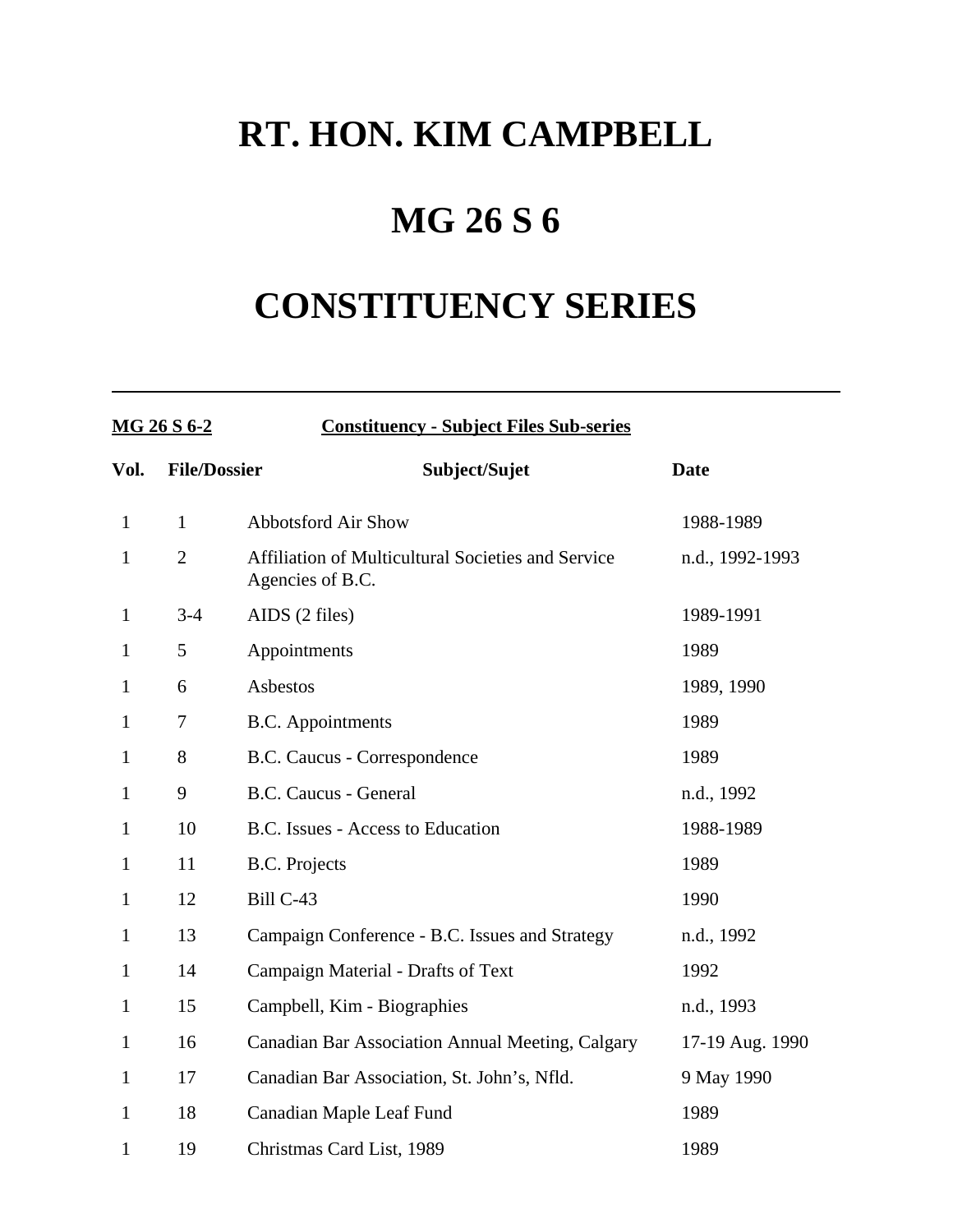| 137            |                     | RT. HON. KIM CAMPBELL                                                                | MG 26 S 6-2                   |
|----------------|---------------------|--------------------------------------------------------------------------------------|-------------------------------|
| Vol.           | <b>File/Dossier</b> | Subject/Sujet                                                                        | <b>Date</b>                   |
| $\mathbf{1}$   | 20                  | Christmas Card List, 1990                                                            | 1989, 1990                    |
| $\mathbf{1}$   | 21                  | Christmas Card List, 1991                                                            | 1991                          |
| $\mathbf{1}$   | $22 - 23$           | City of Vancouver (2 files)                                                          | n.d., 1989-1990               |
| $\mathbf{1}$   | $24 - 25$           | Constituency Office - Expenses - House of Commons -<br>Comptrollers Office (2 files) | 1988-1989                     |
| $\mathbf{1}$   | $26 - 27$           | Constituency Office - Leases (2 files)                                               | 1988-1992                     |
| $\mathbf{1}$   | 28                  | <b>Constituency Office - Meeting Notes</b>                                           | n.d., 1992                    |
| $\mathbf{1}$   | 29                  | Correspondence - Letters of Condolence and<br>Congratulations                        | 1989, 1990                    |
| $\mathbf{1}$   | 30                  | Correspondence System                                                                | n.d., 1991                    |
| $\mathbf 1$    | 31                  | Events Calendar, April-Dec.                                                          | n.d.                          |
| $\mathbf 1$    | 32                  | <b>External Affairs and International Development</b>                                | n.d., 1989-1990               |
| $\mathbf{1}$   | 33                  | Extradition Legislation - Transcript of Scrum                                        | 17 Sept. 1991                 |
|                |                     |                                                                                      |                               |
| $\overline{2}$ | $\mathbf{1}$        | House of Commons - Administration                                                    | 1988-1992                     |
| 2              | $2 - 3$             | Importation of Puppies from the U.S. - Legislative<br>Amendments (2 files)           | n.d., 1992                    |
| 2              | $\overline{4}$      | <b>ISCA</b> Management Ltd.                                                          | 1989                          |
| $\overline{2}$ | 5                   | Justice Legislation - CBOA Toronto - Transcript of<br>Scrum                          | 30 Jan. 1991                  |
| 2              | 6                   | Justice Ministers' Meeting, Yellowknife, N.W.T.                                      | 4-5 Sept. 1991                |
| 2              | 7                   | Law and Order Meeting, Grant MacEwan College,<br>Edmonton                            | 1993                          |
| 2              | 8                   | Meech Lake - Public Response                                                         | 1989                          |
| 2              | $9-10$              | Member's Operating Budget (2 files)                                                  | 1990-1992                     |
| 2              | 11                  | Minister's Objectives - Justice and B.C. Political<br>Minister                       | n.d.                          |
| 2              | 12                  | Minister's Reception                                                                 | 1992                          |
| 2              | 13                  | Minister's Schedules                                                                 | 1 Mar. 1991 - 31<br>Mar. 1992 |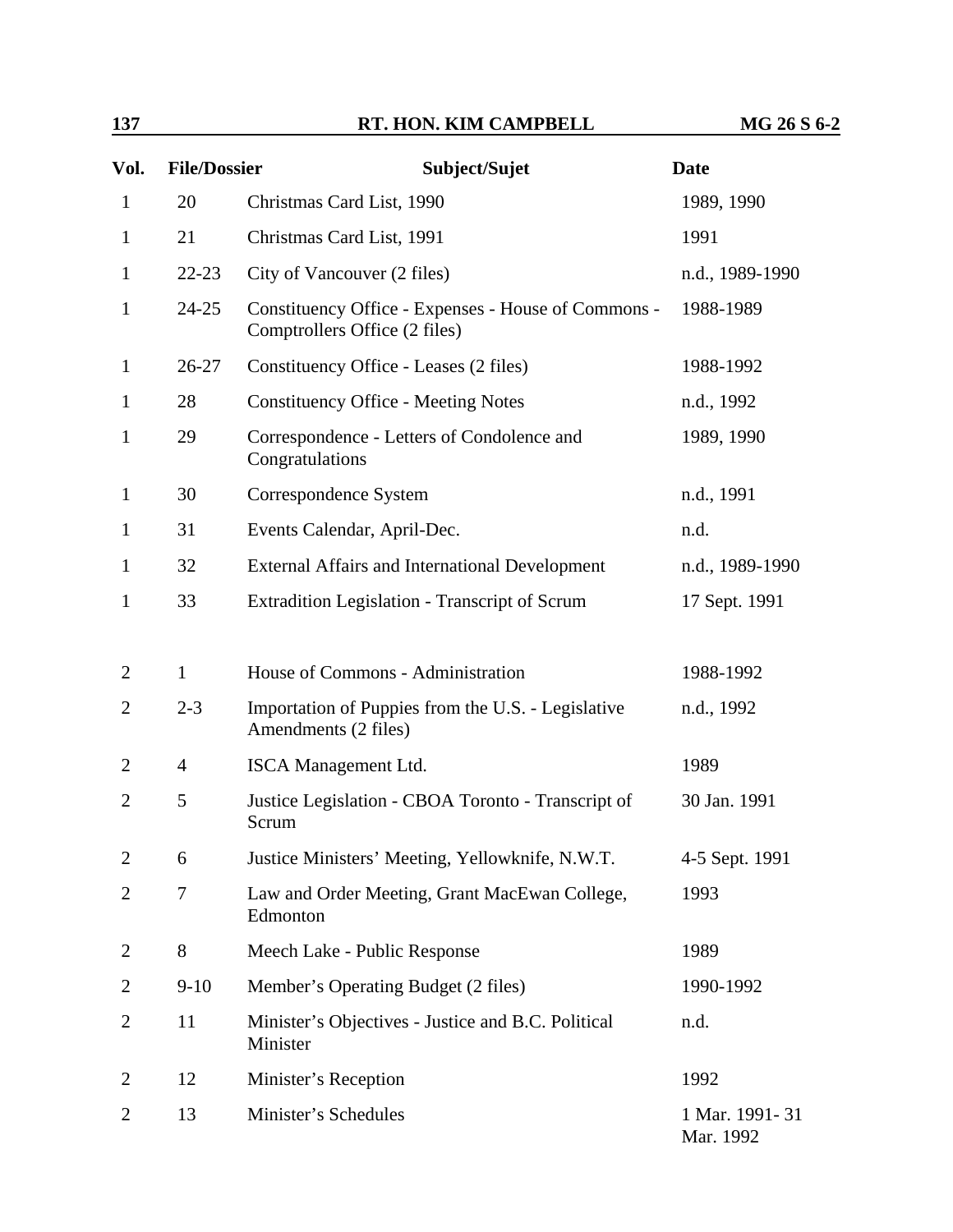#### **MG 26 S 6-2 RT. HON. KIM CAMPBELL** 138

| Vol.           | <b>File/Dossier</b> | Subject/Sujet                                              | <b>Date</b>             |
|----------------|---------------------|------------------------------------------------------------|-------------------------|
| $\overline{2}$ | 14                  | Minister's Schedules                                       | Nov. 1991- Mar.<br>1992 |
| $\overline{2}$ | 15                  | Minister's Schedules                                       | 1991-1992               |
| $\overline{2}$ | 16                  | Objectives - B.C. Political Minister                       | Nov. 1991- Mar.<br>1992 |
| $\overline{2}$ | 17                  | Objectives - Justice - Vancouver Centre                    | 1991-1992               |
| $\overline{2}$ | 18-19               | Office Expenses (2 files)                                  | n.d., 1989-1992         |
| $\overline{2}$ | 20                  | <b>Office Systems</b>                                      | n.d., 1993              |
| $\overline{2}$ | 21                  | PC Caucus of B.C. - Meetings                               | n.d., 1992              |
| $\overline{2}$ | 22                  | Personal Correspondence                                    | 1988-1990               |
| $\overline{2}$ | 23                  | Planning & Priorities Committe Tour - B.C.                 | 26-29 Aug. 1991         |
| $\overline{2}$ | 24                  | <b>Polling Divisions</b>                                   | 1993                    |
| $\overline{2}$ | 25                  | Rape Shield Law - CTV/CJOH Ottawa - Transcript of<br>Scrum | 13 Dec. 1991            |
| $\overline{2}$ | 26                  | <b>Reform Party</b>                                        | n.d., 1991-1992         |
| 2              | 27                  | Riding Information for Issue Advance - B.C.                | 1992                    |
| $\overline{2}$ | 28                  | Security - Computer Data                                   | 1991                    |
| 3              | $\mathbf{1}$        | Simon Fraser University - Tour of Harbour Centre<br>Campus | 1989                    |
| 3              | $\mathbf{2}$        | Speech from the Throne                                     | n.d., 1988              |
| 3              | 3                   | Speeches                                                   | 1989                    |
| 3              | $\overline{4}$      | Speeches                                                   | 1990-1991               |
| 3              | 5                   | Speeches                                                   | 1992                    |
| 3              | 6                   | Speeches and Interventions - Index                         | 1990                    |
| 3              | 7                   | Speeches and Speaking Notes                                | n.d., 1989              |
| 3              | 8                   | Staff                                                      | 1992                    |
| 3              | 9                   | Staff - List                                               | n.d.                    |
| 3              | 10                  | <b>Staff - Responsibilities</b>                            | n.d.                    |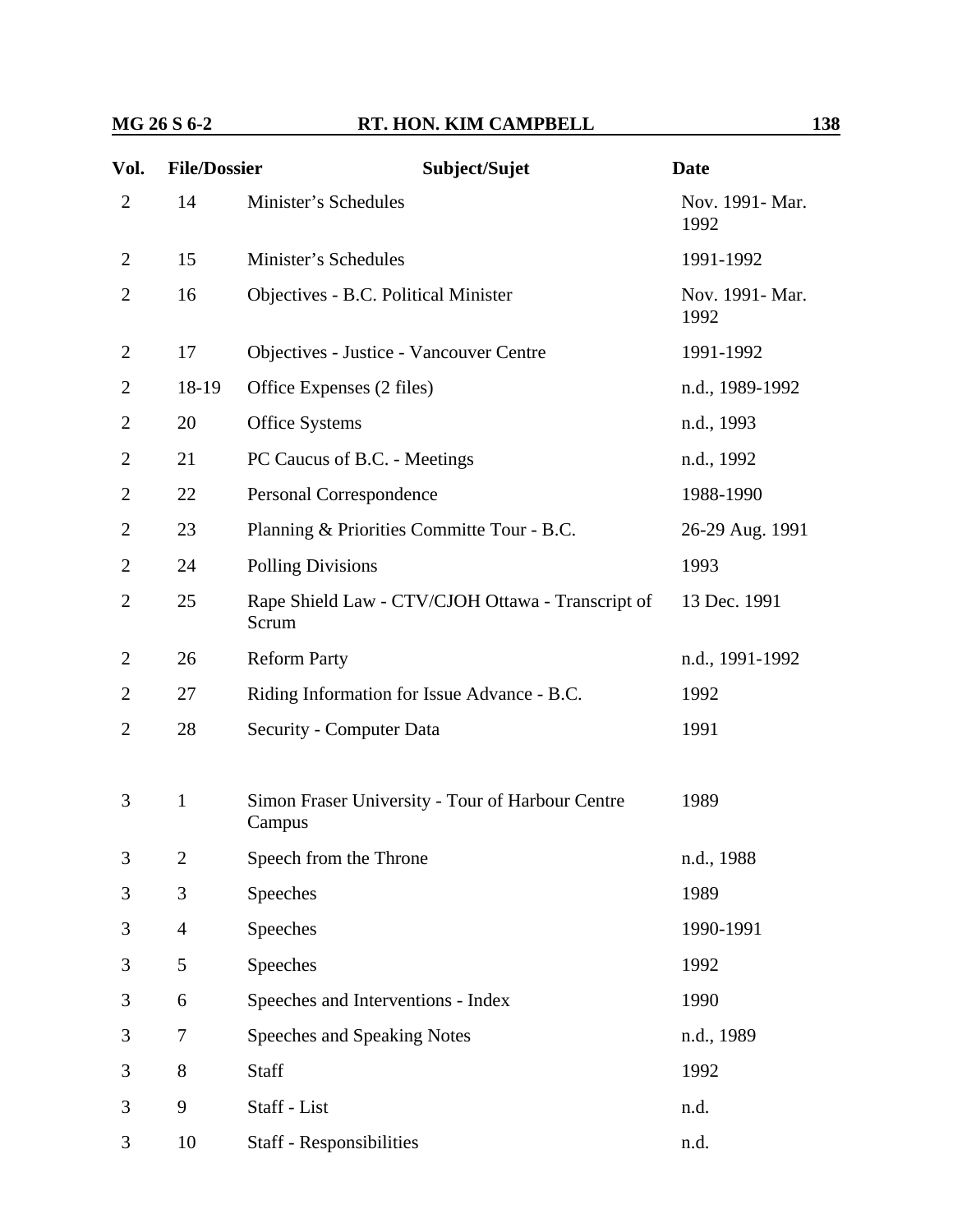| Vol. | <b>File/Dossier</b> | Subject/Sujet                                                          | <b>Date</b>      |
|------|---------------------|------------------------------------------------------------------------|------------------|
| 3    | 11                  | Staff - Responsibilities                                               | 1992             |
| 3    | 12                  | <b>Staff Retreat</b>                                                   | 1992             |
| 3    | $13 - 14$           | Staff Retreat (2 files)                                                | n.d., 1993       |
| 3    | 15                  | Staff Retreat - Agenda                                                 | 1991             |
| 3    | 16                  | <b>Staff Retreat - April Retreat</b>                                   | n.d.             |
| 3    | 17                  | <b>Staff Training Session</b>                                          | n.d., 1992       |
| 3    | 18                  | <b>Vancouver Centre</b>                                                | n.d., 1992       |
| 3    | 19                  | <b>Vancouver Centre - Communications Plan</b>                          | 1992             |
| 3    | 20                  | Vancouver Centre - General                                             | n.d., 1990, 1992 |
| 3    | 21                  | Vancouver Centre - Grants                                              | 1992             |
| 3    | 22                  | Vancouver Centre - Paperflow System                                    | n.d., 1991       |
| 3    | 23                  | Vancouver Centre PC Association                                        | n.d., 1989-1990  |
| 3    | $24 - 25$           | Vancouver Centre - 1986 Analysis of Census Data<br>$(2 \text{ files})$ | n.d.             |
| 3    | $26 - 27$           | Vancouver Centre - 1986 Census Characteristics<br>$(2 \text{ files})$  | n.d.             |
| 3    | 28-29               | Vancouver Island Oil Spill (2 files)                                   | 1989             |
| 3    | 30                  | <b>Vancouver Museum</b>                                                | 1989             |
| 3    | 31                  | Voice Mail                                                             | 1991             |
| 3    | 32                  | West Coast Fisheries                                                   | 1969, 1988       |
| 3    | 33                  | Western Canada Wilderness Committee                                    | 1988             |
| 3    | 34                  | <b>Western Diversification Funding</b>                                 | 1989             |
| 3    | 35                  | Revenue Canada Building, Vancouver - Tender                            | 1989             |
| 3    | 36                  | Young Offenders Act                                                    | 1991             |

#### **Additional Subject Files**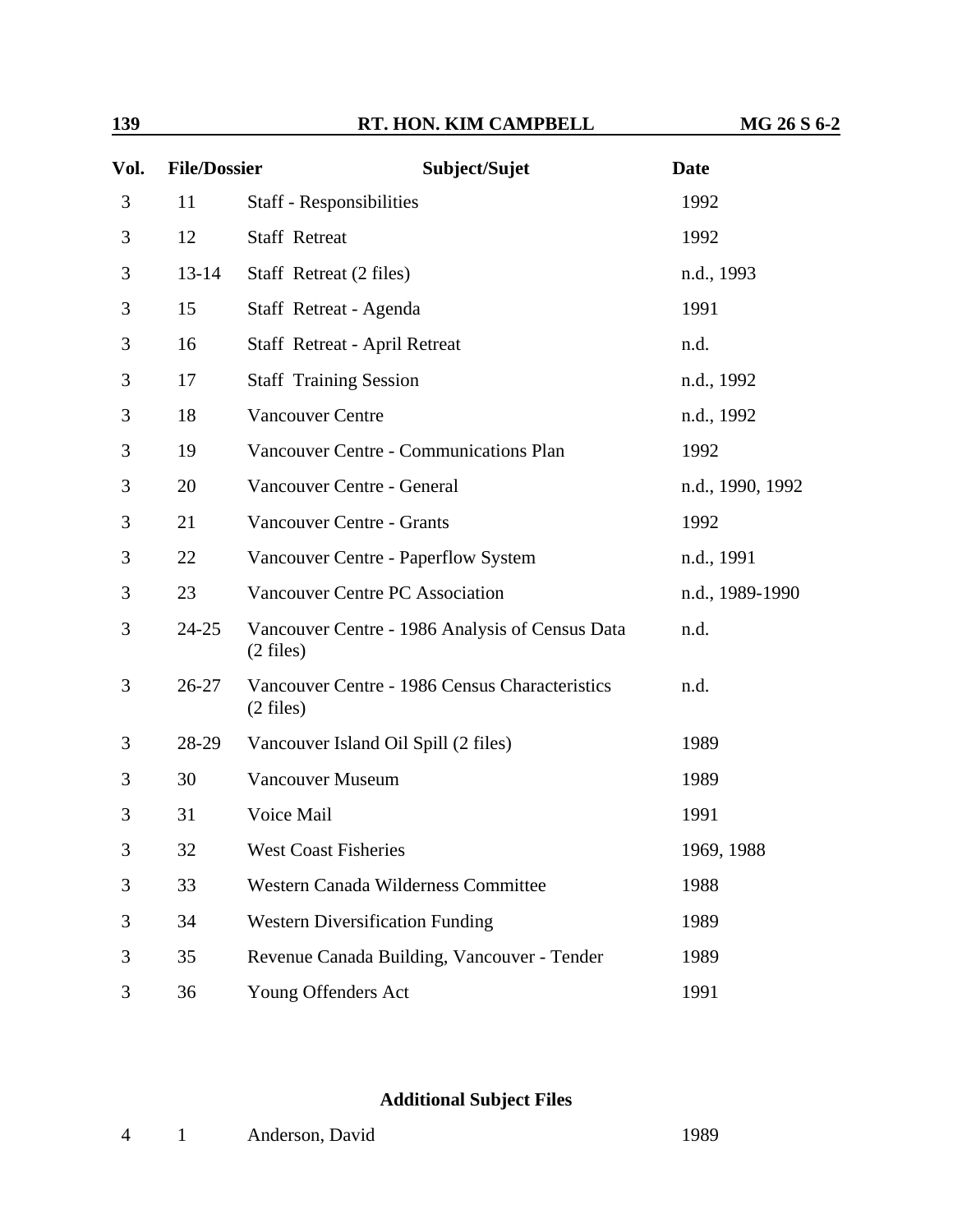| Vol.           | <b>File/Dossier</b> | Subject/Sujet                                       | <b>Date</b>     |
|----------------|---------------------|-----------------------------------------------------|-----------------|
| 4              | $\overline{2}$      | <b>AIDS</b>                                         | 1989-1990       |
| $\overline{4}$ | $3 - 4$             | Appointments (2 files)                              | 1986, 1989-1990 |
| 4              | $5 - 7$             | Articles (3 files)                                  | 1989-1993       |
| 4              | 8                   | Asia Pacific Initiative                             | 1988            |
| 4              | 9                   | Auditor General of British Columbia - Annual Report | 1989            |
| 4              | 10                  | <b>Barnston Island Ferry</b>                        | 1988-1991       |
| 4              | 11                  | Brief to the Citizens' Forum - Robert M. Clark      | 1991            |
| 4              | 12                  | British Columbia Binder                             | 1990            |
| 4              | 13                  | B.C. Budget                                         | 1990-1992       |
| 4              | 14                  | <b>B.C. Caucus Meeting</b>                          | Apr. 1989       |
| 4              | 15                  | <b>B.C. Caucus Meeting</b>                          | Aug. 1990       |
|                |                     |                                                     |                 |
| 5              | $\mathbf{1}$        | <b>B.C.</b> Clippings                               | 1989-1992       |
| 5              | $\overline{2}$      | <b>B.C. Council of Forest Industries</b>            | 1989            |
| 5              | 3                   | <b>B.C.</b> Environment                             | 1989-1990       |
| 5              | $\overline{4}$      | <b>B.C. Forest Industry Conference</b>              | 1989            |
| 5              | $5-6$               | B.C. Government (2 files)                           | 1989-1992       |
| 5              | 7                   | B.C. - Haida / South Moresby                        | 1989-1991       |
| 5              | 8                   | <b>B.C.</b> Immigration                             | 1989            |
| 5              | 9                   | <b>B.C.</b> Joint Committee                         | 1991            |
| 5              | 10                  | <b>B.C.</b> - Justice Reform Committee              | 1988            |
| 5              | 11                  | <b>B.C.</b> Ministers                               | 1989-1991       |
| 5              | 12                  | <b>B.C. Politics</b>                                | 1989-1991       |
| 5              | 13                  | B.C. - Polls                                        | 1989-1992       |
| 5              | 14                  | <b>B.C. Primorye Market Integration</b>             | [1992]          |
| 5              | 15                  | <b>B.C. Productivity Centre</b>                     | 1990            |
| 5              | 16                  | <b>B.C.</b> Projects                                | 1989            |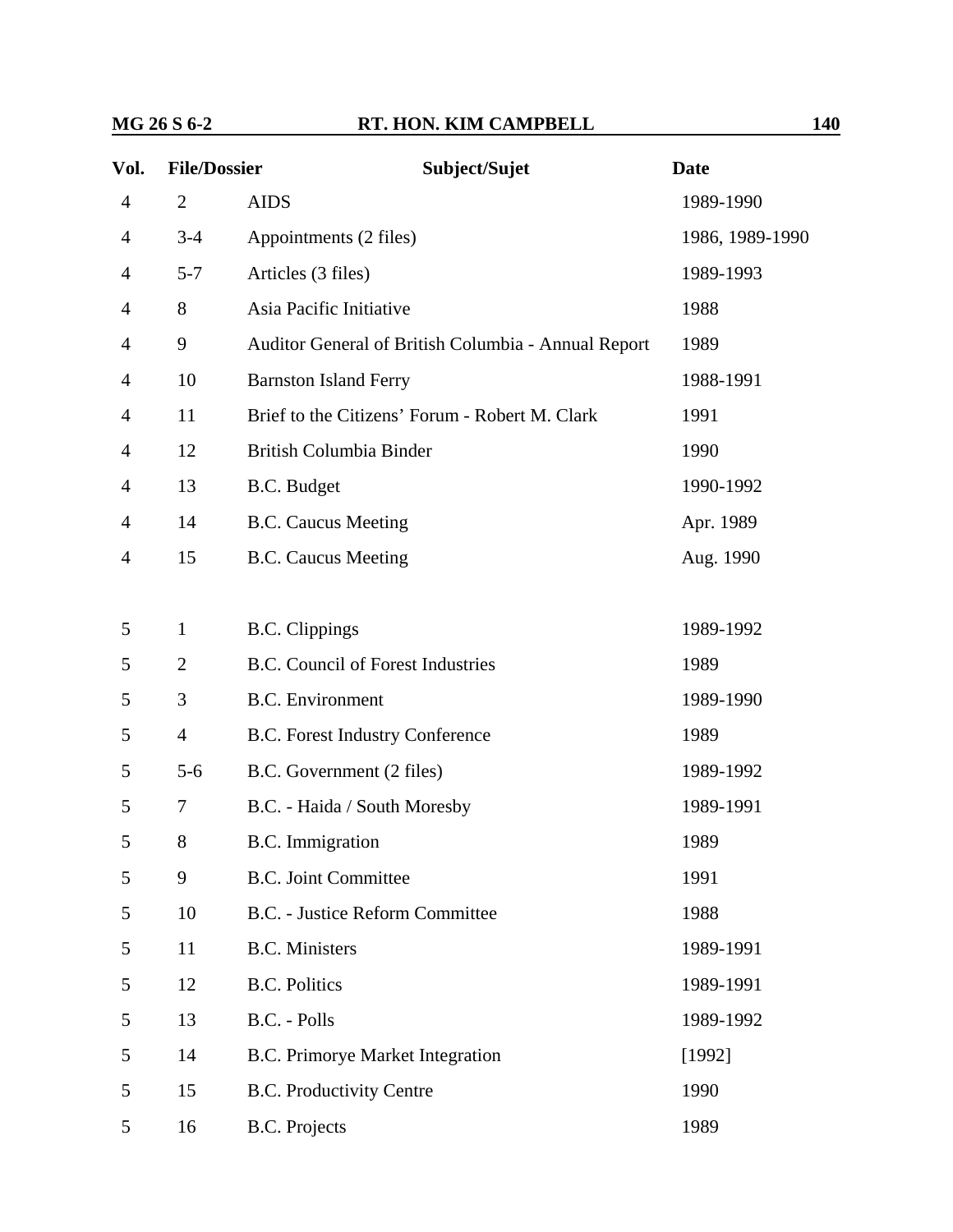| 141  |                          | RT. HON. KIM CAMPBELL                                 | MG 26 S 6-2 |
|------|--------------------------|-------------------------------------------------------|-------------|
| Vol. | <b>File/Dossier</b>      | Subject/Sujet                                         | <b>Date</b> |
| 5    | 17                       | B.C. Sports Hall of Fame and Museum                   | 1989-1990   |
| 5    | 18                       | <b>B.C.</b> Strategy                                  | 1990        |
| 5    | 19                       | <b>B.C.</b> Transportation                            | 1990        |
| 5    | 20                       | B.C. Vacancies & Expirations                          | [1992]      |
| 5    | 21                       | <b>CAATS</b> (Canadian Automated Air Traffic System)  | 1989        |
| 5    | 22                       | Camp, David                                           | 1989-1991   |
| 5    | 23                       | Campbell, Gordon                                      | 1989-1992   |
| 5    | 24                       | Canada - B.C. Council of Ministers                    | 1989        |
| 6    | $\mathbf{1}$             | Canada Day Events - Vancouver                         | 1991        |
| 6    | $\overline{2}$           | Canada Harbour Place                                  | 1989        |
| 6    | 3                        | Carney, Pat                                           | 1989        |
| 6    | $\overline{\mathcal{A}}$ | Child Health Research Report                          | 1992        |
| 6    | $5 - 6$                  | City of Vancouver (2 files)                           | 1989-1991   |
| 6    | 7                        | City of Vancouver Housing Plan                        | 1989        |
| 6    | 8                        | Clark, Prof. Robert                                   | 1992        |
| 6    | 9                        | Comox-Alberni Riding Association                      | 1989        |
| 6    | 10                       | Conference Calls                                      | 1990-1991   |
| 6    | 11                       | <b>Constituency - Vancouver Centre</b>                | 1988-1992   |
| 6    | 12                       | <b>Constituency Correspondence - Acknowledgements</b> | 1992        |
| 6    | 13                       | <b>Council of Ministers</b>                           | 1989        |
| 6    | 14                       | Denhoff, Eric                                         | 1989        |
| 6    | 15                       | Doak, James Crosland                                  | 1989-1992   |
| 6    | 16                       | D.O.C.                                                | 1989        |
| 6    | 17                       | ERDA (Economic and Regional Development<br>Agreement) | 1989        |
| 6    | 18                       | <b>Federal Organization Committee</b>                 | 1991        |
| 6    | 19                       | Fisheries Council of B.C.                             | 1989, 1992  |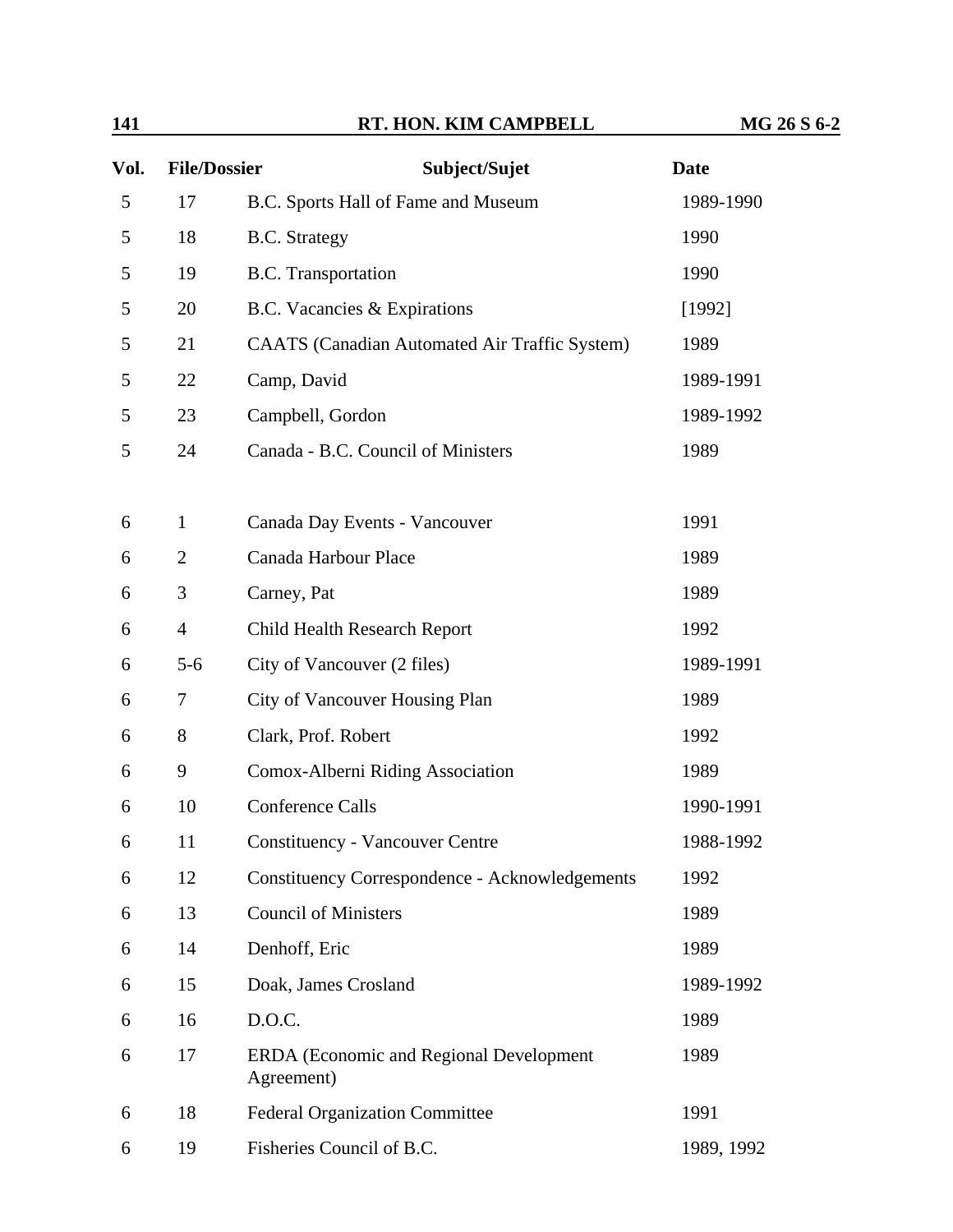## **MG 26 S 6-2 RT. HON. KIM CAMPBELL** 142

| Vol. | <b>File/Dossier</b> | Subject/Sujet                                     | <b>Date</b> |
|------|---------------------|---------------------------------------------------|-------------|
| 6    | 20                  | Forestry                                          | 1989        |
| 6    | 21                  | <b>Fraser River</b>                               | 1989-1991   |
| 6    | 22                  | Globe 90                                          | 1989-1990   |
| 6    | 23                  | Granville Island                                  | 1990        |
| 6    | 24                  | <b>Harbours and Ports</b>                         | 1988, 1992  |
| 6    | 25                  | <b>International Financial Centre - Vancouver</b> | 1989        |
| 6    | 26                  | Jericho Lands                                     | 1990        |
| 6    | 27                  | Johnston, Rita - Premier of B.C.                  | 1991-1992   |
| 6    | 28                  | Jukes, Christopher                                | 1989        |
| 6    | 29                  | Kelowna Airport                                   | 1990        |
| 6    | 30                  | <b>Kitsilano Sites</b>                            | 1989-1990   |
|      |                     |                                                   |             |
| 7    | $\mathbf{1}$        | Knott, Lyall                                      | 1989-1993   |
| 7    | $\overline{2}$      | Krell, Robert                                     | 1989-1991   |
| 7    | 3                   | MacDonald-Dettwiler                               | 1990        |
| 7    | $\overline{4}$      | MacKay, Donna - Vancouver Riding President        | 1992        |
| 7    | 5                   | Mining Association of B.C.                        | 1989        |
| 7    | 6                   | M.R.O. (Minister's Regional Office)               | 1989-1990   |
| 7    | 7                   | <b>National Campaign Meetings</b>                 | 1991-1992   |
| 7    | 8                   | Nordion / Terry Fox Foundation                    | 1991        |
| 7    | 9                   | Northern Frontier Development Inc.                | 1989        |
| 7    | 10                  | Ottawa Notebook #4                                | 1989        |
| 7    | 11                  | Pacific Region CIP Proposals                      | 1989        |
| 7    | 12                  | Polar 8 Icebreaker                                | 1989-1990   |
| 7    | 13                  | Port of Vancouver                                 | 1988-1989   |
| 7    | 14                  | <b>Preliminary Planning Outline</b>               | [1990]      |
| 7    | 15                  | <b>Press Releases</b>                             | 1992        |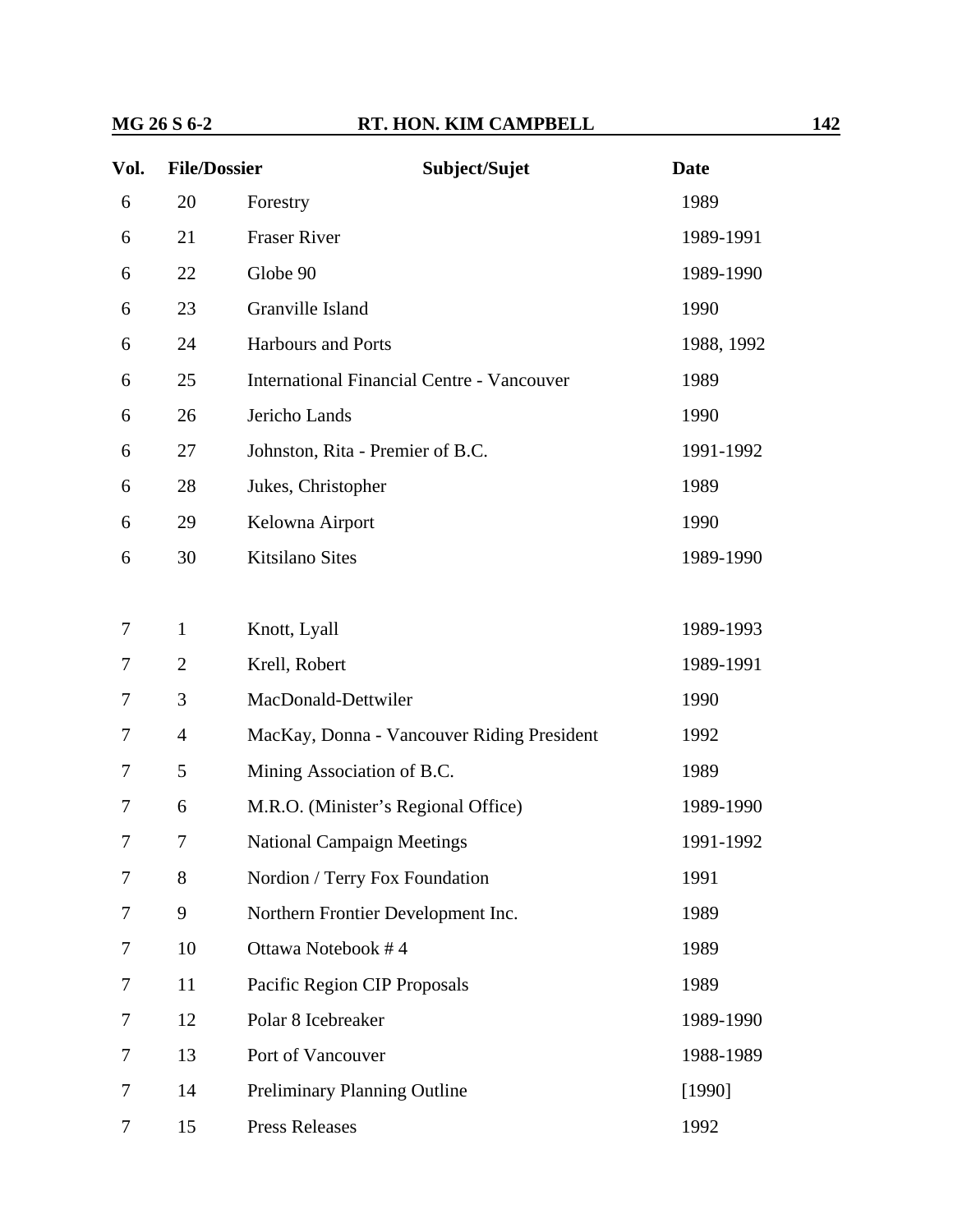| Vol. | <b>File/Dossier</b> | Subject/Sujet                                               | <b>Date</b> |
|------|---------------------|-------------------------------------------------------------|-------------|
| 7    | $16-17$             | Real Property Taxation Conference, Vancouver<br>$(2$ files) | 1989        |
| 7    | 18                  | <b>Salmon Stock</b>                                         | 1989        |
| 7    | 19                  | Science World                                               | 1989        |
| 7    | 20                  | Seniors                                                     | 1989        |
| 7    | 21                  | Shipbuilding                                                | 1990-1991   |
| 7    | 22                  | <b>Simon Fraser University</b>                              | 1990-1993   |
| 7    | 23                  | Smith, Brian                                                | n.d.        |
| 7    | 24                  | South Moresby                                               | 1990-1991   |
| 7    | 25                  | <b>Statistics - Vancouver</b>                               | 1990        |
| 7    | 26                  | <b>Steel Mill at Roberts Bank</b>                           | 1989        |
| 7    | 27                  | S.U.C.C.E.S.S.                                              | 1991        |
|      |                     |                                                             |             |
| 8    | $\mathbf{1}$        | The Round Table on Transportation                           | 1991        |
| 8    | $\overline{2}$      | The 500                                                     | 1989        |
| 8    | 3                   | University of B.C.                                          | 1990        |
| 8    | $\overline{4}$      | <b>Vancouver Airport</b>                                    | 1989        |
| 8    | 5                   | Vancouver as a Market for Insurance & Financial<br>Services | 1989        |
| 8    | 6                   | Vancouver Centre Dragon Boat Festival                       | 1989        |
| 8    | 7                   | <b>Vancouver Housing</b>                                    | 1988-1990   |
| 8    | 8                   | Vancouver - Immigration                                     | 1989        |
| 8    | 9                   | <b>Vancouver Non Profits</b>                                | [1989]      |
| 8    | 10                  | Vancouver Island Pipeline                                   | 1989        |
| 8    | 11                  | Vancouver Issues - For reading on plane                     | 1991        |
| 8    | 12                  | Vancouver Issues - Reading file                             | 1991        |
| 8    | 13                  | Vancouver Public Library                                    | 1990        |
| 8    | 14                  | Via Rail                                                    | 1989        |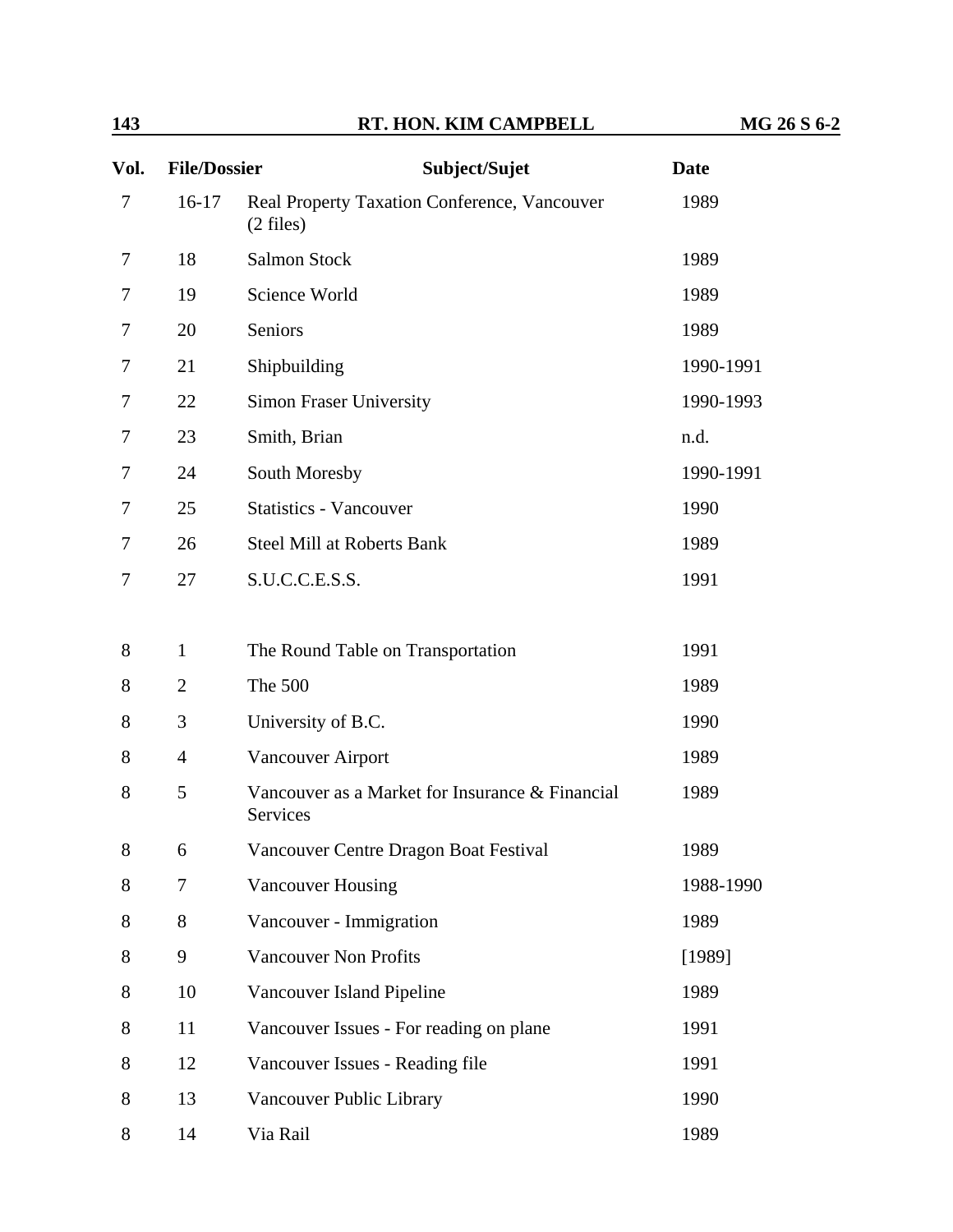## **MG 26 S 6-2 RT. HON. KIM CAMPBELL 144**

| Vol. | <b>File/Dossier</b> | Subject/Sujet                                                      | <b>Date</b> |
|------|---------------------|--------------------------------------------------------------------|-------------|
| 8    | 15                  | Viatag                                                             | 1989        |
| 8    | 16                  | Victoria Commonwealth Games Society Board of<br>Governors          | 1989        |
| 8    | 17                  | <b>Western Diversification</b>                                     | 1989-1990   |
| 8    | 18                  | <b>Western Ministers</b>                                           | 1989-1990   |
| 8    | 19                  | <b>West Point Grey</b>                                             | 1989        |
| 8    | 20                  | Wilson, Blair                                                      | 1989        |
| 8    | 21                  | Windy Craggy Project                                               | 1990        |
| 8    | 22                  | <b>Wolverine Tube</b>                                              | 1991        |
| 8    | 23                  | Women - Mediawatch                                                 | 1987-1988   |
| 8    | 24                  | Wong, Milton K.                                                    | 1990        |
| 8    | $25 - 26$           | YPO (Young Presidents' Organization) - Whistler '90<br>$(2$ files) | 1989-1990   |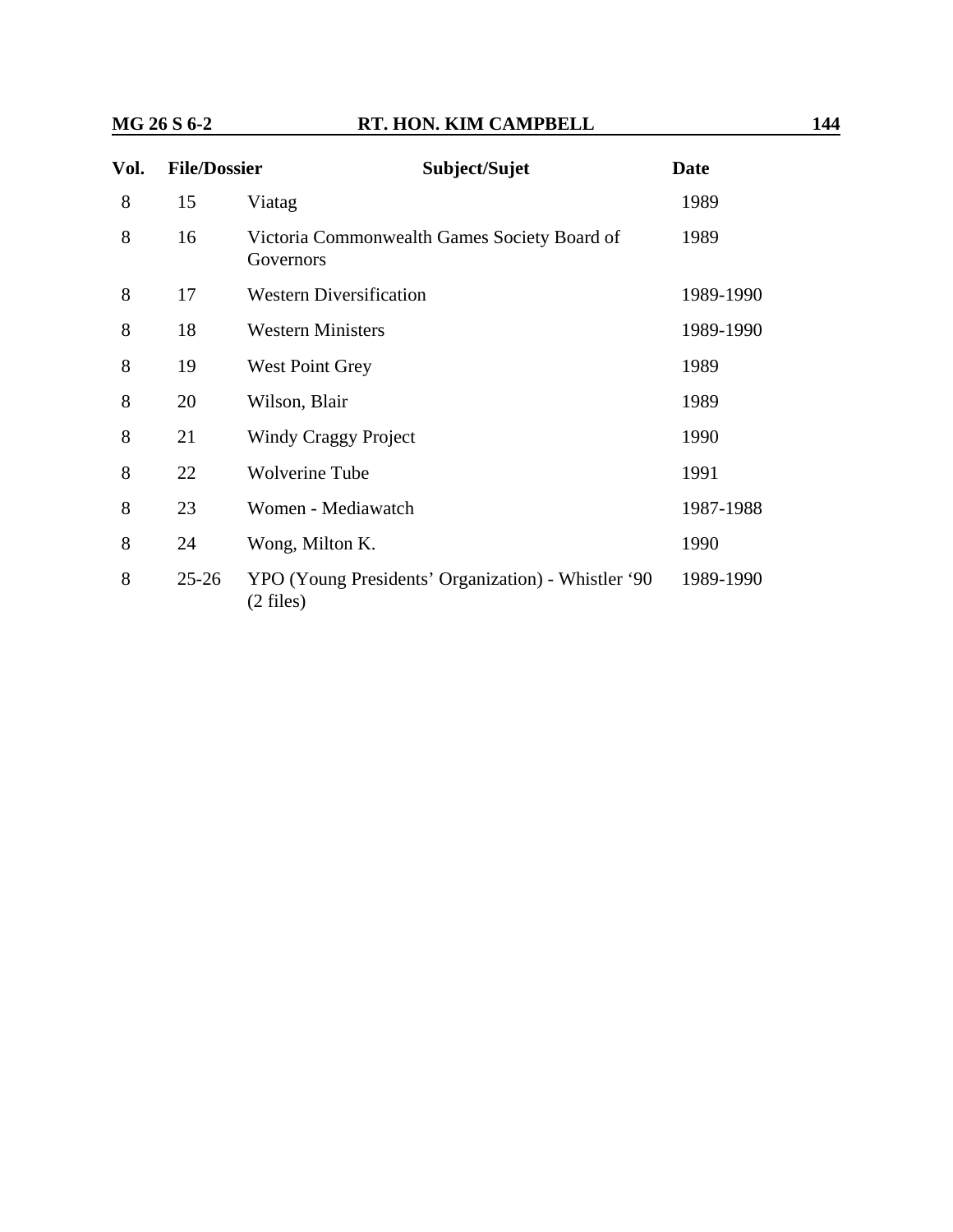## **MG 26 S 6**

# **CONSTITUENCY SERIES**

| <u>MG 26 S 6-3</u> |                   | <b>B.C. Issues Sub-Series</b>                   |                       |
|--------------------|-------------------|-------------------------------------------------|-----------------------|
|                    | Vol. File/Dossier | Subject/Sujet                                   | <b>Date</b>           |
| $\mathbf{1}$       | $1 - 2$           | B.C. Issues - B00230-B01956 - Vol. 1 (2 files)  | n.d., 1983, 1992-1993 |
| $\mathbf{1}$       | 3                 | B.C. Issues - B01959 - Vol. 2                   | 1993                  |
| $\mathbf{1}$       | $\overline{4}$    | B.C. Issues - B01959 - Vol. 3                   | 1993                  |
| $\mathbf{1}$       | 5                 | B.C. Issues - B01959 - Vol. 4                   | 1993                  |
| $\mathbf{1}$       | 6                 | B.C. Issues - B01959 - Vol. 6                   | 1993                  |
| $\mathbf{1}$       | 7                 | B.C. Issues - B01959 - Vol. 7                   | 1993                  |
| $\mathbf{1}$       | 8                 | B.C. Issues - B01959 - Vol. 8                   | 1993                  |
| $\mathbf{1}$       | 9                 | B.C. Issues - B01959 - Vol. 9                   | 1993                  |
| $\mathbf{1}$       | $10-12$           | B.C. Issues - B01986-B03800 - Vol. 5 (3 files)  | n.d., 1992-1993       |
| $\mathbf{1}$       | $13 - 15$         | B.C. Issues - B03801-B04990 - Vol. 10 (3 files) | n.d., 1992-1993       |
| $\mathbf{1}$       | $16-18$           | B.C. Issues - B05063-B06548 - Vol. 11 (3 files) | n.d., 1988, 1991-1993 |
| 1                  | $19-21$           | B.C. Issues - B06639-B07936 - Vol. 12 (3 files) | n.d., 1992-1993       |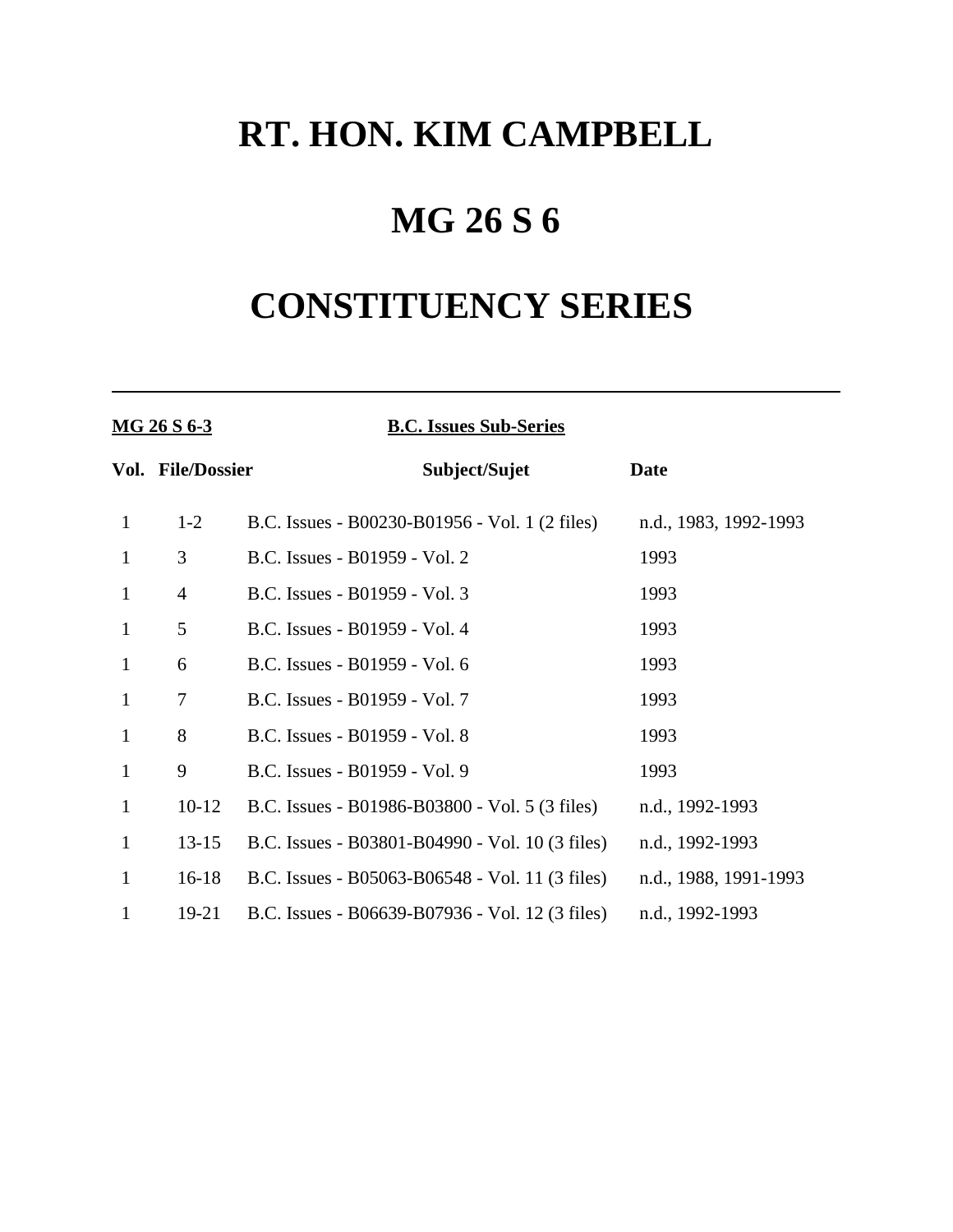# **MG 26 S 6**

# **CONSTITUENCY SERIES**

| <u>MG 26 S 6-4</u>            |                     |                 | <b>Minister's Regional Office Sub-series</b> |             |  |  |  |
|-------------------------------|---------------------|-----------------|----------------------------------------------|-------------|--|--|--|
| Vol.                          | <b>File/Dossier</b> |                 | Subject/Sujet                                | <b>Date</b> |  |  |  |
| <b>Nominal Correspondence</b> |                     |                 |                                              |             |  |  |  |
| $\mathbf{1}$                  | $\mathbf{1}$        | Correspondence  | $"A-B"$                                      | 1989-1990   |  |  |  |
| $\mathbf{1}$                  | $\mathfrak{2}$      | Correspondence: | " $C$ "                                      | 1989-1990   |  |  |  |
| $\mathbf{1}$                  | 3                   | Correspondence: | "D"                                          | 1989-1990   |  |  |  |
| $\mathbf{1}$                  | $\overline{4}$      | Correspondence: | "E-F"                                        | 1989-1990   |  |  |  |
| $\mathbf{1}$                  | 5                   | Correspondence: | "G-H"                                        | 1989-1990   |  |  |  |
| $\mathbf{1}$                  | 6                   | Correspondence: | $"I-K"$                                      | 1989-1990   |  |  |  |
| $\mathbf{1}$                  | $\tau$              | Correspondence: | $"L-M"$                                      | 1989-1990   |  |  |  |
| $\mathbf{1}$                  | 8                   | Correspondence: | "Mc-N"                                       | 1989-1990   |  |  |  |
| $\mathbf{1}$                  | 9                   | Correspondence: | "O-S"                                        | 1989-1990   |  |  |  |
| $\mathbf{1}$                  | 10                  | Correspondence: | "T-V"                                        | 1989-1990   |  |  |  |
| $\mathbf{1}$                  | 11                  | Correspondence: | $"W-Z"$                                      | 1989-1990   |  |  |  |
| $\mathbf{1}$                  | $12 - 18$           | Correspondence: | "A-G" (7 files)                              | 1990-1992   |  |  |  |
|                               |                     |                 |                                              |             |  |  |  |
| $\overline{2}$                | $1 - 7$             | Correspondence: | "H-O" (7 files)                              | 1990-1992   |  |  |  |
| $\overline{2}$                | $8 - 13$            | Correspondence: | "P-Z" $(6$ files)                            | 1990-1992   |  |  |  |
| $\overline{2}$                | 14                  | Correspondence: | "A-D"                                        | 1992-1993   |  |  |  |
| $\overline{2}$                | 15                  | Correspondence: | $"E-J"$                                      | 1992-1993   |  |  |  |
| $\overline{2}$                | 16                  | Correspondence: | "K-S"                                        | 1992-1993   |  |  |  |
| $\overline{2}$                | 17                  | Correspondence: | $T-Z''$                                      | 1992-1993   |  |  |  |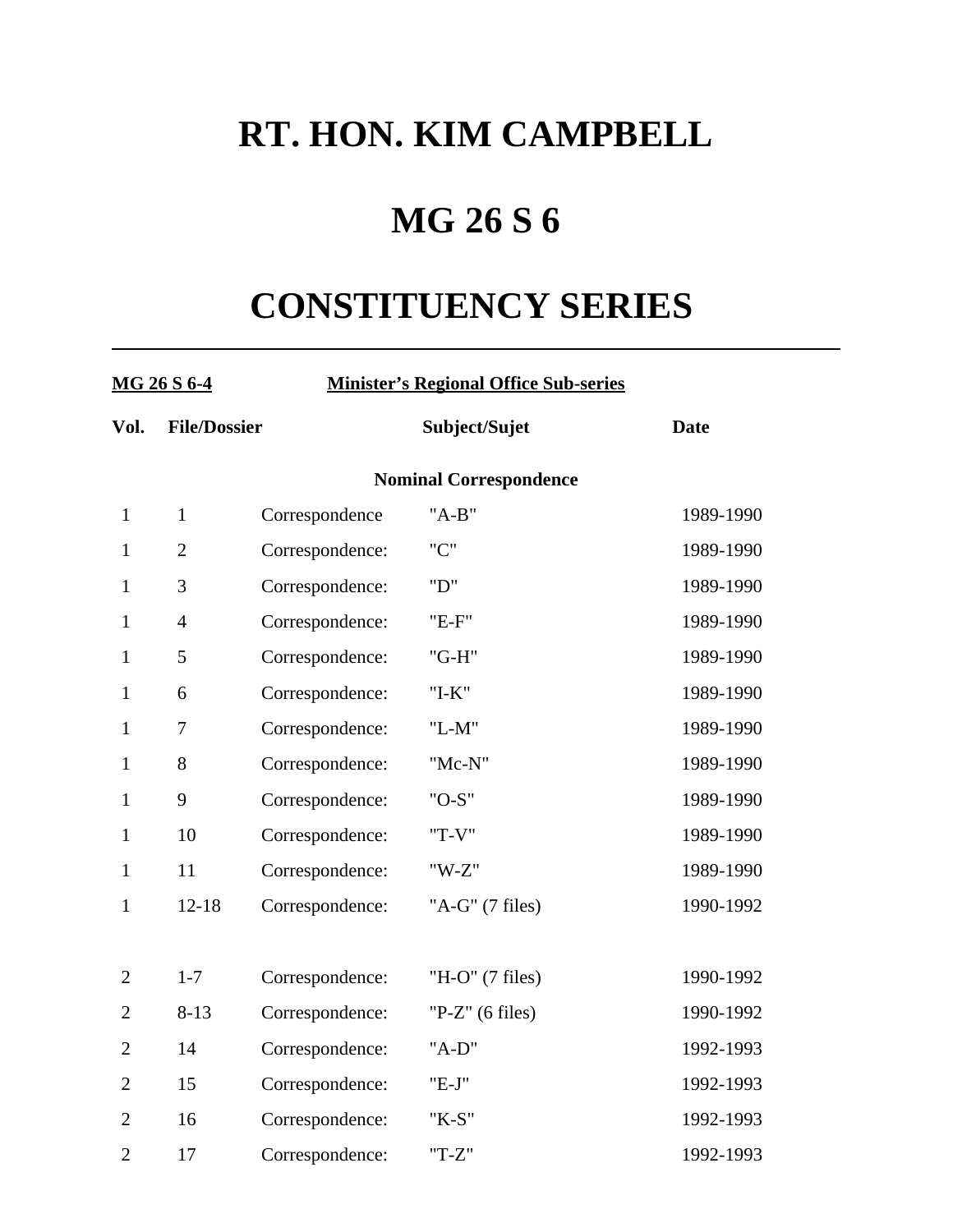| 147            |                     | RT. HON. KIM CAMPBELL                        | MG 26 S 6-4     |
|----------------|---------------------|----------------------------------------------|-----------------|
| Vol.           | <b>File/Dossier</b> | Subject/Sujet                                | Date            |
| 2              | 18                  | "A-F"<br>Correspondence:                     | 1993            |
| $\overline{2}$ | 19                  | "G-M"<br>Correspondence:                     | 1993            |
| 2              | 20                  | "Mc-Z"<br>Correspondence:                    | 1993            |
|                |                     |                                              |                 |
| 3              | $1 - 7$             | Minister's Regional Office ("MRO") (7 files) | n.d., 1990-1991 |
| 3              | $8 - 16$            | "MRO" (9 files)                              | n.d., 1991-1992 |
| 3              | 17-19               | "MRO" (3 files)                              | 1993            |
| 3              | 20                  | "MRO" - Grants and Funding                   | 1992-1993       |

### **Speeches**

| $\overline{4}$ | $\mathbf{1}$   | Speeches | 1986             |
|----------------|----------------|----------|------------------|
| $\overline{4}$ | $\overline{2}$ | Speeches | 1988             |
| $\overline{4}$ | $\mathfrak{Z}$ | Speeches | May 1989         |
| $\overline{4}$ | $\overline{4}$ | Speeches | <b>June 1989</b> |
| $\overline{4}$ | 5              | Speeches | <b>July 1989</b> |
| $\overline{4}$ | 6              | Speeches | Oct. 1989        |
| $\overline{4}$ | 7              | Speeches | Dec. 1989        |
| $\overline{4}$ | $8\,$          | Speeches | March 1990       |
| $\overline{4}$ | 9              | Speeches | May 1990         |
| $\overline{4}$ | 10             | Speeches | Aug. 1990        |
| $\overline{4}$ | 11             | Speeches | Sept. 1990       |
| $\overline{4}$ | 12             | Speeches | Oct. 1990        |
| $\overline{4}$ | 13             | Speeches | Nov. 1990        |
| $\overline{4}$ | 14             | Speeches | Dec. 1990        |
| $\overline{4}$ | 15             | Speeches | Jan. 1991        |
| $\overline{4}$ | 16             | Speeches | Feb. 1991        |
| $\overline{4}$ | 17             | Speeches | Aug. 1991        |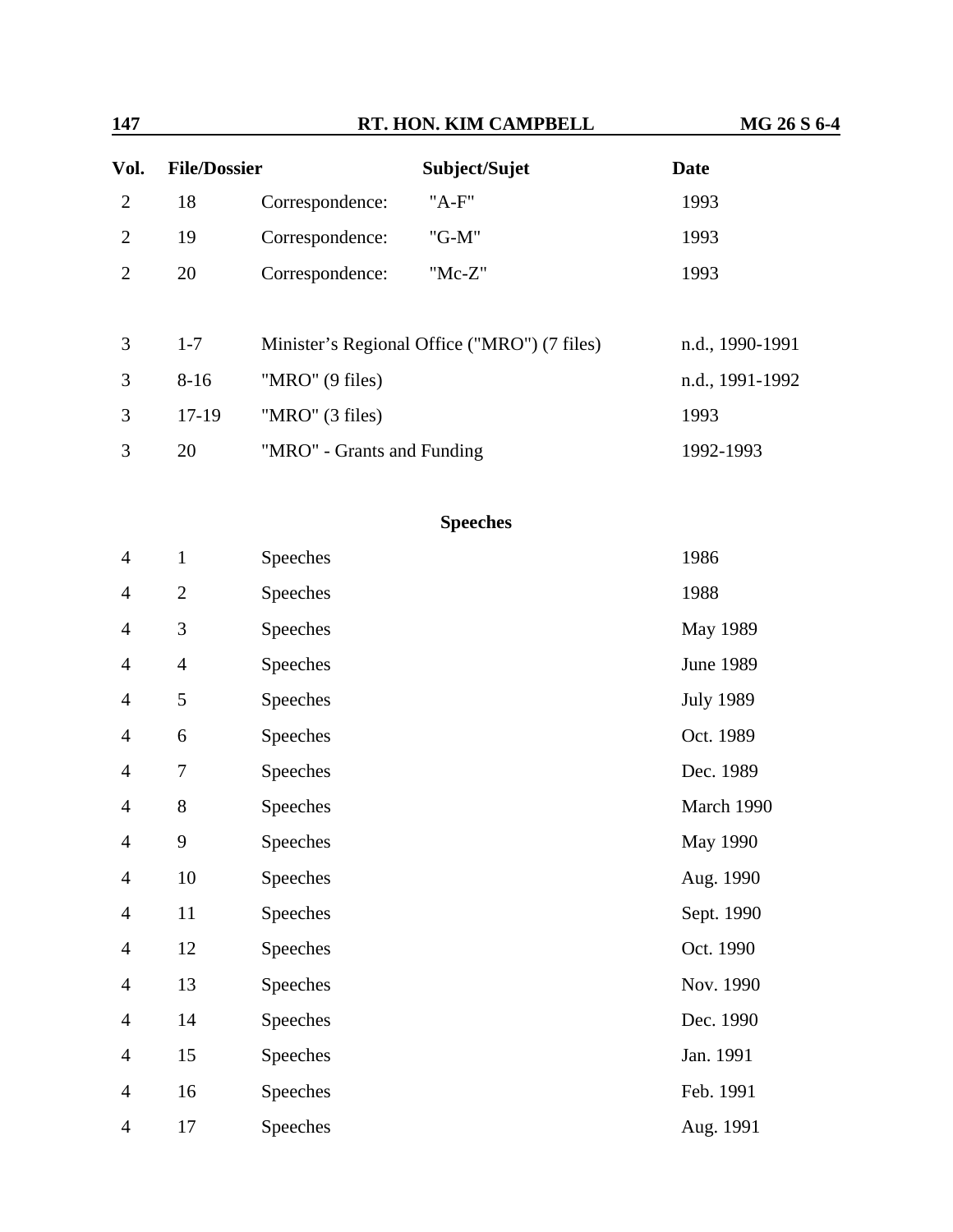| Vol.           | <b>File/Dossier</b> |          | Subject/Sujet | <b>Date</b>      |
|----------------|---------------------|----------|---------------|------------------|
| $\overline{4}$ | 18                  | Speeches |               | Sept. 1991       |
| $\overline{4}$ | 19                  | Speeches |               | Oct. 1991        |
| $\overline{4}$ | 20                  | Speeches |               | Nov. 1991        |
| $\overline{4}$ | 21                  | Speeches |               | Nov. 1991        |
| $\overline{4}$ | 22                  | Speeches |               | Dec. 1991        |
| $\overline{4}$ | 23                  | Speeches |               | Jan. 1992        |
| $\overline{4}$ | 24                  | Speeches |               | Feb. 1992        |
| 4              | 25                  | Speeches |               | Apr. 1992        |
| $\overline{4}$ | 26                  | Speeches |               | May 1992         |
| $\overline{4}$ | 27                  | Speeches |               | <b>June 1992</b> |
| $\overline{4}$ | 28                  | Speeches |               | <b>July 1992</b> |
| $\overline{4}$ | 29                  | Speeches |               | Aug. 1992        |
| 4              | 30                  | Speeches |               | Sept. 1992       |
| $\overline{4}$ | 31                  | Speeches |               | Oct. 1992        |
| $\overline{4}$ | 32                  | Speeches |               | Jan. 1993        |
| $\overline{4}$ | 33                  | Speeches |               | Feb. 1993        |
| $\overline{4}$ | 34                  | Speeches |               | March 1993       |
| $\overline{4}$ | 35                  | Speeches |               | June 1993        |
| $\overline{4}$ | 36                  | Speeches |               | Aug. 1993        |

### **Additional Material: Overhead Transparencies re: Staff Retreat**

| 5 |                             | Staff Retreat, 8-9 May 1991 - Agenda                                  | 1991 |
|---|-----------------------------|-----------------------------------------------------------------------|------|
| 5 | $\mathcal{D}_{\mathcal{L}}$ | Staff Retreat, 1-2 November, 1991 - Agenda                            | 1991 |
| 5 | $3-4$                       | Staff Retreat, 1-2 November, 1991 - Objectives<br>$(2 \text{ files})$ | 1991 |
| 5 | $5 - 24$                    | Staff Retreat (20 files)                                              | 1991 |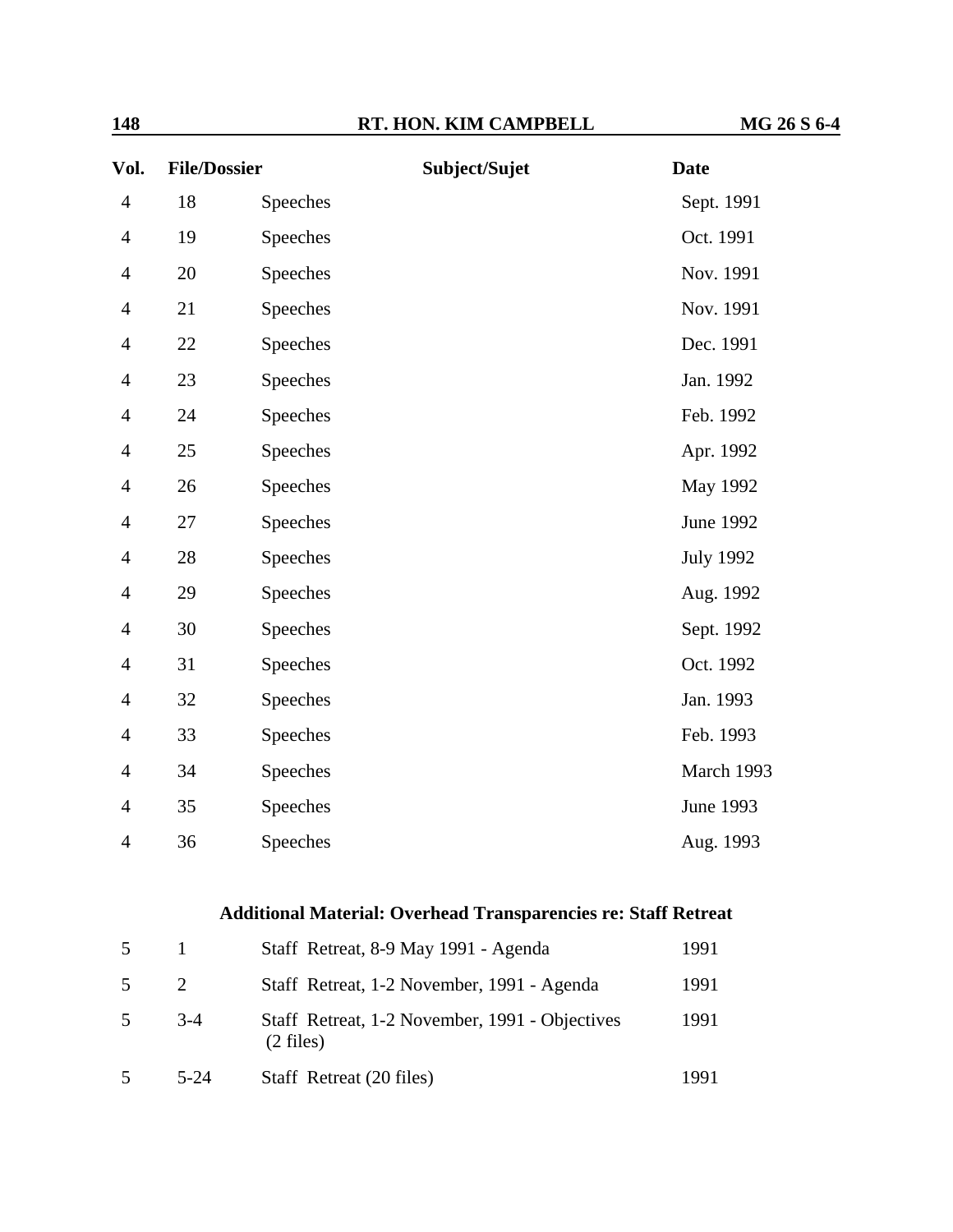# **MG 26 S 7**

# **SCHEDULING SERIES**

### **MG 26 S 7**

| Vol.         | <b>File/Dossier</b> | Subject/Sujet                                                                                               | <b>Date</b> |
|--------------|---------------------|-------------------------------------------------------------------------------------------------------------|-------------|
|              |                     | <b>Events</b>                                                                                               |             |
| $\mathbf{1}$ | $\mathbf{1}$        | Meeting with Ian Scott - May 4, 1990                                                                        | 1990        |
| $\mathbf{1}$ | $\overline{2}$      | Canadian Bar Association - May 9, 1990                                                                      | 1990        |
| $\mathbf{1}$ | 3                   | Meeting with Susan Milliken, Director of S.C.R.A.P.S.<br>- May 11, 1990                                     | 1990        |
| $\mathbf{1}$ | $\overline{4}$      | Meeting with the National Action Committee on the<br>Status of Women - May 13, 1990                         | 1990        |
| 1            | 5                   | Winnipeg Meech Lake Event - May 14, 1990                                                                    | 1990        |
| $\mathbf{1}$ | 6                   | BID-B.C. (Business and Industry Development<br>Association - British Columbia) Conference - May 15,<br>1990 | 1990        |
| $\mathbf{1}$ | 7                   | B.C. Trip and Call to the Bar of Ontario - May 15-25,<br>1990                                               | 1990        |
| 1            | 8                   | Meeting with Les Little - May 16, 1990                                                                      | 1990        |
| $\mathbf{1}$ | 9                   | Meeting with Mayor George Ferguson and Alderman<br>Judy Higginbottom - May 16, 1990                         | 1990        |
| $\mathbf{1}$ | 10                  | Meeting with Scott Thorkelson - May 24, 1990                                                                | 1990        |
| $\mathbf{1}$ | 11                  | Ministerial meeting with the National Aboriginal<br>Leaders - May 28, 1990                                  | 1990        |
| $\mathbf{1}$ | 12                  | Blue Circle Reception - May 31, 1990                                                                        | 1990        |
| $\mathbf{1}$ | 13                  | Annual General Meeting - June 1-3, 1990                                                                     | 1990        |
| $\mathbf{1}$ | 14                  | PC Convention - June 1-3, 1990                                                                              | 1990        |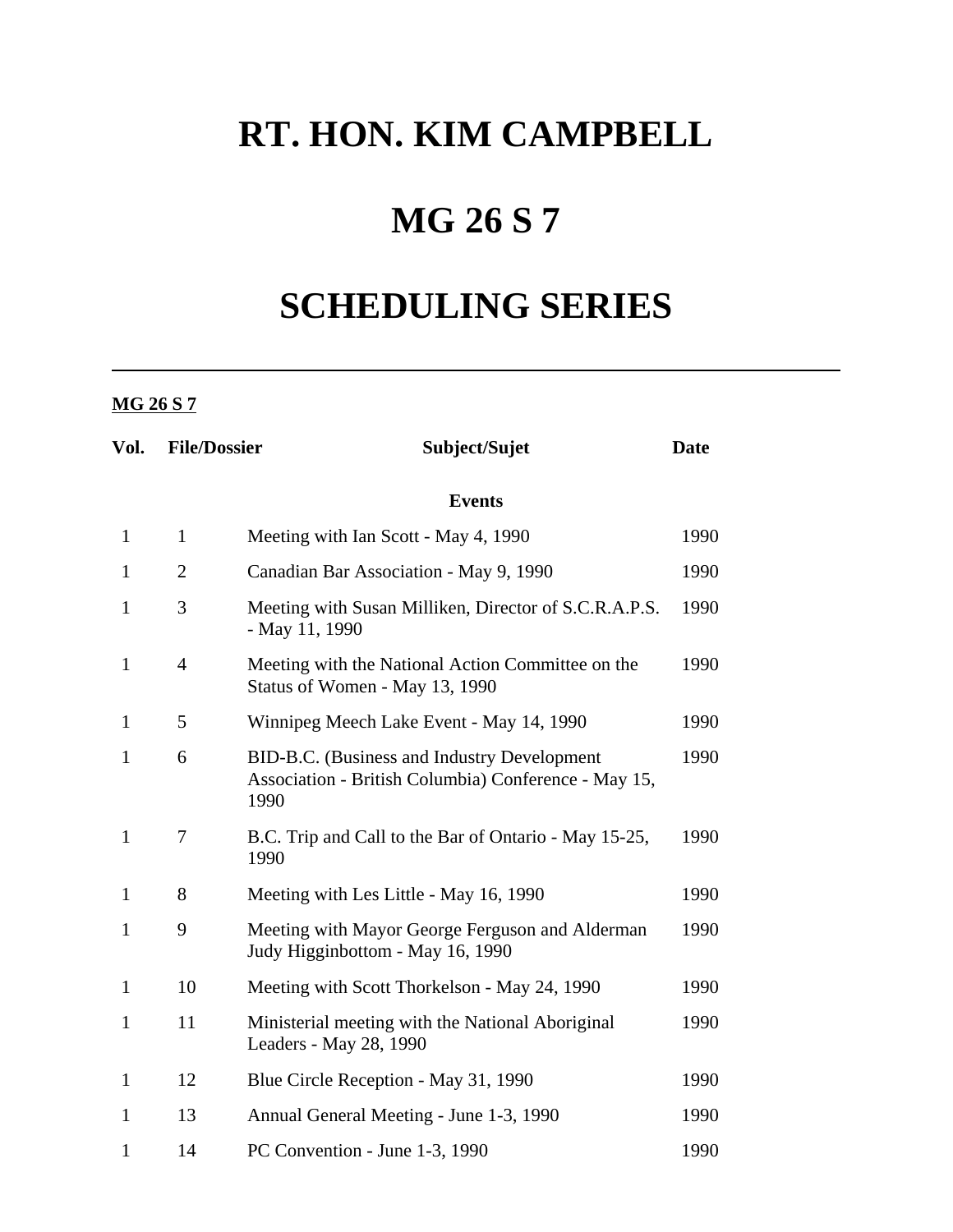### **MG 26 S -7 RT. HON. KIM CAMPBELL** 150

| Vol.         | <b>File/Dossier</b> | Subject/Sujet                                                              | <b>Date</b> |
|--------------|---------------------|----------------------------------------------------------------------------|-------------|
| $\mathbf{1}$ | 15                  | Meeting with Eric Denhoff - June 20, 1990                                  | 1990        |
| $\mathbf{1}$ | 16                  | Dinner in Honour of Chief Justice Dickson - June 20,<br>1990               |             |
| $\mathbf{1}$ | 17                  | Retirement reception for Shirley Tucker Parks - June<br>21, 1990           |             |
| 1            | 18                  | Meeting with John Brewin - June 27, 1990                                   | 1990        |
| 1            | 19                  | Agenda - June 28-July 2, 1990                                              | 1990        |
| $\mathbf{1}$ | 20                  | Swearing-in of the Chief Justice - July 3, 1990                            | 1990        |
| $\mathbf{1}$ | 21                  | Itinerary for Montreal trip - July 4, 1990                                 | 1990        |
| 1            | 22                  | Schedules - July 6-11, 1990                                                | 1990        |
| $\mathbf{1}$ | 23                  | Meeting re: Gender Initiative - August 17, 1990                            | 1990        |
| $\mathbf{1}$ | 24                  | Luncheon meeting with Lowell Murray                                        | 1990        |
| $\mathbf{1}$ | 25                  | Meeting with Robert Jadis, Head of Security of PCO -<br>August 27, 1990    | 1990        |
| $\mathbf{1}$ | 26                  | The Canadian Judicial Council's Annual Meeting<br>Dinner - August 28, 1990 | 1990        |
| $\mathbf{1}$ | 27                  | Meeting with Minister Weisgerber and Eric Denhoff -<br>September 20, 1990  |             |
| $\mathbf{1}$ | 28                  | Women's Law Association of Ontario - September 20,<br>1990                 |             |
| 1            | 29                  | Meeting with Gerald Friesen - October 5, 1990                              | 1990        |
| $\mathbf{1}$ | 30                  | Meeting with Marie Gibeau, M.P. - October 10, 1990                         | 1990        |
| 1            | 31                  | Meeting with Minister McKnight - October 10, 1990                          | 1990        |
| $\mathbf{1}$ | 32                  | Meeting with representatives of MacMillan Bloedel -<br>October 15, 1990    | 1990        |
| 1            | 33                  | Meeting with N. Spector - October 16, 1990                                 | 1990        |
| 1            | 34                  | CBC Radio/Morningside - October 16, 1990                                   | 1990        |
| $\mathbf{1}$ | 35                  | Meeting with Attorney General of the United States -<br>October 17, 1990   | 1990        |
| $\mathbf{1}$ | 36                  | P.C. Association of Scarborough Centre - October 17,<br>1990               | 1990        |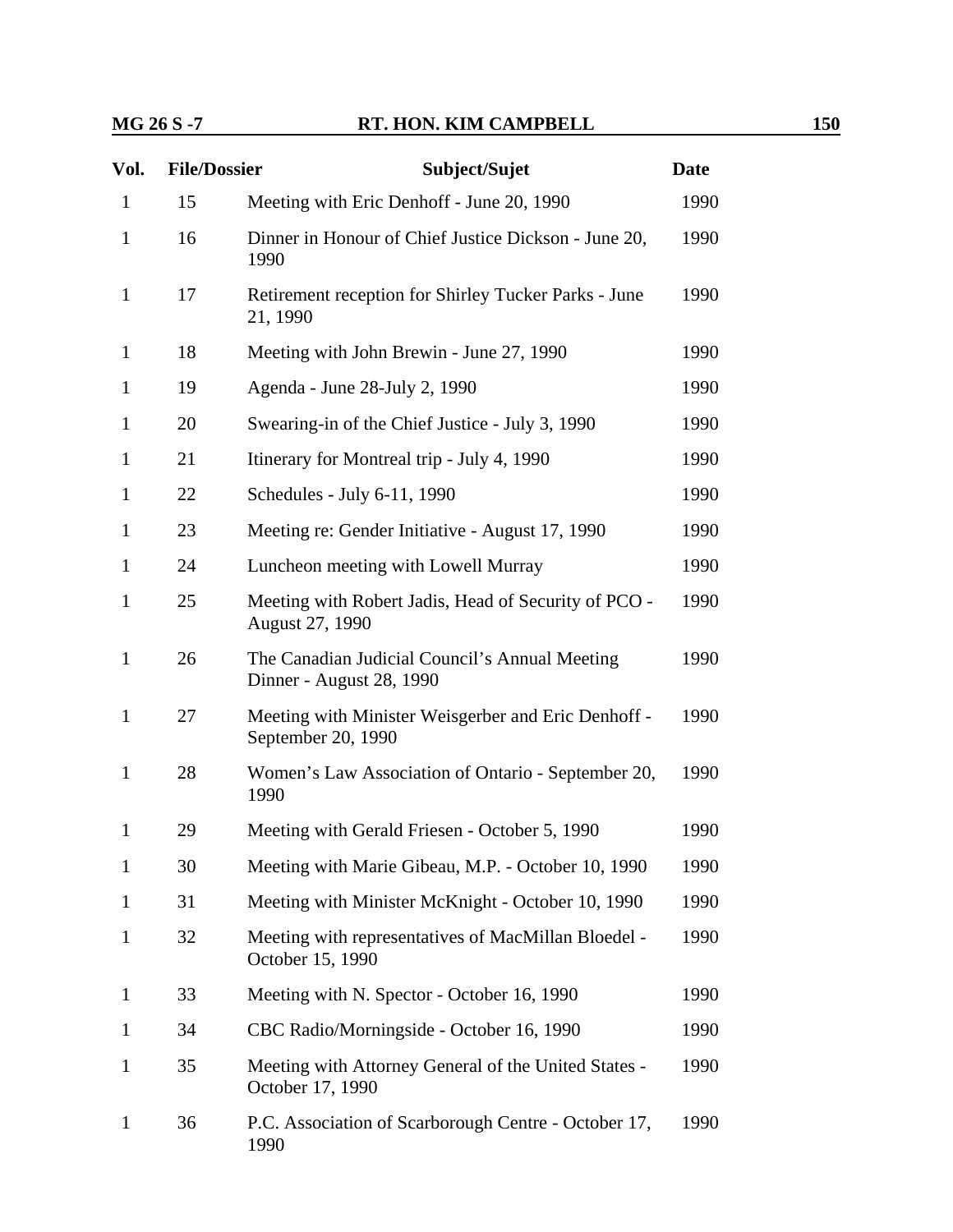| Vol.           | <b>File/Dossier</b> | Subject/Sujet                                                                               | <b>Date</b> |  |
|----------------|---------------------|---------------------------------------------------------------------------------------------|-------------|--|
| $\mathbf{1}$   | 37                  | Trip to Edmonton - October 17-18, 1990                                                      | 1990        |  |
| $\mathbf{1}$   | 38                  | Annual General Meeting - PC Association of Simcoe<br>Centre - October 24, 1990              |             |  |
| $\mathbf{1}$   | 39                  | Meeting with Wayne Chapman, President of the<br>Canadian Bar Association - October 30, 1990 |             |  |
| $\mathbf{1}$   | 40                  | Ontario Advocates Society Dinner - November 2, 1990                                         | 1990        |  |
| $\mathbf{1}$   | 41                  | Société franco-manitobaine - November 3, 1990                                               | 1990        |  |
| 1              | 42                  | Itineraries - November 2-3, 1990                                                            | 1990        |  |
| $\mathbf{1}$   | 43                  | Canadian Bar Association Charter Seminar in Montreal<br>- November 22, 1990                 | 1990        |  |
| $\mathbf{1}$   | 44                  | Ross Belsher fundraiser - November 23, 1990                                                 | 1990        |  |
| 1              | 45                  | Schedules - November 22-25, 1990                                                            | 1990        |  |
| $\mathbf{1}$   | 46                  | Meeting with Allan Bromley - November 29, 1990                                              |             |  |
| $\overline{2}$ | $\mathbf{1}$        | Meeting with judges re: Courtois Report -<br>November 29, 1990                              | 1990        |  |
| $\overline{2}$ | $\overline{2}$      | "Portraits" Reception with photographer Barbara<br>Woodley - November 30, 1990              |             |  |
| $\overline{2}$ | 3                   | Hon. Mary Collins fundraising reception -<br>November 30, 1990                              |             |  |
| $\overline{2}$ | $\overline{4}$      | Western Judicial Education Centre strategy planning<br>meeting - December 1, 1990           | 1990        |  |
| $\overline{2}$ | 5                   | Federal Organization Committee meeting -<br>December 1, 1990                                | 1990        |  |
| 2              | 6                   | Toronto trip - Background - January 10-11, 1991                                             | 1991        |  |
| 2              | 7                   | Meeting with Senator Flynn - January 29, 1991                                               | 1991        |  |
| 2              | 8                   | Meeting with Wayne Chapman - February 19, 1991                                              |             |  |
| 2              | 9                   | Meeting with Bill Casey - February 27, 1991                                                 |             |  |
| 2              | 10                  | Dinner with Southam fellows - February 27, 1991                                             |             |  |
| $\overline{2}$ | 11                  | Meeting with Real Estate Board of Greater Vancouver<br>- March 13, 1991                     | 1991        |  |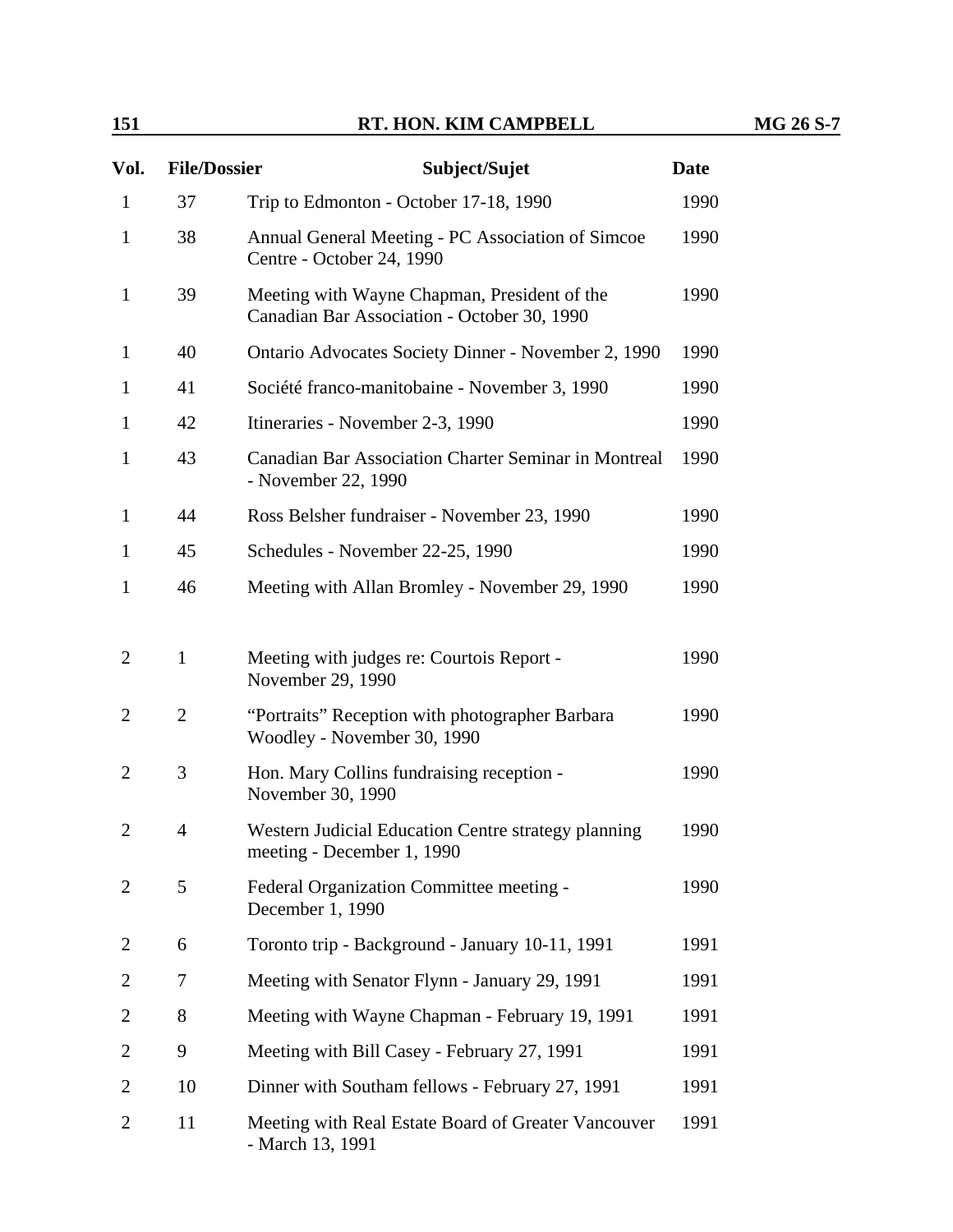### **MG 26 S -7 RT. HON. KIM CAMPBELL 152**

| Vol.           | <b>File/Dossier</b> | Subject/Sujet                                                                                   | <b>Date</b> |
|----------------|---------------------|-------------------------------------------------------------------------------------------------|-------------|
| $\overline{2}$ | 12                  | Meeting with Tom Culham (Council of Forest<br>Industries) - March 15, 1991                      | 1991        |
| 2              | 13                  | Vancouver Centre Policy Conference - March 16, 1991                                             | 1991        |
| $\overline{2}$ | 14                  | London West fundraising event - March 21, 1991                                                  | 1991        |
| $\overline{2}$ | 15                  | Dinner in honour of Justice Frank Iacobucci - April 9,<br>1991                                  | 1991        |
| $\overline{2}$ | 16                  | 500 Club National Conference - April 11-12, 1991                                                | 1991        |
| $\overline{2}$ | 17                  | Visit to Quebec City - April 12-13, 1991                                                        | 1991        |
| $\overline{2}$ | 18                  | Meeting with Carmen Brown (winner of C.B.A.<br>National Law Day essay contest) - April 17, 1991 | 1991        |
| 2              | 19                  | Trip to Washington - April 20-24, 1991                                                          | 1991        |
| $\overline{2}$ | 20                  | POLAJ's 10th anniversary ceremony - April 25, 1991                                              | 1991        |
| $\overline{2}$ | 21                  | "Women towards the millennium" - May 3-5 1991                                                   | 1991        |
| $\overline{2}$ | 22                  | Annual General Meeting, Wellington Grey Dufferin<br>Simcoe - May 16, 1991                       | 1991        |
| 2              | 23                  | Conference on women's issues - May 27, 1991                                                     | 1991        |
| $\overline{2}$ | 24                  | Big City Mayors meeting - May 29, 1991                                                          | 1991        |
| $\overline{2}$ | 25                  | Fundraising dinner, Etobicoke-Lakeshore - May 30,<br>1991                                       | 1991        |
| $\overline{2}$ | 26                  | Meeting with PCO officials - June 13, 1991                                                      | 1991        |
| $\overline{2}$ | 27                  | Meeting with Martine Galibois-Barss - June 14, 1991                                             | 1991        |
| 2              | 28                  | Trip to St-Jean-sur-Richelieu - July 14-21, 1991                                                | 1991        |
| 2              | 29                  | Memorial service for the Hon. Jean Beetz - October<br>16, 1991                                  | 1991        |
| $\overline{2}$ | 30                  | Trip to Vancouver - October 17-19, 1991                                                         | 1991        |
| 2              | 31                  | Meeting with Dr. Glenda Simms - October 23, 1991                                                | 1991        |
| 2              | 32                  | Dave Laundy visit - October 24, 1991                                                            | 1991        |
| $\overline{2}$ | 33                  | Mississauga East P.C. Association - October 24, 1991                                            | 1991        |
|                |                     | <b>Invitations - Considerations List</b>                                                        |             |
| 2              | 34-37               | Considerations List - January-September 1992 (4 files)                                          | 1991-1992   |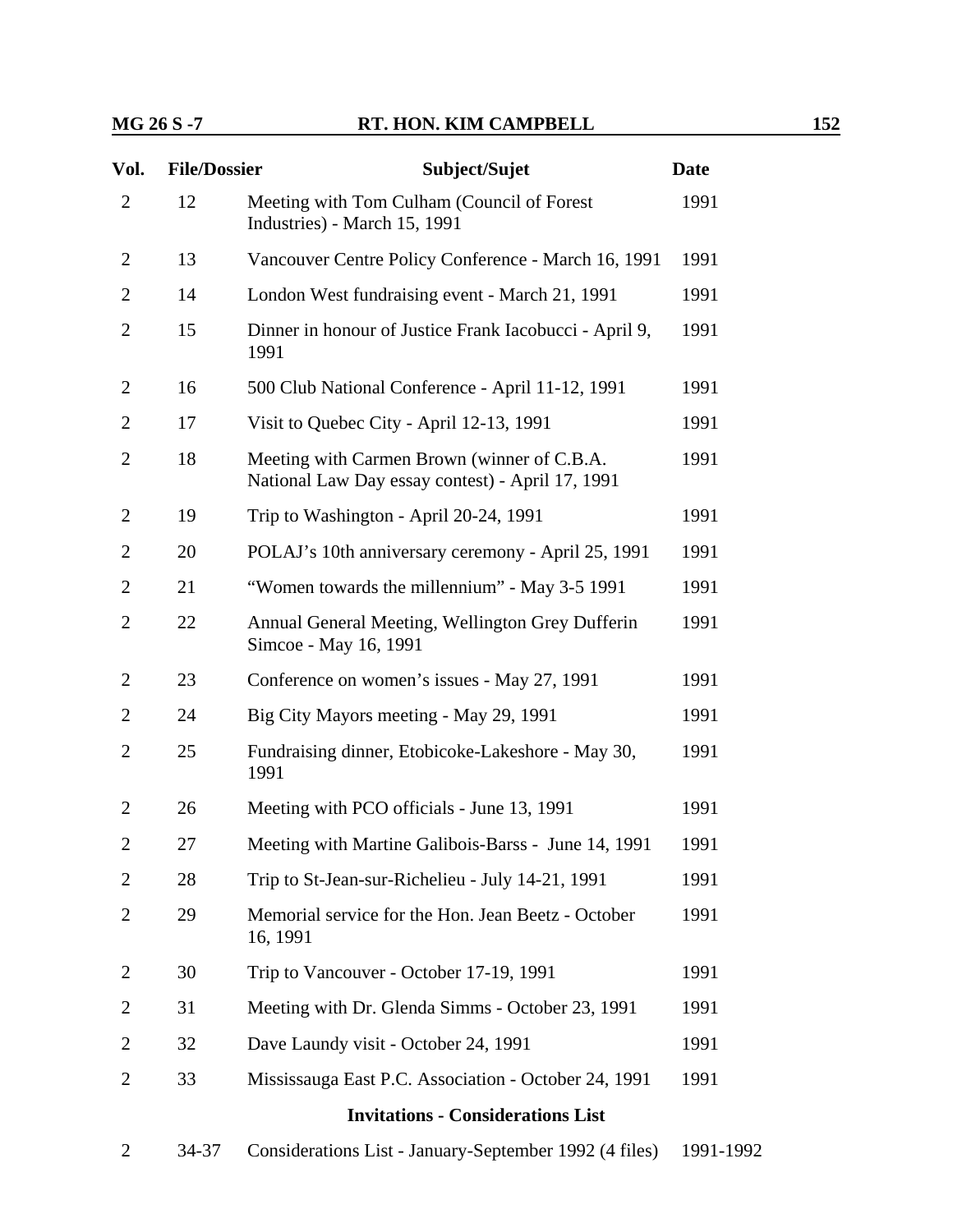| Vol.           | <b>File/Dossier</b> | Subject/Sujet                                                                                       | <b>Date</b> |
|----------------|---------------------|-----------------------------------------------------------------------------------------------------|-------------|
| $\overline{2}$ | 38-41               | Considerations List - October 1992 - February 1993<br>$(4$ files)                                   | 1992-1993   |
| 3              | $1-4$               | Considerations List - March - May 11, 1993 (4 files)                                                | 1993        |
| 3              | 5                   | Considerations List - from May 10, 1993 on                                                          | 1993        |
|                |                     | <b>Invitations - Open</b>                                                                           |             |
| 3              | 6                   | Norm Alexander - speech, Canadian Club, Oakville                                                    | 1992        |
| 3              | 7                   | Ambassador of Netherlands - courtesy call, Ottawa                                                   | 1993        |
| 3              | 8                   | Sandra Anderson - speech, "Women as a political<br>force", Saskatoon                                | 1993        |
| 3              | 9                   | Pat Apikan - meeting, National Aboriginal Housing<br>Committee, Ottawa                              | 1993        |
| 3              | 10                  | Bill Arthur - meeting with Mr. Ron Southern, ATCO<br>Group of Companies, Calgary                    | 1993        |
| 3              | 11                  | Pat Babici - speeches, Trinity-Spadina Riding<br>Association and the Blue Club, Toronto             | 1993        |
| 3              | 12                  | Allan Barrett - meeting re: proposal of Guaranteed<br>Annual Income for older workers, Ottawa       | 1993        |
| 3              | 13                  | Kay Beatson - speech, fundraiser, L.E.A.F. Foundation<br>Manitoba Chapter, Winnipeg                 | 1993        |
| 3              | 14                  | D. and A. Black - reception or dinner, Vancouver                                                    | 1993        |
| 3              | 15                  | Bernard Boucher - speech, Association du Jeune<br>Barreau, Montreal                                 | 1993        |
| 3              | 16                  | J.G. Boulet - presentation of RCAF Association sash,<br>Ottawa                                      | 1993        |
| 3              | 17                  | Pierre Bourbonnais - visit to Chambly                                                               | 1993        |
| 3              | 18                  | Libby Burnham - speech, fundraising event, Polish<br><b>Canadian Community Services, Toronto</b>    | 1993        |
| 3              | 19                  | Libby Burnham - speech, Trinity College, Toronto;<br>speech, Trinity College School, Port Hope      | 1993        |
| 3              | 20                  | Robert Cochrane - speech, fundraising dinner for<br>Arthur-Virden PC Association, Hartney, Manitoba | 1993        |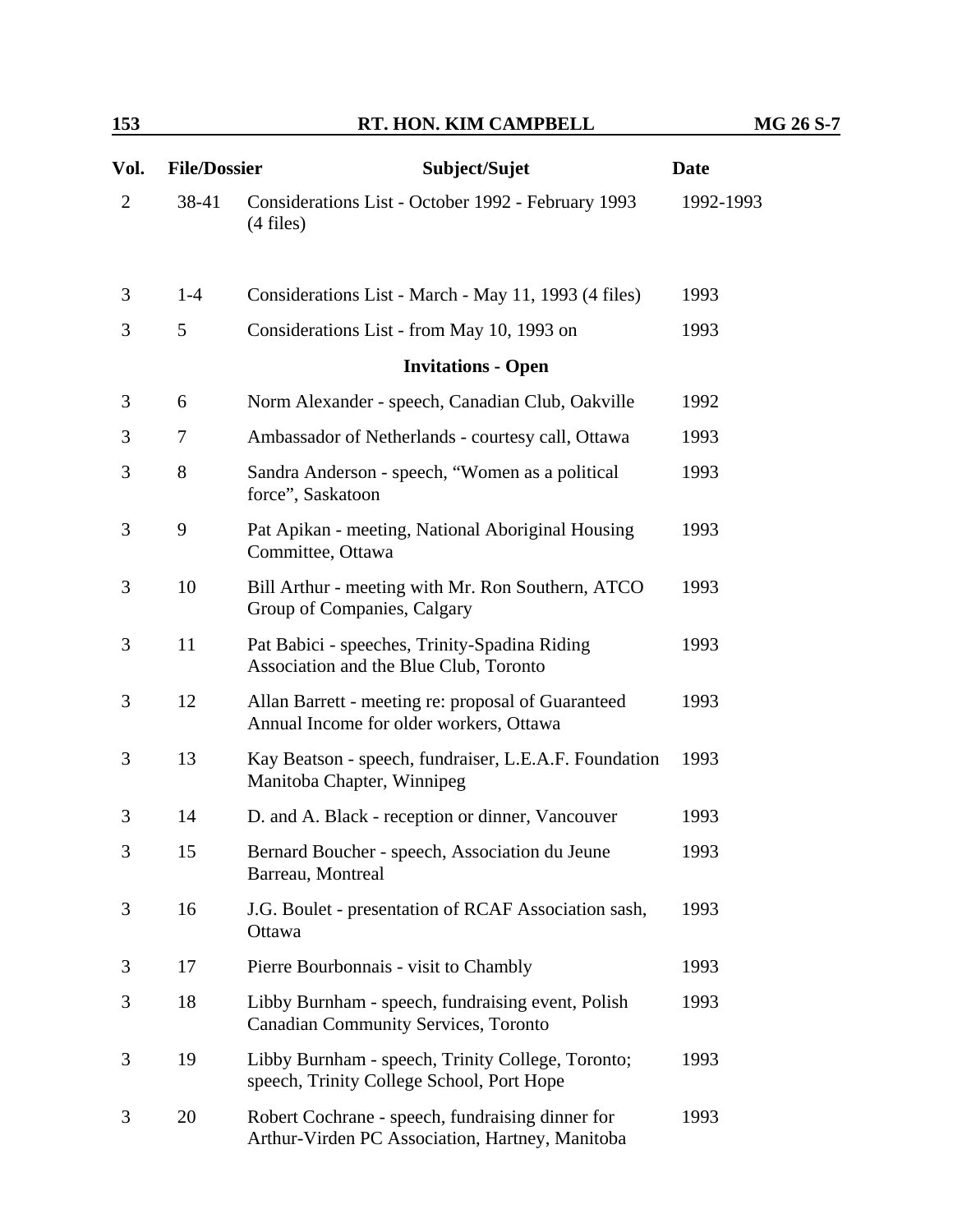## **MG 26 S -7 RT. HON. KIM CAMPBELL** 154

| Vol. | <b>File/Dossier</b> | Subject/Sujet                                                                            | <b>Date</b> |
|------|---------------------|------------------------------------------------------------------------------------------|-------------|
| 3    | 21                  | Mark Connolly - interview, BBC Radio Scotland,<br>Ottawa                                 | 1993        |
| 3    | 22                  | Carol Crystal - speech, Youth Aliyah Fundraiser<br>(Hadassah-Wizo), Toronto              | 1993        |
| 3    | 23                  | Ted Culp - meeting, Toronto-Calcutta Association,<br>Toronto                             | 1993        |
| 3    | 24                  | Mark Dickerson - visit/speech, Alumni Forum,<br>University of Calgary, Calgary           | 1992-1993   |
| 3    | 25                  | Murray Dorin - speech, Annual Fundraising Breakfast,<br>Edmonton                         | 1993        |
| 3    | 26                  | Adele Doucet - speech, meeting of working women,<br>Almonte                              | 1993        |
| 3    | 27                  | Dick Drew - interview, "The Canadian Achievers",<br>Vancouver                            | 1993        |
| 3    | 28                  | Brenda Drinkwalter - interview re: Bill C-91                                             | 1993        |
| 3    | 29                  | Nan Drysdale - dinner party, Ottawa                                                      | 1993        |
| 3    | 30                  | Françoise Ducret - visit, Francoforum French<br>Language Institute, St-Pierre & Miquelon | 1993        |
| 3    | 31                  | Elliot Feldman - meeting, Ottawa                                                         | 1992-1993   |
| 3    | 32                  | Nicole Fontaine - meeting, businesswomen's breakfast,<br>Montreal                        | 1993        |
| 3    | 33                  | Jeannette Fraser - meeting with students, Collège<br>St-Alexandre, Gatineau              | 1993        |
| 3    | 34                  | David Gélinas - evening party, Ottawa                                                    | 1993        |
| 3    | 35                  | Peter George - meeting, Council of Ontario<br>Universities, Toronto/Ottawa               | 1993        |
| 3    | 36                  | Balber Gill - meeting, Visible Minority Alliance,<br>Ottawa                              | 1993        |
| 3    | 37                  | Debbi J. Graham - guest speaker, 1993 budget<br>breakfast, Willowdale                    | 1993        |
| 3    | 38                  | Gary Graham - speech, Junior Achievement Fundraiser<br>and Awards Banquet, Hamilton      | 1993        |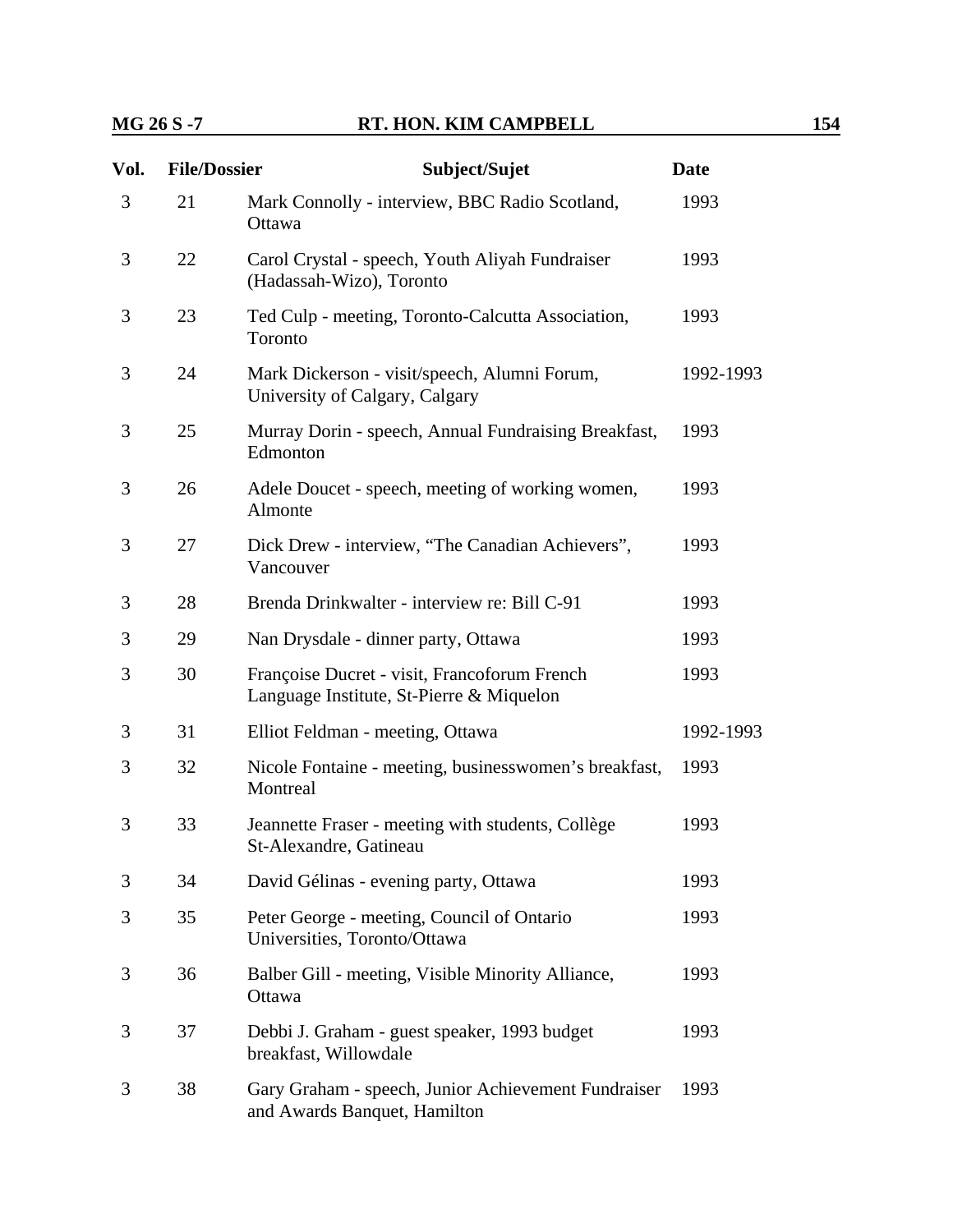| Vol. | <b>File/Dossier</b> | Subject/Sujet                                                                     | <b>Date</b> |
|------|---------------------|-----------------------------------------------------------------------------------|-------------|
| 3    | 39                  | J.C. Guillon - courtesy call, Ambassador of France,<br>Ottawa                     | 1992-1993   |
| 3    | 40                  | Christian Hackbusch - attendance at "Lucia di<br>Lammermoor", Ottawa              | 1993        |
| 3    | 41                  | Tim Harper - meeting, the Toronto Star, Toronto                                   | 1993        |
| 3    | 42                  | Brenda Henry - meeting, John Rennie High School,<br>Beaconsfield                  | 1992-1993   |
| 3    | 43                  | Bob Hicks - speech, annual fundraising dinner,<br>Toronto                         | 1993        |
| 3    | 44                  | Henry Hightower - meeting, Emergency Preparedness,<br>Vancouver                   | 1993        |
| 3    | 45                  | Norman Inkster - meeting, Ottawa                                                  | 1993        |
| 3    | 46                  | Pushpa Jain - speech, topics of interest to women,<br>10 September 1993           | 1993        |
| 3    | 47                  | Jane Austen Society of North America-conference,<br>Lake Louise                   | 1993        |
| 3    | 48                  | Jean-Luc Joncas - cocktail bénéfice, Matane                                       | 1993        |
| 3    | 49                  | Mohammed Shah Alam Khan - meeting re: friendship<br>with Bangladesh, Ottawa       | 1993        |
| 3    | 50                  | I. Lee Kirkby - speech, Hamilton & District Chamber<br>of Commerce, Hamilton      | 1993        |
| 3    | 51                  | A.G. Lacroix - guest, fundraising dinner, Burnaby                                 | 1993        |
| 3    | 52                  | Claude Lajeunesse - meeting, AUCC, re: education,<br>Ottawa                       | 1993        |
| 3    | 53                  | Thomas Lalonde - meeting, Louis Riel Métis<br>Association, Ottawa                 | 1993        |
| 3    | 54                  | Laurier LaPierre - dinner, Ottawa                                                 | 1993        |
| 3    | 55                  | François Lebrun - speech, La Chambre de Commerce<br>française au Canada, Montreal | 1993        |
| 3    | 56                  | Peter Legge - presentation of painting, B.C. Business<br>Magazine, Ottawa         | 1993        |
| 3    | 57                  | Mr. Li - courtesy call, Ambassador of China, Ottawa                               | 1993        |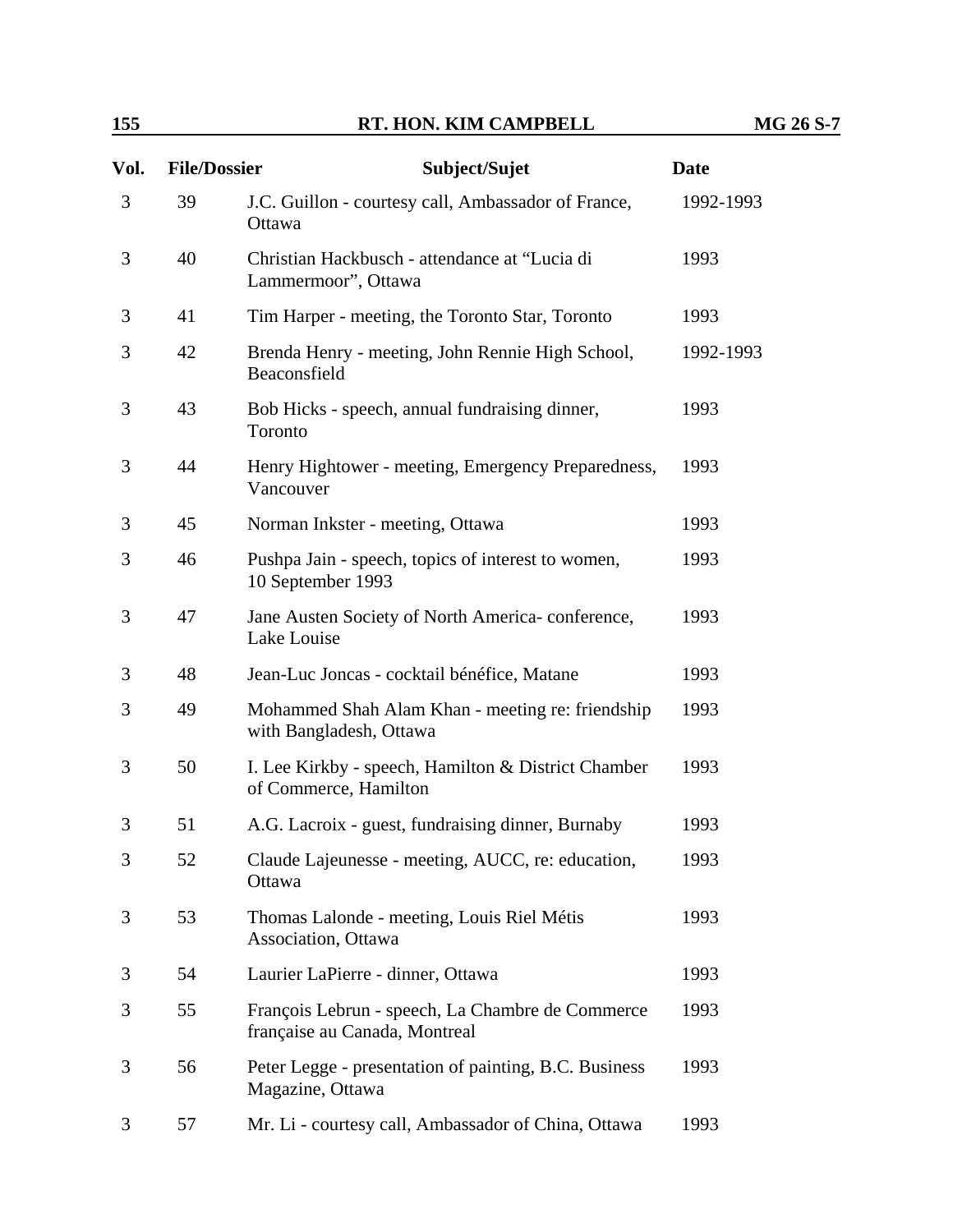### **MG 26 S -7 RT. HON. KIM CAMPBELL** 156

| Vol. | <b>File/Dossier</b> | Subject/Sujet                                                                                  | <b>Date</b> |
|------|---------------------|------------------------------------------------------------------------------------------------|-------------|
| 3    | 58                  | Chief Robert Louie - meeting, First Nations' Chartered<br>Land Act, Ottawa                     | 1993        |
| 3    | 59                  | Lubomyr Luciuk - meeting with Mary Haskett,<br>Toronto                                         | 1993        |
| 3    | 60                  | Maclean's Editorial Board, other media events,<br>Toronto                                      | 1993        |
| 3    | 61                  | Tracey Malcolm - guest speaker, Toronto Employment<br><b>Equity Practitioners' Association</b> | 1993        |
| 3    | 62                  | Gregory Marchildon - speech, lecture series, Johns<br>Hopkins University, Washington           | 1993        |
| 3    | 63                  | Margaret Marland - speech, Mississauga South<br>Provincial PC Association dinner, Mississauga  | 1992-1993   |
| 3    | 64                  | Darlene Marzari - meeting re: cultural agreement,<br>Victoria                                  | 1993        |
| 3    | 65                  | Chief Ovide Mercredi - meeting, Government and First<br>Nations, Ottawa                        | 1993        |
| 3    | 66                  | Jay Mitchell - speech, Ontario Agricultural College<br>forum, Guelph                           | 1993        |
| 3    | 67                  | Sandy Morrison and Hollis Harris - meeting re: airline<br>issues, Ottawa                       | 1993        |
| 3    | 68                  | William Munford - speech, Kiwanis Club, Islington                                              | 1993        |
| 3    | 69                  | Dr. Abbas Naini - speech, Economics Society of<br>Calgary, Calgary                             | 1993        |
| 3    | 70                  | Menahan Neuer - lecture, York University, North York                                           | 1993        |
| 3    | 71                  | Koichi Obata - courtesy call, Ambassador of Japan,<br>Vancouver                                | 1993        |
| 3    | 72                  | Our Lady of Lourdes High School - tele-conference<br>discussion, Guelph/Ottawa                 | 1993        |
| 3    | 73                  | Stan Paris - participation, Citibank Canada's foreign<br>exchange department event, Toronto    | 1993        |
| 3    | 74                  | Gaylanne Phelan - meeting, group of professional<br>women, Toronto                             | 1993        |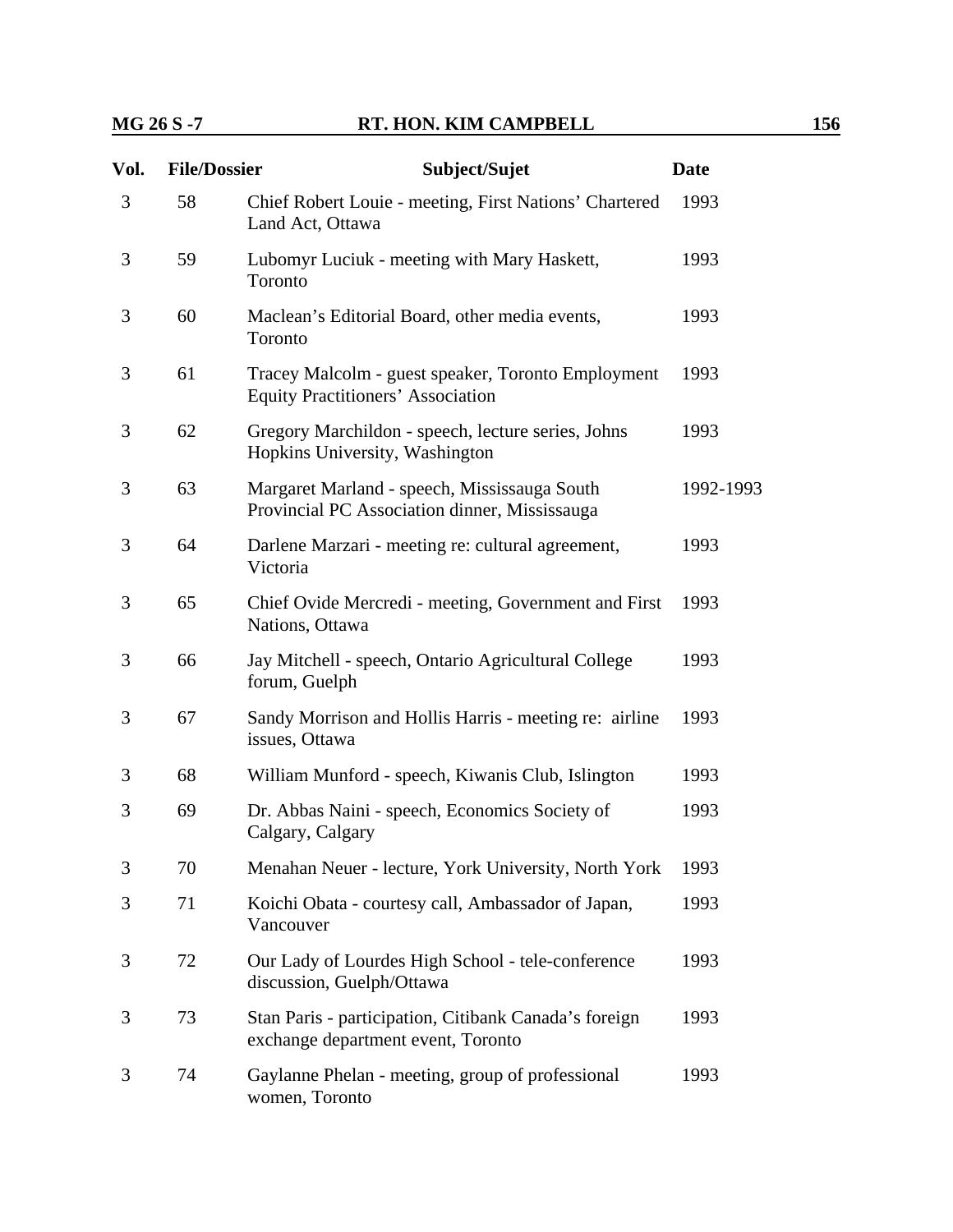| Vol. | <b>File/Dossier</b> | Subject/Sujet                                                                                                                         | <b>Date</b> |
|------|---------------------|---------------------------------------------------------------------------------------------------------------------------------------|-------------|
| 3    | 75                  | Prince of Wales High School - Class of '64 reunion,<br>Vancouver                                                                      | 1993        |
| 4    | $\mathbf{1}$        | David Reid - graduation, Queen Elizabeth Public<br>School, Ottawa                                                                     | 1993        |
| 4    | 2                   | John Reimer - speech, golf fundraising event,<br>Kitchener                                                                            | 1993        |
| 4    | 3                   | Dianne Remple - speech, Surrey Chamber of<br>Commerce, Surrey                                                                         | 1992-1993   |
| 4    | $\overline{4}$      | Ken Ridley - speech, Richmond Seniors' Literary<br>Circle, Richmond                                                                   | 1992        |
| 4    | 5                   | Walter J. Robinson - speech, Breakfast Club of PC<br>Association of Ottawa Centre, Ottawa                                             | 1992-1993   |
| 4    | 6                   | Luch Roschat - meeting, Hong Kong Canadian<br><b>Business Association, Vancouver</b>                                                  | 1993        |
| 4    | 7                   | Nancy-Gay Rotstein - meeting, Ottawa                                                                                                  | 1992-1993   |
| 4    | 8                   | Harvey Sapolsky - speech, MIT Defence and Arms<br>Control Studies Program, Cambridge, Massachusetts                                   | 1993        |
| 4    | 9                   | Edward Schreyer - meeting, Pacific Rim North<br>Institute, Ottawa                                                                     | 1992        |
| 4    | 10                  | Patricia Scott - speech in lecture series program<br>"Women's World", Nepean                                                          | 1993        |
| 4    | 11                  | Jack Shields - speeches, Grand Centre & District<br>Chamber of Commerce, Grand Centre and Riding<br><b>Association, Fort McMurray</b> | 1993        |
| 4    | 12                  | Herbert Siblin - speech, Canadian Club of Montreal,<br>Montreal                                                                       | 1993        |
| 4    | 13                  | Jean Sirois - dinner, Quebec Conservative supporters,<br>Montreal                                                                     | 1992-1993   |
| 4    | 14                  | Doreen Smyth - speech, Oshawa Chamber of<br>Commerce, Oshawa                                                                          | 1993        |
| 4    | 15                  | Pat Sobeski - breakfast fundraising event, Cambridge                                                                                  | 1993        |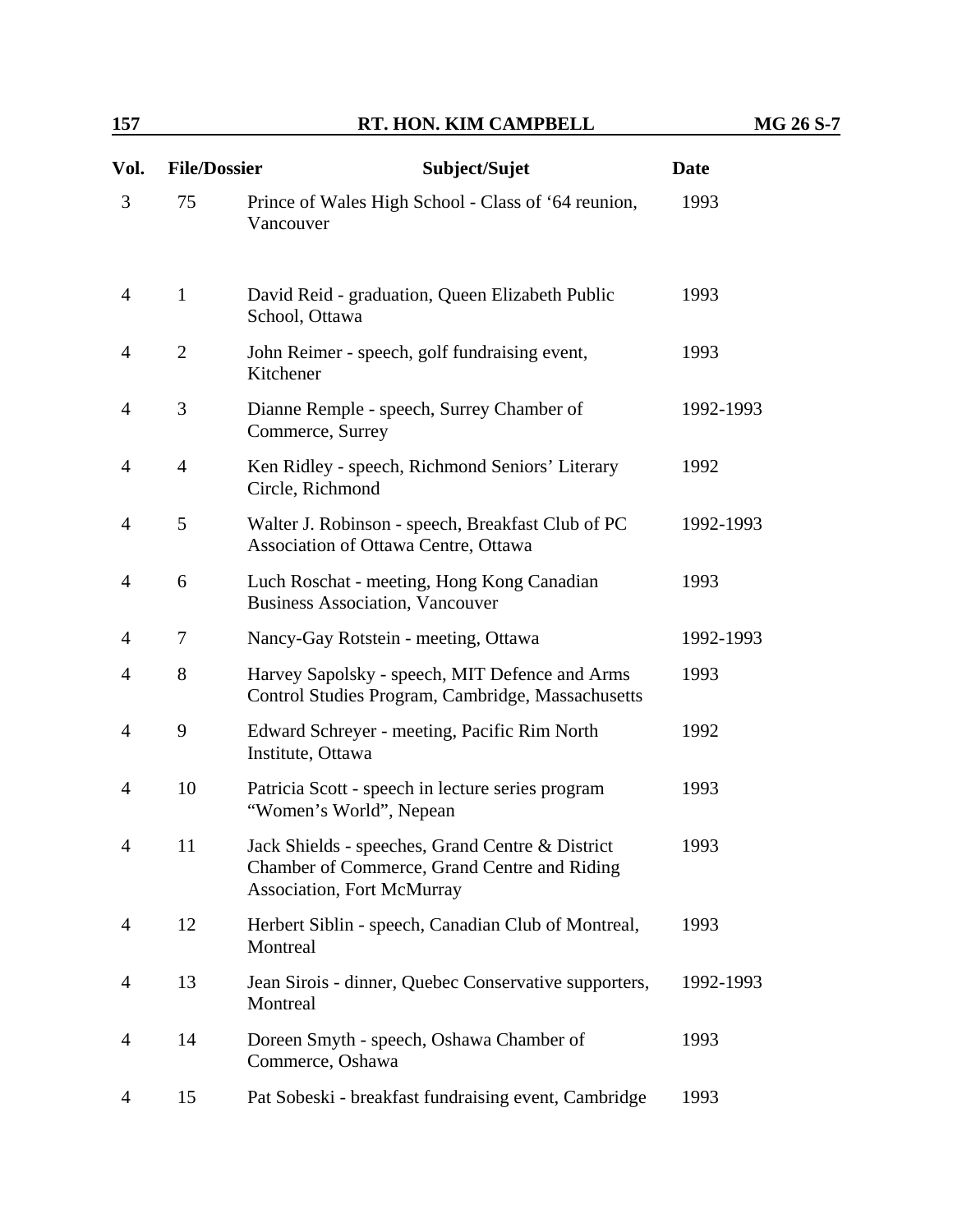| Vol.           | <b>File/Dossier</b> | Subject/Sujet                                                                               | <b>Date</b> |
|----------------|---------------------|---------------------------------------------------------------------------------------------|-------------|
| $\overline{4}$ | 16                  | Ross Stevenson - interview, local cable show, Ottawa                                        | 1993        |
| $\overline{4}$ | 17                  | Ross Stevenson - speech, Durham Region<br>Manufacturers' Association, Oshawa                |             |
| $\overline{4}$ | 18                  | <b>Surrey North Riding Association - breakfast</b><br>fundraising event                     |             |
| $\overline{4}$ | 19                  | Hasanat Ahmad Syed - interview, New Canada,<br>Toronto                                      | 1993        |
| $\overline{4}$ | 20                  | Kita Szpak - speech, Kanata Chamber of Commerce,<br>Kanata                                  | 1993        |
| 4              | 21                  | Jean Tanguay - meeting, ACFO, re: creation of French<br>language community colleges, Ottawa | 1993        |
| 4              | 22                  | Michael Tarnow - groundbreaking, Centre for<br>Molecular Medicine, UBC, Vancouver           | 1992        |
| $\overline{4}$ | 23                  | Bob Taylor - speech, Cayuga & District Chamber of<br>Commerce, Haldimand                    | 1993        |
| $\overline{4}$ | 24                  | Ronald Telpner - invitation to Prime Minister's<br>Dinner, Toronto                          | 1993        |
| $\overline{4}$ | 25                  | Robert Thiesburger - speech, Preston-Hespeler Rotary<br>Club, Cambridge                     | 1993        |
| $\overline{4}$ | 26                  | James Travers - presentation of Ottawa Citizen T-shirt,<br>Ottawa                           | 1993        |
| 4              | 27                  | Sheila Tschampa - lunch or dinner, Ottawa/Vancouver                                         | 1993        |
| $\overline{4}$ | 28                  | Mark Venier - book presentation, Huron Association of<br>Canada, Calgary                    | 1993        |
| 4              | 29                  | Jenny Vickery - guest speaker, Big Sisters, Vancouver                                       | 1993        |
| 4              | 30                  | Elsie Wayne - meeting, Ottawa                                                               | 1993        |
| 4              | 31                  | Madeleine Webster - attendance, Ambroise Thomas's<br>Hamlet, Toronto                        | 1993        |
| 4              | 32                  | Don Wheeler - fundraiser, South Vancouver Island<br>ridings, Victoria                       | 1993        |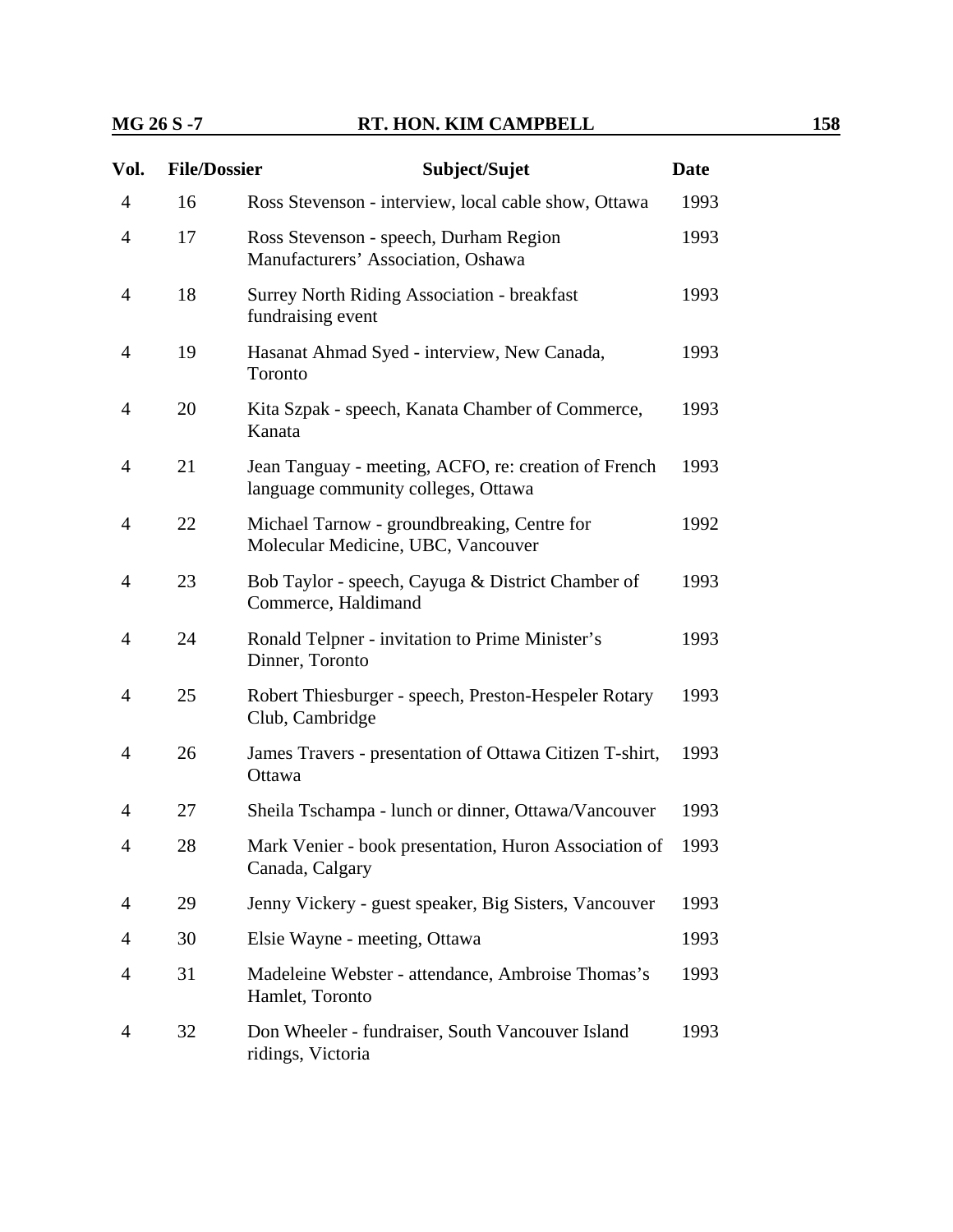| Vol.           | <b>File/Dossier</b> | Subject/Sujet                                                                                                 | <b>Date</b> |
|----------------|---------------------|---------------------------------------------------------------------------------------------------------------|-------------|
| 4              | 33                  | Christie Whitley - member of panel at National<br>Conference, Canadian Association of Principals,<br>Winnipeg | 1993        |
| 4              | 34                  | Blair Wilson - meeting, Vancouver                                                                             | 1992-1993   |
| 4              | 35                  | Bill Winters - meeting, Kelowna Art Gallery<br>Association, Kelowna                                           | 1993        |
| 4              | 36                  | M. Yahgulanaas - meeting, Gwaii Trust Interim<br>Planning Society, Vancouver                                  | 1992        |
| 4              | 37                  | John Zablocki - visit, Hill Park Secondary School,<br>Hamilton                                                | 1993        |
|                |                     | <b>Invitations - Others</b>                                                                                   |             |
| 4              | 38                  | Chancellor's lunch, UBC - June 1, 1990                                                                        | 1990        |
| 4              | 39                  | Dinner hosted by Mrs. Drysdale - June 15, 1991                                                                | 1991        |
| 4              | 40                  | <b>Invitations - Accepted - March 1990</b>                                                                    | 1990        |
| 4              | 41                  | <b>Invitations - Justice</b>                                                                                  | 1991-1992   |
| 4              | $42 - 43$           | Invitations - Justice and Defence (2 files)                                                                   | 1992-1993   |
| 4              | 44                  | Swearing-in of the Hon. Charles Dubin - April 30,<br>1990                                                     | 1990        |
| 4              | 45                  | UBC Tribute Dinner - March 21, 1990                                                                           | 1990        |
| 4              | $46 - 48$           | Vancouver - invitations (3 files)                                                                             | 1989-1991   |
| 4              | 49                  | YM-YMCA International Fair - May 1991                                                                         | 1991        |
| $\overline{4}$ | 50                  | 1990 Commonwealth Law Ministers Meeting - 23-27<br>April 1990                                                 | 1990        |
|                |                     | <b>Invitations - Political</b>                                                                                |             |
| 4              | 51                  | PMO - General                                                                                                 | 1993        |
| 4              | 52                  | Political - Alberta                                                                                           | 1992-1993   |
| 4              | 53                  | Political - British Columbia                                                                                  | 1992-1993   |
| 4              | 54                  | Political - General                                                                                           | 1993        |
| 4              | 55                  | Political - International - Vol. 1                                                                            | 1993        |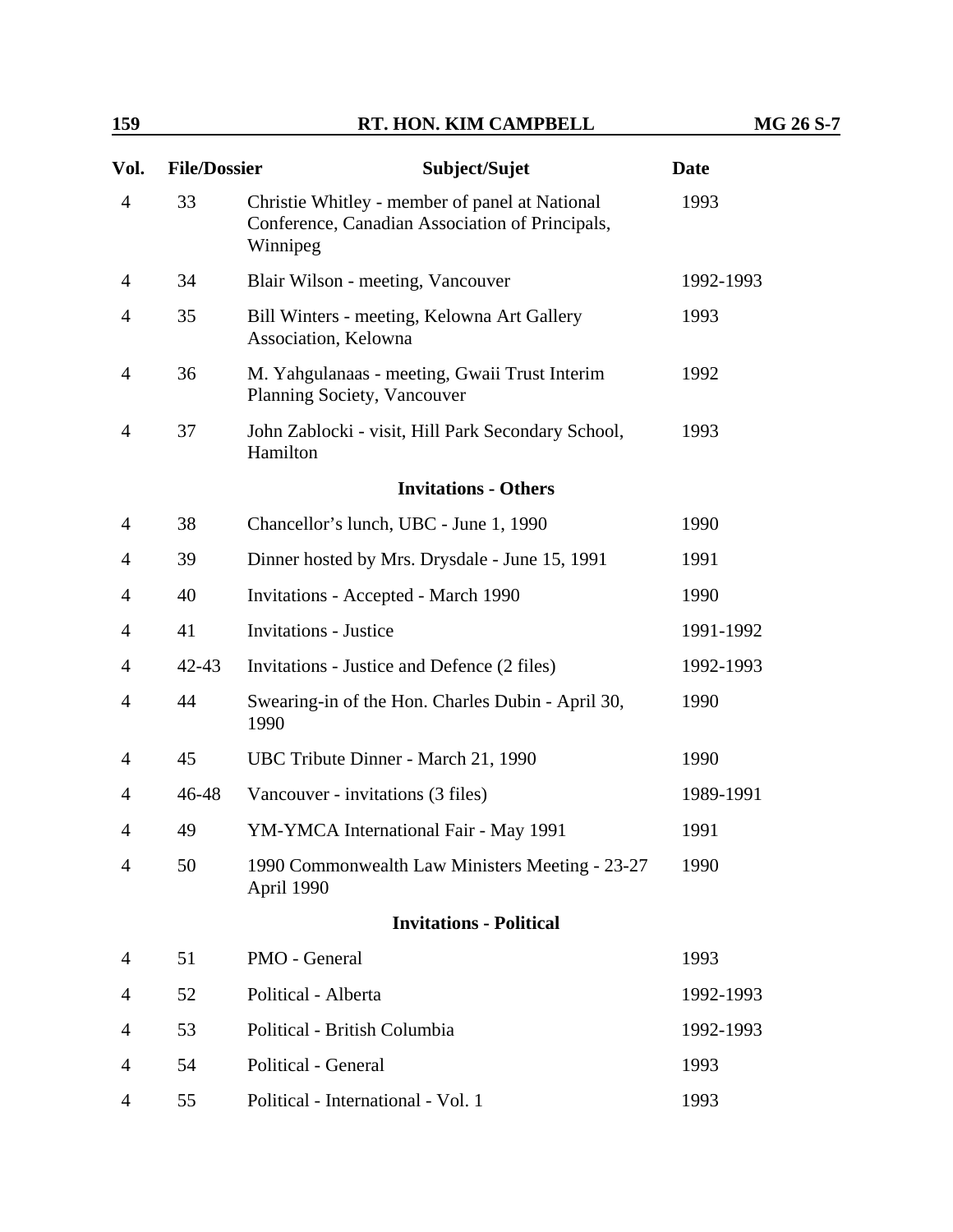| Vol. | <b>File/Dossier</b> | Subject/Sujet                                          | <b>Date</b> |
|------|---------------------|--------------------------------------------------------|-------------|
| 5    | $\mathbf{1}$        | Political - Manitoba                                   | 1993        |
| 5    | $\overline{2}$      | <b>Political - Native Groups</b>                       | 1993        |
| 5    | 3                   | <b>Political - New Brunswick</b>                       | 1992-1993   |
| 5    | $\overline{4}$      | Political - Newfoundland                               | 1993        |
| 5    | 5                   | Political - Nova Scotia                                | 1992-1993   |
| 5    | $6 - 7$             | Political - Ontario General - Vol. I (2 files)         | 1991-1993   |
| 5    | $8-9$               | Political - Ontario-Ottawa Region - Vol. I (2 files)   | 1992-1993   |
| 5    | $10-12$             | Political - Ontario-Ottawa Region - Vol. II (3 files)  | 1992-1993   |
| 5    | 13                  | Political - Ontario-Ottawa Region - Vol. III           | 1993        |
| 5    | $14-16$             | Political - Ontario-Toronto Region - Vol. I (3 files)  | 1990-1993   |
| 5    | $17 - 18$           | Political - Ontario-Toronto Region - Vol. II (2 files) | 1993        |
| 5    | 19                  | Political - Prince Edward Island                       | 1992-1993   |
| 5    | $20 - 21$           | Political - Québec (2 files)                           | 1990-1993   |
| 6    | $\mathbf{1}$        | Political - Saskatchewan                               | 1992-1993   |
| 6    | $\overline{2}$      | <b>Political - United States</b>                       | 1993        |
|      |                     | <b>Schedules</b>                                       |             |
| 6    | 3                   | Days - Indian Affairs                                  | 1989-1990   |
| 6    | $\overline{4}$      | Weeks - Indian Affairs                                 | 1989-1990   |
| 6    | 5                   | Weeks - Indian Affairs and Justice                     | 1989-1992   |
| 6    | $6 - 13$            | Days - Justice (8 files)                               | 1990-1992   |
| 6    | $14 - 15$           | Days - Justice and DND (files 1-2 of 4)                | 1992-1993   |
| 7    | $1-2$               | Days - Justice and DND (files 3-4 of 4)                | 1992-1993   |
| 7    | 3                   | Weeks - Justice                                        | 1990-1992   |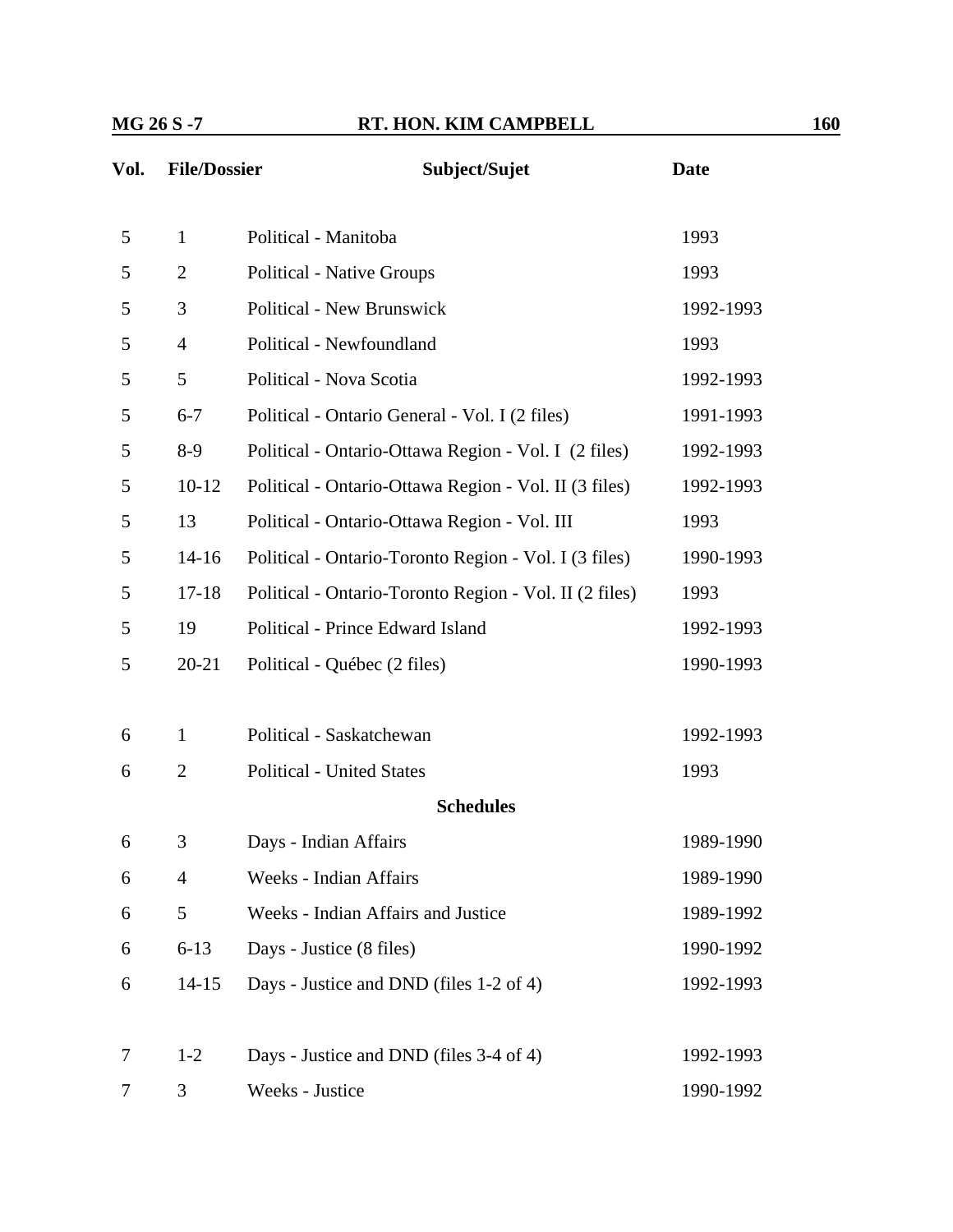| Vol. | <b>File/Dossier</b> | Subject/Sujet                                       | <b>Date</b>    |
|------|---------------------|-----------------------------------------------------|----------------|
| 7    | $\overline{4}$      | Months - Justice                                    | 1990-1992      |
| 7    | $5 - 6$             | Weeks and Months - Justice and DND (2 files)        | 1993           |
| 7    | $7-10$              | Weeks and Months - Justice and DND (4 files)        | 1992-1993      |
| 7    | $11 - 14$           | Days - April-June 1993 (4 files)                    | 1993           |
| 7    | 15                  | Tour schedules - October-December 1991              | 1991           |
| 7    | $16-17$             | Tour schedules - January-July 1992 (files 1-2 of 3) | 1992           |
| 8    | $\mathbf{1}$        | Tour schedules - January-July 1992 (file 3 of 3)    | 1992           |
| 8    | $2 - 6$             | Tour schedules - January-June 1993 (5 files)        | 1993           |
| 8    | $\overline{7}$      | Itineraries - July 10, 1989 to July 2, 1990         | 1989-1990      |
| 8    | 8                   | Itineraries - July 11, 1990 to May 10, 1991         | 1990-1991      |
| 8    | 9                   | Itineraries - May 17, 1991 to December 20, 1991     | 1991           |
| 8    | 10                  | Itineraries - January 17, 1992 to June 20, 1992     | 1992           |
| 8    | 11                  | Whip                                                | 1990-1991      |
| 8    | 12                  | Whip's Office                                       | 1989-1992      |
|      |                     | <b>Additional Scheduling Material</b>               |                |
| 9    | $\mathbf{1}$        | <b>Weekly Planner</b>                               | 1988           |
| 9    | $\overline{2}$      | <b>Weekly Planner</b>                               | 1989           |
| 9    | 3                   | <b>Schedules</b>                                    | 1989           |
| 9    | $\overline{4}$      | Schedules                                           | Jan.-July 1990 |
| 9    | 5                   | Schedules - Weekly                                  | 1989           |
| 9    | 6                   | Schedules - Weekly                                  | 1990           |
| 9    | 7                   | Schedules - Weekly                                  | 1991           |
| 9    | 8                   | Schedules - Weekly                                  | 1992           |
| 9    | 9                   | Schedules - Weekly                                  | 1993           |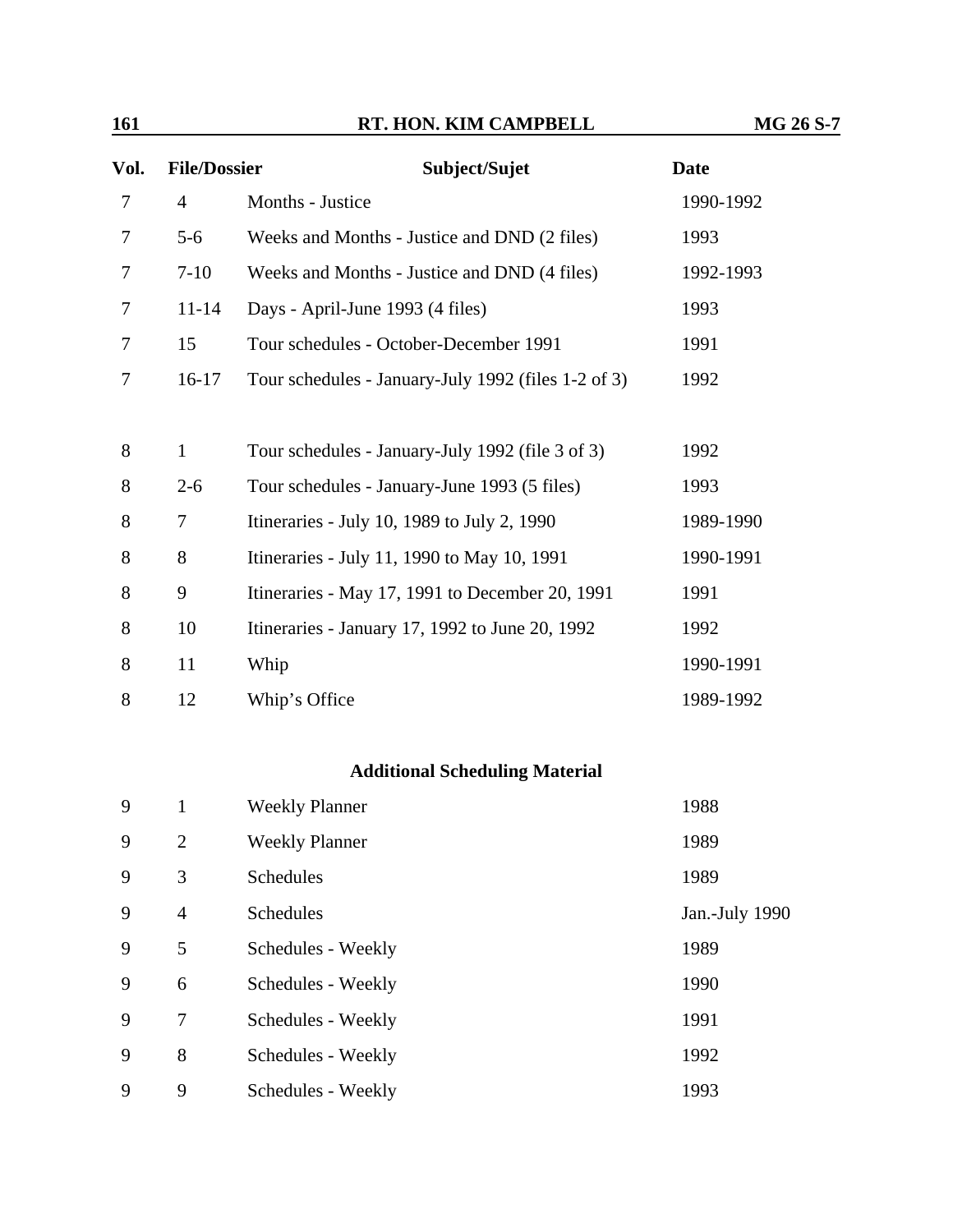| Vol. | <b>File/Dossier</b> | Subject/Sujet                                                                   | <b>Date</b> |
|------|---------------------|---------------------------------------------------------------------------------|-------------|
| 9    | $10 - 11$           | Schedules (2 files)                                                             | 1990-1992   |
| 9    | $12 - 14$           | Schedules                                                                       | 1992-1993   |
| 9    | 15                  | <b>Events Listing</b>                                                           | 1989-1992   |
| 9    | 16                  | Itineraries - July-December 1990 (Binder # 2)                                   | 1990        |
| 9    | 17                  | Itineraries - January-May 1991 (Binder # 2)                                     | 1991        |
| 9    | 18                  | Itineraries - May-September 1991 (Binder #3)                                    | 1991        |
| 9    | 19                  | Itineraries - September 1991-January 1992 (Binder #<br>3)                       | 1991        |
| 9    | 20                  | Dailies - Tour/Schedules - October 18 -<br>18 December, 1991 (Binder #4)        | 1991        |
| 9    | 21                  | Dailies - Tour/Schedules - December 20, 1991 -<br>February 29, 1992 (Binder #4) | 1991-1992   |
| 10   | $\mathbf{1}$        | Dailies - Tour/Schedules - March 1, 1992 - April 29,<br>1992 (Binder #4)        | 1992        |
| 10   | $\overline{2}$      | Dailies - Tour/Schedules - May 1, 1992 - July 28, 1992<br>(Binder # 4)          | 1992        |
| 10   | 3                   | Dailies - Tour/Schedules - January 7-March 29, 1992<br>(Binder # 5)             | 1992        |
| 10   | $\overline{4}$      | Dailies - Tour/Schedules - April 3-June 21, 1992<br>$(Binder \# 5)$             | 1992        |
| 10   | 5                   | Dailies - July 29-September 30, 1992 (Binder # 8)                               | 1992        |
| 10   | 6                   | Dailies - October 1-November 30, 1992 (Binder # 8)                              | 1992        |
| 10   | 7                   | Dailies - December 1, 1992-January 31, 1993<br>$(Binder \# 8)$                  | 1992-1993   |
| 10   | 8                   | Dailies - February 1-March 30, 1993 (Binder #8)                                 | 1993        |
| 10   | 9                   | Dailies - April 1-May 1, 1993 (Binder # 9)                                      | 1993        |
| 10   | 10                  | Dailies - May 2-May 23, 1993 (Binder # 9)                                       | 1993        |
| 10   | 11                  | Dailies - May 24-June 13, 1993 (Binder # 9)                                     | 1993        |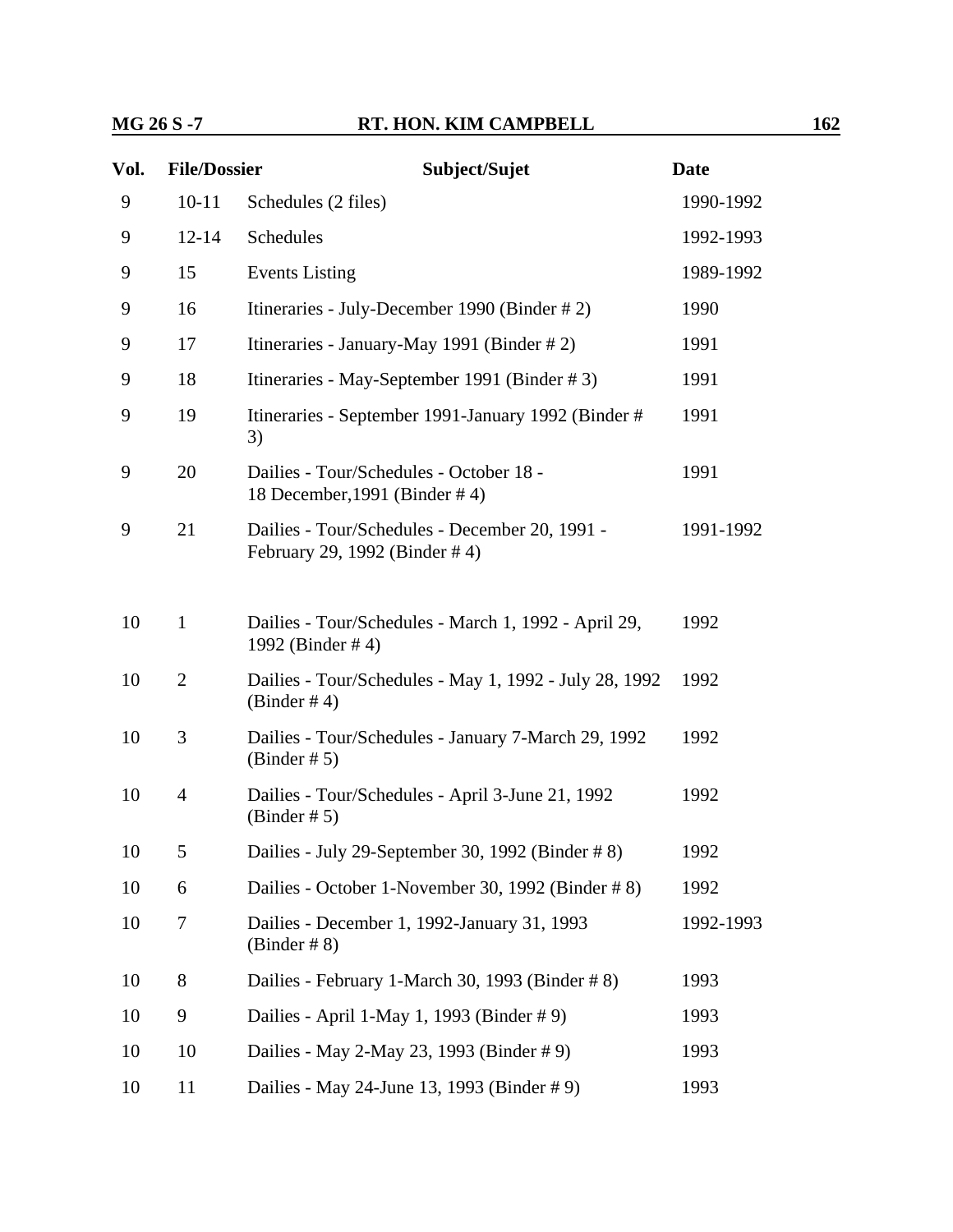| Vol. | <b>File/Dossier</b> | Subject/Sujet                                                                            | <b>Date</b> |
|------|---------------------|------------------------------------------------------------------------------------------|-------------|
| 10   | 12                  | Schedules and Briefing Material - February 1993                                          | 1993        |
| 10   | $13-16$             | Schedules and Briefing Material - March 1993 (4 files)                                   | 1993        |
| 10   | 17                  | Schedules and Briefing Material - April 1993<br>file 1 of 8)                             | 1993        |
| 11   | $1 - 7$             | Schedules and Briefing Material - April 1993<br>$_{\text{(files 2-8 of 8)}}$             | 1993        |
| 11   | $8 - 15$            | Schedules and Briefing Material - May 1993<br>(files $1-8$ of $11$ )                     | 1993        |
| 12   | $1 - 3$             | Schedules and Briefing Material - May 199<br>(files 9-11 of 11)                          | 1993        |
| 12   | $4 - 7$             | Schedules and Briefing Material - June 1993 (4 files)                                    | 1993        |
| 12   | 8                   | Campaign Tour Itineraries - September 8-16, 1993<br>(Binder # 11)                        | 1993        |
| 12   | 9                   | Campaign Tour Itineraries - September 7-27, 1993<br>(Binder # 11)                        | 1993        |
| 12   | 10                  | Campaign Tour Itineraries - September 28-October 8,<br>1993 (Binder #11)                 | 1993        |
| 12   | 11                  | Campaign Tour Itineraries - October 9-16, 1993<br>(Binder # 12)                          | 1993        |
| 12   | 12                  | Campaign Tour Itineraries - October 17-25, 1993<br>(Binder # 12)                         | 1993        |
| 12   | 13                  | Campaign Tour Itineraries Summaries - September 8 -<br>October 25, 1993 (Binder #12)     | 1993        |
| 13   | $\mathbf{1}$        | Ottawa Daily Schedules for the Prime Minister - June<br>28-October 29, 1993 (Binder #13) | 1993        |
| 13   | $2 - 3$             | P.M. Attended Events Report (2 files)                                                    | 1993        |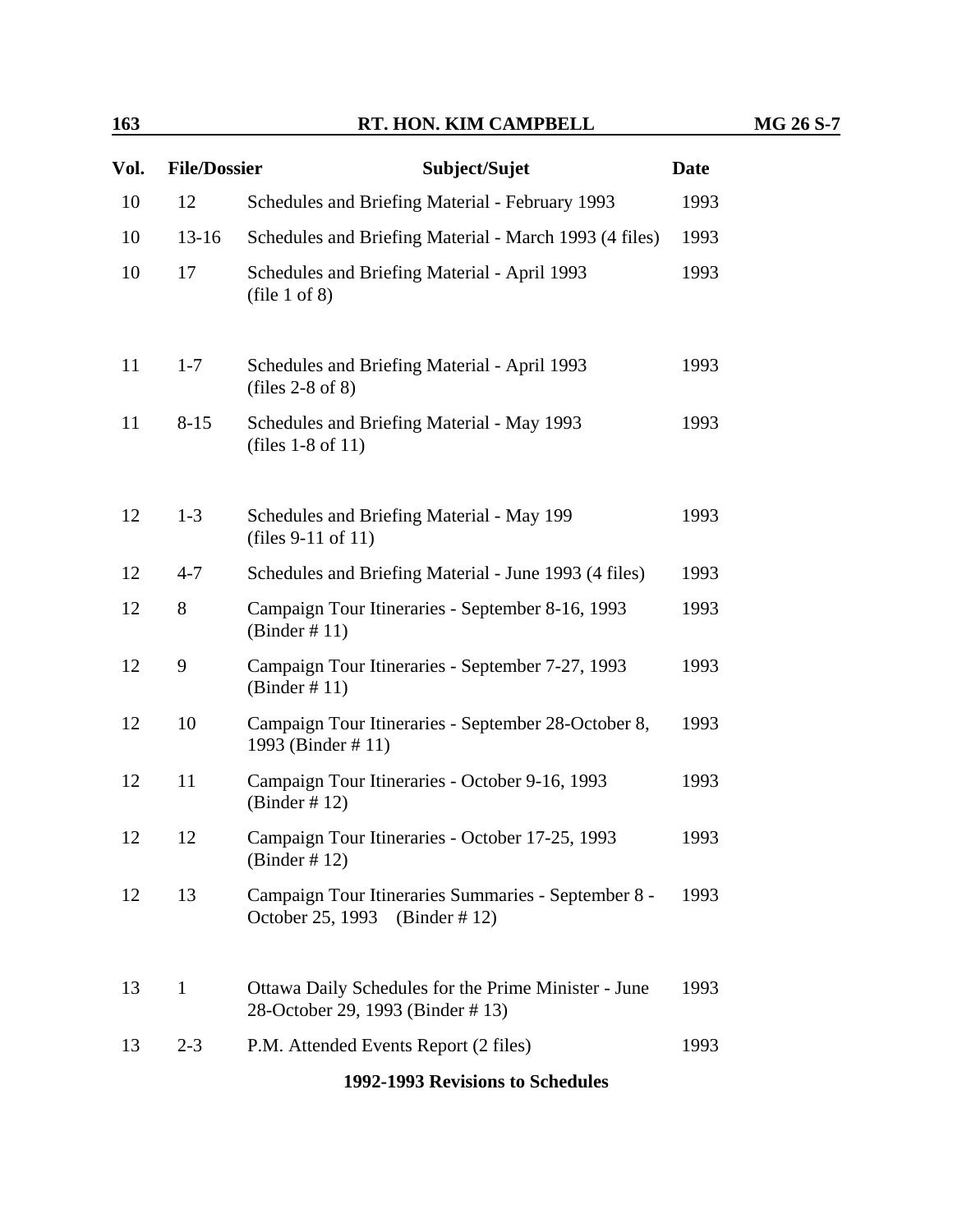| Vol. | <b>File/Dossier</b> | Subject/Sujet                                                   | <b>Date</b>     |
|------|---------------------|-----------------------------------------------------------------|-----------------|
| 13   | $\overline{4}$      | Agendas                                                         | Sept.-Dec. 1989 |
| 13   | 5                   | Agendas                                                         | Jan.-July 1990  |
| 13   | 6                   | Agendas                                                         | July-Dec. 1990  |
| 13   | $\tau$              | Agendas                                                         | Jan.-May 1991   |
| 13   | 8                   | Agendas                                                         | May-July 1991   |
| 13   | 9                   | Agendas                                                         | July-Sept. 1991 |
| 13   | 10                  | Agendas                                                         | Sept.-Dec. 1991 |
| 13   | 11                  | Agendas                                                         | Jan.-Mar. 1992  |
| 13   | 12                  | Agendas                                                         | Apr.-June 1992  |
| 13   | 13                  | Agendas                                                         | June-Aug. 1992  |
| 13   | 14                  | Agendas                                                         | Aug.-Sept. 1992 |
| 13   | 15                  | Agendas                                                         | Oct.-Nov. 1992  |
| 13   | 16                  | Agendas                                                         | Dec. 1992       |
| 13   | 17                  | Agendas                                                         | Jan.-Mar. 1993  |
| 13   | 18                  | <b>Calendar of Events</b>                                       | Jan-June 1992   |
| 13   | 19                  | <b>Calendar of Events</b>                                       | July-Dec. 1992  |
| 13   | 20                  | <b>Calendar of Events</b>                                       | 1993            |
| 13   | 21                  | Constituency Log - Miscellaneous                                | 1992            |
| 13   | 22                  | Meeting Requests and Speaking Opportunities,<br>Vancouver, B.C. | 1991-1992       |
| 13   | 23                  | Meeting Requests and Speaking Opportunities,<br>Vancouver, B.C. | 1993            |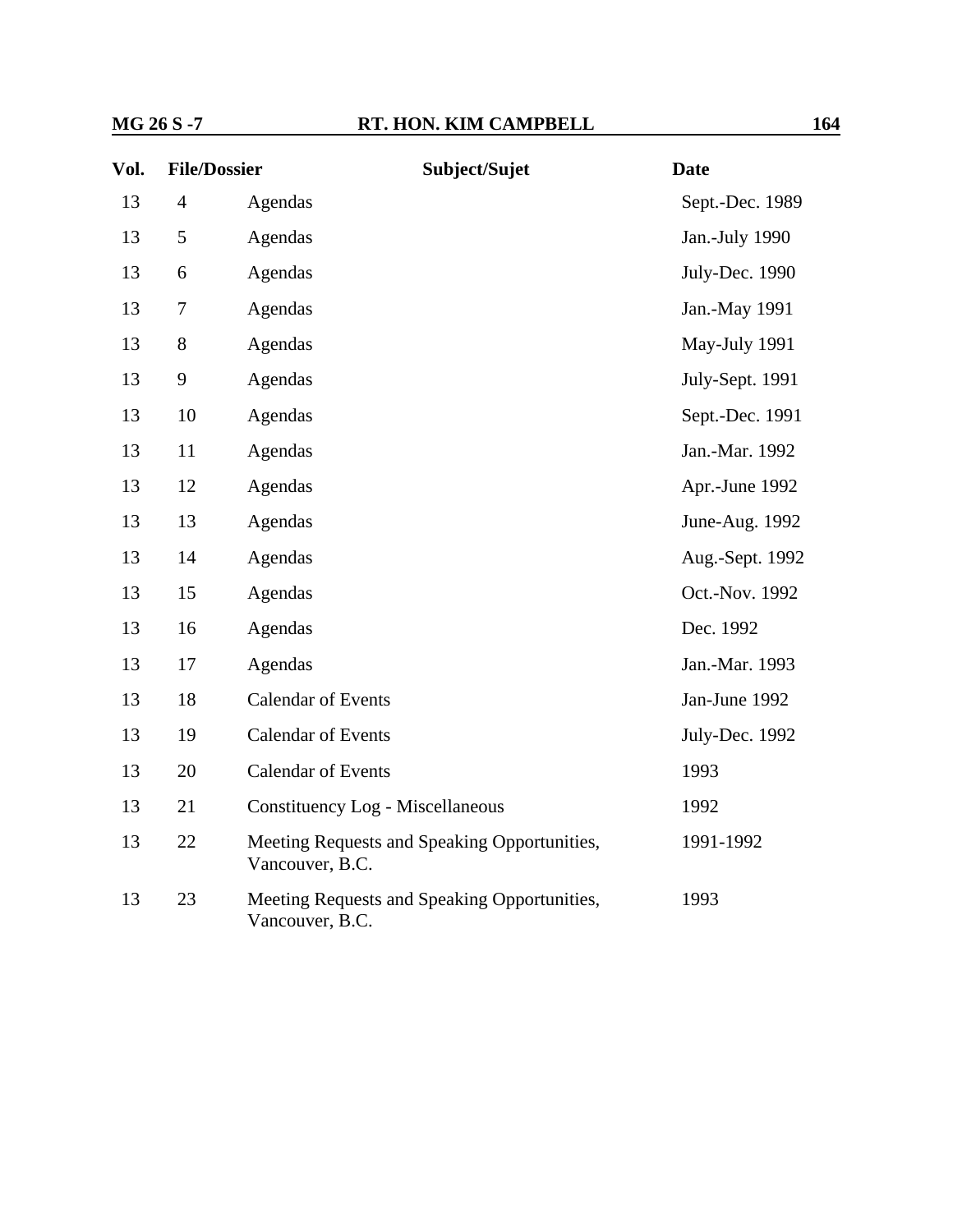# **MG 26 S 8**

## **STAFF SERIES**

### **MG 26 S 8-1 Chief of Staff - Jodi White - Correspondence Sub-Series**

| Vol.         | <b>File/Dossier</b> | Subject/Sujet                                                | <b>Date</b> |
|--------------|---------------------|--------------------------------------------------------------|-------------|
| $\mathbf{1}$ | $\mathbf{1}$        | Chronological Correspondence, April-Aug. 1993                | 1993        |
| 1            | $\overline{2}$      | Chronological Correspondence, Aug.-Sept. 1993                | 1993        |
| $\mathbf{1}$ | 3                   | Chronological Correspondence, Oct.-Nov. 1993                 | 1993        |
| $\mathbf{1}$ | $\overline{4}$      | Correspondence - Appointment requests and recommendations    | 1993        |
| 1            | 5                   | Correspondence - Cabinet Ministers                           | 1993        |
| 1            | 6                   | Correspondence - "Canada at a Glance"                        | 1993        |
| 1            | 7                   | Correspondence - Canada-US Relations and Trade               | 1993        |
| $\mathbf{1}$ | 8                   | Correspondence - Clerk of the Privy Council, Glen Shortliffe | 1993        |
| $\mathbf{1}$ | 9                   | Correspondence - Election campaign                           | 1993        |
| 1            | 10                  | Correspondence - International issues                        | 1993        |
| 1            | 11                  | Correspondence - Media relations                             | 1993        |
| $\mathbf{1}$ | 12                  | Correspondence - Mounsey, Ed, The Challengers                | 1993        |
| $\mathbf{1}$ | 13                  | Correspondence - National Defence                            | 1993        |
| $\mathbf{1}$ | $14 - 15$           | Correspondence - Personal requests and complaints (2 files)  | 1993        |
| 1            | 16                  | Correspondence - Status of Women                             | 1993        |
| 1            | 17                  | Correspondence - Tobacco                                     | 1993        |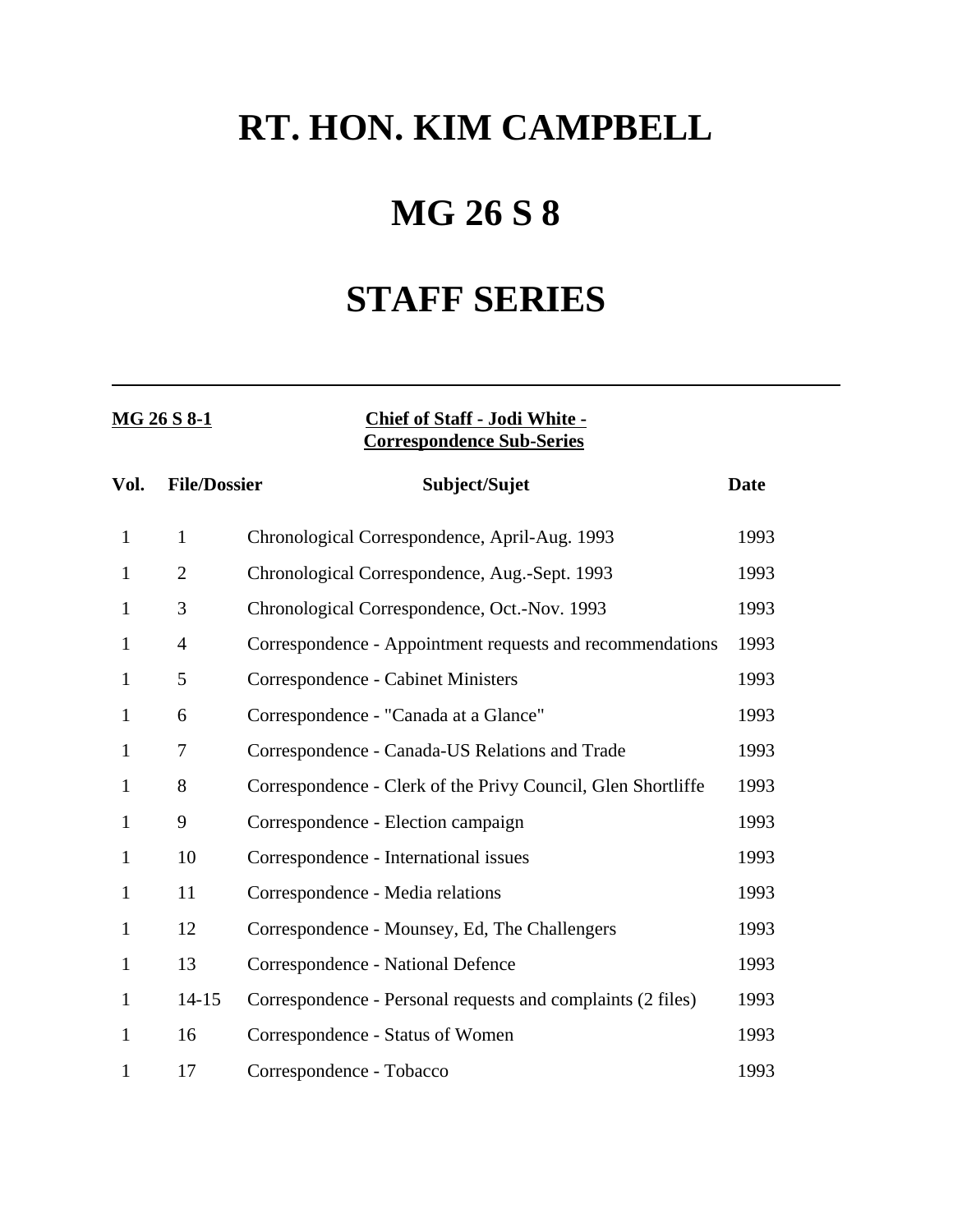| 166  |                     |                             | RT. HON. KIM CAMPBELL            | <b>MIG 26 \$8-1</b> |  |
|------|---------------------|-----------------------------|----------------------------------|---------------------|--|
| Vol. | <b>File/Dossier</b> |                             | Subject/Sujet                    | <b>Date</b><br>Date |  |
|      | 18                  |                             | Correspondence - Vancouver, B.C. | 1993                |  |
|      | 19                  |                             | Correspondence - Western Canada  | 1993                |  |
|      | 20                  | Unregistered Correspondence |                                  | 1993                |  |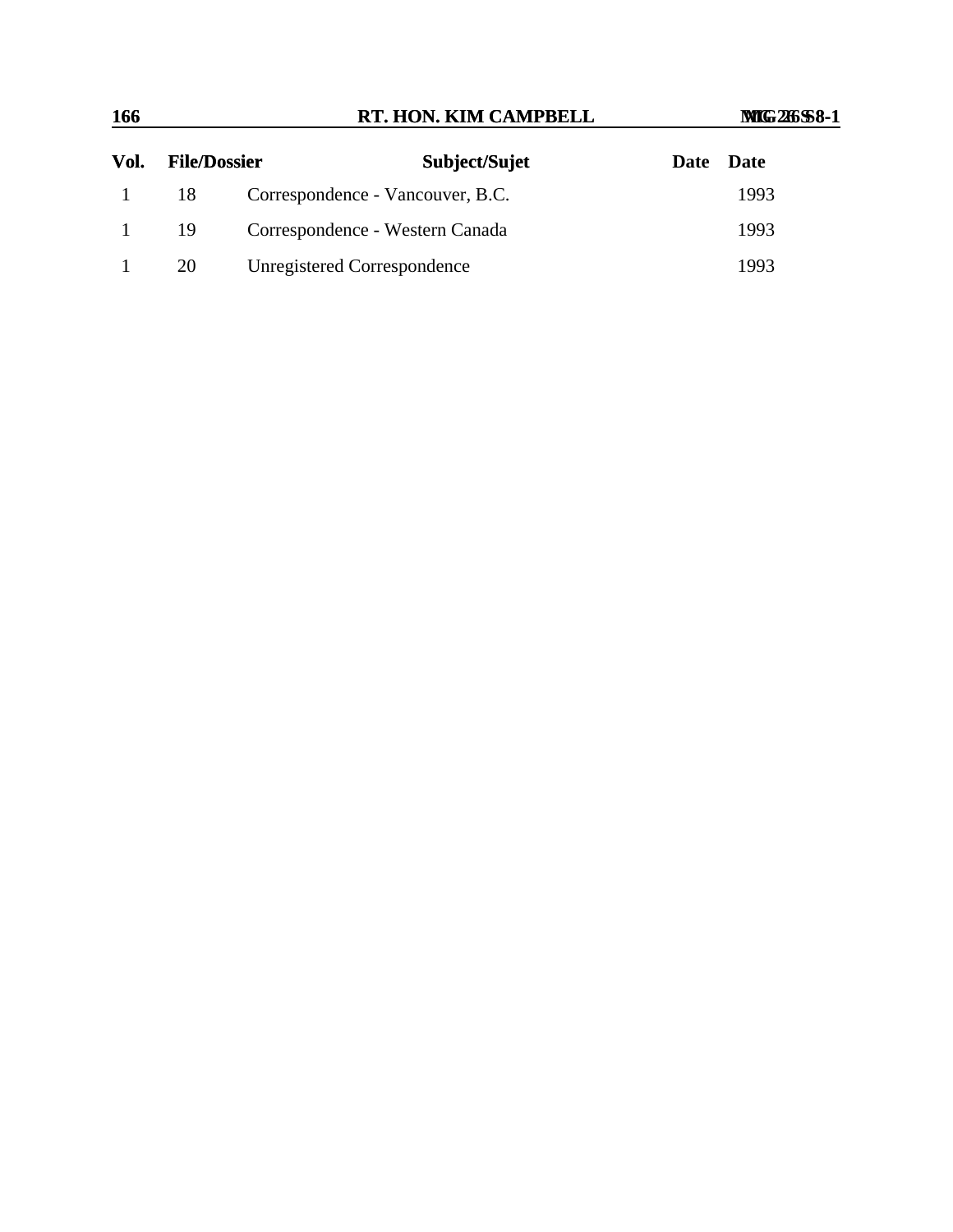## **MG 26 S 8**

## **STAFF SERIES**

### **MG 26 S 8-2 Chief of Staff - Jodi White -Implementation Board Sub-Series**

| Vol.         | <b>File/Dossier</b> | Subject/Sujet                                                              | <b>Date</b>  |
|--------------|---------------------|----------------------------------------------------------------------------|--------------|
| $\mathbf{1}$ | $\mathbf{1}$        | <b>Implementation Board Meetings</b>                                       | 16 July 1993 |
| $\mathbf{1}$ | $\overline{2}$      | <b>Implementation Board Meetings</b>                                       | 20 July 1993 |
| $\mathbf{1}$ | 3                   | <b>Implementation Board Meetings</b>                                       | 28 July 1993 |
| 1            | $\overline{4}$      | <b>Implementation Board Meetings</b>                                       | 30 July 1993 |
| 1            | 5                   | <b>Implementation Board Meetings</b>                                       | 3 Aug. 1993  |
| $\mathbf{1}$ | 6                   | <b>Implementation Board Meetings</b>                                       | 5 Aug. 1993  |
| 1            | 7                   | <b>Implementation Board Meetings</b>                                       | 6 Aug. 1993  |
| $\mathbf{1}$ | 8                   | <b>Implementation Board Meetings</b>                                       | 9 Aug. 1993  |
| $\mathbf{1}$ | 9                   | <b>Implementation Board Meetings</b>                                       | 10 Aug. 1993 |
| $\mathbf{1}$ | 10                  | <b>Implementation Board Meetings</b>                                       | 11 Aug. 1993 |
| $\mathbf{1}$ | 11                  | <b>Implementation Board Meetings</b>                                       | 12 Aug. 1993 |
| 1            | 12                  | <b>Implementation Board Meetings</b>                                       | 13 Aug. 1993 |
| $\mathbf{1}$ | 13                  | <b>Implementation Board Meetings</b>                                       | 16 Aug. 1993 |
| $\mathbf{1}$ | $14 - 18$           | <b>Implementation Board Meetings - Departmental</b><br>Summaries (5 files) | 19 July 1993 |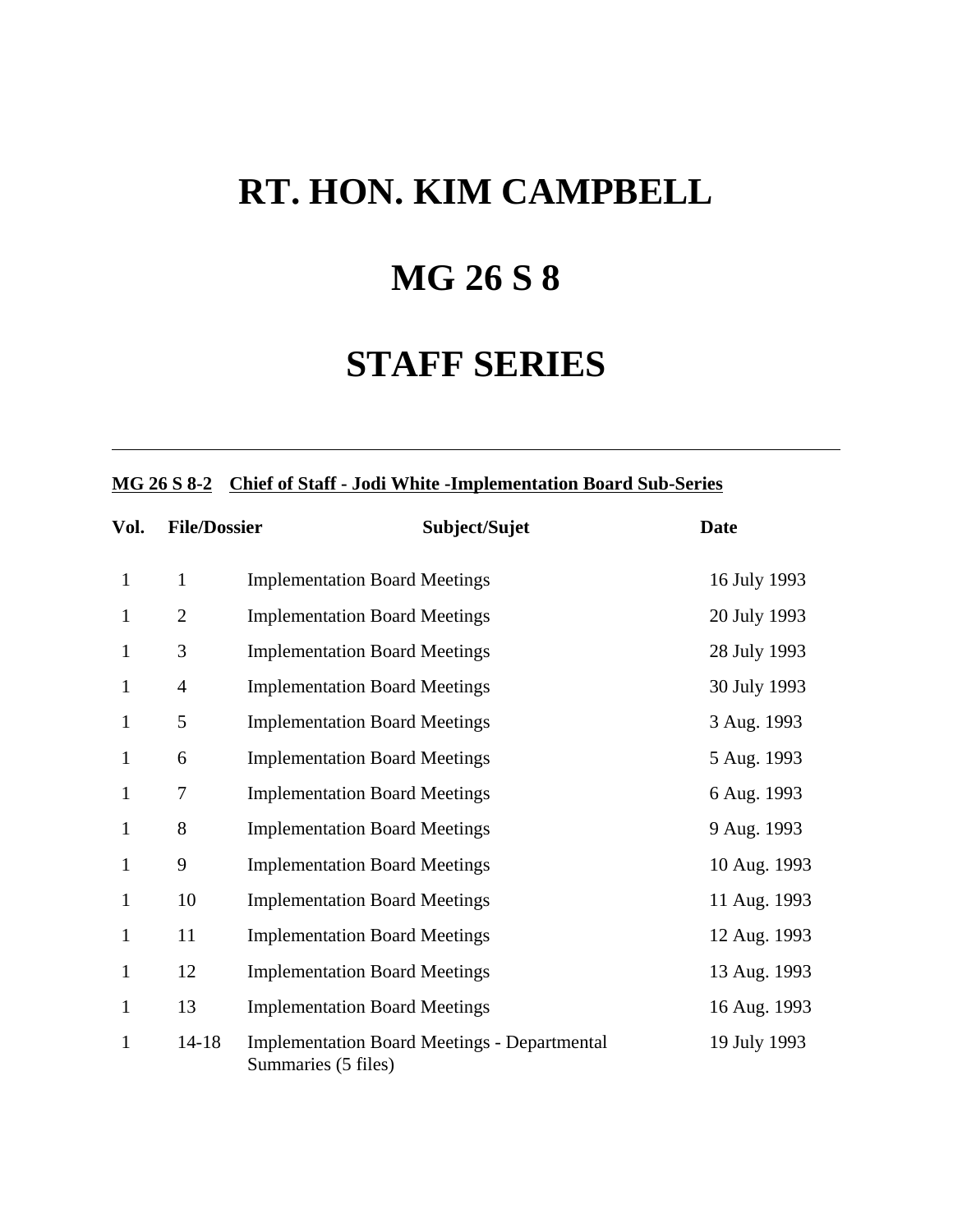| 168            |                     | MG 26 S 8-2                                                                              |             |
|----------------|---------------------|------------------------------------------------------------------------------------------|-------------|
| Vol.           | <b>File/Dossier</b> | Subject/Sujet                                                                            | <b>Date</b> |
| $\mathbf{1}$   | 19                  | Implementation Board, Phase I Plan - Agriculture and<br>Agri-Food                        | 1993        |
| $\mathbf{1}$   | 20                  | Implementation Board, Phase I Plan - Atlantic Canada<br><b>Opportunities Agency</b>      | 1993        |
| 1              | 21                  | Implementation Board, Phase I Plan - Canadian<br><b>International Development Agency</b> | 1993        |
| 2              | $\mathbf{1}$        | Implementation Board, Phase I Plan - Environment                                         | 1993        |
| 2              | $\overline{2}$      | Implementation Board, Phase I Plan - External Affairs                                    | 1993        |
| 2              | 3                   | Implementation Board, Phase I Plan - Federal Office of<br>Regional Development - Quebec  | 1993        |
| 2              | $\overline{4}$      | Implementation Board, Phase I Plan - Fisheries and<br>Oceans                             | 1993        |
| 2              | 5                   | <b>Implementation Board, Phase I Plan - Government</b><br>Services                       | 1993        |
| 2              | 6                   | Implementation Board, Phase I Plan - Health                                              | 1993        |
| 2              | $7 - 8$             | Implementation Board, Phase I Plan - Human Resources<br>and Labour (2 files)             | 1993        |
| 2              | 9                   | Implementation Board, Phase I Plan - Industry and Science                                | 1993        |
| 2              | 10                  | Implementation Board, Phase I Plan - Justice                                             | 1993        |
| $\overline{2}$ | $11 - 12$           | Implementation Board, Phase I Plan - National Defence<br>$(2 \text{ files})$             | 1993        |
| 2              | $13 - 14$           | Implementation Board, Phase I Plan - National Resources<br>$(2 \text{ files})$           | 1993        |
| 2              | 15                  | Implementation Board, Phase I Plan - National Revenue                                    | 1993        |
| 2              | 16                  | Implementation Board, Phase I Plan - Transport                                           | 1993        |
| 2              | 17                  | Implementation Board, Phase I Plan - Veterans Affairs                                    | 1993        |
| 2              | 18                  | Implementation Board, Phase I Plan - Western Economic<br>Diversification                 | 1993        |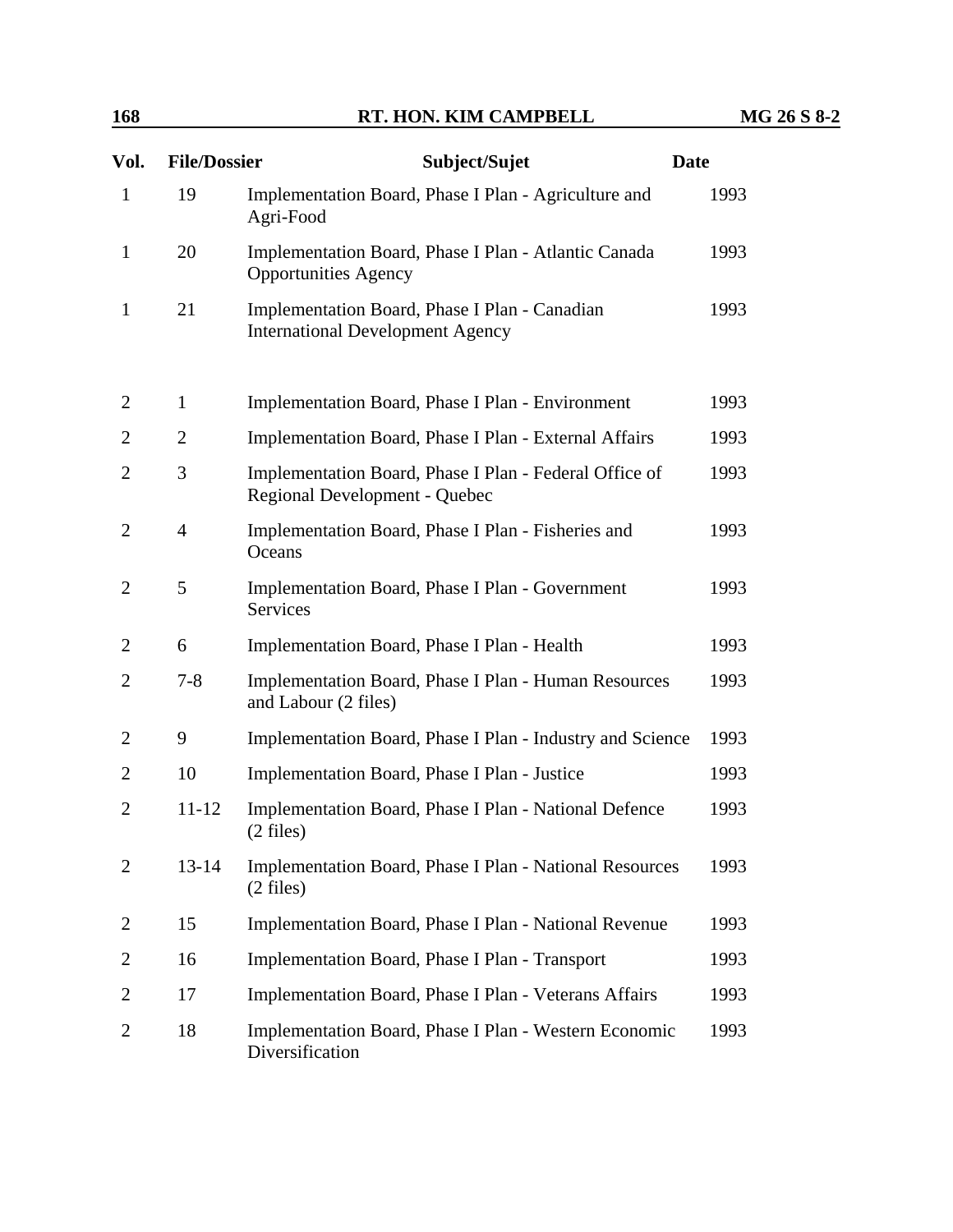| Vol.                        | <b>File/Dossier</b> | Subject/Sujet                                                                   | Date |
|-----------------------------|---------------------|---------------------------------------------------------------------------------|------|
| $\mathcal{D}_{\mathcal{L}}$ | 19                  | Implementation Board, Preliminary Phase II Plan -<br><b>Government Services</b> | 1993 |
| 3                           | 1                   | Implementation Board, Preliminary Phase II Plan - Health                        | 1993 |
| 3                           | 2                   | Implementation Board, Preliminary Phase II Plan -<br><b>National Resources</b>  | 1993 |
| 3                           | 3                   | Implementation Board, Preliminary Phase II Plan - Public<br>Security            | 1993 |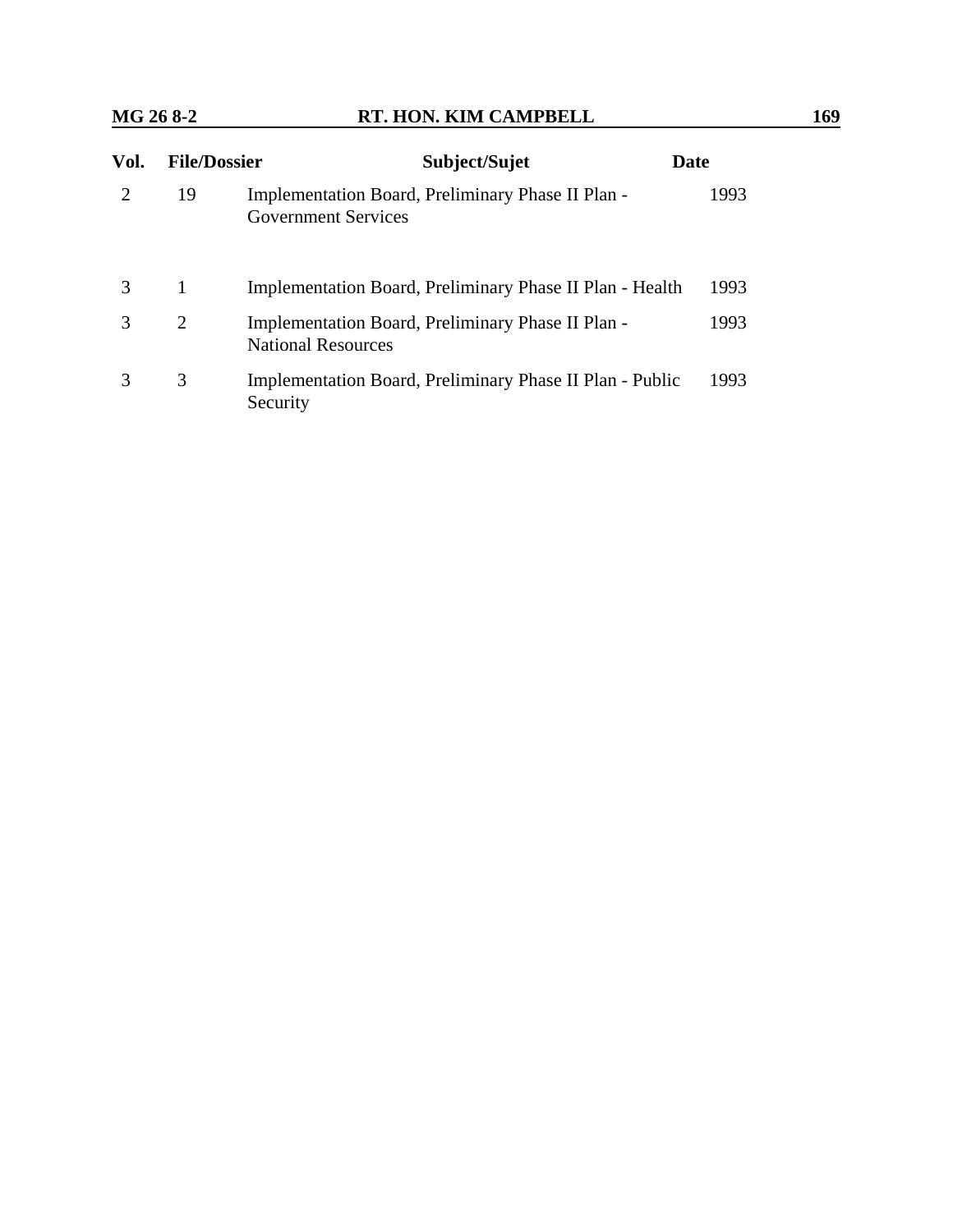# **MG 26 S 8**

# **STAFF SERIES**

| MG 26 S 8-3    |                   | <b>Staff Notes Sub-series</b> |             |
|----------------|-------------------|-------------------------------|-------------|
|                | Vol. File/Dossier | Subject/Sujet                 | <b>Date</b> |
| $\mathbf{1}$   | $\mathbf{1}$      | Castelli, Ray                 | n.d., 1991  |
| $\mathbf{1}$   | $\overline{2}$    | Eriksen, Christine            | 1989-1991   |
| $\mathbf{1}$   | 3                 | Dixon, John                   | 1990-1992   |
| $\mathbf{1}$   | $\overline{4}$    | Ferrabee, Michael             | 1989-1991   |
| $\mathbf{1}$   | 5                 | Glass, Pam                    | 1989-1992   |
| $\mathbf{1}$   | 6                 | Hamilton, Jane                | 1992        |
| $\mathbf{1}$   | $7-9$             | Lam, Diana (files 1-9 of 10)  | 1989-1993   |
|                |                   |                               |             |
| $\mathbf{2}$   | $\mathbf{1}$      | Lam, Diana (file 10 of 10)    | 1989-1993   |
| $\overline{2}$ | $\mathfrak{2}$    | Lee, Mike                     | 1990-1991   |
| $\overline{2}$ | 3                 | Lippert, Owen                 | 1991        |
| 2              | $\overline{4}$    | Lugli, Peter                  | 1990-1991   |
| 2              | 5                 | MacCrimmon, Karyn             | 1990        |
| 2              | 6                 | McCorkell-Hoy, Deborah        | 1989-1990   |
| $\overline{2}$ | $\tau$            | McNaughton, Lisa              | 1990-1991   |
| $\overline{2}$ | 8                 | Monette, Heather              | 1989-1991   |
| $\overline{2}$ | 9                 | Morrison, Doug                | 1990-1991   |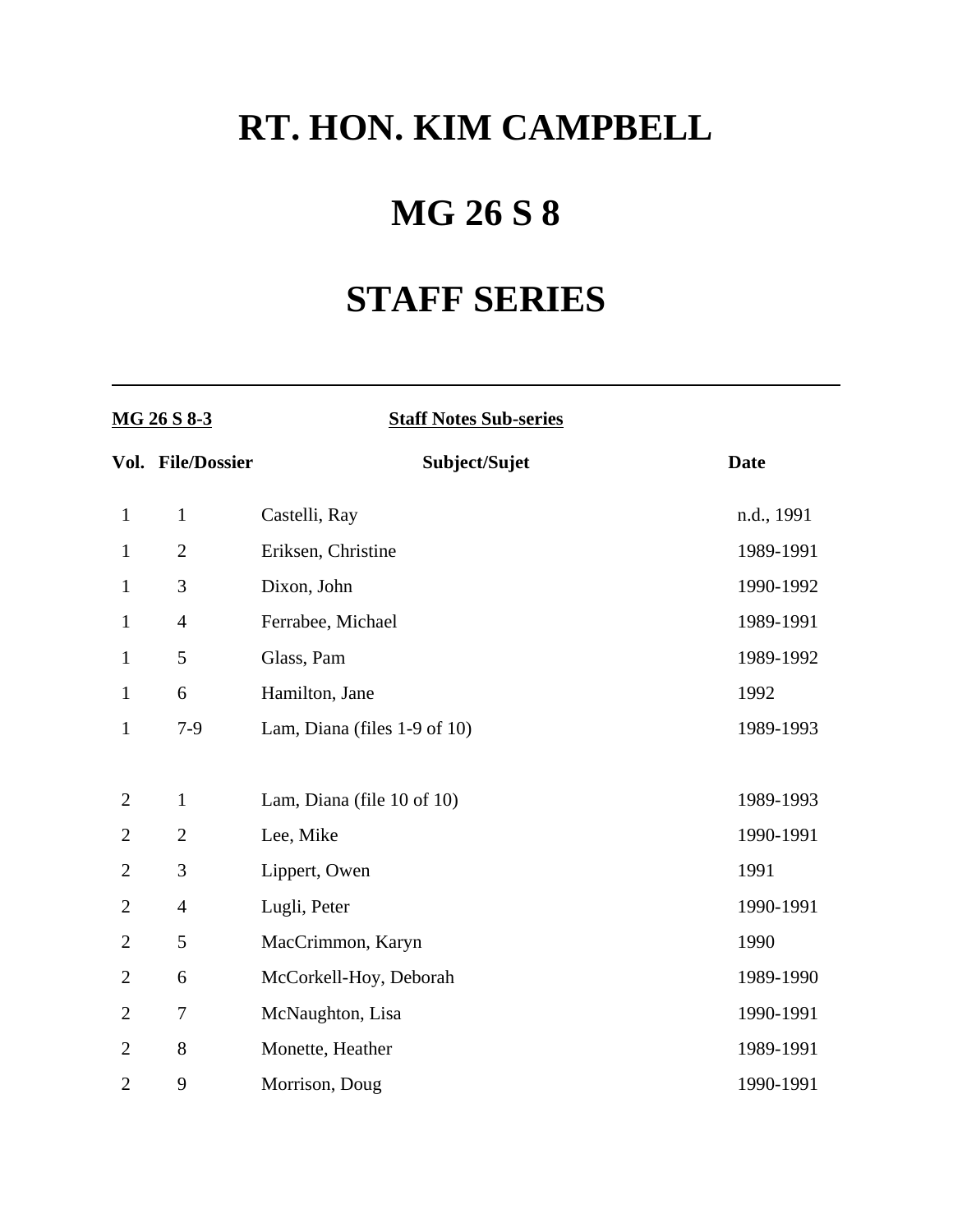| Vol. | <b>File/Dossier</b> | Subject/Sujet          | <b>Date</b> |
|------|---------------------|------------------------|-------------|
| 2    | 10                  | Nelson, Violet         | 1989-1992   |
|      | 11                  | Norris, Tim            | 1989-1991   |
|      | 12                  | Roberts, Preston       | 1990        |
| 2    | 13                  | Ross, Rachel           | 1990-1991   |
|      | $14-15$             | Waite, Wendy (2 files) | 1989-1993   |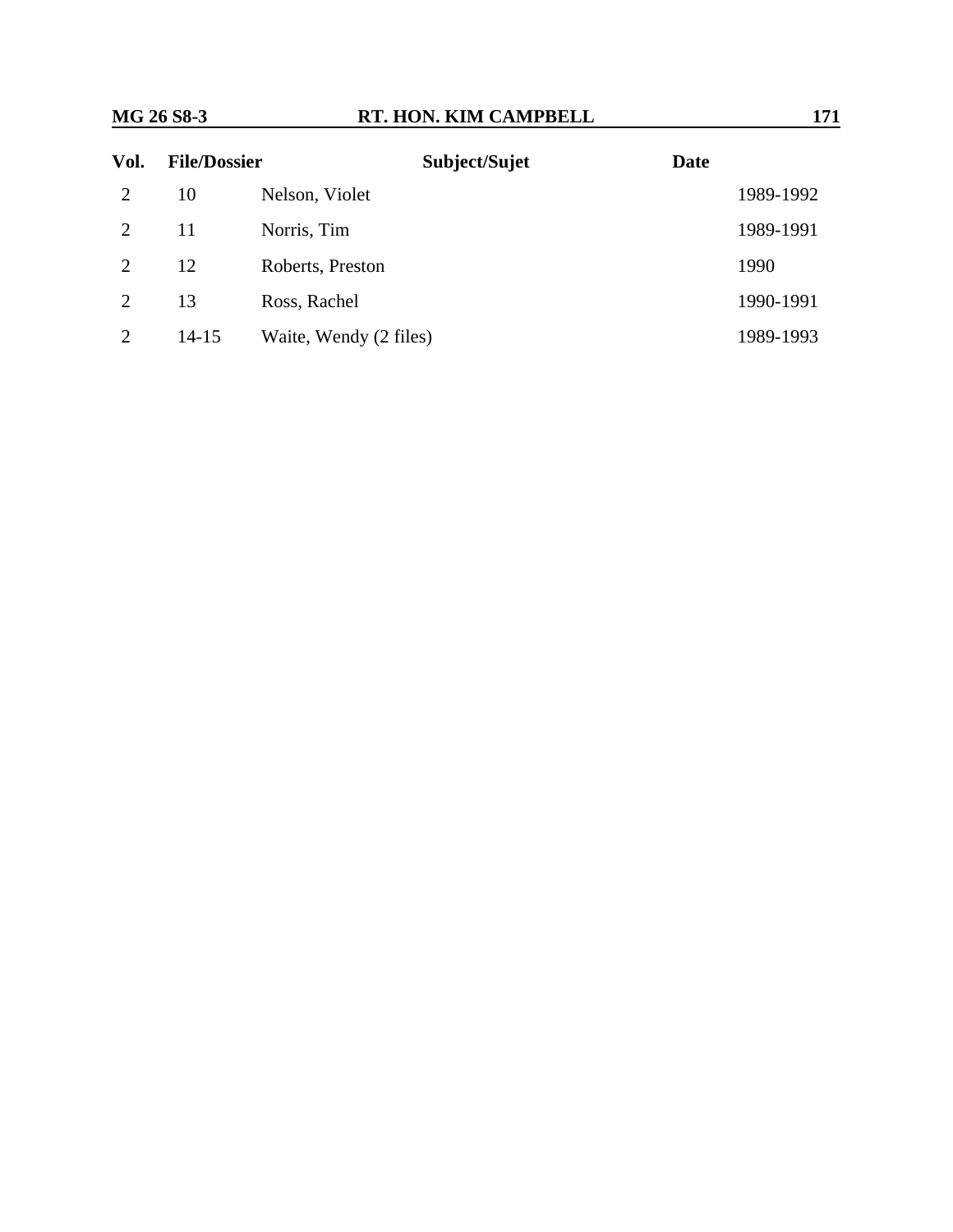## **MG 26 S 9**

# **LEADERSHIP AND ELECTION CAMPAIGNS SERIES**

|              |                | MG 26 S 9-1 Leadership and Election Campaigns - Subject Files Sub-series |             |  |  |
|--------------|----------------|--------------------------------------------------------------------------|-------------|--|--|
| Vol.         |                | <b>File/Dossier</b><br>Subject/Sujet                                     | <b>Date</b> |  |  |
| $\mathbf{1}$ | $\mathbf{1}$   | American Media Coverage                                                  | 1993        |  |  |
| $\mathbf{1}$ | $\overline{2}$ | <b>Artwork and Printed Material</b>                                      | 1993        |  |  |
| $\mathbf{1}$ | $3-4$          | Automatic Delegates (2 files)                                            | 1993        |  |  |
| $\mathbf{1}$ | $5 - 6$        | Automatic Delegates (2 files)                                            | 1993        |  |  |
| 1            | 7              | Baxter, Betty                                                            | n.d.        |  |  |
| 1            | 8              | B.C. Preparedness Campaign                                               | 1993        |  |  |
| $\mathbf{1}$ | 9              | Biographical Information - General                                       | 1993        |  |  |
| $\mathbf{1}$ | 10             | <b>Biographical Material</b>                                             | 1993        |  |  |
| $\mathbf{1}$ | 11             | Biographical Newspaper Article, "Kim Campbell: A<br>Portrait"            | 1993        |  |  |
| $\mathbf{1}$ | 12             | <b>Blueprint Insert</b>                                                  | 1993        |  |  |
| $\mathbf{1}$ | 13             | Boyer, Patrick                                                           | 1993        |  |  |
| $\mathbf{1}$ | 14             | <b>Briefing Notes</b>                                                    | 1993        |  |  |
| $\mathbf{1}$ | 15             | <b>British Media Coverage</b>                                            | 1993        |  |  |
| 1            | 16             | <b>Budget for Leadership Campaign</b>                                    | 1993        |  |  |
| 1            | 17             | <b>Campaign Assessment</b>                                               | 1993        |  |  |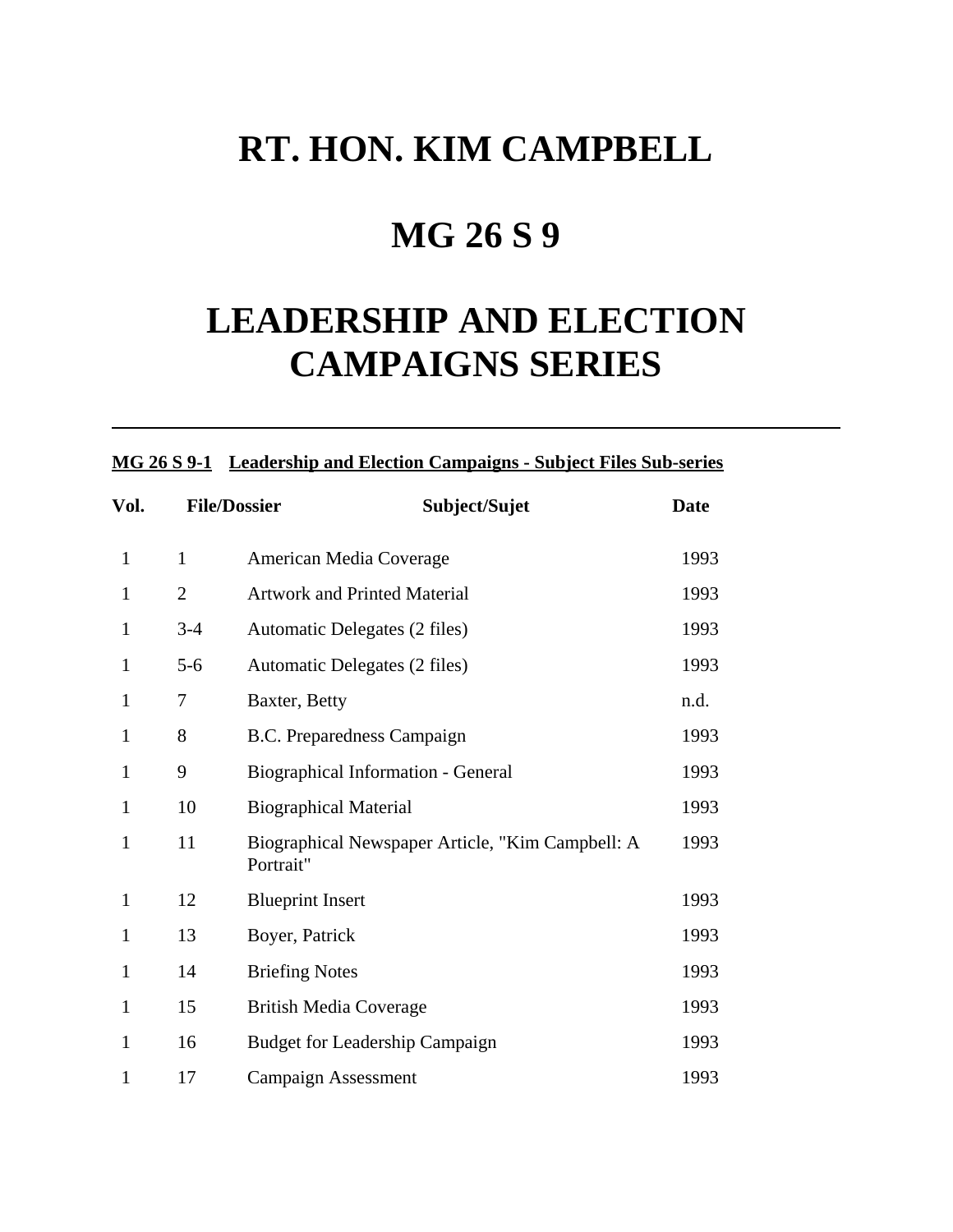### **MG 26 S 9-1 RT. HON. KIM CAMPBELL 173**

| Vol.           | <b>File/Dossier</b> | Subject/Sujet                                             | <b>Date</b>  |
|----------------|---------------------|-----------------------------------------------------------|--------------|
| $\mathbf{1}$   | 18-23               | Campaign Expenses (6 files)                               | 1993         |
| $\mathbf{1}$   | 24                  | Campaign Headquarters - Provincial Offices                | 1993         |
| $\mathbf{1}$   | 25                  | <b>Campaign Issues</b>                                    | 1993         |
| $\mathbf{1}$   | $26 - 27$           | Campaign Literature (2 files)                             | 1993         |
| $\mathbf{1}$   | 28-30               | Campaign Material (3 files)                               | 1993         |
| $\mathbf{1}$   | 31                  | Campaign Staff                                            | 1993         |
| 1              | 32                  | <b>Campaign Status Report</b>                             | 1993         |
| $\mathbf{1}$   | 33                  | Campbell Express                                          | 13 June 1993 |
| $\mathbf{1}$   | $34 - 35$           | Canada Newswire (2 files)                                 | 1993         |
|                |                     |                                                           |              |
| $\overline{2}$ | $1-5$               | Canada Newswire (5 files)                                 | 1993         |
| $\overline{2}$ | 6                   | Canadian Abortion Rights Action League -<br>Questionnaire | 1993         |
| 2              | 7                   | <b>Canadian Conference of Catholic Bishops</b>            | 1993         |
| 2              | 8                   | Canadian Teachers' Federation - Questionnaire             | 1993         |
| $\overline{2}$ | 9                   | Canadian Television Network - Questionnnaire              | 1993         |
| $\overline{2}$ | 10                  | Candidate Liaison                                         | 1993         |
| $\overline{2}$ | 11                  | Charest, Jean                                             | 1993         |
| $\overline{2}$ | 12                  | Clippings                                                 | 1993         |
| $\overline{2}$ | 13                  | Communications                                            | 1993         |
| $\overline{2}$ | 14                  | <b>Communications Material</b>                            | 1993         |
| 2              | 15                  | <b>Communications Plan</b>                                | 1993         |
| $\overline{2}$ | 16                  | <b>Convention Week</b>                                    | 1993         |
| 2              | 17                  | <b>Convention Week - Contracts</b>                        | 1993         |
| $\overline{2}$ | 18                  | <b>Convention Week Resource Guide</b>                     | 1993         |
| 2              | 19                  | <b>Convention Week Schedule</b>                           | 1993         |
| $\overline{2}$ | 20                  | Correspondence                                            | 1992-1993    |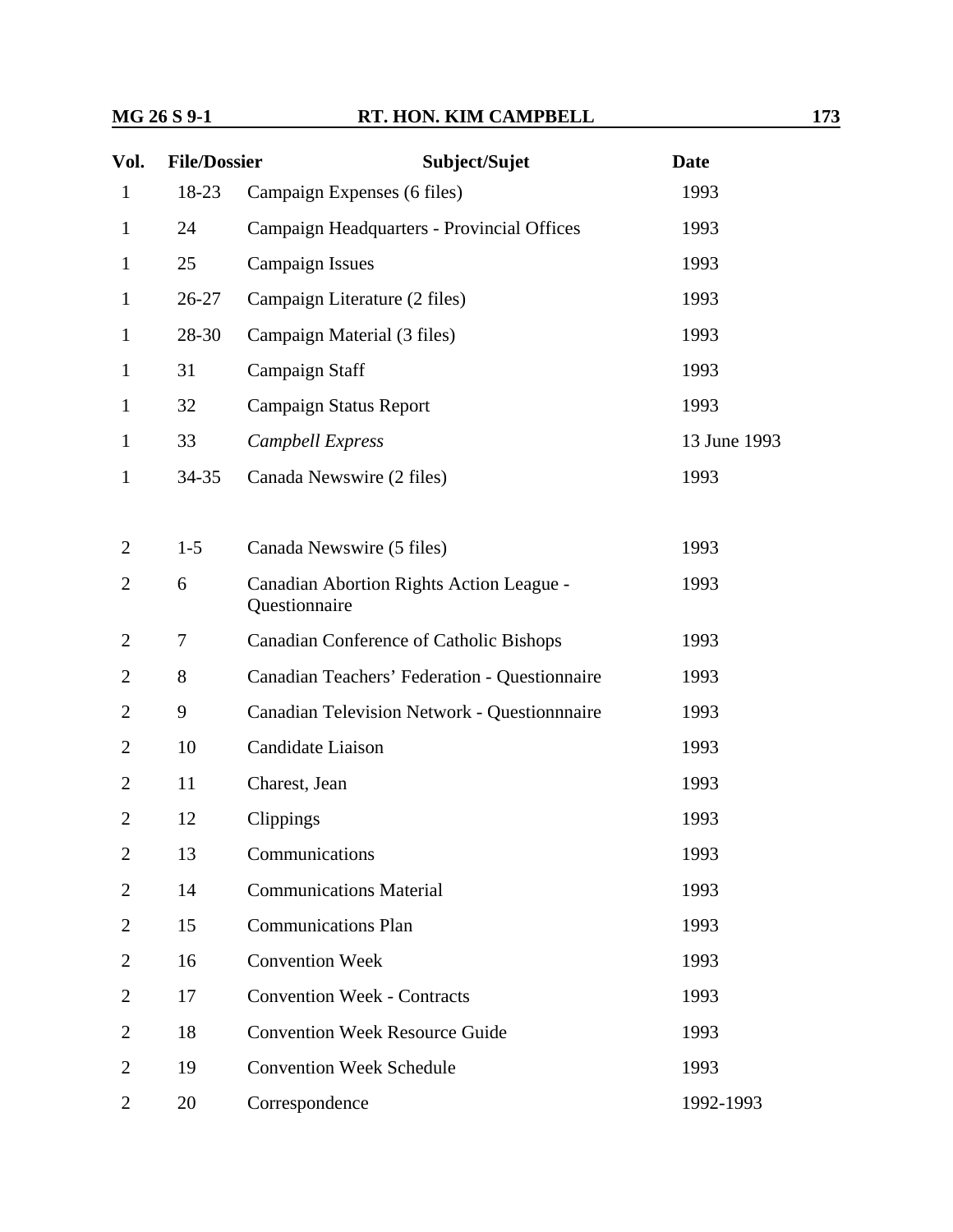| 174            |                     | RT. HON. KIM CAMPBELL                                                  | MG 26 S 9-1 |
|----------------|---------------------|------------------------------------------------------------------------|-------------|
| Vol.           | <b>File/Dossier</b> | Subject/Sujet                                                          | <b>Date</b> |
| $\overline{c}$ | $21 - 22$           | Daily Media Analysis Report (2 files)                                  | 1993        |
| 2              | 23                  | Delegate Contact Programme                                             | 1993        |
| 2              | 24                  | Delegate Mailing Material                                              | 1993        |
| 2              | 25                  | <b>Delegate Selection Meeting</b>                                      | 1993        |
| 2              | 26                  | <b>Economic Policy Points Overview</b>                                 | 1993        |
| 2              | 27                  | Edwards, Jim                                                           | 1993        |
| 2              | 28                  | <b>Employment Programs</b>                                             | 1993        |
| 2              | 29                  | Environment and the Economy                                            | 1993        |
| 2              | 30                  | Federal Election - Caricatures of the Party Leaders                    | 1993        |
| 2              | $31 - 33$           | Female Delegates (3 files)                                             | 1993        |
| 2              | 34                  | Funding                                                                | 1993        |
|                |                     |                                                                        |             |
| 3              | $\mathbf{1}$        | <b>Halifax Policy Forum</b>                                            | 1993        |
| 3              | $\overline{2}$      | Hockin, Tom                                                            | 1993        |
| 3              | 3                   | <b>Hotel Accomodation</b>                                              | 1993        |
| 3              | $\overline{4}$      | Indexed Excerpts from Speeches, Interviews and<br><b>Policy Forums</b> | 1993        |
| 3              | 5                   | International Media Coverage - Clippings                               | 1993        |
| 3              | 6                   | Interview                                                              | n.d.        |
| 3              | 7                   | Invitations                                                            | 1993        |
| 3              | 8                   | "Keyed into Kim" Event, The Diane Farris Gallery,<br>Vancouver, B.C.   | 27 May 1993 |
| 3              | 9                   | Kiwanis Luncheon Attendance List                                       | n.d.        |
| 3              | 10                  | Kim Campbell Dinner, Vancouver, B.C.                                   | 1993        |
| 3              | 11                  | Kim Campbell: Express                                                  | 1993        |
| 3              | 12                  | Kim Campbell - Genealogy                                               | 1993        |
| 3              | 13                  | "K" Pin Orders                                                         | 1993        |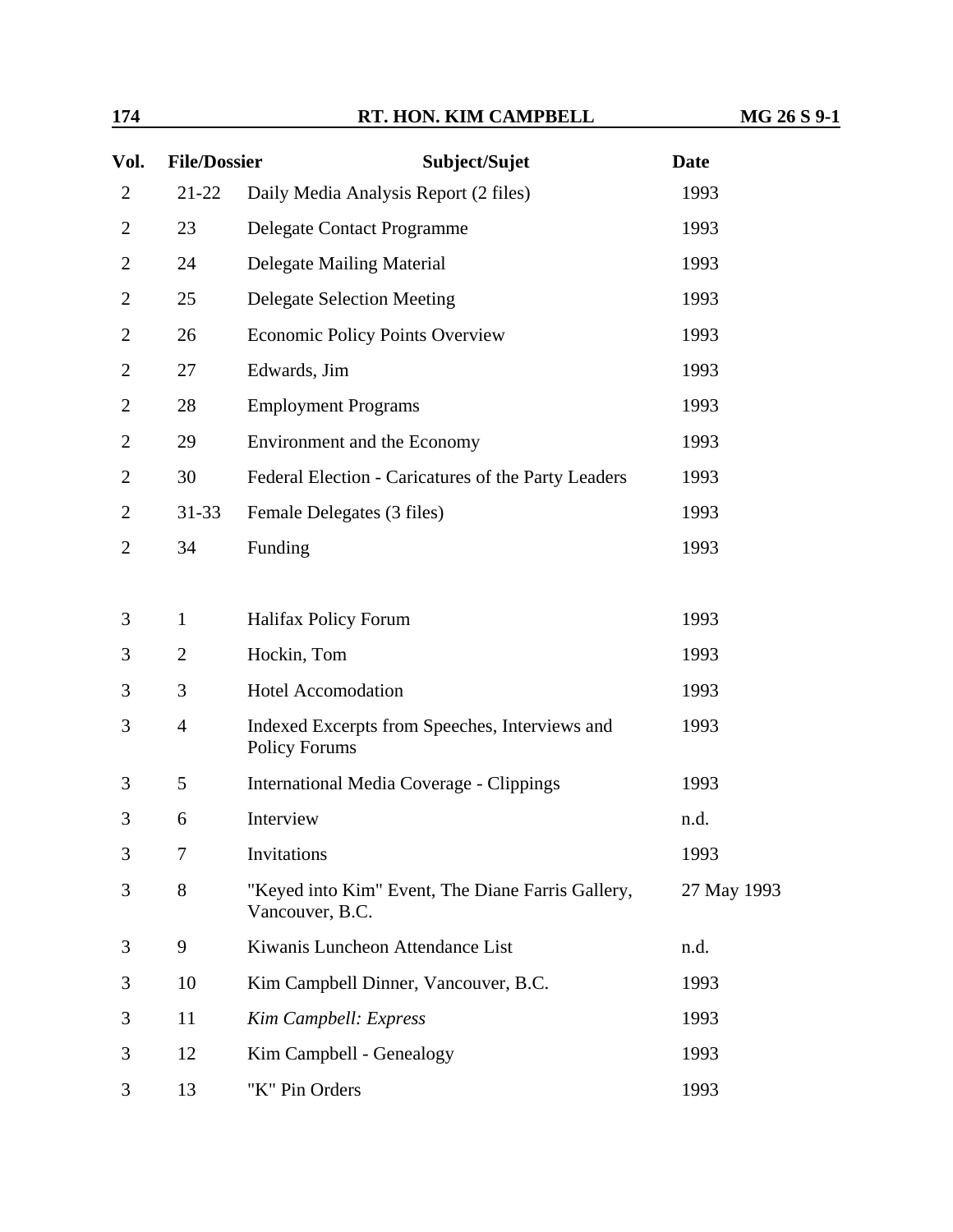### **MG 26 S 9-1 RT. HON. KIM CAMPBELL 175**

| Vol. | <b>File/Dossier</b> | Subject/Sujet                                                         | <b>Date</b>    |
|------|---------------------|-----------------------------------------------------------------------|----------------|
| 3    | 14                  | Leadership Campaign                                                   | 1993           |
| 3    | 15                  | Leadership Campaign Literature                                        | 1993           |
| 3    | $16-17$             | Leadership Campaign Strategy (2 files)                                | 19911993       |
| 3    | 18-19               | Leadership Campaign Strategy (2 files)                                | 1992-1993      |
| 3    | 20                  | Leadership Campaign - Strategy, Policy and Tactical<br>Considerations | 1993           |
| 3    | 21                  | Leadership Candidacy Speech                                           | 1993           |
| 3    | 22                  | Leadership Candidate Certification and Miscellaneous<br>Forms         | 1993           |
| 3    | 23                  | Leadership Candidates' Policies                                       | 1985, 1993     |
| 3    | 24                  | Leadership Convention, Ottawa, Ontario                                | 9-13 June 1993 |
| 3    | 25                  | <b>Leadership Debates</b>                                             | 1993           |
| 3    | 26                  | <b>Leadership Opponents</b>                                           | 1993           |
| 3    | $27 - 28$           | Leadership Support - Polling (2 files)                                | 1993           |
| 3    | 29                  | Leadership Support - Telephone Polling of Riding<br>Executives        | 1993           |
| 3    | 30                  | Legal Issues                                                          | 1993           |
| 3    | 31                  | Legion - Article on Kim Campbell                                      | May 1993       |
| 3    | 32                  | "Le Point" Interview, Radio-Canada                                    | n.d.           |
| 3    | 33                  | <b>Letterhead Samples and Momentoes</b>                               | n.d.           |
| 3    | 34                  | Logos for Campaign Buttons, Shirts, etc.                              | 1993           |
| 3    | 35-39               | Magazine Articles (5 files)                                           | 1993           |
| 3    | 40                  | <b>Magazine Articles</b>                                              | 1994           |
| 4    | $\mathbf{1}$        | Media Analysis and Policy Response Reports                            | 1993           |
| 4    | $\overline{2}$      | Media Analysis and Policy Response Reports                            | 1993           |
| 4    | 3                   | Media Coverage - Campbell Family History                              | 1993           |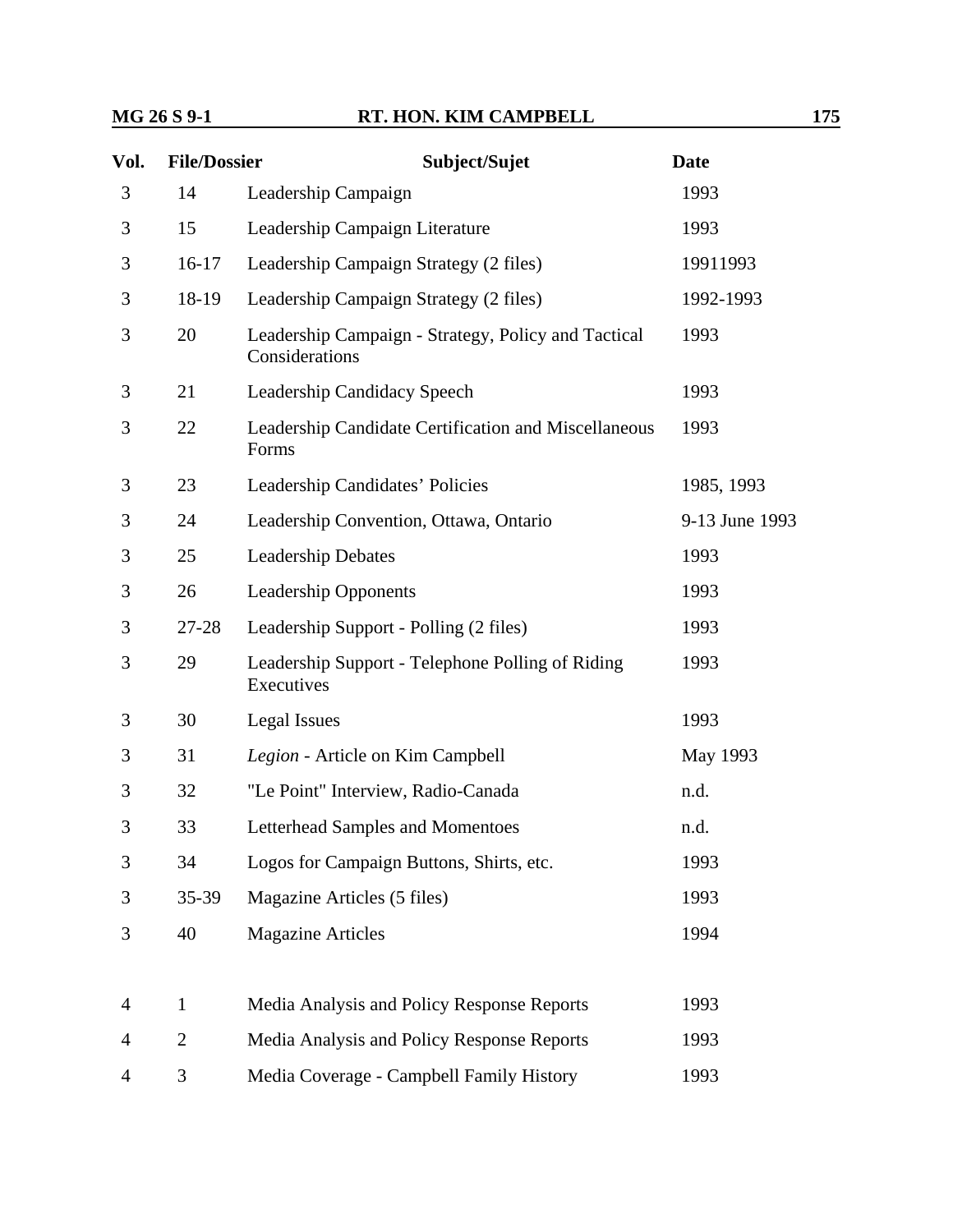| 176 | RT. HON. KIM CAMPBELL | $26S9-$<br>MG |
|-----|-----------------------|---------------|
|     |                       |               |

| Vol.           | <b>File/Dossier</b> | Subject/Sujet                                                                                   | <b>Date</b> |
|----------------|---------------------|-------------------------------------------------------------------------------------------------|-------------|
| $\overline{4}$ | $\overline{4}$      | Media Interviews - Strategy                                                                     | 1993        |
| $\overline{4}$ | 5                   | Membership Recruitment - "Break the Glass Ceiling"<br>Breakfasts"                               | 1993        |
| 4              | 6                   | Message of the Day                                                                              | 1993        |
| $\overline{4}$ | 7                   | National Advisory Panel on Advanced Industrial<br>Materials - Apprenticeship Programs in Canada | 1993        |
| 4              | 8                   | National Angus Reid Poll - Federal Politics and the<br>Conservative Leadership                  | 1993        |
| 4              | $9-10$              | National Caucus Support (2 files)                                                               | 1993        |
| 4              | $11 - 14$           | News Releases (4 files)                                                                         | 1993        |
| $\overline{4}$ | $15 - 20$           | News Summaries (6 files)                                                                        | 1993        |
| 4              | 21                  | <b>Office Management</b>                                                                        | 1993        |
| 4              | 22                  | Operations                                                                                      | 1993        |
| 4              | 23                  | <b>Opposition Watch</b>                                                                         | 1993        |
| 4              | 24                  | Organization                                                                                    | 1993        |
| $\overline{4}$ | 25                  | Oshawa, Ontario - Scrum and Speech                                                              | 1993        |
| 4              | 26                  | <b>Personal Notes</b>                                                                           | n.d.        |
| $\overline{4}$ | 27                  | Peter C. Newman Article on Kim Campbell                                                         | 1993        |
| 4              | 28                  | <b>Photo Editors</b>                                                                            | 1993        |
| 4              | 29-30               | Policy (2 files)                                                                                | 1993        |
|                |                     |                                                                                                 |             |
| 5              | $1-6$               | Policy (6 files)                                                                                | 1993        |
| 5              | $7-9$               | Policy Briefing Materials (3 files)                                                             | 1993        |
| 5              | 10                  | <b>Policy Briefing Materials</b>                                                                | 1993        |
| 5              | $11 - 13$           | Political Cartoons (3 files)                                                                    | 1993        |
| 5              | 14                  | Positioning                                                                                     | 1993        |
| 5              | 15                  | Poster                                                                                          | 1993        |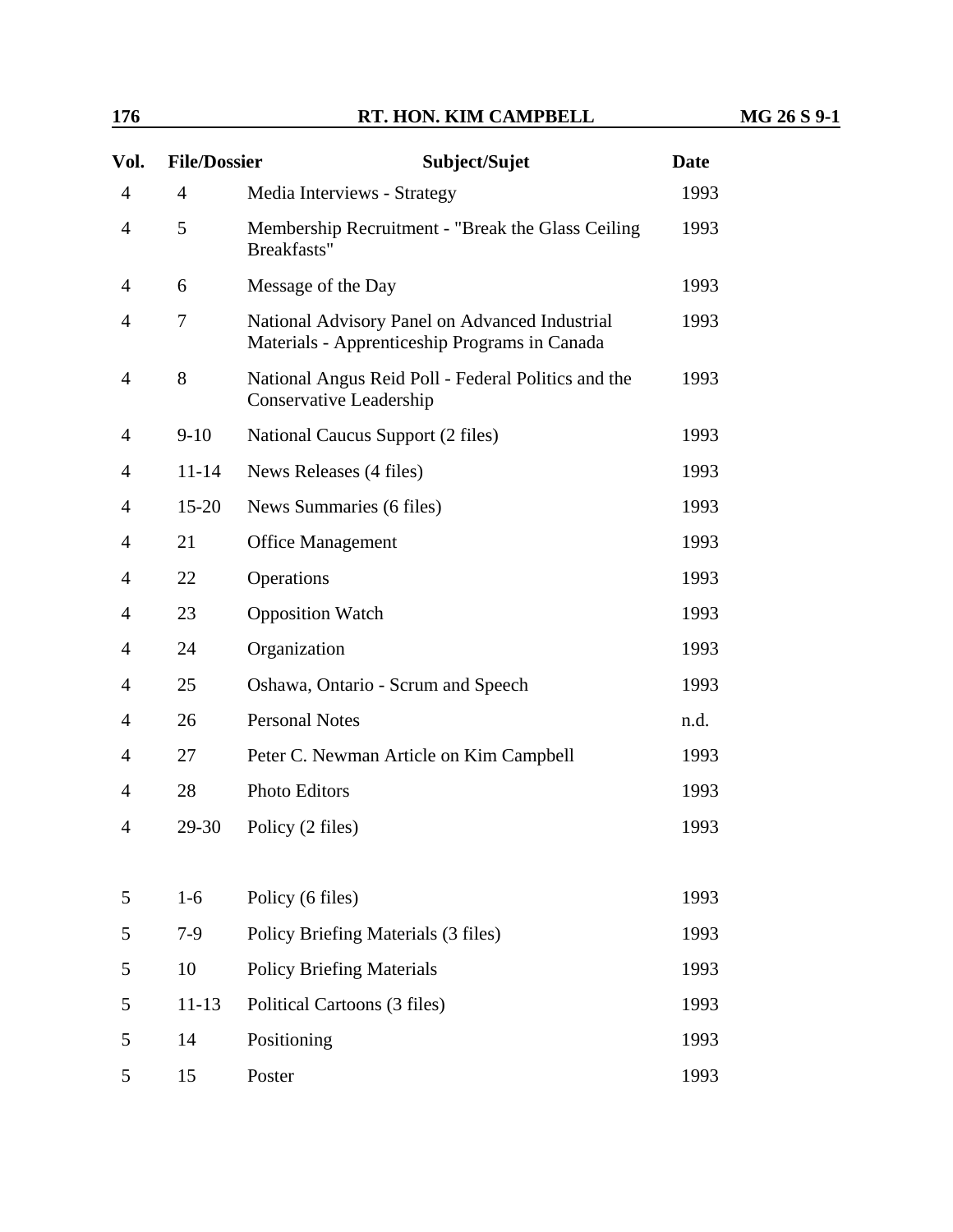| 177            |                     | RT. HON. KIM CAMPBELL                                               | MG 26 S 9-1 |
|----------------|---------------------|---------------------------------------------------------------------|-------------|
| Vol.           | <b>File/Dossier</b> | Subject/Sujet                                                       | <b>Date</b> |
| $\mathfrak{S}$ | 16                  | Pre-Campaign Strategy                                               | 1992, 1993  |
| 5              | 17                  | Pre-Election Campaign Speech in Vancouver, B.C. -<br>Media Coverage | 1993        |
| 5              | 18                  | Proposals for Democratic Reform                                     | 1993        |
| 5              | 19                  | <b>Public Opinion Research</b>                                      | 1992        |
| 5              | 20                  | Questions and Answers on Policy                                     | 1993        |
| 5              | 21                  | <b>Reform Party Democratic Proposals</b>                            | n.d.        |
| 5              | 22                  | <b>Regional Communications Plan</b>                                 | 1993        |
| 5              | 23                  | Riding by Riding Analysis of Support                                | 1993        |
| 5              | 24                  | <b>Riding Contacts</b>                                              | 1993        |
| 5              | 25                  | Scrum                                                               | 1993        |
| 5              | 26                  | <b>Service Contracts and Payrolls</b>                               | 1993        |
| 6              | $\mathbf{1}$        | <b>Special Events</b>                                               | 1993        |
| 6              | $\overline{2}$      | <b>Speech Notes</b>                                                 | n.d.        |
| 6              | 3                   | Speeches                                                            | n.d., 1993  |
| 6              | $\overline{4}$      | Speeches                                                            | 1993        |
| 6              | $5 - 6$             | Steering Committee (2 files)                                        | 1993        |
| 6              | 7                   | <b>Strategy Notes</b>                                               | n.d.        |
| 6              | 8                   | Strategy Notes - "100 Days"                                         | n.d.        |
| 6              | $9-10$              | Support Analysis - General (2 files)                                | 1992, 1993  |
| 6              | 11                  | <b>Support Analysis - Ministers</b>                                 | 1993        |
| 6              | 12                  | <b>Support Analysis - Senators</b>                                  | 1993        |
| 6              | 13                  | <b>Support Analysis - VIPs</b>                                      | 1993        |
| 6              | 14                  | Support - Correspondence and Messages                               | 1993        |
| 6              | 15                  | <b>Support Polling</b>                                              | 1993        |
| 6              | 16                  | Telephone Script for Soliciting Support                             | 1993        |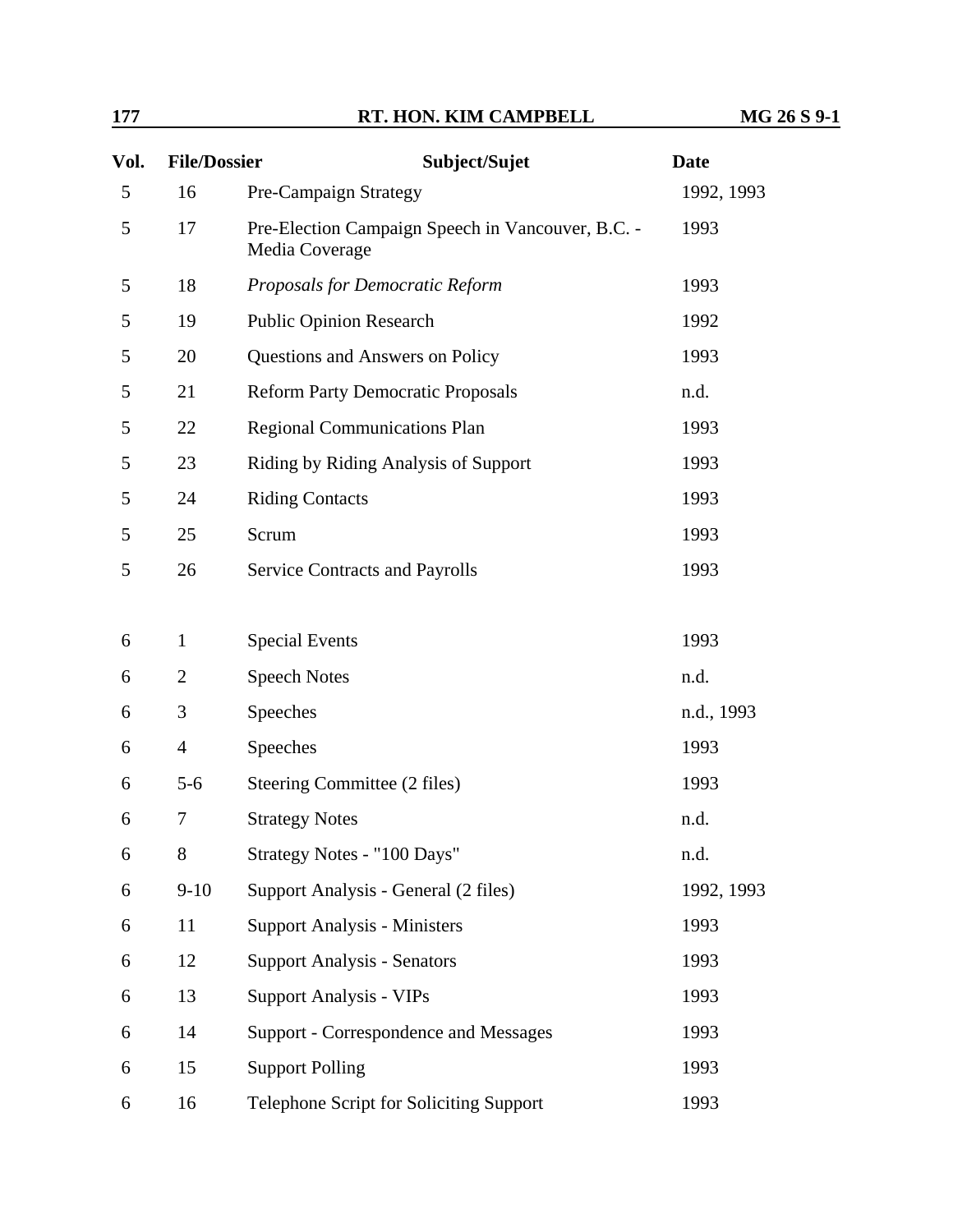| Vol. | <b>File/Dossier</b> | Subject/Sujet                                                              | <b>Date</b> |
|------|---------------------|----------------------------------------------------------------------------|-------------|
| 6    | 17                  | Telephone 1-900 Policy Responses                                           | 1993        |
| 6    | 18                  | Themes and Messages                                                        | 1993        |
| 6    | 19                  | "Thoughts on Resignation"                                                  | 1993        |
| 6    | 20                  | Today's Campaign, 13 May 1993                                              | 1993        |
| 6    | 21                  | <b>Toronto Policy Forum</b>                                                | n.d., 1993  |
| 6    | 22                  | <b>Tory Economic Policy Session</b>                                        | 1993        |
| 6    | 23                  | Tory Leadership Debate, Calgary, Alberta                                   | 1993        |
| 6    | 24                  | <b>Transition Period Strategy</b>                                          | 1993        |
| 6    | 25                  | Turner, Garth                                                              | 1993        |
| 6    | 26                  | Vancouver Centre Candidate Flyer                                           | n.d.        |
| 6    | 27                  | Vancouver Centre - Liberal Nomination                                      | 1993        |
| 6    | 28                  | Vancouver - Notes for a Speech                                             | n.d.        |
| 6    | 29                  | Vancouver Policy Forum                                                     | 1993        |
| 6    | 30                  | <b>Vancouver Residence</b>                                                 | 1993        |
| 6    | 31                  | Volunteer Code of Conduct                                                  | 1993        |
| 6    | 32                  | Women in Politics Group - Newsletter Insert                                | 1993        |
| 6    | 33                  | <b>Youth Supporters</b>                                                    | 1993        |
|      |                     | <b>Briefing Books</b>                                                      |             |
| 6    | 34                  | <b>Aboriginal Fisheries Strategy</b>                                       | 1993        |
| 6    | $35 - 38$           | Advisory Notes, Volume 2 (4 files)                                         | 1993        |
| 6    | 39                  | Agriculture Issues (file 1 of 2)                                           | 1993        |
|      |                     |                                                                            |             |
| 7    | $\mathbf{1}$        | Agriculture Issues (file 2 of 2)                                           | 1993        |
| 7    | $2 - 3$             | Biographies of Conservative Members of Parliament<br>$(2 \text{ files})$   | 1993        |
| 7    | $\overline{4}$      | Briefing Book for Visit to Nova Scotia, New<br>Brunswick, and Newfoundland | 1993        |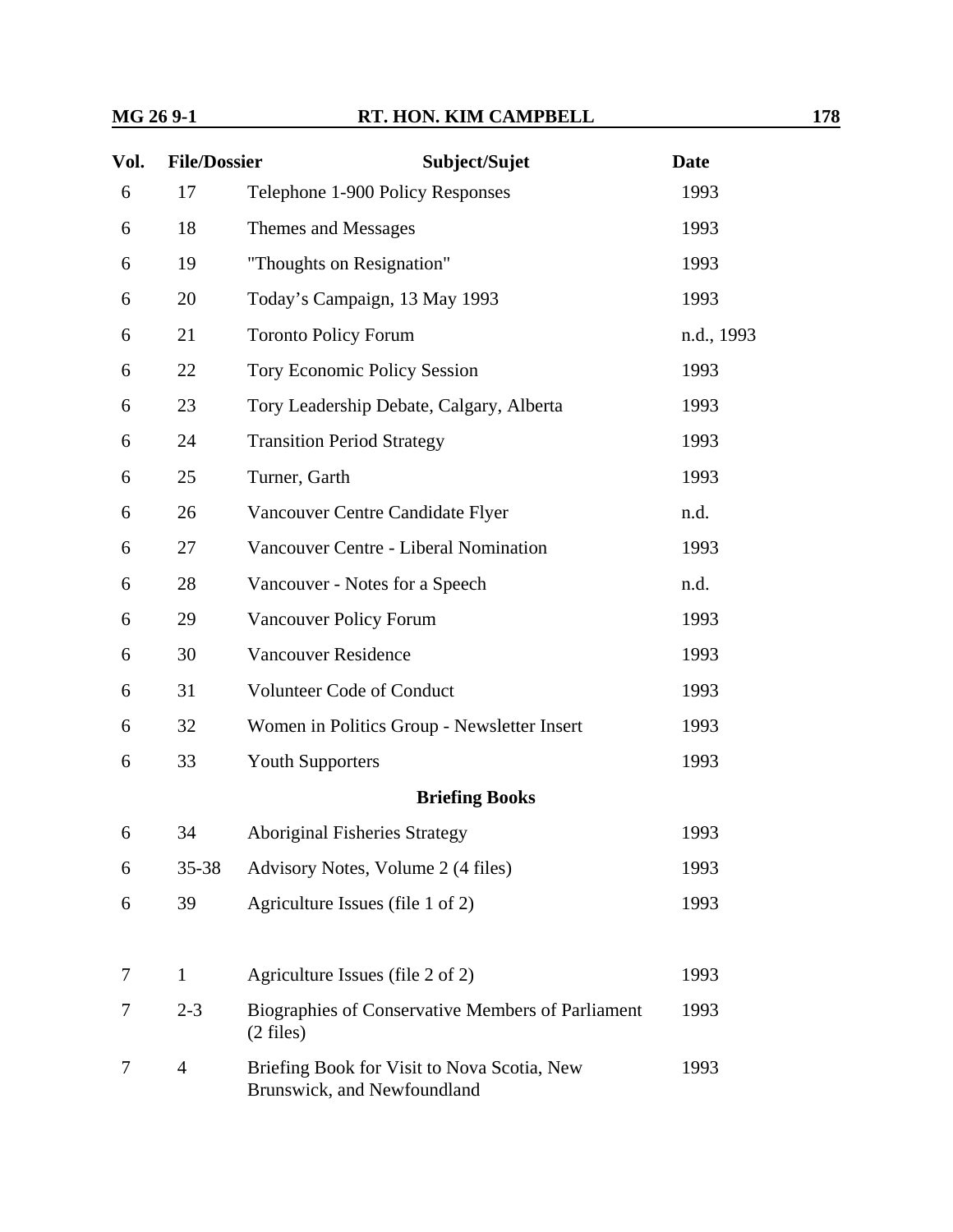| Vol. | <b>File/Dossier</b> | Subject/Sujet                                                                                       | <b>Date</b> |
|------|---------------------|-----------------------------------------------------------------------------------------------------|-------------|
| 7    | 5                   | Briefing Book on the North American Free Trade<br>Agreement                                         | 1993        |
| 7    | 6                   | Briefing Book on Western Issues                                                                     | 1993        |
| 7    | $7 - 10$            | Briefing Book - Various Topics (4 files)                                                            | 1993        |
| 7    | $11 - 12$           | Cahier de breffage (2 files)                                                                        | 1993        |
| 7    | $13 - 16$           | Policy Briefing Materials (4 files)                                                                 | 1993        |
| 7    | 17                  | Policy Ideas                                                                                        | 1993        |
|      |                     |                                                                                                     |             |
| 8    | $\mathbf{1}$        | Policy Papers Prepared for the Hon. Kim Campbell                                                    | 1993        |
| 8    | $2 - 5$             | Progressive Conservative Party of Canada - Leadership<br>Transition Materials, Binder #1 (4 files)  | 1993        |
| 8    | $6 - 8$             | Progressive Conservative Party of Canada - Leadership<br>Transition Materials, Binder # 2 (3 files) | 1993        |
| 8    | $9-10$              | Progressive Conservative Party of Canada - Leadership<br>Transition Materials, Binder #3 (2 files)  | 1993        |
| 8    | $11 - 12$           | Progressive Conservative Party of Canada - Leadership<br>Transition Materials, Binder #4 (2 files)  | 1993        |
| 8    | $13 - 14$           | Progressive Conservative Party of Canada - Leadership<br>Transition Materials, Binder # 5 (2 files) | 1993        |
|      |                     |                                                                                                     |             |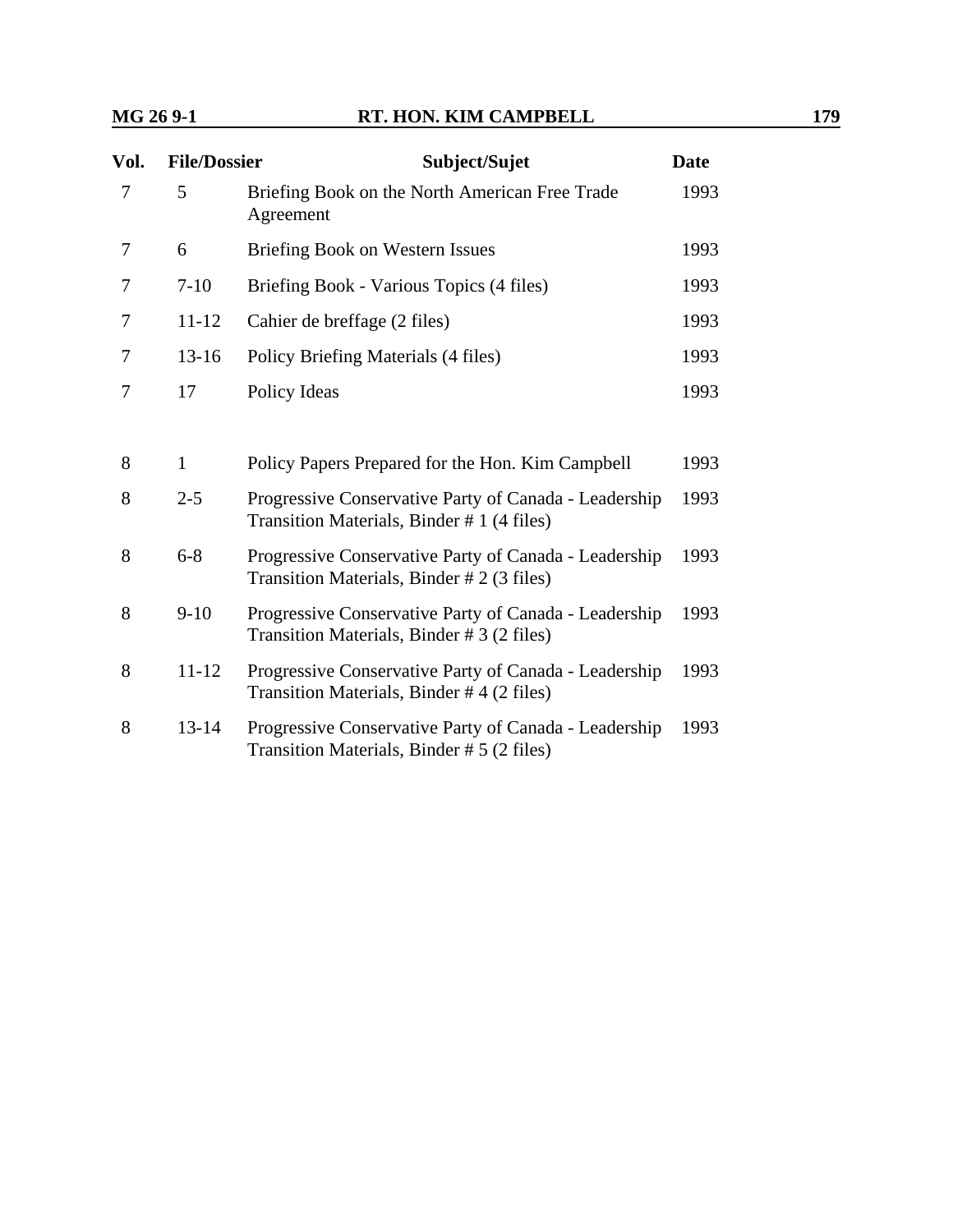# **RT. HON. KIM CAMPBELL**

# **MG 26 S 9**

# **LEADERSHIP AND ELECTION CAMPAIGNS SERIES**

| MG 26 S 9-2    |                     | <b>Leadership and Election Campaigns -</b><br><b>Correspondence Sub-series</b> |             |  |
|----------------|---------------------|--------------------------------------------------------------------------------|-------------|--|
| Vol.           | <b>File/Dossier</b> | Subject/Sujet                                                                  | <b>Date</b> |  |
| $\mathbf{1}$   | $1 - 18$            | Leadership Campaign (18 files)                                                 | 1993        |  |
| $\overline{2}$ | $1 - 11$            | Leadership Campaign (11 files)                                                 | 1993        |  |
| $\overline{c}$ | 12                  | Leadership Campaign                                                            | 1993        |  |
| $\mathbf{2}$   | $13 - 16$           | Leadership Campaign - Special Letters (4 files)                                | 1993        |  |
| 3              | $\mathbf{1}$        | Letters of Condolence re Election Loss                                         | 1993        |  |
| 3              | $\overline{2}$      | Letters of Support                                                             | 1992, 1993  |  |
| 3              | $3 - 5$             | Letters of Support (3 files)                                                   | 1993        |  |
| 3              | $6 - 8$             | Letters of Support (3 files)                                                   | 1993        |  |
| 3              | 9                   | Letters of Support                                                             | 1993        |  |
| 3              | 10                  | Letters of Support - Alberta                                                   | 1993        |  |
| 3              | 11                  | Letters of Support - British Columbia                                          | 1993        |  |
| 3              | 12                  | Letters of Support - Manitoba                                                  | 1993        |  |
| 3              | 13                  | Letters of Support - Ontario                                                   | 1992, 1993  |  |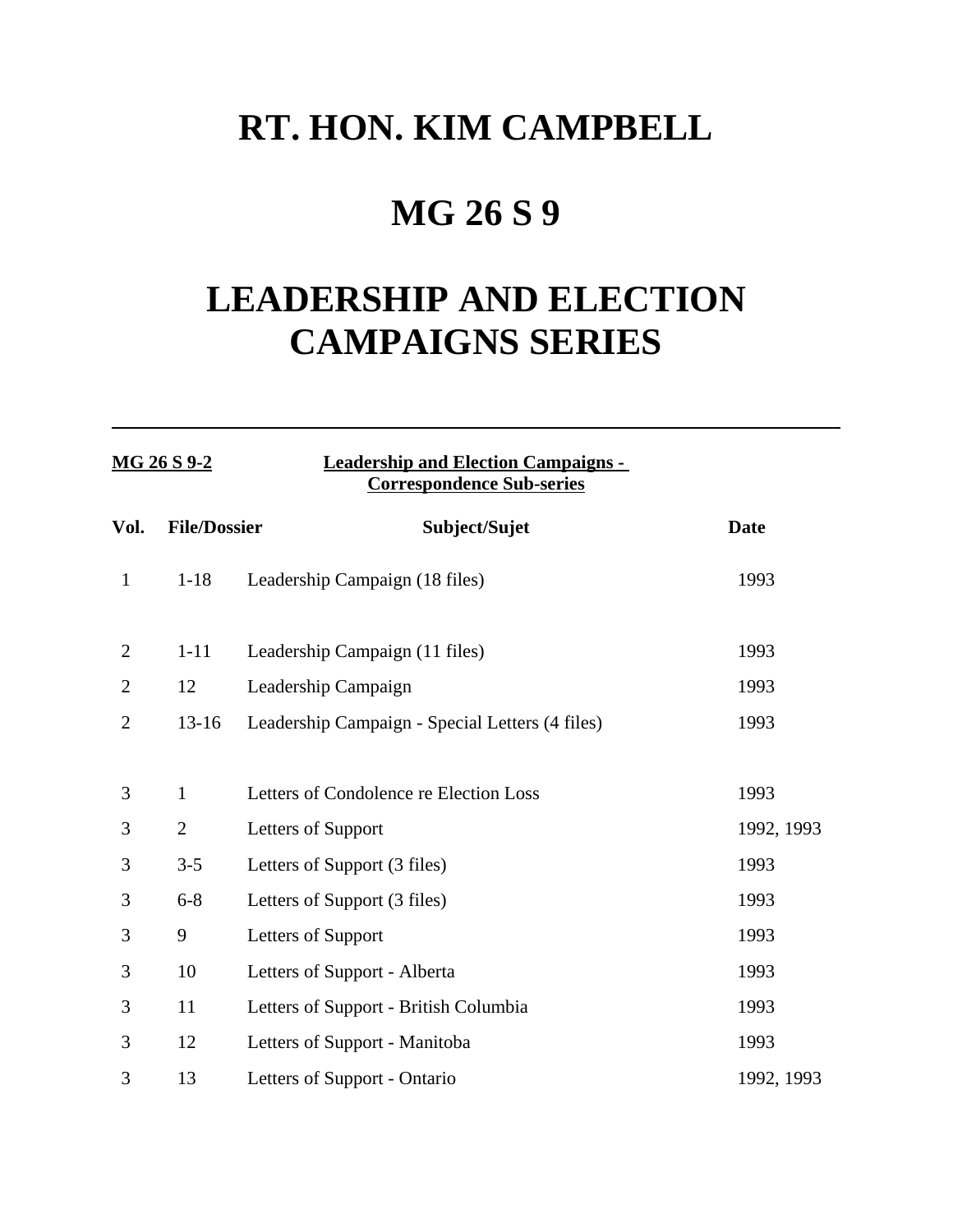| Vol. | <b>File/Dossier</b> | Subject/Sujet                      | Date |
|------|---------------------|------------------------------------|------|
|      | -14                 | Letters of Support - Ontario       | 1993 |
|      | 15                  | Letters of Support - Out of Canada | 1993 |
|      | 16                  | Letters of Support - Québec        | 1993 |
|      | 17                  | Letters of Support - Saskatchewan  | 1993 |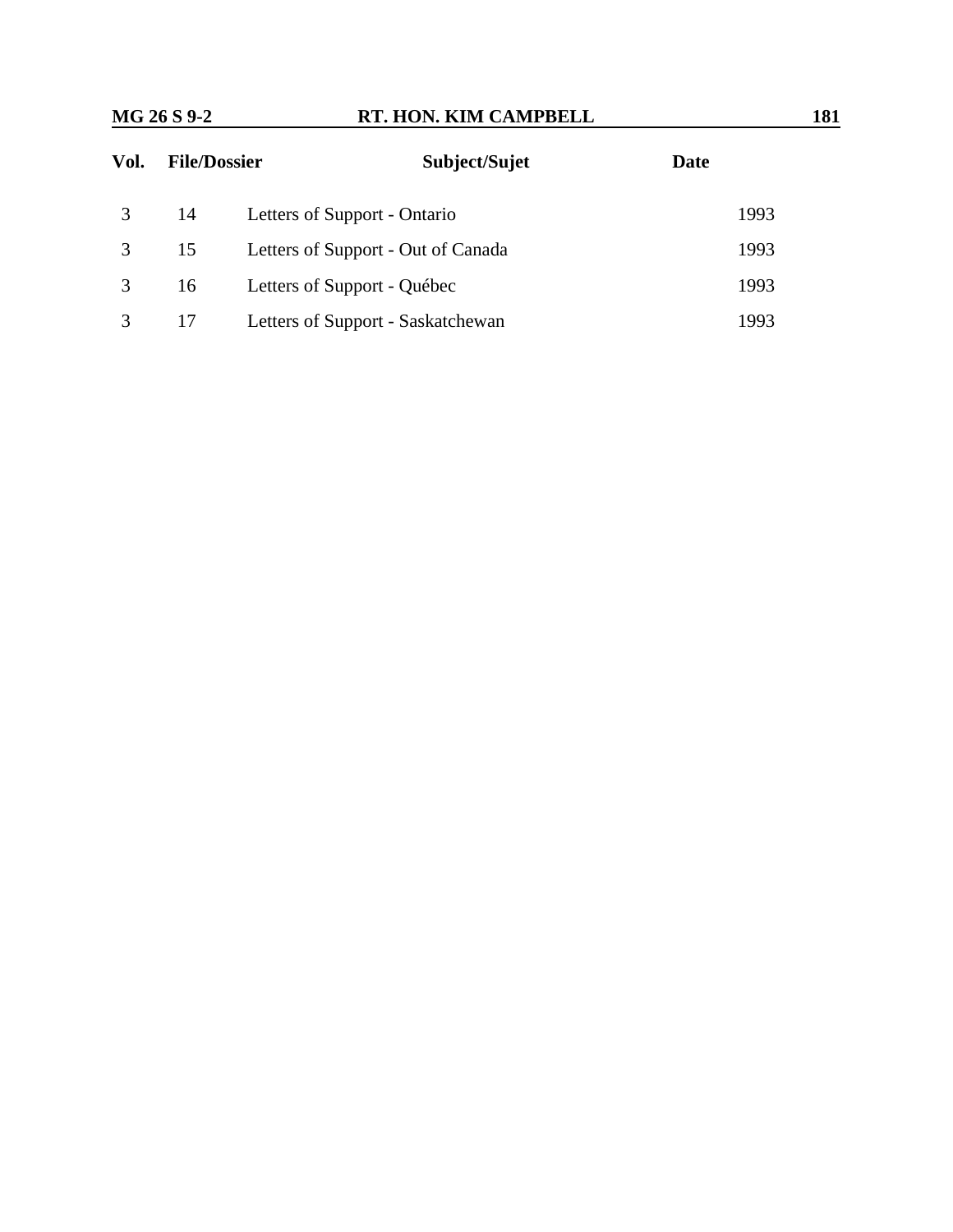# **RT. HON. KIM CAMPBELL**

# **MG 26 S 9**

# **LEADERSHIP AND ELECTION CAMPAIGNS SERIES**

**MG 26 S 9-3 Leadership and Election Campaigns - Media Sub-series**

| Vol.           | <b>File/Dossier</b> | Subject/Sujet                      | <b>Date</b>      |
|----------------|---------------------|------------------------------------|------------------|
|                |                     | <b>1993 Election Campaign</b>      |                  |
| $\mathbf{1}$   | $1-2$               | Election Campaign (2 files)        | 8 Sept. 1993     |
| $\mathbf{1}$   | $3 - 5$             | Election Campaign (3 files)        | 9 Sept. 1993     |
| $\mathbf{1}$   | $6 - 7$             | Election Campaign (2 files)        | 10 Sept. 1993    |
| $\mathbf{1}$   | $8 - 13$            | Election Campaign (6 files)        | 11-12 Sept. 1993 |
| $\mathbf{1}$   | $14 - 15$           | Election Campaign (2 files)        | 13 Sept. 1993    |
| $\mathbf{1}$   | $16-17$             | Election Campaign (2 files)        | 14 Sept. 1993    |
| $\mathbf{1}$   | 18-19               | Election Campaign (2 files)        | 15 Sept. 1993    |
|                |                     |                                    |                  |
| $\overline{2}$ | $1-2$               | Election Campaign (2 files)        | 16 Sept. 1993    |
| $\overline{2}$ | $3 - 4$             | Election Campaign (2 files)        | 17 Sept. 1993    |
| $\overline{2}$ | 5                   | <b>Election Campaign</b>           | 18 Sept. 1993    |
| $\overline{2}$ | $6 - 10$            | Election Campaign (5 files)        | 18-19 Sept. 1993 |
| $\overline{2}$ | $11 - 12$           | Election Campaign (2 files)        | 20 Sept. 1993    |
| $\overline{2}$ | $13 - 15$           | Election Campaign (3 files)        | 21 Sept. 1993    |
| $\overline{2}$ | $16-17$             | Election Campaign (files 1-2 of 3) | 22 Sept. 1993    |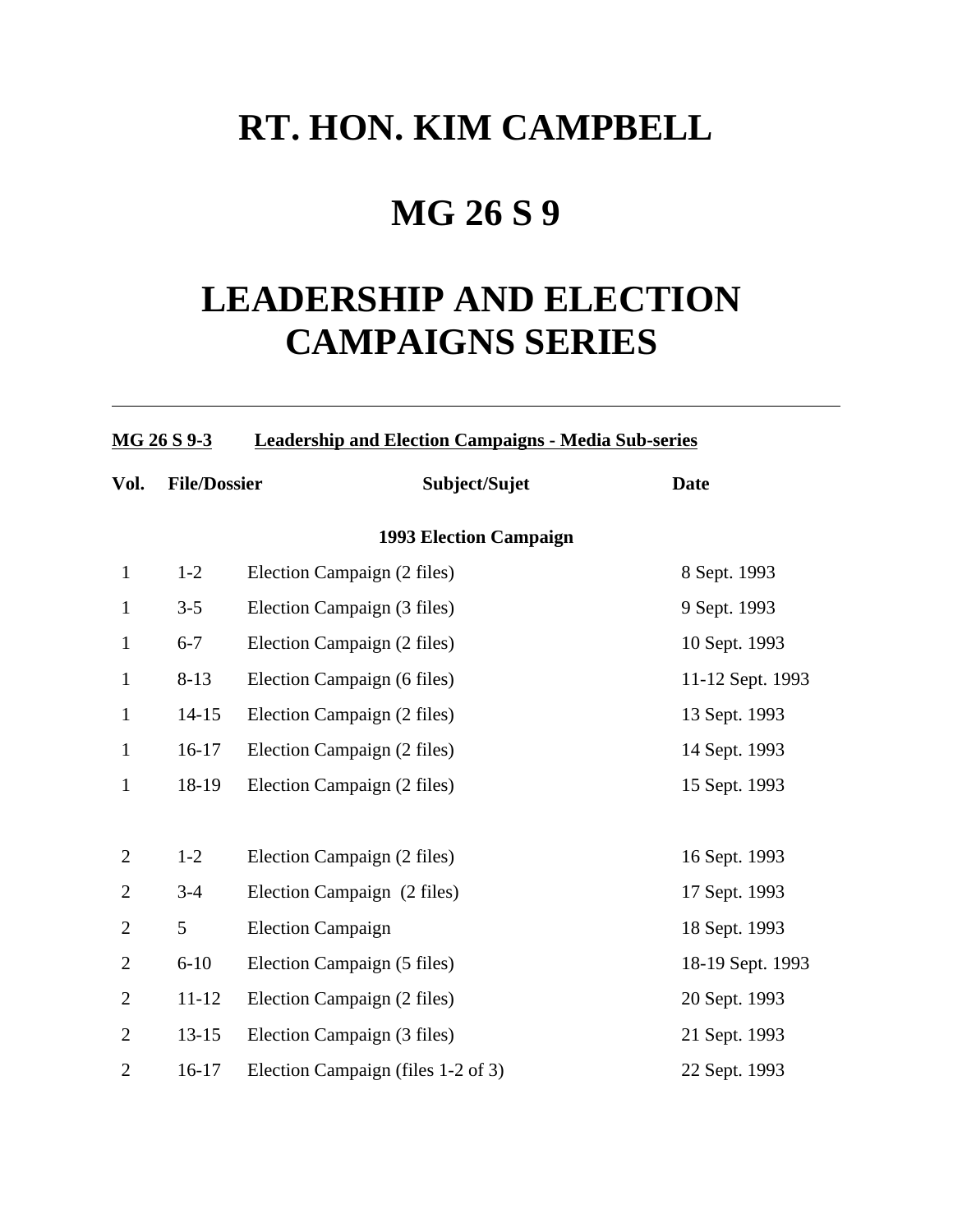| 183 | RT. HON. KIM CAMPBELL | MG 26 S 9-3 |
|-----|-----------------------|-------------|
|     |                       |             |

| Vol.           | <b>File/Dossier</b> | Subject/Sujet                      | <b>Date</b>      |  |
|----------------|---------------------|------------------------------------|------------------|--|
| 3              | $\mathbf{1}$        | Election Campaign (file 3 of 3)    | 22 Sept. 1993    |  |
| 3              | $2 - 4$             | Election Campaign (3 files)        | 23 Sept. 1993    |  |
| 3              | $5 - 7$             | Election Campaign (3 files)        | 24 Sept. 1993    |  |
| 3              | 8                   | <b>Election Campaign</b>           | 25 Sept. 1993    |  |
| 3              | $9 - 13$            | Election Campaign (5 files)        | 25-26 Sept. 1993 |  |
| 3              | $14 - 16$           | Election Campaign (3 files)        | 27 Sept. 1993    |  |
| 3              | 17                  | Election Campaign (file 1 of 3)    | 28 Sept. 1993    |  |
| $\overline{4}$ | $1 - 2$             | Election Campaign (files 2-3 of 3) | 28 Sept. 1993    |  |
| $\overline{4}$ | $3 - 4$             | Election Campaign (2 files)        | 29 Sept. 1993    |  |
| $\overline{4}$ | $5 - 6$             | Election Campaign (2 files)        | 30 Sept. 1993    |  |
| 4              | $7-9$               | Election Campaign (3 files)        | 1 Oct. 1993      |  |
| $\overline{4}$ | 10                  | <b>Election Campaign</b>           | 2 Oct. 1993      |  |
| $\overline{4}$ | $11 - 13$           | Election Campaign (3 files)        | 2-3 Oct. 1993    |  |
| 5              | $\mathbf{1}$        | <b>Election Campaign</b>           | 3 Oct. 1993      |  |
| 5              | $2 - 6$             | Election Campaign (5 files)        | 4 Oct. 1993      |  |
| 5              | $7-10$              | Election Campaign (4 files)        | 5 Oct. 1993      |  |
| 5              | $11 - 14$           | Election Campaign (4 files)        | 6 Oct. 1993      |  |
| 5              | $15 - 17$           | Election Campaign (files 1-2 of 3) | 7 Oct. 1993      |  |
| 6              | $\mathbf{1}$        | Election Campaign (file 3 of 3)    | 7 Oct. 1993      |  |
| 6              | $2 - 6$             | Election Campaign (5 files)        | 8 Oct. 1993      |  |
| 6              | $7 - 16$            | Election Campaign (10 files)       | 9-11 Oct. 1993   |  |
| 7              | $1-2$               | Election Campaign (2 files)        | 12 Oct. 1993     |  |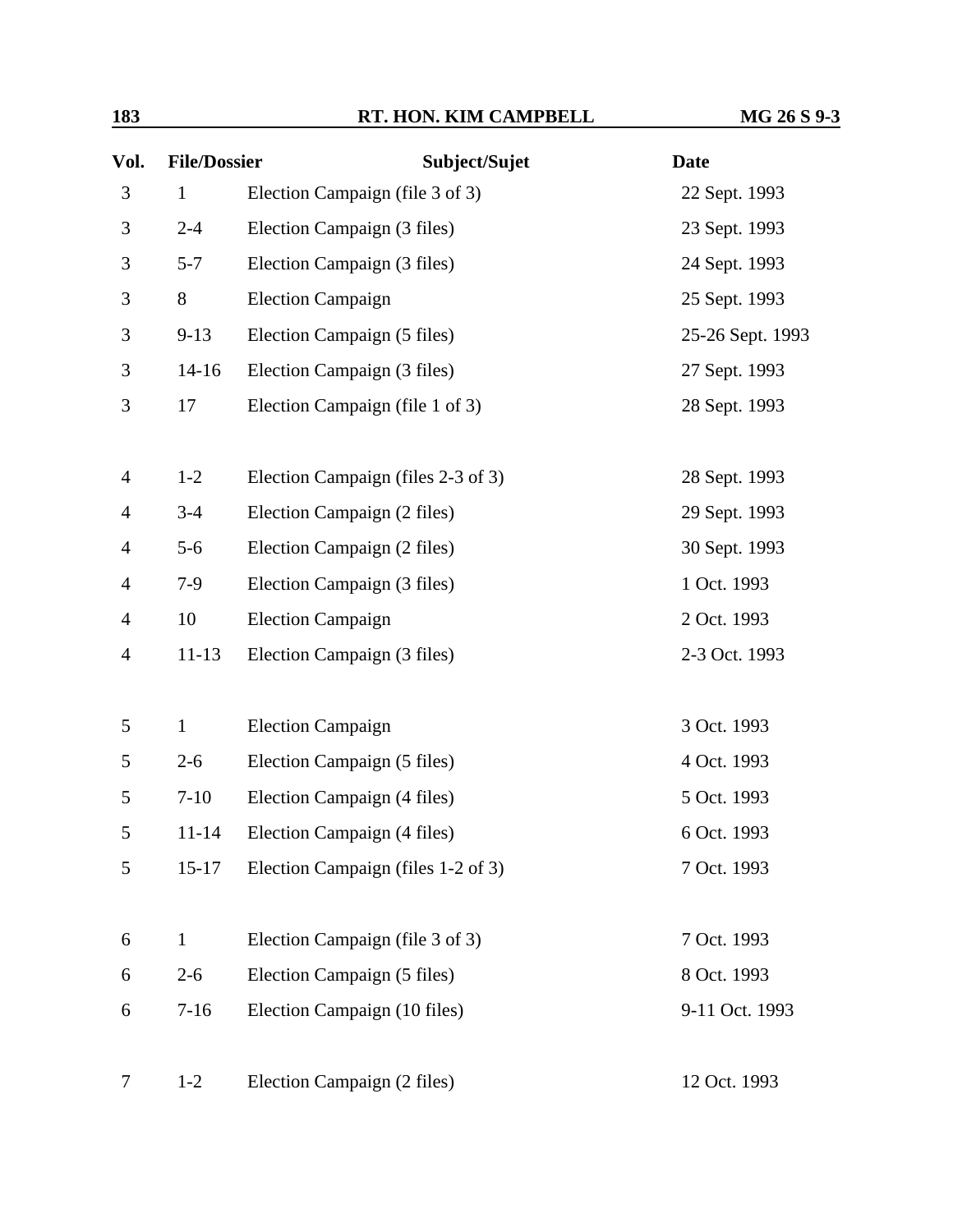| Vol. | <b>File/Dossier</b> | Subject/Sujet                      | <b>Date</b>     |
|------|---------------------|------------------------------------|-----------------|
| 7    | $3-6$               | Election Campaign (4 files)        | 13 Oct. 1993    |
| 7    | $7-9$               | Election Campaign (3 files)        | 14 Oct. 1993    |
| 7    | $10-12$             | Election Campaign (3 files)        | 15 Oct. 1993    |
| 7    | $13 - 15$           | Election Campaign (files 1-3 of 6) | 16-17 Oct. 1993 |
|      |                     |                                    |                 |
| 8    | $1 - 3$             | Election Campaign (files 4-6 of 6) | 16-17 Oct. 1993 |
| 8    | $4 - 6$             | Election Campaign (3 files)        | 18 Oct. 1993    |
| 8    | $7-9$               | Election Campaign (3 files)        | 19 Oct. 1993    |
| 8    | $10-12$             | Election Campaign (3 files)        | 20 Oct. 1993    |
| 8    | $13 - 14$           | Election Campaign (2 files)        | 21 Oct. 1993    |
| 8    | $15 - 16$           | Election Campaign (2 files)        | 22 Oct. 1993    |
|      |                     |                                    |                 |
| 9    | $1 - 7$             | Election Campaign (7 files)        | 23-24 Oct. 1993 |
| 9    | $8-9$               | Election Campaign (2 files)        | 25 Oct. 1993    |
| 9    | $10 - 12$           | Election Campaign (3 files)        | 26 Oct. 1993    |
| 9    | $13 - 14$           | Election Campaign (2 files)        | 27 Oct. 1993    |
| 9    | $15 - 16$           | Election Campaign (2 files)        | 28 Oct. 1993    |
| 9    | $17 - 18$           | Election Campaign (2 files)        | 29 Oct. 1993    |
| 9    | 19-20               | Election Campaign (files 1-2 of 4) | 30 Oct. 1993    |
|      |                     |                                    |                 |
| 10   | $1 - 2$             | Election Campaign (files 3-4 of 4) | 30 Oct. 1993    |
| 10   | 3                   | <b>Election Campaign</b>           | 1 Nov. 1993     |
| 10   | $\overline{4}$      | <b>Election Campaign</b>           | 2 Nov. 1993     |
| 10   | 5                   | <b>Election Campaign</b>           | 3 Nov. 1993     |
|      |                     | 1993 Leadership Campaign           |                 |
| 10   | 6                   | Leadership Campaign                | 23-28 Feb. 1993 |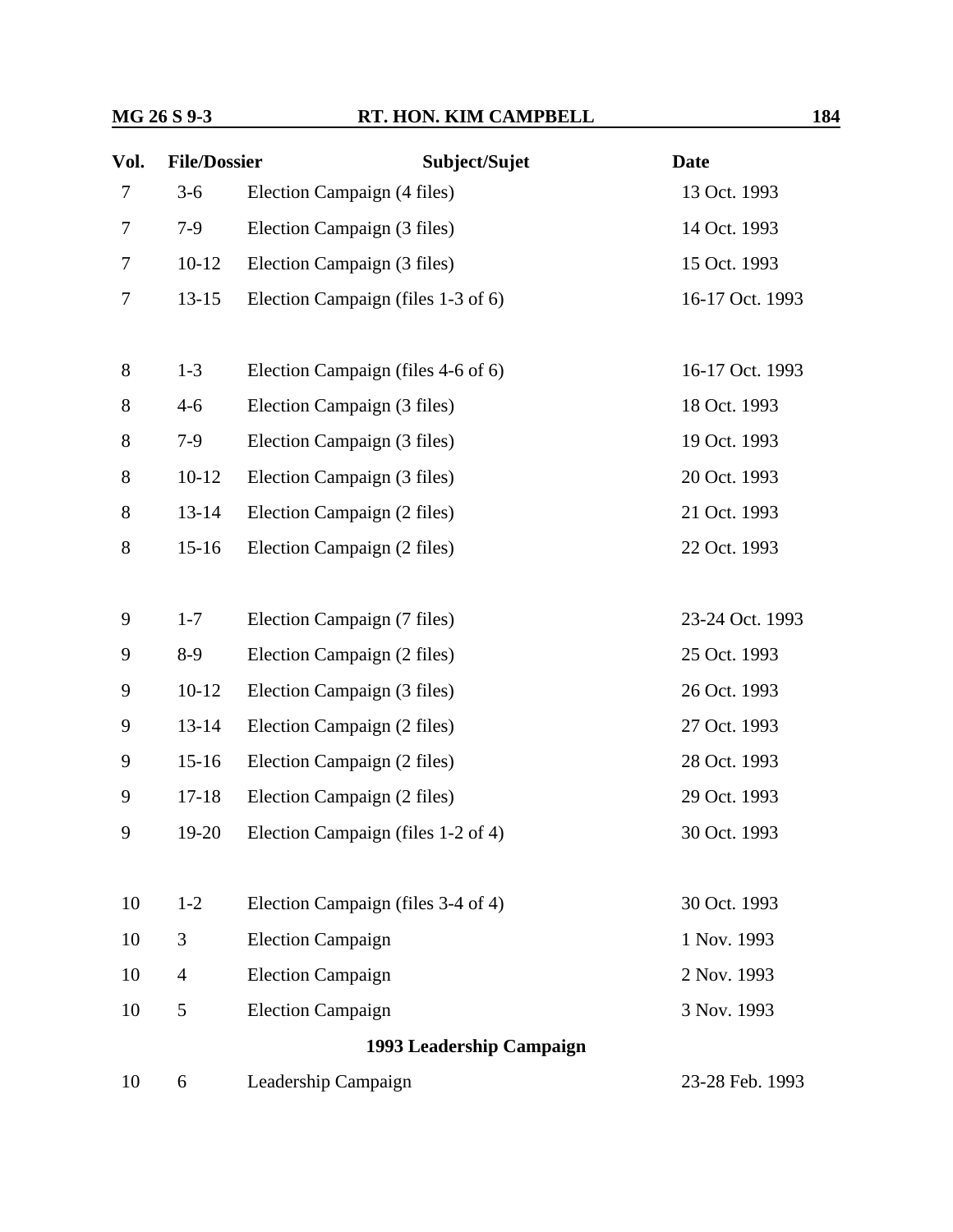| Vol. | <b>File/Dossier</b> | Subject/Sujet                 | <b>Date</b>              |
|------|---------------------|-------------------------------|--------------------------|
| 10   | $7 - 8$             | Leadership Campaign (2 files) | 1-8 Mar. 1993            |
| 10   | $9-10$              | Leadership Campaign (2 files) | 8-15 Mar. 1993           |
| 10   | $11 - 12$           | Leadership Campaign (2 files) | 15-21 Mar. 1993          |
| 10   | $13 - 14$           | Leadership Campaign (2 files) | 22-29 Mar. 1993          |
| 10   | 15                  | Leadership Campaign           | 29 Mar. - 6 Apr.<br>1993 |
| 10   | 16                  | Leadership Campaign           | 5-8 Apr. 1993            |
|      |                     |                               |                          |
| 11   | $1 - 2$             | Leadership Campaign (2 files) | 12-19 Apr. 1993          |
| 11   | $3 - 4$             | Leadership Campaign (2 files) | 19-26 Apr. 1993          |
| 11   | $5 - 6$             | Leadership Campaign (2 files) | 16 Apr. - 3 May<br>1993  |
| 11   | $\boldsymbol{7}$    | Leadership Campaign           | 3-11 May 1993            |
| 11   | $8-9$               | Leadership Campaign (2 files) | 10-17 May 1993           |
| 11   | $10 - 11$           | Leadership Campaign (2 files) | 17-25 May 1993           |
| 11   | 12                  | Leadership Campaign           | 25-28 May 1993           |
| 11   | 13                  | Leadership Campaign           | 31 May - 4 June<br>1993  |
| 11   | 14                  | Leadership Campaign           | 7-9 June 1993            |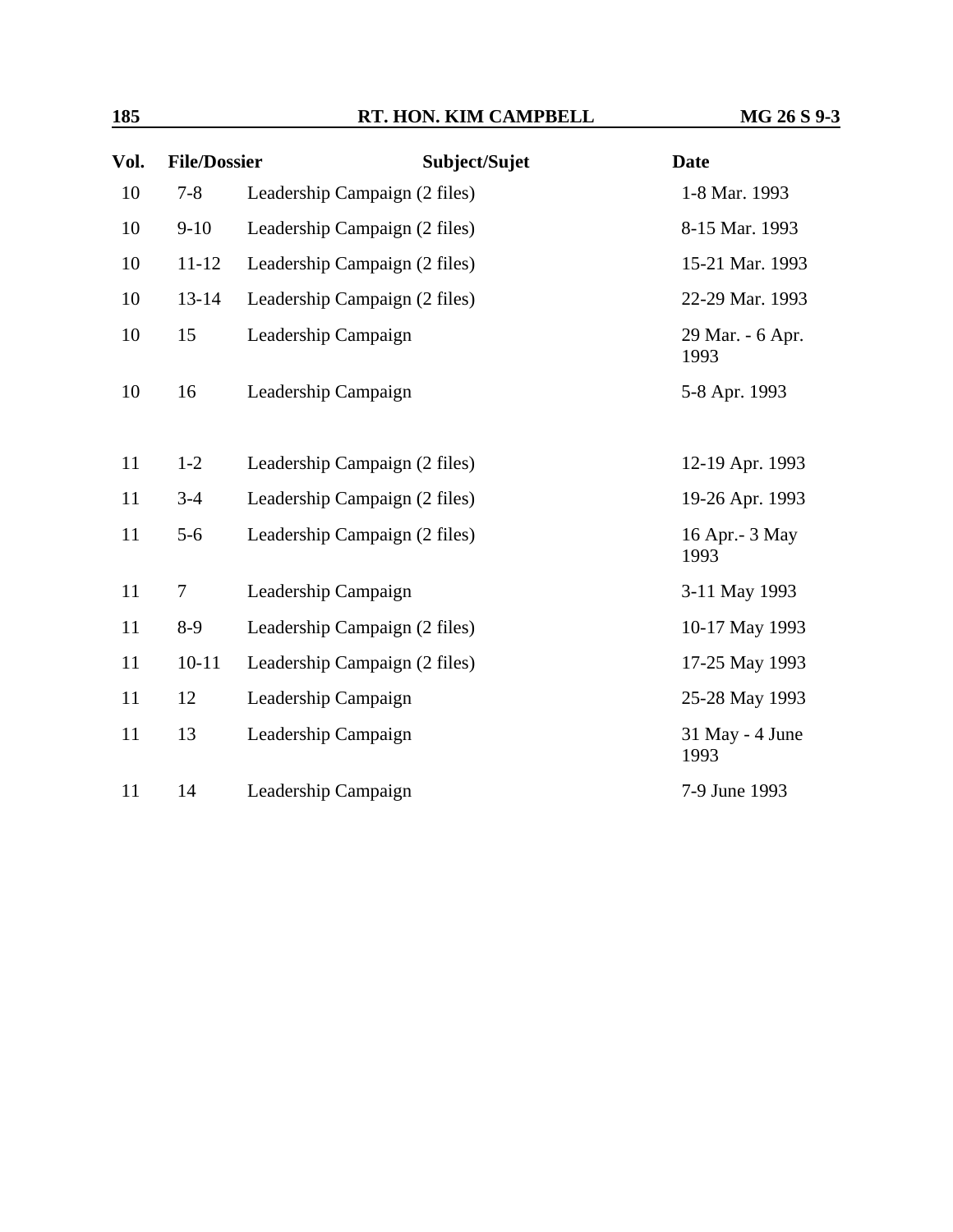# **RT. HON. KIM CAMPBELL**

# **MG 26 S 10**

# **SPEECHES SERIES**

| MG 26 S 10-1 |                     | Speeches, 1986-1993, Sub-series                                             |                  |
|--------------|---------------------|-----------------------------------------------------------------------------|------------------|
| Vol.         | <b>File/Dossier</b> | Subject/Sujet                                                               | <b>Date</b>      |
| $\mathbf{1}$ | $\mathbf{1}$        | Speeches                                                                    | 1986             |
| 1            | $\overline{2}$      | Speeches                                                                    | 1987             |
| 1            | 3                   | Speeches                                                                    | 1988             |
| $\mathbf{1}$ | $\overline{4}$      | Speeches                                                                    | Apr. 1989        |
| $\mathbf{1}$ | 5                   | Speeches                                                                    | <b>June 1989</b> |
| 1            | 6                   | Speeches                                                                    | <b>July 1989</b> |
| 1            | 7                   | Speeches                                                                    | 28 July 1989     |
| 1            | 8                   | Meech Lake Speech, Victoria, B.C.                                           | 28 July 1989     |
| 1            | 9                   | Speeches                                                                    | 30 Aug. 1989     |
| 1            | 10                  | Speeches                                                                    | Sept. 1989       |
| 1            | 11                  | Rafe Mair Interview, Vancouver, B.C.                                        | 20 Sept. 1989    |
| 1            | 12                  | Speech Notes on Proposed Goods & Services Tax for<br><b>CBC</b> Forum       | 4 Oct. 1989      |
| $\mathbf{1}$ | 13                  | <b>CBC</b> Forum                                                            | 5 Oct. 1989      |
| 1            | 14                  | Official Signing Ceremony of Ingenika Agreement,<br>Ingenika Point, B.C.    | 5 Oct. 1989      |
| 1            | 15                  | Official Opening of Abbeyfield House, St. Peter's<br>Society, Saanich, B.C. | 6 Oct. 1989      |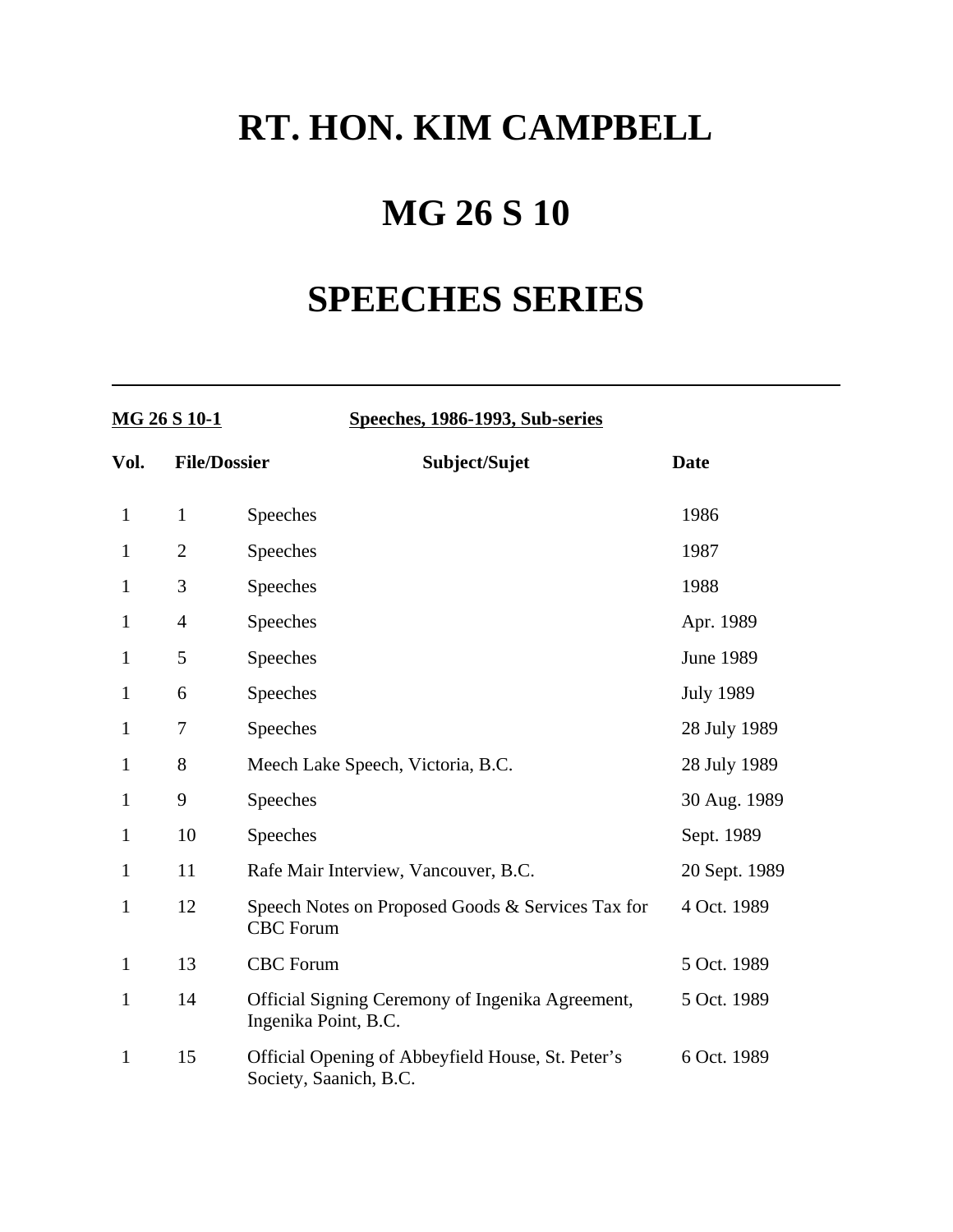| Vol.         | <b>File/Dossier</b> | Subject/Sujet                                                                                                                 | <b>Date</b>  |
|--------------|---------------------|-------------------------------------------------------------------------------------------------------------------------------|--------------|
| $\mathbf{1}$ | 16                  | Presentation of a 1989 Canada Export Award and the<br>Official Proclamation of October as Canada Export<br><b>Trade Month</b> | 6 Oct. 1989  |
| 1            | 17                  | P.C. Manitoba Fund Dinner, Winnipeg, Manitoba                                                                                 | 21 Oct. 1989 |
| 1            | 18                  | Talk on Land Claims to the Prince of Wales Mini<br>School, Vancouver, B.C.                                                    | 16 Nov. 1989 |
| $\mathbf{1}$ | 19                  | House of Commons Speech on Bill C-43                                                                                          | 21 Nov. 1989 |
| 1            | 20                  | Society Immigrant & Visible Minority Women of B.C.<br>and the Vancouver Society of Immigrant Women,<br>Vancouver, B.C.        | 1 Dec. 1989  |
| $\mathbf{1}$ | 21                  | Speech to the Vancouver Board of Trade on the<br>G.S.T., Vancouver, B.C.                                                      | 4 Dec. 1989  |
| $\mathbf{1}$ | 22                  | <b>Canada Award for Business Excellence</b>                                                                                   | 7 Dec. 1989  |
| 1            | 23                  | Harvie Andre's Annual General Meeting, Calgary,<br>Alberta                                                                    | 9 Dec. 1989  |
| $\mathbf{1}$ | 24                  | Native Women's Art Exhibition, "Changers - A<br>Spiritual Renaissance"                                                        | 12 Dec. 1989 |
| $\mathbf{1}$ | 25                  | Speeches                                                                                                                      | 1990         |
| $\mathbf{1}$ | 26                  | CBC Radio Vancouver - Budget 1990                                                                                             | 21 Feb. 1990 |
| 1            | 27                  | Tories for Choice - Speech to the Commons<br>Committee on Bill C-43                                                           | 14 Feb. 1990 |
| $\mathbf{1}$ | 28                  | International Women's Day Speech, Ottawa, Ontario                                                                             | 8 Mar. 1990  |
| 1            | 29                  | Globe '90, Vancouver, B.C.                                                                                                    | 23 Mar. 1990 |
| $\mathbf{1}$ | 30                  | Student Forum, Vancouver, B.C.                                                                                                | 23 Mar. 1990 |
| $\mathbf{1}$ | $31 - 32$           | Meech Lake Speech, House of Commons, Ottawa,<br>Ontario (2 files)                                                             | 27 Mar. 1990 |
| $\mathbf{1}$ | 33                  | Abortion Legislation - Bill C-43, House of Commons,<br>Ottawa, Ontario                                                        | 29 Mar. 1990 |
| $\mathbf{1}$ | 34                  | Legislative Committee on Abortion - Bill C-43                                                                                 | 29 Mar. 1990 |
| $\mathbf{1}$ | 35                  | Law Day Speech, Vancouver, B.C.                                                                                               | 17 Apr. 1990 |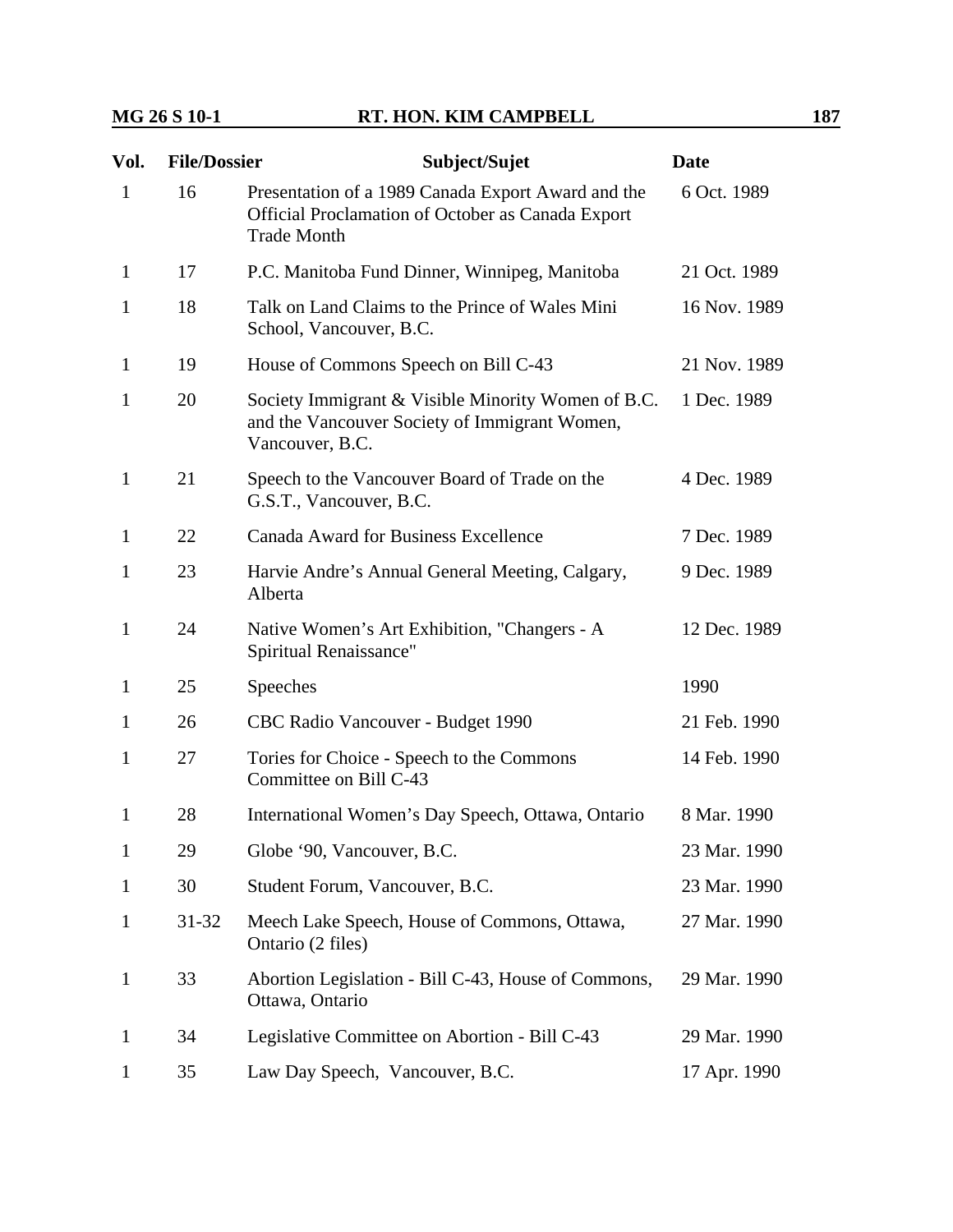| Vol.           | <b>File/Dossier</b> | Subject/Sujet                                                                                                                     | <b>Date</b>   |
|----------------|---------------------|-----------------------------------------------------------------------------------------------------------------------------------|---------------|
| $\mathbf{1}$   | 36                  | Speeches                                                                                                                          | May 1990      |
| $\mathbf{1}$   | 37                  | House of Commons Standing Committee on Human<br>Rights and the Status of Disabled Persons                                         | 3 May 1990    |
| $\mathbf{1}$   | 38                  | Meech Lake Speech - Newfoundland                                                                                                  | 9 May 1990    |
| $\mathbf{1}$   | 39                  | Meech Lake Speech - Manitoba                                                                                                      | 14 May 1990   |
| $\mathbf{1}$   | 40                  | Notes for an Address for the Hon. Kim Campbell -<br>Debate at the Report Stage of Bill C-43, an Act<br><b>Respecting Abortion</b> | 22 May 1990   |
| $\mathbf{1}$   | 41-42               | The Powers of the Senate - Speech for the House of<br>Commons (2 files)                                                           | 4 June 1990   |
| $\mathbf{1}$   | 43                  | Aboriginal Aspirations and the Law, Ottawa, Ontario                                                                               | 23 Aug. 1990  |
| $\mathbf{1}$   | 44                  | Regarding the Merger of the Section 96 Trial Courts in<br>B.C., Vancouver, B.C.                                                   | 4 Sept. 1990  |
| $\mathbf{1}$   | 45                  | Women's Law Association of Calgary, Calgary,<br>Alberta                                                                           | 6 Sept. 1990  |
| $\mathbf{1}$   | 46                  | Canadian Bar Association Annual General Meeting,<br>London, England                                                               | 7 Sept. 1990  |
| 2              | $\mathbf{1}$        | The Warriors and the Criminal Law                                                                                                 | 9 Sept. 1990  |
| $\overline{2}$ | $\overline{2}$      | Dinner in Honour of Davie Fulton, Vancouver, B.C.                                                                                 | 10 Sept. 1990 |
| $\overline{2}$ | 3                   | Response to Warrior Proposals of September 11, 1990                                                                               | 12 Sept. 1990 |
| $\overline{2}$ | 4                   | Dinner in Honour of the Hon. Davie Fulton,<br>Vancouver, B.C.                                                                     | 14 Sept. 1990 |
| 2              | 5                   | Women's Law Association of Ontario, Toronto,<br>Ontario                                                                           | 20 Sept. 1990 |
| $\overline{2}$ | 6                   | Oka Motion Debate, House of Commons, Ottawa,<br>Ontario                                                                           | 25 Sept. 1990 |
| $\overline{2}$ | 7                   | Televised Address on the CBC's Free-Time Political<br>Broadcast, "The Nation's Business"                                          | 27 Sept. 1990 |
| 2              | 8                   | Speech at the Swearing-in of the Honourable William<br>R. Stevenson, Ottawa, Ontario                                              | 2 Oct. 1990   |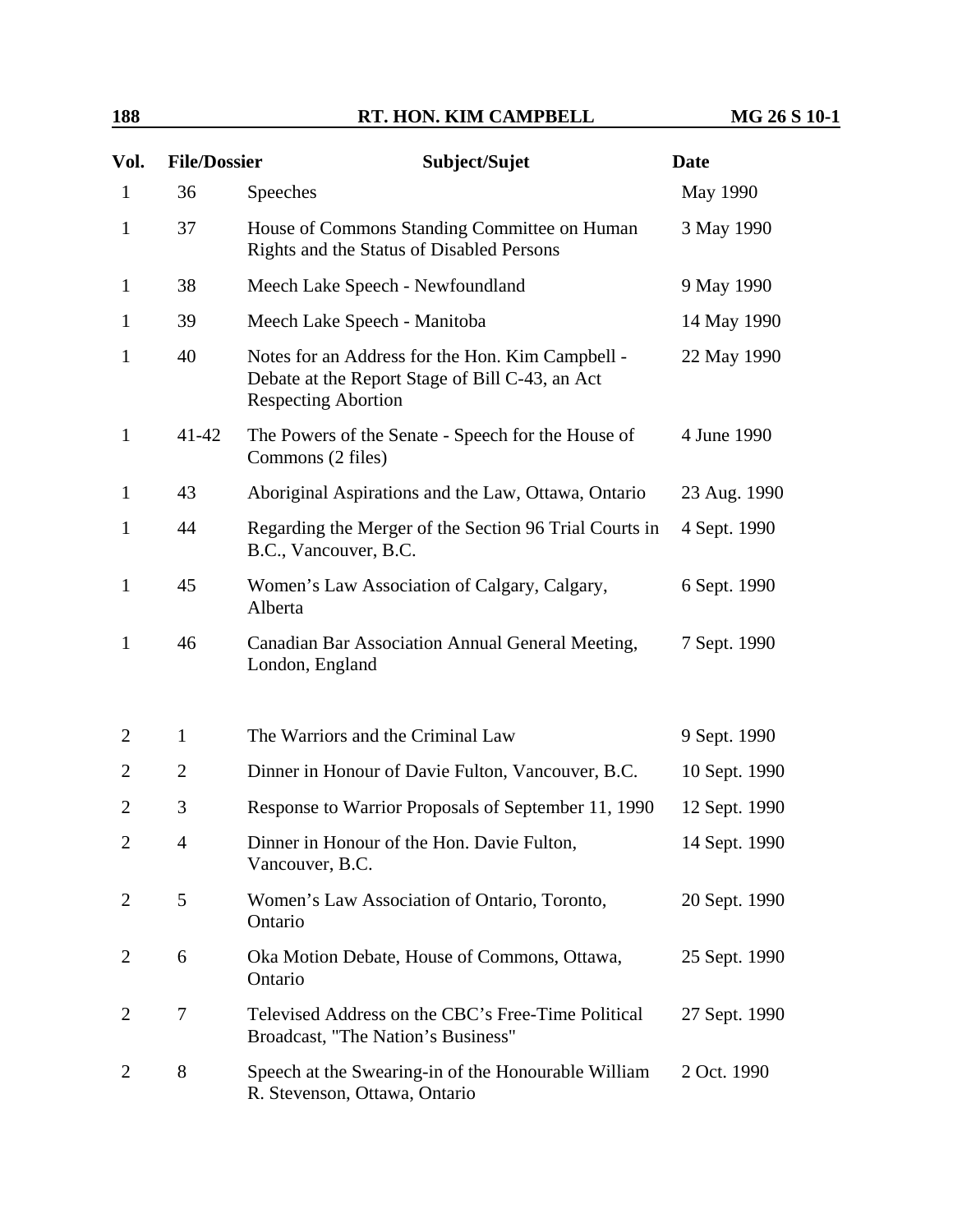| Vol.           | <b>File/Dossier</b> | Subject/Sujet                                                                                                                                                                             | <b>Date</b>  |
|----------------|---------------------|-------------------------------------------------------------------------------------------------------------------------------------------------------------------------------------------|--------------|
| $\overline{2}$ | 9                   | Address to a Private Dinner Honouring Chief Justice<br>Charles L. Dubin, Toronto, Ontario                                                                                                 | 9 Oct. 1990  |
| $\overline{2}$ | 10                  | Edmonton Rotary Club, Edmonton, Alberta                                                                                                                                                   | 18 Oct. 1990 |
| $\overline{2}$ | 11                  | Edmonton Strathcona P.C. Riding Association,<br>Edmonton, Alberta                                                                                                                         | 18 Oct. 1990 |
| $\overline{2}$ | 12                  | Joint Seminar on the Courts on Gender Issues and the<br>Judiciary, Vancouver, B.C.                                                                                                        | 19 Oct. 1990 |
| $\overline{2}$ | 13                  | Notes for the Honourable Kim Campbell to the Simcoe<br>Centre P.C. Association, Barrie, Ontario                                                                                           | 24 Oct. 1990 |
| 2              | 14                  | Response of the Government of Canada to the Report<br>of the Standing Committee on Justice and the Solicitor<br>General Concerning the Law and Process of<br><b>Extradition in Canada</b> | Nov. 1990    |
| 2              | 15                  | Meeting of the Young P.C.s, Victoria, B.C.                                                                                                                                                | 4 Nov. 1990  |
| $\overline{2}$ | 16                  | The Business Council of British Columbia,<br>Vancouver, B.C.                                                                                                                              | 14 Nov. 1990 |
| $\overline{2}$ | 17                  | Kelowna Chamber of Commerce                                                                                                                                                               | 15 Nov. 1990 |
| $\overline{2}$ | 18                  | Canadian Bar Association Charter Conference,<br>Montréal, Québec                                                                                                                          | 22 Nov. 1990 |
| $\overline{2}$ | 19                  | <b>Fraser Valley East Community Dinner</b>                                                                                                                                                | 23 Nov. 1990 |
| 2              | 20                  | Interview with Laura Lynch for "The House" re Bill C-<br>80                                                                                                                               | 29 Nov. 1990 |
| $\overline{2}$ | 21                  | Radio Interview and Phone-In Show, CBC Radio<br>Vancouver, "Early Edition"                                                                                                                | 5 Dec. 1990  |
| 2              | 22                  | Radio Interview and Phone-In Show, CBC Radio<br>Vancouver, "Almanac"                                                                                                                      | 7 Dec. 1990  |
| 2              | 23                  | Albany Club, Toronto, Ontario                                                                                                                                                             | 10 Jan. 1991 |
| 2              | 24                  | Interview with Rafe Mair, Vancouver, B.C.                                                                                                                                                 | 14 Jan. 1991 |
| 2              | 25                  | The Persian Gulf                                                                                                                                                                          | 15 Jan. 1991 |
| 2              | 26                  | 3rd Reading of Bill C-43 in the Senate                                                                                                                                                    | 30 Jan. 1991 |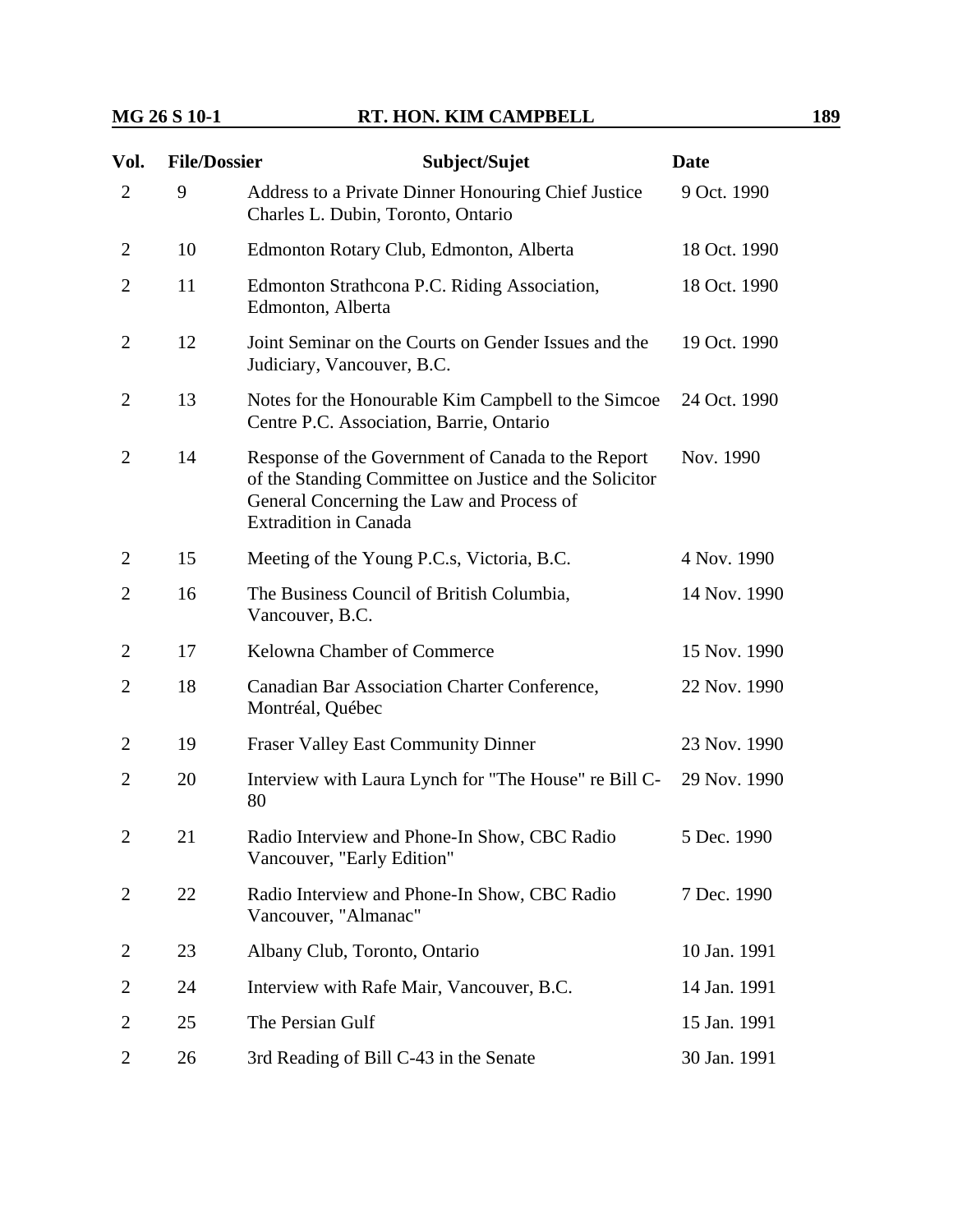| <b>190</b> | RT. HON. KIM CAMPBELL | MG 26 S 10-1 |
|------------|-----------------------|--------------|
|            |                       |              |

| Vol.           | <b>File/Dossier</b> | Subject/Sujet                                                                                                             | <b>Date</b>     |
|----------------|---------------------|---------------------------------------------------------------------------------------------------------------------------|-----------------|
| $\overline{2}$ | 27                  | Canadian Bar Association Mid-Winter Meeting,<br>Regina, Saskatchewan                                                      | 25 Feb. 1991    |
| $\overline{2}$ | 28                  | Canadian Federation of University Women                                                                                   | 8 Mar. 1991     |
| 2              | 29                  | International Women's Day, Ottawa and Montréal                                                                            | 8 Mar. 1991     |
| $\overline{2}$ | 30                  | University of Montreal, Faculty of Law                                                                                    | 8 Mar. 1991     |
| $\overline{2}$ | 31                  | Femmes et Droit                                                                                                           | 8 Mar. 1991     |
| $\overline{2}$ | 32                  | <b>IDA Luncheon Speech</b>                                                                                                | 12 Mar. 1991    |
| $\overline{2}$ | 33                  | <b>Standing Committee on Justice</b>                                                                                      | Apr. 1991       |
| $\overline{2}$ | 34                  | Dinner in Honour of the Hon. Frank Iacobucci,<br>Toronto, Ontario                                                         | 9 Apr. 1991     |
| $\overline{2}$ | 35                  | Federalism and International Relations: The Canadian<br>Experience, Washington D.C.                                       | 8 Apr. 1991     |
| $\overline{2}$ | 36                  | Speech                                                                                                                    | May 1991        |
| $\overline{2}$ | 37                  | National Symposium on Women, the Law, and the<br>Administration of Justice, Vancouver, B.C.                               | 12 June 1991    |
| 2              | 38                  | Cranbrook Chamber of Commerce Luncheon and<br><b>Address on Canadian Unity</b>                                            | 5 July 1991     |
| $\overline{2}$ | 39                  | Canadian Bar Association New Brunswick Branch and<br>the Law Society of New Brunswick, St. Andrews, N.B.                  | 13 July 1991    |
| $\overline{2}$ | 40                  | Rape Shield Decision Scrum, Kelowna, B.C.                                                                                 | Aug. 1991       |
| $\overline{2}$ | 41                  | Interview by Charlotte Gray for Saturday Night<br>Magazine                                                                | 6 Aug. 1991     |
| 2              | 42                  | Canadian Bar Association Scrum re: David Milgaard<br>Case                                                                 | 17-19 Aug. 1991 |
| 2              | 43                  | Separate Justice System for Natives Scrum                                                                                 | 28 Aug. 1991    |
| 2              | 44                  | Questions re the Kitty Nowluk Case, Yellowknife,<br><b>NWT</b>                                                            | 5 Sept. 1991    |
| $\overline{2}$ | 45                  | Press Conference Meeting of the Federal-Provincial-<br>Territorial Ministers Responsible for Justice,<br>Yellowknife, NWT | 5 Sept. 1991    |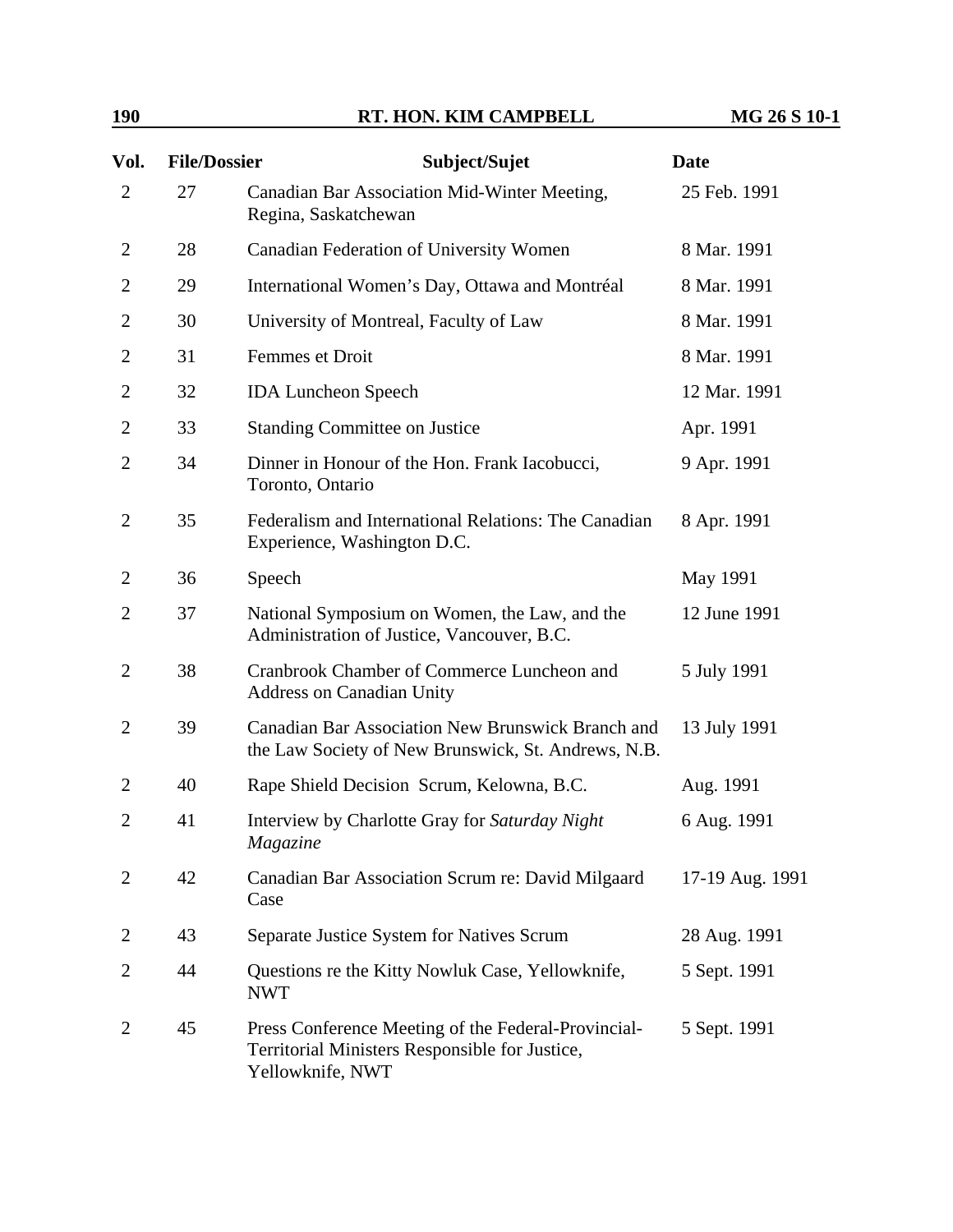| Vol.           | <b>File/Dossier</b> | Subject/Sujet                                                                    | <b>Date</b>             |
|----------------|---------------------|----------------------------------------------------------------------------------|-------------------------|
| $\overline{2}$ | 46                  | National Conference on Aboriginal Justice, Closing<br>Remarks, Whitehorse, Yukon | 7 Sept. 1991            |
| $\overline{2}$ | 47                  | Interview with Peter Gzowski, CBC Radio,<br>"Morningside"                        | 16 Sept. 1991           |
| 2              | 48                  | Press Conference, September 16, 1991                                             | 1991                    |
| $\overline{2}$ | 49                  | Extradition Legislation Press Conference, House of<br>Commons                    | 17 Sept. 1991           |
| 2              | 50                  | Interview with Peter O'Neil                                                      | 18 Sept. 1991           |
| $\overline{2}$ | 51                  | Scrum                                                                            | 18 Sept. 1991           |
| $\overline{2}$ | 52                  | Press Conference and Scrum on the TRIUMF-KAON<br>Project                         | 19 Sept. 1991           |
| 2              | 53                  | Law Society of Upper Canada Scrum                                                | 20 Sept. 1991           |
| $\overline{2}$ | 54                  | Law Society of Upper Canada, Special Lecture                                     | 1991                    |
| $\overline{2}$ | 55                  | <b>Question Period Scrum</b>                                                     | 20 Sept. 1991           |
| $\overline{2}$ | 56                  | Press Conference re Ng and Kindler Cases and<br><b>Supreme Court Rulings</b>     | 26 Sept. 1991           |
| 2              | 57                  | 2nd Reading of Bill C-30, Ottawa, Ontario                                        | 4 Oct. 1991             |
| 2              | 58                  | <b>Gun Control Scrum</b>                                                         | 8 Oct. 1991             |
| $\overline{2}$ | 59                  | Abortion Legislation (Bill C-43)                                                 | 16, 18, 21 Oct.<br>1990 |
| 2              | 60                  | Questions and Answers for the "Nation's Business"<br>Interview                   | 22 Oct. 1991            |
| 2              | 61                  | <b>Question Period Scrum</b>                                                     | 23 Oct. 1991            |
| 2              | 62                  | Aboriginal Constitutional Matters, University of<br>Ottawa, Faculty of Law       | 1 Now. 1991             |
| 2              | 63                  | Interview with Stephen Bindman                                                   | 1 Nov. 1991             |
| 2              | 64                  | Interview with Roy Green, CHML Radio, Hamilton,<br>Ontario                       | 4 Nov. 1991             |
|                |                     |                                                                                  |                         |

3 1 Press Conference on the Protection of Society 6 Nov. 1991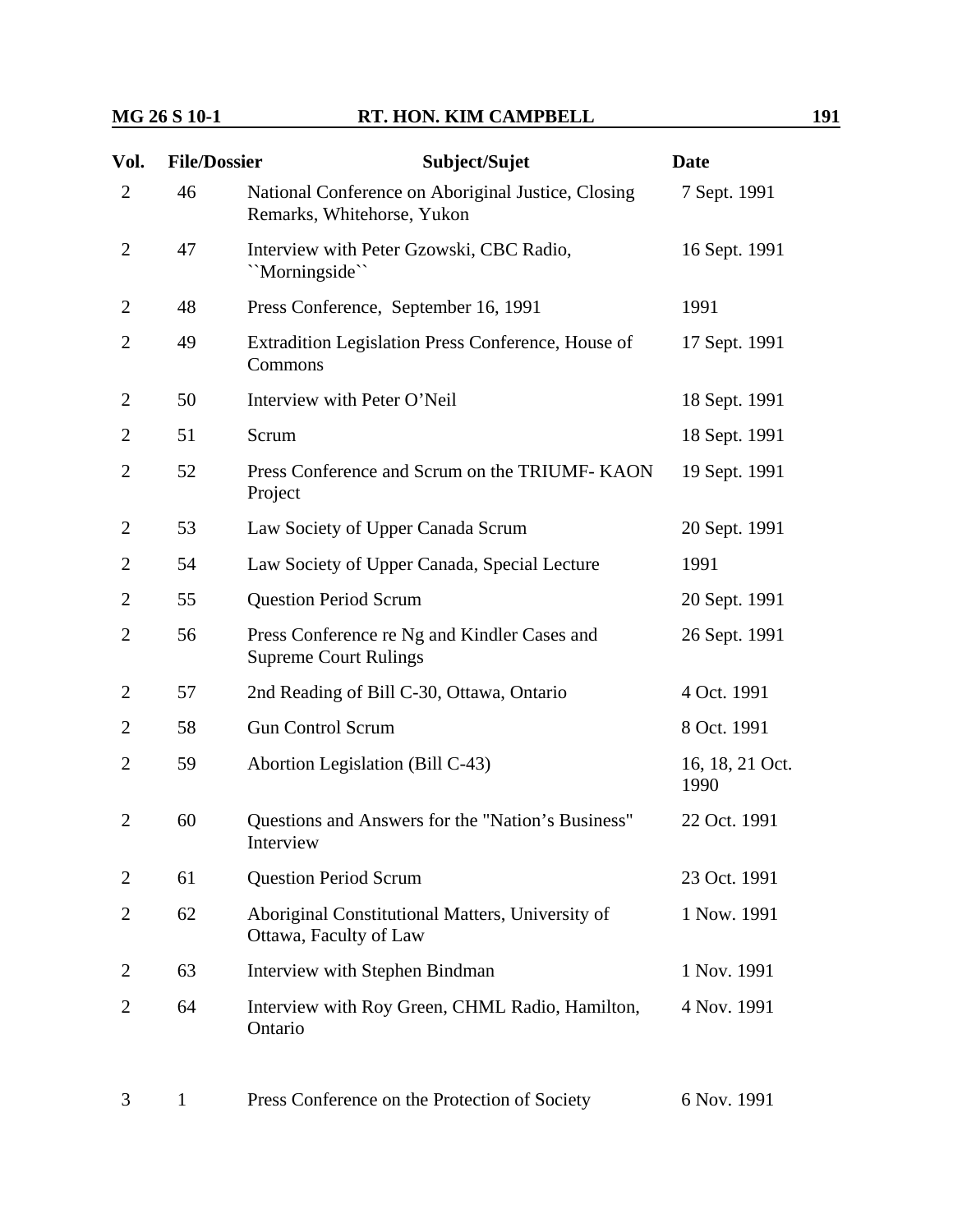| Vol. | <b>File/Dossier</b> | Subject/Sujet                                                                           | <b>Date</b>     |
|------|---------------------|-----------------------------------------------------------------------------------------|-----------------|
| 3    | $\overline{2}$      | Canadian Institute for Advanced Legal Studies,<br>Strasbourg, France                    | 16 July 1992    |
| 3    | 3                   | The CANADA Seminar, Harvard University                                                  | 20 Nov. 1992    |
| 3    | $\overline{4}$      | Time Magazine Round Table on Canada 2000                                                | 29 Nov. 1992    |
| 3    | 5                   | Announcement of a National Symposium on<br><b>Community Safety and Crime Prevention</b> | 2 Dec. 1992     |
| 3    | 6                   | Alberta Breakfast                                                                       | 16 Feb. 1993    |
| 3    | 7                   | Montréal et Québec                                                                      | 11-13 mars 1993 |
| 3    | 8                   | Vancouver, B. C.                                                                        | 24 Mar. 1993    |
| 3    | 9                   | Ontario Campaign Headquarters, Toronto, Ontario                                         | 2 Apr. 1993     |
| 3    | 10                  | Burlington, Ontario                                                                     | 29 Apr. 1993    |
| 3    | 11                  | Calgary, Alberta                                                                        | 29 Apr. 1993    |
| 3    | 12                  | Science World, Vancouver, B.C.                                                          | 12 May 1993     |
| 3    | 13                  | Junior Achievement Luncheon, St. John's,<br>Newfoundland                                | 19 May 1993     |
| 3    | 14                  | Empire Club, Toronto, Ontario                                                           | 27 May 1993     |
| 3    | 15                  | Interview, Ottawa, Ontario                                                              | 2 June 1993     |
| 3    | 16                  | Progressive Conservative Leadership Convention,<br>Ottawa, Ontario                      | 12 June 1993    |
| 3    | 17                  | Valleyfield, Quebec                                                                     | 24 June 1993    |
| 3    | 18                  | Calgary, Alberta                                                                        | 12 July 1993    |
| 3    | 19                  | Tribute to the Hon. John Fraser                                                         | 10 Aug. 1993    |
| 3    | 20                  | Opening of the Highland Games, Fergus, Ontario                                          | 14 Aug. 1993    |
| 3    | 21                  | Confederation Club, Kitchener, Ontario                                                  | 16 Aug. 1993    |
| 3    | 22                  | Confederation Club, Ottawa, Ontario                                                     | 21 Aug. 1993    |
| 3    | 23                  | Réception P.C., Montréal, Québec                                                        | 22 août 1993    |
| 3    | 24                  | Rotary Club of Toronto, Toronto, Ontario                                                | 27 Aug. 1993    |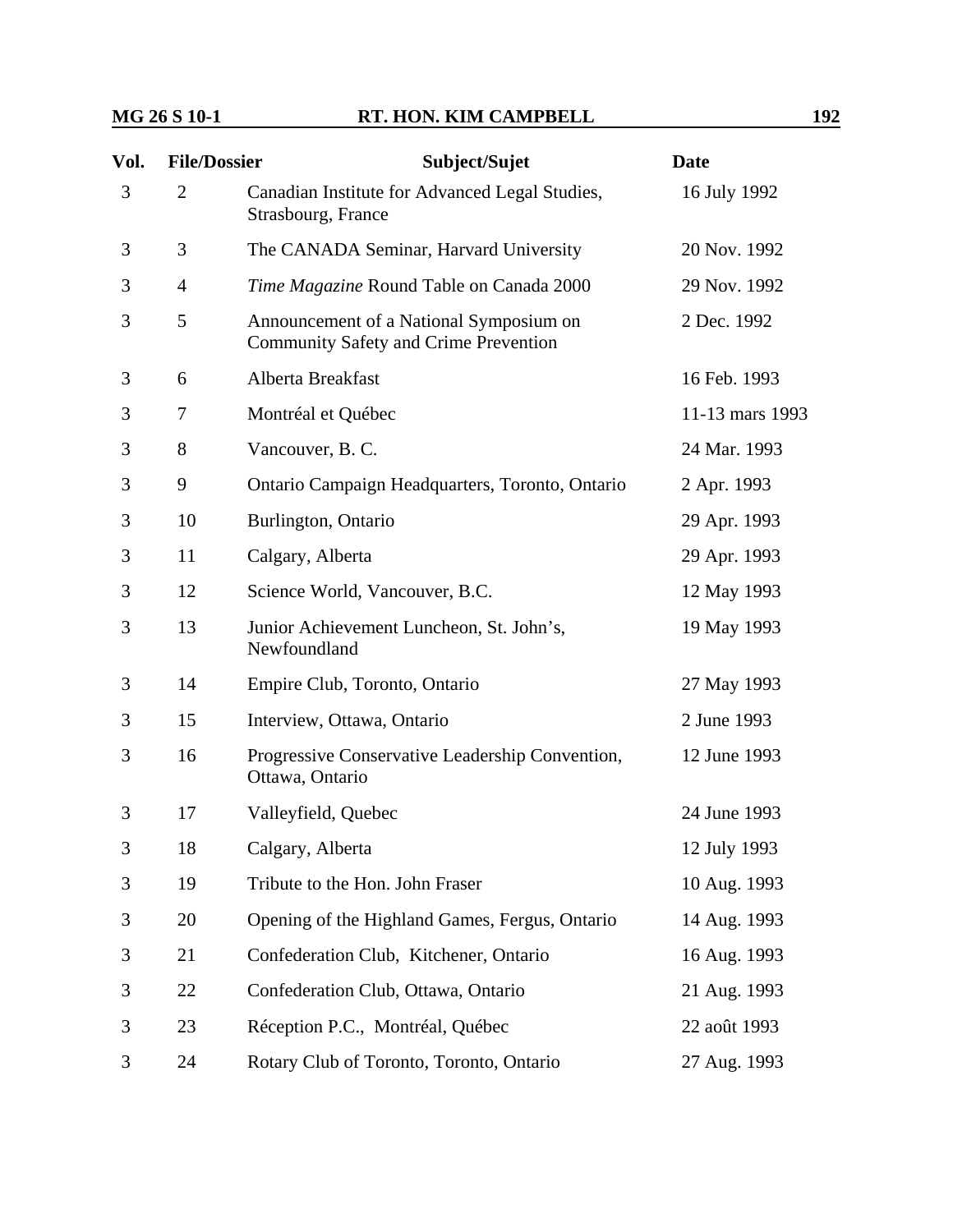| <b>193</b> | RT. HON. KIM CAMPBELL | MG 26 S 10-1 |
|------------|-----------------------|--------------|
|            |                       |              |

| Vol. | <b>File/Dossier</b> | Subject/Sujet                                                                           | <b>Date</b>   |
|------|---------------------|-----------------------------------------------------------------------------------------|---------------|
| 3    | 25                  | Notes pour une déclaration de la Première Ministre<br>Kim Campbell, Ottawa, Ontario     | 8 Sept. 1993  |
| 3    | 26                  | Festival of Festivals, Toronto, Ontario                                                 | 9 Sept. 1993  |
| 3    | 27                  | Plant Tour and Employee Discussion at Binney and<br>Smith Canada Ltd., Lindsay, Ontario | 9 Sept. 1993  |
| 3    | 28                  | Utica Farm Machinery Meeting, Utica, Ontario                                            | 9 Sept. 1993  |
| 3    | 29                  | Brockville, Ontario                                                                     | 10 Sept. 1993 |
| 3    | 30                  | Business Women's Network of Peterborough,<br>Peterborough, Ontario                      | 10 Sept. 1993 |
| 3    | 31                  | Trenton Industries Inc., Trenton, Ontario                                               | 10 Sept. 1993 |
| 3    | 32                  | Laval-Des-Rapides, Québec                                                               | 11 sept. 1993 |
| 3    | 33                  | Notes pour une allocation de la Première Ministre Kim<br>Campbell, Montréal, Québec     | 12 Sept. 1993 |
| 3    | 34                  | Okanagan University College, Kelowna, British<br>Columbia                               | 15 Sept. 1993 |
| 3    | 35                  | Structurlam Products Limited, Penticton, British<br>Columbia                            | 15 Sept. 1993 |
| 3    | 36                  | BBQ at George Lane Memorial Park, High River,<br>Alberta                                | 16 Sept. 1993 |
| 3    | 37                  | Calgary Chamber of Commerce, Calgary, Alberta                                           | 16 Sept. 1993 |
| 3    | 38                  | Craig Way Station, Strathmore, Alberta                                                  | 16 Sept. 1993 |
| 3    | 39                  | Brandon Keystone Agriculture Centre, Brandon,<br>Manitoba                               | 17 Sept. 1993 |
| 3    | 40                  | Stump Speech, Brandon, Manitoba                                                         | 17 Sept. 1993 |
| 3    | 41                  | Regina, Saskatchewan                                                                    | 18 Sept. 1993 |
| 3    | 42                  | Saint Mary's University, Halifax, Nova Scotia                                           | 18 Sept. 1993 |
| 3    | 43                  | St. Stephen High School, St. Stephen, New Brunswick                                     | 18 Sept. 1993 |
| 3    | 44                  | New Brunswick Women's Political Caucus, Saint<br>John, New Brunswick                    | 19 Sept. 1993 |
| 3    | 45                  | Bayshore Community Centre, Owen Sound, Ontario                                          | 21 Sept. 1993 |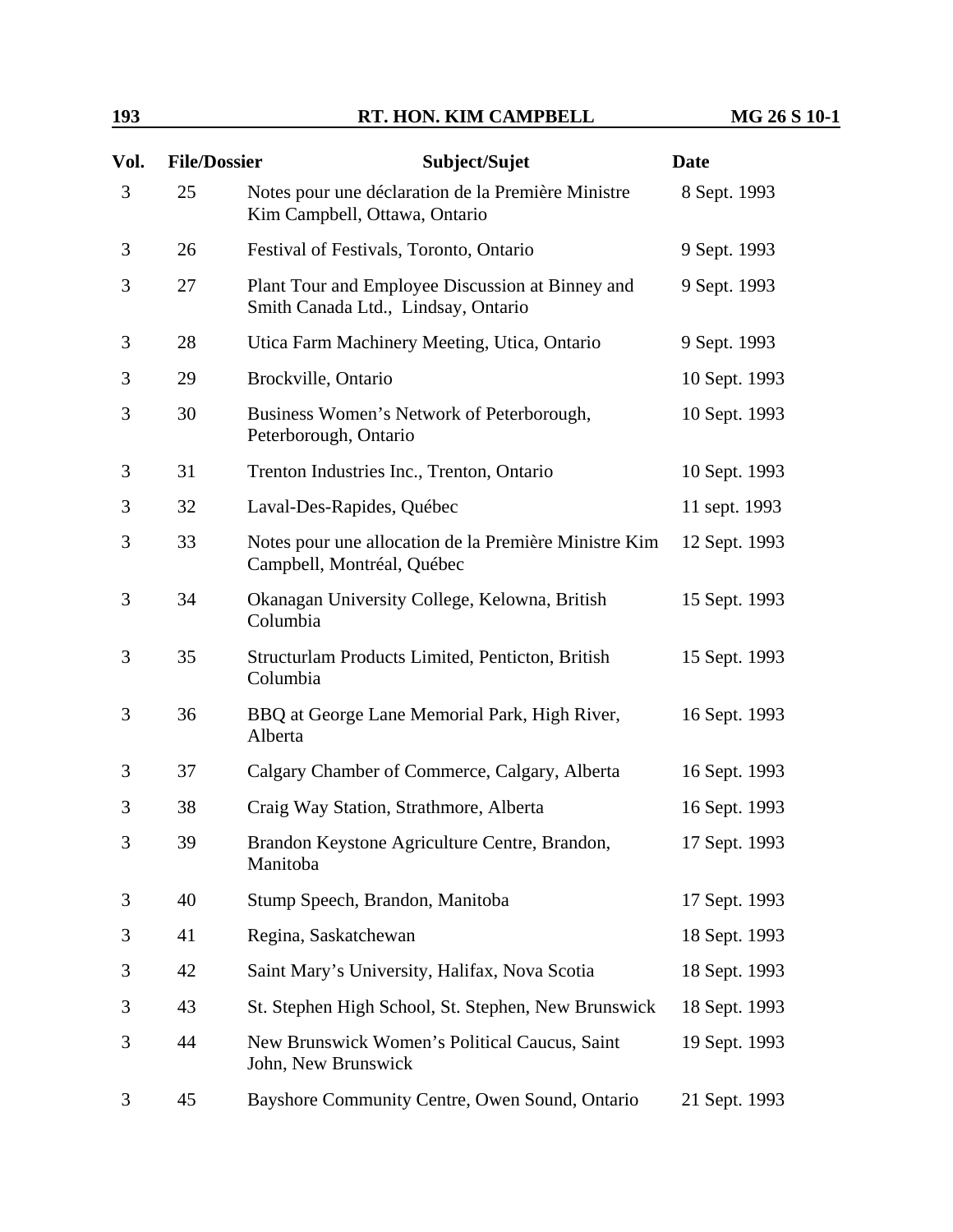| Vol.           | <b>File/Dossier</b> | Subject/Sujet                                                                                                       | <b>Date</b>   |
|----------------|---------------------|---------------------------------------------------------------------------------------------------------------------|---------------|
| 3              | 46                  | International Plowing Match '93, Walkerton, Ontario                                                                 | 21 Sept. 1993 |
| 3              | 47                  | London Women's Business and Professional<br>Association and the Western Business Club of<br>London, London, Ontario | 22 Sept. 1993 |
| 3              | 48                  | New Sarum, Ontario                                                                                                  | 22 Sept. 1993 |
| 3              | 49                  | Réception P.C., Drummondville, Québec                                                                               | 23 sept. 1993 |
| 3              | 50                  | École Nationale d'Aérotéchnique, St-Hubert, Québec                                                                  | 23 sept. 1993 |
| 3              | 51                  | Visite de l'usine ATS, St-Bruno, Québec                                                                             | 23 sept. 1993 |
| 3              | 52                  | Montréal, Québec                                                                                                    | 24 Sept. 1993 |
| 3              | 53                  | S.U.C.C.E.S.S. Volunteer Recognition Night,<br>Vancouver, B.C.                                                      | 26 Sept. 1993 |
| 3              | 54                  | Vancouver, British Columbia                                                                                         | 26 Sept. 1993 |
| 3              | 55                  | Vancouver Walk for AIDS, Vancouver, British<br>Columbia                                                             | 26 Sept. 1993 |
| 3              | 56                  | Deficit Speech, Surrey, B.C.                                                                                        | 27 Sept. 1993 |
| 4              | $\mathbf{1}$        | P.C. Business Association Luncheon, Toronto, Ontario                                                                | 28 Sept. 1993 |
| 4              | $\overline{2}$      | The 48th United Nations General Assembly, New<br>York, U.S.A                                                        | 29 Sept. 1993 |
| $\overline{4}$ | 3                   | Club Rotary, Trois-Rivière, Québec                                                                                  | 5 Oct. 1993   |
| 4              | 4                   | Clubs de l'Âge d'Or, Sainte-Marthe-du-Cap, Québec                                                                   | 5 Oct. 1993   |
| 4              | 5                   | Ralliement P.C., Repentigny, Québec                                                                                 | 5 Oct. 1993   |
| 4              | 6                   | Chatham-Newcastle Business Association, Newcastle,<br>New Brunswick                                                 | 6 Oct. 1993   |
| 4              | 7                   | "Coffee with Kim", Beresford, New Brunswick                                                                         | 6 Oct. 1993   |
| 4              | 8                   | East Wiltshire School, Charlottetown, P.E.I.                                                                        | 6 Oct. 1993   |
| 4              | 9                   | St. John's Board of Trade, St. John's, Newfoundland                                                                 | 6 Oct. 1993   |
| 4              | 10                  | New Enterprise Store, St. Catharines, Ontario                                                                       | 8 Oct. 1993   |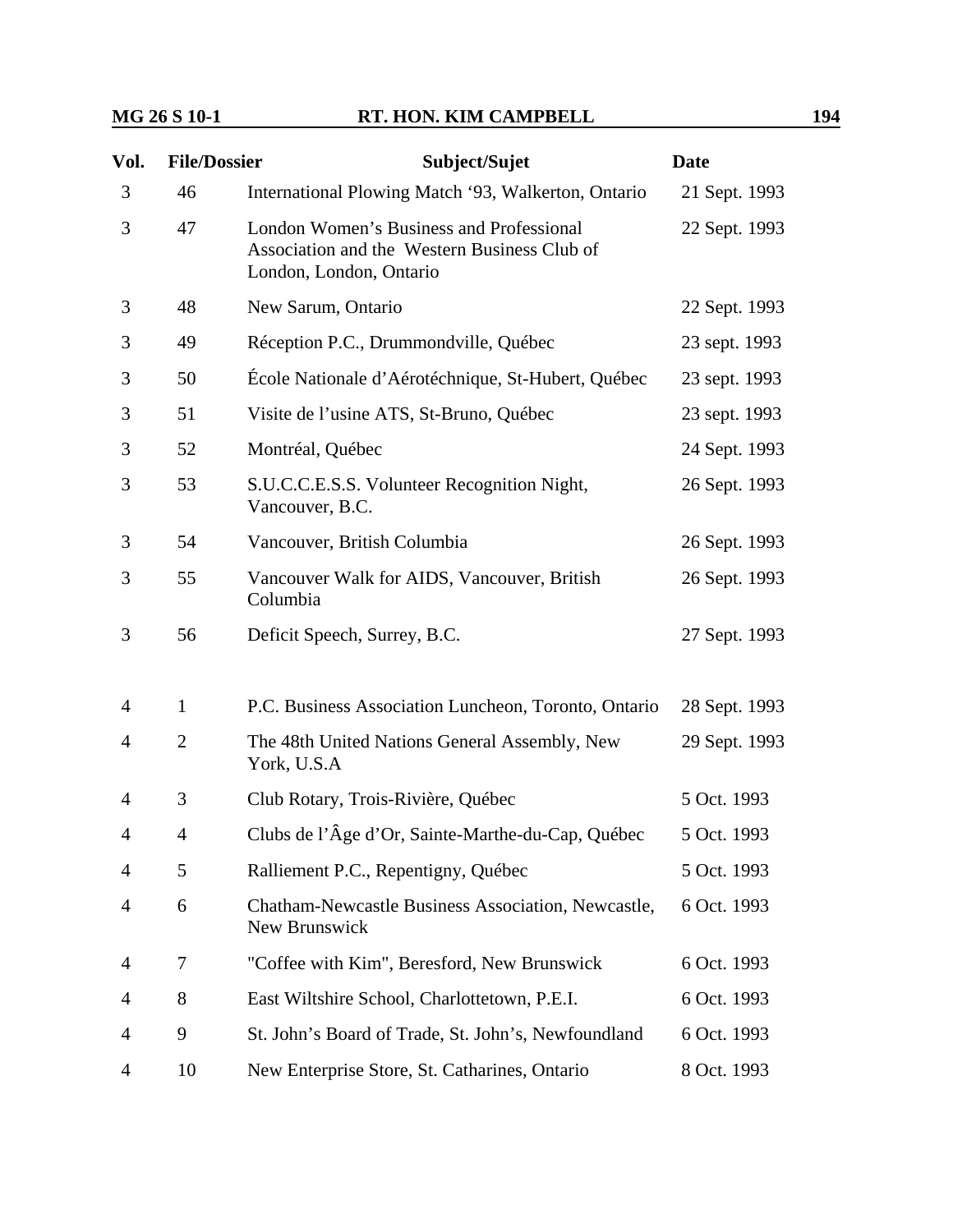| Vol.           | <b>File/Dossier</b> | Subject/Sujet                                                    | <b>Date</b>  |
|----------------|---------------------|------------------------------------------------------------------|--------------|
| $\overline{4}$ | 11                  | Community Reception, Fort Erie, Ontario                          | 8 Oct. 1993  |
| $\overline{4}$ | 12                  | Richmond Campaign Office, Richmond, British<br>Columbia          | 11 Oct. 1993 |
| 4              | 13                  | P.C. Party Reception, Red Deer, Alberta                          | 11 Oct. 1993 |
| 4              | 14                  | Senior Citizen Horizon Village, Edmonton, Alberta                | 12 Oct. 1993 |
| 4              | 15                  | M.E. Lazerte High School, Edmonton, Alberta                      | 12 Oct. 1993 |
| 4              | 16                  | P.C. Barbecue, Saskatoon, Saskatchewan                           | 12 Oct. 1993 |
| 4              | 17                  | Rosetown, Saskatchewan                                           | 13 Oct. 1993 |
| 4              | 18                  | P.C. Luncheon, North Battleford, Saskatchewan                    | 13 Oct. 1993 |
| 4              | 19                  | P.C. Reception, Scarborough, Ontario                             | 14 Oct. 1993 |
| 4              | 20                  | Chambre de Commerce de Québec Métropolitain,<br>Québec, (Québec) | 15 Oct. 1993 |
| 4              | 21                  | Ralliement P.C., Québec, (Québec)                                | 15 Oct. 1993 |
| 4              | 22                  | Comité P.C. de Québec, (Québec)                                  | 16 Oct. 1993 |
| 4              | 23                  | Comité P.C. de Lotbinière, Lotbinière, Québec                    | 16 Oct. 1993 |
| 4              | 24                  | Comité P.C. de Bellechasse, Bellechasse, Québec                  | 16 Oct. 1993 |
| 4              | 25                  | Brunch P.C., St-Léonard, Québec                                  | 17 Oct. 1993 |
| 4              | 26                  | Orillia, Ontario                                                 | 18 Oct. 1993 |
| 4              | 27                  | Women Entrepreneurs, Toronto, Ontario                            | 18 Oct. 1993 |
| 4              | 28                  | Women Entrepreneurs, Toronto, Ontario                            | 18 Oct. 1993 |
| 4              | 29                  | Youth Rally, Toronto, Ontario                                    | 18 Oct. 1993 |
| 4              | 30                  | Youth Rally, Stump Speech                                        | 18 Oct. 1993 |
| 4              | 31                  | PC Breakfast, Etobicoke, Ontario                                 | 19 Oct. 1993 |
| 4              | 32                  | PC Reception, Oakville, Ontario                                  | 19 Oct. 1993 |
| 4              | 33                  | PC Campaign Headquarters, Burlington, Ontario                    | 19 Oct. 1993 |
| 4              | 34                  | PC Reception, Dundas, Ontario                                    | 19 Oct. 1993 |
| 4              | 35                  | PC Breakfast, Guelph, Ontario                                    | 20 Oct. 1993 |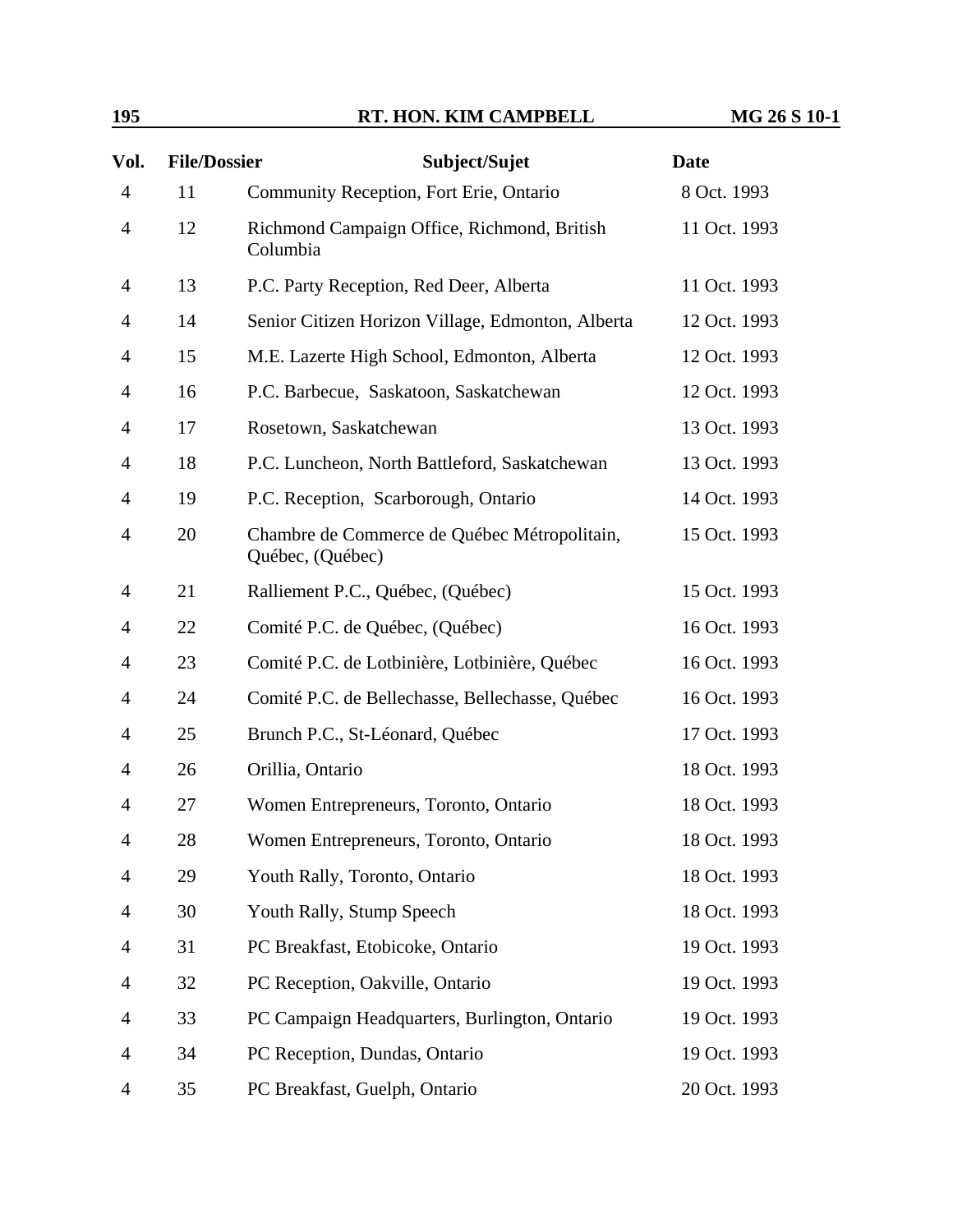| Vol.           | <b>File/Dossier</b> | Subject/Sujet                                                              | <b>Date</b>  |
|----------------|---------------------|----------------------------------------------------------------------------|--------------|
| $\overline{4}$ | 36                  | Kitchener-Waterloo Confederation Club, Kitchener,<br>Ontario               | 20 Oct. 1993 |
| 4              | 37                  | PC Reception, London, Ontario                                              | 20 Oct. 1993 |
| 4              | 38                  | PC Reception, Woodstock, Ontario                                           | 21 Oct. 1993 |
| 4              | 39                  | PC Reception, Brampton, Ontario                                            | 21 Oct. 1993 |
| $\overline{4}$ | 40                  | Pleasantview Junior High School, Don Mills, Ontario                        | 21 Oct. 1993 |
| 4              | 41                  | PC Reception, Winnipeg, Manitoba                                           | 22 Oct. 1993 |
| 4              | 42                  | PC Reception, Cordova Bay Elementary School,<br>Victoria, British Columbia | 23 Oct. 1993 |
| 4              | 43                  | PC Reception, Medicine Hat, Alberta                                        | 23 Oct. 1993 |
| $\overline{4}$ | 44                  | PC Reception, Regina, Saskatchewan                                         | 23 Oct. 1993 |
| 4              | 45                  | Vancouver, British Columbia                                                | 24 Oct. 1993 |
| 4              | 46                  | Election Night, Vancouver, British Columbia                                | 25 Oct. 1993 |
| 4              | 47                  | Speech Notes - Personal                                                    | 1993         |
| 4              | 48-49               | Stump Speech - Election Campaign (2 files)                                 | 1993         |
| 4              | 50                  | Vancouver Speech - Background Material                                     | 1993         |
| 4              | 51                  | Youth and Learning                                                         | 1993         |
| $\overline{4}$ | 52                  | "Ethics" Speech given in Vancouver                                         | [1993]       |

### **Speaking Notes**

| $\overline{4}$         | 53    | <b>Speaking Notes</b>    | n.d. |
|------------------------|-------|--------------------------|------|
| $\boldsymbol{\Lambda}$ | 54    | <b>Speaking Notes</b>    | 1989 |
| $\overline{A}$         | 55    | <b>Speaking Notes</b>    | 1990 |
| $\overline{A}$         | 56-57 | Speaking Notes (2 files) | 1991 |
| $\overline{A}$         | 58-60 | Speaking Notes (3 files) | 1992 |
| $\overline{A}$         | 61-62 | Speaking Notes (2 files) | 1993 |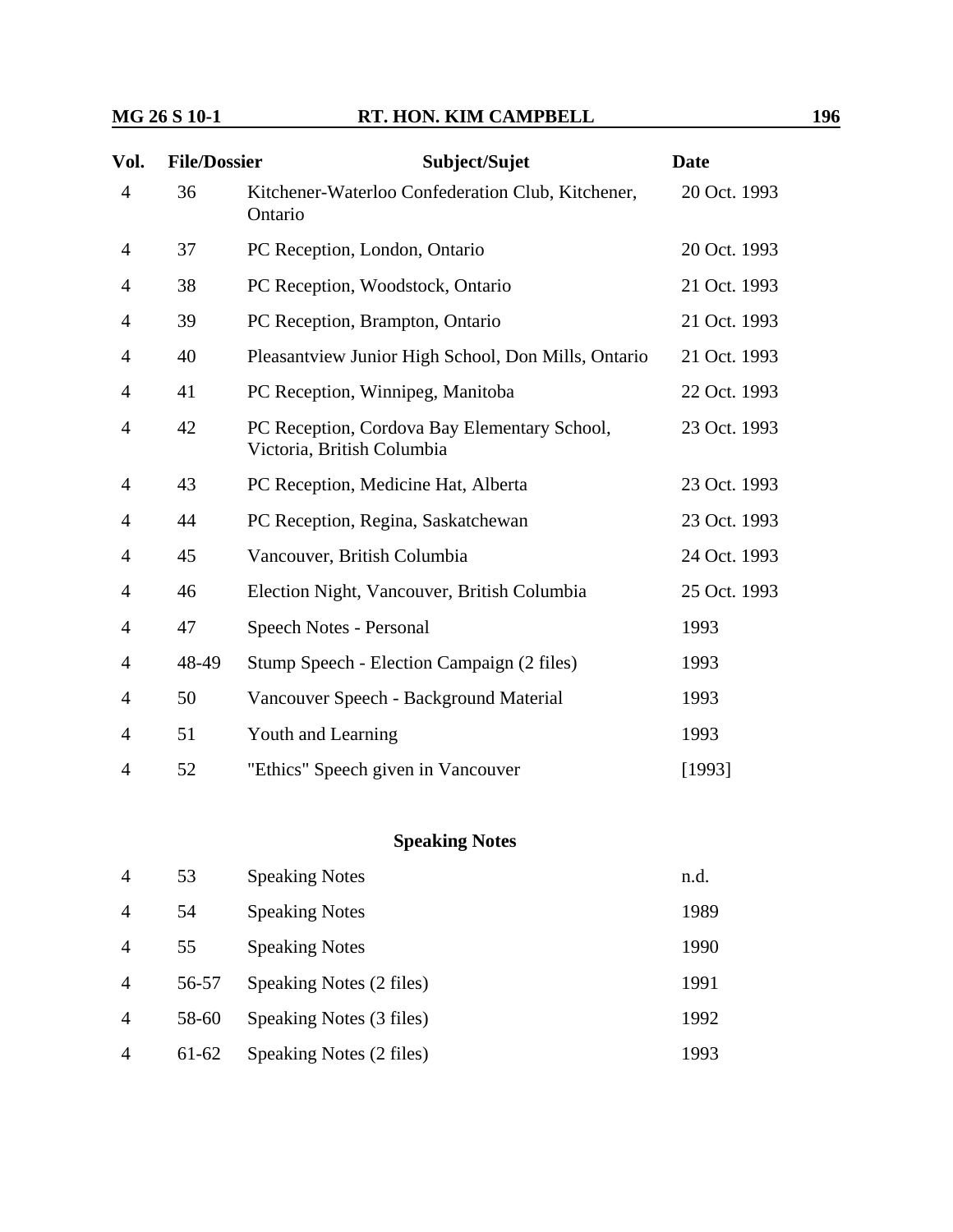| Vol. | <b>File/Dossier</b> | Subject/Sujet               | <b>Date</b> |
|------|---------------------|-----------------------------|-------------|
|      |                     | <b>Speeches - Others</b>    |             |
| 5    | -1                  | Speeches - Others           | 1988-1989   |
| 5    | 2                   | Speeches - Others           | 1990        |
| 5    | $3-4$               | Speeches - Others (2 files) | 1991        |
| 5    | 5                   | Speeches - Others           | 1992        |
|      | 6                   | Speeches - Others           | 1993        |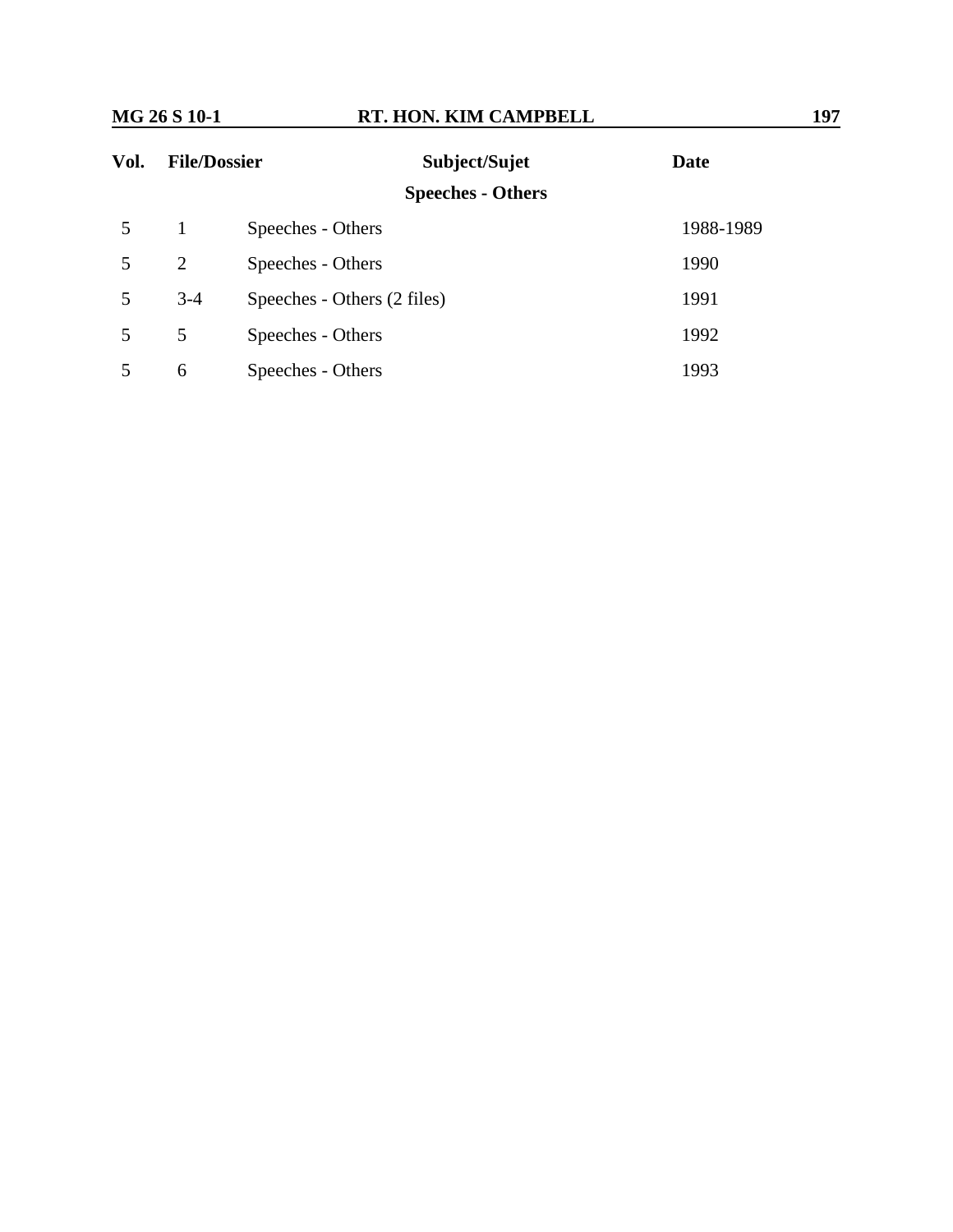# **RT. HON. KIM CAMPBELL**

# **MG 26 S10**

# **Speech Series**

| <u>MG 26 S10-2</u> |                |                | <b>Ministerial Speeches, 1990-1993, Sub-series</b>                                                                                                                                               |              |  |  |
|--------------------|----------------|----------------|--------------------------------------------------------------------------------------------------------------------------------------------------------------------------------------------------|--------------|--|--|
| Vol.               | <b>File</b>    | <b>Speech</b>  | <b>Subject</b>                                                                                                                                                                                   | <b>Date</b>  |  |  |
| $\mathbf{1}$       | $\mathbf{1}$   | $\mathbf{1}$   | Questions by the Media on the Budget and B.C.                                                                                                                                                    | 21 Feb. 1990 |  |  |
| $\mathbf{1}$       | $\mathbf{1}$   | $\overline{2}$ | Transcript from CBC Radio Vancouver Openline<br>Show with Frank Keifer                                                                                                                           | 21 Feb. 1990 |  |  |
| $\mathbf{1}$       | $\mathbf{1}$   | 3              | Interview with Lisa Fitterman - Montreal Gazette                                                                                                                                                 | Feb. 1990    |  |  |
| $\mathbf{1}$       | $\mathbf{1}$   | $\overline{4}$ | Transcript of an Address by the Honourable Kim<br>Campbell, P.C., M.P., Minister of Justice and<br>Attorney General of Canada, for International<br>Women's Day                                  | 8 Mar. 1990  |  |  |
| $\mathbf{1}$       | $\mathbf{1}$   | 5              | Notes for an Address to <i>Globe '90</i> , Vancouver,<br>B.C.                                                                                                                                    | 19 Mar. 1990 |  |  |
| $\mathbf{1}$       | $\overline{2}$ | 6              | Speech to the house of Commons - Meech Lake                                                                                                                                                      | 27 Mar. 1990 |  |  |
| $\mathbf{1}$       | $\overline{2}$ | 7              | Speaking Notes for the Honourable Kim<br>Campbell, Minister of Justice and Attorney<br>General of Canada, to the Legislative Committee<br>on Bill C-43, An Act Respecting Abortion               | 29 Mar. 1990 |  |  |
| $\mathbf{1}$       | $\overline{2}$ | 8              | Program "The House" - Transcript - MD's Fear<br><b>Impact of Abortion Law</b>                                                                                                                    | 31 Mar. 1990 |  |  |
| $\mathbf{1}$       | $\overline{2}$ | 9              | An Address by the Honourable Kim Campbell,<br>P.C., M.P., Minister of Justice and Attorney<br>General of Canada, on the Occasion of the<br>XVIII <sup>th</sup> Baltic Evening on Parliament Hill | 4 Apr. 1990  |  |  |
| $\mathbf{1}$       | $\overline{2}$ | 10             | Remarks to the Canadian Judicial Council                                                                                                                                                         | 6 Apr. 1990  |  |  |
| 1                  | $\overline{2}$ | 11             | Speech - Law Day                                                                                                                                                                                 | 17 Apr. 1990 |  |  |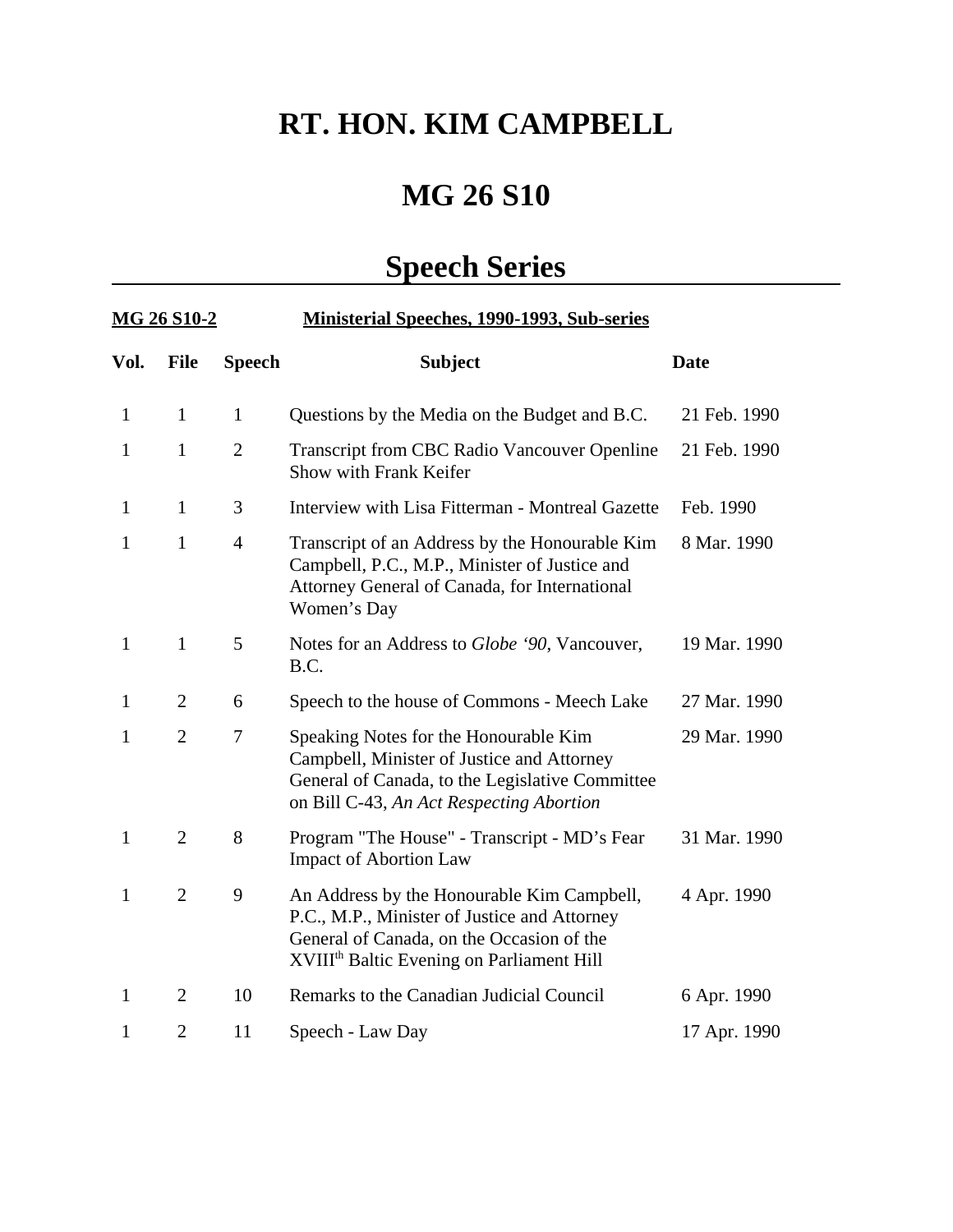| Vol.         | <b>File/Dossier</b> |    | Subject/Sujet                                                                                                                                                     | <b>Date</b> |
|--------------|---------------------|----|-------------------------------------------------------------------------------------------------------------------------------------------------------------------|-------------|
| $\mathbf{1}$ | 3                   | 12 | Notes for an Address by the Honourable Kim<br>Campbell to the House of Commons Standing<br>Committee on Human Rights and the Status of<br><b>Disabled Persons</b> | 32995       |
| $\mathbf{1}$ | 3                   | 13 | Meech Lake Speech in Newfoundland                                                                                                                                 | 33001       |
| 1            | 3                   | 14 | Notes for an Address by the Honourable Kim<br>Campbell to the Standing Committee on Justice<br>and the Solicitor General, House of Commons,<br>"Main Estimates"   | 33002       |
| $\mathbf{1}$ | 3                   | 15 | Notes for Address by the Honourable Kim<br>Campbell on the Meech Lake Accord, Winnipeg,<br>Manitoba                                                               | 33006       |
| $\mathbf{1}$ | $\overline{4}$      | 16 | Opening Remarks - BID - BC                                                                                                                                        | 33007       |
| 1            | $\overline{4}$      | 17 | Scrum - Competition Act                                                                                                                                           | 33007       |
| $\mathbf{1}$ | $\overline{4}$      | 18 | Speech at Report Stage - An Act Respecting<br>Abortion                                                                                                            | 33010       |
| $\mathbf{1}$ | $\overline{4}$      | 19 | Notes for an Address by the Honourable Kim<br>Campbell for Debate at Report Stage of Bill C-<br>43, An Act Respecting Abortion                                    | 33014       |
| 1            | $\overline{4}$      | 20 | Notes for an Address by the Honourable Kim<br>Campbell on the $3rd$ Reading of the Bill C-43,<br>Amendments to an Act Respecting Abortion                         | 33016       |
| $\mathbf{1}$ | $\overline{4}$      | 21 | Discours prononcé par Madame Campbell à<br>Blainville                                                                                                             | May 1990    |
| 1            | $\overline{4}$      | 22 | Ministerial Speaking Notes for the Appointment<br>of Bruce Phillips as Privacy Commissioner                                                                       | 33027       |
| $\mathbf{1}$ | $\overline{4}$      | 23 | Ministerial Speaking Notes for the Appointment<br>of John Grace as Information Commissioner                                                                       | 33027       |
| 1            | $\overline{4}$      | 24 | Speaking notes for the Honourable Kim<br>Campbell on the Occasion of a Dinner in Honour<br>of the Right Honourable R.G.B. Dickson, Chief<br>Justice of Canada     | 33043       |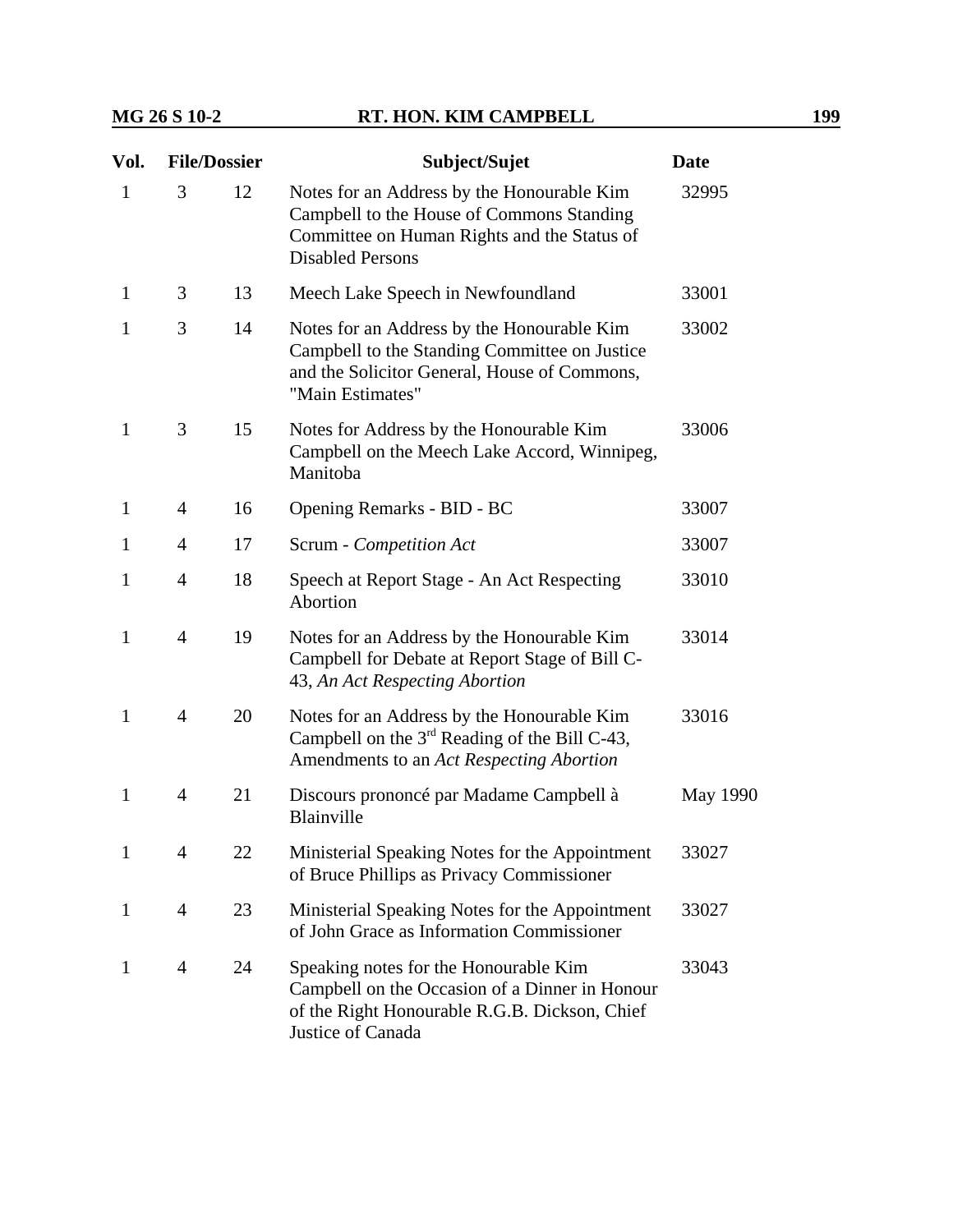| Vol.         | <b>File/Dossier</b> |    | Subject/Sujet                                                                                                                                           | <b>Date</b>      |
|--------------|---------------------|----|---------------------------------------------------------------------------------------------------------------------------------------------------------|------------------|
| $\mathbf{1}$ | 5                   | 25 | Speaking notes for the Honourable Kim<br>Campbell regarding a Resolution Urging<br>Manitoba and Newfoundland to Act to ratify the<br>Meech Lake Accord  | 33043            |
| $\mathbf{1}$ | 5                   | 26 | Remarks at the Ceremony Marking the<br>Retirement of the Right Honourable R.G.B.<br>Dickson, Chief Justice of Canada, at the Supreme<br>Court of Canada | 33044            |
| $\mathbf{1}$ | 5                   | 27 | Notes for remarks by the Honourable Kim<br>Campbell at the Official Launch of Canada's<br>Law on Child Sexual Abuse: A Handbook                         | <b>July 1990</b> |
| $\mathbf{1}$ | 5                   | 28 | Tanscript of an Address to Saanich-Gulf Islands,<br>Esquimalt Juan de Fuca and Victoria Riding<br><b>Associations</b>                                   | 33081            |
| $\mathbf{1}$ | 5                   | 29 | Scrum re Constitution with Michel Vastel                                                                                                                | <b>July 1990</b> |
| $\mathbf{1}$ | 5                   | 30 | Aboriginal Aspirations and the Law                                                                                                                      | 23 Aug. 1990     |
| $\mathbf{1}$ | 6                   | 31 | Outline for an Address by the Honourable Kim<br>Campbell to the Women's Law Association of<br>Calgary                                                   | 6 Sept. 1990     |
| $\mathbf{1}$ | 6                   | 32 | The Warriors and the Criminal Law                                                                                                                       | 9 Sept. 1990     |
| $\mathbf{1}$ | 6                   | 33 | Notes for an Address by the Honourable Kim<br>Campbell to a Dinner in Honour of the<br>Honourable Davie Fulton, Vancouver, B.C.                         | 10 Sept. 1990    |
| $\mathbf{1}$ | 6                   | 34 | Response to Warrior Proposals of September 11,<br>1990, Vancouver                                                                                       | 12 Sept. 1990    |
| $\mathbf{1}$ | 6                   | 35 | Speech to the Women's Law Association,<br>Toronto                                                                                                       | 20 Sept. 1990    |
| $\mathbf{1}$ | 7                   | 36 | Notes for an Address by the Honourable Kim<br>Campbell to the House of Commons re OKA                                                                   | 25 Sept. 1990    |
| $\mathbf{1}$ | 7                   | 37 | Notes for a Televised Address by the Honourable<br>Kim Campbell on CBC's Free-Time Political<br>Broadcast, "The Nation's Business"                      | 27 Sept. 1990    |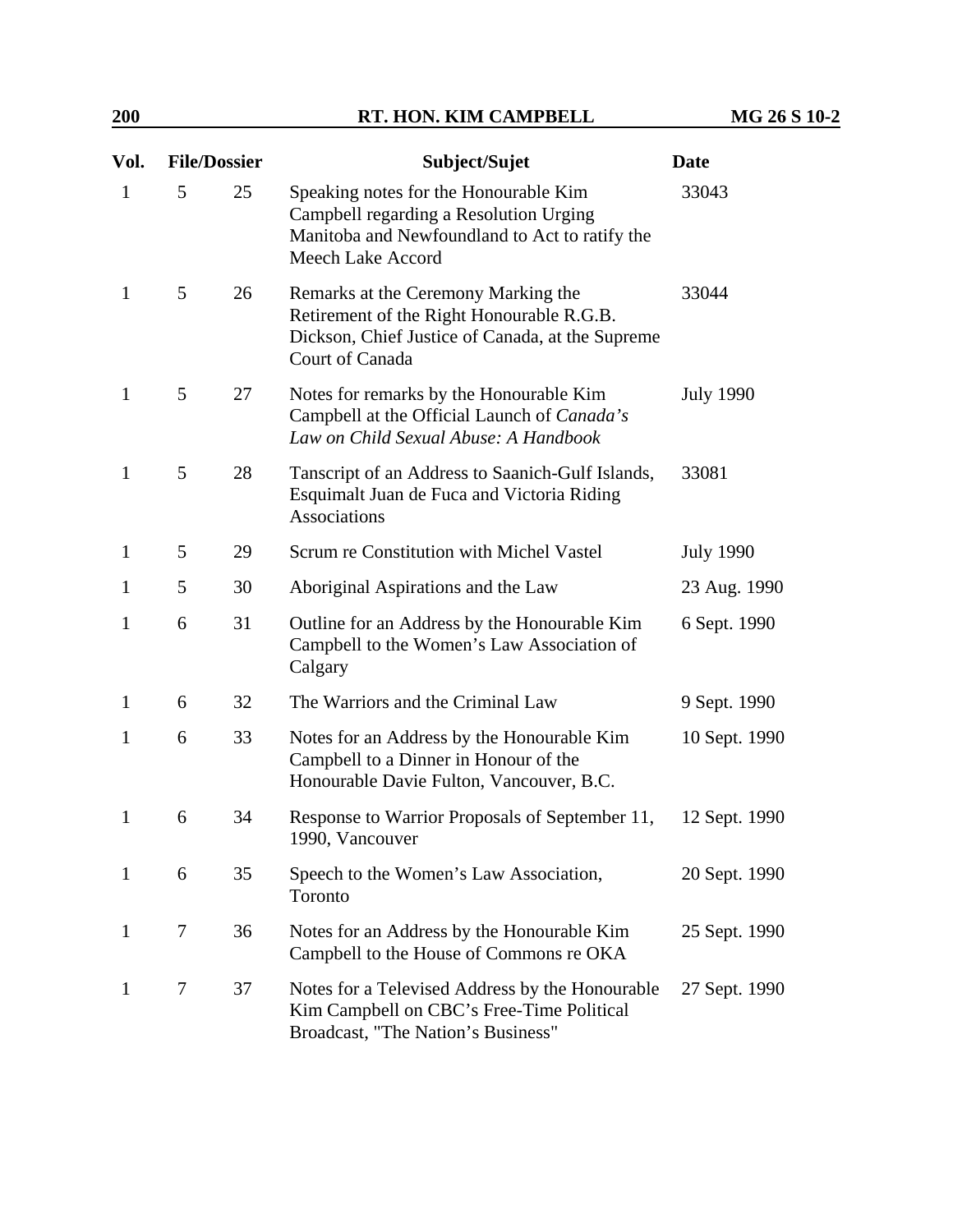| Vol.         | <b>File/Dossier</b> |    | Subject/Sujet                                                                                                                                                                        | <b>Date</b>  |
|--------------|---------------------|----|--------------------------------------------------------------------------------------------------------------------------------------------------------------------------------------|--------------|
| 1            | 7                   | 38 | Notes for an Address by the Honourable Kim<br>Campbell on the Occasion of the Swearing-in of<br>the Honourable William Stevenson as a Puisne<br>Judge of the Supreme Court of Canada | 2 Oct. 1990  |
| 1            | 7                   | 39 | Notes for an Address by the Honourable Kim<br>Campbell to the Scarborough Centre Progressive<br><b>Conservative Association</b>                                                      | 17 Oct. 1990 |
| 1            | $\tau$              | 40 | Notes for an Address by the Honourable Kim<br>Campbell to the Edmonton Rotary Club                                                                                                   | 18 Oct. 1990 |
| 1            | 8                   | 41 | An Address to the Edmonton Strathcona P.C.<br>Riding Association Breakfast Fundraiser,<br>Edmonton, Alberta                                                                          | 18 Oct. 1990 |
| 1            | 8                   | 42 | Notes for an Address by the Honourable Kim<br>Campbell to the Simcoe Centre P.C. Association,<br>Barrie, Ontario                                                                     | 24 Oct. 1990 |
| $\mathbf{1}$ | 8                   | 43 | Draft Remarks for an Address to the Advocates'<br>Society                                                                                                                            | 2 Nov. 1990  |
| 1            | 8                   | 44 | Notes pour une allocation de la Ministre de la<br>Justice - 22 <sup>e</sup> Assemblée Générale annuelle de la<br>Société Franco-Manitobaine, Winnipeg                                | 3 Nov. 1990  |

| $\mathbf{1}$ | $\mathbf{Q}$ | 45 | Notes for an Address to The Kelowna Chamber 9 Nov. 1990<br>of Commerce                                                             |  |
|--------------|--------------|----|------------------------------------------------------------------------------------------------------------------------------------|--|
| 1            | $10 \quad 1$ |    | Address to the 1 <sup>st</sup> Annual Departmental Meeting - 10 Jan. 1991<br>Justice in the Nineties - Ottawa Conference<br>Centre |  |

- 1 10 2 Address at Osgoode Hall, University of Toronto on The Charter - Government Problems and Initiatives and the Role of the Minister of Justice and Attorney General of Canada in Constitutional **Matters** 11 Jan. 1991
- 1 10 3 Statement on the The Persian Gulf House of Commons 15 Jan. 1991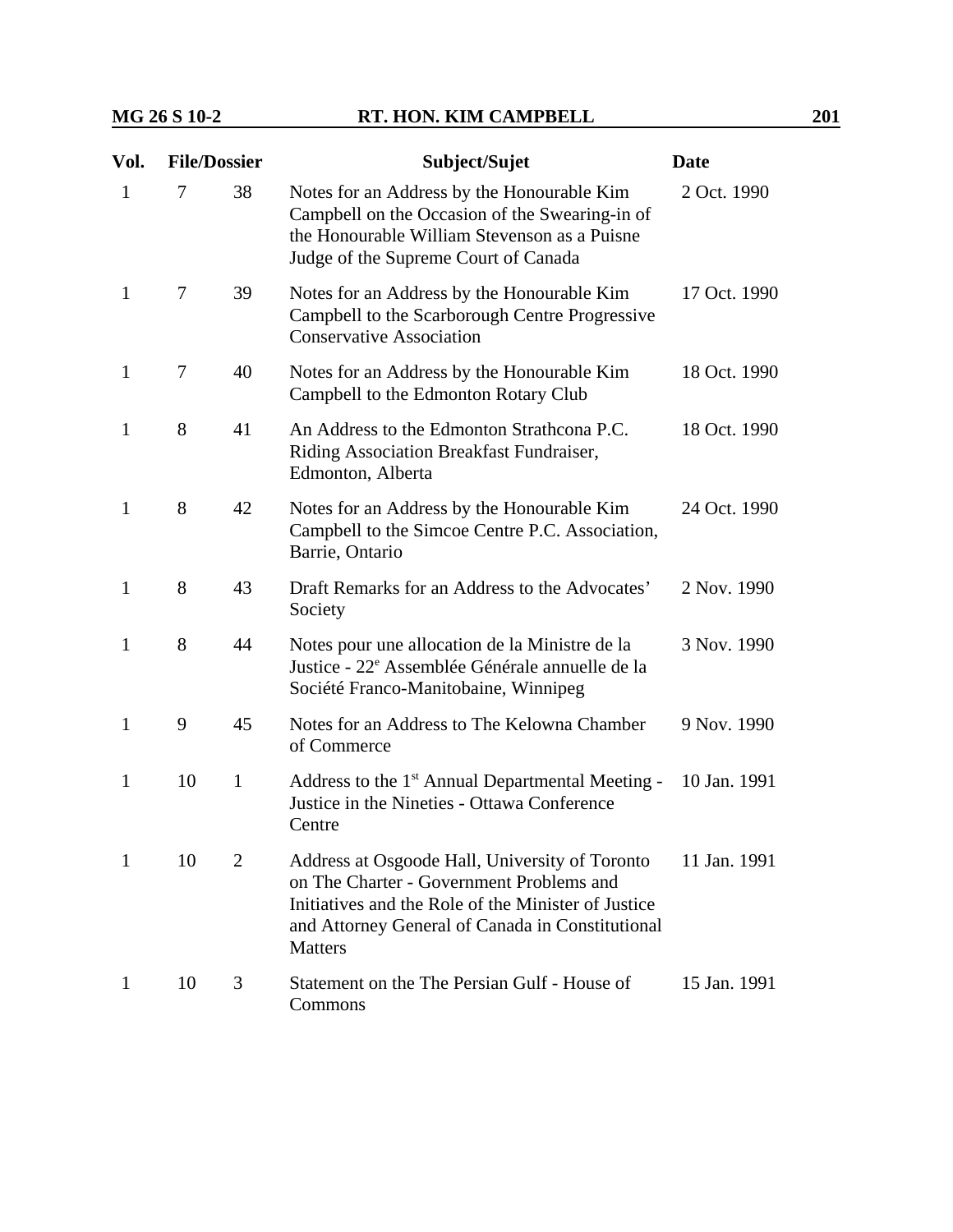| Vol.         | <b>File/Dossier</b> |                | Subject/Sujet                                                                                                                                                                                                                          | <b>Date</b>  |
|--------------|---------------------|----------------|----------------------------------------------------------------------------------------------------------------------------------------------------------------------------------------------------------------------------------------|--------------|
| $\mathbf{1}$ | 10                  | $\overline{4}$ | Notes for an Address - Swearing-In of the<br>Honourable Frank Iacobucci as a Puisne Judge of<br>the Supreme Court of Canada                                                                                                            | 24 Jan. 1991 |
| $\mathbf{1}$ | 10                  | 5              | Notes for an Address to The Standing Committee<br>on Aboriginal Affairs Regarding OKA - Ottawa                                                                                                                                         | 31 Jan. 1991 |
| $\mathbf{1}$ | 10                  | 6              | Speech to The Rotary Club of Vancouver on the<br>Gulf War                                                                                                                                                                              | 5 Feb. 1991  |
| $\mathbf{1}$ | 11                  | 7              | Notes for an Address to The Canadian Bar<br>Association at their Mid-Winter Meeting -<br>Regina, Saskatchewan                                                                                                                          | 25 Feb. 1991 |
| $\mathbf{1}$ | 11                  | 8              | Notes d'allocution sur la Journée Internationale<br>de la Femme - University of Montreal                                                                                                                                               | 8 Mar. 1991  |
| $\mathbf{1}$ | 11                  | 9              | Speech to the Canadian Federation of University<br>Women - International Women's Day                                                                                                                                                   | 8 Mar. 1991  |
| $\mathbf{1}$ | 11                  | 10             | Address - Riding Association in the Constituency<br>of Arnold Malone, M.P., Stettler, Alberta                                                                                                                                          | 16 Mar. 1991 |
| $\mathbf{1}$ | 11                  | 11             | Speaking Notes to The Canadian Judicial Council<br>Spring Meeting - Ottawa                                                                                                                                                             | 22 Mar. 1991 |
| $\mathbf{1}$ | 11                  | 12             | Speech to The IDA Luncheon                                                                                                                                                                                                             | ?? Mar. 1991 |
| 1            | 12                  | 13             | Notes for an Address to The House of Commons<br>Standing Committee on Human Rights and the<br><b>Status of Disabled Persons - Ottawa</b>                                                                                               | 26 Mar. 1991 |
| $\mathbf{1}$ | 12                  | 14             | Remarks on the Occasion of a Dinner in Honour<br>of The Honourable Frank Iacobucci - University<br>of Toronto                                                                                                                          | 9 Apr. 1991  |
| $\mathbf{1}$ | 12                  | 15             | Notes for an Address to The Standing Committee<br>on Justice and the Solicitor General - (Justice's<br>1991-92 Main Estimates                                                                                                          | 11 Apr. 1991 |
| $\mathbf{1}$ | 12                  | 16             | Notes for an Address at a Joint Luncheon of the<br>Canadian Council for International Law and the<br>American Society of International Law on<br>Federalism and International Relations: The<br>Canadian Experience - Washington, D.C. | 18 Apr. 1991 |
| 1            | 12                  | 17             | Speech - John Hopkins - Washington, D.C.                                                                                                                                                                                               | 18 Apr. 1991 |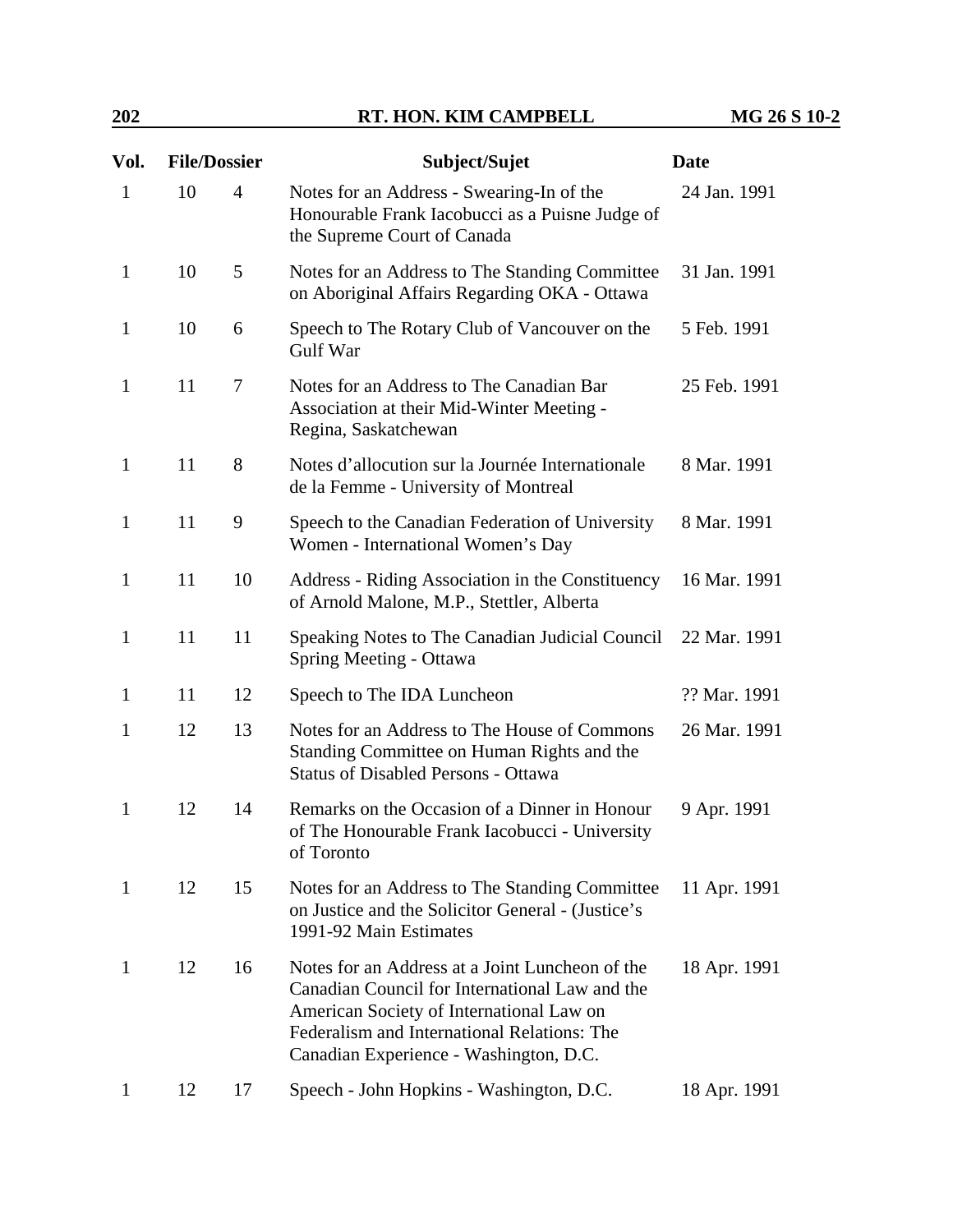| Vol.         | <b>File/Dossier</b> |    | Subject/Sujet                                                                                                                       | <b>Date</b>  |
|--------------|---------------------|----|-------------------------------------------------------------------------------------------------------------------------------------|--------------|
| $\mathbf{1}$ | 13                  | 18 | Address - Riding Association in the Constituency<br>of Perrin Beatty, M.P.                                                          | May 1991     |
| $\mathbf{1}$ | 13                  | 19 | Scrum - Nepoose, Extradition                                                                                                        | 14 May 1991  |
| $\mathbf{1}$ | 13                  | 20 | Interview with David Vienneau - Women and the<br>Law                                                                                | 17 May 1991  |
| $\mathbf{1}$ | 13                  | 21 | Scrum - Triumph                                                                                                                     | 27 May 1991  |
| $\mathbf{1}$ | 13                  | 22 | Gallery Talk - Gun Control                                                                                                          | 31 May 1991  |
| $\mathbf{1}$ | 13                  | 23 | Scrum - Pornography                                                                                                                 | 31 May 1991  |
| $\mathbf{1}$ | 13                  | 24 | <b>Address - Multicultural Societies and Services</b><br>(AMSSA)                                                                    | 1 June 1991  |
| $\mathbf{1}$ | 13                  | 25 | Interview - CBC Newsworld - Gun Control                                                                                             | 2 June 1991  |
| $\mathbf{1}$ | 14                  | 26 | Scrum - Funds seized from illegal drug dealing                                                                                      | 3 June 1991  |
| 1            | 14                  | 27 | Notes for an Address - National Symposium on<br>Women, the Law and the Administration of<br>Justice - Vancouver                     | 10 June 1991 |
| $\mathbf{1}$ | 14                  | 28 | Closing Address - National Symposium on<br>Women, the Law and the Administration of<br>Justice - Vancouver                          | 12 June 1991 |
| $\mathbf{1}$ | 14                  | 29 | Address - National Symposium on Women, the<br>Law and the Administration of Justice -<br>Vancouver                                  | 12 June 1991 |
| 1            | 14                  | 30 | Scrum - Mental Disorder, Gun Control                                                                                                | 14 June 1991 |
| 1            | 14                  | 31 | <b>Scrum - War Crimes</b>                                                                                                           | 21 June 1991 |
| $\mathbf{1}$ | 14                  | 32 | Luncheon Address to The Cranbrook Chamber of<br>Commerce, Cranbrook, B.C.                                                           | 5 July 1991  |
| $\mathbf{1}$ | 15                  | 33 | Address at a Joint Meeting of the CBA (New<br>Brunswck Branch) and the Law Society of New<br>Brunswick - St. Andrews, New Brunswick | 13 July 1991 |
| $\mathbf{1}$ | 15                  | 34 | Scrum - Glen Kealey Affair                                                                                                          | 18 July 1991 |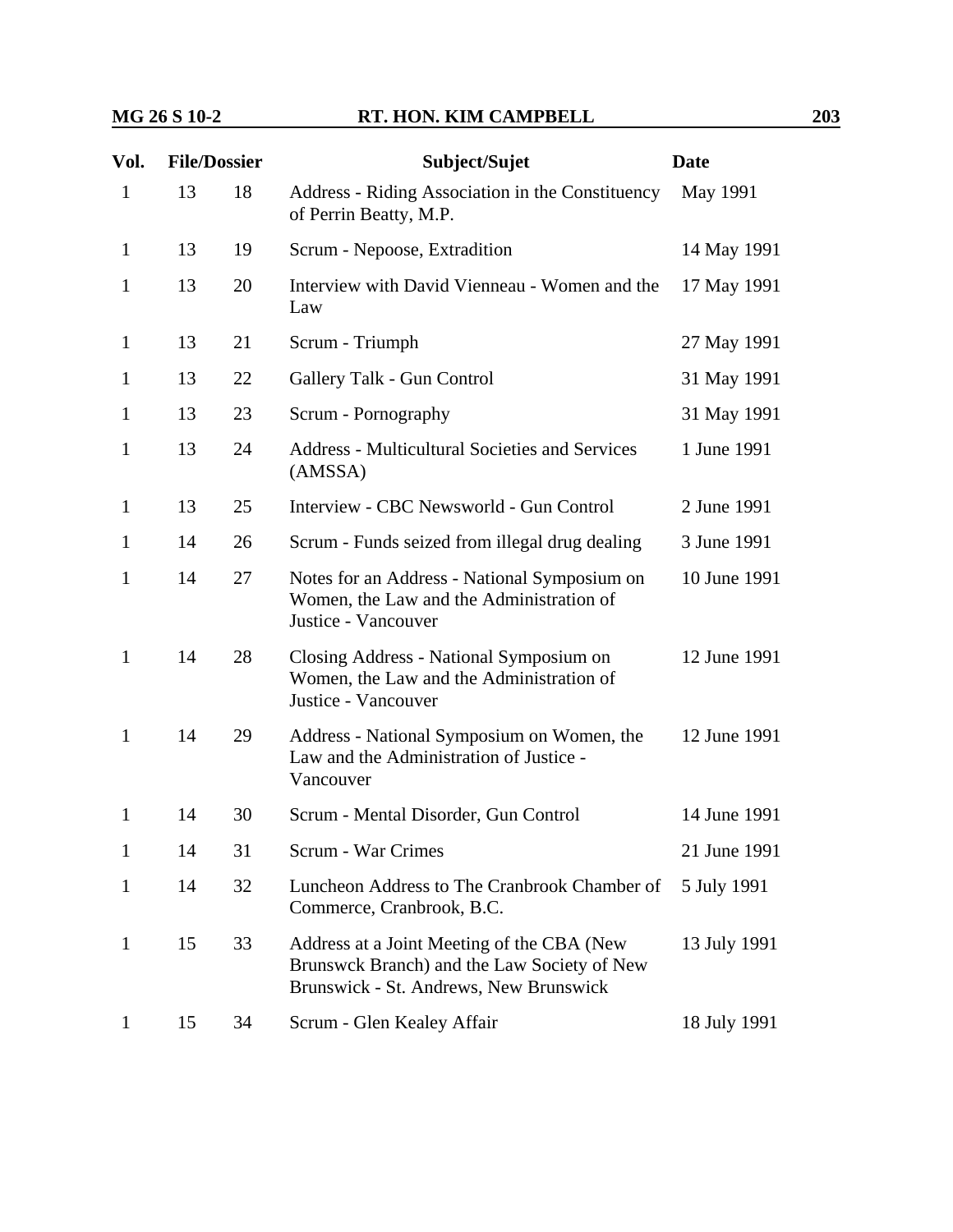| Vol.         | <b>File/Dossier</b> |    | Subject/Sujet                                                                                                                                                                                              | <b>Date</b>  |
|--------------|---------------------|----|------------------------------------------------------------------------------------------------------------------------------------------------------------------------------------------------------------|--------------|
| $\mathbf{1}$ | 15                  | 35 | Statement at the Opening of Oral Proceedings<br>before an International Court of Arbritation in the<br>Canada-France Maritime Boundary Case - New<br><b>York City</b>                                      | 29 July 1991 |
| $\mathbf{1}$ | 15                  | 36 | Interview with Charlotte Gray for Saturday Night<br>Magazine                                                                                                                                               | 5 Aug. 1991  |
| $\mathbf{1}$ | 15                  | 37 | Interview with Rafe Mair about the Canada-<br>France Maritime Boundary Arbitration, AB Line,<br>Dixon Entrance                                                                                             | 6 Aug. 1991  |
| $\mathbf{1}$ | 16                  | 38 | Speech to the B.C. Delegates at the PC<br>Convention in Toronto                                                                                                                                            | 10 Aug. 1991 |
| $\mathbf{1}$ | 16                  | 39 | Scrum - Temagami Land Claim - S.C.C. Decision                                                                                                                                                              | 15 Aug. 1991 |
| 1            | 16                  | 40 | Scrum - Milgaard                                                                                                                                                                                           | 16 Aug. 1991 |
| $\mathbf{1}$ | 16                  | 41 | Scrum - Milgaard - at Calgary CBA Meeting                                                                                                                                                                  | 18 Aug. 1991 |
| $\mathbf{1}$ | 16                  | 42 | Scrum - NG, Extradition, Canadian Judicial<br>System, YOA Amendments, Gun Control - at<br><b>Calgary CBA Meeting</b>                                                                                       | 18 Aug. 1991 |
| $\mathbf{1}$ | 16                  | 43 | Scrum - Judicial System, Chief Justice Lamer's<br>Proposed Study, Milgaard - at Calgary CBA<br>Meeting                                                                                                     | 19 Aug. 1991 |
| $\mathbf{1}$ | 17                  | 44 | Address to The CBA Annual Meeting - Calgary,<br>Alberta                                                                                                                                                    | 19 Aug. 1991 |
| $\mathbf{1}$ | 17                  | 45 | Press Conference - Meeting of Federal Provincial<br>Territorial Ministers Responsible for Justice -<br>Yellowknife, NWT (Topics: Rape Shield,<br>Separate Justice System for Natives, Manitoba<br>Inquiry) | 5 Sept. 1991 |
| $\mathbf{1}$ | 17                  | 46 | Scrum - Kitty Nowdluk - Yellowknife, NWT                                                                                                                                                                   | 5 Sept. 1991 |
| 1            | 17                  | 47 | Speaking Notes at the Banquet of the National<br>Conference on Aboriginal Justice - Whitehorse,<br>Yukon                                                                                                   | 6 Sept. 1991 |
| $\mathbf{1}$ | 17                  | 48 | Closing Remarks - National Conference on<br>Aboriginal Justice - Whitehorse, Yukon                                                                                                                         | 7 Sept. 1991 |
| 1            | 17                  | 49 | Interview with CBC - Aboriginal Justice                                                                                                                                                                    | 7 Sept. 1991 |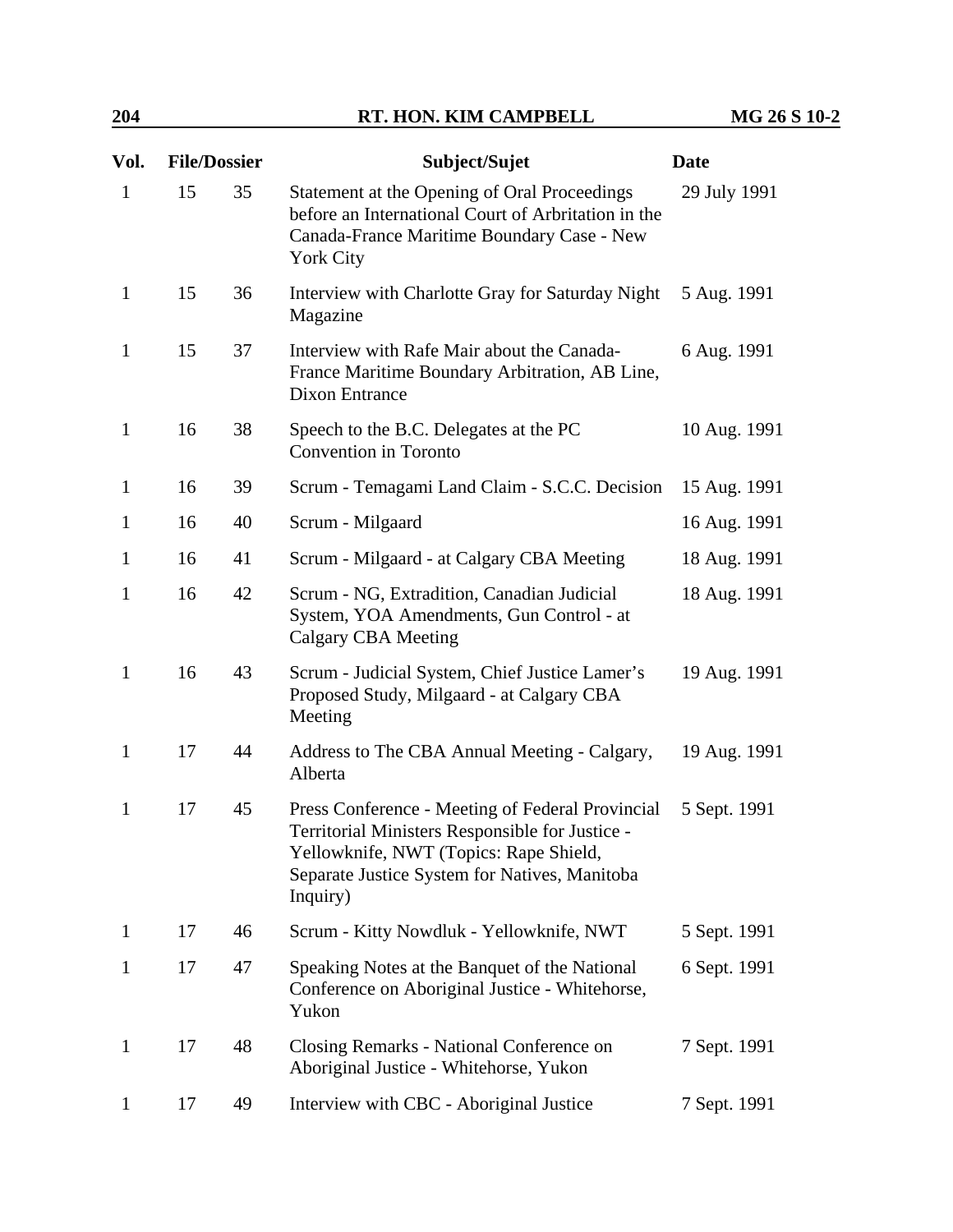| Vol.           | <b>File/Dossier</b> |    | Subject/Sujet<br><b>Date</b>                                                                                                                                                                 |               |
|----------------|---------------------|----|----------------------------------------------------------------------------------------------------------------------------------------------------------------------------------------------|---------------|
| $\overline{2}$ | $\mathbf{1}$        | 50 | CBC Almanac Interview - Aboriginal Justice                                                                                                                                                   | 9 Sept. 1991  |
| $\overline{c}$ | $\mathbf{1}$        | 51 | Interview with Peter Gzowski, CBC Morningside<br>- PSC Labour Dispute, Rape Shield, Mental<br>Disorder, Milgaard                                                                             | 16 Sept. 1991 |
| 2              | $\mathbf{1}$        | 52 | Press Conference - Following the Tabling of the<br>Mental Disorder Legislation - topics queried<br>include: Mental Disorder, Rape Shield, Gender<br>Bias, Bakker, Silaboy, Judicial Vancancy | 16 Sept. 1991 |
| $\overline{2}$ | $\mathbf{1}$        | 53 | Press Conference - Following the Tabling of the<br>Amendments to the Extradition Act                                                                                                         | 17 Sept. 1991 |
| 2              | $\overline{2}$      | 54 | Scrum - Glen Kealey Affair                                                                                                                                                                   | 17 Sept. 1991 |
| $\overline{2}$ | $\overline{2}$      | 55 | Scrum - Milgaard                                                                                                                                                                             | 17 Sept. 1991 |
| $\overline{2}$ | $\overline{2}$      | 56 | <b>Scrum - Private Prosecutions</b>                                                                                                                                                          | 18 Sept. 1991 |
| $\overline{2}$ | $\overline{2}$      | 57 | Interview with Peter O'Neil re KAON                                                                                                                                                          | 18 Sept. 1991 |
| $\overline{2}$ | $\overline{2}$      | 58 | Press Conference - KAON                                                                                                                                                                      | 19 Sept. 1991 |
| 2              | $\overline{2}$      | 59 | Telephone Interview with Allison ? - KAON                                                                                                                                                    | 19 Sept. 1991 |
| $\overline{2}$ | $\overline{2}$      | 60 | Scrum - Milgaard, Rape Shield                                                                                                                                                                | 20 Sept. 1991 |
| $\overline{2}$ | $\overline{2}$      | 61 | Address to The Law Society of Upper Canada -<br>Westin Hotel, Ottawa                                                                                                                         | 20 Sept. 1991 |
| $\overline{2}$ | $\overline{2}$      | 62 | Scrum - KAON                                                                                                                                                                                 | 20 Sept. 1991 |
| 2              | $\overline{c}$      | 63 | Press Conference - Vancouver - Canada's<br>Proposal on Unity                                                                                                                                 | 24 Sept. 1991 |
| 2              | $\overline{2}$      | 64 | Radio Interview with Rafe Mair - Unity                                                                                                                                                       | 25 Sept. 1991 |
| $\overline{2}$ | 3                   | 65 | Press Conference - S.C.C. Decisions re NG and<br>Kindler                                                                                                                                     | 26 Sept. 1991 |
| $\overline{2}$ | 3                   | 66 | Speech to The Arbutus Rotary Club of<br><b>Vancouver - Constitutional Proposals</b>                                                                                                          | 27 Sept. 1991 |
| 2              | 3                   | 67 | Remarks of the Minister of Justice on the Death<br>of the Honourable Jean Beetz                                                                                                              | 1 Oct. 1991   |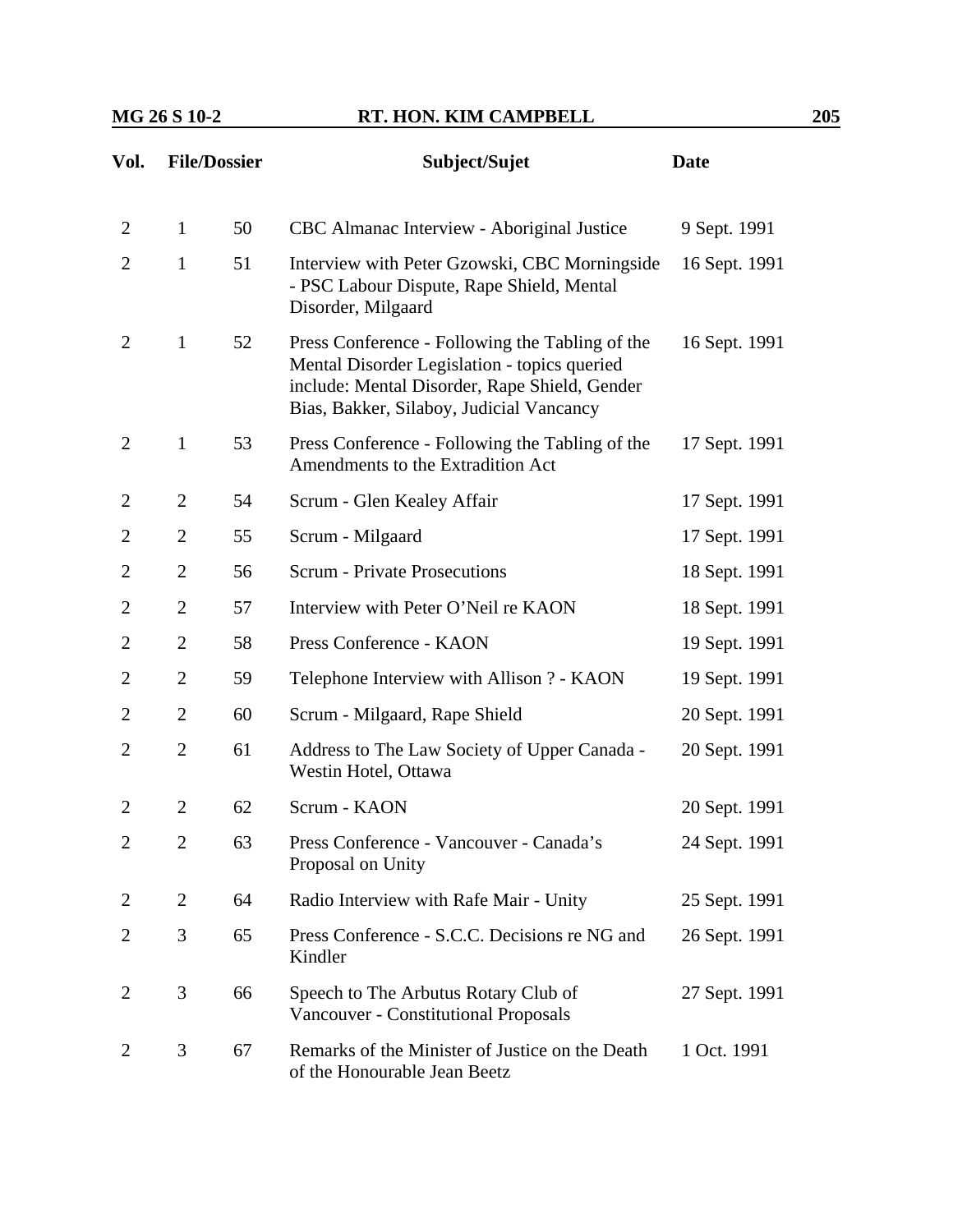| Vol.           |                | <b>File/Dossier</b> | Subject/Sujet                                                                                    | <b>Date</b>  |
|----------------|----------------|---------------------|--------------------------------------------------------------------------------------------------|--------------|
| $\overline{2}$ | 3              | 68                  | Scrum - Government Whip's concerns about Gun<br><b>Control Legislation</b>                       | 1 Oct. 1991  |
| $\overline{2}$ | 3              | 69                  | Scrum - Dixon Entrance, Gun Control, Milgaard                                                    | 2 Oct. 1991  |
| $\overline{2}$ | 3              | 70                  | Telephone Interview with Joe Easingwood,<br>CFAX Radio, Victoria re: Constitutional<br>Proposals | 2 Oct. 1991  |
| $\overline{2}$ | 3              | 71                  | Scrum - Milgaard                                                                                 | 4 Oct. 1991  |
| 2              | 3              | 72                  | Scrum - Milgaard                                                                                 | 7 Oct. 1991  |
| $\overline{2}$ | 3              | 73                  | Scrum - Gun Control                                                                              | 8 Oct. 1991  |
| $\overline{2}$ | 3              | 74                  | Scrum - Sexual Orientation (homosexuals in the<br>Military)                                      | 11 Oct. 1991 |
| $\overline{2}$ | 3              | 75                  | Television Interview with Michel Vastel for a<br>Program entitled Sans Detour re: Gun Control    | 13 Oct. 1991 |
| 2              | $\overline{4}$ | 76                  | Scrum - Milgaard                                                                                 | 21 Oct. 1991 |
| 2              | $\overline{4}$ | 77                  | Scrum - Euthanasia                                                                               | 21 Oct. 1991 |
| 2              | $\overline{4}$ | 78                  | Scrum - Gun Control                                                                              | 21 Oct. 1991 |
| $\overline{2}$ | $\overline{4}$ | 79                  | Scrum - Jacob Luitjens, Gun Control, Milgaard                                                    | 23 Oct. 1991 |
| $\overline{2}$ | $\overline{4}$ | 80                  | Speech - Mississauga East PC Association<br><b>Fundraising Reception</b>                         | 24 Oct. 1991 |
| $\overline{2}$ | $\overline{4}$ | 81                  | Scrum - Validity of collecting data on the racial<br>background of criminals - Mississauga       | 25 Oct. 1991 |
| $\overline{2}$ | 4              | 82                  | Address to visiting students from Branksome<br>Hall School re: Three Main Themes                 | 28 Oct. 1991 |
| 2              | $\overline{4}$ | 83                  | Speech at the University of Ottawa, Faculty of<br>Law Re: Aboriginal Constitutional Matters      | 1 Nov. 1991  |
| 2              | 5              | 84                  | Interview with Stephen Bindman Re:<br>Miscellaneous Topics                                       | 1 Nov. 1991  |
| 2              | 5              | 85                  | Telephone Interview with Roy Green, CHML<br>Radio, Hamilton Re: Miscellaneous Topics             | 4 Nov. 1991  |
| 2              | 5              | 86                  | Press Conference Re: Protection of Society                                                       | 6 Nov. 1991  |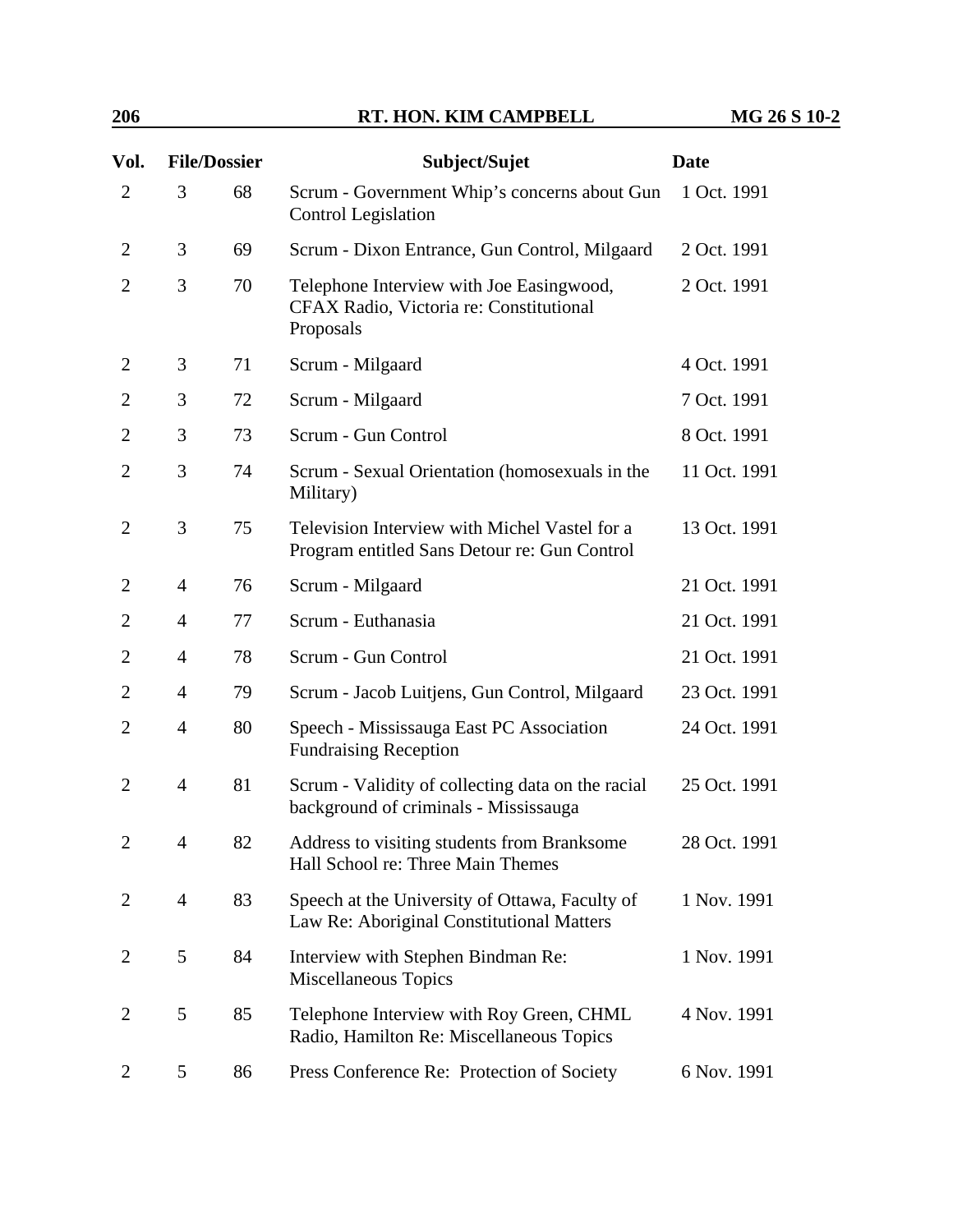| Vol.           | <b>File/Dossier</b> |     | Subject/Sujet                                                                                 | <b>Date</b>  |  |
|----------------|---------------------|-----|-----------------------------------------------------------------------------------------------|--------------|--|
| $\overline{2}$ | 5                   | 87  | Press Conference Re: Protection of Society                                                    | 6 Nov. 1991  |  |
| $\overline{2}$ | 5                   | 88  | Speech at $3rd$ Reading of Bill C-17 (Firearms)                                               | 6 Nov. 1991  |  |
| $\overline{2}$ | 5                   | 89  | Interview with CBC Newsworld Re: Gun Control                                                  | 7 Nov. 1991  |  |
| $\overline{2}$ | 6                   | 90  | Interview with CTV/CJOH TV Re: Gun Control                                                    | 7 Nov. 1991  |  |
| $\overline{2}$ | 6                   | 91  | Interview with CBC/CBOT (The National) Re:<br><b>Gun Control</b>                              | 7 Nov. 1991  |  |
| $\overline{2}$ | 6                   | 92  | Interview with CHEZ-FM Radio Re: Gun<br>Control                                               | 7 Nov. 1991  |  |
| $\overline{2}$ | 6                   | 93  | Interview with CHEZ-FM Radio Re: Gun<br>Control                                               | 7 Nov. 1991  |  |
| $\overline{2}$ | 6                   | 94  | Interview with Global T.V. Re: Gun Control                                                    | 7 Nov. 1991  |  |
| $\overline{2}$ | 6                   | 95  | Interview with CTV/CJOH (Midday Newsline)<br>Re: Gun Control                                  | 7 Nov. 1991  |  |
| $\overline{2}$ | 6                   | 96  | Interview with Global TV (News At Noon) Re:<br><b>Gun Control</b>                             | 7 Nov. 1991  |  |
| $\overline{2}$ | 6                   | 97  | Interview with CBC/CBOT (Midday National<br>News) Re: Gun Control                             | 7 Nov. 1991  |  |
| $\overline{2}$ | 6                   | 98  | Interview with CTV/CJOH (Canada AM) Re:<br><b>Gun Control</b>                                 | 8 Nov. 1991  |  |
| $\overline{2}$ | 6                   | 99  | Speech at the University of Victoria, Faculty of<br>Law Re: Aboriginal Constitutional Matters | 12 Nov. 1991 |  |
| 2              | 6                   | 100 | Speech delivered in Vancouver Re: Protection of<br>Society                                    | 14 Nov. 1991 |  |
| $\overline{2}$ | 7                   | 101 | Talking Points on the Constitutional Proposals<br>(to be used for filming of the unity video) | 15 Nov. 1991 |  |
| 2              | 7                   | 102 | Scrum - Gun Control                                                                           | 18 Nov. 1991 |  |
| 2              | 7                   | 103 | Scrum - Judicial Appointments                                                                 | 18 Nov. 1991 |  |
| $\overline{2}$ | 7                   | 104 | Scrum - Euthanasia                                                                            | 18 Nov. 1991 |  |
| 2              | 7                   | 105 | Scrum - Rape Shield                                                                           | 20 Nov. 1991 |  |
| $\overline{2}$ | 7                   | 106 | Scrum - Rape Shield                                                                           | 20 Nov. 1991 |  |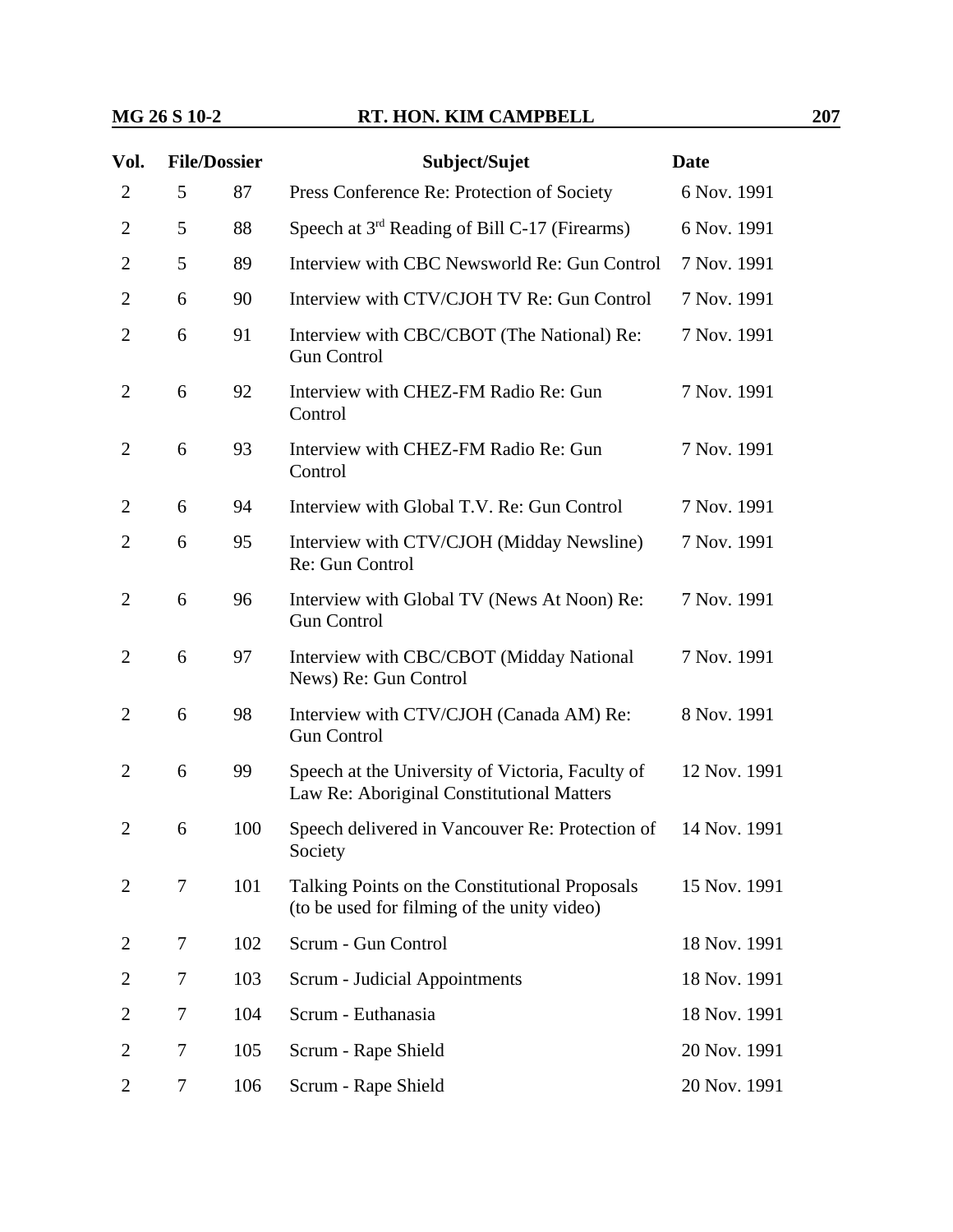| Vol.           | <b>File/Dossier</b> |                | Subject/Sujet                                                                                                                                                                   | <b>Date</b>  |
|----------------|---------------------|----------------|---------------------------------------------------------------------------------------------------------------------------------------------------------------------------------|--------------|
| $\overline{2}$ | 7                   | 107            | Interview with Peter O'Neil of the Vancouver<br>Sun Re: Constitutional Proposals                                                                                                | 22 Nov. 1991 |
| $\overline{2}$ | 7                   | 108            | Interview with Jeff Sallot of the Globe and Mail<br>Re: Women and the Law, Gender Bias, and<br>related issues                                                                   | 26 Nov. 1991 |
| $\overline{2}$ | 8                   | 109            | Scrum - Young Offenders                                                                                                                                                         | 26 Nov. 1991 |
| $\overline{2}$ | 8                   | 110            | Scrum - Milgaard                                                                                                                                                                | 28 Nov. 1991 |
| $\overline{2}$ | 8                   | 111            | Press Conference - Statement and Q's and A's<br>Re: Milgaard                                                                                                                    | 29 Nov. 1991 |
| $\overline{2}$ | 8                   | 112            | Address to the Laurier Institute, Vancouver, B.C.<br>Re: The Constitutional Proposals                                                                                           | 4 Dec. 1991  |
| $\overline{2}$ | 8                   | 113            | Address to the B.C. Federation of Agriculture,<br>Kamloops, B.C. Re: The Constitutional Proposals                                                                               | 4 Dec. 1991  |
| $\overline{2}$ | 8                   | 114            | Interview with Pamela Wallin of Canada AM Re:<br>Rape Shield (taped on Dec. 12 - aired on Dec. 13                                                                               | 13 Dec. 1991 |
| 2              | 8                   | 115            | Interview with Kathryn Wright of CBC<br>Newsworld (Program: At Issue) Re: Women and<br>the Justice, Native Justice, Independent Review<br>(taped on Dec. 11 - aired on Dec. 16) | 16 Dec. 1991 |
| $\overline{2}$ | 9                   | $\mathbf{1}$   | Interview with Bill Good - CKNW Radio                                                                                                                                           | 7 Jan. 1992  |
| $\overline{2}$ | 9                   | $\overline{2}$ | Bill Good - CKNW Radio interviews Gilles<br>Loiselle, President of the Treasury Board                                                                                           | 13 Jan. 1992 |
| $\overline{2}$ | 9                   | 3              | Interview with Rafe Mair                                                                                                                                                        | 14 Jan. 1992 |
| $\overline{2}$ | 9                   | $\overline{4}$ | Editorial by Rafe Mair pertaining to Jan. 14<br>interview with Minister Campbell                                                                                                | 15 Jan. 1992 |
| $\overline{2}$ | 10                  | 5              | Speech - Constitutional Reform - Prince George,<br>B.C.                                                                                                                         | 16 Jan. 1992 |
| 2              | 10                  | 6              | Speech - Constitutional Reform and Women's<br>Issues - Quesnel, B.C.                                                                                                            | 17 Jan. 1992 |
| 2              | 10                  | 7              | Speech - Constitutional Reform - Williams Lake,<br>B.C.                                                                                                                         | 17 Jan. 1992 |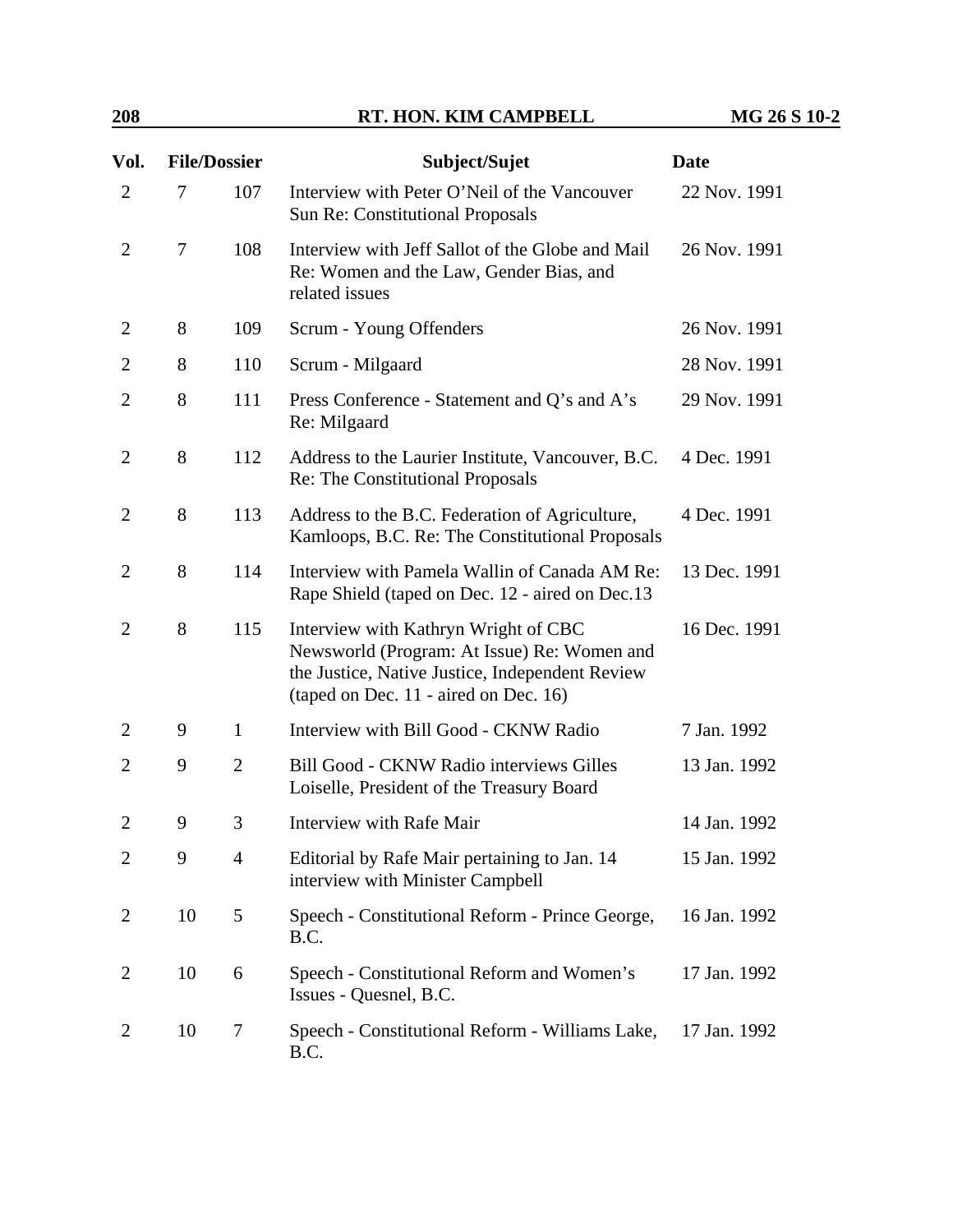| Vol.           | <b>File/Dossier</b> |    | Subject/Sujet                                                                                                                                                                             | <b>Date</b>  |  |
|----------------|---------------------|----|-------------------------------------------------------------------------------------------------------------------------------------------------------------------------------------------|--------------|--|
| $\overline{2}$ | 11                  | 8  | Remarks of the Minister of Justice on the<br>Occasion of a Swearing-in Ceremony at the<br><b>Government Conference Centre</b>                                                             | 24 Jan. 1992 |  |
| $\overline{2}$ | 11                  | 9  | Transcript of the Minister's Appearance on<br>CTV's Shirley Show - Rape Shield                                                                                                            | 23 Jan. 1992 |  |
| $\overline{2}$ | 11                  | 10 | Speech to the Justice Department Management<br>Meeting - Cornwall, Ontario                                                                                                                | 27 Jan. 1992 |  |
| $\overline{2}$ | 11                  | 11 | Scrum - Rape Shield                                                                                                                                                                       | 28 Jan. 1992 |  |
| 2              | 12                  | 12 | Speech to the 1992 Institute of Continuing Legal<br>Education - Canadian Bar Association Ontario -<br>Toronto                                                                             | 30 Jan. 1992 |  |
| $\overline{2}$ | 12                  | 13 | Scrum - Toronto - CHRA Amendments, Sexual<br>Orientation, Bembenek, Extradition,<br>O'Bomsawin, Robert Miller, Rape Shield                                                                | 30 Jan. 1992 |  |
| 2              | 12                  | 14 | Ministers Campbell and Browes Speak with<br><b>CHUM RADIO - Toronto</b>                                                                                                                   | 30 Jan. 1992 |  |
| 2              | 13                  | 15 | Scrum - Pawlowski, O'Bomsawin, The Economy                                                                                                                                                | 6 Feb. 1992  |  |
| $\overline{2}$ | 13                  | 16 | Remarks on the Occasion of a Special Sitting of<br>the Federal Court of Canada to Mark the<br>Accession of the Honourable Julius Isaac as<br>Chief Justice of the Federal Court of Canada | 7 Feb. 1992  |  |
| $\overline{2}$ | 13                  | 17 | Notes for an Address to the Law Society of<br><b>Upper Canada</b>                                                                                                                         | 12 Feb. 1992 |  |
| $\overline{2}$ | 13                  | 18 | Scrum - Nancy B., S.C.C. decision re Court                                                                                                                                                | 13 Feb. 1992 |  |
|                |                     |    | Martials<br>Address to the Urban Development Institute -<br>Vancouver (See Tab 32)                                                                                                        | 20 Feb. 1992 |  |
| 2              | 14                  | 19 | Speaking notes for A Panel Presentation at the<br>Mid-Winter Meeting of the Canadian Bar<br>Association - Whistler, B.C.                                                                  | 22 Feb. 1992 |  |
| $\overline{2}$ | 14                  | 20 | Speaking Notes for the CBA Mid-Winter<br>Meeting - Whistler, B.C.                                                                                                                         | 23 Feb. 1992 |  |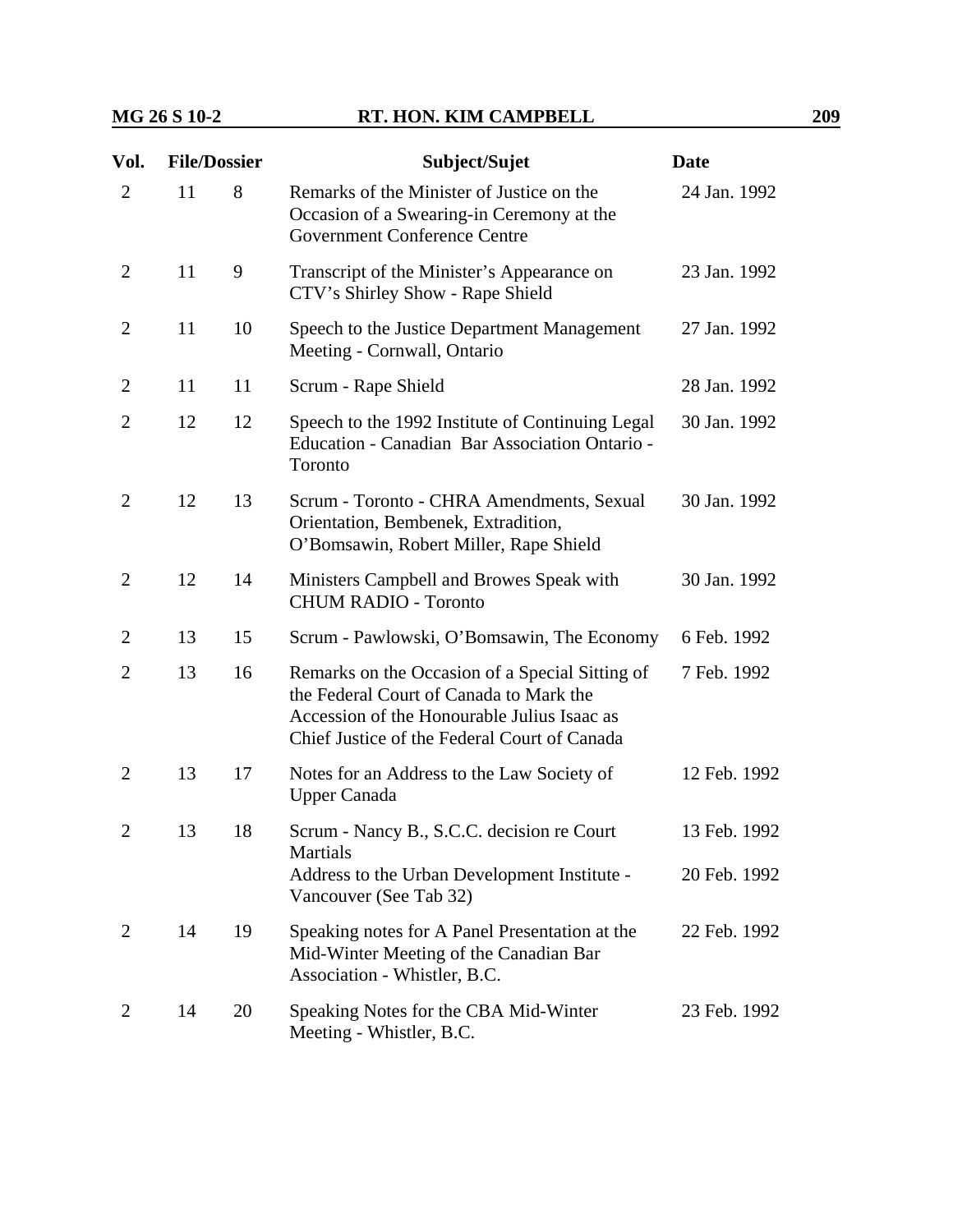| Vol.           | <b>File/Dossier</b> |    | Subject/Sujet                                                                                                                                                | <b>Date</b>  |  |
|----------------|---------------------|----|--------------------------------------------------------------------------------------------------------------------------------------------------------------|--------------|--|
| $\overline{2}$ | 14                  | 21 | Scrum - CBA - Whistler, B.C. - re: proposals to<br>amend the Criminal Code (sexual assault) - rape<br>shield, mansatory education for judges,<br>extradition | 23 Feb. 1992 |  |
| $\overline{2}$ | 15                  | 22 | Scrum - Court Challenges                                                                                                                                     | 27 Feb. 1992 |  |
| $\overline{2}$ | 15                  | 23 | Scrum - Supreme Court of Canada ruling<br>pertaining to pornography                                                                                          | 27 Feb. 1992 |  |
| $\overline{2}$ | 15                  | 24 | Notes d'allocution à l'occasion d'un souper-<br>causerie des membres du Barreau de la Vallée de<br>St-François - Sherbrooke (Québec)                         | 2 Mar. 1992  |  |
| $\overline{2}$ | 15                  | 25 | Notes d'allocation à l'occasion d'un souper de<br>l'Association de l'âge d'or de St-Barnabé -<br>St-Barnabé, comté de Trois-Rivières (Québec)                | 3 Mar. 1992  |  |
| $\overline{2}$ | 15                  | 26 | Notes en vue d'une rencontre avec des étudiants<br>en droit de l'Université Laval - Québec (Québec)                                                          | 4 Mar. 1992  |  |
| $\overline{2}$ | 15                  | 27 | Notes d'allocution à l'occasion du déjeuner-<br>causerie des membres du Barreau de Québec -<br>Québec (Québec)                                               | 4 Mar. 1992  |  |
| 2              | 15                  | 28 | Notes for a Speech - Fundraising Luncheon for<br>Barbara Sparrow - Calgary, Alberta                                                                          | 6 Mar. 1992  |  |
| $\overline{2}$ | 15                  | 29 | Notes for a Speech to the Winning Women<br>Conference - Calgary, Alberta                                                                                     | 6 Mar. 1992  |  |
| $\overline{2}$ | 15                  | 30 | Excerpt from a Press Conference, Scrum<br>following a meeting with the Calgary Police<br>Commission, re: Young Offenders, Juvenile<br>Prostitution           | 6 Mar. 1992  |  |
| 2              | 16                  | 31 | Scrum - War Crimes Prosecutions, Pawlowski,<br>Nepoose, B.C. Referendum on Constitutional<br>Proposals                                                       | 13 Mar. 1992 |  |
| 2              | 16                  | 32 | Address to the Urban Development Institute -<br>Vancouver, British Columbia                                                                                  | 20 Feb. 1992 |  |
| 2              | 16                  | 33 | Draft Remarks to the Spring Meeting of the<br>Canadian Judicial Council                                                                                      | 20 Mar. 1992 |  |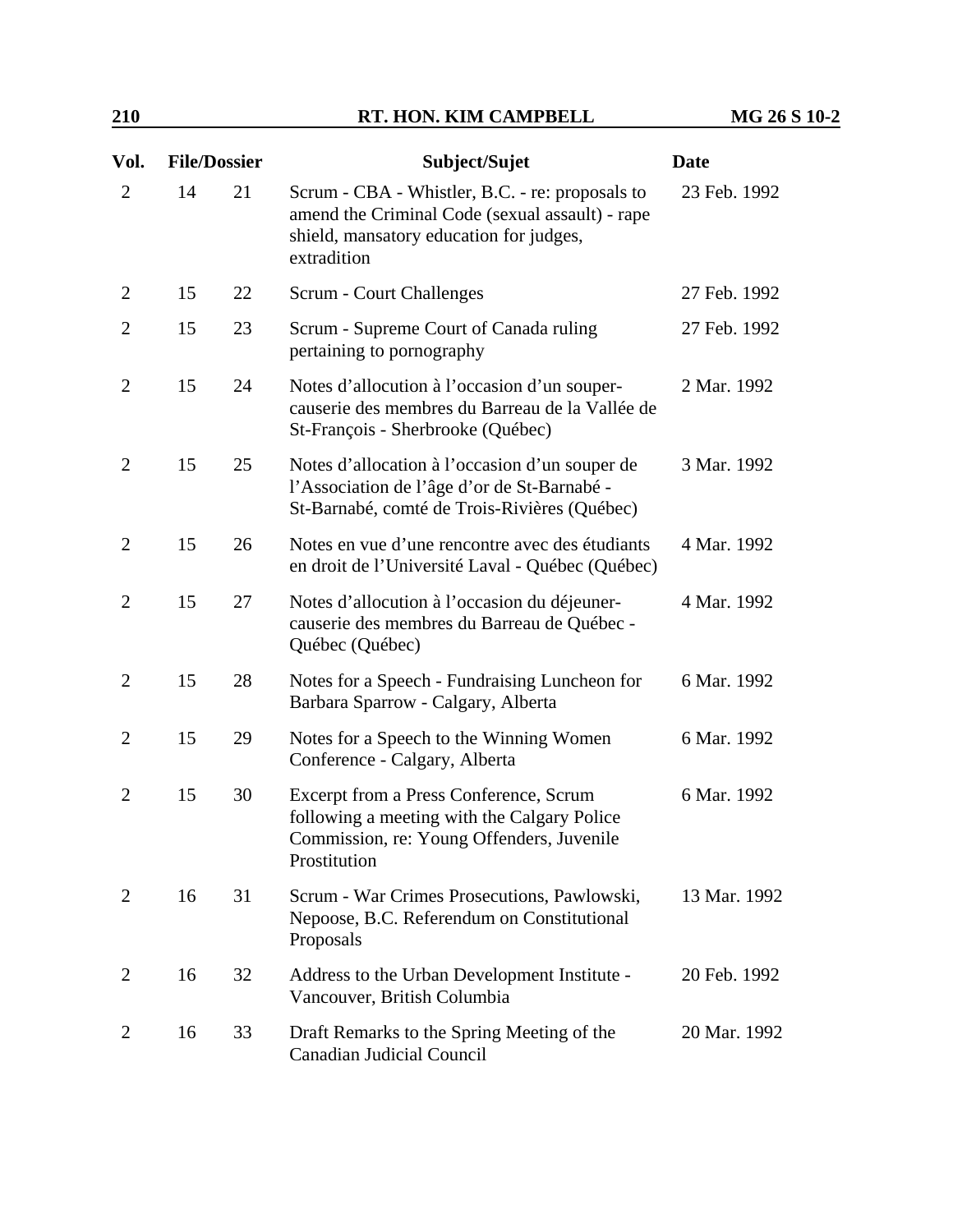| Vol.           | <b>File/Dossier</b> |    | Subject/Sujet                                                                                                                                       | <b>Date</b>  |
|----------------|---------------------|----|-----------------------------------------------------------------------------------------------------------------------------------------------------|--------------|
| $\overline{2}$ | 16                  | 34 | Scrum - Amendments to the Canadian Human<br><i>Rights Act,</i> (sexual orientation)                                                                 | 26 Mar. 1992 |
| $\overline{2}$ | 16                  | 35 | Telephone Interview with Brian Lewis, The<br>Province Newspaper Re: KAON                                                                            | 27 Mar. 1992 |
| $\overline{2}$ | 16                  | 36 | Notes for an Address at the Annual General<br>Meeting for Brampton, Ontario                                                                         | 29 Mar. 1992 |
| $\overline{2}$ | 16                  | 37 | Notes for a Speech at the Signing of an<br><b>Agreement to Transfer Vancouver International</b><br>Airport                                          | 3 Apr. 1992  |
| $\overline{2}$ | 16                  | 38 | Miscellaneous media interviews on the topic of<br>gun control regulations                                                                           | 31 Mar. 1992 |
| $\overline{2}$ | 17                  | 39 | Miscellaneous media interviews on the topic of<br>gun control regulations                                                                           | 1 Apr. 1992  |
| $\overline{2}$ | 17                  | 40 | Miscellaneous media interviews on the topic of<br>gun control regulations                                                                           | 4 Apr. 1992  |
| $\overline{2}$ | 17                  | 41 | Miscellaneous media interviews on the topic of<br>gun control regulations                                                                           | 5 Apr. 1992  |
| $\overline{2}$ | 17                  | 42 | Minister's Introductory Statement - Press<br>Conference - Protection of Society Week II                                                             | 6 Apr. 1992  |
| $\overline{2}$ | 17                  | 43 | Notes for an Address on the Occasion of the 2 <sup>nd</sup><br>Reading of Bill C-49, An Act to Amend the<br>Criminal Code respecting sexual assault | 8 Apr. 1992  |
| $\overline{2}$ | 17                  | 44 | Notes for an Address on the Occasion of the 2 <sup>nd</sup><br>Reading of the Contraventions Act                                                    | 8 Apr. 1992  |
| $\overline{2}$ | 17                  | 45 | Speaking Notes on the Occasion of the $10th$<br>Anniversary of the Charter                                                                          | 14 Apr. 1992 |
| 3              | $\mathbf{1}$        | 46 | Statement by the Honourable Kim Campbell -<br>Recommendation of Supreme Court of Canada re<br>David Milgaard Case Review                            | 14 Apr. 1992 |
| 3              | $\mathbf{1}$        | 47 | Speaking notes - The Nation's Business - Recent<br>legislative initiatives                                                                          | 24 Apr. 1992 |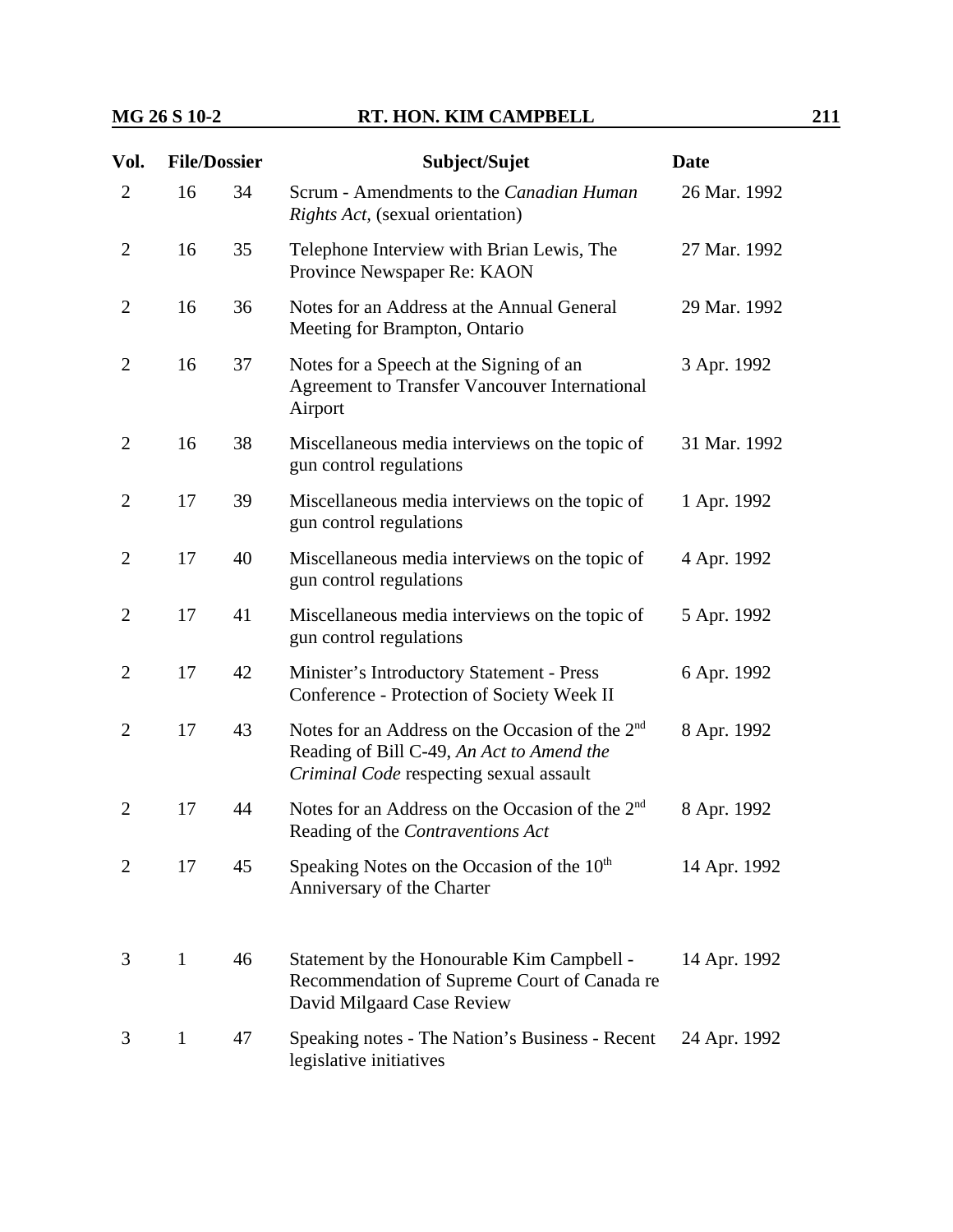## **212 RT. HON. KIM CAMPBELL MG 26 S 10-2**

| Vol. |                | <b>File/Dossier</b> | Subject/Sujet                                                                                                                                              | <b>Date</b>  |
|------|----------------|---------------------|------------------------------------------------------------------------------------------------------------------------------------------------------------|--------------|
| 3    | $\mathbf{1}$   | 48                  | Transcript - Address to the Americas Society<br>(Canadian Affairs) U.S.-Canada Law Project                                                                 | 28 Apr. 1992 |
| 3    | $\mathbf{1}$   | 49                  | Scrum - Milgaard                                                                                                                                           | 4 May 1992   |
| 3    | $\overline{2}$ | 50                  | Notes for an Address on the Occasion of a<br>Seminar on Canada's Federal System of<br>Government                                                           | 5 May 1992   |
| 3    | $\overline{2}$ | 51                  | Talking Points on the Occasion of an Informal<br>Meeting with Participants in CCMD's Advanced<br>Management Program - 1992                                 | 5 May 1992   |
| 3    | $\overline{2}$ | 52                  | Remarks on the Occasion of a Special Debate on<br>the Use of Deadly Force                                                                                  | 5 May 1992   |
| 3    | $\overline{2}$ | 53                  | Interview - World Beat News - CTV/CFTO<br>(Toronto) - Fleeing Felons                                                                                       | 6 May 1992   |
| 3    | $\overline{2}$ | 54                  | Talking Points for an Interview with Michel<br>Cormier (CBC Sunday Morning) re: Rape Shield                                                                | 7 May 1992   |
| 3    | $\overline{2}$ | 55                  | Draft Speaking Notes - On the Occasion of the<br>Swearing-in of the Honourable Rosalie<br>Silberman Abella as a judge of the Court of<br>Appeal of Ontario | 13 May 1992  |
| 3    | $\overline{2}$ | 56                  | Notes for an Address on the Canadian Charter of<br>Rights and Freedoms to the B.C. Civil Liberties<br>Association                                          | 15 June 1992 |
| 3    | 3              | 57                  | CBC Morningside - Debating rape shield law                                                                                                                 | 22 May 1992  |
| 3    | 3              | 58                  | Le Radio Journal - REAL Women Accuse<br>Campbell                                                                                                           | 26 May 1992  |
| 3    | 3              | 59                  | <b>Scrum - Deadly Force</b>                                                                                                                                | 1 June 1992  |
| 3    | 3              | 60                  | Speaking Notes for the Legislative Committee<br>Studying Bill C-49, An Act to Amend the<br>Criminal Code respecting Sexual Assault                         | 2 June 1992  |
| 3    | 3              | 61                  | Draft Transcript - Speech to the Shirley Martin<br>Fundraiser in Hamilton, Ontario                                                                         | 4 June 1992  |
| 3    | 3              | 62                  | Statement re: Honourable George Clifford Van<br>Roggen                                                                                                     | 9 June 1992  |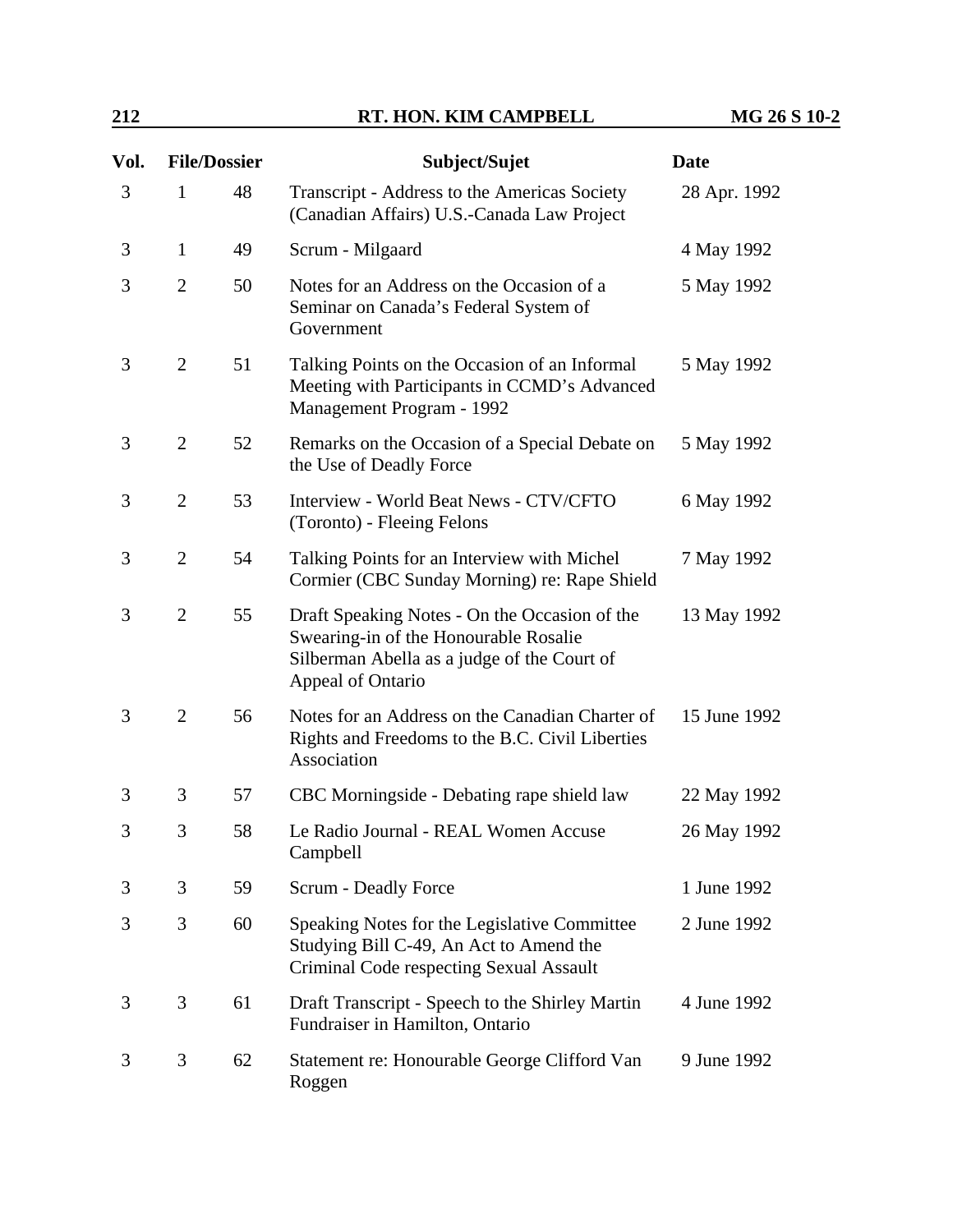| Vol. | <b>File/Dossier</b> |      | Subject/Sujet                                                                                                                                                          | <b>Date</b>  |
|------|---------------------|------|------------------------------------------------------------------------------------------------------------------------------------------------------------------------|--------------|
| 3    | 3                   | 63   | Message from the Minister at the commencement<br>of Fourth Conference on the Western Judicial<br><b>Education Centre</b>                                               | June 1992    |
| 3    | 3                   | 64   | Notes for an Address at 3 <sup>rd</sup> Reading of Bill C-49,<br>An Act to Amend the Criminal Code respecting<br>sexual assault                                        | 15 June 1992 |
| 3    | $\overline{4}$      | 65   | Luncheon Address to the 1992 Federal<br>Prosecutor' Conference                                                                                                         | 21 June 1992 |
| 3    | $\overline{4}$      | 66   | Speaking Notes on the Occasion of a Lunch<br>Reception of the Law Courts Education Society<br>of B.C. (Launching of the Comparative Justice<br><b>System Project</b> ) | 26 June 1992 |
| 3    | $\overline{4}$      | 67   | Speaking notes - Institut canadien d'études<br>juridiques supérieures "Journées<br>Strasbourgeoises" - Strasbourg, France                                              | 16 June 1992 |
| 3    | $\overline{4}$      | 68   | Remarks to the 1992 Canadian Judicial Council<br>Summer Seminar - Victoria, B.C.                                                                                       | 23 July 1992 |
| 3    | 5                   | 69   | Speaking Notes to the 1992 Canadian Judicial<br>Council Summer Seminar - Victoria, British<br>Columbia                                                                 | 26 July 1992 |
| 3    | 5                   | 70   | Notes for an Address to a Conference of the<br>Society for the Reform of the Criminal Law<br>"Reform of Evidence" - Vancouver, British<br>Columbia                     | 4 Aug. 1992  |
| 3    | 5                   | 71   | Scrum - War Crimes                                                                                                                                                     | 12 Aug. 1992 |
| 3    | 5                   | 72   | <b>Scrum - Sexual Orientation</b>                                                                                                                                      | 12 Aug. 1992 |
| 3    | 5                   | 72.5 | At a presentation to Dr. Borkenstein at the<br>Annual Conference of the Canadian Society of<br>Forensic Science in Halifax, Nova Scotia                                | 23 Aug. 1992 |
| 3    | 5                   | 73   | Address to the Annual Meeting of the Canadian<br>Bar Association - Halifax, Nova Scotia                                                                                | 24 Aug. 1992 |
| 3    | 5                   | 74   | Scrum - The Constitution - National Referendum                                                                                                                         | 26 Aug. 1992 |
| 3    | 5                   | 75   | Miscellaneous media interviews - firearms<br>regulations                                                                                                               | 26 Aug. 1992 |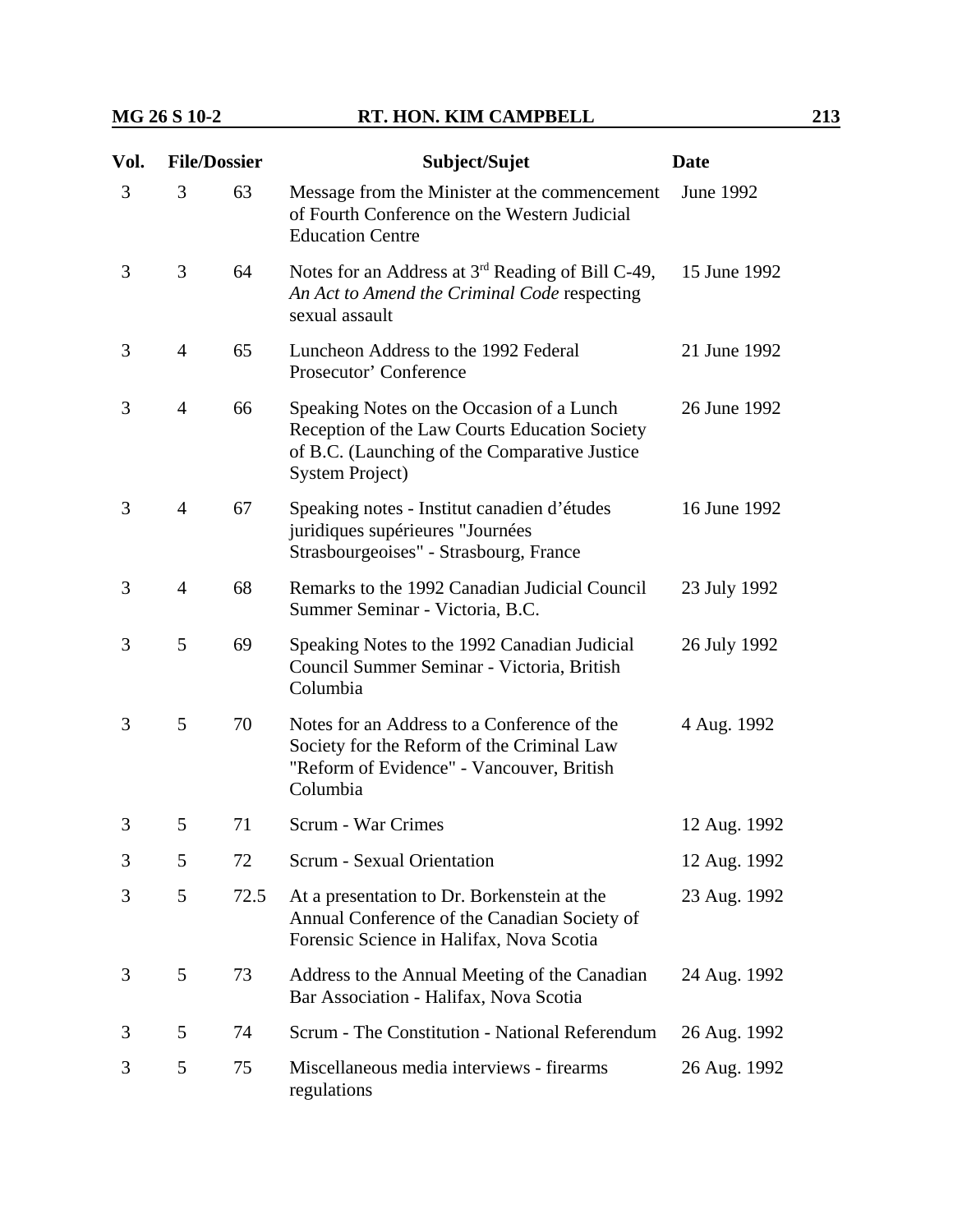## **214 RT. HON. KIM CAMPBELL MG 26 S 10-2**

| Vol. | <b>File/Dossier</b> |      | Subject/Sujet                                                                                                        | <b>Date</b>   |
|------|---------------------|------|----------------------------------------------------------------------------------------------------------------------|---------------|
| 3    | 6                   | 76   | Speaking Notes on the Occasion of the Annual<br>Conference of the Canadian Association of<br><b>Chiefs of Police</b> | 27 Aug. 1992  |
| 3    | 6                   | 77   | Notes pour une allocution à l'occasion de la<br>rentrée des tribunaux - Montreal, Québec                             | 2 Sept. 1992  |
| 3    | 6                   | 78   | Remarks - Securing British Columbia's Future -<br>Vancouver Board of Trade - Vancouver, British<br>Columbia          | 18 Sept. 1992 |
| 3    | 6                   | 79   | Media Interview with Minister Campbell and<br>Lower Mainland Media - Vancouver                                       | 22 Sept. 1992 |
| 3    | 6                   | 79.5 | In Ottawa, Ontario - Questions and Answers<br>Session - Reps from Local Newspaper                                    | 23 Sept. 1992 |
| 3    | 7                   | 80   | Interview with Minister Campbell and Barrie<br>Clark - Kelowna                                                       | 24 Sept. 1992 |
| 3    | 7                   | 81   | Interview with CBC - Constitutional Text -<br>Ottawa                                                                 | 27 Sept. 1992 |
| 3    | 7                   | 82   | Scrum - Constitutional Accord - Ottawa                                                                               | 29 Sept. 1992 |
| 3    | 7                   | 83   | <b>Interview with Carol Goar</b>                                                                                     | 29 Sept. 1992 |
| 3    | $\overline{7}$      | 84   | Address to McGill University, Faculty of Law                                                                         | 30 Sept. 1992 |
| 3    | 8                   | 85   | Draft transcript - Royal Orr Radio Talk Show -<br><b>CJAD</b> - Montreal                                             | 30 Sept. 1992 |
| 3    | 8                   | 86   | Montreal Gazette Editorial Board                                                                                     | 1 Oct. 1992   |
| 3    | 8                   | 87   | CBC/CBM Daybreak Program - Interview with<br>Kim Campbell                                                            | 1 Oct. 1992   |
| 3    | 8                   | 88   | Chilliwack Progress - Media Call                                                                                     | 2 Oct. 1992   |
| 3    | 8                   | 89   | Revelstoke Review - Media Call                                                                                       | 2 Oct. 1992   |
| 3    | 9                   | 90   | Prince Rupert Daily News - Media Call                                                                                | 2 Oct. 1992   |
| 3    | 9                   | 91   | Abbotsford Times - Media Call                                                                                        | 2 Oct. 1992   |
| 3    | 9                   | 92   | Terrace Standard - Media Call                                                                                        | 2 Oct. 1992   |
| 3    | 9                   | 93   | Scarborough Yes Breakfast                                                                                            | 7 Oct. 1992   |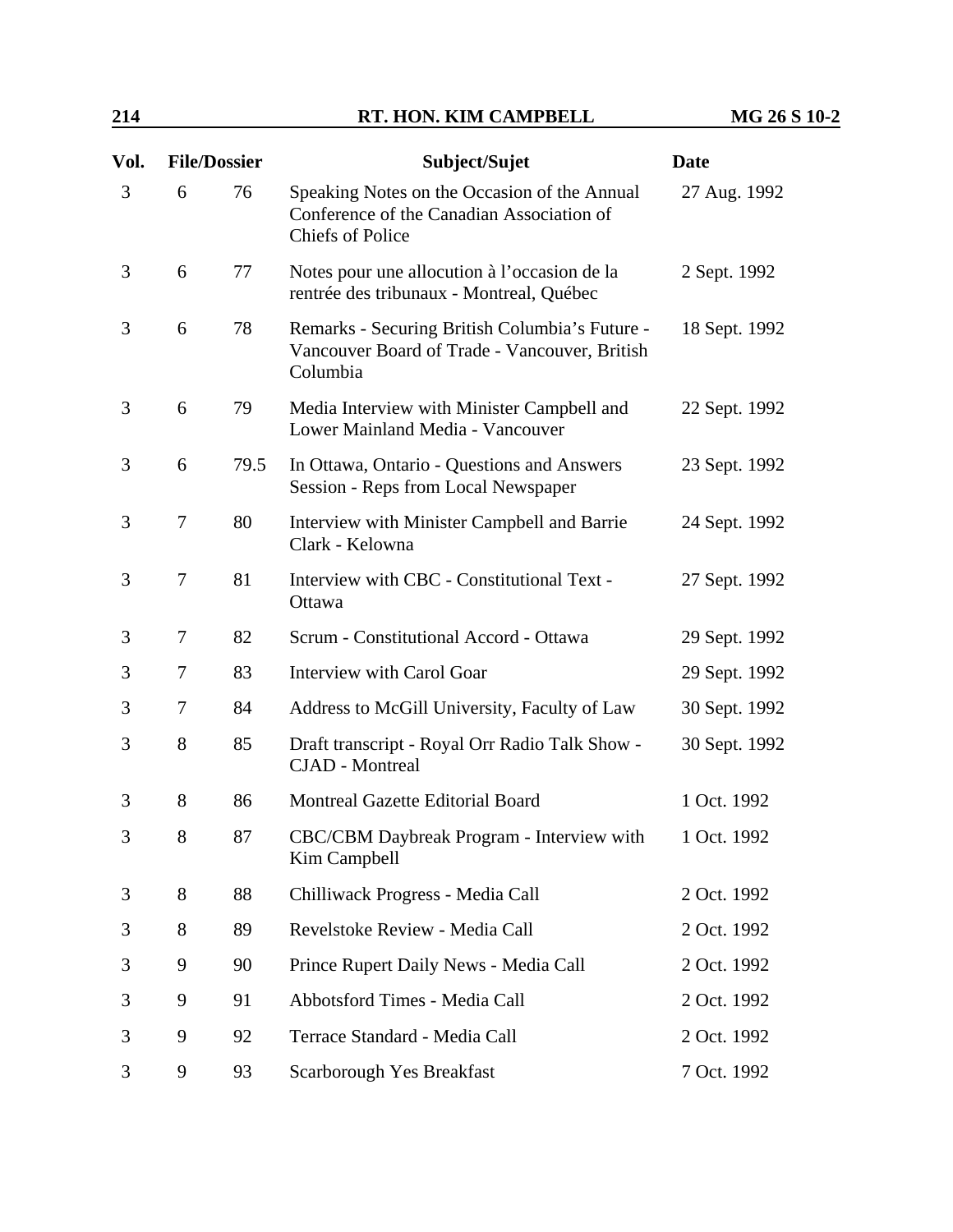| Vol. | <b>File/Dossier</b> |                | Subject/Sujet                                                                                                             | <b>Date</b>  |
|------|---------------------|----------------|---------------------------------------------------------------------------------------------------------------------------|--------------|
| 3    | 9                   | 93.5           | Radio Talk Show Interview with Jane Haughton,<br><b>CFRB Radio Station in Toronto</b>                                     | 7 Oct. 1992  |
| 3    | 10                  | 94             | Draft Transcript - Rob Nicholson Fundraiser -<br>Niagara Falls                                                            | 8 Oct. 1992  |
| 3    | 10                  | 95             | General Speech Bullets - Charlottetown Accord                                                                             | 14 Oct. 1992 |
| 3    | 10                  | 95             | Interview with Brian Kieran in Vancouver, B.C.                                                                            | 19 Oct. 1992 |
| 3    | 10                  | 95             | Press Conference on "The day after the<br>Constitutional Vote", Vancouver                                                 | 27 Oct. 1992 |
| 3    | 10                  | 95             | Lower Mainland Media Briefing, Vancouver                                                                                  | Fall         |
| 3    | 11                  | 96             | Draft Transcript - Speech to the CBA Task Force<br>on Gender Equality National Conference                                 | 31 Oct. 1992 |
| 3    | 11                  | 97             | Draft Transcript - Remarks - Women and the<br>Media Conference                                                            | 13 Nov. 1992 |
| 3    | 11                  | 98             | Speaking Notes prepared by Department - 4 <sup>th</sup><br>Annual Conference on Human Rights and the<br>Charter           | 16 Nov. 1992 |
| 3    | 12                  | 99             | Speaking Notes prepared by Department -<br>Annual Convention of the Criminal Lawyers'<br>Association                      | 21 Nov. 1992 |
| 3    | 12                  | 100            | <b>Scrum - Canadian Airlines</b>                                                                                          | 24 Nov. 1992 |
| 3    | 12                  | 101            | Speaking Notes prepared by Department - Royal<br><b>Commission on Aboriginal Peoples Round Table</b><br>on Justice Issues | 25 Nov. 1992 |
| 3    | 12                  | 102            | Transcript - The Canada Seminar - Harvard<br>University                                                                   | 26 Nov. 1992 |
| 3    | 12                  | 103            | Transcript - En Direct CBOF - Interview with<br>Kim Campbell                                                              | 27 Nov. 1992 |
| 3    | 12                  | 104            | Scrum - B'nai Brith - War Criminals                                                                                       | 27 Nov. 1992 |
| 3    | 12                  | 105            | Transcript - Address to the Canadian Club -<br>Toronto                                                                    | 30 Nov. 1992 |
| 3    | 13                  | $\mathbf{1}$   | <b>January Tour Speech</b>                                                                                                | Jan. 1993    |
| 3    | 13                  | $\overline{2}$ | Telephone IV with Brian Truscott - The Courier                                                                            | Jan. 1993    |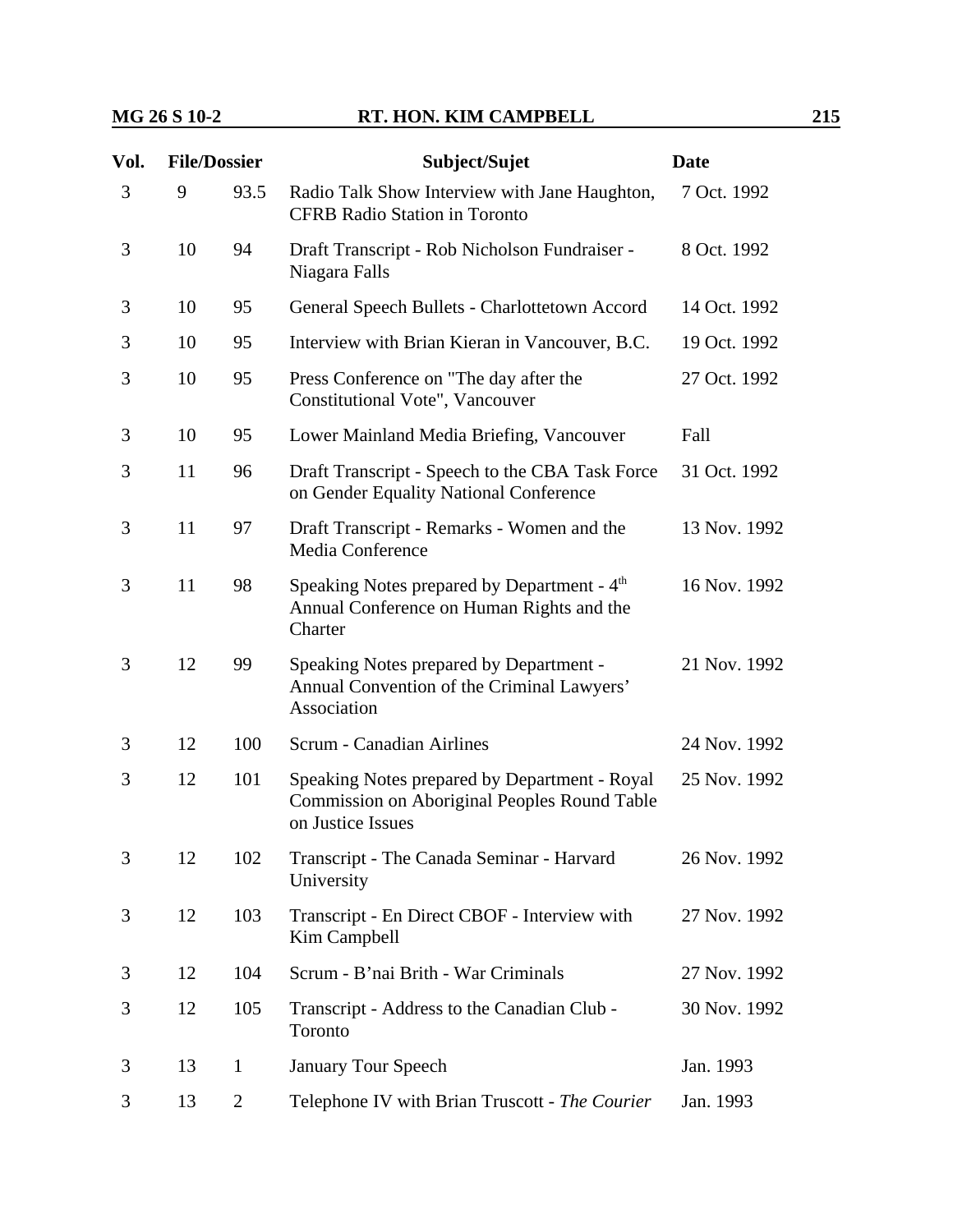## **216 RT. HON. KIM CAMPBELL MG 26 S 10-2**

| Vol.           | <b>File/Dossier</b> |                | Subject/Sujet                                                                              | <b>Date</b>  |  |
|----------------|---------------------|----------------|--------------------------------------------------------------------------------------------|--------------|--|
| 3              | 13                  | 3              | Telephone IV with Doug Strachtan - CKNW                                                    | Jan. 1993    |  |
| 3              | 13                  | $\overline{4}$ | Scrum re Cabinet Shuffle & New appointment                                                 | 6 Jan. 1993  |  |
| 3              | 13                  | 5              | Mackeans Magazine IV with Kaye Fulton                                                      | 7 Jan. 1993  |  |
| 3              | 13                  | 6              | IV with Ted Townsend - Vancouver                                                           | 7 Jan. 1993  |  |
| 3              | 13                  | 7              | IV with Lisa Fitterman - The Sun - Vancouver                                               | 7 Jan. 1993  |  |
| 3              | 14                  | 8              | Speech - Chilliwack Rotary Club                                                            | 13 Jan. 1993 |  |
| 3              | 14                  | 9              | Radio IV with Bill Coombes - CHWK<br>Chilliwack                                            | 13 Jan. 1993 |  |
| 3              | 14                  | 10             | Speech - Lord Byng Secondary School -<br>Vancouver                                         | 14 Jan. 1993 |  |
| 3              | 14                  | 11             | IV with Peter C. Newman - Victoria                                                         | 17 Jan. 1993 |  |
| 3              | 14                  | 12             | <b>IV - CFAX Radio - Victoria</b>                                                          | 18 Jan. 1993 |  |
| 3              | 15                  | 13             | Speech - Victoria Chamber of Commerce                                                      | 18 Jan. 1993 |  |
| 3              | 15                  | 14             | Q & A Session - Victoria Chamber of Commerce                                               | 18 Jan. 1993 |  |
| 3              | 15                  | 15             | Press Conference - Victoria                                                                | 18 Jan. 1993 |  |
| 3              | 15                  | 16             | Media coverage - CHEK TV 6 News - Victoria<br>Esquimalt base visits                        | 18 Jan. 1993 |  |
| 3              | 15                  | 17             | Speech - Royal Canadian Military Institute                                                 | 26 Jan. 1993 |  |
| 3              | 15                  | 18             | Speech - Conference of Defence Associations<br>Reception                                   | 28 Jan. 1993 |  |
| $\mathfrak{Z}$ | 15                  | 19             | Press Conference - Munich, Germany                                                         | 5 Feb. 1993  |  |
| 3              | 16                  | 20             | IV with CP - Munich, Germany                                                               | 5 Feb. 1993  |  |
| 3              | 16                  | 21             | IV - Lahr, Germany                                                                         | 6 Feb. 1993  |  |
| 3              | 16                  | 22             | Speech - Fundraiser for Pat Mella, MLA, P.E.I.                                             | 11 Feb. 1993 |  |
| 3              | 16                  | 23             | Scrum - Veterans Issues - Naval Reserve<br>installation in Charlottetown, CFB Moncton      | 11 Feb. 1993 |  |
| 3              | 16                  | 24             | Speaking notes - Establishment of a New Naval<br>Reserve Division in Charlottetown, P.E.I. | 12 Feb. 1993 |  |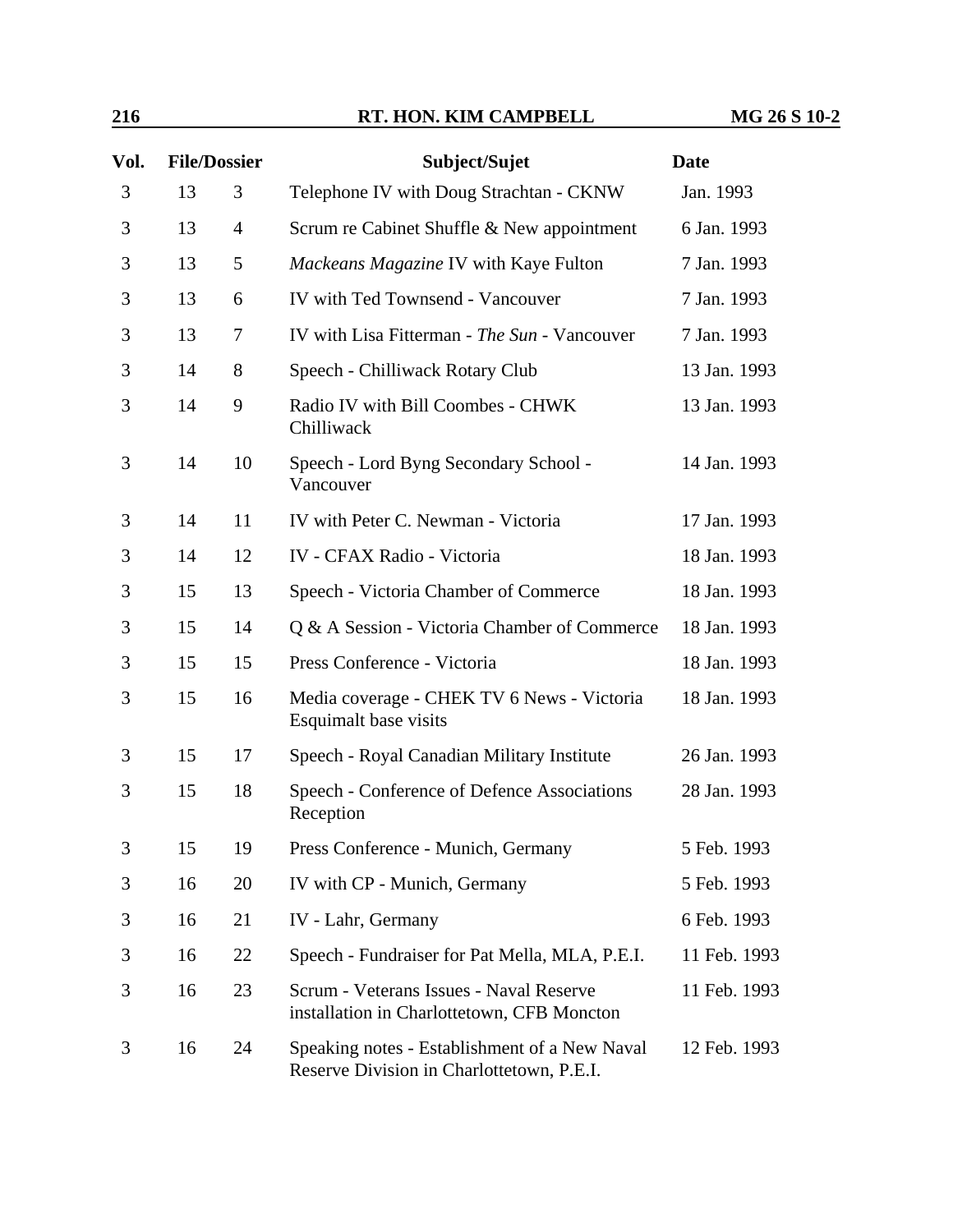| Vol. | <b>File/Dossier</b> |    | Subject/Sujet                                                                                                                                                                                                              | <b>Date</b>  |
|------|---------------------|----|----------------------------------------------------------------------------------------------------------------------------------------------------------------------------------------------------------------------------|--------------|
| 3    | 17                  | 25 | News Conference - Halifax, Nova Scotia, aboard<br><b>CHMS</b> Toronto                                                                                                                                                      | 12 Feb. 1993 |
| 3    | 17                  | 26 | Scrum - Bosnia                                                                                                                                                                                                             | 16 Feb. 1993 |
| 3    | 17                  | 27 | Statement - Bosnia                                                                                                                                                                                                         | 16 Feb. 1993 |
| 3    | 17                  | 28 | CBC Newsworld transcript - Comments by AKC<br>- Bosnia - Canadian Peacekeepers redeployed                                                                                                                                  | 16 Feb. 1993 |
| 3    | 17                  | 29 | CBC/CBOT IV with AKC re Peacekeepers in<br>Bosnia                                                                                                                                                                          | 16 Feb. 1993 |
| 3    | 17                  | 30 | Scrum - Bosnia                                                                                                                                                                                                             | 17 Feb. 1993 |
| 3    | 17                  | 31 | Speech - Alberta Breakfast Club                                                                                                                                                                                            | 17 Feb. 1993 |
| 3    | 17                  | 32 | Speaking Notes - Tour of Paramax Plant -<br>Winnipeg                                                                                                                                                                       | 18 Feb. 1993 |
| 3    | 18                  | 33 | Scrum - Manitoba Legislature - Winnipeg                                                                                                                                                                                    | 18 Feb. 1993 |
| 3    | 18                  | 34 | Breakfast Speech in the Riding of Winnipeg<br>St. James                                                                                                                                                                    | 18 Feb. 1993 |
| 3    | 18                  | 35 | Proceedings at a Welcoming Ceremony for Mr.<br>Justice Edwards - Law Courts - Vancouver, B.C.                                                                                                                              | 19 Feb. 1993 |
| 3    | 18                  | 36 | <b>Speaking Notes - Maritime Coastal Defence</b><br>Vessel Project at MacDonald Dettwiler &<br>Associates - Richmond, B.C.                                                                                                 | 19 Feb. 1993 |
| 3    | 18                  | 37 | Scrum - War Crimes Tribunal - Peacekeeping<br><b>Reservists - Main Estimates</b>                                                                                                                                           | 22 Feb. 1993 |
| 3    | 18                  | 38 | Scrum - Miscellaneous                                                                                                                                                                                                      | 23 Feb. 1993 |
| 3    | 18                  | 39 | Transcript - Informal meeting with Defence Beat<br>Journalists - Jeff Sallot, G&M - Tim Harper,<br>Toronto Star - Marie Claude Lortie, La Press -<br>Tim Naumetz, The Sun - Dwayne Desaulniers,<br>SBN - Leslie Jones, CTV | 23 Feb. 1993 |
| 4    | 1                   | 40 | IV for Legion Magazine with Graham Fraser                                                                                                                                                                                  | 23 Feb. 1993 |
| 4    | 1                   | 41 | Scrum - Resignation of the Prime Minister                                                                                                                                                                                  | 24 Feb. 1993 |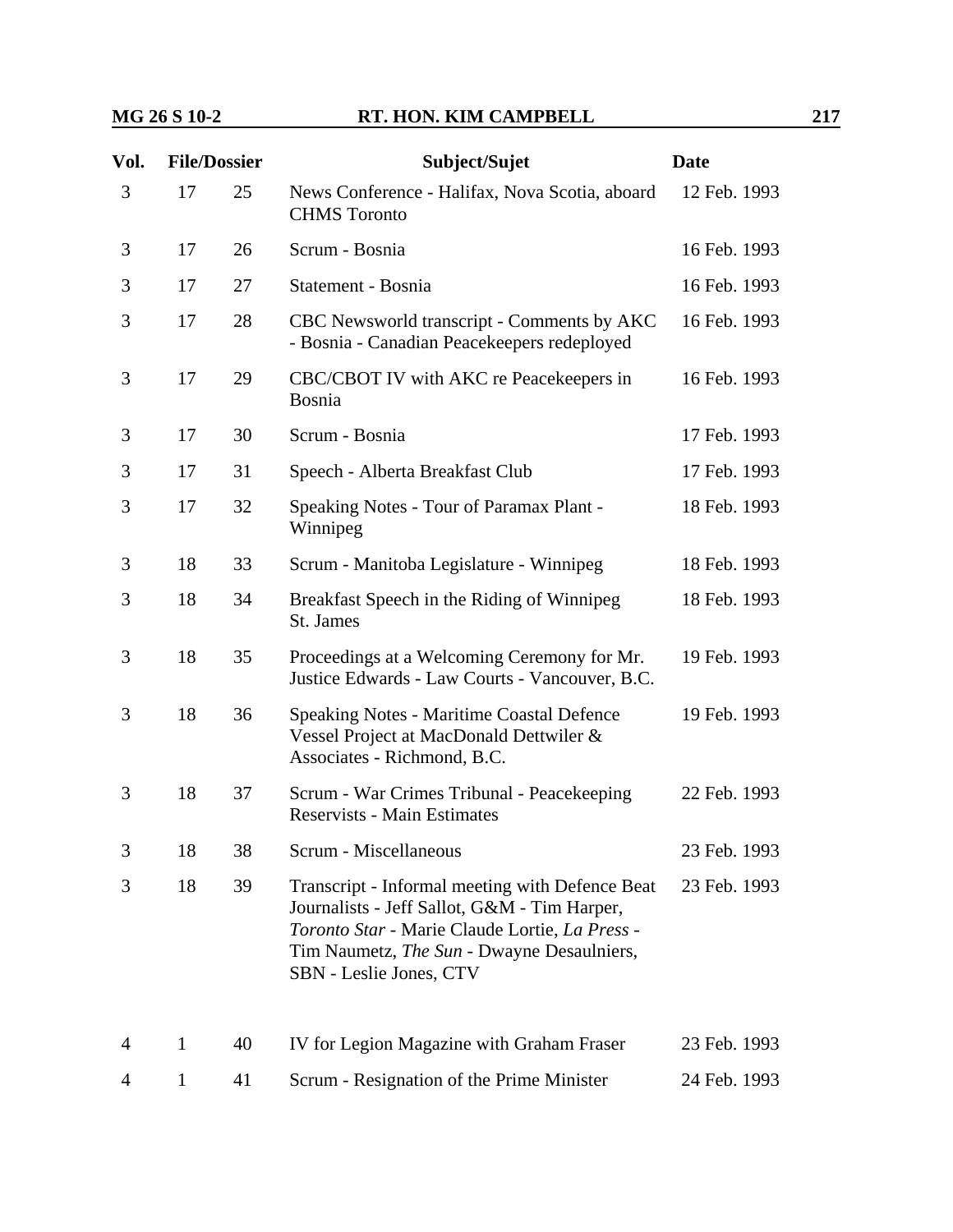## **218 RT. HON. KIM CAMPBELL MG 26 S 10-2**

| Vol.           |                | <b>File/Dossier</b> | Subject/Sujet                                                                                                                                                 | <b>Date</b>             |
|----------------|----------------|---------------------|---------------------------------------------------------------------------------------------------------------------------------------------------------------|-------------------------|
| $\overline{4}$ | $\mathbf{1}$   | 42                  | Equity Magazine Profile IV with Michael<br>Campbell                                                                                                           | 5 Mar. 1993             |
| 4              | $\mathbf{1}$   | 43                  | Phoney Announcement Speech                                                                                                                                    | 10 Mar. 1993            |
| $\overline{4}$ | $\mathbf{1}$   | 44                  | Speech - Confederation Club - Kitchener, Ontario                                                                                                              | 18 Mar. 1993            |
| $\overline{4}$ | $\overline{2}$ | 45                  | Speech - Announcement of candidacy for the<br>Leadership of the P.C. Party of Canada                                                                          | 25 Mar. 1993            |
| 4              | $\overline{2}$ | 46                  | Press Conference - London, England                                                                                                                            | 30 Mar. 1993            |
| 4              | $\mathbf{2}$   | 47                  | Excerpt of comments made at Sarnia, Ontario re<br>the EH101 Helicopter                                                                                        | 8 Apr. 1993             |
| $\overline{4}$ | $\overline{2}$ | 48                  | Transcript of an IV with Anne-Marie Dussault -<br>Aujourd'hui Dimance                                                                                         | 18 Apr. 1993            |
| 4              | $\overline{2}$ | 49                  | Statement on Somalia Incidents - Ottawa                                                                                                                       | 26 Apr. 1993            |
| 4              | $\overline{2}$ | 50                  | Minister of National Defence Message to the<br>Canadian Forces Serving in Somalia to be<br>delivered by the Secretary of State for External<br><b>Affairs</b> | May 1993                |
| 4              | 3              | 51                  | Speaking notes to the Standing Committee on<br>National Defence and Veterans Affairs                                                                          | 5 May 1993              |
| $\overline{4}$ | 3              | 52                  | Speech on Scrum in Vancouver: Tom Siddon,<br>George Campbell, Kim Campbell                                                                                    | 6 May 1993              |
| 4              | 3              | 53                  | Speech of Kim Campbell at Leadership<br>Convention                                                                                                            | 12 June 1993            |
| 4              | $\overline{4}$ |                     | Speeches                                                                                                                                                      | 5-7 Apr. 1993           |
| 4              | 5              |                     | Speeches                                                                                                                                                      | 15 Apr.-12 June<br>1993 |
| $\overline{4}$ | 6              |                     | Speeches                                                                                                                                                      | 8 Apr.-14 June<br>1993  |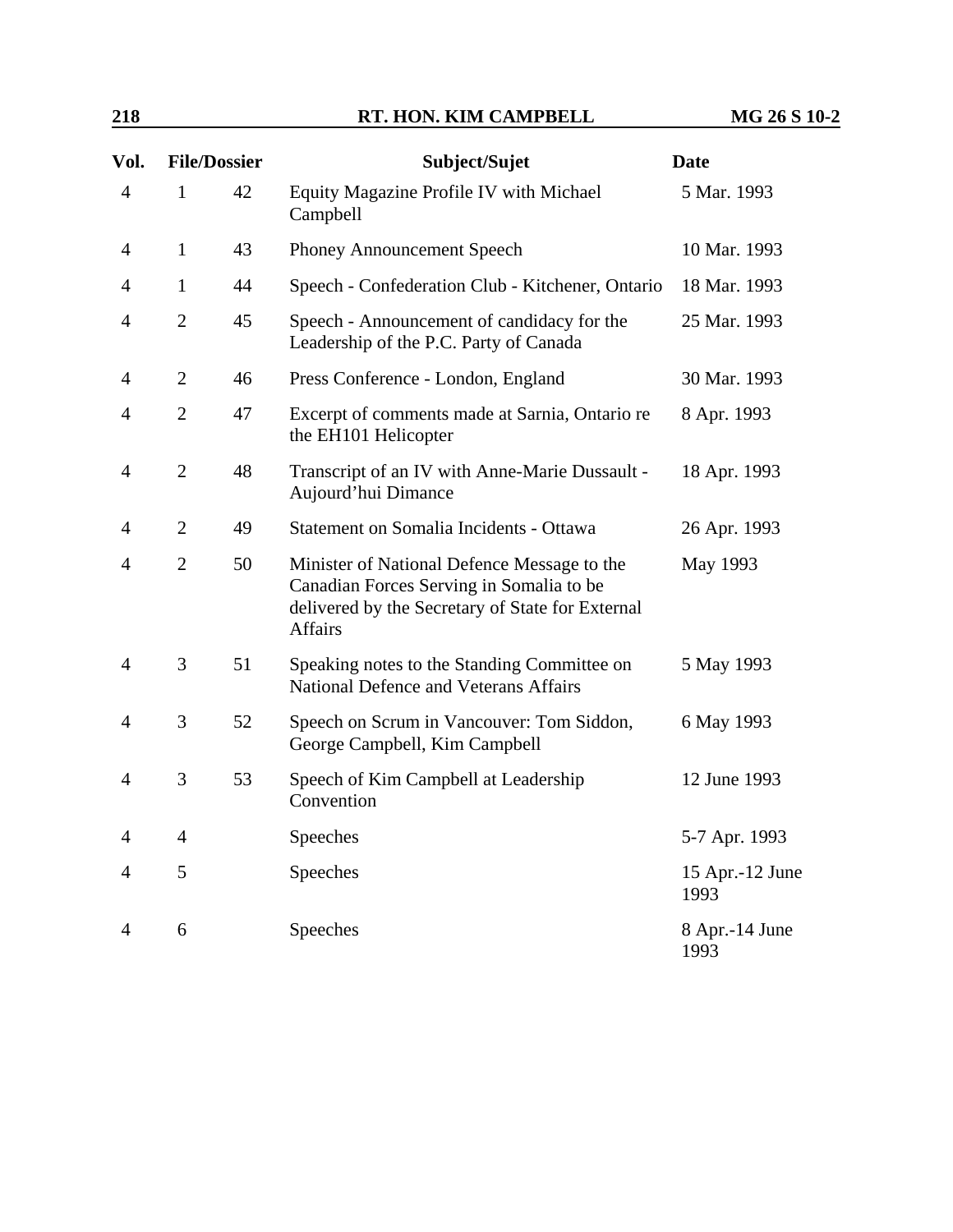## **RT. HON. KIM CAMPBELL**

## **MG 26 S 11**

# **CABINET COMMITTEES AND CORRESPONDENCE SERIES**

### **MG 26 S 11**

| Vol.           | <b>File/Dossier</b> | Subject/Sujet                                                        | <b>Date</b> |
|----------------|---------------------|----------------------------------------------------------------------|-------------|
|                |                     | <b>Cabinet Committees</b>                                            |             |
| $\mathbf{1}$   | $\mathbf{1}$        | Ad Hoc Committee on British Columbia<br>Comprehensive Claims         | 1991        |
| $\mathbf{1}$   | $\overline{2}$      | Ad Hoc Committee on Goods and Services Tax<br>(GST)                  | 1990        |
| 1              | 3                   | Ad Hoc Committee on Governor General's New<br>Performing Arts Awards | 1992        |
| $\mathbf{1}$   | 4                   | Ad Hoc Committee on Grande Baleine                                   | 1990-1991   |
| 1              | 5                   | Ad Hoc Committee on Labour Dispute                                   | 1991        |
| 1              | 6                   | Ad Hoc Committee on Labour Relations                                 | 1991        |
| 1              | 7                   | Ad Hoc Committee on Sales Tax Reform                                 | 1989        |
| 1              | 8                   | Ad Hoc Committee on Oka                                              | 1991        |
| 1              | 9                   | Cabinet                                                              | 1989-1990   |
| 1              | 10                  | Cabinet                                                              | 1990-1991   |
| 1              | 11                  | <b>Cabinet Committee Meetings</b>                                    | 1989-1992   |
| 1              | $12 - 15$           | Cultural Affairs and National Identity (4 files)                     | 1989-1991   |
| $\overline{2}$ | $1 - 4$             | Environment (4 files)                                                | 1989-1990   |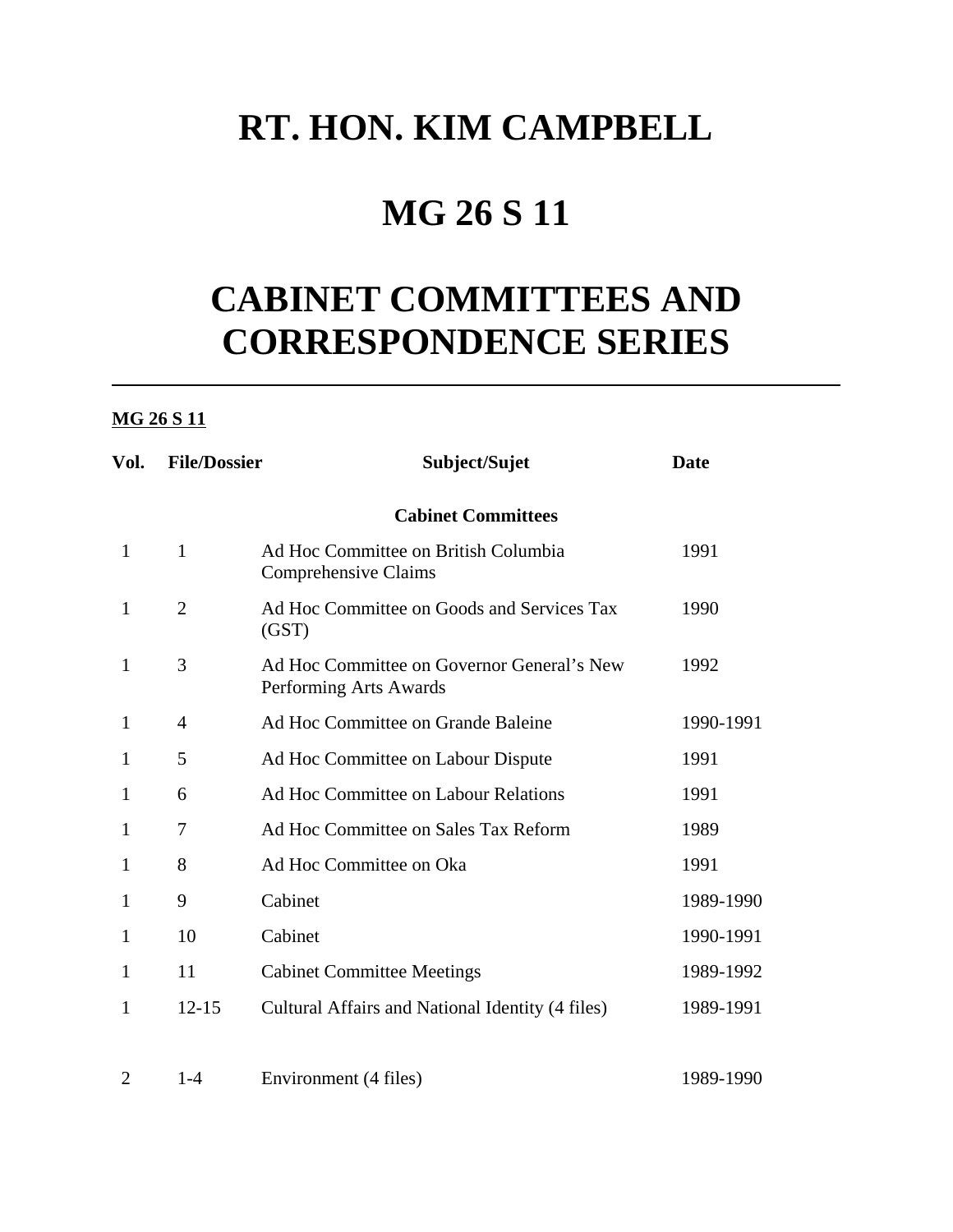| 220 | RT. HON. KIM CAMPBELL | <b>MG 26 S 11</b> |
|-----|-----------------------|-------------------|
|     |                       |                   |

| Vol.           | <b>File/Dossier</b> | Subject/Sujet                                     | <b>Date</b>      |
|----------------|---------------------|---------------------------------------------------|------------------|
| $\overline{2}$ | $5 - 6$             | Foreign and Defence Policy (2 files)              | 1989             |
| $\overline{2}$ | 7                   | <b>Federal-Provincial Relations</b>               | 1990             |
| $\overline{2}$ | 8                   | <b>Government Operations</b>                      | 1989             |
| $\mathbf{2}$   | 9                   | <b>Government Operations</b>                      | Feb. 1990        |
| $\overline{c}$ | 10                  | <b>Government Operations</b>                      | Mar. 1990        |
| $\mathbf{2}$   | 11                  | <b>Government Operations</b>                      | Apr. 1990        |
| $\overline{2}$ | 12                  | <b>Government Operations</b>                      | May 1990         |
| $\overline{c}$ | $13 - 16$           | Government Operations (4 files)                   | June 1990        |
| $\overline{2}$ | 17                  | <b>Government Operations</b>                      | <b>July 1990</b> |
| $\mathbf{2}$   | 18                  | <b>Government Operations</b>                      | Nov.-Dec. 1990   |
|                |                     |                                                   |                  |
| 3              | $\mathbf{1}$        | <b>Government Operations</b>                      | Mar. 1991        |
| 3              | $\overline{2}$      | <b>Government Operations</b>                      | Apr. 1991        |
| 3              | 3                   | <b>Government Operations</b>                      | May 1991         |
| 3              | $\overline{4}$      | <b>Government Operations</b>                      | Sept.-Dec. 1991  |
| 3              | 5                   | <b>Government Operations</b>                      | Arp. 1992        |
| 3              | $6 - 7$             | Gulf Crisis, 1990 (2 files)                       | 1990             |
| 3              | $8 - 11$            | Gulf Crisis (4 files)                             | Jan. 1991        |
| 3              | $12 - 14$           | Gulf Crisis (3 files)                             | Feb. 1991        |
| 3              | 15                  | <b>Gulf Crisis - Communications Briefing Book</b> | 1990             |
| 3              | 16                  | <b>Gulf Crisis - Communications Briefing Book</b> | 1991             |
| 3              | 17                  | <b>Human Resources</b>                            | n.d.             |
| 3              | 18                  | <b>Human Resources</b>                            | 1989             |
| 3              | 19-20               | Human Resources (2 files)                         | 1990             |
| 3              | 21                  | <b>Human Resources</b>                            | 1991             |
| 3              | 22                  | <b>Human Resources</b>                            | 1992             |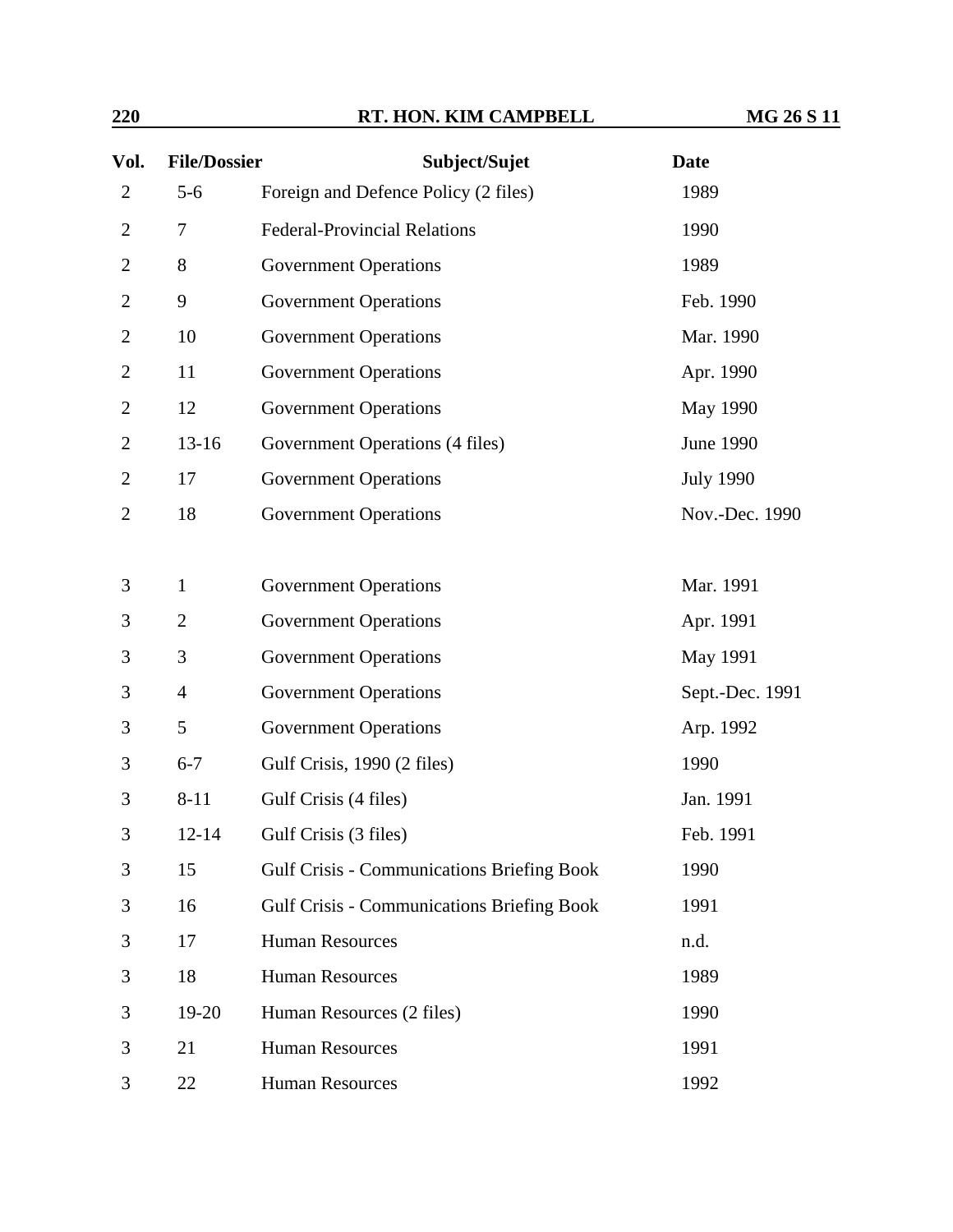| Vol.           | <b>File/Dossier</b> | Subject/Sujet                                             | <b>Date</b> |
|----------------|---------------------|-----------------------------------------------------------|-------------|
| $\overline{4}$ | $\mathbf{1}$        | Justice and Legal Affairs, 1989                           | 1989        |
| $\overline{4}$ | $\overline{2}$      | Justice and Legal Affairs, 1990                           | 1990        |
| $\overline{4}$ | 3                   | Justice and Legal Affairs, 1991                           | 1991        |
| $\overline{4}$ | $\overline{4}$      | Justice and Legal Affairs, 1991 - Donald Marshall<br>Case | 1991        |
| $\overline{4}$ | 5                   | Legislation and House Planning, September 1990            | 1990        |
| $\overline{4}$ | 6                   | Legislation and House Planning, December 1990             | 1990        |
| $\overline{4}$ | $\tau$              | Legislation and House Planning, March 1991                | 1991        |
| $\overline{4}$ | 8                   | Native Agenda                                             | 1991        |
| $\overline{4}$ | 9                   | Priorities and Planning, March 1990                       | 1990        |
| $\overline{4}$ | 10                  | Priorities and Planning, April 1990                       | 1990        |
| $\overline{4}$ | $11 - 13$           | Priorities and Planning, May 1990 (3 files)               | 1990        |
| $\overline{4}$ | $14 - 15$           | Priorities and Planning, June 1990 (2 files)              | 1990        |
| $\overline{4}$ | 16                  | Priorities and Planning, August 1990                      | 1990        |
| $\overline{4}$ | 17                  | Priorities and Planning, September 1990                   | 1990        |
| $\overline{4}$ | 18                  | Priorities and Planning, October 1990                     | 1990        |
| $\overline{4}$ | 19                  | Priorities and Planning, November-December 1990           | 1990        |
|                |                     |                                                           |             |
| 5              | $\mathbf{1}$        | Priorities and Planning, 1991                             | 1991        |
| 5              | $\overline{c}$      | <b>Referendum Legislation</b>                             | 1991        |
| 5              | 3                   | Security and Intelligence                                 | 1990        |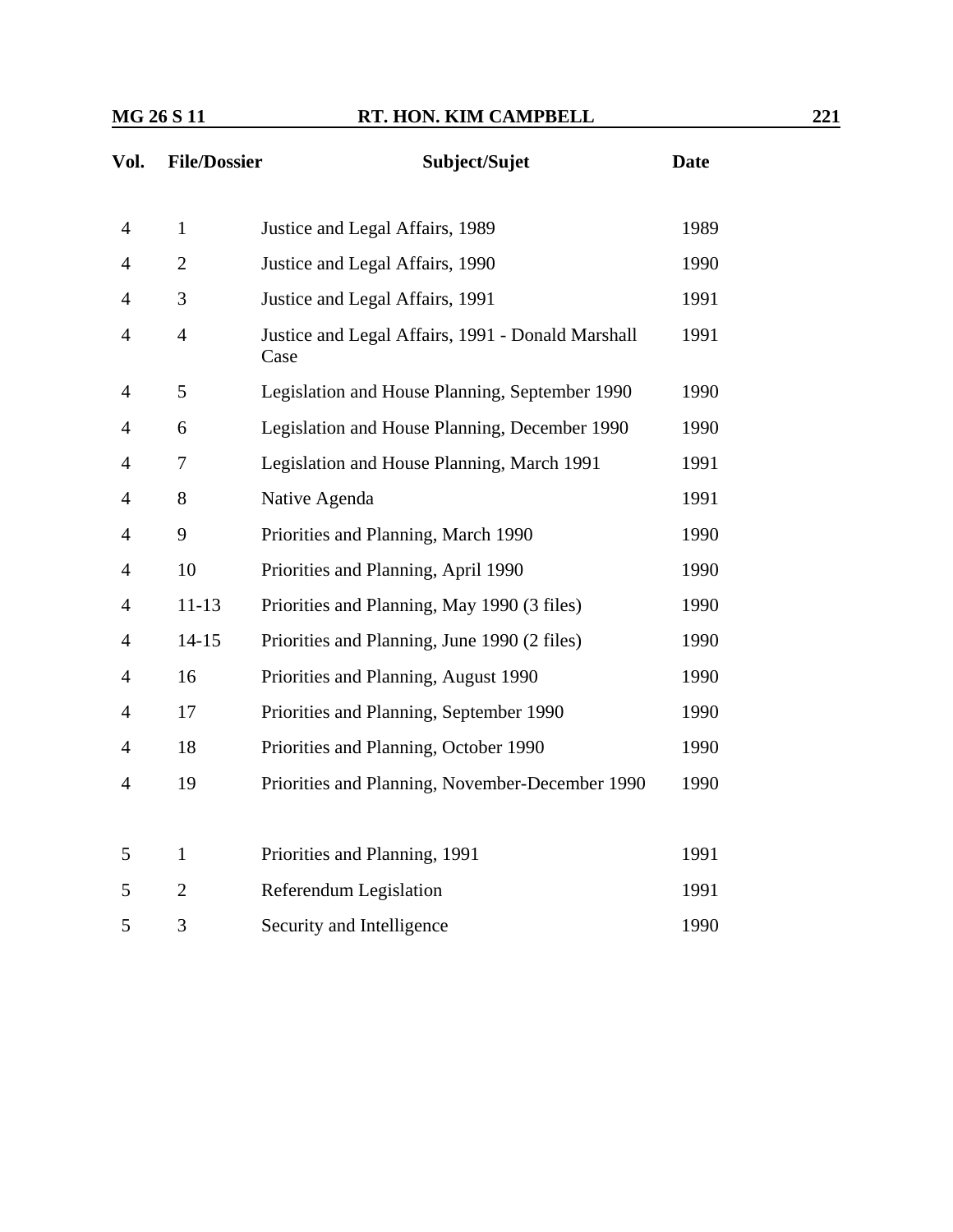| 222  |                     | RT. HON. KIM CAMPBELL                                                                            | <b>MG 26 S 11</b> |
|------|---------------------|--------------------------------------------------------------------------------------------------|-------------------|
| Vol. | <b>File/Dossier</b> | Subject/Sujet                                                                                    | <b>Date</b>       |
|      |                     | Correspondence                                                                                   |                   |
| 5    | $\overline{4}$      | Agriculture                                                                                      | 1989              |
| 5    | 5                   | <b>Chief Government Whip</b>                                                                     | 1989              |
| 5    | 6                   | Clerk of the Privy Council and Secretary to the<br>Cabinet                                       | 1989, 1992        |
| 5    | 7                   | Communications                                                                                   | 1989-1990         |
| 5    | 8                   | Deputy Prime Minister                                                                            | 1989              |
| 5    | 9                   | <b>Employment and Immigration</b>                                                                | 1989-1990, 1993   |
| 5    | 10                  | Energy, Mines and Resources                                                                      | 1989              |
| 5    | 11                  | Environment                                                                                      | n.d., 1989-1990   |
| 5    | 12                  | <b>External Relations and International Development</b>                                          | 1989              |
| 5    | 13                  | Finance                                                                                          | n.d., 1989-1991   |
| 5    | 14                  | <b>Fisheries and Oceans</b>                                                                      | n.d., 1989-1990   |
| 5    | 15                  | Forestry                                                                                         | n.d., 1989-1990   |
| 5    | 16                  | <b>Indian Affairs and Northern Development</b>                                                   | n.d., 1989-1990   |
| 5    | 17                  | Industry, Science and Technology                                                                 | 1990              |
| 5    | 18                  | <b>International Trade</b>                                                                       | 1989, 1991        |
| 5    | 19                  | Justice and Attorney General of Canada                                                           | 1989              |
| 5    | 20                  | Labour Canada                                                                                    | 1989              |
| 5    | 21                  | Leader of the Government in the House of Commons                                                 | 1989              |
| 5    | 22                  | Leader of the Government in the Senate and Minister<br>of State for Federal-Provincial Relations | 1989-1990, 1992   |
| 5    | 23                  | Mila Mulroney                                                                                    | 1992              |
| 5    | 24                  | Minister of State (Grains and Oilseeds)                                                          | 1989-1990         |
| 5    | 25                  | Minister of State (Housing)                                                                      | 1989-1990         |
| 5    | 26                  | Minister of State (Indian Affairs and Northern<br>Development)                                   | 1989              |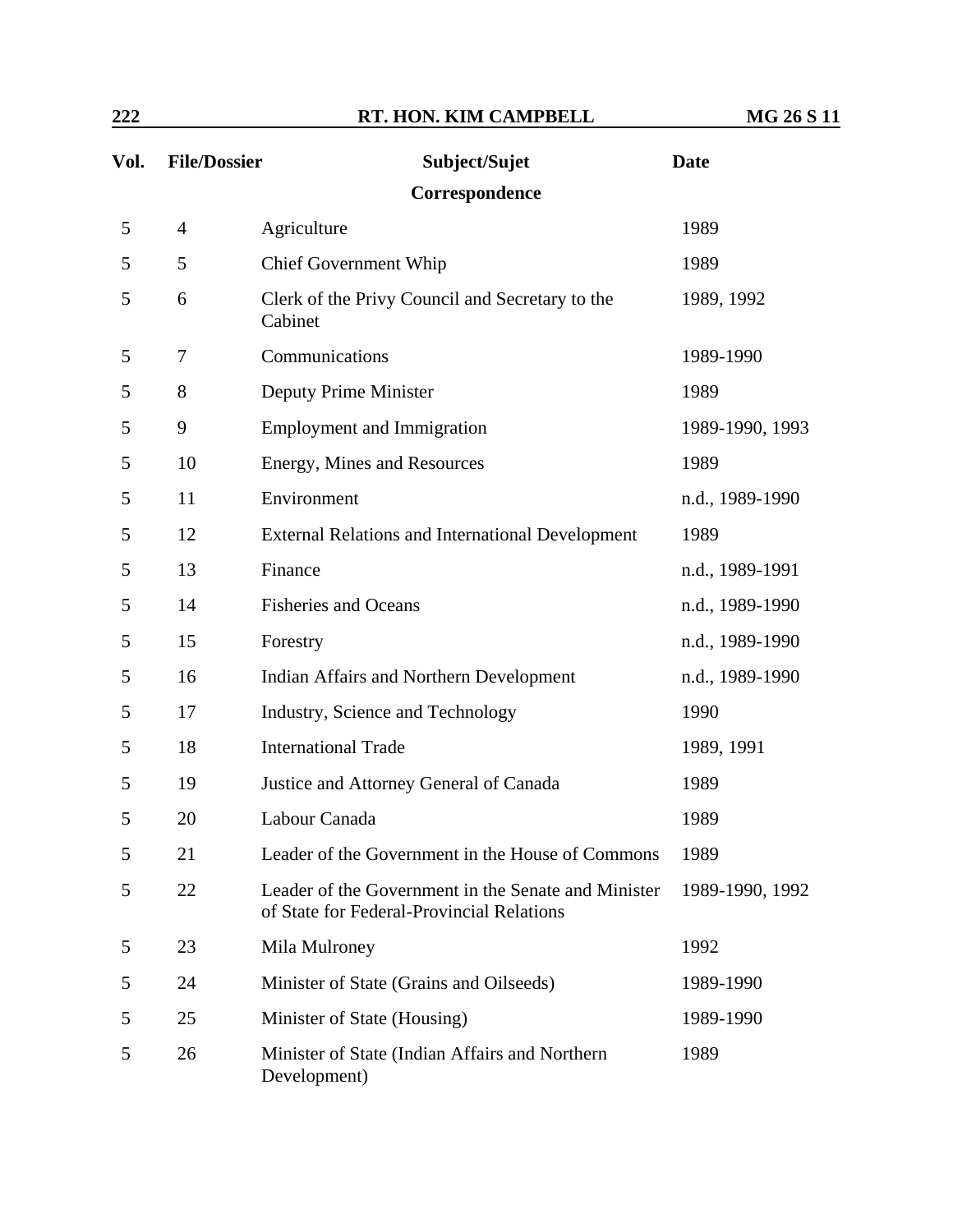| Vol. | <b>File/Dossier</b> | Subject/Sujet                                                                                                                         | <b>Date</b>     |
|------|---------------------|---------------------------------------------------------------------------------------------------------------------------------------|-----------------|
| 5    | 27                  | Minister of State (Multiculturalism and Citizenship)                                                                                  | 1989            |
| 5    | 28                  | Minister of State (Privatization and Regulatory<br>Affairs)                                                                           | 1989            |
| 5    | 29                  | Minister of State (Small Business and Tourism)                                                                                        | 1989            |
| 5    | 30                  | Minister of State (Transport)                                                                                                         | 1989, 1993      |
| 5    | 31                  | Minister of State (Youth, Fitness and Amateur Sport)                                                                                  | 1989            |
| 5    | 32                  | <b>National Defence</b>                                                                                                               | 1989-1993       |
| 5    | 33                  | <b>National Defence - Associate Minister</b>                                                                                          | 1989-1990       |
| 5    | 34                  | National Health and Welfare                                                                                                           | 1989            |
| 5    | 35                  | <b>National Revenue</b>                                                                                                               | 1989            |
| 5    | 36                  | Parliamentary Secretary to the President of the Privy<br><b>Council and Minister Responsible for Constitutional</b><br><b>Affairs</b> | 1991            |
| 5    | 37                  | President of the Treasury Board                                                                                                       | 1989-1991       |
| 5    | 38-40               | Prime Minister (3 files)                                                                                                              | 1989-1993       |
| 5    | 41                  | Prime Minister - Mandate, August 1989                                                                                                 | 1989            |
| 5    | 42                  | Prime Minister - Mandate, August 1990                                                                                                 | 1990            |
| 5    | 43                  | Prime Minister - Mandate, January 1991                                                                                                | 1991            |
| 5    | 44                  | <b>Public Works</b>                                                                                                                   | 1989-1990       |
| 5    | 45                  | Regional Industrial Expansion                                                                                                         | 1989            |
| 5    | 46                  | Science                                                                                                                               | 1990            |
| 5    | 47                  | Secretary of State for External Affairs                                                                                               | 1989-1991       |
| 5    | 48                  | <b>Solicitor General</b>                                                                                                              | 1989-1991       |
| 5    | 49                  | Speaker of the House of Commons                                                                                                       | 1989-1990       |
| 5    | 50                  | <b>Status of Women</b>                                                                                                                | 1989-1990       |
| 5    | 51                  | Supply and Services                                                                                                                   | 1989            |
| 5    | 52                  | Transport                                                                                                                             | n.d., 1989-1991 |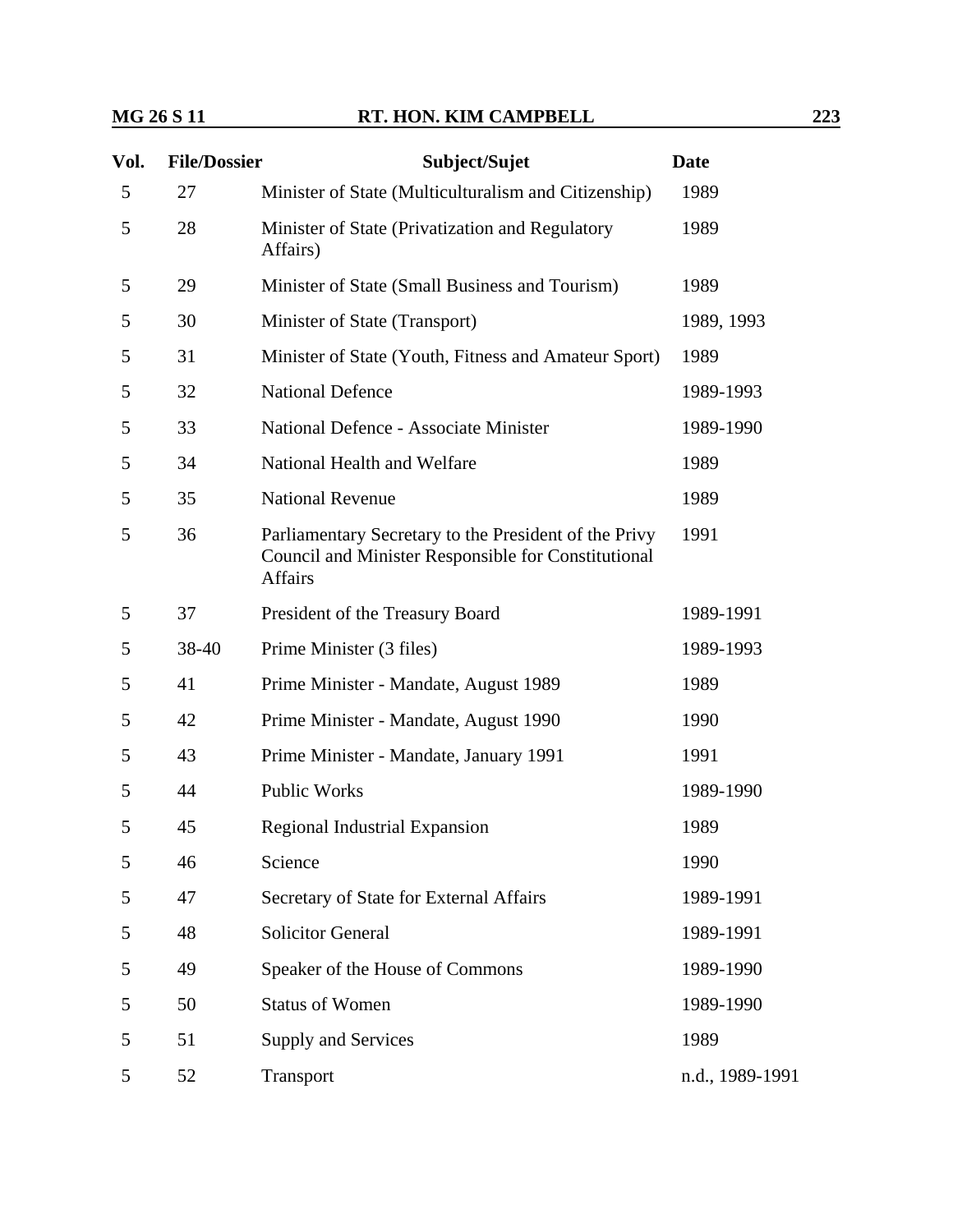| 224  |                     | RT. HON. KIM CAMPBELL                   | <b>MG 26 S 11</b> |  |
|------|---------------------|-----------------------------------------|-------------------|--|
| Vol. | <b>File/Dossier</b> | Subject/Sujet                           | Date              |  |
|      | 53                  | <b>Veterans Affairs</b>                 | 1989-1992         |  |
|      | 54                  | <b>Western Economic Diversification</b> | 1990              |  |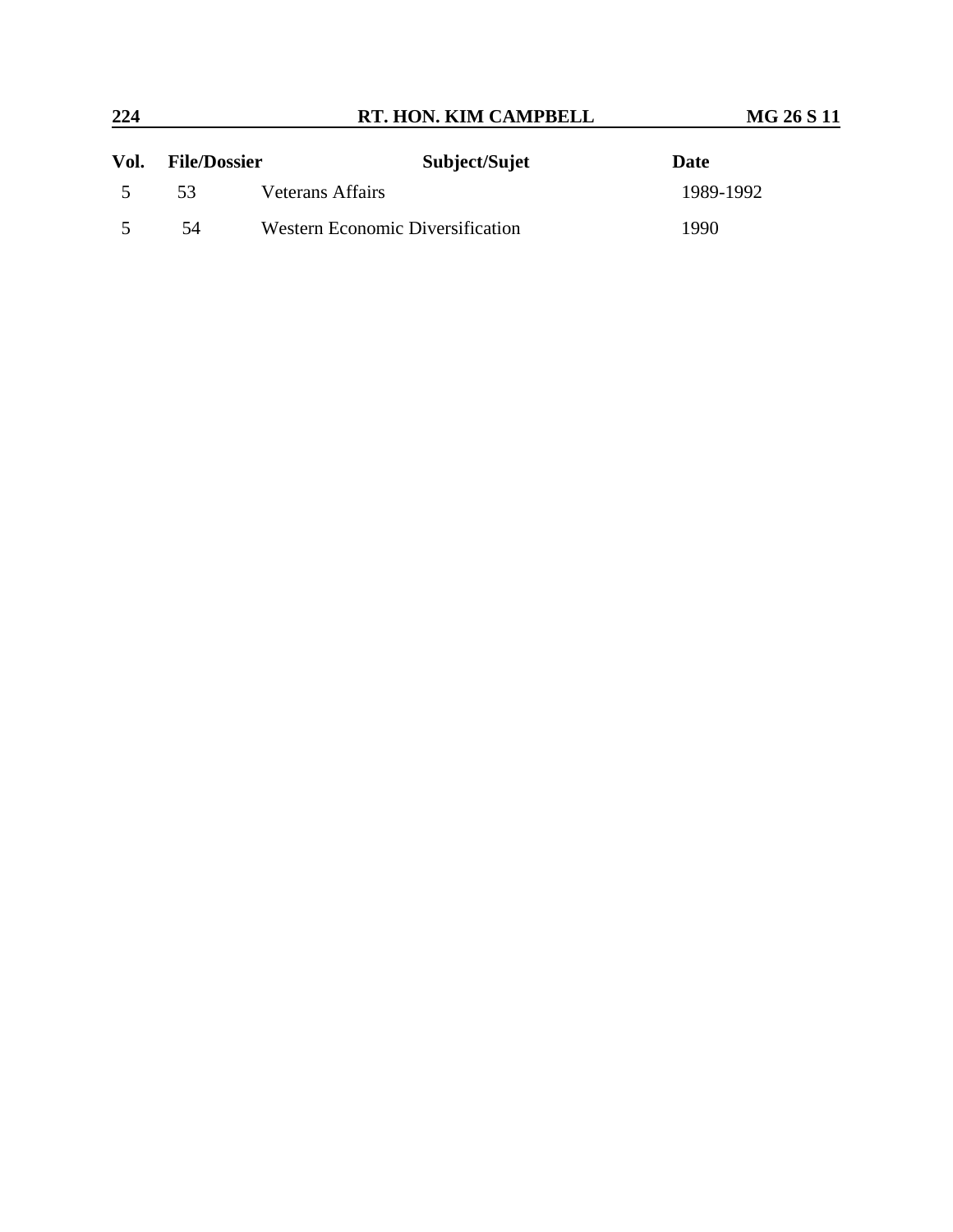## **RT. HON. KIM CAMPBELL**

## **MG 26 S 12**

# **SUBJECT FILES SERIES**

### **MG 26 S 12**

| Vol.         | <b>File/Dossier</b> | Subject/Sujet                                       | <b>Date</b> |
|--------------|---------------------|-----------------------------------------------------|-------------|
| $\mathbf{1}$ | $\mathbf{1}$        | <b>Allaire Report</b>                               | 1991        |
| $\mathbf{1}$ | $\overline{2}$      | An Evening at the Kim-Prov                          | 1993        |
| $\mathbf{1}$ | 3                   | Angus Reid Poll                                     | 1992        |
| $\mathbf{1}$ | $\overline{4}$      | Appointment as Minister of Justice - Media Coverage | 1990        |
| $\mathbf{1}$ | 5                   | <b>Atlantic Canada</b>                              | 1987-1989   |
| $\mathbf{1}$ | 6                   | <b>Auditor General's Report 1989</b>                | 1989        |
| $\mathbf{1}$ | 7                   | <b>Auditor General's Report 1990</b>                | 1990        |
| $\mathbf{1}$ | 8                   | <b>Baltic Issues</b>                                | 1989-1990   |
| $\mathbf{1}$ | 9                   | Barbara Woodley Portrait of Kim Campbell            | 1992-1993   |
| $\mathbf{1}$ | 10                  | Bill C-20                                           | 1989-1990   |
| $\mathbf{1}$ | 11                  | Bird, Bud                                           | 1989-1990   |
| $\mathbf{1}$ | 12                  | <b>British Columbia Caucus</b>                      | 1990        |
| $\mathbf{1}$ | 13                  | British Columbia - Land Claims                      | 1990-1991   |
| $\mathbf{1}$ | 14                  | <b>British Columbia Strategy Meeting</b>            | 1988-1989   |
| $\mathbf{1}$ | 15                  | <b>British High Commissioner</b>                    | n.d.        |
| $\mathbf{1}$ | $16-17$             | Budget (2 files)                                    | 1989        |
| $\mathbf{1}$ | 18                  | <b>Budget</b>                                       | 1990        |
| $\mathbf{1}$ | 19                  | <b>Business Council on National Issues</b>          | 1990, 1993  |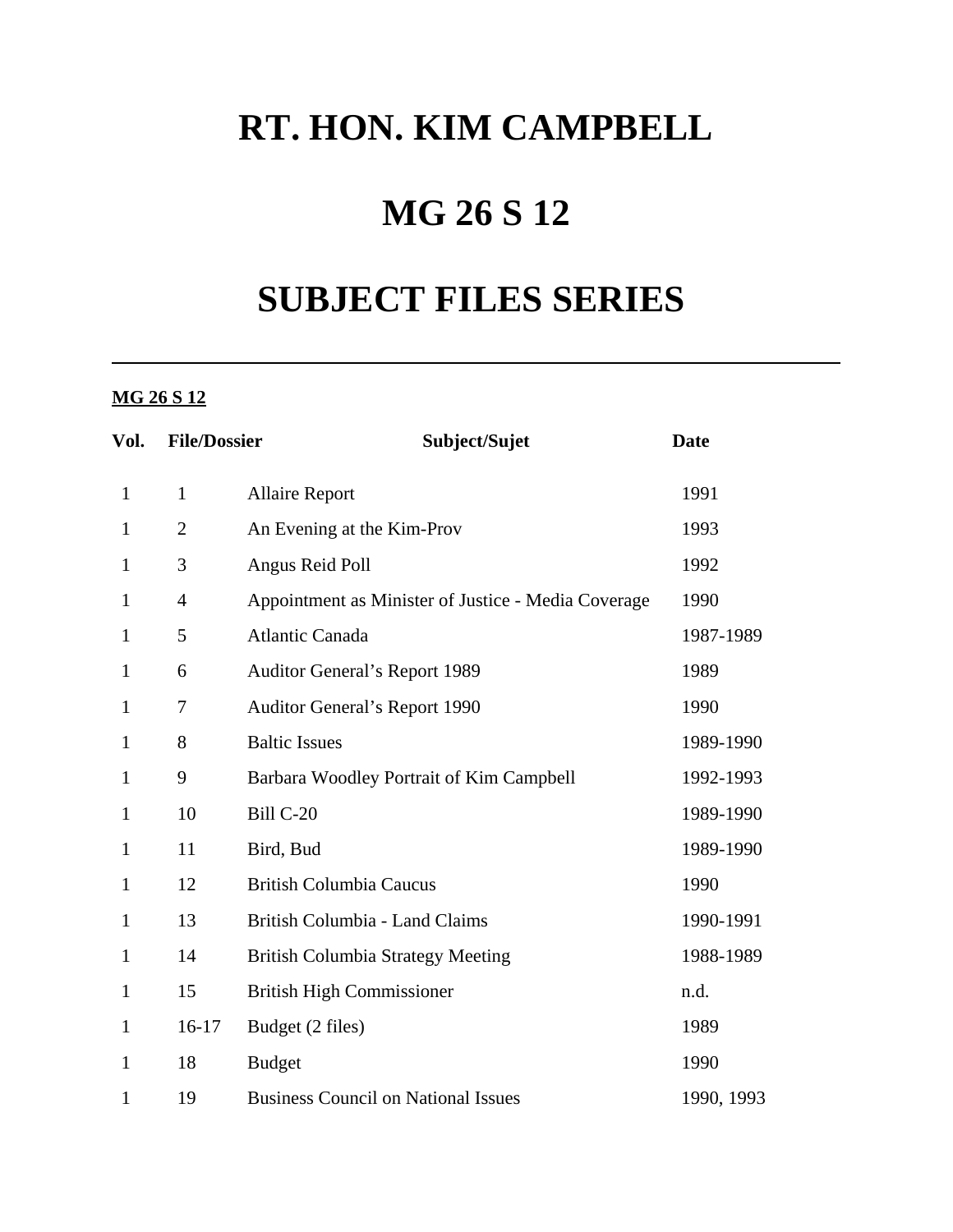| Vol.           | <b>File/Dossier</b> | Subject/Sujet                                                | <b>Date</b>      |
|----------------|---------------------|--------------------------------------------------------------|------------------|
| $\mathbf{1}$   | 20                  | <b>Cabinet Appointments</b>                                  | n.d., 1990-1991  |
| $\mathbf{1}$   | 21                  | Campbell, Kim - Annual Allowances                            | 1992-1993        |
| $\mathbf{1}$   | 22                  | Campbell, Kim - Appointment                                  | 1989             |
| $\mathbf{1}$   | 23                  | Campbell, Kim - House of Commons Attendance                  | 1990-1993        |
| $\mathbf{1}$   | 24                  | Campbell, Kim - Miscellaneous                                | n.d., 1989, 1991 |
| $\mathbf{1}$   | 25                  | Campbell, Kim - Scrums                                       | n.d., 1991       |
| $\mathbf{1}$   | 26                  | Campbell, Kim - Video Footage, 1989-1991                     | n.d.             |
| $\mathbf{1}$   | 27                  | Canada Council, The                                          | 1990-1991        |
| $\mathbf{1}$   | 28                  | Canada Post                                                  | 1989             |
| $\mathbf{1}$   | 29                  | Canada Prize in Earth and Environmental Science              | n.d.             |
| $\mathbf{1}$   | 30                  | Canada-Quebec Separation                                     | 1990             |
| $\mathbf{1}$   | $31 - 32$           | Clippings (2 files)                                          | 1988-1992        |
| 1              | 33                  | Clippings - Profile Articles                                 | 1991-1993        |
| $\mathbf{1}$   | 34                  | Canadian Film Centre - The Making of "Monster"               | 1991             |
| $\mathbf{1}$   | 35                  | <b>Canadian Forces Facilities - Base Closures</b>            | 1989             |
| $\mathbf{1}$   | 36                  | Cartoon Portrait of Kim Campbell on Cover of The<br>Advocate | 1990             |
| $\mathbf{1}$   | 37                  | <b>Challenger Aircraft</b>                                   | 1989, 1991       |
| $\mathbf{1}$   | 38                  | <b>Citizens' Constitutional Express</b>                      | Oct. 1991        |
| 2              | $\mathbf{1}$        | <b>Constitution Act</b>                                      | 1990             |
| $\overline{2}$ | $2 - 6$             | Constitution Act (5 files)                                   | 1990-1991        |
| $\overline{2}$ | 7                   | Correspondence                                               | n.d.             |
| $\overline{2}$ | 8                   | Decima Poll                                                  | 1990             |
| $\overline{2}$ | 9                   | Deficit                                                      | n.d., 1985-1991  |
| $\overline{2}$ | 10                  | De Havilland - Sale                                          | 1992             |
| $\overline{2}$ | $11 - 12$           | Dioxins in Fish (2 files)                                    | 1989, 1991       |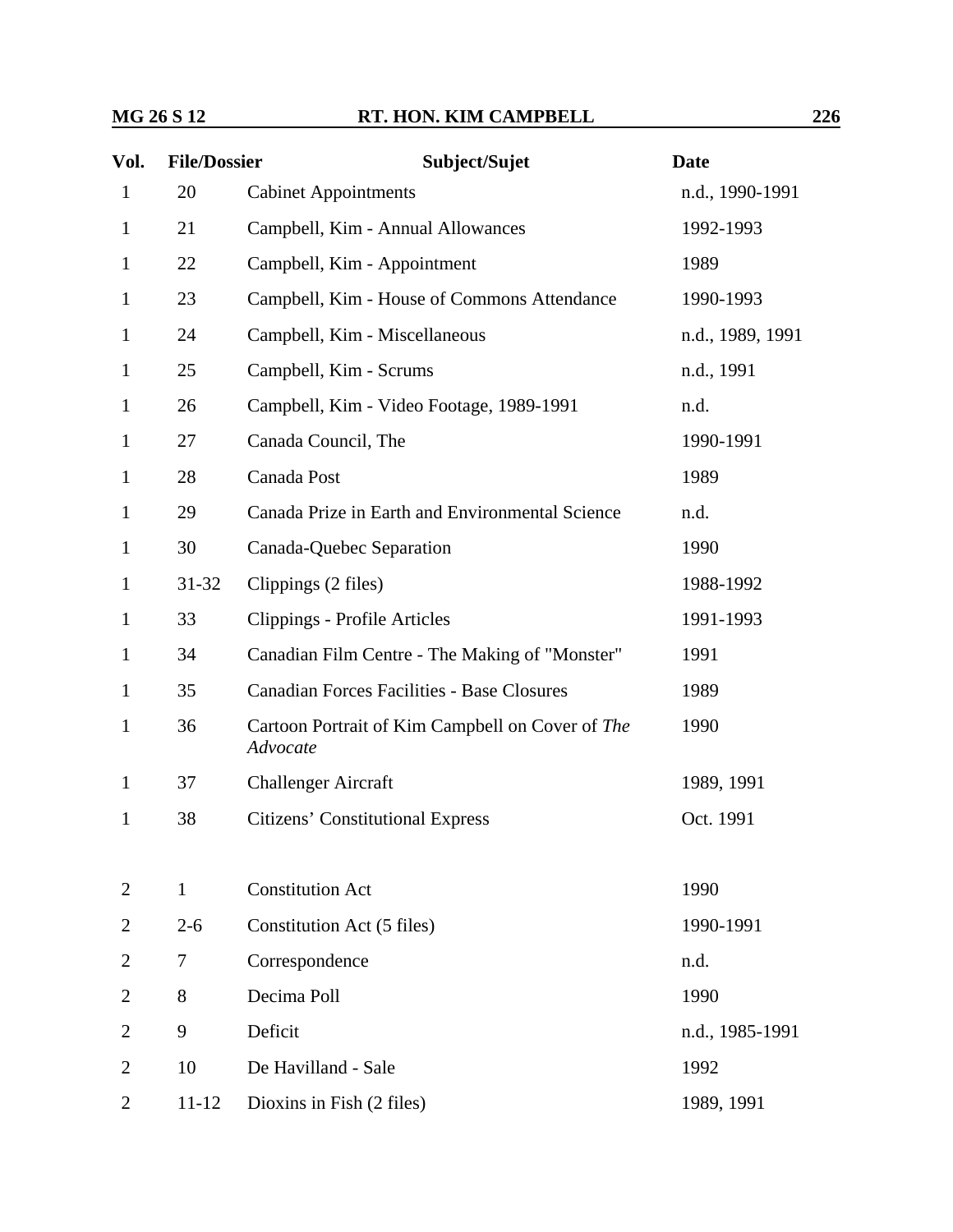| 227            |                     | RT. HON. KIM CAMPBELL                              | <b>MG 26 S 12</b> |
|----------------|---------------------|----------------------------------------------------|-------------------|
| Vol.           | <b>File/Dossier</b> | Subject/Sujet                                      | <b>Date</b>       |
| $\overline{2}$ | $13 - 14$           | Donations to Auctions (2 files)                    | 1992-1993         |
| $\overline{2}$ | 15                  | <b>EARP</b> Guidelines Order                       | 1990              |
| $\overline{2}$ | 16                  | Environment                                        | 1989-1990         |
| $\overline{2}$ | 17                  | <b>EPF</b> (Equalization Payments Formula)         | 1989-1990         |
| $\overline{2}$ | 18                  | <b>Esket Wood Products</b>                         | 1989              |
| $\overline{2}$ | 19                  | <b>ESL</b>                                         | 1989              |
| $\overline{2}$ | 20                  | <b>European Parliament Delegation</b>              | 1989              |
| $\overline{2}$ | 21                  | First Ministers' Meeting - Outcomes of Discussions | 1992              |
| $\overline{2}$ | $22 - 24$           | Free Trade Agreement (3 files)                     | n.d., 1988-1992   |
| $\overline{2}$ | 25                  | FTA Panel on Salmon and Herring                    | 1989              |
| $\overline{2}$ | 26                  | Gender Equality in the Justice System              | 1992              |
| $\overline{2}$ | 27                  | Gray, Charlotte - Article on Kim Campbell          | 1990, 1991        |
| $\overline{2}$ | 28                  | Greater Vancouver Association for the Deaf         | 1990              |
| $\overline{2}$ | 29-31               | $GST$ (files 1-3 of 4)                             | 1989-1990         |
|                |                     |                                                    |                   |
| 3              | $\mathbf{1}$        | GST (file 4 of 4)                                  | 1989-1990         |
| 3              | $\overline{2}$      | GST - Correspondence with Senators                 | 1990-1991         |
| 3              | 3                   | Hibernia                                           | 1990              |
| 3              | $4-6$               | House of Commons (3 files)                         | 1988-1993         |
| 3              | $\tau$              | Human Rights Act                                   | 1985, 1989        |
| 3              | $8-9$               | Immigration (2 files)                              | 1989-1990         |
| 3              | 10                  | <b>Interest Rates</b>                              | 1990              |
| 3              | 11                  | <b>ISCA</b>                                        | 1989              |
| 3              | 12                  | Justice Issues and Legislation                     | 1991              |
| 3              | $13 - 15$           | Labour Force Development Strategy (3 files)        | 1989              |
| 3              | 16                  | Land Claims - Alberta                              | 1990              |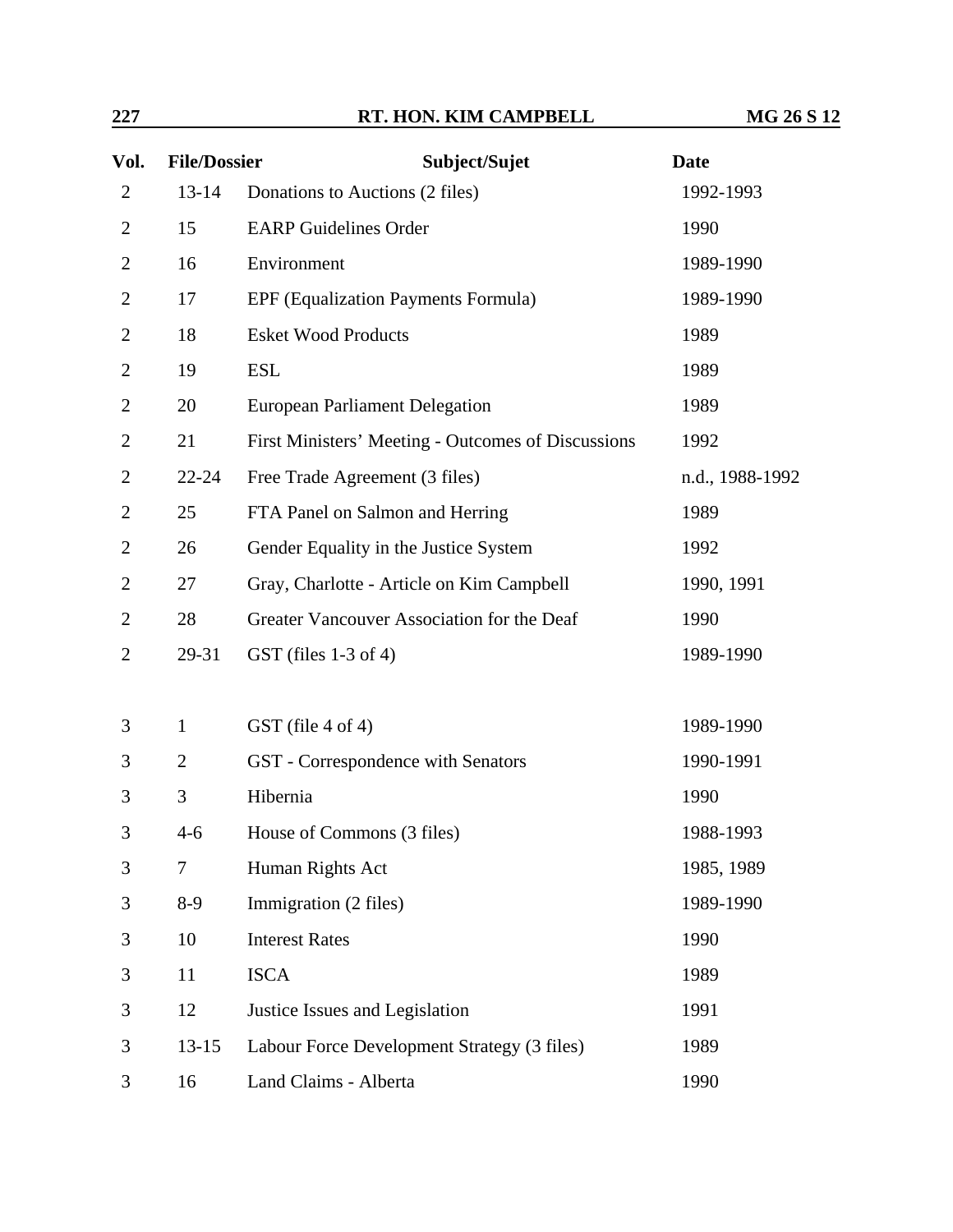**Vol.** File/Dossier

| Vol.           | <b>File/Dossier</b> | Subject/Sujet                                                 | <b>Date</b>     |
|----------------|---------------------|---------------------------------------------------------------|-----------------|
| 3              | 17                  | Language                                                      | 1989-1990       |
| 3              | 18                  | Legal Careers and Aboriginal People                           | 1990            |
| 3              | 19                  | <b>Legislation Notes</b>                                      | 1989-1990       |
| 3              | 20                  | Liberal Party of Canada                                       | 1990            |
| 3              | 21                  | Magazine Articles on Kim Campbell                             | 1989-1991       |
| 3              | 22                  | Manitoba                                                      | 1980, 1989      |
| 3              | 23                  | McTeer, Maureen                                               | 1989            |
| 3              | 24                  | Media Coverage                                                | 1990            |
| 3              | 25                  | Media Transcripts of Interviews and Speeches                  | n.d., 1989-1990 |
| 3              | $26 - 30$           | Meech Lake (files 1-5 of 6)                                   | 1988-1990       |
|                |                     |                                                               |                 |
| 4              | $\mathbf{1}$        | Meech Lake (file 6 of 6)                                      | 1988-1990       |
| $\overline{4}$ | $\overline{2}$      | Meech Lake - Background Material for Speaking<br><b>Notes</b> | 1990            |
| 4              | 3                   | Meech Lake - Briefing Notes                                   | 1987            |

|                |                | meeen Lake Daenground material for opeaning<br><b>Notes</b> |                 |
|----------------|----------------|-------------------------------------------------------------|-----------------|
| $\overline{4}$ | 3              | Meech Lake - Briefing Notes                                 | 1987            |
| $\overline{4}$ | $\overline{4}$ | Meech Lake - Companion Resolution Handbook                  | 1990            |
| $\overline{4}$ | 5              | Meech Lake Handbook                                         | 1989            |
| $\overline{4}$ | 6              | <b>Meech Lake Supportive Comments</b>                       | 1988            |
| $\overline{4}$ | 7              | Members of Parliament - Budgetary Allowances                | 1988-1991       |
| 4              | 8              | Meralomas Rugby Club Event, Vancouver, B.C.                 | 1990            |
| $\overline{4}$ | 9              | <b>Ministerial Tours</b>                                    | 1989            |
| $\overline{4}$ | $10 - 11$      | Minister's Clippings (2 files)                              | n.d., 1989-1991 |
| $\overline{4}$ | 12             | Minister's Seminar                                          | n.d., 1991      |
| $\overline{4}$ | 13             | Minister's Seminar - Steven Owen                            | n.d., 1991      |
| $\overline{4}$ | 14             | Minister's Seminar - Prof. Joseph Tussman                   | n.d., 1991      |
| $\overline{4}$ | 15             | Minister's Seminar - Prof. Sheilah Martin                   | n.d., 1991-1992 |
| $\overline{4}$ | 16             | National Action Committee on the Status of Women            | n.d., 1989      |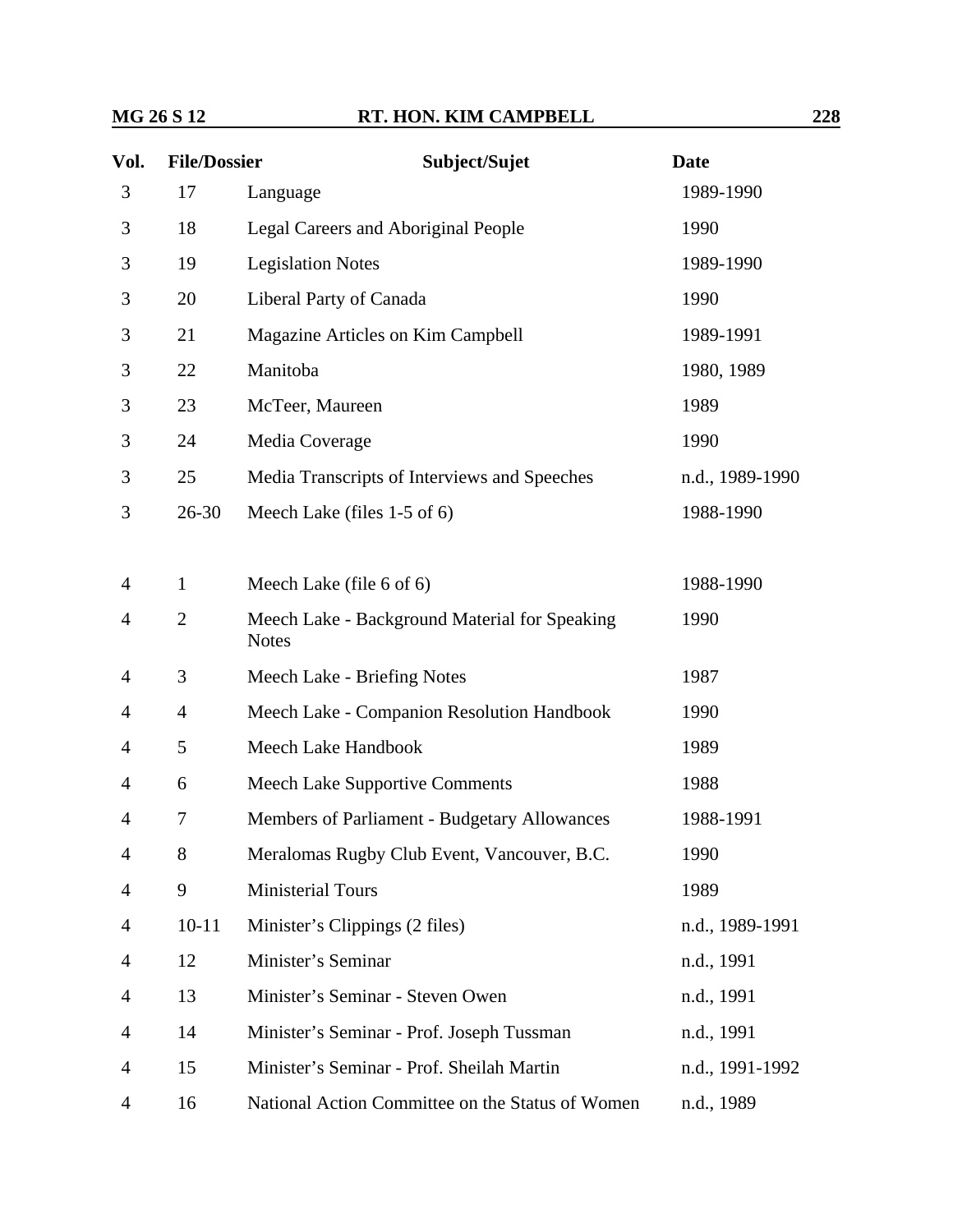| 229            |                     | RT. HON. KIM CAMPBELL                                                                             | <b>MG 26 S 12</b>         |
|----------------|---------------------|---------------------------------------------------------------------------------------------------|---------------------------|
| Vol.           | <b>File/Dossier</b> | Subject/Sujet                                                                                     | <b>Date</b>               |
| $\overline{4}$ | 17                  | National Research Council - Restructuring and Cuts                                                | n.d.                      |
| $\overline{4}$ | 18-19               | Networks of Centres of Excellence (2 files)                                                       | 1989                      |
| 4              | 20                  | <b>News Releases</b>                                                                              | 1989-1991                 |
| 4              | 21                  | Notes for Minister Campbell                                                                       | 1990                      |
| $\overline{4}$ | 22                  | Notes from Members of Parliament                                                                  | n.d., 1990-1992           |
| 4              | 23                  | Oberle, Hon. Frank                                                                                | 1989                      |
| $\overline{4}$ | 24                  | <b>Official Languages Act</b>                                                                     | 1989, 1990                |
| 5              | $1-2$               | Oka                                                                                               | 1990                      |
| 5              | 3                   | <b>Ontario Budget</b>                                                                             | n.d.                      |
| 5              | $\overline{4}$      | PC INFO - Briefing Notes and Opposition Reviews                                                   | 1989                      |
| 5              | 5                   | <b>PC</b> National Caucus                                                                         | 1990-1991                 |
| 5              | 6                   | PC Party                                                                                          | 1964, 1969, 1989,<br>1990 |
| 5              | 7                   | PC Party - Women                                                                                  | n.d., 1989-1990           |
| 5              | 8                   | Peter Gzowski Invitational Golf Tournament,<br>Vancouver, B.C.                                    | 27 Aug. 1992              |
| 5              | 9                   | Petro-Canada's Legal Advisors                                                                     | n.d., 1991                |
| 5              | $10 - 11$           | PMO News Releases (2 files)                                                                       | 1989-1993                 |
| 5              | 12                  | Prime Minister's Visit to the Soviet Union                                                        | 1989                      |
| 5              | 13                  | <b>Public Service</b>                                                                             | 1986, 1990                |
| 5              | 14                  | Québec                                                                                            | 1991-1992                 |
| 5              | 15                  | Queen Elizabeth, the Queen Mother - The Fiftieth<br>Anniversary of the 1939 Royal Visit to Canada | 1989                      |
| 5              | 16                  | Questions and Answers: Ottawa Citizen                                                             | 1993                      |
| 5              | 17                  | R.E.A.L. Women                                                                                    | 1990                      |
| 5              | 18                  | <b>Reform Party</b>                                                                               | 1990, 1992                |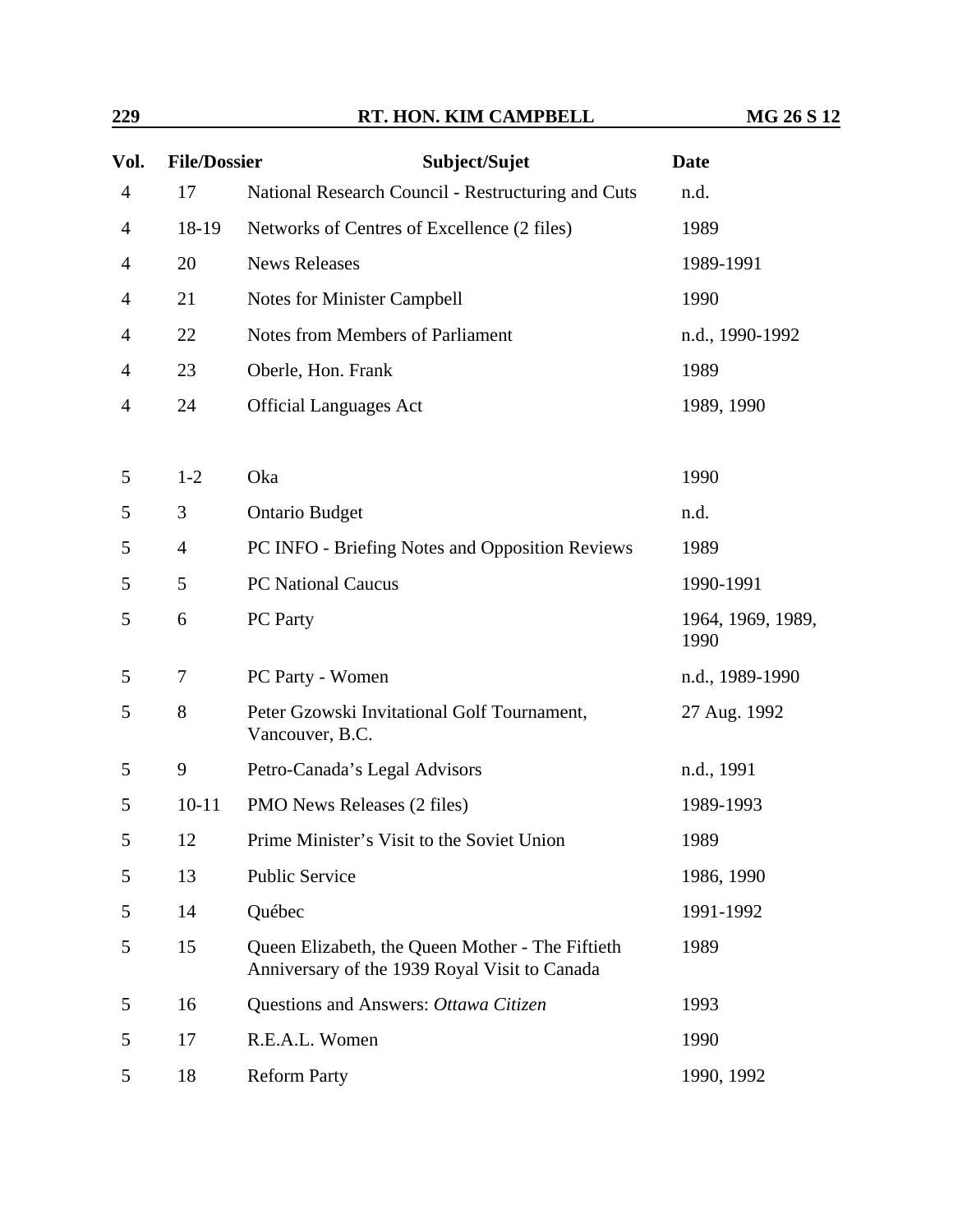| Vol. | <b>File/Dossier</b> | Subject/Sujet                                                               | <b>Date</b>     |
|------|---------------------|-----------------------------------------------------------------------------|-----------------|
| 5    | 19                  | Reform Party in Vancouver Quadra                                            | 1990            |
| 5    | 20                  | <b>Restructuring Government: A Report to the Prime</b><br><b>Minister</b>   | 1992            |
| 5    | 21                  | <b>Salvation Army</b>                                                       | 1988-1989       |
| 5    | 22                  | Senate                                                                      | 1981, 1989-1990 |
| 5    | 23                  | <b>Small Business</b>                                                       | 1989-1990       |
| 5    | 24                  | Special Governor General's Warrant                                          | 1989            |
| 5    | $25 - 26$           | Special Joint Committee on the Constitutional<br>Amending Process (2 files) | 1990            |
| 5    | 27                  | Spector, Norman                                                             | n.d., 1989-1991 |
| 5    | 28                  | Speech from the Throne                                                      | 1989            |
| 5    | 29                  | <b>Spending Cuts</b>                                                        | 1989            |
| 5    | 30                  | Staff                                                                       | 1989, 1991      |
| 5    | 31                  | <b>Statistical Review of 1988 Federal Election Results</b>                  | 1989            |
| 5    | 32                  | <b>Tax Reform</b>                                                           | n.d., 1989      |
| 6    | $\mathbf{1}$        | Telephone Calls To Make                                                     | n.d.            |
| 6    | $\overline{2}$      | The Mulroney Years: A Decade of Achievement and<br>Memories 1983-1993       | 1993            |
| 6    | 3                   | Towards 1993: A Two Year Plan Proposal                                      | April 1991      |
| 6    | $\overline{4}$      | Vancouver Centre Annual General Meeting - Speech<br>Outline                 | 1990            |
| 6    | 5                   | Vancouver Residence - Invoices and Estimates                                | n.d., 1993      |
| 6    | 6                   | War Against Women                                                           | 1991            |
| 6    | 7                   | <b>Western Ministers' Tour Dinner</b>                                       | n.d.            |
| 6    | 8                   | Western Provinces - Progressive Conservative Support                        | 1990            |
| 6    | 9                   | Women in Nomination Fund                                                    | 1993            |
| 6    | 10                  | Women in Parliament                                                         | 1992            |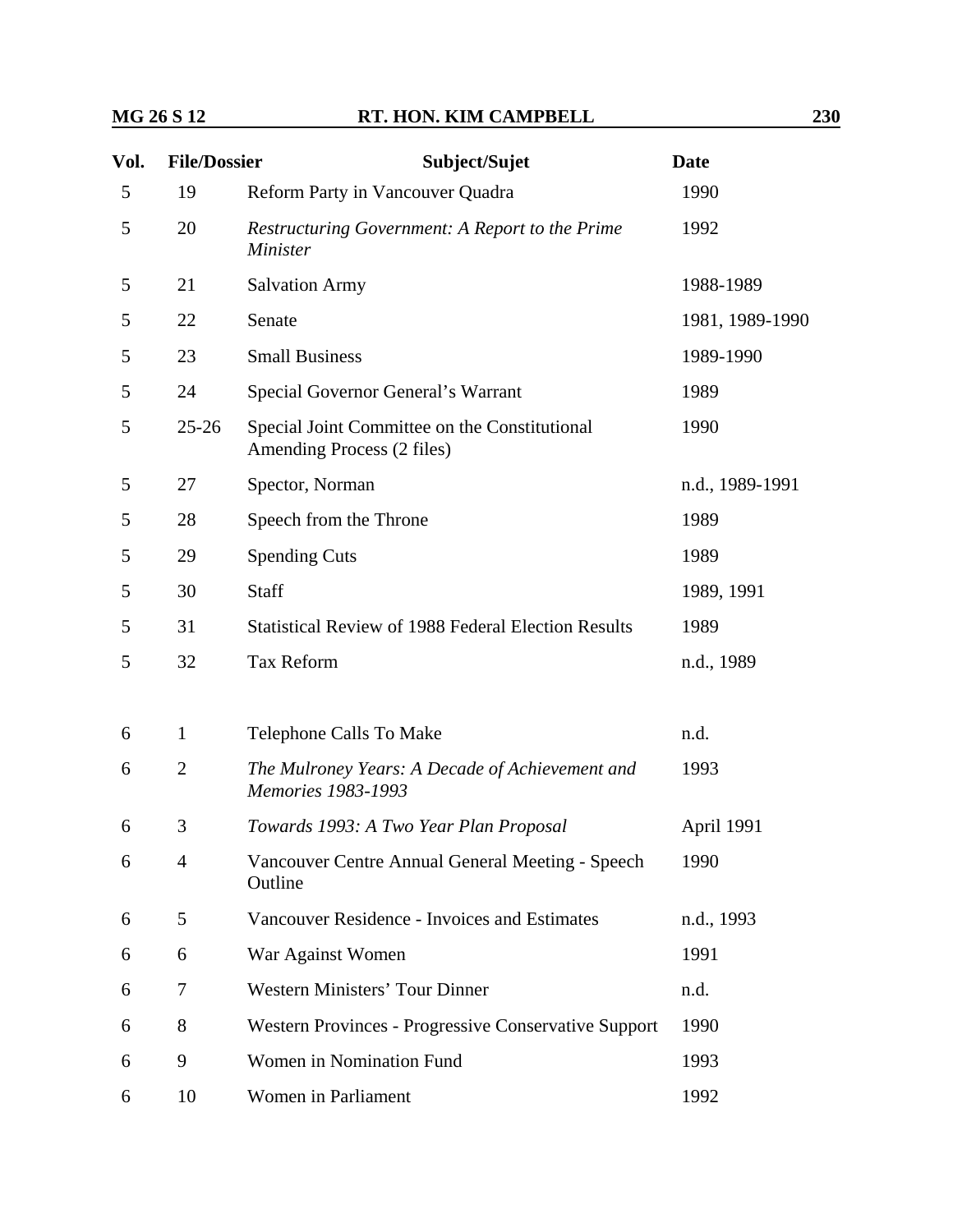| Vol. | <b>File/Dossier</b> | Subject/Sujet             | <b>Date</b>     |  |
|------|---------------------|---------------------------|-----------------|--|
| 6    | 11                  | Women's Caucus            | n.d.            |  |
| 6    | 12                  | Women's Issues            | 1989            |  |
| 6    | 13                  | World Summit for Children | 1990            |  |
|      |                     | <b>Personal Notes</b>     |                 |  |
| 6    | $14 - 16$           | Personal Notes (3 files)  | n.d.            |  |
| 6    | 17                  | <b>Personal Notes</b>     | n.d., 1989-1990 |  |
| 6    | 18-20               | Personal Notes (3 files)  | n.d., 1990-1991 |  |
| 6    | 21                  | <b>Personal Notes</b>     | 1990            |  |
| 6    | $22 - 23$           | Personal Notes (2 files)  | n.d., 1991-1992 |  |
| 6    | $24 - 25$           | Personal Notes (2 files)  | n.d., 1992      |  |
| 6    | $26-29$             | Personal Notes (4 files)  | n.d., 1993      |  |
| 6    | $30 - 34$           | Personal Notes (5 files)  | 1993            |  |
| 6    | 35                  | <b>Personal Notes</b>     | n.d., 1994      |  |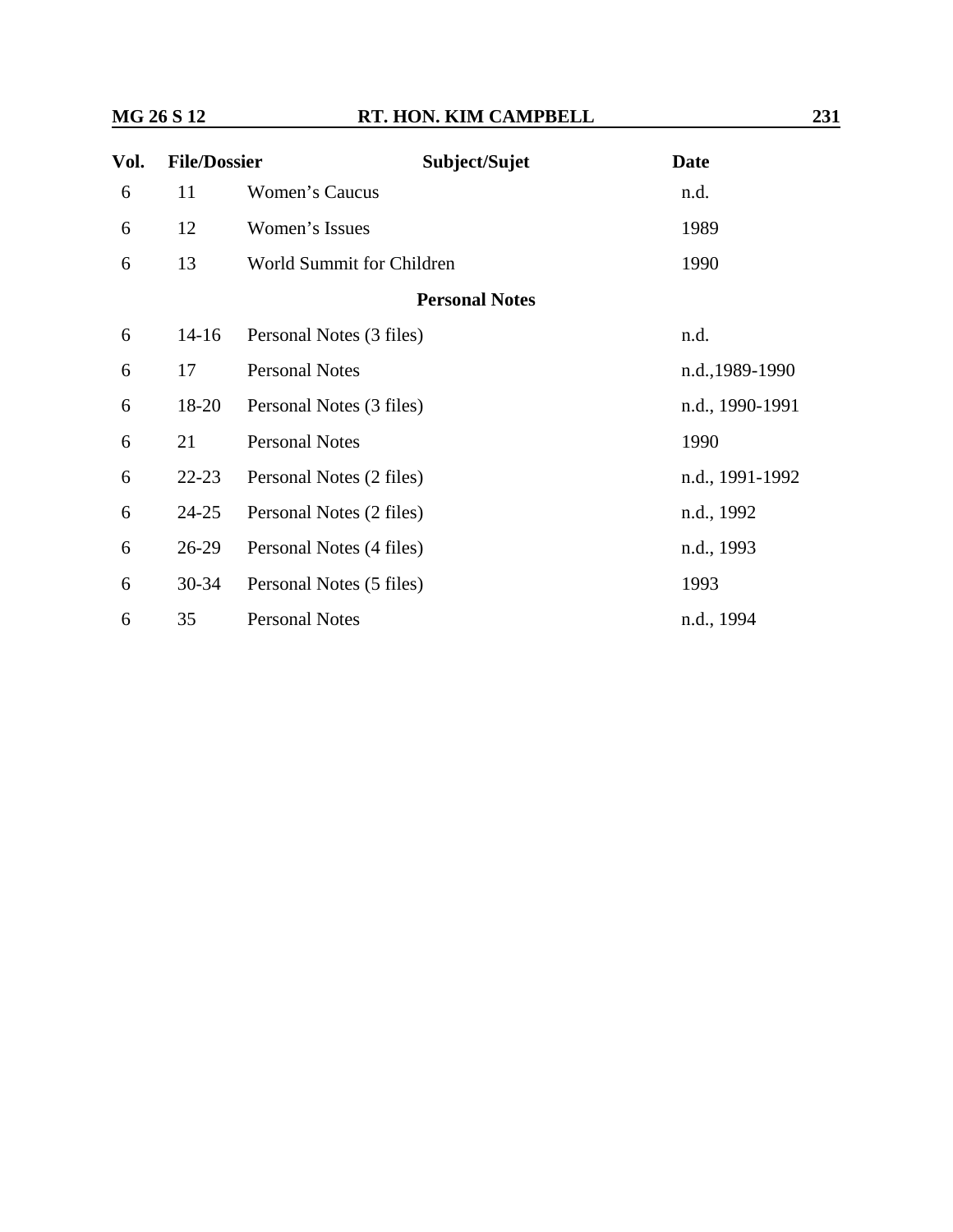## **RT. HON. KIM CAMPBELL**

# **MG 26 S 13**

# **CORRESPONDENCE SERIES**

### **MG 26 S 13**

| Vol.           | <b>File/Dossier</b>    | Subject/Sujet                                | <b>Date</b>     |  |  |  |  |  |  |  |
|----------------|------------------------|----------------------------------------------|-----------------|--|--|--|--|--|--|--|
|                | <b>Christmas Cards</b> |                                              |                 |  |  |  |  |  |  |  |
| $\mathbf{1}$   | $1 - 10$               | Christmas Cards (files 1-10 of 11)           | 1989            |  |  |  |  |  |  |  |
| 2              | $\mathbf{1}$           | Christmas Cards (file 11 of 11)              | 1989            |  |  |  |  |  |  |  |
| $\overline{2}$ | $\overline{2}$         | 1991 Christmas Card List - Minister Campbell | 1991-1992       |  |  |  |  |  |  |  |
| $\overline{2}$ | 3                      | 1992 Christmas Card List                     | 1992            |  |  |  |  |  |  |  |
| $\overline{2}$ | $4 - 10$               | Christmas Cards (files 1-7 of 17)            | 1992            |  |  |  |  |  |  |  |
| 3              | $1 - 10$               | Christmas Cards (files 8-17 of 17)           | 1992            |  |  |  |  |  |  |  |
|                |                        | <b>Chronological Correspondence</b>          |                 |  |  |  |  |  |  |  |
| 4              | $1-4$                  | Correspondence (4 files)                     | 1989            |  |  |  |  |  |  |  |
| $\overline{4}$ | $5-6$                  | Correspondence (2 files)                     | n.d., 1990      |  |  |  |  |  |  |  |
| 4              | $\tau$                 | Correspondence                               | 1990            |  |  |  |  |  |  |  |
| 4              | $8-9$                  | Correspondence (2 files)                     | n.d., 1991      |  |  |  |  |  |  |  |
| 4              | $10 - 11$              | Correspondence                               | n.d., 1992      |  |  |  |  |  |  |  |
| 4              | 12                     | Correspondence                               | n.d., 1992-1993 |  |  |  |  |  |  |  |
| 4              | $13 - 14$              | Correspondence (2 files)                     | n.d., 1993      |  |  |  |  |  |  |  |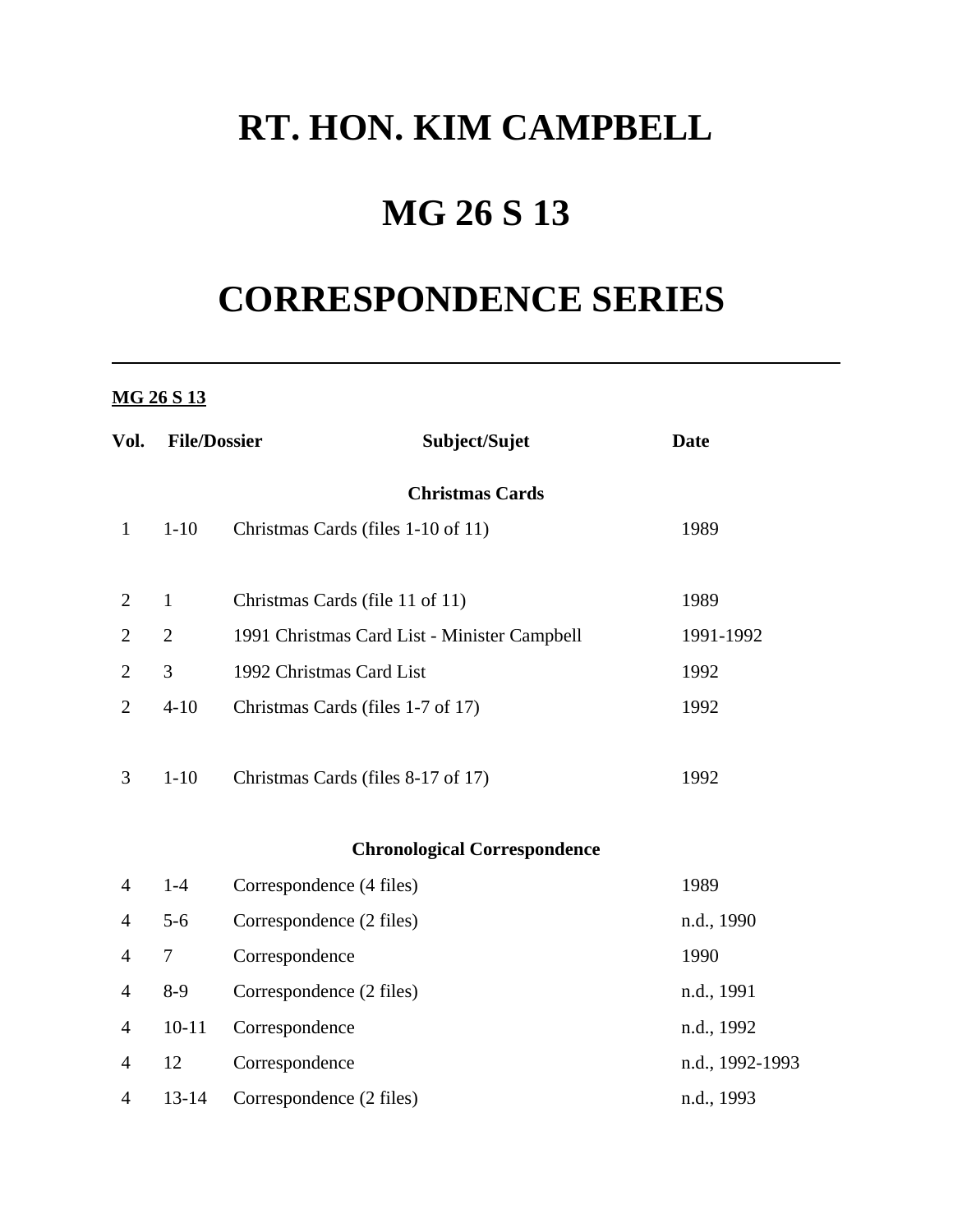| <u>233</u><br><b>File/Dossier</b><br>Vol. |                | RT. HON. KIM CAMPBELL         | MG 26 S 13  |  |
|-------------------------------------------|----------------|-------------------------------|-------------|--|
|                                           |                | Subject/Sujet                 | <b>Date</b> |  |
| $\overline{4}$                            | $15 - 16$      | Correspondence (2 files)      | 1993        |  |
|                                           |                | <b>Congratulations</b>        |             |  |
| $\overline{4}$                            | 17             | Congratulations               | n.d., 1988  |  |
| $\overline{4}$                            | 18             | Congratulations               | 1989        |  |
| $\overline{4}$                            | 19             | Congratulations               | n.d., 1990  |  |
| $\overline{4}$                            | $20 - 21$      | Congratulations (2 files)     | 1993        |  |
| 5                                         | $1 - 15$       | Congratulations (15 files)    | 1993        |  |
|                                           |                | <b>Nominal Correspondence</b> |             |  |
| 5                                         | 16             | Anderson, Edna                | n.d., 1993  |  |
| 5                                         | 17             | Attewell, Bill                | 1993        |  |
| 5                                         | 18             | Bird, Bud                     | 1993        |  |
| 5                                         | 19             | Boyer, Patrick                | 1993        |  |
| 5                                         | 20             | Browes, Hon. Pauline          | 1993        |  |
| 5                                         | 21             | Cole, John                    | 1993        |  |
| 5                                         | 22             | Corbett, Bob                  | 1993        |  |
| 5                                         | 23             | Crosby, Howard                | 1993        |  |
| 5                                         | 24             | Domm, Bill                    | 1993        |  |
| 5                                         | 25             | Greene, Barbara               | 1993        |  |
| 5                                         | 26             | Halliday, Bruce               | 1993        |  |
| 5                                         | 27             | James, Ken                    | 1993        |  |
| 5                                         | 28             | MacDonald, David              | 1993        |  |
| 5                                         | 29             | McLean, Hon. Walter           | 1993        |  |
| 5                                         | 30             | Redway, Hon. Allan            | 1993        |  |
| 6                                         | $\mathbf{1}$   | Reimer, John                  | 1993        |  |
| 6                                         | $\overline{2}$ | Invitations                   | 1993        |  |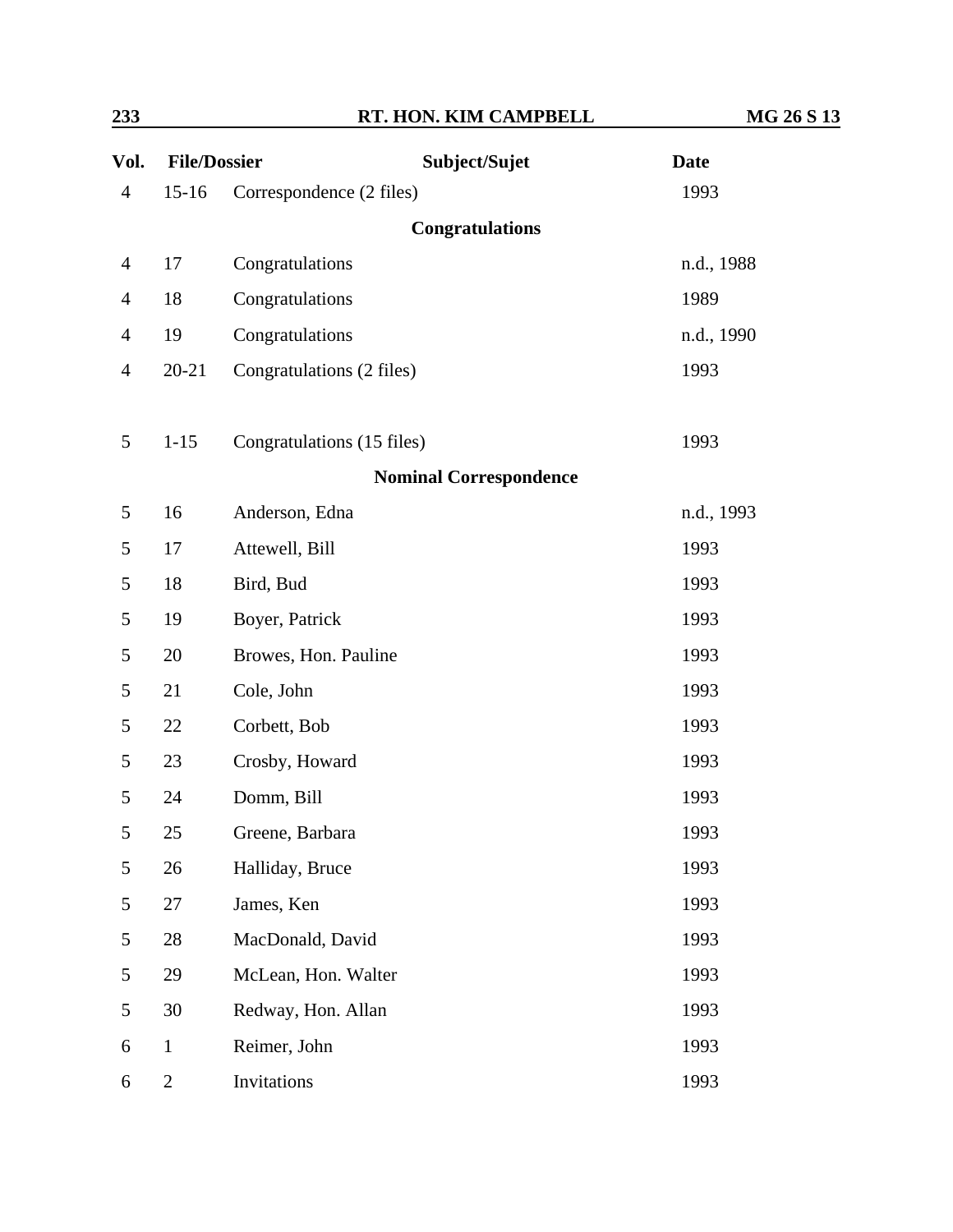| 234  | RT. HON. KIM CAMPBELL |                                 | MG 26 S 13    |           |  |
|------|-----------------------|---------------------------------|---------------|-----------|--|
| Vol. |                       | <b>File/Dossier</b>             | Subject/Sujet | Date      |  |
| 6    | $3-5$                 | Members of Parliament (3 files) |               | 1989-1993 |  |
| -6   | 6                     | Requests for Meetings           |               | 1993      |  |
|      |                       | Requests to Speak               |               | 1993      |  |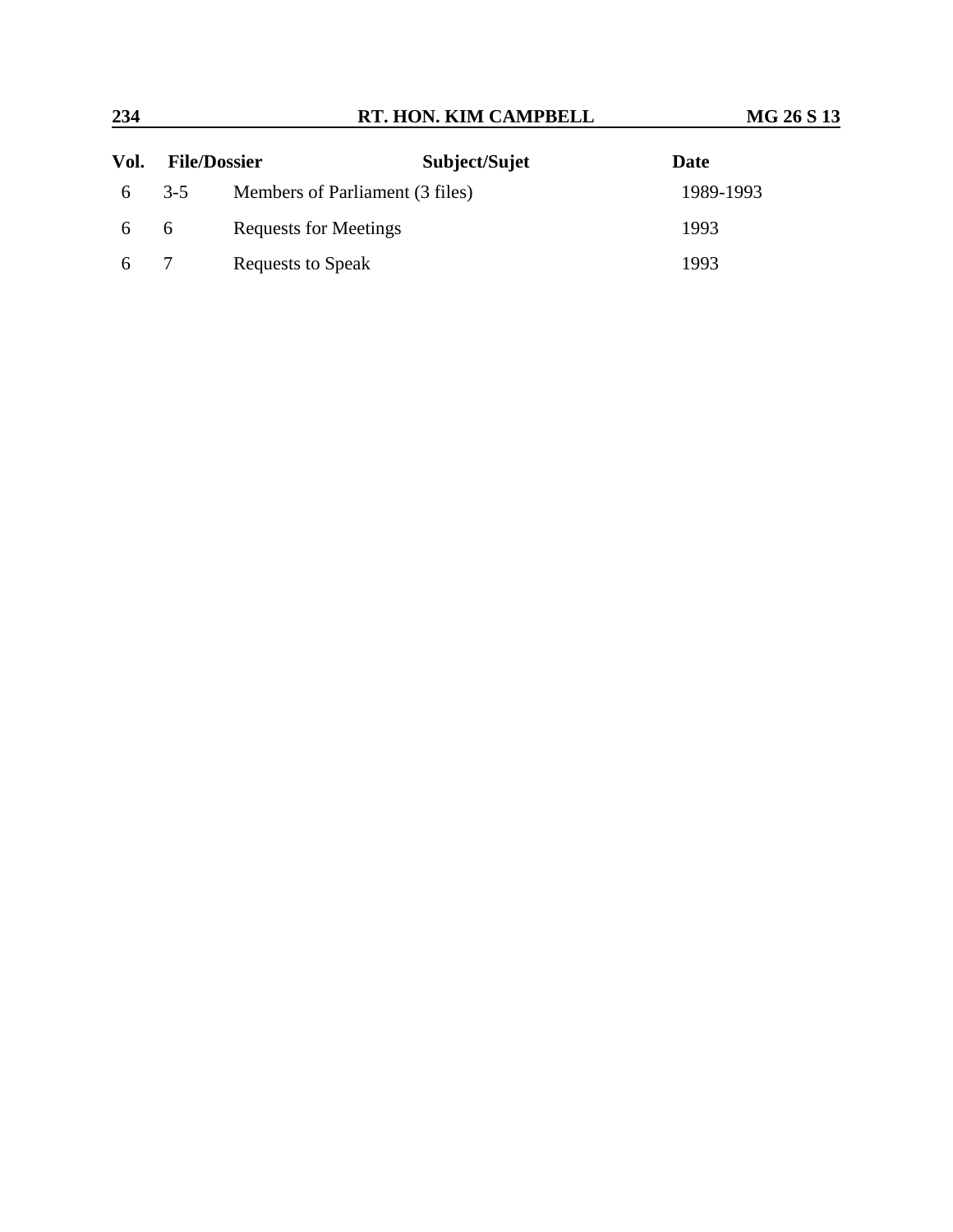## **RT. HON. KIM CAMPBELL**

# **MG 26 S 14**

# **POST-POLITICAL SERIES**

### **MG 26 S 14**

| Vol.         | <b>File/Dossier</b> | Subject/Sujet                                                                        | <b>Date</b>     |
|--------------|---------------------|--------------------------------------------------------------------------------------|-----------------|
|              |                     |                                                                                      |                 |
| $\mathbf{1}$ | $\mathbf{1}$        | Canadian Bar Association of B.C.                                                     | 1992-1994       |
| $\mathbf{1}$ | $\overline{2}$      | Canadian Human Rights Act                                                            | 1992            |
| $\mathbf{1}$ | 3                   | <b>Catering Services</b>                                                             | 1990-1993       |
| $\mathbf{1}$ | $\overline{4}$      | Cercle Universitaire, Le                                                             | 1989-1994       |
| $\mathbf{1}$ | $5 - 6$             | Christmas Cards (2 files)                                                            | 1993-1994       |
| $\mathbf{1}$ | $7 - 11$            | Clippings (5 files)                                                                  | 1990-1994       |
| $\mathbf{1}$ | 12                  | Conferences                                                                          | 1994            |
| 1            | 13                  | Conferences - Strasbourg, Conference of Young<br>Political Leaders, 21-23 April 1994 | 1994            |
| $\mathbf{1}$ | 14                  | <b>Confidential Conversations</b>                                                    | 1993            |
| 1            | 15                  | <b>Conflict of Interest</b>                                                          | 1985, 1989-1993 |
| $\mathbf{1}$ | 16                  | Dallas Committee on Foreign Relations                                                | 1994            |
| 1            | 17                  | Debates Binder: Campaign 93 (file 1 of 3)                                            | 1993            |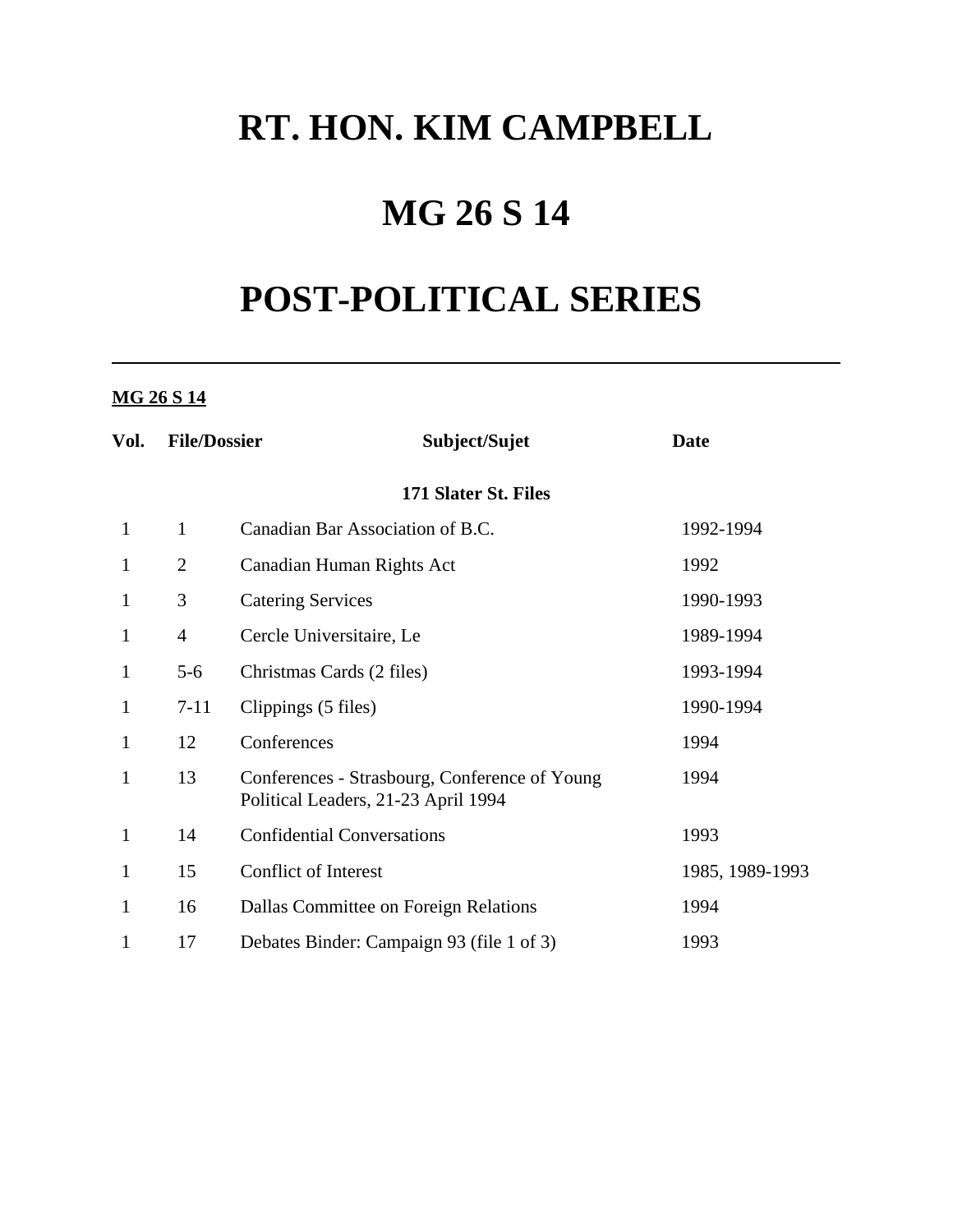| 236 | RT. HON. KIM CAMPBELL | <b>MG 26 S 14</b> |
|-----|-----------------------|-------------------|
|     |                       |                   |

| Vol.           | <b>File/Dossier</b> | Subject/Sujet                                                                                                           | <b>Date</b> |
|----------------|---------------------|-------------------------------------------------------------------------------------------------------------------------|-------------|
| 2              | $1 - 2$             | Debates Binder: Campaign 93 (files 2-3 of 3)                                                                            | 1993        |
| 2              | 3                   | <b>Dissolution of Russian Parliament</b>                                                                                | 1993        |
| 2              | $\overline{4}$      | Eddy, Howard                                                                                                            | 1989-1991   |
| $\overline{2}$ | 5                   | Event - December 4, 1993 - New Brunswick Presidents'<br>Council Meeting, Fredericton, New Brunswick                     | 1993        |
| 2              | 6                   | Event - December 15, 1993 - Volunteer Thank-you,<br>Vancouver, British Columbia                                         | 1993        |
| 2              | 7                   | Event - December 17, 1993 - Annual Current Events<br>Quiz - As It Happens - Vancouver, British Columbia                 | 1993        |
| $\overline{c}$ | 8                   | Event - December 18 or 19, 1993 - Reception for<br>Financial Donors in B.C., British Columbia                           | 1993        |
| $\overline{2}$ | 9                   | Event - January 21, 1994 - Annual Burns Nicht, The St.<br>Andrew's Society of Montreal, Montreal, Quebec                | 1994        |
| $\overline{2}$ | 10                  | Event - January 25, 1994 - Amex Reception and Dinner<br>Smithsonian Institution                                         | 1994        |
| 2              | 11                  | Event - February 2, 3, or 4, 1994 - Reg Tupper Party<br>Reception for Donors, Diana Farris Gallery, British<br>Columbia | 1993-1994   |
| 2              | 12                  | Event - April 19, 1994 - Lehigh University, Bethlehem,<br>Pennsylvania                                                  | 1994        |
| $\overline{2}$ | 13                  | Event - April 21-24, 1994 - Strasbourg, France                                                                          | 1994        |
| 2              | 14                  | Event - May 5, 1994 - "Singing in the Shower" CKBF<br>Bonjour - Radio Canada, Saskatchewan                              | 1994        |
| 2              | 15                  | Event - May 17, 1994 - Worcester Economic Club<br>Event, Dudley Hill, Massachusetts                                     | 1994        |
| 2              | 16                  | Event - May 25, 1994 - Ladner Downs Reception for<br>Japanese Businessmen, Vancouver, British Columbia                  | 1994        |
| 2              | 17                  | Event - May 26, 1994 - Women of Distinction Awards<br>Dinner, Vancouver, British Columbia                               | 1994        |
| 2              | 18                  | Event - June 7, 1994 - "Women in Nomination" (WIN),<br>Albany Club, Toronto                                             | 1994        |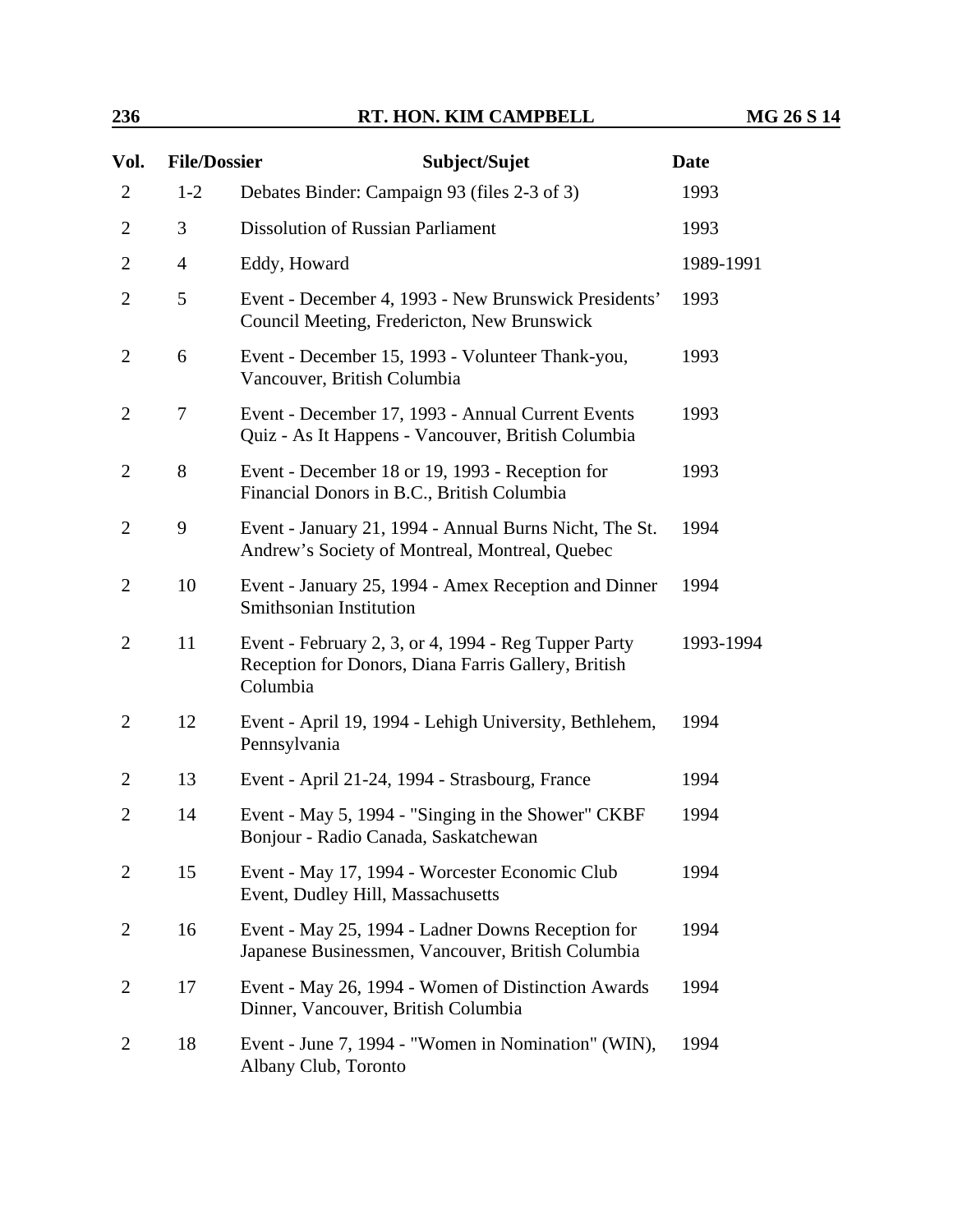| Vol.           | <b>File/Dossier</b> | Subject/Sujet                                                                                                                  | <b>Date</b> |
|----------------|---------------------|--------------------------------------------------------------------------------------------------------------------------------|-------------|
| $\overline{2}$ | 19                  | Event - June 8, 1994 - Canadian Bar Association -<br>Insurance & Civil Litigation Sections Closing Dinner,<br>Toronto, Ontario | 1994        |
| 2              | 20                  | Event - June 20-23, 1994 - Halifax, Nova Scotia                                                                                | 1994        |
| $\overline{2}$ | 21                  | Event - June 23-29, 1994 - Cernobbio, Italy                                                                                    | 1994        |
| 2              | 22                  | Event - July 2, 1994 - Montreal, Quebec                                                                                        | 1994        |
| 2              | 23                  | Event - October 6-9, 1994 - International Women's<br>Forum, New York                                                           | 1994        |
| 2              | 24                  | Event - November 17, 1994 - Donahue Lecture Series,<br><b>Suffolk University</b>                                               | 1994        |
| 2              | $25 - 26$           | Federal Election (2 files)                                                                                                     | 1993        |
| 2              | 27                  | Firearms                                                                                                                       | 1992, 1994  |
| $\overline{2}$ | 28                  | French - Language Training                                                                                                     | 1989-1993   |
| 2              | 29                  | <b>French Vocabulary</b>                                                                                                       | 1993        |
| $\overline{2}$ | 30                  | Gifts (Background)                                                                                                             | 1993        |
| 2              | 31                  | Guest List (Wilson Event, August 24, 1993, Toronto)                                                                            | 1993        |
| 2              | 32                  | Guest List (NAC, September 2, 1993)                                                                                            | 1993        |
| $\overline{2}$ | 33                  | <b>Harrington Lake</b>                                                                                                         | 1993        |
| 2              | 34                  | Interviews while at 171 Slater St.                                                                                             | 1994        |
| 2              | 35                  | <b>Invitations - Accepted</b>                                                                                                  | 1993-1994   |
| $\overline{2}$ | 36-39               | Invitations - Declined (4 files)                                                                                               | 1993-1994   |
| 3              | $\mathbf{1}$        | The Law Society of B.C.                                                                                                        | 1991-1994   |
| 3              | $2 - 3$             | Leadership (2 files)                                                                                                           | 1993-1994   |
| 3              | $4 - 6$             | Letters answered - A (3 files)                                                                                                 | 1993-1994   |
| 3              | $7-9$               | Letters answered - B (3 files)                                                                                                 | 1993-1994   |
| 3              | $10 - 12$           | Letters answered $-C(3$ files)                                                                                                 | 1993-1994   |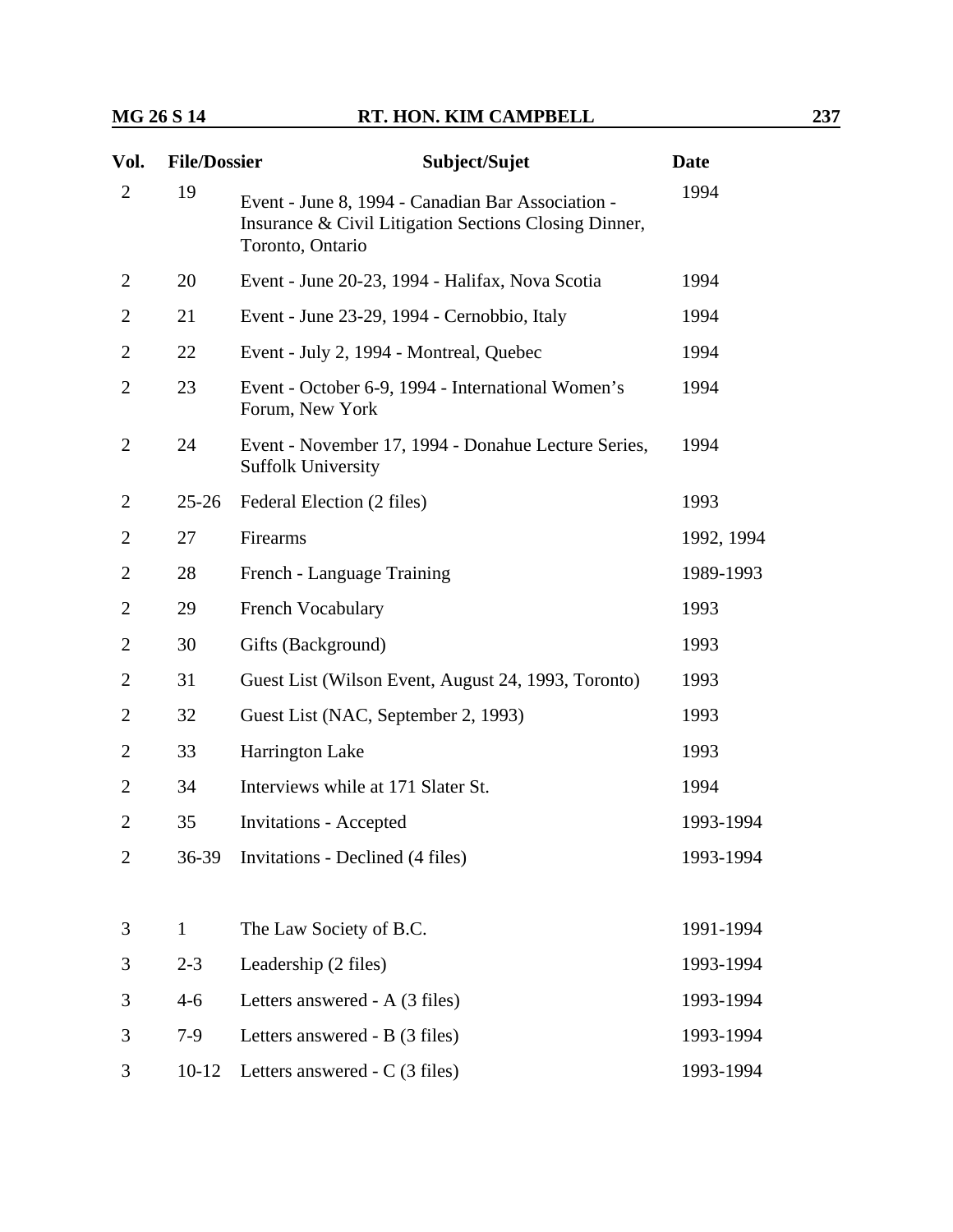| 238 | RT. HON. KIM CAMPBELL | <b>MG 26 S 14</b> |
|-----|-----------------------|-------------------|
|     |                       |                   |

| <b>File/Dossier</b><br>Vol. |                | Subject/Sujet                          | <b>Date</b> |  |
|-----------------------------|----------------|----------------------------------------|-------------|--|
| 3                           | $13 - 14$      | Letters answered - D (2 files)         | 1993-1994   |  |
| 3                           | 15             | Letters answered - E                   | 1993-1994   |  |
|                             |                |                                        |             |  |
| $\overline{4}$              | $\mathbf{1}$   | Letters answered - F                   | 1993-1994   |  |
| 4                           | $2 - 4$        | Letters answered - G (3 files)         | 1993-1994   |  |
| 4                           | $5 - 6$        | Letters answered - H                   | 1993-1994   |  |
| $\overline{4}$              | $\tau$         | Letters answered - I                   | 1993-1994   |  |
| $\overline{4}$              | 8              | Letters answered - J                   | 1993-1994   |  |
| $\overline{4}$              | $9-10$         | Letters answered - K (2 files)         | 1993-1994   |  |
| $\overline{4}$              | $11 - 12$      | Letters answered $-L(2 \text{ files})$ | 1993-1994   |  |
| 4                           | $13 - 15$      | Letters answered - M (files 1-3 of 5)  | 1993-1994   |  |
|                             |                |                                        |             |  |
| 5                           | $1 - 2$        | Letters answered - M (files 4-5 of 5)  | 1993-1994   |  |
| 5                           | 3              | Letters answered - Mac/Mc              | 1993-1994   |  |
| 5                           | $\overline{4}$ | Letters answered - N                   | 1993-1994   |  |
| 5                           | 5              | Letters answered - O                   | 1993-1994   |  |
| 5                           | $6 - 7$        | Letters answered - P (2 files)         | 1993-1994   |  |
| 5                           | 8              | Letters answered - Q                   | 1993-1994   |  |
| 5                           | $9-10$         | Letters answered - R (2 files)         | 1993-1994   |  |
| 5                           | $11 - 14$      | Letters answered - S (4 files)         | 1993-1994   |  |
| 5                           | 15             | Letters answered - T                   | 1993-1994   |  |
|                             |                |                                        |             |  |
| 6                           | $\mathbf{1}$   | Letters answered - U/V                 | 1993-1994   |  |
| 6                           | $2 - 3$        | Letters answered - W (2 files)         | 1993-1994   |  |
| 6                           | $\overline{4}$ | Letters answered - Y/Z                 | 1993-1994   |  |
| 6                           | 5              | Letters answered - Not filed           | 1993        |  |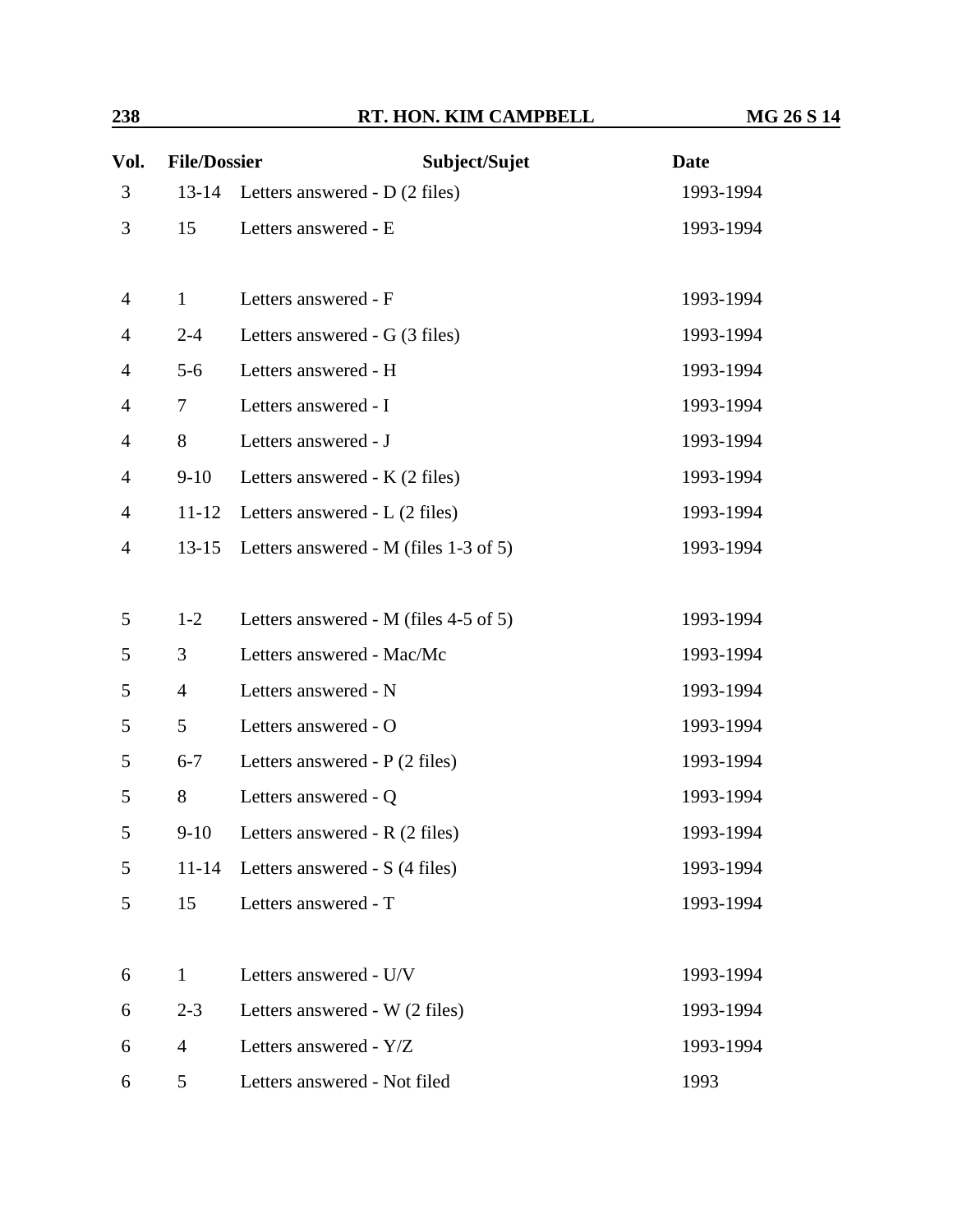| Vol. | <b>File/Dossier</b> | Subject/Sujet                                              | <b>Date</b> |
|------|---------------------|------------------------------------------------------------|-------------|
| 6    | 6                   | Letters not needing an answer - A - E                      | 1993-1994   |
| 6    | 7                   | Letters not needing an answer - F - H                      | 1993-1994   |
| 6    | 8                   | Letters not needing an answer - I - L                      | 1993-1994   |
| 6    | 9                   | Letters not needing an answer - M - O                      | 1993-1994   |
| 6    | 10                  | Letters not needing an answer - P - T                      | 1993-1994   |
| 6    | 11                  | Letters not needing an answer - U - Z                      | 1993-1994   |
| 6    | 12                  | Letters - English Campaign Managers                        | 1993        |
| 6    | 13                  | Letters - English Defeated Candidates                      | 1993        |
| 6    | 14                  | Letters - English Defeated Former MPs                      | 1993        |
| 6    | 15                  | Letters - French Campaign Managers                         | 1993        |
|      |                     |                                                            |             |
| 7    | $\mathbf{1}$        | <b>Letters - French Defeated Candidates</b>                | 1993        |
| 7    | $\overline{2}$      | Letters - French Defeated Former MPs                       | 1993        |
| 7    | 3                   | Letters - Forwarded to Brian Mulroney                      | 1994        |
| 7    | $\overline{4}$      | Letters - Forwarded to PC Party                            | 1994        |
| 7    | 5                   | Letters - Forwarded to Prime Minister Chrétien             | 1993-1994   |
| 7    | 6                   | Letters from PMO days                                      | 1993        |
| 7    | $7-9$               | Letters - Status unknown (3 files)                         | 1993-1994   |
| 7    | 10                  | Media                                                      | 1993-1994   |
| 7    | 11                  | Meetings - National Caucus Meeting, November 3,<br>1993    | 1993        |
| 7    | 12                  | Meetings - Steering Committee Meeting, November 3,<br>1993 | 1993        |
| 7    | 13                  | <b>Members of Parliament</b>                               | 1993-1994   |
| 7    | 14                  | Members of Parliament Support                              | 1993        |
| 7    | 15                  | <b>National Defence</b>                                    | 1994        |
| 7    | 16                  | <b>Open Invitations</b>                                    | 1993-1994   |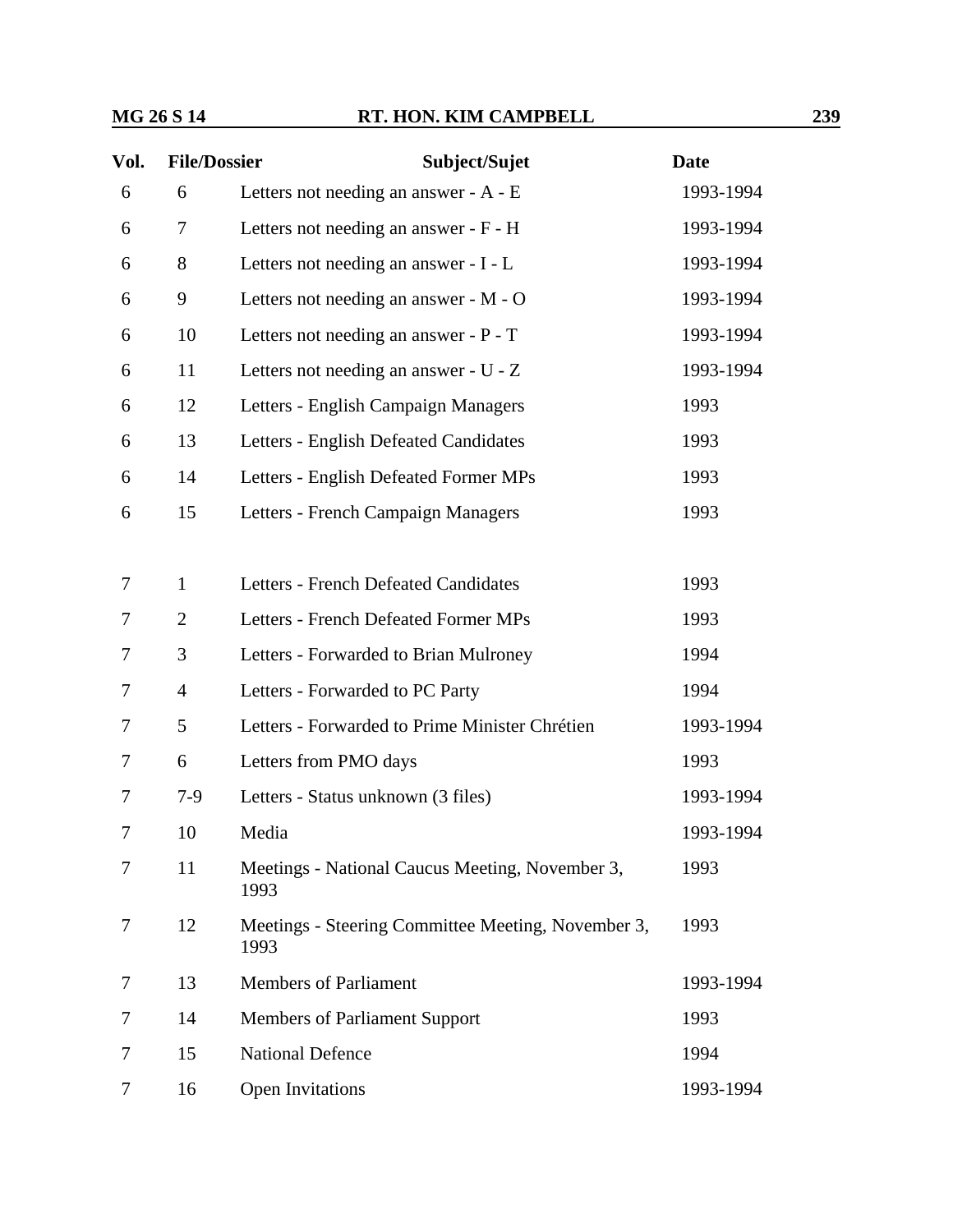| Vol. | <b>File/Dossier</b> | Subject/Sujet                                                                                     | <b>Date</b> |
|------|---------------------|---------------------------------------------------------------------------------------------------|-------------|
| 7    | 17                  | PC Party of Canada                                                                                | 1993-1994   |
| 7    | 18                  | PC Canada Fund                                                                                    | 1993        |
| 7    | 19                  | <b>Phone Calls</b>                                                                                | 1989-1994   |
| 7    | $20 - 21$           | Photo Requests (2 files)                                                                          | 1993-1994   |
| 7    | 22                  | PMO - Household Staff                                                                             | 1993        |
| 7    | 23                  | PMO - Staff                                                                                       | 1993        |
| 7    | 24                  | <b>PMO</b> - Swearing-in Ceremony                                                                 | 1993        |
| 7    | 25                  | Privy Council Office - Organization and Senior<br>Personnel                                       | 1993        |
| 7    | 26                  | Privy Council Office - Volume 1: Advice for the Prime<br>Minister Designate                       | 1993        |
| 7    | 27                  | Privy Council Office - Volume 2: Personal<br>Considerations for the Prime Minister Designate      | 1993        |
| 8    | $\mathbf{1}$        | Privy Council Office - Volume 3: Re-organizing<br>Government: Options for Cabinet and Departments | 1993        |
| 8    | $\overline{2}$      | Privy Council Office - Volume 5 (i): Policy Agenda<br>Overview                                    | 1993        |
| 8    | 3                   | Privy Council Office - Volume 5 (ii): Economic and<br><b>Fiscal Outlook</b>                       | 1993        |
| 8    | $\overline{4}$      | Privy Council Office - Volume 5 (iii): Federal-<br>Provincial Relations - An Overview             | 1993        |
| 8    | 5                   | Privy Council Office - Volume 5 (iv): Foreign Policy<br>Overview                                  | 1993        |
| 8    | 6                   | Privy Council Office - Volume 6: Major Policy Files                                               | 1993        |
| 8    | 7                   | Privy Council Office - Volume 7: Pressing Issues                                                  | 1993        |
| 8    | 8                   | Privy Council Office - Volume 8: Draft Speech from<br>the Throne                                  | 1993        |
| 8    | 9                   | <b>Radcliffe News</b>                                                                             | 1994        |
| 8    | 10                  | Reading and Action                                                                                | 1993-1994   |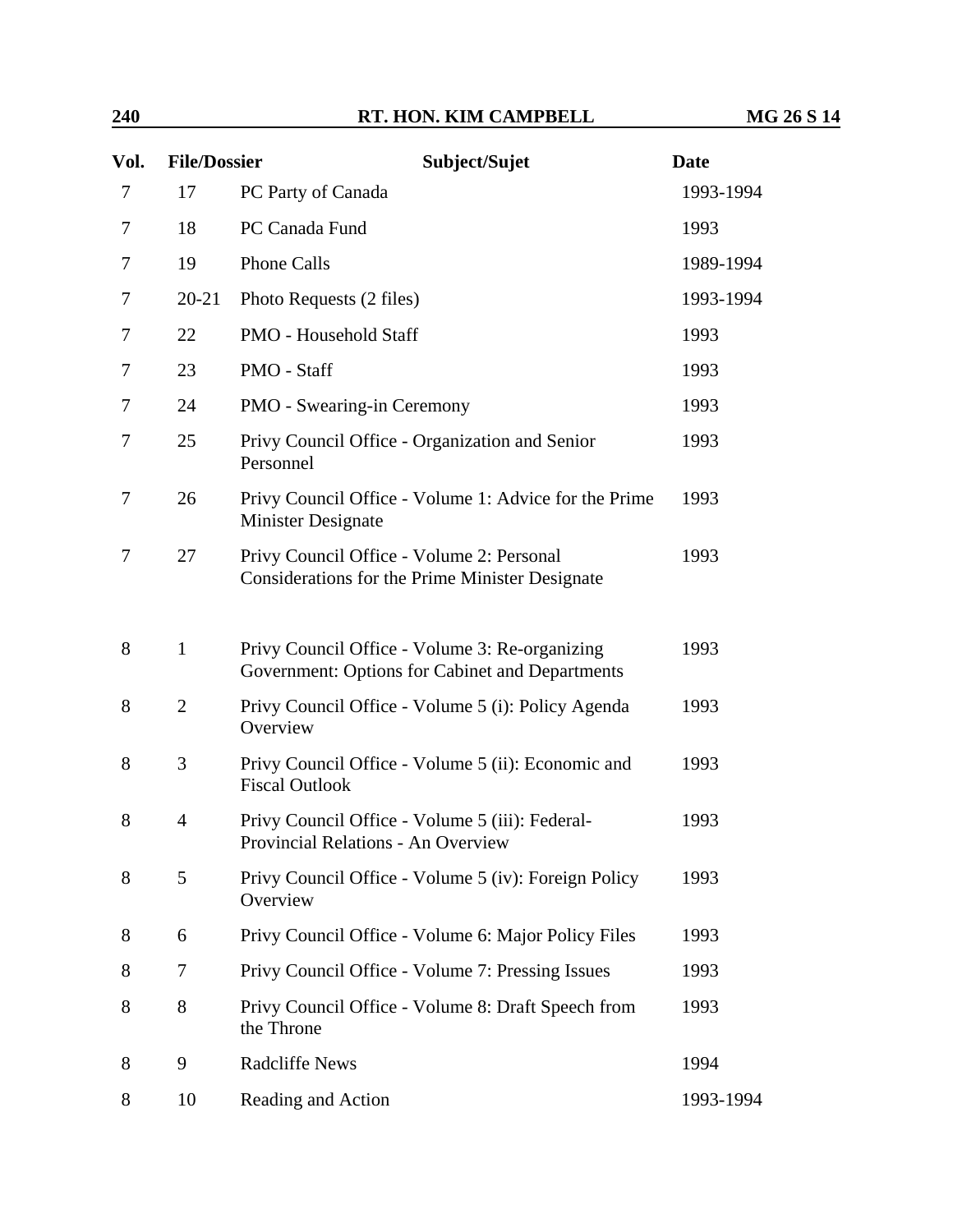**241 RT. HON. KIM CAMPBELL MG 26 S 14** 

| Vol. | <b>File/Dossier</b> | Subject/Sujet                                                                                                          | <b>Date</b> |
|------|---------------------|------------------------------------------------------------------------------------------------------------------------|-------------|
| 8    | 11                  | Recipes                                                                                                                | 1993-1994   |
| 8    | 12                  | <b>Recommendation Letters</b>                                                                                          | 1993-1994   |
| 8    | 13                  | Remarks - Brian Mulroney to the Economist<br>Conferences                                                               | 1994        |
| 8    | 14                  | Report - British Columbia Health Association                                                                           | 1994        |
| 8    | 15                  | Report - Canadian Panel on Violence Against Women<br>Parliament Hill, July 29, 1993                                    | 1993        |
| 8    | 16                  | Report - Environmental Survey on the Cost of the<br>Justice System by Owen Lippert                                     | 1994        |
| 8    | 17                  | Report - Federal Transfers to Persons - An Analysis of<br>the Fraser Institute Proposal, July 19, 1993                 | 1993        |
| 8    | 18                  | Report - In Defense of Kim Campbell: Eight Months<br>with the First Woman Prime Minister of Canada by<br>Jane P. Munro | 1994        |
| 8    | 19                  | Report - Interior                                                                                                      | 1992-1994   |
| 8    | 20                  | Reports - by W.L. Mackenzie King, C.M.G. (copies)                                                                      | 1907-1942   |
| 8    | 21                  | Report - The Politics of Women's Health, Women's<br>Retreat - Parksville                                               | 1993        |
| 8    | 22                  | Report - Survival: The IIGS Quarterly                                                                                  | 1994        |
| 8    | 23                  | Report - "Tories in Hell: Their Sins and Their Penance",<br>by Owen Leopard                                            | 1993        |
| 8    | 24                  | Report - Trial Courts Committee, Canadian Judicial<br>Council                                                          | [1992]      |
| 8    | 25                  | <b>Returned Mail</b>                                                                                                   | 1993        |
| 8    | 26                  | Rideau Club                                                                                                            | 1993-1994   |
| 8    | 27                  | Senate Correspondence                                                                                                  | 1994        |
| 8    | 28                  | Senators - Addresses                                                                                                   | 1993        |
|      |                     |                                                                                                                        |             |
| 9    | $\mathbf{1}$        | <b>Special Messages</b>                                                                                                | 1993-1994   |
| 9    | $\overline{2}$      | Speeches - Canada Seminar, 21 March [1992]                                                                             | [1992]      |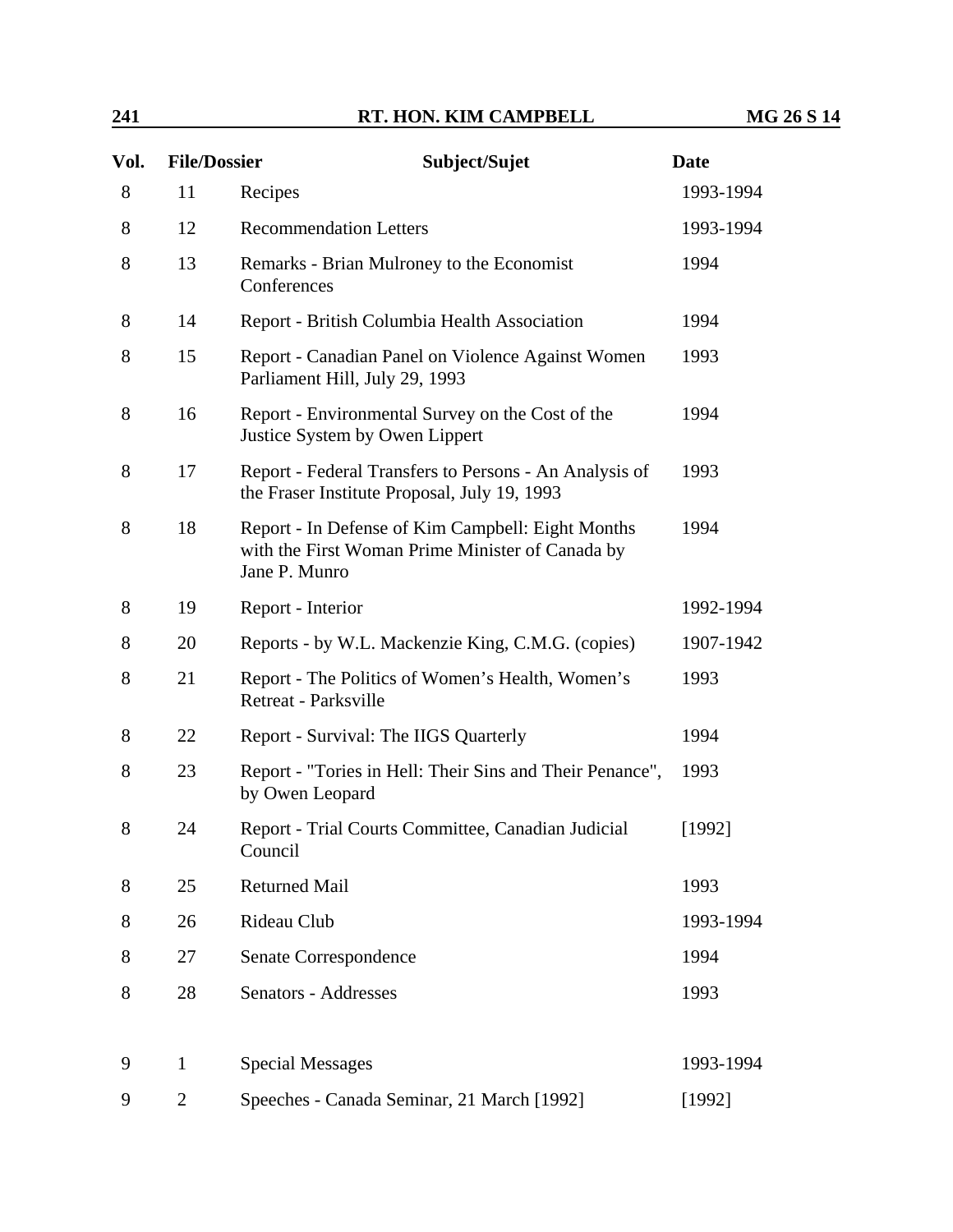| Vol. | <b>File/Dossier</b> | Subject/Sujet                                                                                      | <b>Date</b> |
|------|---------------------|----------------------------------------------------------------------------------------------------|-------------|
| 9    | 3                   | Speeches - Canadian Bar Association, Halifax, August<br>1992                                       | 1992        |
| 9    | $\overline{4}$      | Speeches - Candidacy for Leadership, Vancouver, 25<br>March 1993                                   | 1993        |
| 9    | 5                   | Speeches - Empire Club, Toronto, 27 May 1993                                                       | 1993        |
| 9    | 6                   | Speeches - Election Night, Vancouver, 25 October 1993                                              | 1993        |
| 9    | 7                   | Speeches - Post-election, 22 November 1993                                                         | 1993        |
| 9    | 8                   | Speeches - 1993 Progressive Conservative Party<br>Dinner, Toronto, 25 November 1993                | 1993        |
| 9    | 9                   | Speeches - Resignation of Leadership, 13 December<br>1993                                          | 1993        |
| 9    | 10                  | Speeches - Notes, Council on Foreign Relations                                                     | [1993]      |
| 9    | 11                  | Speeches - Throne Speech Research Notes, 19 January<br>1994                                        | 1994        |
| 9    | $12 - 16$           | Speeches - Transcripts, not catalogued (5 files)                                                   | 1989-1993   |
| 9    | 17                  | Swearing-in Ceremony (June 25, 1993)                                                               | 1993        |
| 9    | 18                  | <b>Tribute Letters</b>                                                                             | 1994        |
| 9    | 19                  | Trips - Paris Trip, 1990-1991                                                                      | 1990        |
| 9    | 20                  | Trips - New York Trip, 1991                                                                        | 1991        |
| 9    | 21                  | Trips - Tokyo Summit, 7-9 July 1993                                                                | 1993        |
| 9    | 22                  | Trips - Montreal / Ottawa / Toronto / Montreal /<br>Toronto / Montreal, August 22nd to August 28th | 1994        |
| 9    | 23                  | Trips - Montreal / Ottawa / Vancouver, August 29th to<br>September 4th                             | 1994        |
| 9    | 24                  | Trips - Vancouver / Montreal / Ottawa / Montreal,<br>September 5th to September 11th               | 1994        |
| 9    | 25                  | Trips - Montreal / Boston, September 12th to September<br>18th                                     | 1994        |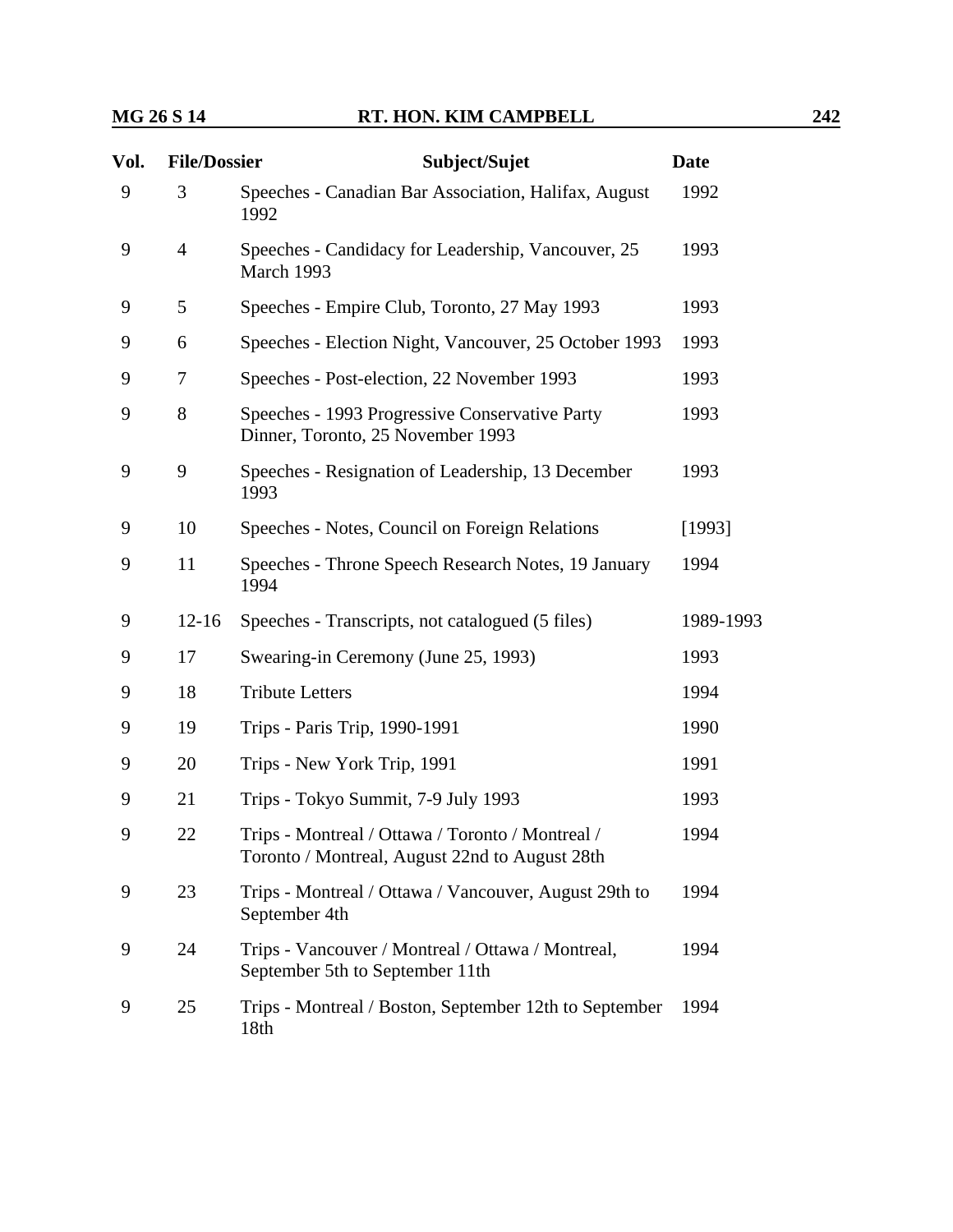| 243  |                     | RT. HON. KIM CAMPBELL                                                                                                                                                 | <b>MG 26 S 14</b> |  |
|------|---------------------|-----------------------------------------------------------------------------------------------------------------------------------------------------------------------|-------------------|--|
| Vol. | <b>File/Dossier</b> | Subject/Sujet                                                                                                                                                         | <b>Date</b>       |  |
| 10   | 1                   | Trips - Boston / Toronto / Montreal / Return, September<br>30th to October 3rd                                                                                        | 1994              |  |
| 10   | $\overline{2}$      | Trips - October - Long-Range                                                                                                                                          | 1994              |  |
| 10   | 3                   | Trips - Boston / Toronto / Boston, December 1-5, 1994                                                                                                                 | 1994              |  |
| 10   | $4 - 5$             | Valcourt, Leon (2 files)                                                                                                                                              | 1993-1994         |  |
|      |                     | <b>Post-Political Files</b>                                                                                                                                           |                   |  |
| 10   | 6                   | Agenda                                                                                                                                                                | 1994              |  |
| 10   | 7                   | Agenda                                                                                                                                                                | 1995              |  |
| 10   | 8                   | AKC - Book                                                                                                                                                            | 1994-1995         |  |
| 10   | 9                   | Correspondence                                                                                                                                                        | 1994-Jan. 1996    |  |
| 10   | 10                  | Correspondence                                                                                                                                                        | Jan. 1996         |  |
| 10   | 11                  | Correspondence                                                                                                                                                        | Feb.-Mar. 1996    |  |
| 10   | 12                  | Correspondence                                                                                                                                                        | May-June 1996     |  |
| 10   | 13                  | Correspondence                                                                                                                                                        | July-Sept. 1996   |  |
| 10   | $14 - 15$           | David Milgaard Case - Correspondence (2 files)                                                                                                                        | 1991-1995         |  |
| 11   | $1 - 2$             | David Milgaard Case - Donahue Lecture Series /<br>Suffolk Law Review material (2 files)                                                                               | 1994-1995         |  |
| 11   | 3                   | David Milgaard Case - Justice material                                                                                                                                | 1992              |  |
| 11   | $\overline{4}$      | David Milgaard Case - RCMP Investigation into<br>allegations of wrongdoing by the Saskatoon City Police<br>and the Saskatchewan Department of the Attorney<br>General | 1994              |  |
| 11   | $5 - 8$             | David Milgaard Case - Related research material<br>$(4$ files)                                                                                                        | 1988-1994         |  |
| 11   | 9                   | Honorary Diploma                                                                                                                                                      | 1996              |  |
| 11   | 10                  | Media                                                                                                                                                                 | 1994-1996         |  |
| 11   | 11                  | Notes and miscellaneous                                                                                                                                               | $[1994-1996]$     |  |